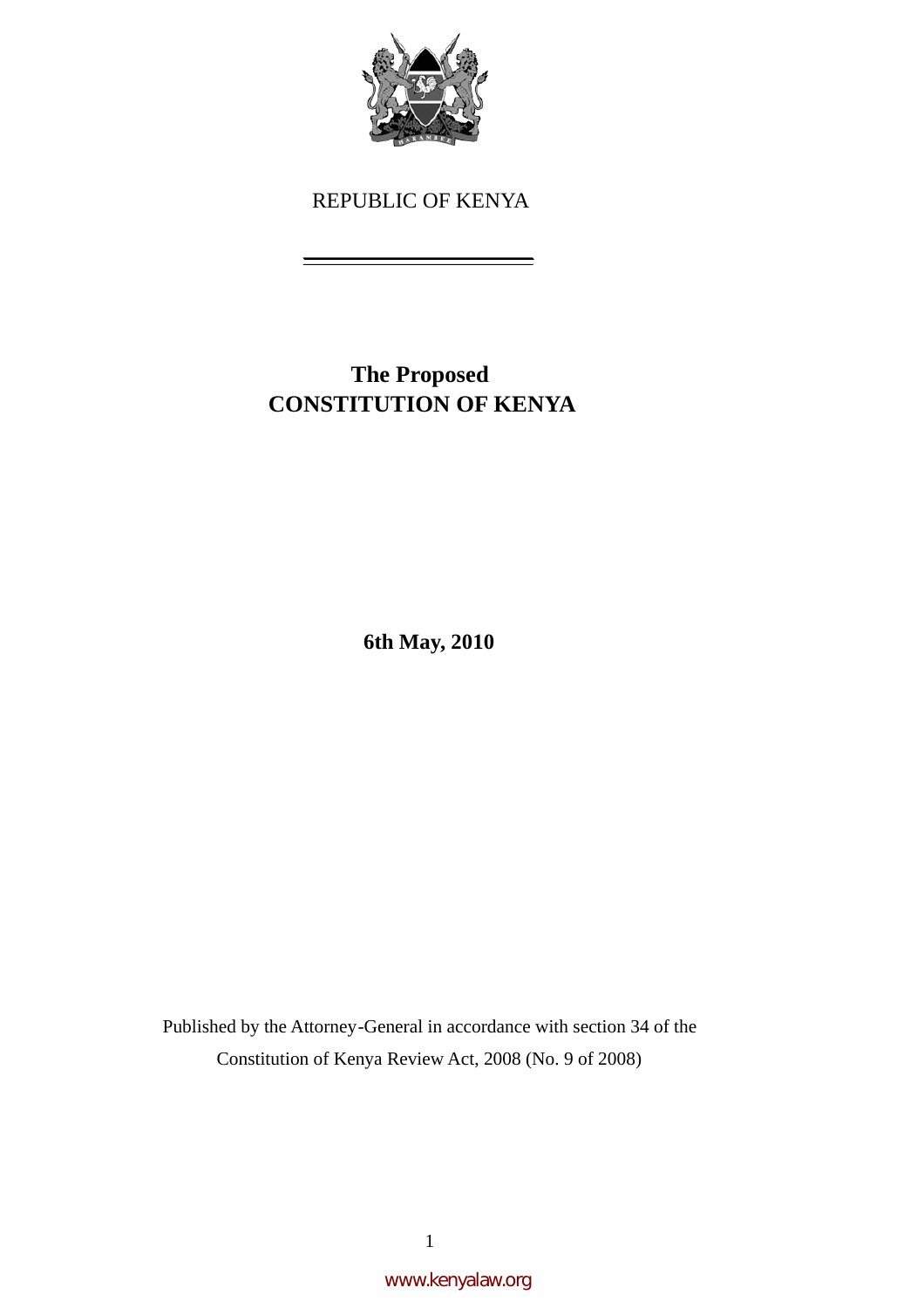# **ARRANGEMENT OF ARTICLES**

# **PREAMBLE**

#### **CHAPTER ONE**

#### **SOVEREIGNTY OF THE PEOPLE AND SUPREMACY OF THIS CONSTITUTION**

1—Sovereignty of the people

2—Supremacy of this Constitution

3—Defence of this Constitution

# **CHAPTER TWO**

#### **THE REPUBLIC**

4—Declaration of the Republic

5—Territory of Kenya

6—Devolution and access to services

7—National, official and other languages

8—State and religion

9—National symbols and national days

10—National values and principles of governance

11—Culture

#### **CHAPTER THREE**

### **CITIZENSHIP**

12—Entitlements of citizens

13—Retention and acquisition of citizenship

14—Citizenship by birth

15—Citizenship by registration

16—Dual citizenship

17—Revocation of citizenship

18—Legislation on citizenship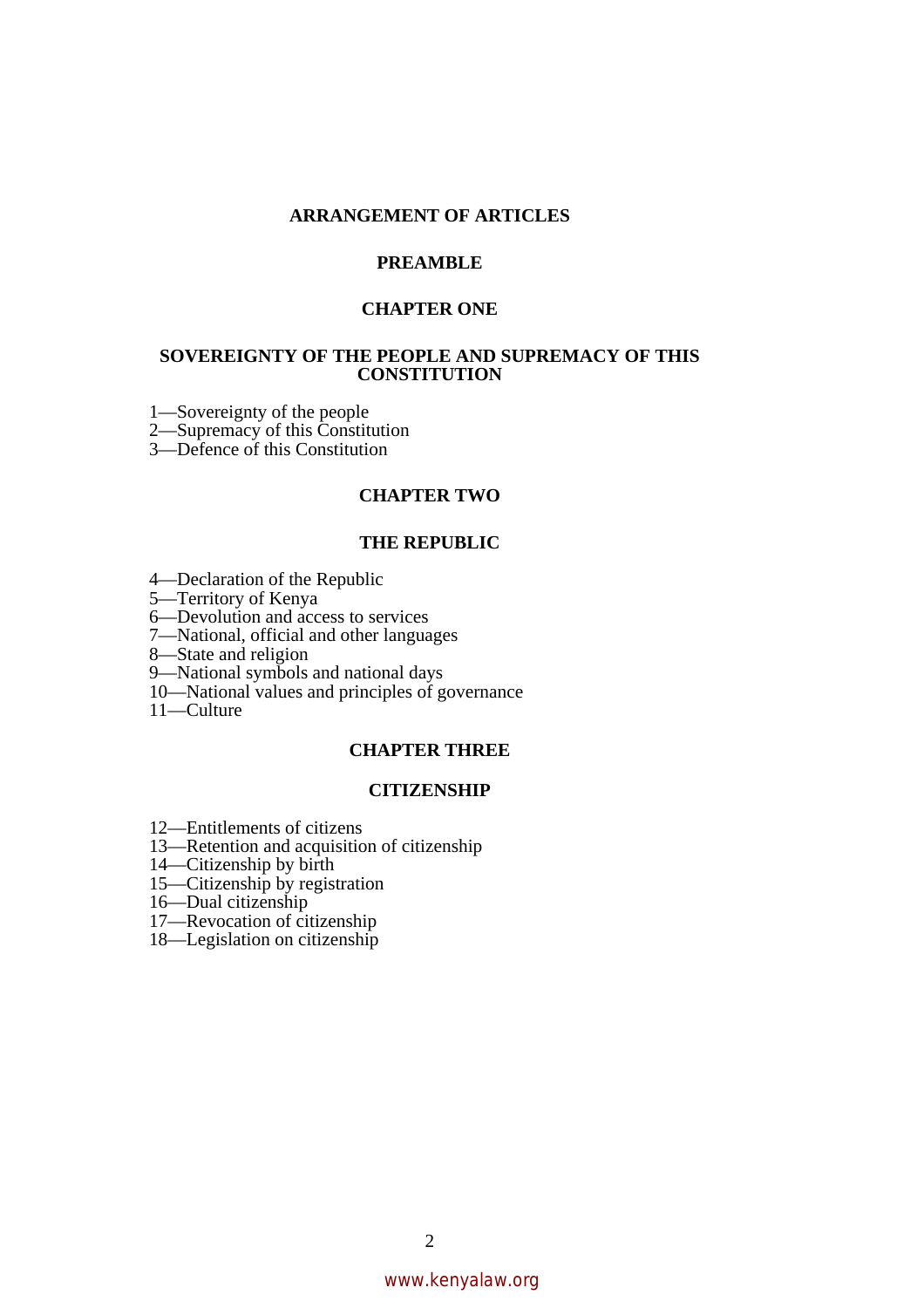# **CHAPTER FOUR**

# **THE BILL OF RIGHTS**

# **Part 1—General provisions relating to the Bill of Rights**

- 19—Rights and fundamental freedoms
- 20—Application of Bill of Rights
- 21—Implementation of rights and fundamental freedoms
- 22—Enforcement of Bill of Rights
- 23—Authority of courts to uphold and enforce the Bill of Rights
- 24—Limitation of rights or fundamental freedoms
- 25— Fundamental Rights and freedoms that may not be limited

#### **Part 2—Rights and fundamental freedoms**

- 26—Right to life
- 27—Equality and freedom from discrimination
- 28—Human dignity
- 29—Freedom and security of the person
- 30—Slavery, servitude and forced labour
- 31—Privacy
- 32—Freedom of conscience, religion, belief and opinion
- 33—Freedom of expression
- 34—Freedom of the media
- 35—Access to information
- 36—Freedom of association
- 37—Assembly, demonstration, picketing and petition
- 38—Political rights
- 39—Freedom of movement and residence
- 40—Protection of right to property
- 41—Labour relations
- 42—Environment
- 43—Economic and social rights
- 44—Language and culture
- 45—Family
- 46—Consumer rights
- 47—Fair administrative action
- 48—Access to justice
- 49—Rights of arrested persons
- 50—Fair hearing
- 51—Rights of persons detained, held in custody or imprisoned

### **Part 3—Specific application of rights**

- 52—Interpretation of Part
- 53—Children
- 54—Persons with disabilities
- 55—Youth
- 56—Minorities and marginalised groups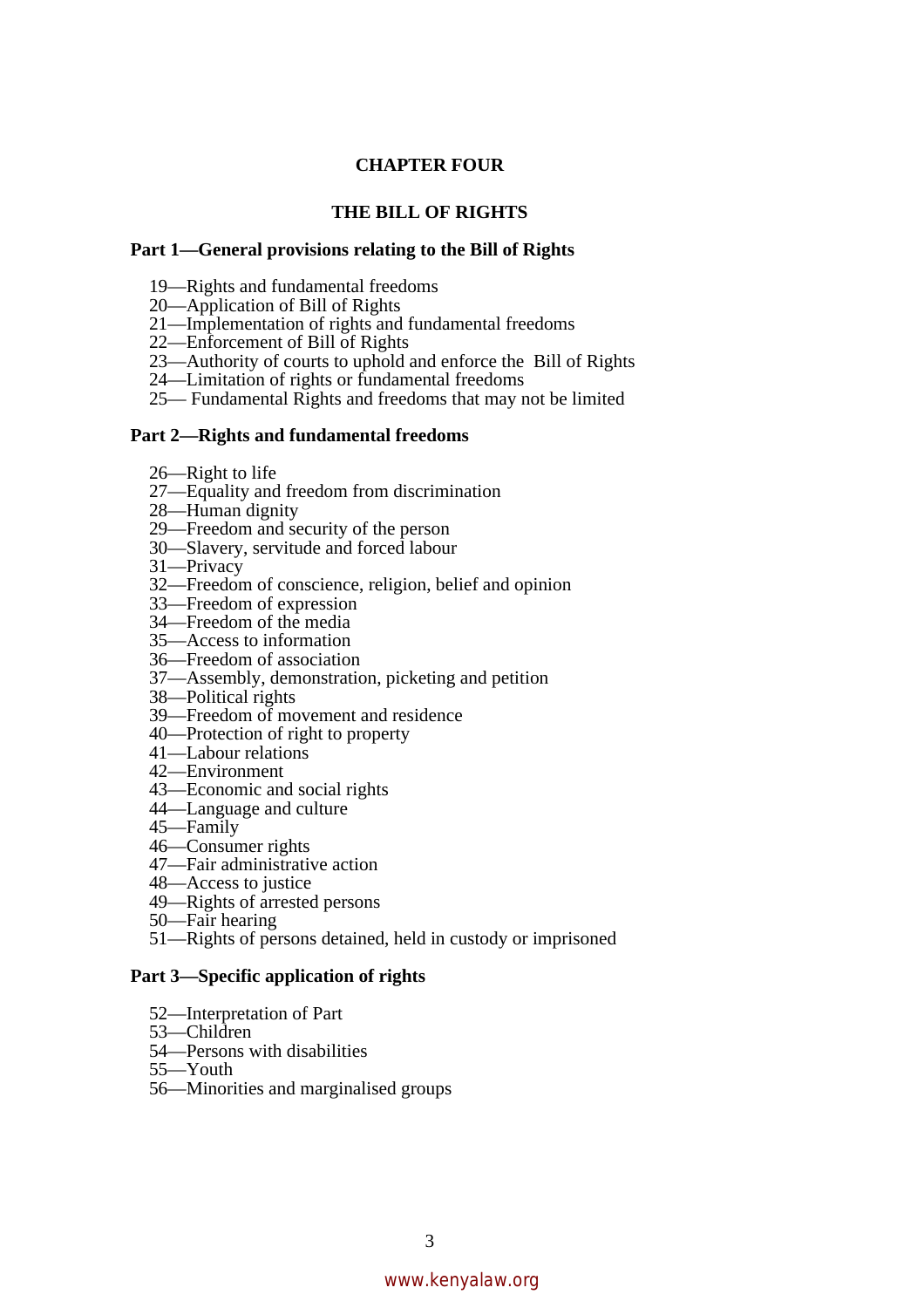57—Older members of society

#### **Part 4 — State of emergency**

58—State of emergency

### **Part 5—Kenya National Human Rights and Equality Commission**

59—Kenya National Human Rights and Equality Commission

#### **CHAPTER FIVE**

# **LAND AND ENVIRONMENT**

#### **Part 1—Land**

- 60—Principles of land policy
- 61—Classification of land
- 62—Public land
- 63—Community land
- 64—Private land
- 65—Landholding by non-citizens
- 66—Regulation of land use and property
- 67—National Land Commission
- 68—Legislation on land

#### **Part 2— Environment and natural resources**

- 69—Obligations in respect of the environment
- 70—Enforcement of environmental rights
- 71—Agreements relating to natural resources
- 72—Legislation relating to the environment

# **CHAPTER SIX**

#### **LEADERSHIP AND INTEGRITY**

- 73—Responsibilities of leadership
- 74—Oath of office of State officers
- 75—Conduct of State officers
- 76—Financial probity of State officers
- 77—Restriction on activities of State officers
- 78—Citizenship and leadership
- 79—Legislation to establish the ethics and anti-corruption commission
- 80—Legislation on leadership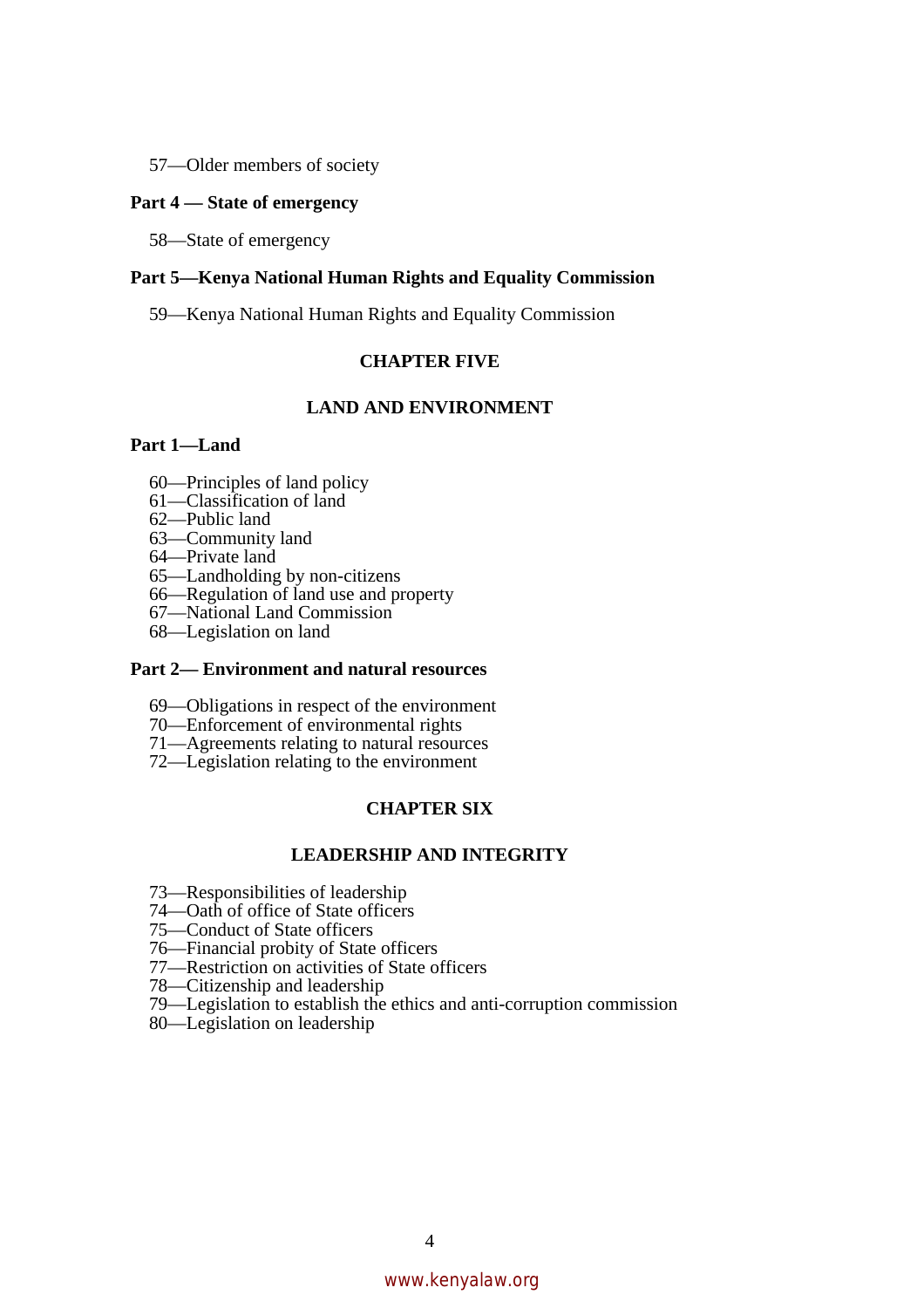# **CHAPTER SEVEN**

# **REPRESENTATION OF THE PEOPLE**

#### **Part 1—Electoral system and process**

- 81—General principles for the electoral system
- 82—Legislation on elections
- 83—Registration as a voter
- 84—Candidates for election and political parties to comply with code of conduct
- 85—Eligibility to stand as an independent candidate
- 86—Voting
- 87—Electoral disputes

#### **Part 2—Independent Electoral and Boundaries Commission and delimitation of electoral units**

- 88—Independent Electoral and Boundaries Commission
- 89—Delimitation of electoral units
- 90—Allocation of party list seats

#### **Part 3—Political Parties**

- 91—Basic requirements for political parties
- 92—Legislation on political parties

# **CHAPTER EIGHT**

### **THE LEGISLATURE**

### **Part 1—Establishment and role of Parliament**

- 93—Establishment of Parliament
- 94—Role of Parliament
- 95—Role of the National Assembly
- 96—Role of the Senate

#### **Part 2—Composition and membership of Parliament**

- 97—Membership of the National Assembly
- 98—Membership of the Senate
- 99—Qualifications and disqualifications for election as member of Parliament
- 100—Promotion of representation of marginalised groups
- 101—Election of members of Parliament
- 102—Term of Parliament
- 103—Vacation of office of member of Parliament
- 104—Right of recall
- 105—Determination of questions of membership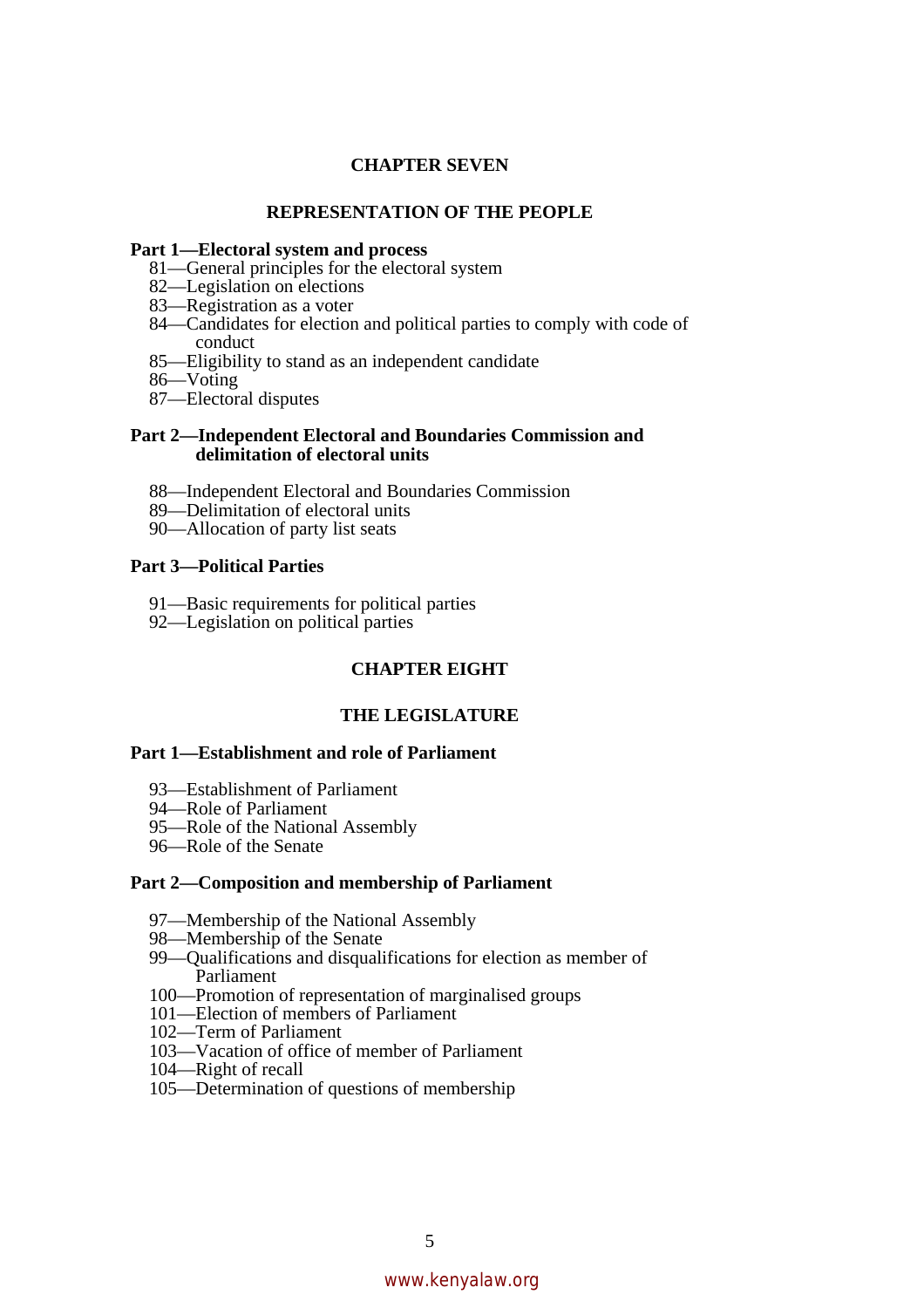# **Part 3—Offices of Parliament**

- 106—Speakers and Deputy Speakers of Parliament
- 107—Presiding in Parliament
- 108—Party leaders

#### **Part 4—Procedures for enacting legislation**

- 109—Exercise of legislative powers
- 110—Bills concerning county government
- 111—Special Bills concerning county governments
- 112—Ordinary Bills concerning county governments
- 113—Mediation committees
- 114—Money Bills
- 115—Presidential assent and referral
- 116—Coming into force of laws

### **Part 5—Parliament's general procedures and rules**

- 117—Powers, privileges and immunities
- 118—Public access and participation
- 119—Right to petition Parliament
- 120—Official languages of Parliament
- 121—Quorum
- 122—Voting in Parliament
- 123—Decisions of Senate
- 124—Committees and Standing Orders
- 125—Power to call for evidence

# **Part 6—Miscellaneous**

- 126—Location of sittings of Parliament
- 127—Parliamentary Service Commission
- 128—Clerks and staff of Parliament

# **CHAPTER NINE**

### **THE EXECUTIVE**

### **Part 1—Principles and Structure of the National Executive**

- 129—Principles of executive authority
- 130—The National Executive

### **Part 2—The President and Deputy President**

- 131—Authority of the President
- 132—Functions of the President
- 133—Power of mercy
- 134—Exercise of presidential powers during temporary incumbency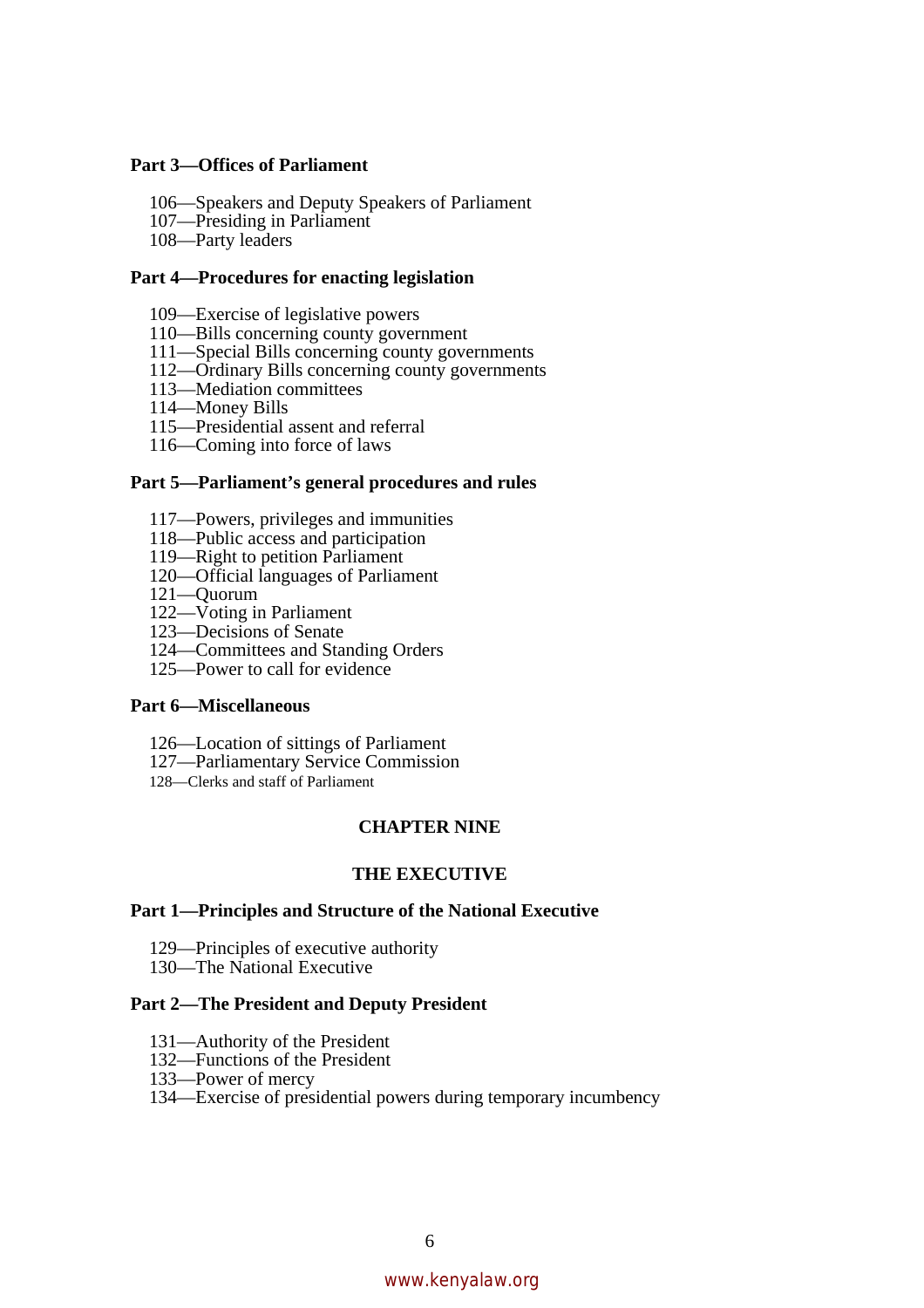- 135—Decisions of the President
- 136—Election of the President
- 137—Qualifications and disqualifications for election as President
- 138—Procedure at presidential election
- 139—Death before assuming office
- 140—Questions as to validity of presidential election
- 141—Assumption of office of President
- 142—Term of office of President
- 143—Protection from legal proceedings
- 144—Removal of President on grounds of incapacity
- 145—Removal of President by impeachment
- 146—Vacancy in the office of President
- 147—Functions of the Deputy President
- 148—Election and swearing-in of Deputy President
- 149—Vacancy in the office of Deputy President
- 150—Removal of Deputy President
- 151—Remuneration and benefits of President and Deputy President

# **Part 3—The Cabinet**

- 152—Cabinet
- 153—Decisions, responsibility and accountability of the Cabinet
- 153—Secretary to the Cabinet
- 155—Principal Secretaries

# **Part 4—Other offices**

- 156—Attorney-General
- 157—Director of Public Prosecutions
- 158—Removal and resignation of Director of Public Prosecutions

# **CHAPTER TEN**

# **JUDICIARY**

# **Part 1—Judicial authority and legal system**

- 
- 159—Judicial authority160—Independence of the Judiciary
- 161—Judicial offices and officers
- 162—System of courts

# **Part 2—Superior Courts**

- 163—Supreme Court
- 164—Court of Appeal
- 165—High Court
- 166—Appointment of Chief Justice, Deputy Chief Justice and other judges
- 167—Tenure of office of the Chief Justice and other judges
- 168—Removal from office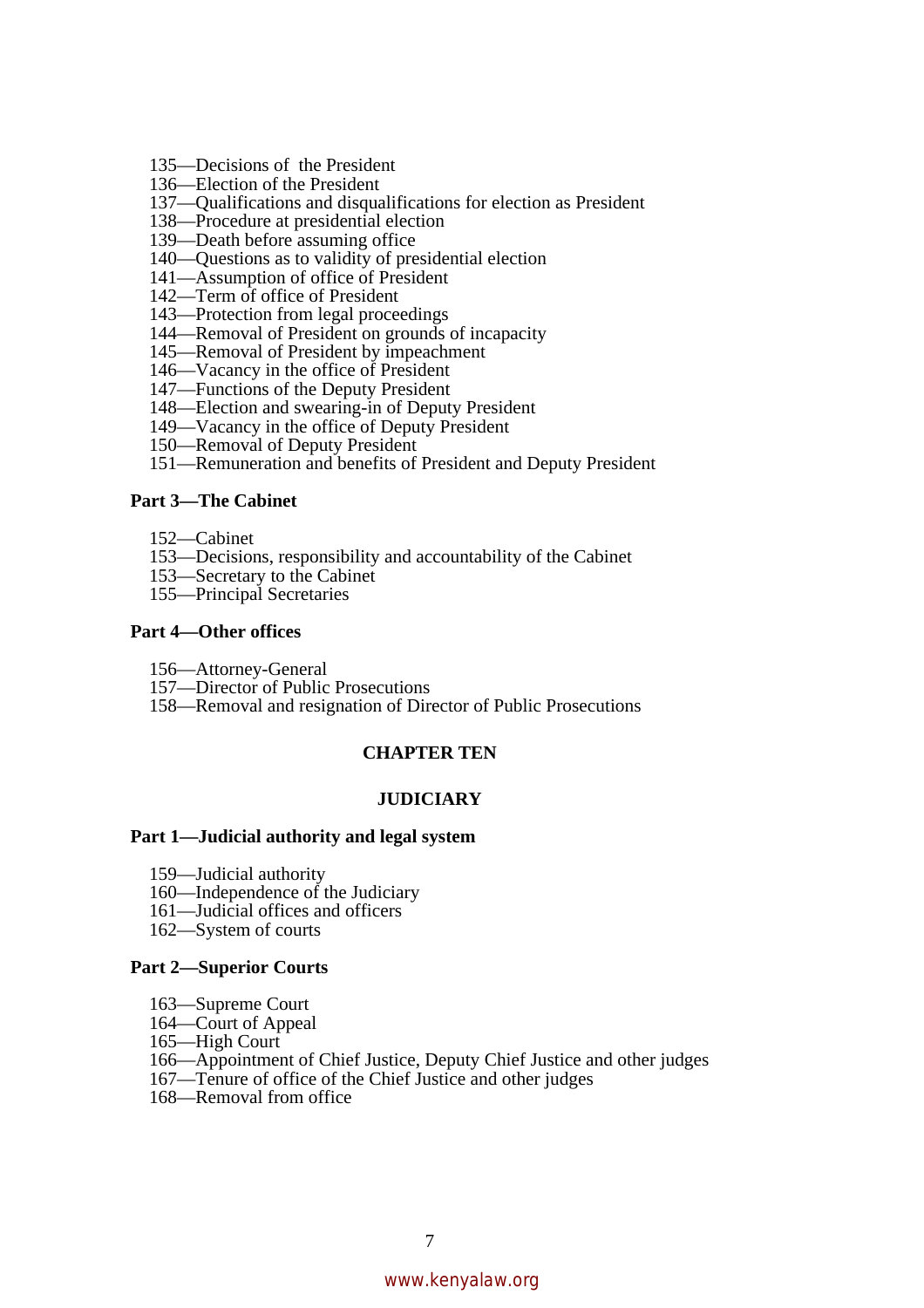#### **Part 3—Subordinate courts**

169—Subordinate courts

170—Kadhis' Courts

#### **Part 4—Judicial Service Commission**

171—Establishment of the Judicial Service Commission

172—Functions of the Judicial Service Commission

173—Judiciary Fund

### **CHAPTER ELEVEN**

# **DEVOLVED GOVERNMENT**

#### **Part 1—Objects and principles of devolved government**

- 174—Objects of devolution
- 175—Principles of devolved government

### **Part 2—County governments**

- 176—County governments
- 177—Membership of county assembly
- 178—Speaker of a county assembly
- 179—County executive committees
- 180—Election of county governor and deputy county governor
- 181—Removal of a county government
- 182—Vacancy in the office of county governor
- 183— Functions of county executive committees
- 184—Urban areas and cities
- 185—Legislative authority of county assemblies

#### **Part 3—Functions and powers of county governments**

- 186—Respective functions and powers of national and county governments
- 187—Transfer of functions and powers between levels of government

### **Part 4—The boundaries of counties**

188—Boundaries of counties

### **Part 5—Relationships between governments**

- 189—Cooperation between national and county governments
- 190—Support for county governments
- 191—Conflict of laws

#### **Part 6—Suspension of county governments**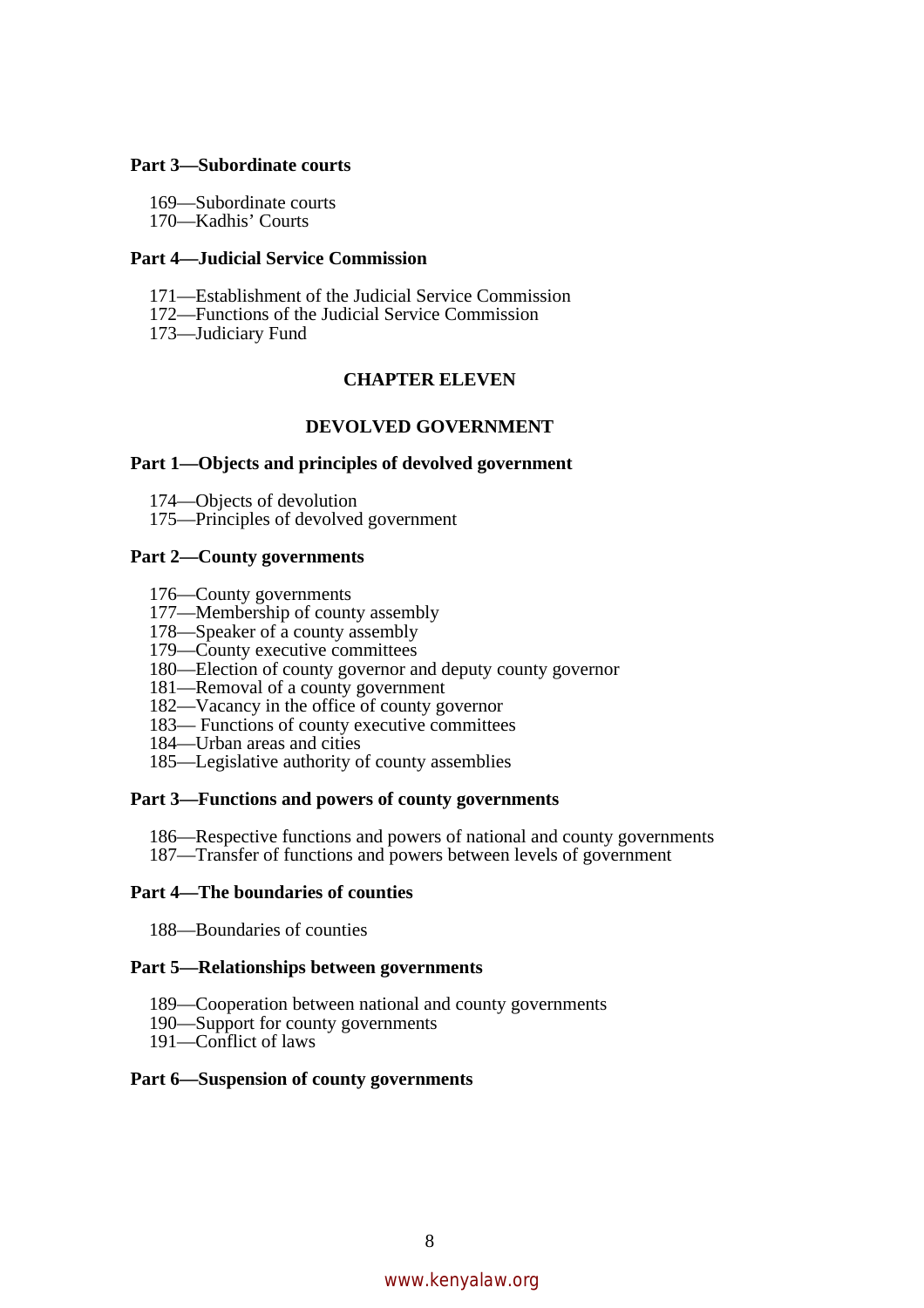192—Suspension of county government

#### **Part 7—General**

- 193—Qualifications for election as member of county assembly
- 194—Vacation of office of member of county assembly
- 195—County assembly power to summon witnesses
- 196—Public participation and county assembly powers, privileges and immunities
- 197—County assembly gender balance and diversity
- 198—County government during transition
- 199—Publication of county legislation
- 200— Legislation on Chapter

#### **CHAPTER TWELVE PUBLIC FINANCE**

### **Part I—Principles and framework of public finance**

- 201—Principles of public finance
- 202—Equitable sharing of national revenue
- 203—Equitable share and other financial laws
- 204—Equalisation Fund
- 205—Consultation on financial legislation affecting counties

### **Part 2—Other public funds**

- 206—Consolidated Fund and other public funds
- 207—Revenue Funds for county governments
- 208—Contingencies Fund

# **Part 3—Revenue-raising powers and the public debt**

- 209—Power to impose taxes and charges
- 210—Imposition of tax
- 211—Borrowing by national government
- 212—Borrowing by counties
- 213—Loan guarantees by national government
- 214—Public debt

### **Part 4—Revenue allocation**

- 215—Commission on Revenue Allocation
- 216—Functions of the Commission on Revenue Allocation
- 217—Division of revenue
- 218—Annual Division and Allocation of Revenue Bills
- 219—Transfer of equitable share

### **Part 5—Budgets and spending**

220—Form, content and timing of budgets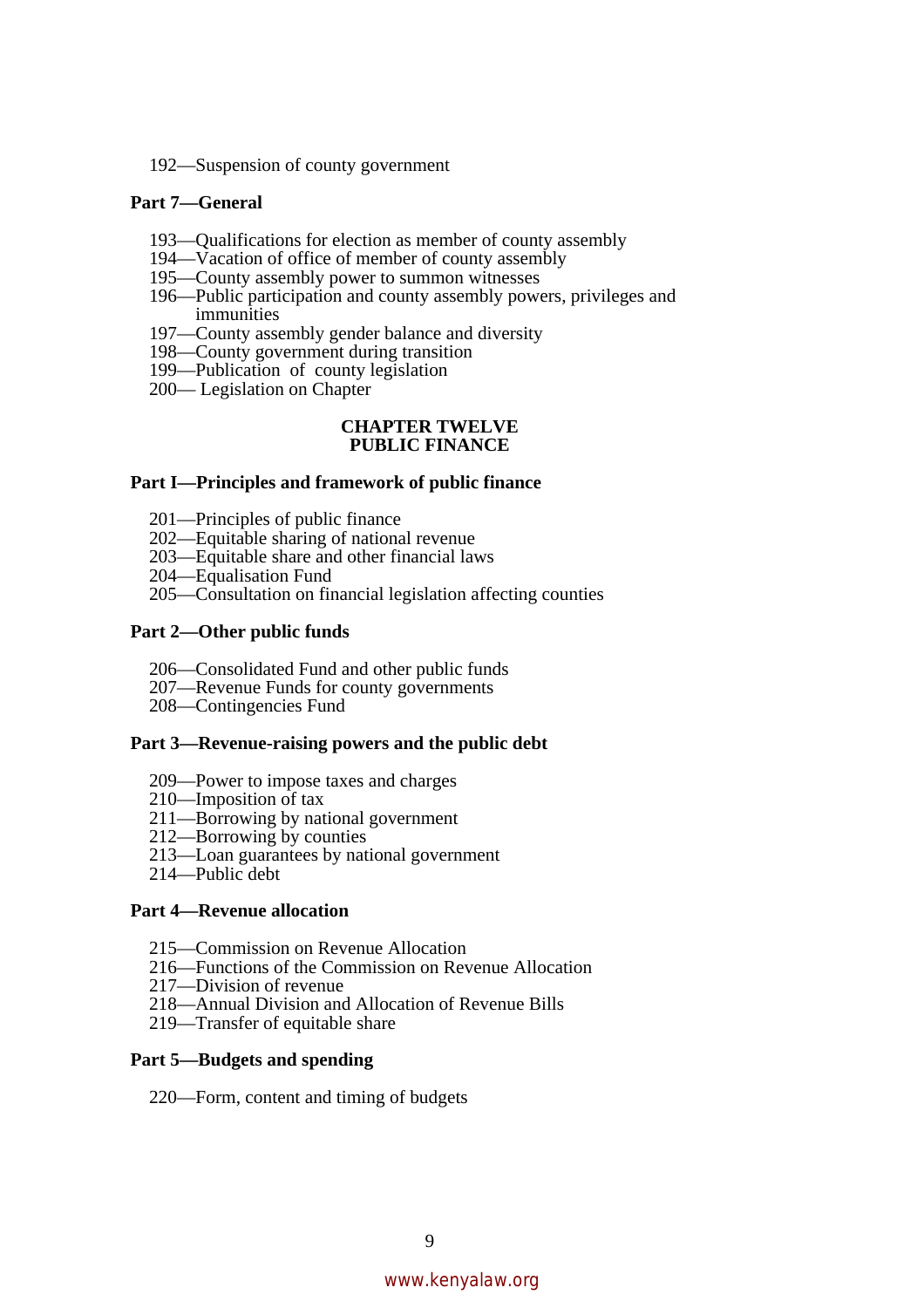- 221—Budget estimates and annual Appropriation Bill
- 222—Expenditure before annual budget is passed
- 223—Supplementary appropriation
- 224—County appropriation Bills

### **Part 6—Control of public money**

- 225—Financial control
- 226—Accounts and audit of public entities
- 227—Procurement of public goods and services

# **Part 7— Financial officers and institutions**

- 228—Controller of Budget
- 229—Auditor-General
- 230—Salaries and Remuneration Commission
- 231—Central Bank of Kenya

# **CHAPTER THIRTEEN**

# **THE PUBLIC SERVICE**

### **Part 1—Values and principles of public service**

232—Values and principles of public service

#### **Part 2—The Public Service Commission**

- 233—The Public Service Commission
- 234—Functions and powers of the Public Service Commission
- 235—Staffing of county governments
- 236—Protection of public officers

# **Part 3—Teachers Service Commission**

237—Teachers Service Commission

# **CHAPTER FOURTEEN**

### **NATIONAL SECURITY**

# **Part 1—National Security Organs**

- 238—Principles of national security
- 239—National security organs
- 240—Establishment of the National Security Council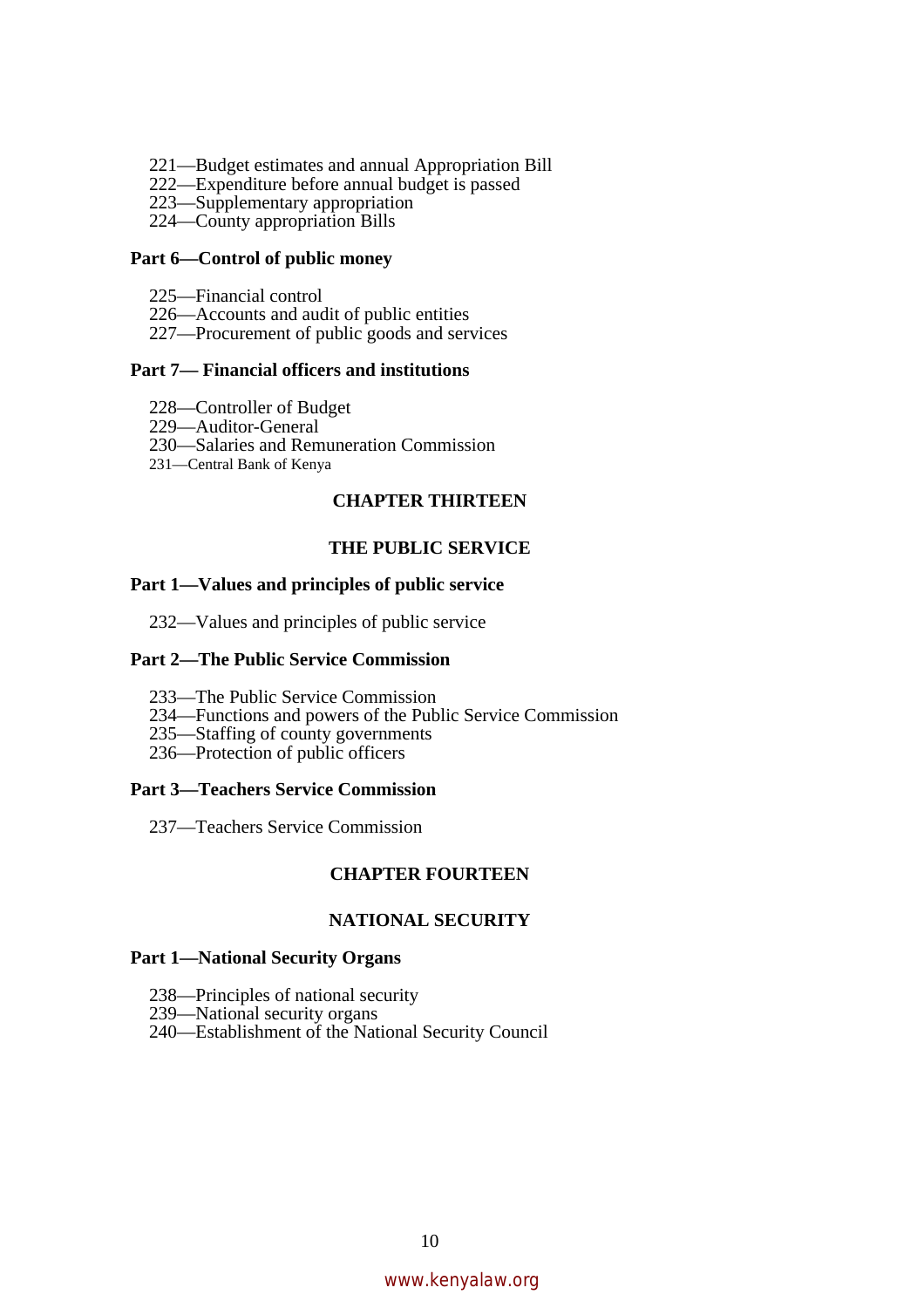#### **Part 2—The Kenya Defence Forces**

241—Establishment of Defence Forces and Defence Council

#### **Part 3—The National Intelligence Service**

242—Establishment of National Intelligence Service

#### **Part 4—The National Police Service**

- 243—Establishment of the National Police Service
- 244—Objects and functions of the National Police Service
- 245—Command of the National Police Service
- 246—National Police Service Commission
- 247—Other police services

### **CHAPTER FIFTEEN**

### **COMMISSIONS AND INDEPENDENT OFFICES**

- 248—Application of Chapter
- 249—Objects, authority and funding of commissions and independent offices
- 250—Composition, appointment and terms of office
- 251—Removal from office
- 252—General functions and powers
- 253—Incorporation of commissions and independent offices
- 254—Reporting by commissions and independent offices

### **CHAPTER SIXTEEN**

### **AMENDMENT OF THIS CONSTITUTION**

- 255—Amendment of this Constitution
- 256—Amendment by parliamentary initiative
- 257—Amendment by popular initiative

# **CHAPTER SEVENTEEN**

### **GENERAL PROVISIONS**

- 258—Enforcement of this Constitution
- 259—Construing this Constitution
- 260—Interpretation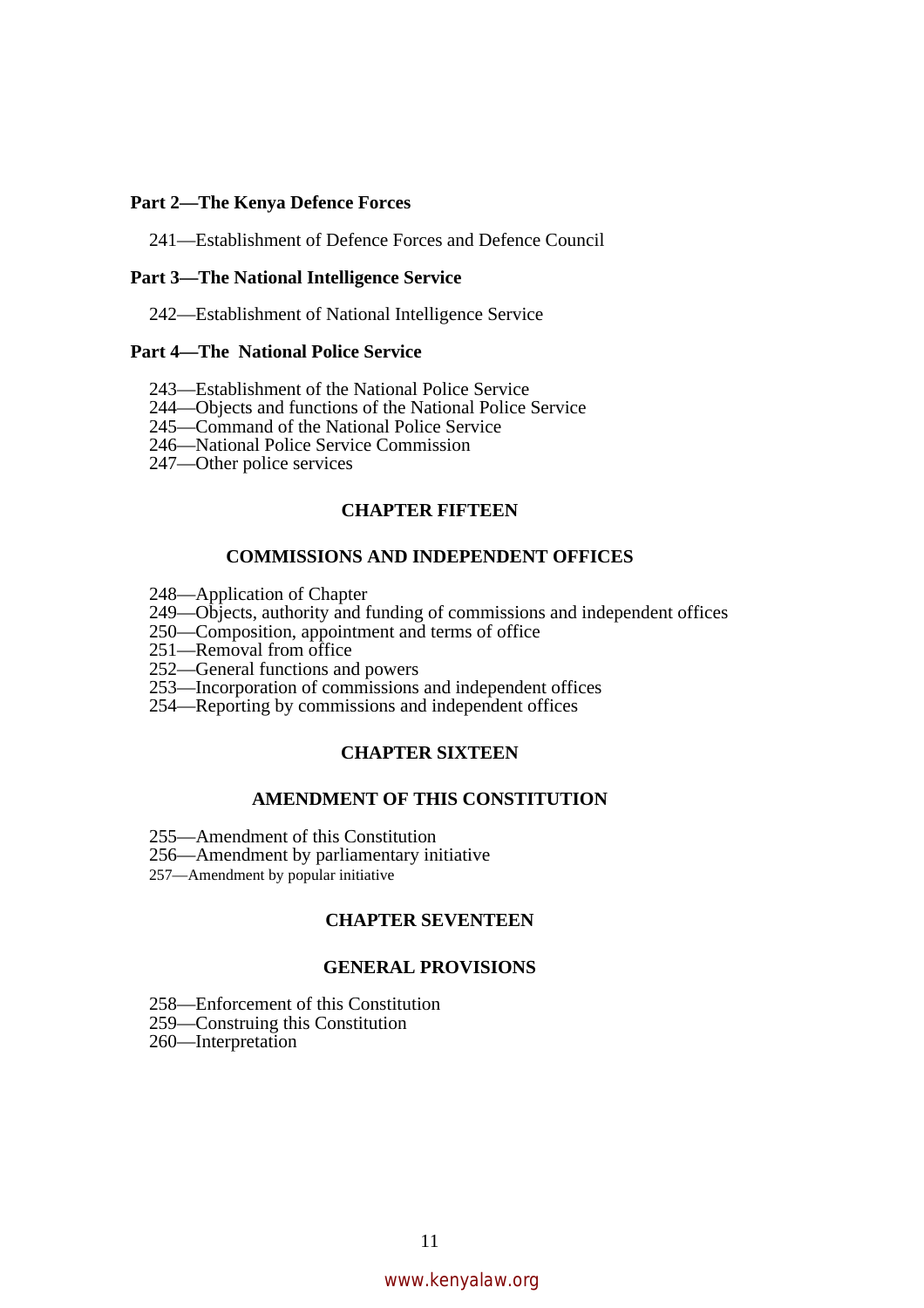# **CHAPTER EIGHTEEN**

# **TRANSITIONAL AND CONSEQUENTIAL PROVISIONS**

261—Consequential legislation

262—Transitional and consequential provisions

263—Effective Date

264—Repeal of previous constitution

# **SCHEDULES**

| <b>First Schedule</b>  | Counties                                           |
|------------------------|----------------------------------------------------|
| Second Schedule        | National symbols                                   |
| Third Schedule         | National Oaths and affirmations                    |
| <b>Fourth Schedule</b> | Distribution of functions between National and the |
|                        | county governments                                 |
| Fifth Schedule         | Legislation to be enacted by Parliament            |
| Sixth Schedule         | Transitional and consequential provisions          |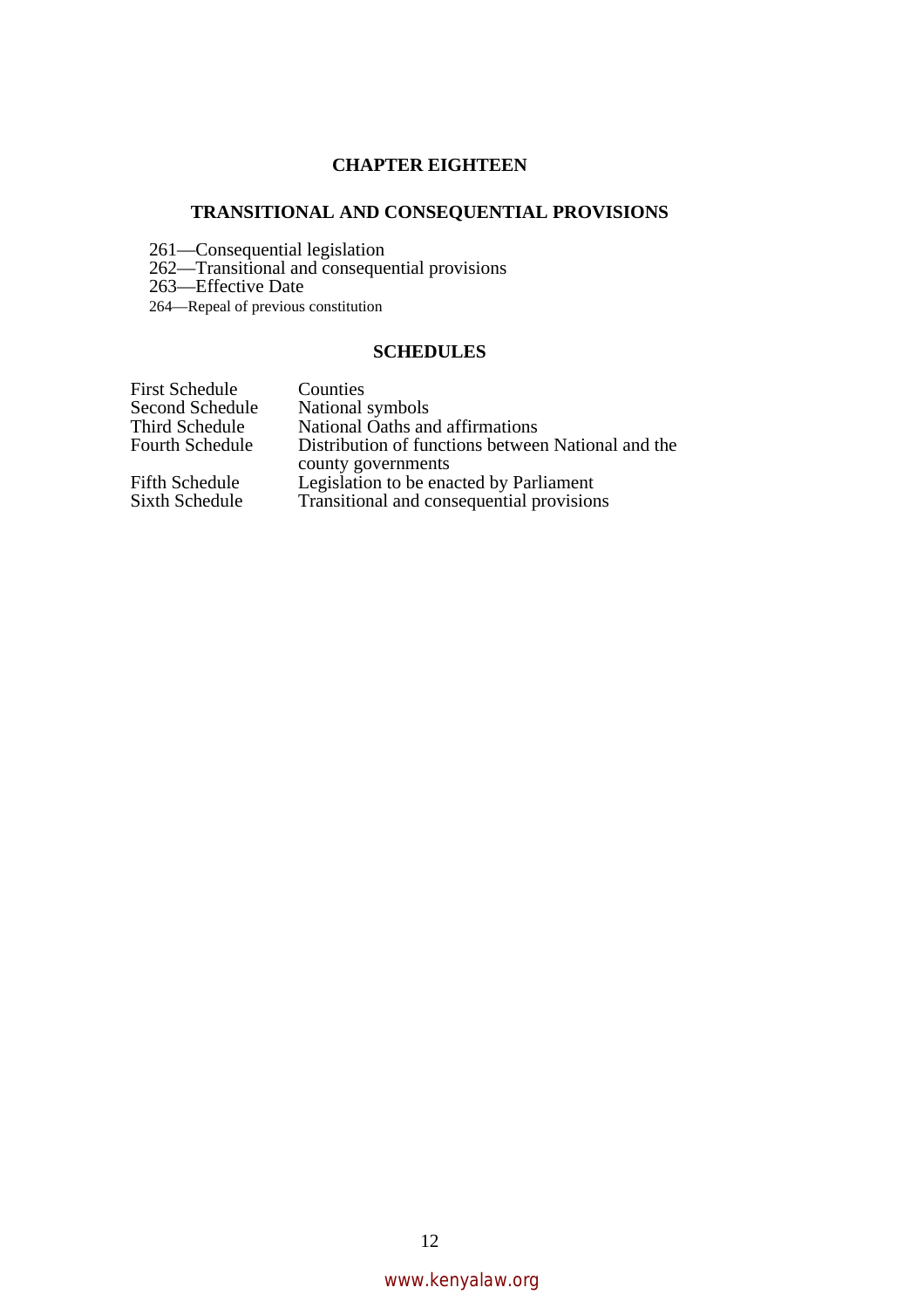# **PREAMBLE**

We, the people of Kenya—

**ACKNOWLEDGING** the supremacy of the Almighty God of all creation:

**HONOURING** those who heroically struggled to bring freedom and justice to our land:

**PROUD** of our ethnic, cultural and religious diversity, and determined to live in peace and unity as one indivisible sovereign nation:

**RESPECTFUL** of the environment, which is our heritage, and determined to sustain it for the benefit of future generations:

**COMMITTED** to nurturing and protecting the well-being of the individual, the family, communities and the nation:

**RECOGNISING** the aspirations of all Kenyans for a government based on the essential values of human rights, equality, freedom, democracy, social justice and the rule of law:

**EXERCISING** our sovereign and inalienable right to determine the form of governance of our country and having participated fully in the making of this Constitution:

**ADOPT, ENACT** and give this Constitution to ourselves and to our future generations.

# **GOD BLESS KENYA**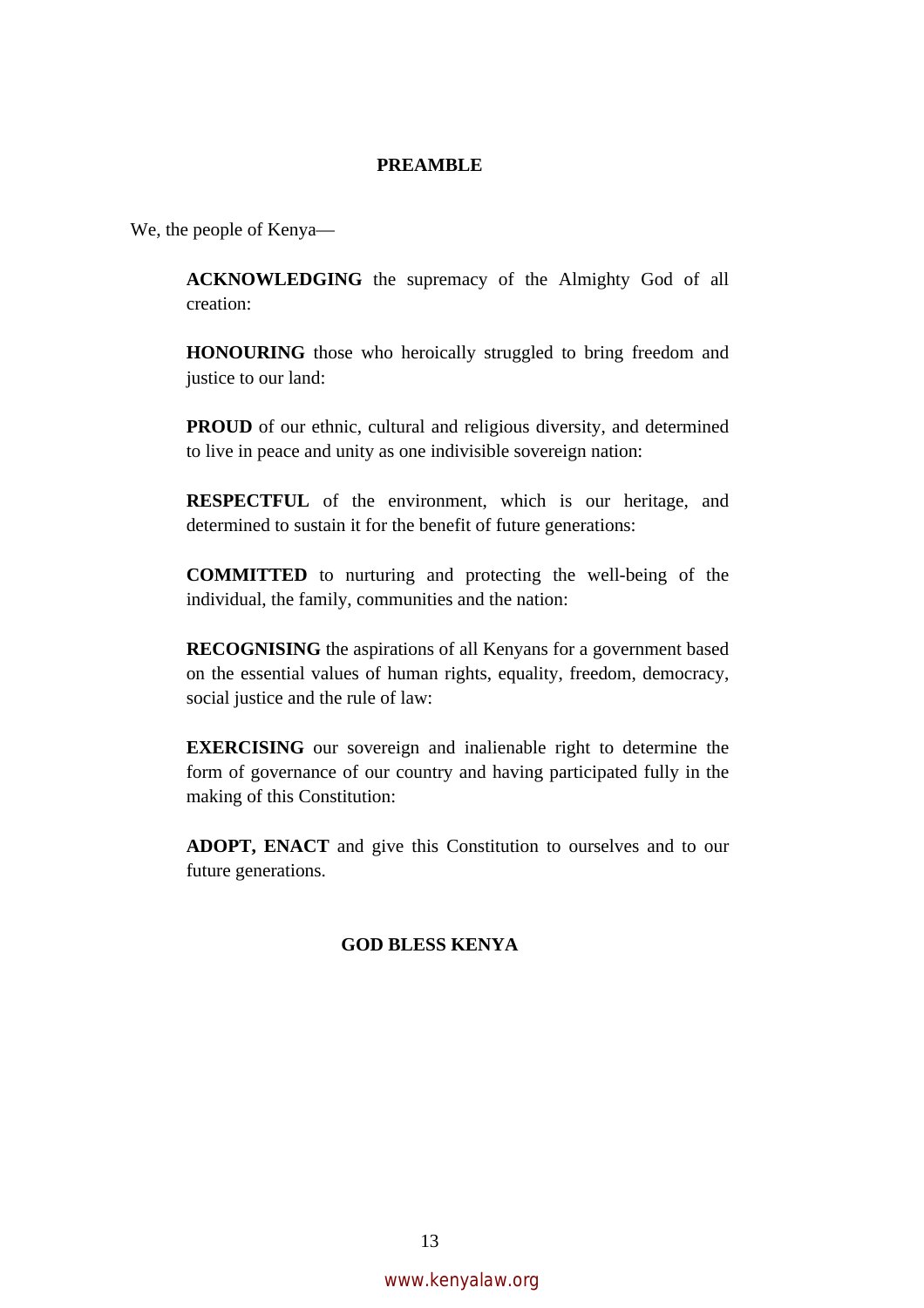#### **CHAPTER ONE**

# **SOVEREIGNTY OF THE PEOPLE AND SUPREMACY OF THIS CONSTITUTION**

#### **Sovereignty of the people**

- **1.** (1) All sovereign power belongs to the people of Kenya and shall be exercised only in accordance with this Constitution.
	- (2)The people may exercise their sovereign power either directly or through their democratically elected representatives.
	- (3)Sovereign power under this Constitution is delegated to the following State organs, which shall perform their functions in accordance with this Constitution––
		- (a) Parliament and the legislative assemblies in the county governments;
		- (b) the national executive and the executive structures in the county governments; and
		- (c) the Judiciary and independent tribunals.
	- (4) The sovereign power of the people is exercised at—
		- (a) the national level; and
		- (b) the county level.

#### **Supremacy of this Constitution**

- **2.** (1) This Constitution is the supreme law of the Republic and binds all persons and all State organs at both levels of government.
	- (2)No person may claim or exercise State authority except as authorised under this Constitution.
	- (3)The validity or legality of this Constitution is not subject to challenge by or before any court or other State organ.
	- (4)Any law, including customary law, that is inconsistent with this Constitution is void to the extent of the inconsistency, and any act or omission in contravention of this Constitution is invalid.
	- (5) The general rules of international law shall form part of the law of Kenya.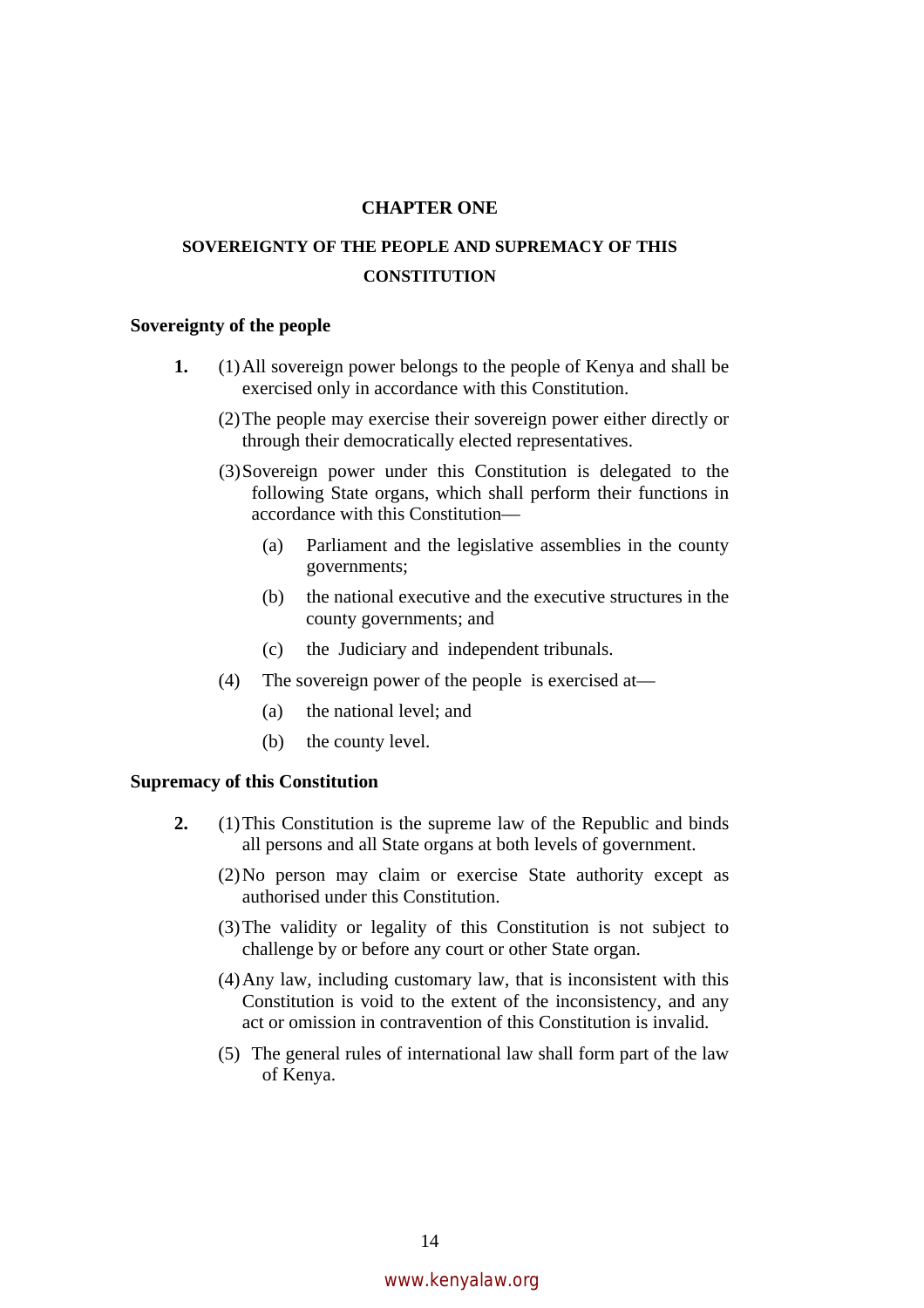(6)Any treaty or convention ratified by Kenya shall form part of the law of Kenya under this Constitution.

### **Defence of this Constitution**

- **3.** (1) Every person has an obligation to respect, uphold and defend this Constitution.
	- (2)Any attempt to establish a government otherwise than in compliance with this Constitution is unlawful.

### **CHAPTER TWO**

#### **THE REPUBLIC**

### **Declaration of the Republic**

- **4.** (1) Kenya is a sovereign Republic.
	- (2) The Republic of Kenya shall be a multi-party democratic State founded on the national values and principles of governance referred to in Article 10.

#### **Territory of Kenya**

**5.** Kenya consists of the territory and territorial waters comprising Kenya on the effective date, and any additional territory and territorial waters as defined by an Act of Parliament.

#### **Devolution and access to services**

- **6.** (1) The territory of Kenya is divided into the counties specified in the First Schedule.
	- (2) The governments at the national and county levels are distinct and inter-dependent and shall conduct their mutual relations on the basis of consultation and cooperation.
	- (3) A national State organ shall ensure reasonable access to its services in all parts of the Republic, so far as it is appropriate to do so having regard to the nature of the service.

### **National, official and other languages**

- **7.** (1) The national language of the Republic is Kiswahili.
	- (2) The official languages of the Republic are Kiswahili and English.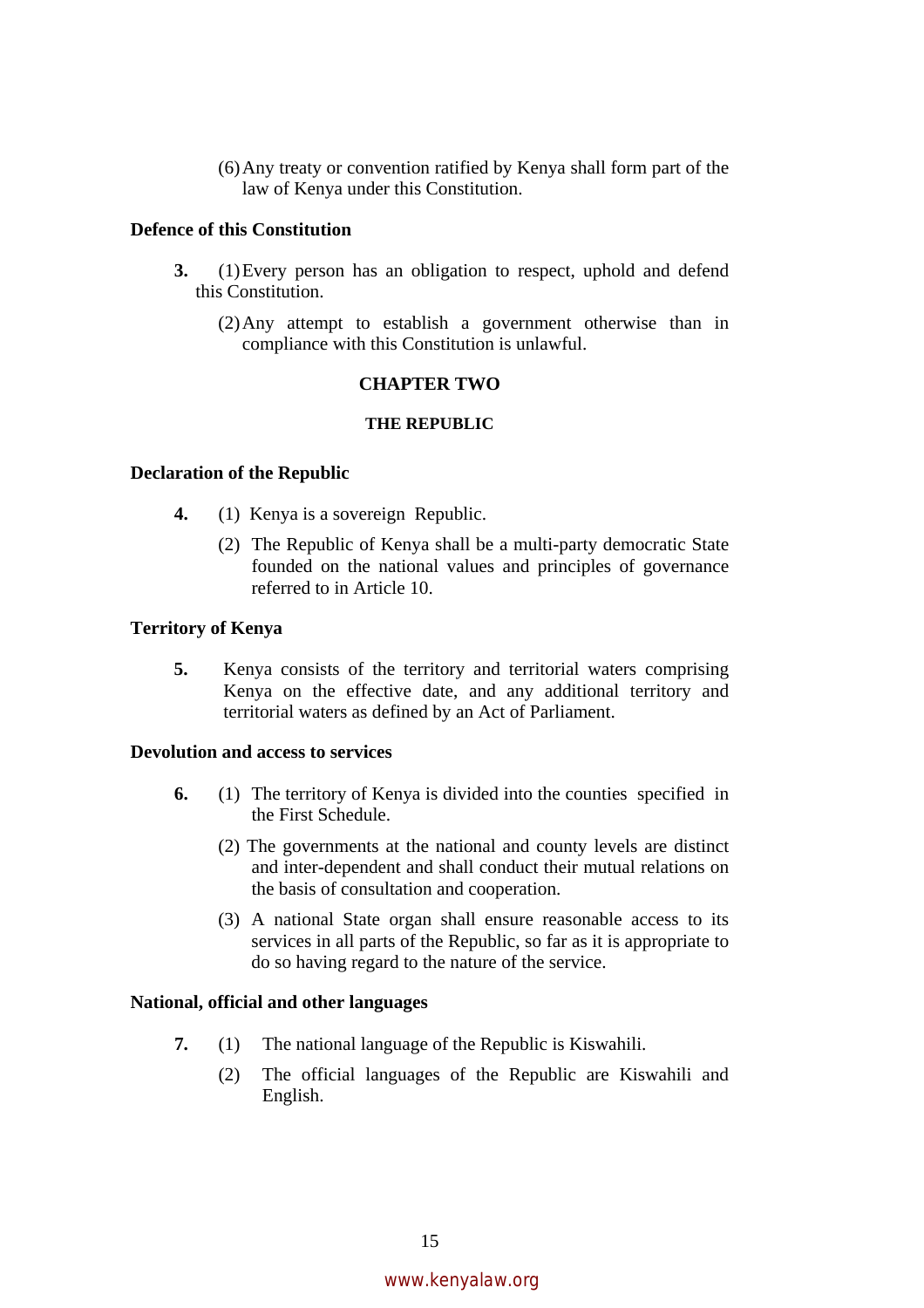- (3) The State shall––
	- (a) promote and protect the diversity of language of the people of Kenya; and
	- (b) promote the development and use of indigenous languages, Kenyan Sign language, Braille and other communication formats and technologies accessible to persons with disabilities.

# **State and religion**

**8.** There shall be no State religion.

# **National symbols and national days**

- **9.** (1) The national symbols of the Republic are—
	- (a) the national flag;
	- (b) the national anthem;
	- (c) the coat of arms; and
	- (d) the public seal.
	- (2) The national symbols are as set out in the Second Schedule.
	- (3) The national days are—
		- (a) Madaraka Day, to be observed on  $1<sup>st</sup>$  June;
		- (b) Mashujaa Day, to be observed on  $20<sup>th</sup>$  October; and
		- (c) Jamhuri Day, to be observed on  $12<sup>th</sup>$  December.
	- (4) A national day shall be a public holiday.
	- (5) Parliament may enact legislation prescribing other public holidays, and providing for observance of public holidays.

### **National values and principles of governance**

- **10.** (1) The national values and principles of governance in this Article bind all State organs, State officers, public officers and all persons whenever any of them—
	- (a) applies or interprets this Constitution;
	- (b) enacts, applies or interprets any law; or
	- (c) makes or implements public policy decisions.
	- (2) The national values and principles of governance include—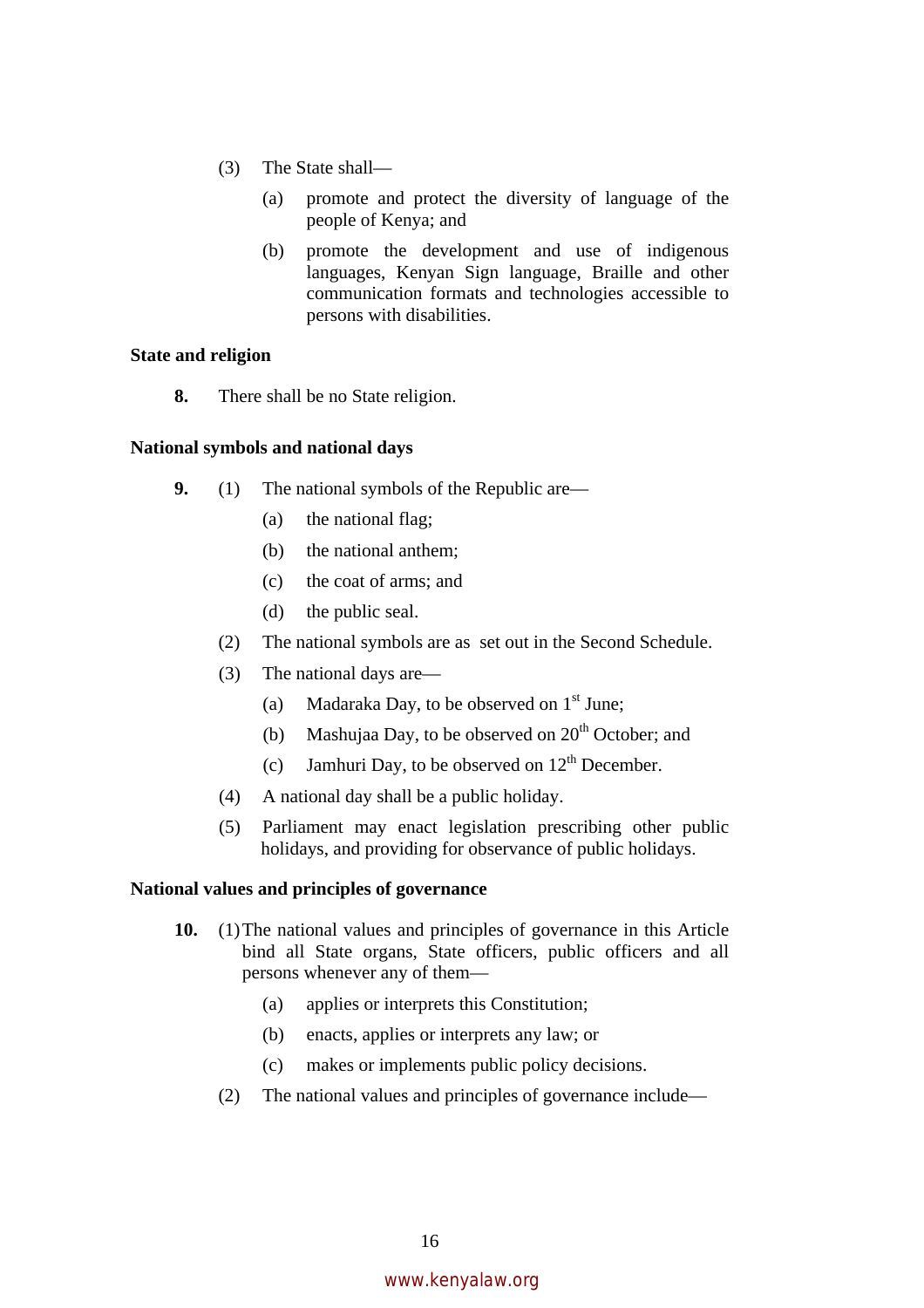- (a) patriotism, national unity, sharing and devolution of power, the rule of law, democracy and participation of the people;
- (b) human dignity, equity, social justice, inclusiveness, equality, human rights, non-discrimination and protection of the marginalised;
- (c) good governance, integrity, transparency and accountability; and
- (d) sustainable development.

# **Culture**

- **11.** (1) This Constitution recognises culture as the foundation of the nation and as the cumulative civilization of the Kenyan people and nation.
	- (2) The State shall—
		- (a) promote all forms of national and cultural expression through literature, the arts, traditional celebrations, science, communication, information, mass media, publications, libraries and other cultural heritage;
		- (b) recognise the role of science and indigenous technologies in the development of the nation; and
		- (c) promote the intellectual property rights of the people of Kenya.
	- (3) Parliament shall enact legislation to—
		- (a) ensure that communities receive compensation or royalties for the use of their cultures and cultural heritage; and
		- (b) recognise and protect the ownership of indigenous seeds and plant varieties, their genetic and diverse characteristics and their use by the communities of Kenya.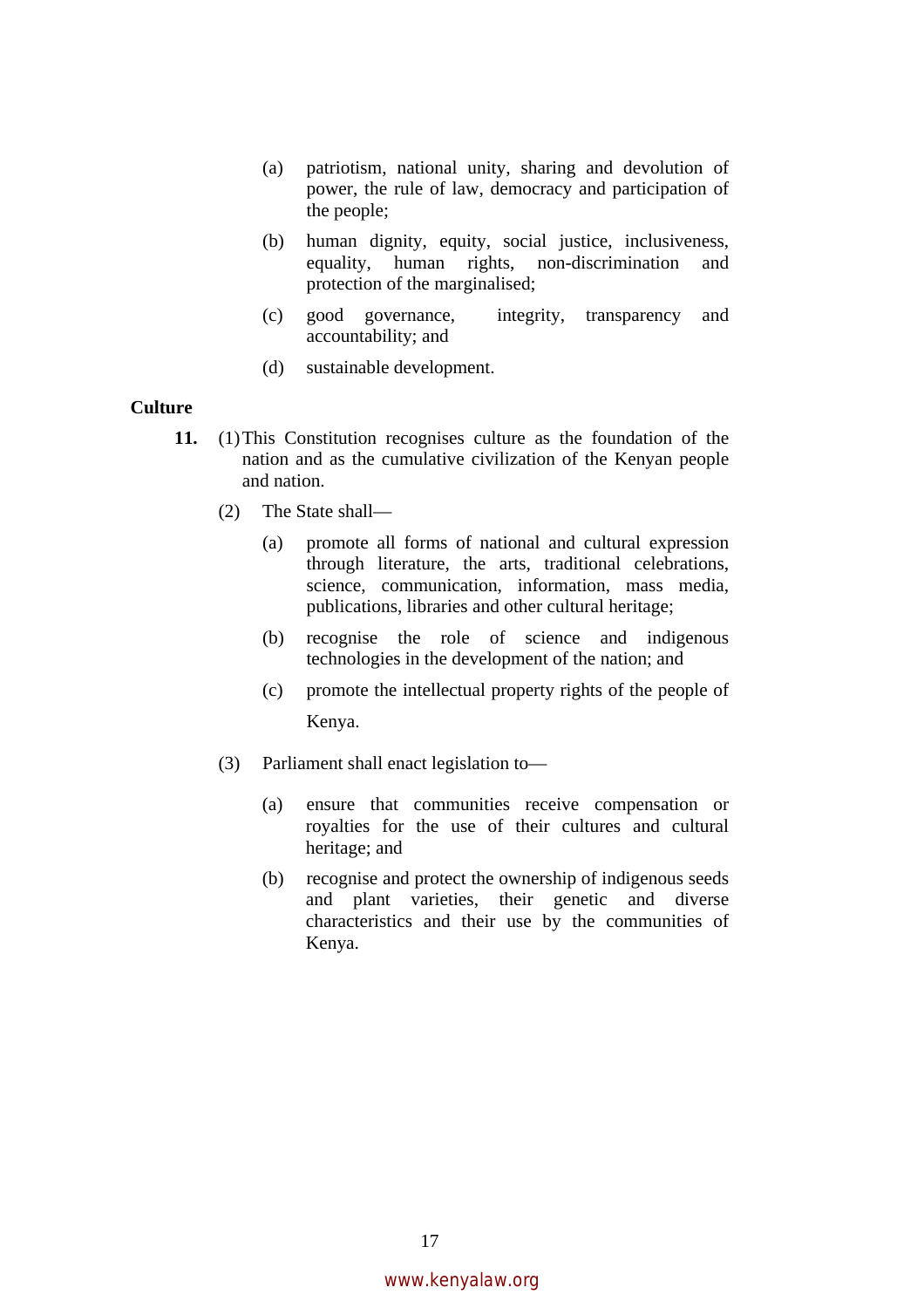### **CHAPTER THREE**

### **CITIZENSHIP**

# **Entitlements of citizens**

- **12.** (1) Every citizen is entitled to—
	- (a) the rights, privileges and benefits of citizenship, subject to the limits provided or permitted by this Constitution; and
	- (b) a Kenyan passport and any document of registration or identification issued by the State to citizens.
	- (2) A passport or other document referred to in clause (1) (b) may be denied, suspended or confiscated only in accordance with an Act of Parliament that satisfies the criteria mentioned in Article 24.

# **Retention and acquisition of citizenship**

- **13.** (1) Every person who was a citizen immediately before the effective date retains the same citizenship status as of that date.
	- (2) Citizenship may be acquired by birth or registration.
	- (3) Citizenship is not lost through marriage or the dissolution of marriage.

### **Citizenship by birth**

- **14.** (1) A person is a citizen by birth if on the day of the person's birth, whether or not the person is born in Kenya, either the mother or father of the person is a citizen.
	- (2) Clause (1) applies equally to a person born before the effective date, whether or not the person was born in Kenya, if either the mother or father of the person is or was a citizen.
	- (3) Parliament may enact legislation limiting the effect of clauses (1) and (2) on the descendents of Kenyan citizens who are born outside Kenya.
	- (4) A child found in Kenya who is, or appears to be, less than eight years of age, and whose nationality and parents are not known, is presumed to be a citizen by birth.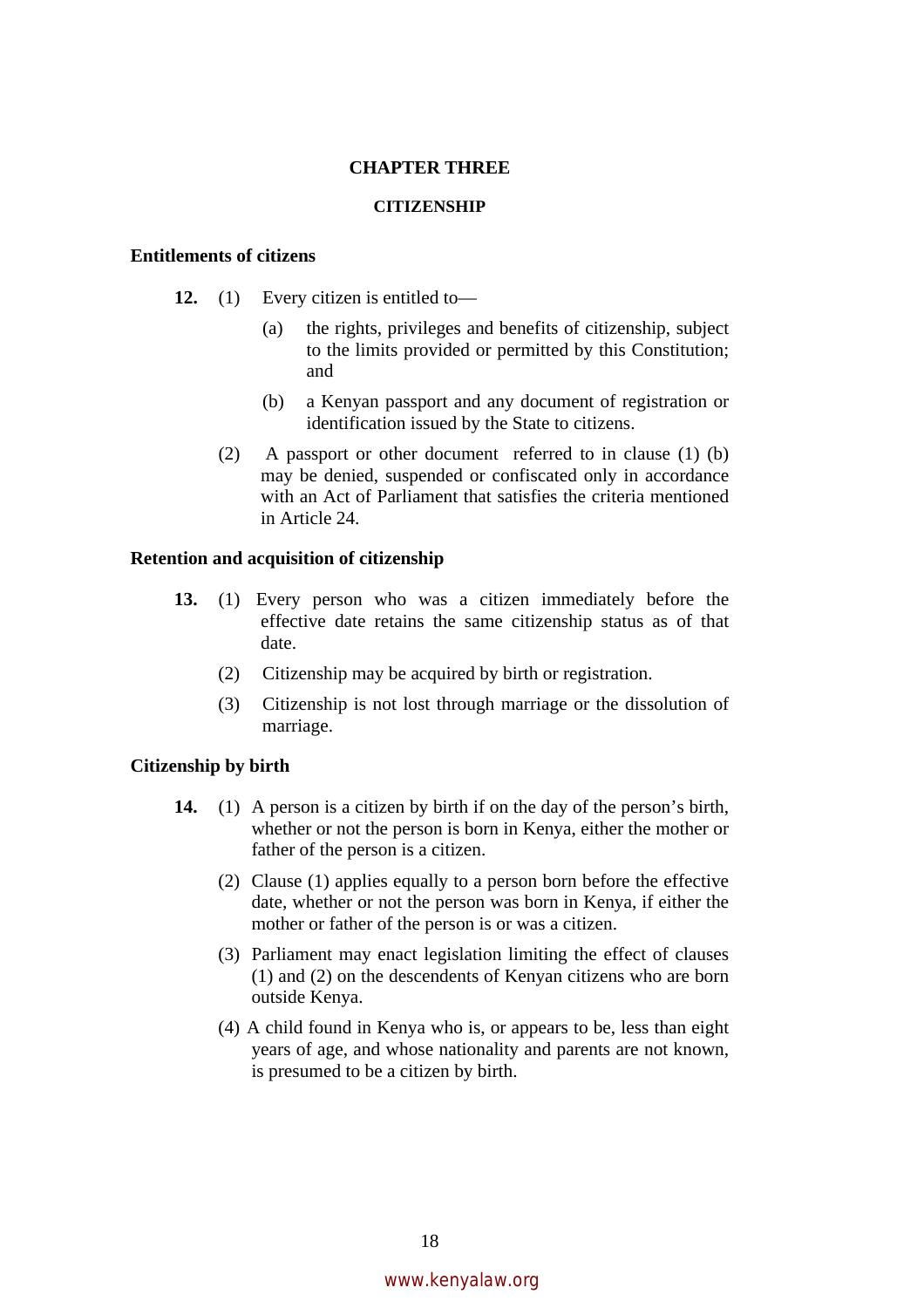(5) A person who is a Kenyan citizen by birth and who, on the effective date, has ceased to be a Kenyan citizen because the person acquired citizenship of another country, is entitled on application to regain Kenyan citizenship.

# **Citizenship by registration**

- **15.** (1) A person who has been married to a citizen for a period of at least seven years is entitled on application to be registered as a citizen.
	- (2) A person who has been lawfully resident in Kenya for a continuous period of at least seven years, and who satisfies the conditions prescribed by an Act of Parliament, may apply to be registered as a citizen.
	- (3) A child who is not a citizen, but is adopted by a citizen, is entitled on application to be registered as a citizen.
	- (4) Parliament shall enact legislation establishing conditions on which citizenship may be granted to individuals who are citizens of other countries.
	- (5) This Article applies to a person as from the effective date, but any requirements that must be satisfied before the person is entitled to be registered as a citizen shall be regarded as having been satisfied irrespective of whether the person satisfied them before or after the effective date, or partially before, and partially after, the effective date.

### **Dual citizenship**

**16.** A citizen by birth does not lose citizenship by acquiring the citizenship of another country.

### **Revocation of citizenship**

- **17.** (1) If a person acquired citizenship by registration, the citizenship may be revoked if the person—
	- (a) acquired the citizenship by fraud, false representation or concealment of any material fact;
	- (b) has, during any war in which Kenya was engaged, unlawfully traded or communicated with an enemy or been engaged in or associated with any business that was knowingly carried on in such a manner as to assist an enemy in that war;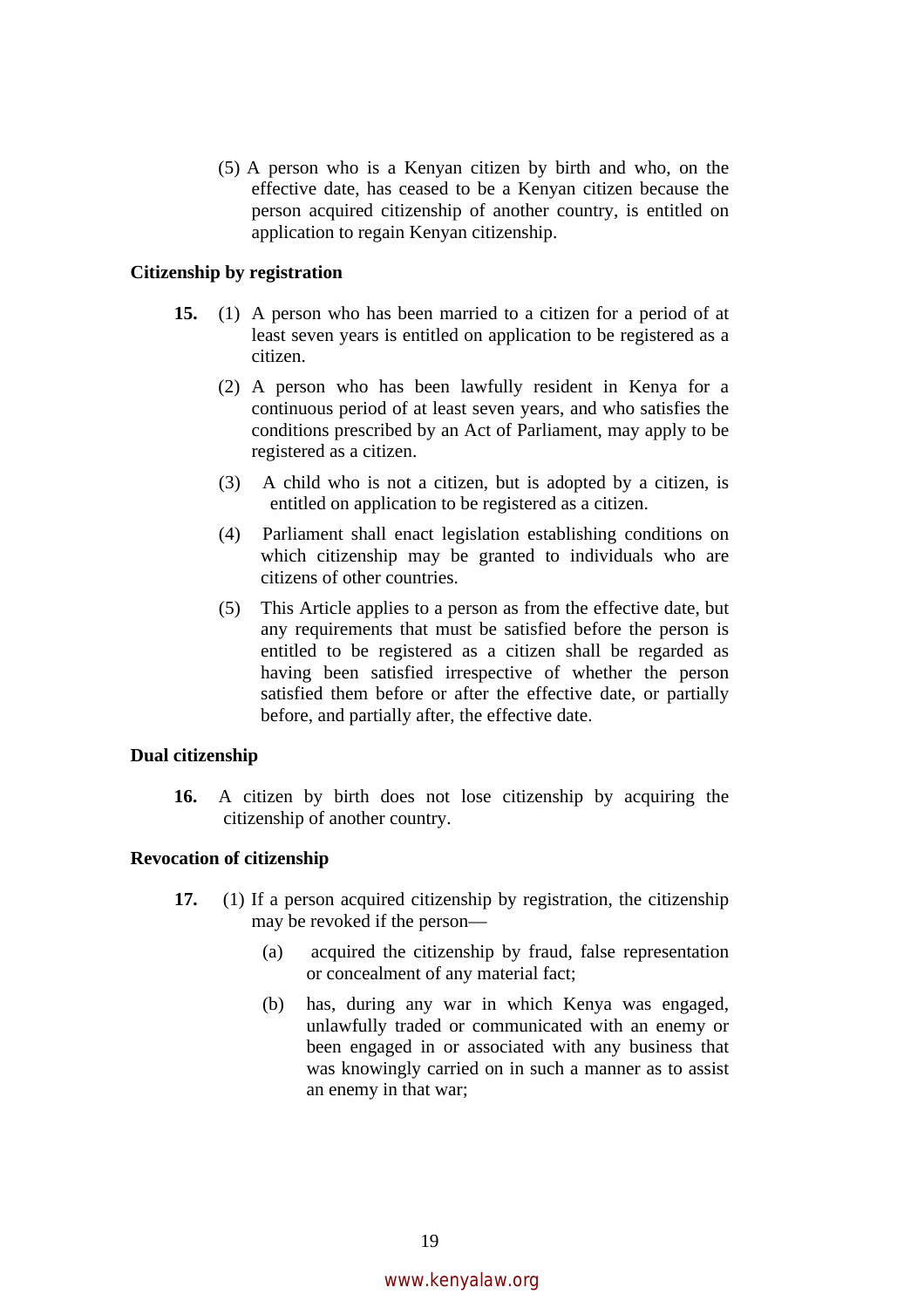- (c) has, within five years after registration, been convicted of an offence and sentenced to imprisonment for a term of three years or longer; or
- (d) has, at any time after registration, been convicted of treason, or of an offence for which––
	- (i) a penalty of at least seven years imprisonment may be imposed; or
	- (ii) a more severe penalty may be imposed.
- (2) The citizenship of a person who was presumed to be a citizen by birth, as contemplated in Article 14 (4), may be revoked if—
	- (a) the citizenship was acquired by fraud, false representation or concealment of any material fact by any person;
	- (b) the nationality or parentage of the person becomes known, and reveals that the person was a citizen of another country; or
	- (c) the age of the person becomes known, and reveals that the person was older than eight years when found in Kenya.

### **Legislation on citizenship**

- **18.** Parliament shall enact legislation—
	- (a) prescribing procedures by which a person may become a citizen;
	- (b) governing entry into and residence in Kenya;
	- (c) providing for the status of permanent residents;
	- (d) providing for voluntary renunciation of citizenship;
	- (e) prescribing procedures for revocation of citizenship;
	- (f) prescribing the duties and rights of citizens; and
	- (g) generally giving effect to the provisions of this Chapter.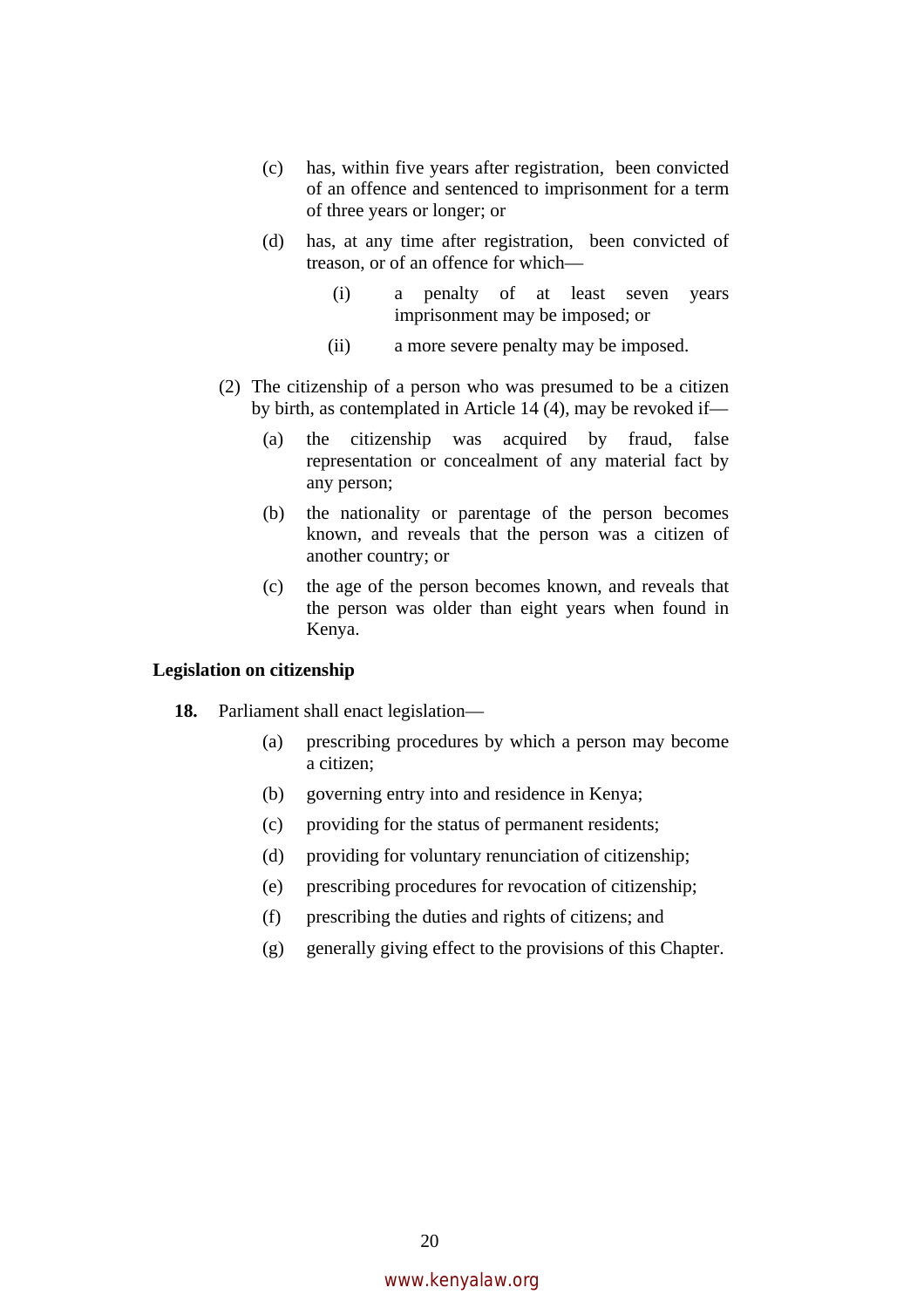#### **CHAPTER FOUR**

### **THE BILL OF RIGHTS**

#### **Part 1—General provisions relating to the Bill of Rights**

#### **Rights and fundamental freedoms**

- **19.** (1) The Bill of Rights is an integral part of Kenya's democratic state and is the framework for social, economic and cultural policies.
	- (2) The purpose of recognising and protecting human rights and fundamental freedoms is to preserve the dignity of individuals and communities and to promote social justice and the realisation of the potential of all human beings.
	- (3) The rights and fundamental freedoms in the Bill of Rights—
		- (a) belong to each individual and are not granted by the State:
		- (b) do not exclude other rights and fundamental freedoms not in the Bill of Rights, but recognised or conferred by law, except to the extent that they are inconsistent with this Chapter; and
		- (c) are subject only to the limitations contemplated in this Constitution.

#### **Application of Bill of Rights**

- **20.** (1) The Bill of Rights applies to all law and binds all State organs and all persons.
	- (2) Every person shall enjoy the rights and fundamental freedoms in the Bill of Rights to the greatest extent consistent with the nature of the right or fundamental freedom.
	- (3) In applying a provision of the Bill of Rights, a court shall—
		- (a) develop the law to the extent that it does not give effect to a right or fundamental freedom; and
		- (b) adopt the interpretation that most favours the enforcement of a right or fundamental freedom.
	- (4) In interpreting the Bill of Rights, a court, tribunal or other authority shall promote—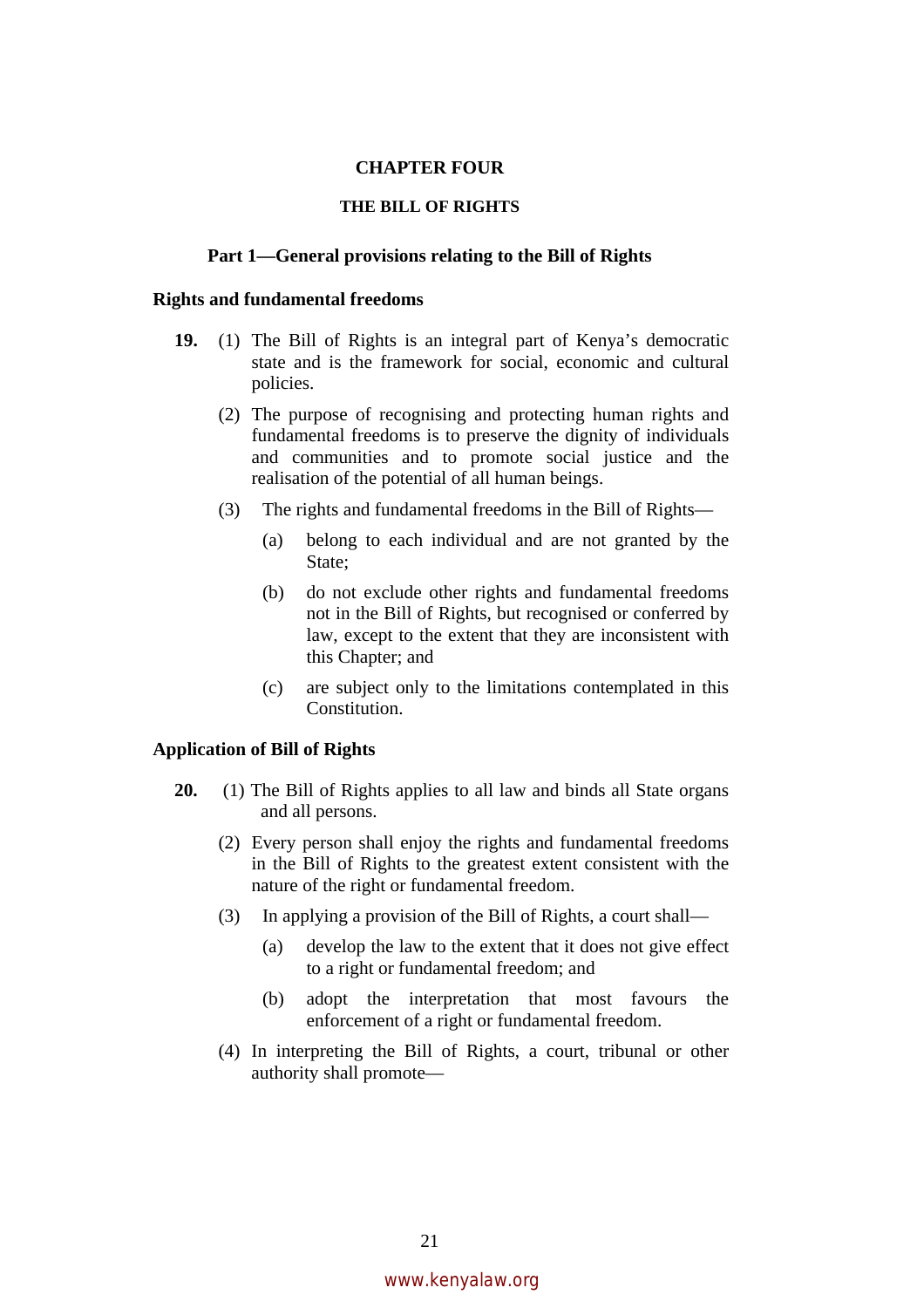- (a) the values that underlie an open and democratic society based on human dignity, equality, equity and freedom; and
- (b) the spirit, purport and objects of the Bill of Rights.
- (5) In applying any right under Article 43, if the State claims that it does not have the resources to implement the right, a court, tribunal or other authority shall be guided by the following principles––
	- (a) it is the responsibility of the State to show that the resources are not available;
	- (b) in allocating resources, the State shall give priority to ensuring the widest possible enjoyment of the right or fundamental freedom having regard to prevailing circumstances, including the vulnerability of particular groups or individuals; and
	- (c) the court, tribunal or other authority may not interfere with a decision by a State organ concerning the allocation of available resources, solely on the basis that it would have reached a different conclusion.

### **Implementation of rights and fundamental freedoms**

- **21.** (1) It is a fundamental duty of the State and every State organ to observe, respect, protect, promote and fulfil the rights and fundamental freedoms in the Bill of Rights.
	- (2) The State shall take legislative, policy and other measures, including the setting of standards, to achieve the progressive realisation of the rights guaranteed under Article 43.
	- (3) All State organs and all public officers have the duty to address the needs of vulnerable groups within society, including women, older members of society, persons with disabilities, children, youth, members of minority or marginalised communities, and members of particular ethnic, religious or cultural communities.
	- (4) The State shall enact and implement legislation to fulfil its international obligations in respect of human rights and fundamental freedoms.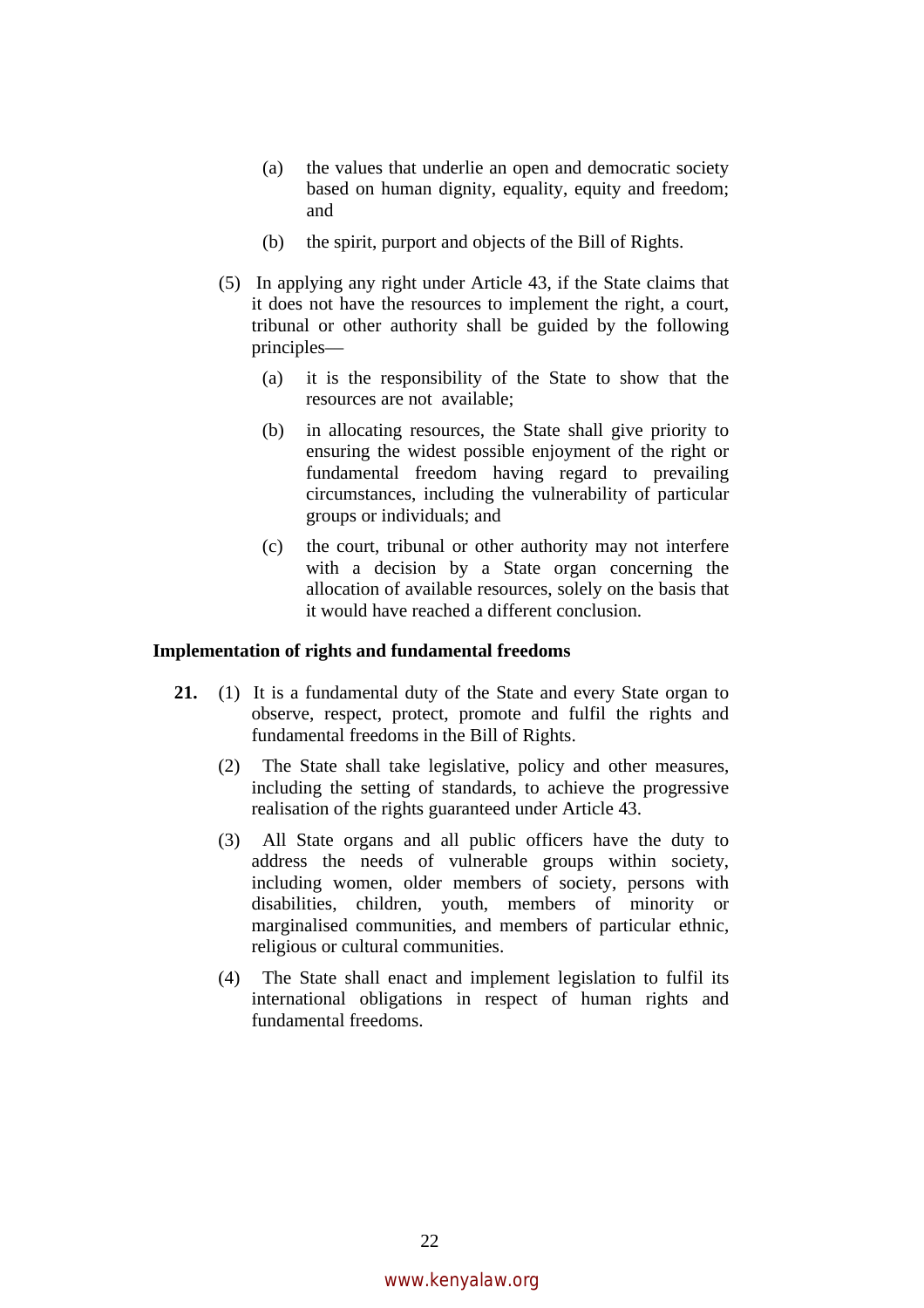#### **Enforcement of Bill of Rights**

- **22.** (1) Every person has the right to institute court proceedings claiming that a right or fundamental freedom in the Bill of Rights has been denied, violated or infringed, or is threatened.
	- (2) In addition to a person acting in their own interest, court proceedings under clause (1) may be instituted by––
		- (a) a person acting on behalf of another person who cannot act in their own name;
		- (b) a person acting as a member of, or in the interest of, a group or class of persons;
		- (c) a person acting in the public interest; or
		- (d) an association acting in the interest of one or more of its members.
	- (3) The Chief Justice shall make rules providing for the court proceedings referred to in this Article, which shall satisfy the criteria that—
		- (a) the rights of standing provided for in clause (2) are fully facilitated;
		- (b) formalities relating to the proceedings, including commencement of the proceedings, are kept to the minimum, and in particular that the court shall, if necessary, entertain proceedings on the basis of informal documentation;
		- (c) no fee may be charged for commencing the proceedings;
		- (d) the court, while observing the rules of natural justice, shall not be unreasonably restricted by procedural technicalities; and
		- (e) an organisation or individual with particular expertise may, with the leave of the court, appear as a friend of the court.
	- (4) The absence of rules contemplated in clause (3) does not limit the right of any person to commence court proceedings under this Article, and to have the matter heard and determined by a court.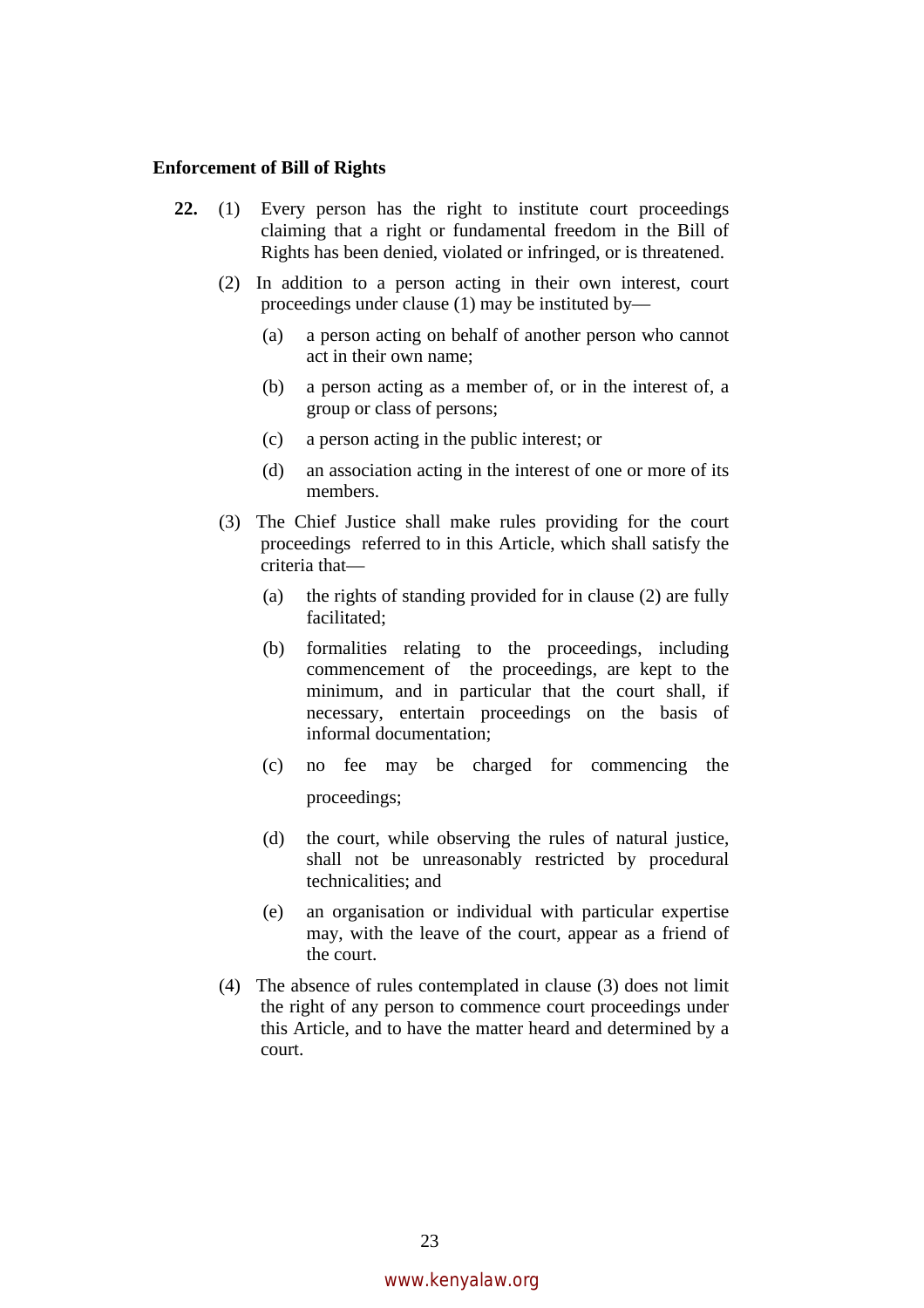### **Authority of courts to uphold and enforce the Bill of Rights**

- **23.** (1) The High Court has jurisdiction, in accordance with Article 165, to hear and determine applications for redress of a denial, violation or infringement of, or threat to, a right or fundamental freedom in the Bill of Rights.
	- (2) Parliament shall enact legislation to give original jurisdiction in appropriate cases to subordinate courts to hear and determine applications for redress of a denial, violation or infringement of, or threat to, a right or fundamental freedom in the Bill of Rights.
	- (3) In any proceedings brought under Article 22, a court may grant appropriate relief, including—
		- (a) a declaration of rights;
		- (b) an injunction;
		- (c) a conservatory order;
		- (d) a declaration of invalidity of any law that denies, violates, infringes, or threatens a right or fundamental freedom in the Bill of Rights and is not justified under Article 24;
		- (e) an order for compensation; and
		- (f) an order of judicial review.

### **Limitation of rights and fundamental freedoms**

- **24.** (1) A right or fundamental freedom in the Bill of Rights shall not be limited except by law, and then only to the extent that the limitation is reasonable and justifiable in an open and democratic society based on human dignity, equality and freedom, taking into account all relevant factors, including—
	- (a) the nature of the right or fundamental freedom;
	- (b) the importance of the purpose of the limitation;
	- (c) the nature and extent of the limitation;
	- (d) the need to ensure that the enjoyment of rights and fundamental freedoms by any individual does not prejudice the rights and fundamental freedoms of others; and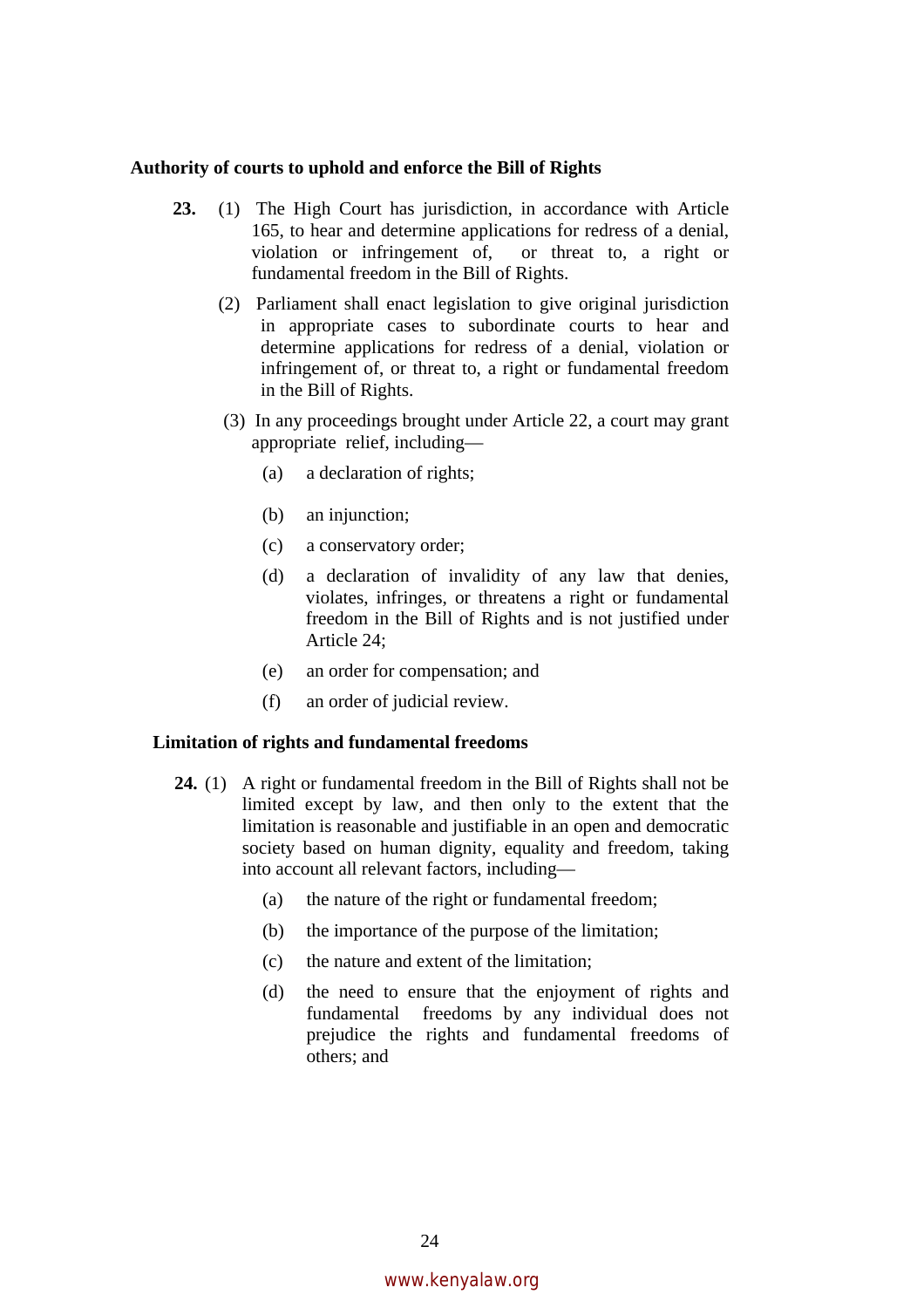- (e) the relation between the limitation and its purpose and whether there are less restrictive means to achieve the purpose.
- (2) Despite clause (1), a provision in legislation limiting a right or fundamental freedom —
	- (a) in the case of a provision enacted or amended on or after the effective date, is not valid unless the legislation specifically expresses the intention to limit that right or fundamental freedom**,** and the nature and extent of the limitation;
	- (b) shall not be construed as limiting the right or fundmental freedom unless the provision is clear and specific about the right or freedom to be limited and the nature and extent of the limitation; and
	- (c) shall not limit the right or fundamental freedom so far as to derogate from its core or essential content.
- (3) The State or a person seeking to justify a particular limitation shall demonstrate to the court, tribunal or other authority that the requirements of this Article have been satisfied.
- (4) The provisions of this Chapter on equality shall be qualified to the extent strictly necessary for the application of Muslim law before the Kadhis' courts, to persons who profess the Muslim religion, in matters relating to personal status, marriage, divorce and inheritance.
- (5) Despite clause (1) and (2), a provision in legislation may limit the application of the rights or fundamental freedoms in the following provisions to persons serving in the Kenya Defence Forces or the National Police Service––
	- (a) Article 31 Privacy;
	- (b) Article 36 Freedom of association;
	- (c) Article 37 Assembly, demonstration, picketing and petition;
	- (d) Article 41 Labour relations;
	- (e) Article 43 Economic and social rights; and
	- (f) Article 49 Rights of arrested persons**.**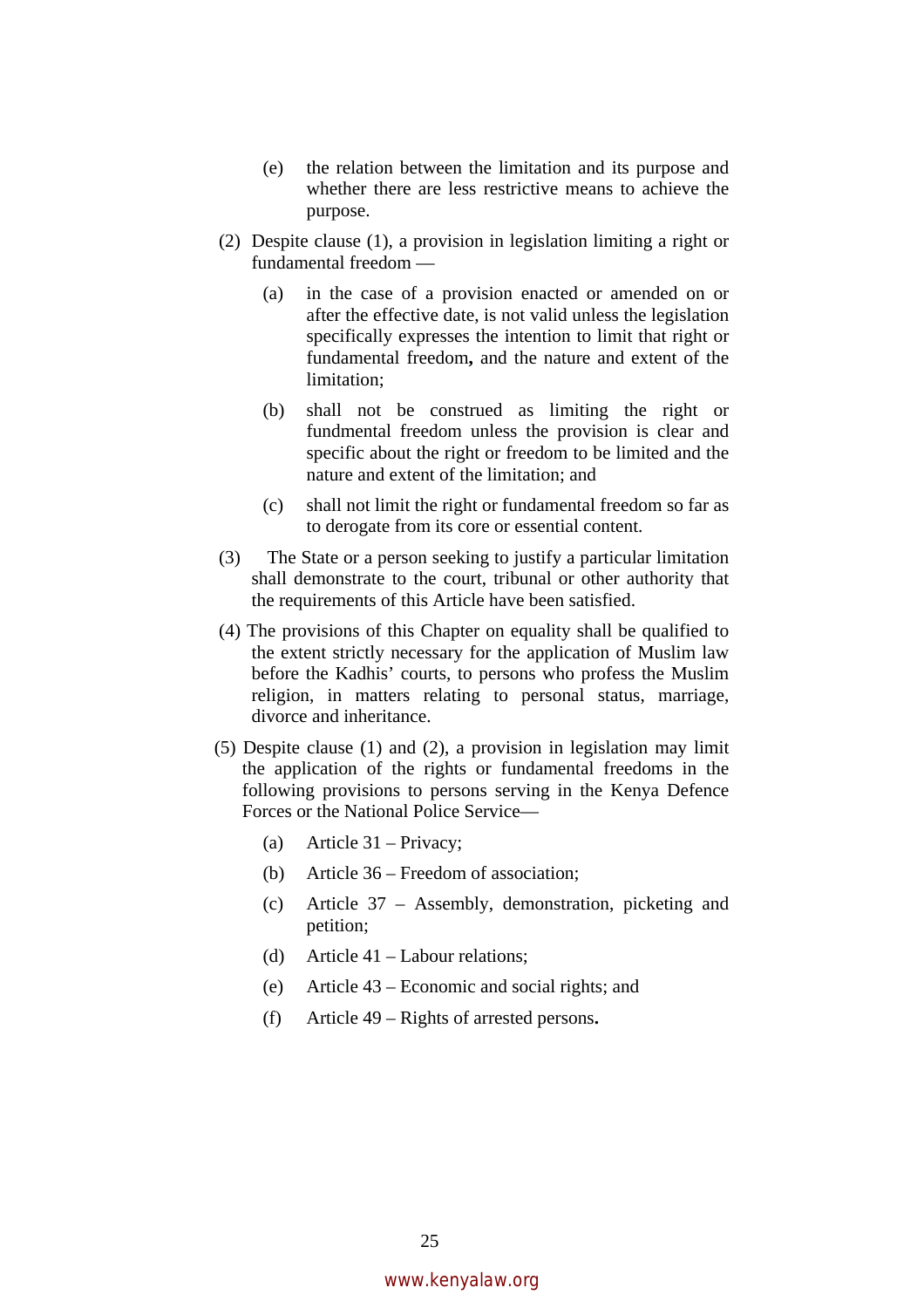# **Fundamental Rights and freedoms that may not be limited**

- **25.** Despite any other provision in this Constitution, the following rights and fundamental freedoms shall not be limited––
	- (a) freedom from torture and cruel, inhuman or degrading treatment or punishment;
	- (b) freedom from slavery or servitude;
	- (c) the right to a fair trial; and
	- (d) the right to an order of *habeas corpus.*

# **Part 2 –Rights and fundamental freedoms**

# **Right to life**

- **26.** (1) Every person has the right to life.
	- (2) The life of a person begins at conception.
	- (3) A person shall not be deprived of life intentionally, except to the extent authorised by this Constitution or other written law.
	- (4) Abortion is not permitted unless, in the opinion of a trained health professional, there is need for emergency treatment, or the life or health of the mother is in danger, or if permitted by any other written law.

### **Equality and freedom from discrimination**

- **27.** (1) Every person is equal before the law and has the right to equal protection and equal benefit of the law.
	- (2) Equality includes the full and equal enjoyment of all rights and fundamental freedoms.
	- (3) Women and men have the right to equal treatment, including the right to equal opportunities in political, economic, cultural and social spheres.
	- (4) The State shall not discriminate directly or indirectly against any person on any ground, including race, sex, pregnancy, marital status, health status, ethnic or social origin, colour, age, disability, religion, conscience, belief, culture, dress, language or birth.
	- (5) A person shall not discriminate directly or indirectly against another person on any of the grounds specified or contemplated in clause (4).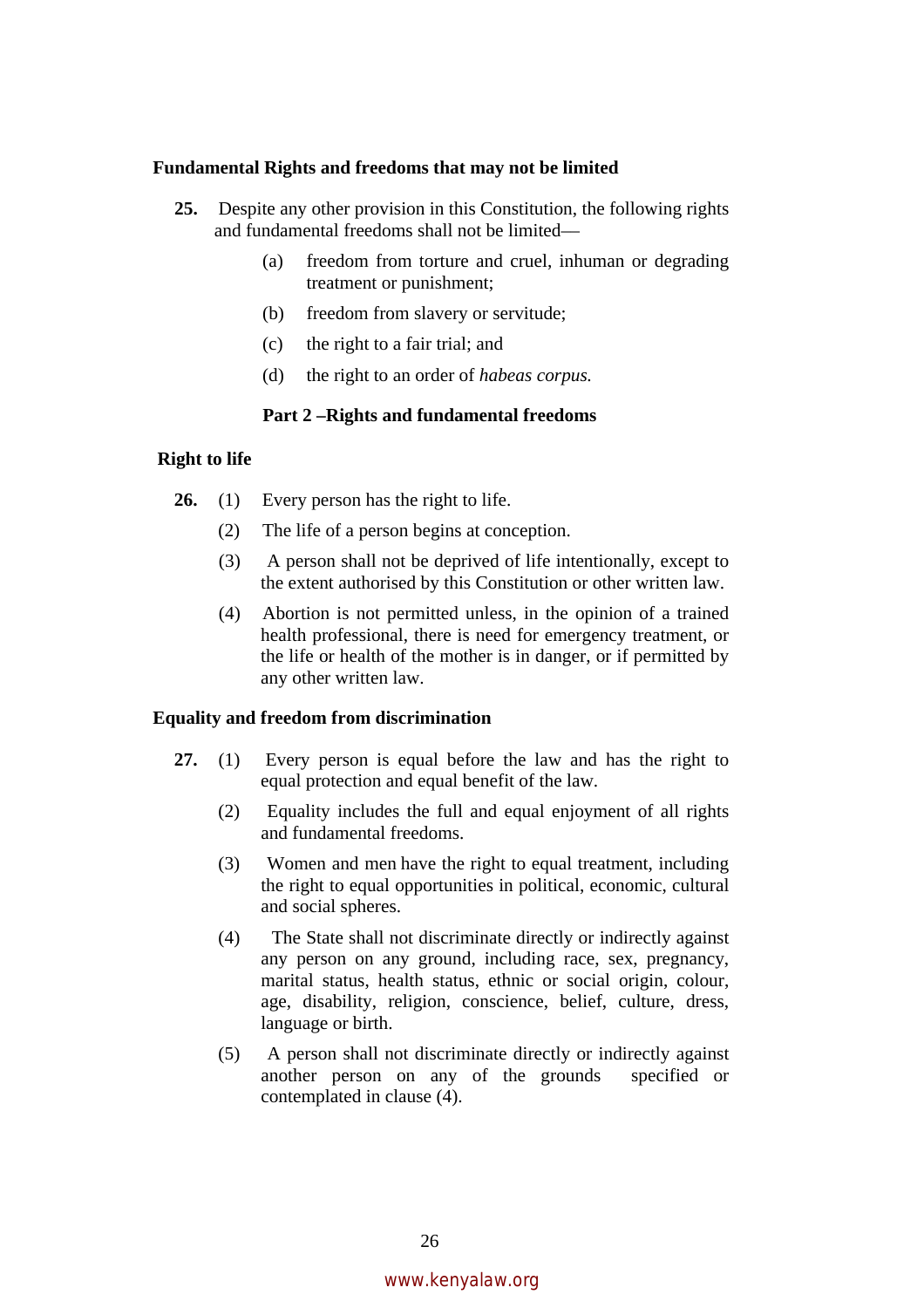- (6) To give full effect to the realisation of the rights guaranteed under this Article, the State shall take legislative and other measures, including affirmative action programmes and policies designed to redress any disadvantage suffered by individuals or groups because of past discrimination.
- (7) Any measure taken under clause (6) shall adequately provide for any benefits to be on the basis of genuine need.
- (8) In addition to the measures contemplated in clause (6), the State shall take legislative and other measures to implement the principle that not more than two-thirds of the members of elective or appointive bodies shall be of the same gender.

# **Human dignity**

**28.** Every person has inherent dignity and the right to have that dignity respected and protected.

### **Freedom and security of the person**

- **29.** Every person has the right to freedom and security of the person, which includes the right not to be—
	- (a) deprived of freedom arbitrarily or without just cause;
	- (b) detained without trial, except during a state of emergency, in which case the detention is subject to Article 58;
	- (c) subjected to any form of violence from either public or private sources;
	- (d) subjected to torture in any manner, whether physical or psychological;
	- (e) subjected to corporal punishment; or
	- (f) treated or punished in a cruel, inhuman or degrading manner.

### **Slavery, servitude and forced labour**

- **30.** (1) A person shall not be held in slavery or servitude.
	- (2) A person shall not be required to perform forced labour.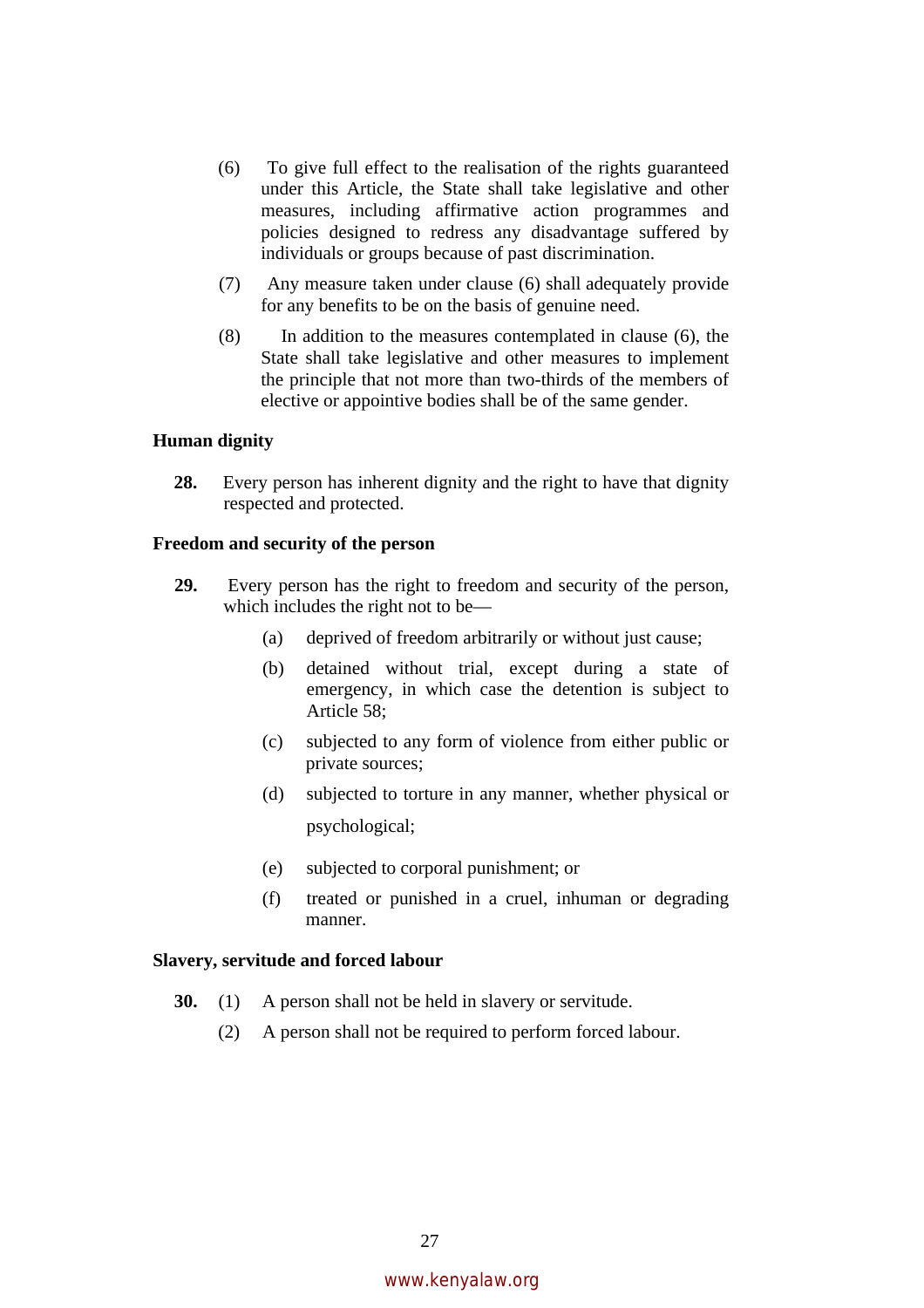# **Privacy**

- **31.** Every person has the right to privacy, which includes the right not to have—
	- (a) their person, home or property searched;
	- (b) their possessions seized;
	- (c) information relating to their family or private affairs unnecessarily required or revealed; or
	- (d) the privacy of their communications infringed.

### **Freedom of conscience, religion, belief and opinion**

- **32.** (1) Every person has the right to freedom of conscience, religion, thought, belief and opinion.
	- (2) Every person has the right, either individually or in community with others, in public or in private, to manifest any religion or belief through worship, practice, teaching or observance, including observance of a day of worship.
	- (3) A person may not be denied access to any institution, employment or facility, or the enjoyment of any right, because of the person's belief or religion.
	- (4) A person shall not be compelled to act, or engage in any act, that is contrary to the person's belief or religion.

### **Freedom of expression**

- **33.** (1) Every person has the right to freedom of expression, which includes—
	- (a) freedom to seek, receive or impart information or ideas;
	- (b) freedom of artistic creativity; and
	- (c) academic freedom and freedom of scientific research.
	- (2) The right to freedom of expression does not extend to—
		- (a) propaganda for war;
		- (b) incitement to violence;
		- (c) hate speech; or
		- (d) advocacy of hatred that—
			- (i) constitutes ethnic incitement, vilification of others or incitement to cause harm; or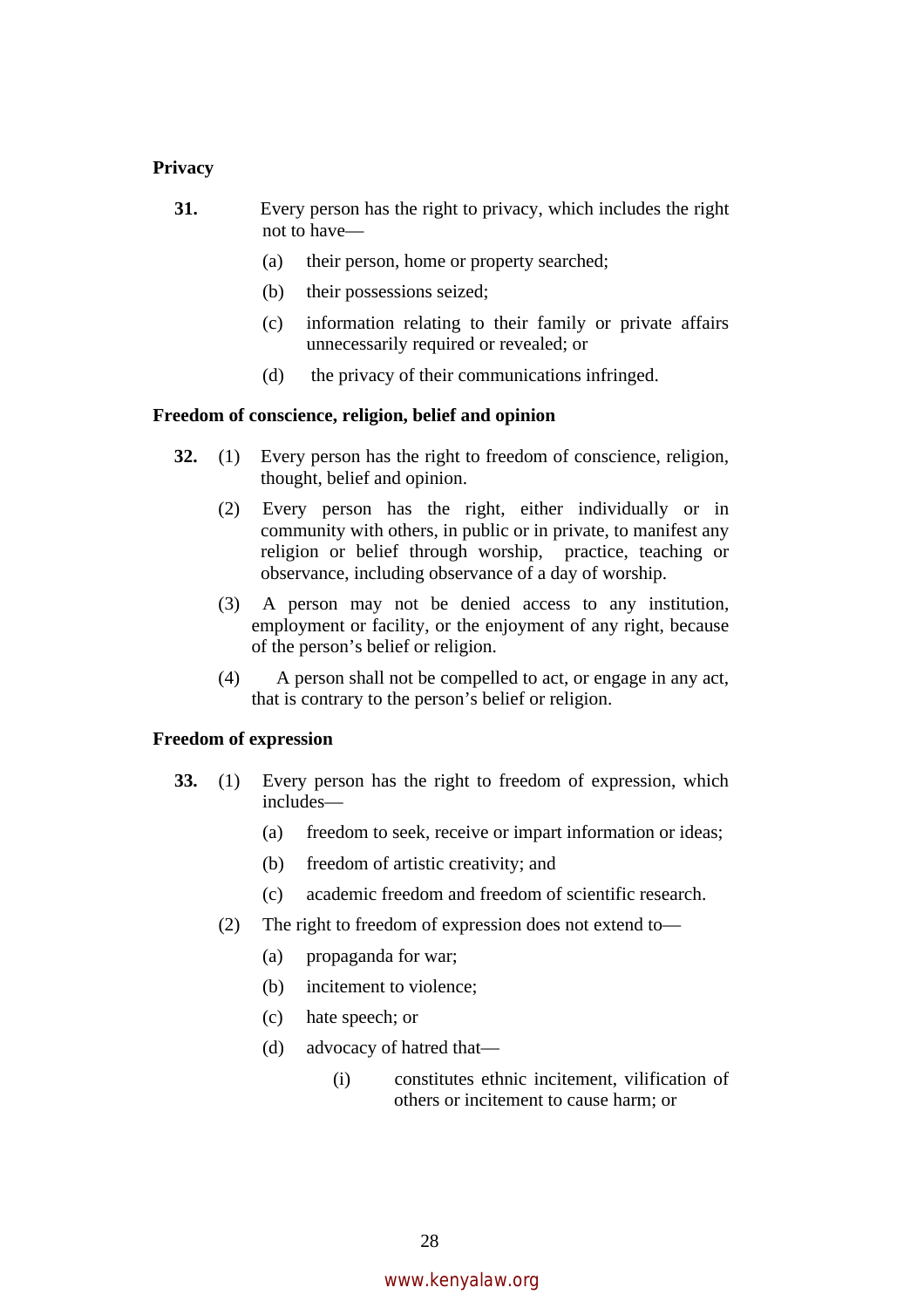- (ii) is based on any ground of discrimination specified or contemplated in Article 27 (4).
- (3) In the exercise of the right to freedom of expression, every person shall respect the rights and reputation of others.

# **Freedom of the media**

- **34.** (1) Freedom and independence of electronic, print and all other types of media is guaranteed, but does not extend to any expression specified in Article 33 (2).
	- (2) The State shall not—
		- (a) exercise control over or interfere with any person engaged in broadcasting, the production or circulation of any publication or the dissemination of information by any medium; or
		- (b) penalise any person for any opinion or view or the content of any broadcast, publication or dissemination.
	- (3) Broadcasting and other electronic media have freedom of establishment, subject only to licensing procedures that—
		- (a) are necessary to regulate the airwaves and other forms of signal distribution; and
		- (b) are independent of control by government, political interests or commercial interests.
	- (4) All State-owned media shall—
		- (a) be free to determine independently the editorial content of their broadcasts or other communications;
		- (b) be impartial; and
		- (c) afford fair opportunity for the presentation of divergent views and dissenting opinions.
	- (5) Parliament shall enact legislation that provides for the establishment of a body, which shall—
		- (a) be independent of control by government, political interests or commercial interests;
		- (b) reflect the interests of all sections of the society; and
		- (c) set media standards and regulate and monitor compliance with those standards.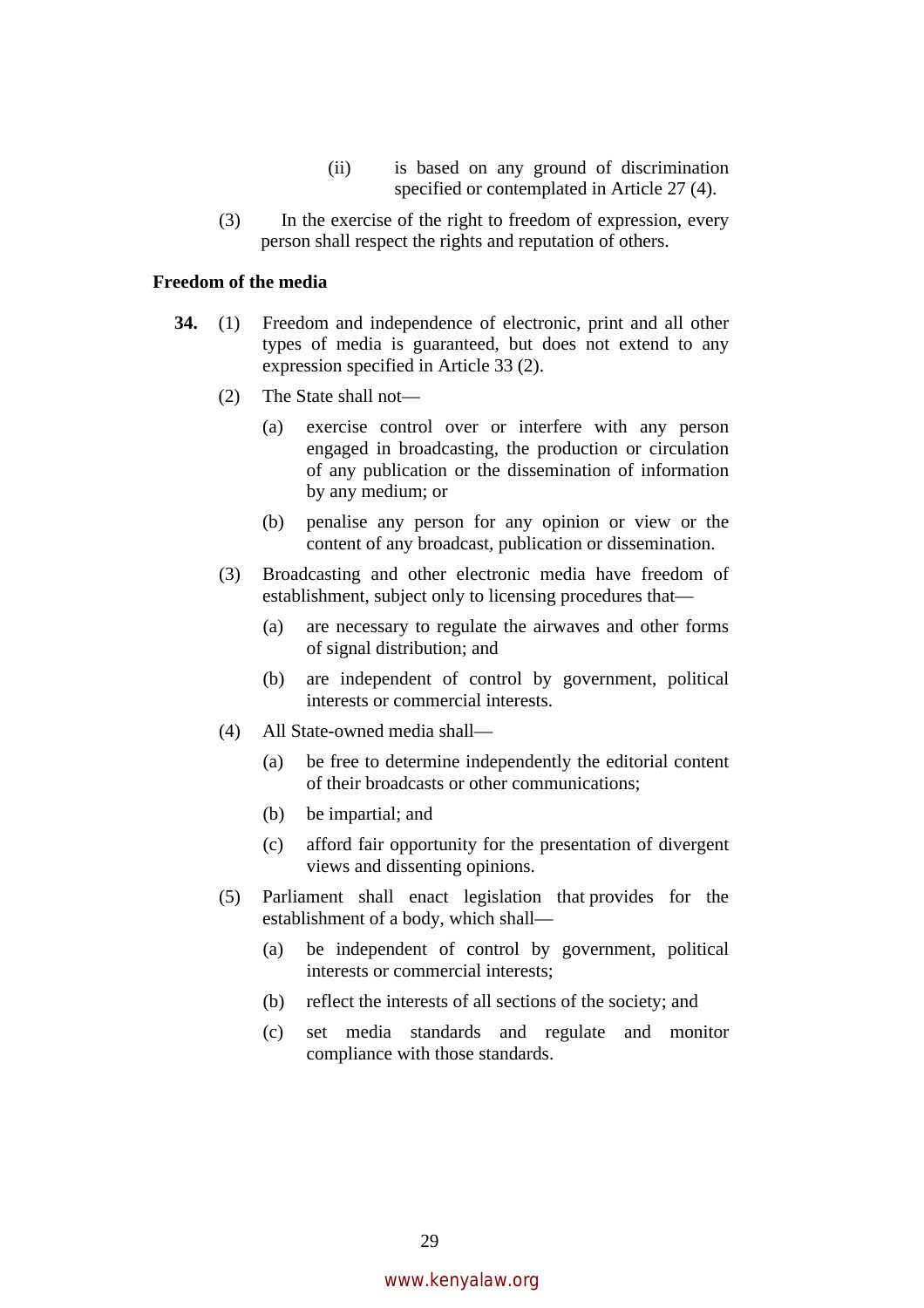#### **Access to information**

- **35.** (1) Every citizen has the right of access to—
	- (a) information held by the State; and
	- (b) information held by another person and required for the exercise or protection of any right or fundamental freedom.
	- (2) Every person has the right to the correction or deletion of untrue or misleading information that affects the person.
	- (3) The State shall publish and publicise any important information affecting the nation.

### **Freedom of association**

- **36.** (1) Every person has the right to freedom of association, which includes the right to form, join or participate in the activities of an association of any kind.
	- (2) A person shall not be compelled to join an association of any kind.
	- (3) Any legislation that requires registration of an association of any kind shall provide that—
		- (a) registration may not be withheld or withdrawn unreasonably; and
		- (b) there shall be a right to have a fair hearing before a registration is cancelled.

#### **Assembly, demonstration, picketing and petition**

**37.** Every person has the right, peaceably and unarmed, to assemble, to demonstrate, to picket, and to present petitions to public authorities.

### **Political rights**

- **38.** (1) Every citizen is free to make political choices, which includes the right—
	- (a) to form, or participate in forming, a political party;
	- (b) to participate in the activities of, or recruit members for, a political party; or
	- (c) to campaign for a political party or cause.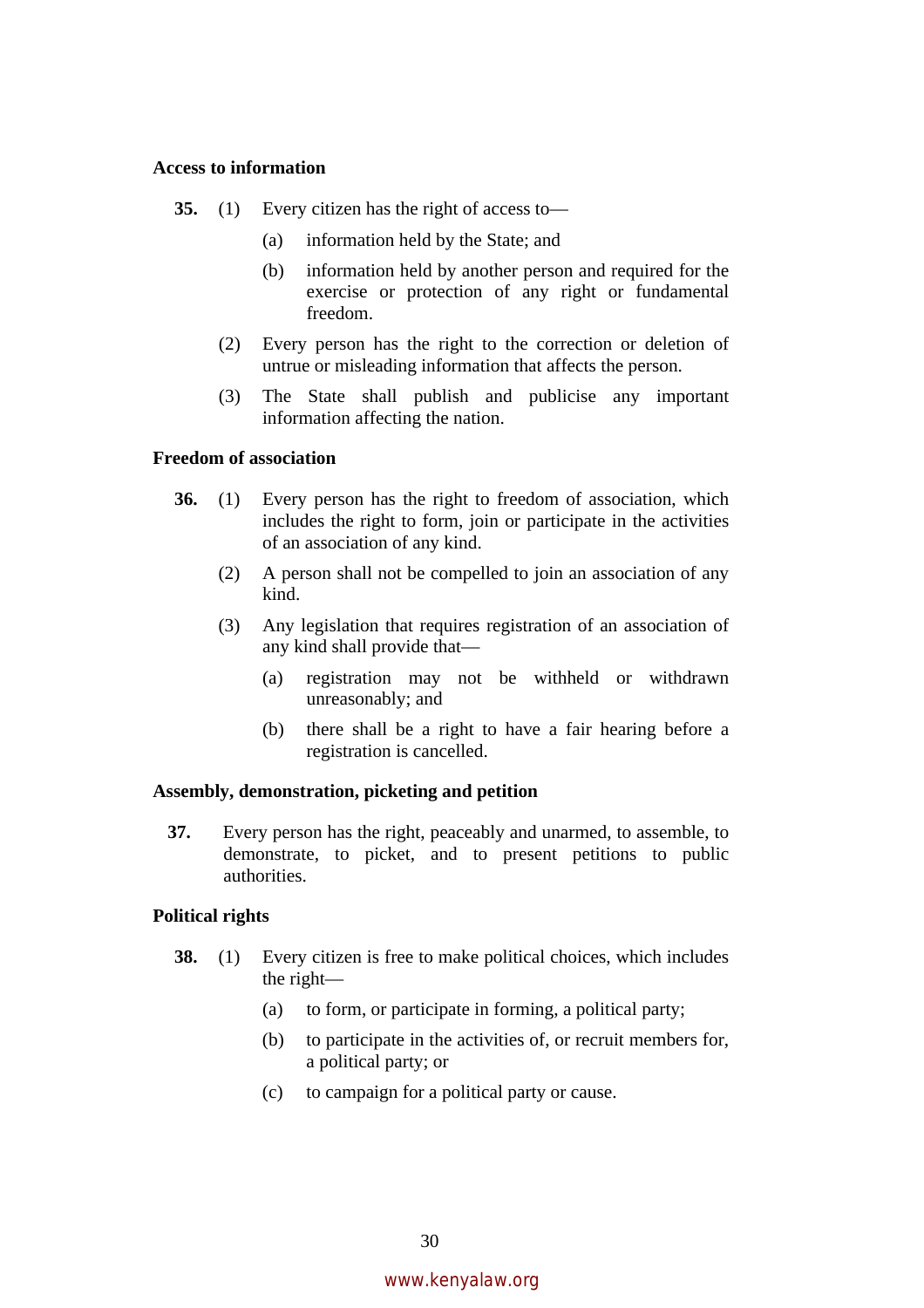- (2) Every citizen has the right to free, fair and regular elections based on universal suffrage and the free expression of the will of the electors for—
	- (a) any elective public body or office established under this Constitution; -or
	- (b) any office of any political party of which the citizen is a member.
- (3) Every adult citizen has the right, without unreasonable restrictions, —
	- (a) to be registered as a voter;
	- (b) to vote by secret ballot in any election or referendum; and
	- (c) to be a candidate for public office, or office within a political party of which the citizen is a member and, if elected, to hold office.

# **Freedom of movement and residence**

- **39.** (1) Every person has the right to freedom of movement.
	- (2) Every person has the right to leave Kenya.
	- (3) Every citizen has the right to enter, remain in and reside anywhere in Kenya.

### **Protection of right to property**

- **40.** (1) Subject to Article 65, every person has the right, either individually or in association with others, to acquire and own property––
	- (a) of any description; and
	- (b) in any part of Kenya.
	- (2) Parliament shall not enact a law that permits the State or any person—
		- (a) to arbitrarily deprive a person of property of any description or of any interest in, or right over, any property of any description; or
		- (b) to limit, or in any way restrict the enjoyment of any right under this Article on the basis of any of the grounds specified or contemplated in Article 27 (4).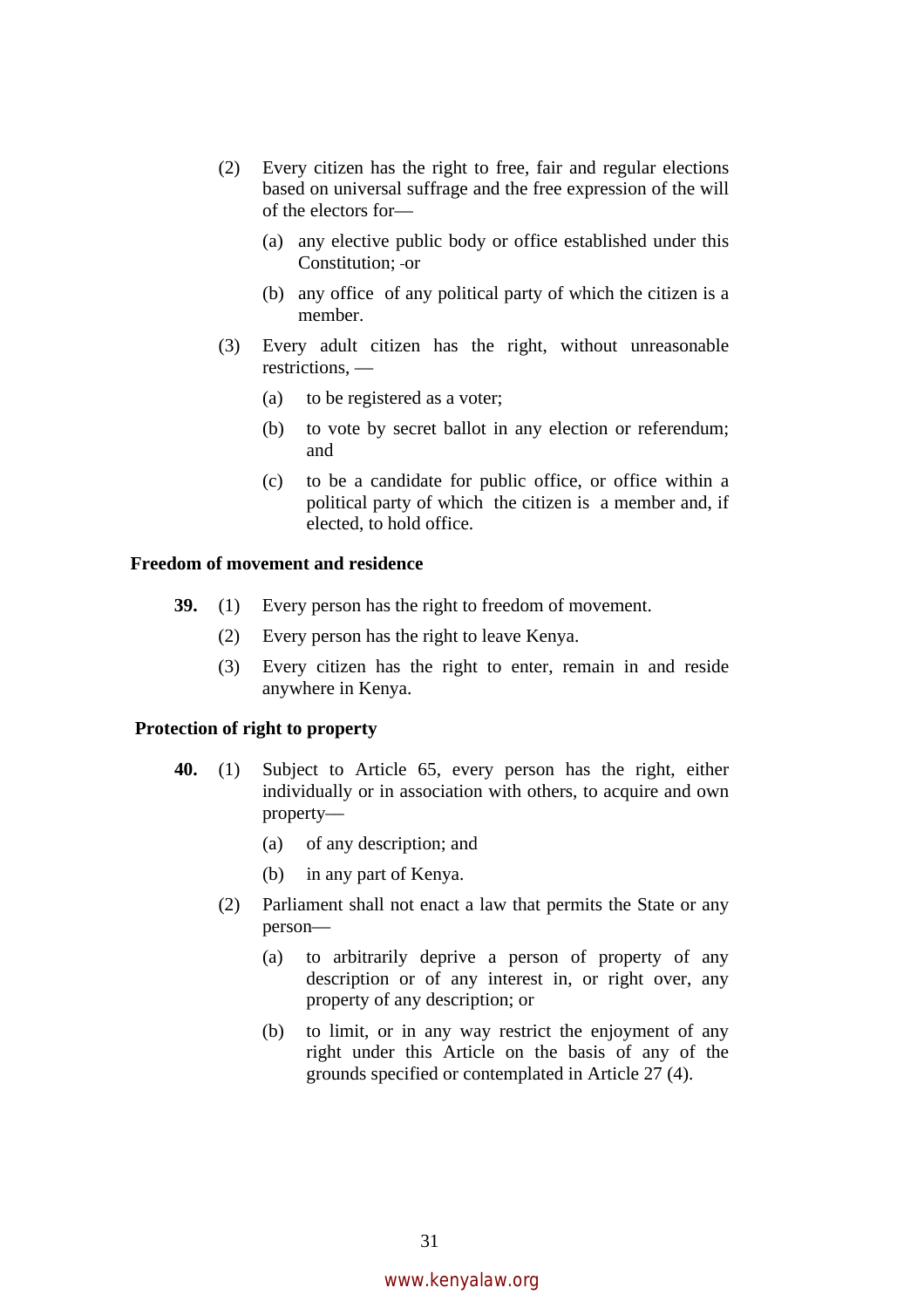- (3) The State shall not deprive a person of property of any description, or of any interest in, or right over, property of any description, unless the deprivation—
	- (a) results from an acquisition of land or an interest in land or a conversion of an interest in land, or title to land, in accordance with Chapter Five; or
	- (b) is for a public purpose or in the public interest and is carried out in accordance with this Constitution and any Act of Parliament that—
		- (i) requires prompt payment in full, of just compensation to the person; and
		- (ii) allows any person who has an interest in, or right over, that property a right of access to a court of law.
- (4) Provision may be made for compensation to be paid to occupants in good faith of land acquired under clause (3) who may not hold title to the land.
- (5) The State shall support, promote and protect the intellectual property rights of the people of Kenya.
- (6) The rights under this Article do not extend to any property that has been found to have been unlawfully acquired.

### **Labour relations**

- **41.** (1) Every person has the right to fair labour practices.
	- (2) Every worker has the right—
		- (a) to fair remuneration;
		- (b) to reasonable working conditions;
		- (c) to form, join or participate in the activities and programmes of a trade union; and
		- (d) to go on strike.
	- (3) Every employer has the right—
		- (e) to form and join an employers organisation; and
		- (f) to participate in the activities and programmes of an employers organisation.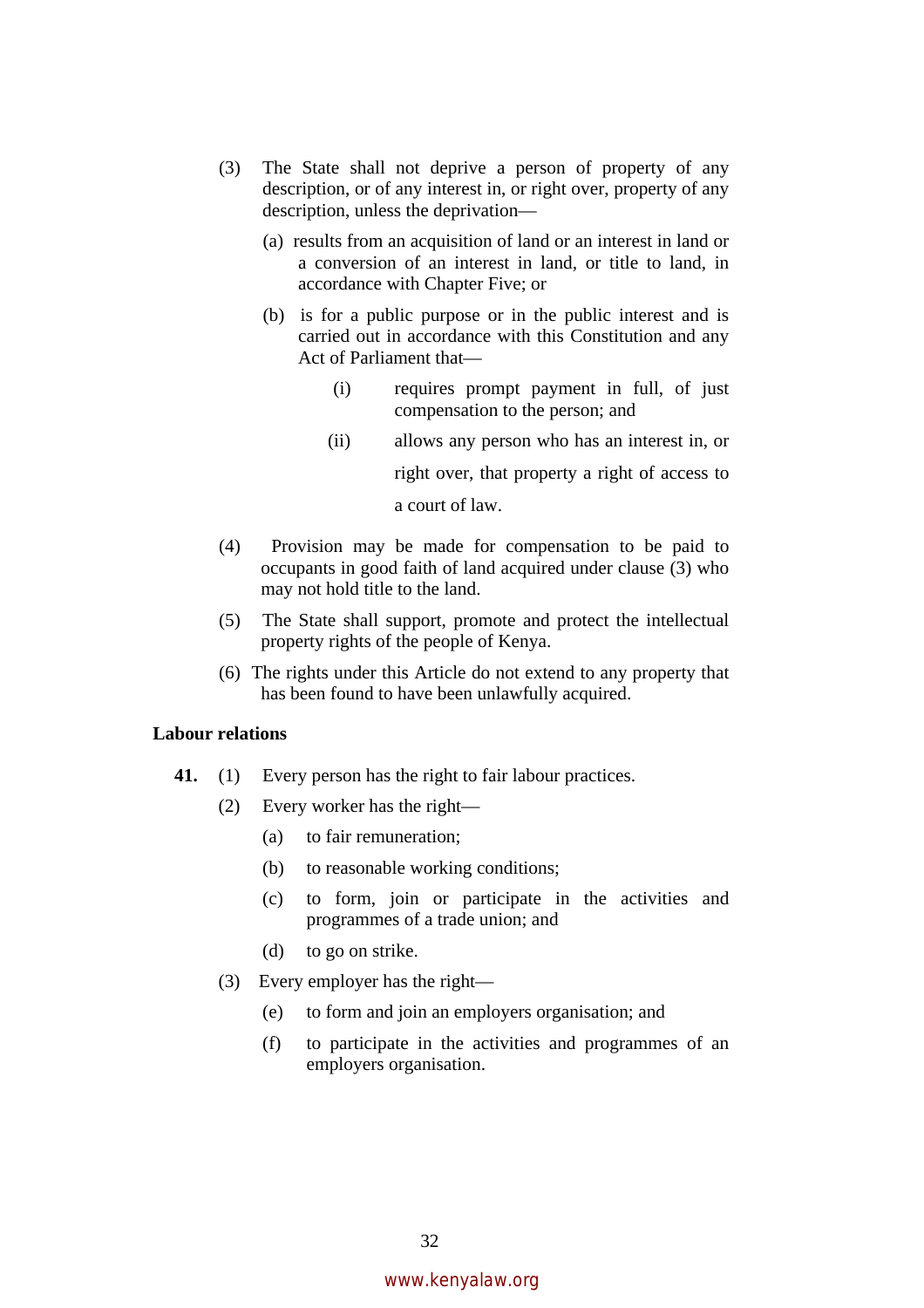- (4) Every trade union and every employers' organisation has the right—
	- (a) to determine its own administration, programmes and activities;
	- (b) to organise; and
	- (c) to form and join a federation.
- (5) Every trade union, employers' organisation and employer has the right to engage in collective bargaining.

# **Environment**

- **42.** Every person has the right to a clean and healthy environment, which includes the right—
	- (a) to have the environment protected for the benefit of present and future generations through legislative and other measures, particularly those contemplated in Article 69; and
	- (b) to have obligations relating to the environment fulfilled under Article 70.

### **Economic and social rights**

- **43.** (1) Every person has the right—
	- (a) to the highest attainable standard of health, which includes the right to health care services, including reproductive health care;
	- (b) to accessible and adequate housing, and to reasonable standards of sanitation;
	- (c) to be free from hunger, and to have adequate food of acceptable quality;
	- (d) to clean and safe water in adequate quantities;
	- (e) to social security; and
	- (f) to education.
	- (2) A person shall not be denied emergency medical treatment.
	- (3) The State shall provide appropriate social security to persons who are unable to support themselves and their dependants.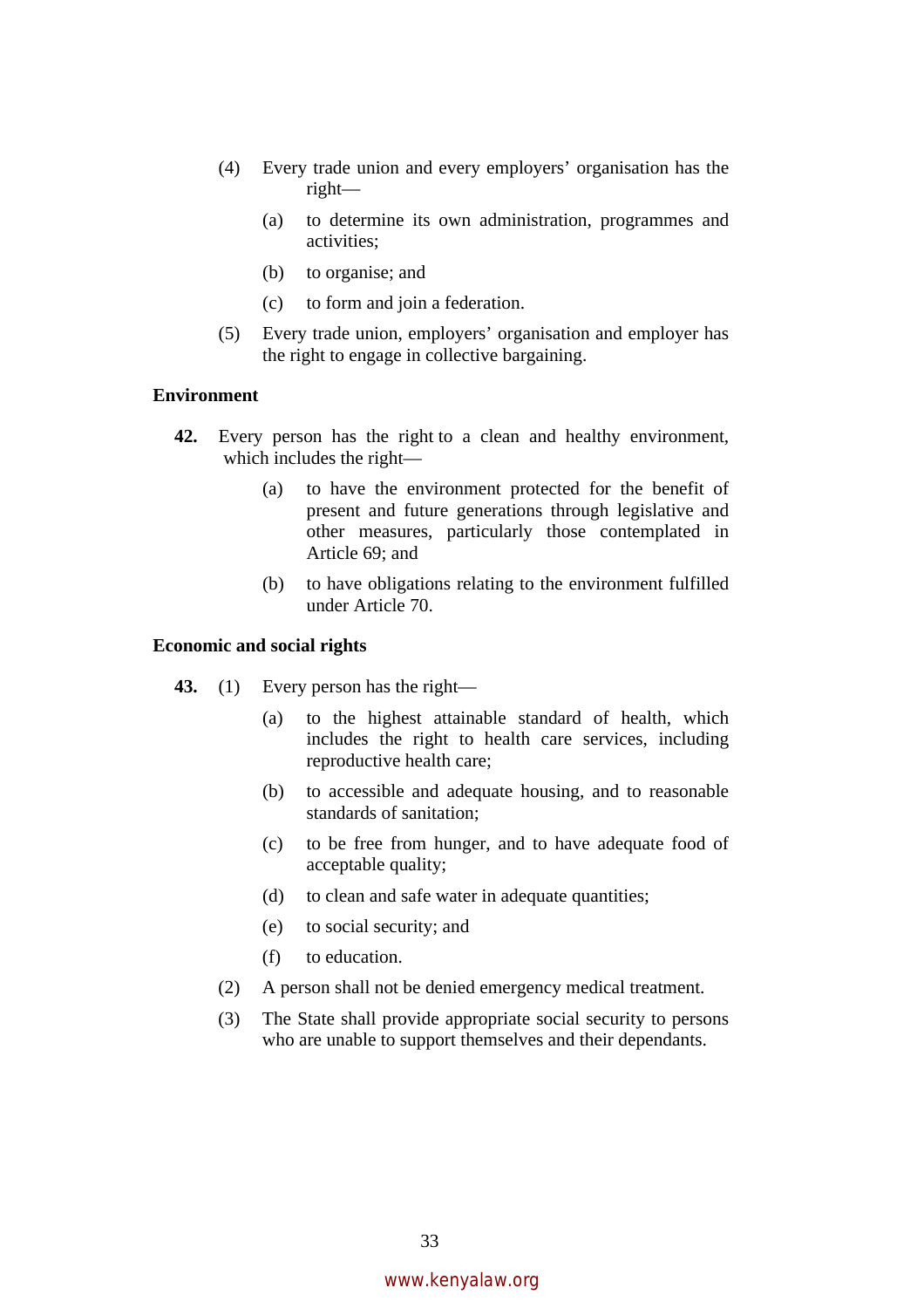### **Language and culture**

- **44.** (1) Every person has the right to use the language, and to participate in the cultural life, of the person's choice.
	- (2) A person belonging to a cultural or linguistic community has the right, with other members of that community—
		- (a) to enjoy the person's culture and use the person's language; or
		- (b) to form, join and maintain cultural and linguistic associations and other organs of civil society.
	- (3) A person shall not compel another person to perform, observe or undergo any cultural practice or rite.

# **Family**

- **45.** (1) The family is the natural and fundamental unit of society and the necessary basis of social order, and shall enjoy the recognition and protection of the State.
	- (2) Every adult has the right to marry a person of the opposite sex, based on the free consent of the parties.
	- (3) Parties to a marriage are entitled to equal rights at the time of the marriage, during the marriage and at the dissolution of the marriage.
	- (4) Parliament shall enact legislation that recognises—
		- (a) marriages concluded under any tradition, or system of religious, personal or family law; and
		- (b) any system of personal and family law under any tradition, or adhered to by persons professing a particular religion,

to the extent that any such marriages or systems of law are consistent with this Constitution.

### **Consumer rights**

- **46.** (1) Consumers have the right—
	- (a) to goods and services of reasonable quality;
	- (b) to the information necessary for them to gain full benefit from goods and services;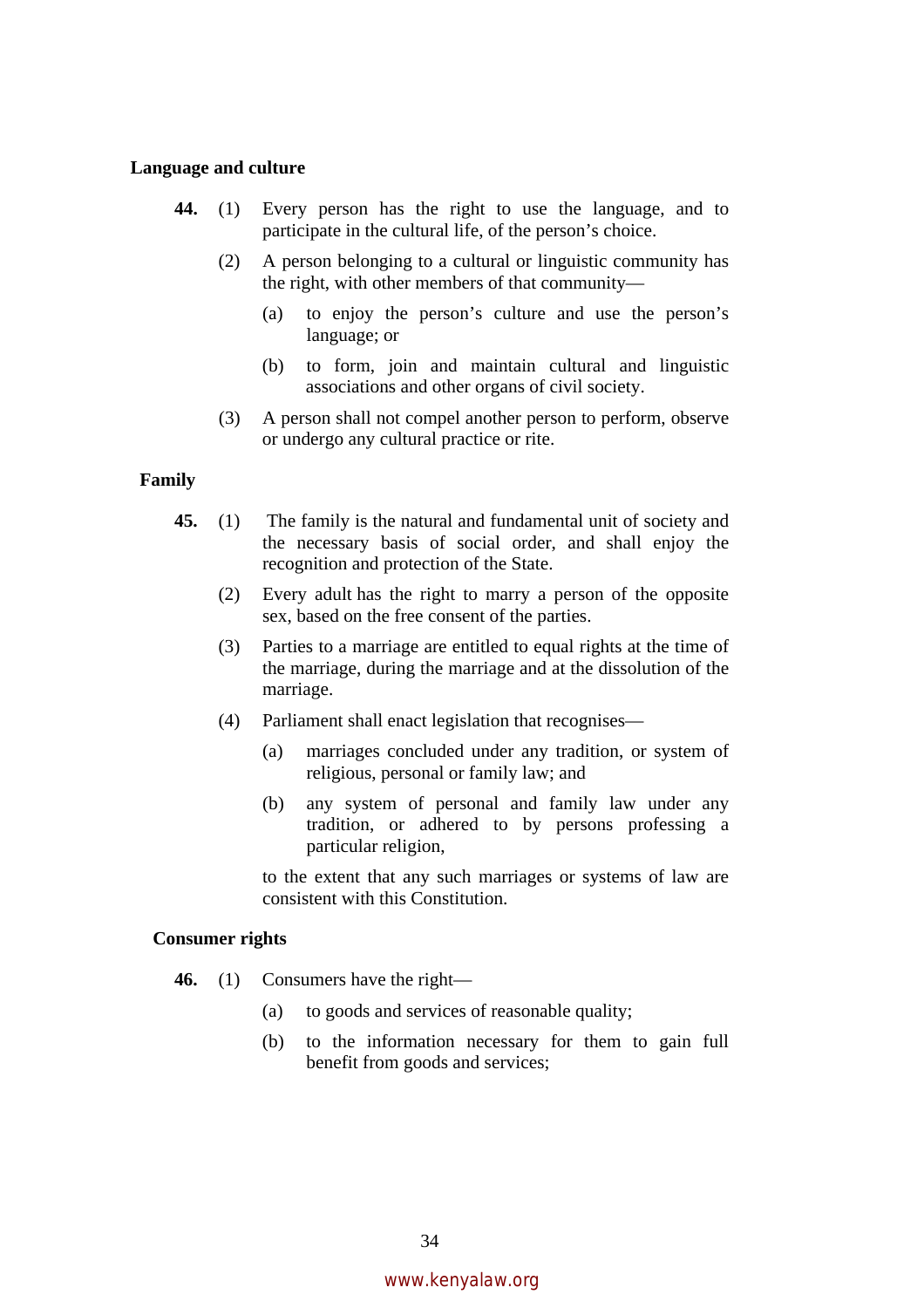- (c) to the protection of their health, safety, and economic interests; and
- (d) to compensation for loss or injury arising from defects in goods or services.
- (2) Parliament shall enact legislation to provide for consumer protection and for fair, honest and decent advertising.
- (3) This Article applies to goods and services offered by public entities or private persons.

#### **Fair administrative action**

- **47.** (1) Every person has the right to administrative action that is expeditious, efficient, lawful, reasonable and procedurally fair.
	- (2) If a right or fundamental freedom of a person has been or is likely to be adversely affected by administrative action, the person has the right to be given written reasons for the action.
	- (3) Parliament shall enact legislation to give effect to the rights in clause (1) and that legislation shall—
		- (a) provide for the review of administrative action by a court or, if appropriate, an independent and impartial tribunal; and
		- (b) promote efficient administration.

#### **Access to justice**

**48.** The State shall ensure access to justice for all persons and, if any fee is required, it shall be reasonable and shall not impede access to justice.

#### **Rights of arrested persons**

- **49.** (1) An arrested person has the right—
	- (a) to be informed promptly, in language that the person understands, of—
		- (i) the reason for the arrest;
		- (ii) the right to remain silent; and
		- (iii) the consequences of not remaining silent;
	- (b) to remain silent;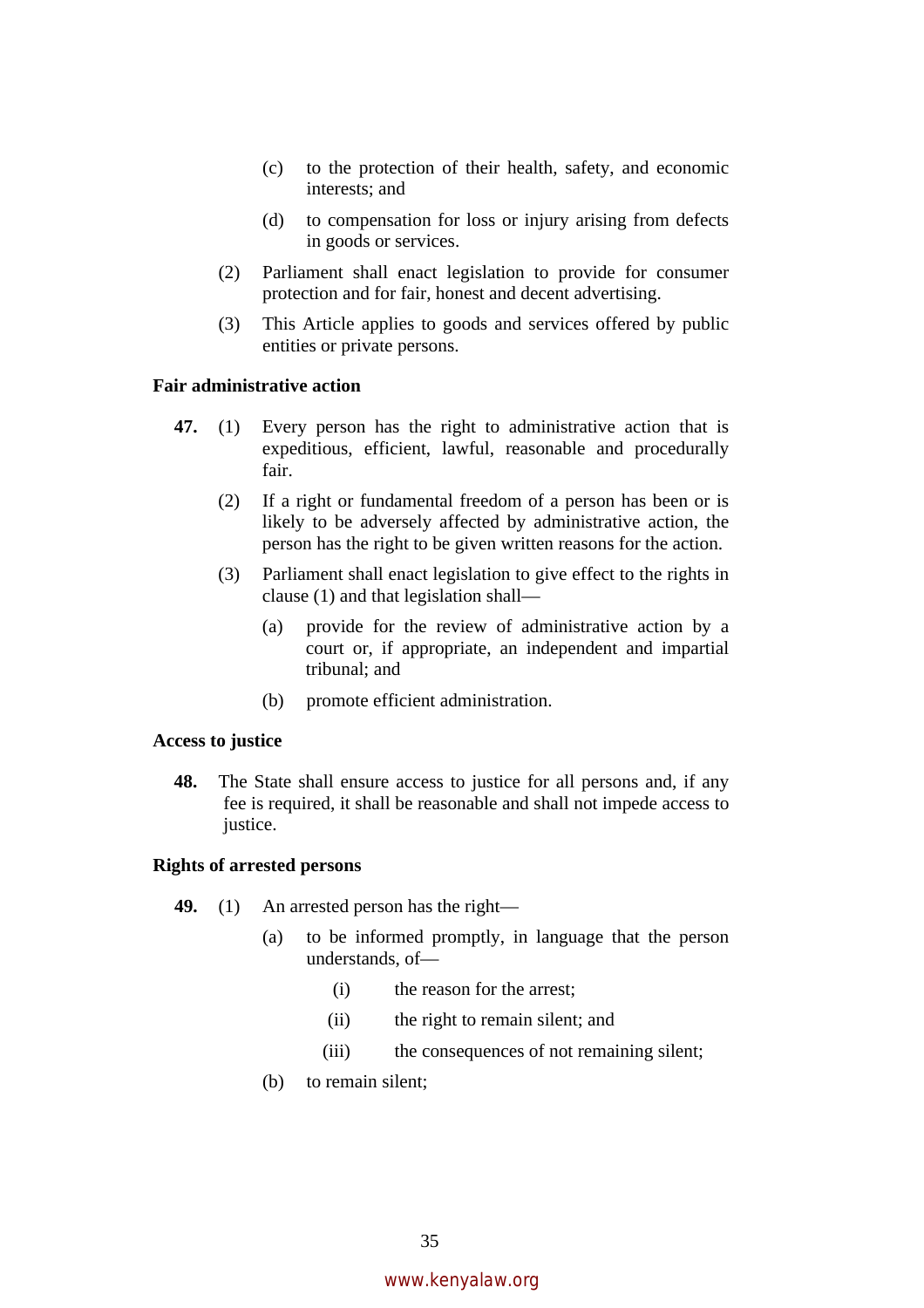- (c) to communicate with an advocate, and other persons whose assistance is necessary;
- (d) not to be compelled to make any confession or admission that could be used in evidence against the person;
- (e) to be held separately from persons who are serving a sentence;
- (f) to be brought before a court as soon as reasonably possible, but not later than––
	- (i) twenty-four hours after being arrested; or
	- (ii) if the twenty-four hours ends outside ordinary court hours, or on a day that is not an ordinary court day, the end of the next court day;
- (g) at the first court appearance, to be charged or informed of the reason for the detention continuing, or to be released; and
- (h) to be released on bond or bail, on reasonable conditions, pending a charge or trial, unless there are compelling reasons not to be released.
- (2) A person shall not be remanded in custody for an offence if the offence is punishable by a fine only or by imprisonment for not more than six months.

# **Fair hearing**

- **50.** (1) Every person has the right to have any dispute that can be resolved by the application of law decided in a fair and public hearing before a court or, if appropriate, another independent and impartial tribunal or body.
	- (2) Every accused person has the right to a fair trial, which includes the right—
		- (a) to be presumed innocent until the contrary is proved;
		- (b) to be informed of the charge, with sufficient detail to answer it;
		- (c) to have adequate time and facilities to prepare a defence;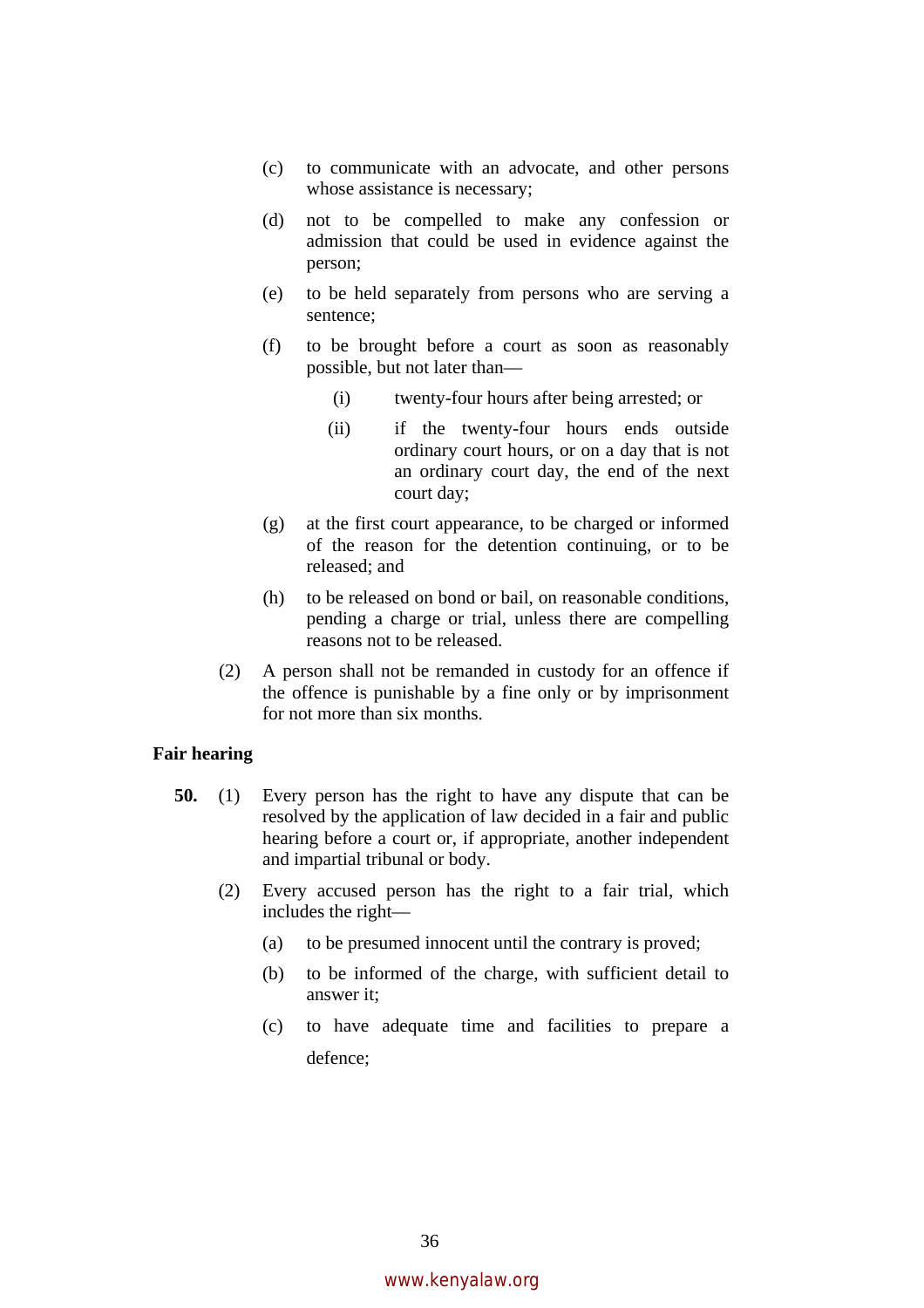- (d) to a public trial before a court established under this Constitution;
- (e) to have the trial begin and conclude without unreasonable delay;
- (f) to be present when being tried, unless the conduct of the accused person makes it impossible for the trial to proceed;
- (g) to choose, and be represented by, an advocate, and to be informed of this right promptly;
- (h) to have an advocate assigned to the accused person by the State and at State expense, if substantial injustice would otherwise result, and to be informed of this right promptly;
- (i) to remain silent, and not to testify during the proceedings;
- (j) to be informed in advance of the evidence the prosecution intends to rely on, and to have reasonable access to that evidence;
- (k) to adduce and challenge evidence;
- (l) to refuse to give self-incriminating evidence;
- (m) to have the assistance of an interpreter without payment if the accused person cannot understand the language used at the trial;
- (n) not to be convicted for an act or omission that at the time it was committed or omitted was not—
	- (i) an offence in Kenya; or
	- (ii) a crime under international law;
- (o) not to be tried for an offence in respect of an act or omission for which the accused person has previously been either acquitted or convicted;
- (p) to the benefit of the least severe of the prescribed punishments for an offence, if the prescribed punishment for the offence has been changed between the time that the offence was committed and the time of sentencing; and
- (q) if convicted, to appeal to, or apply for review by, a higher court as prescribed by law.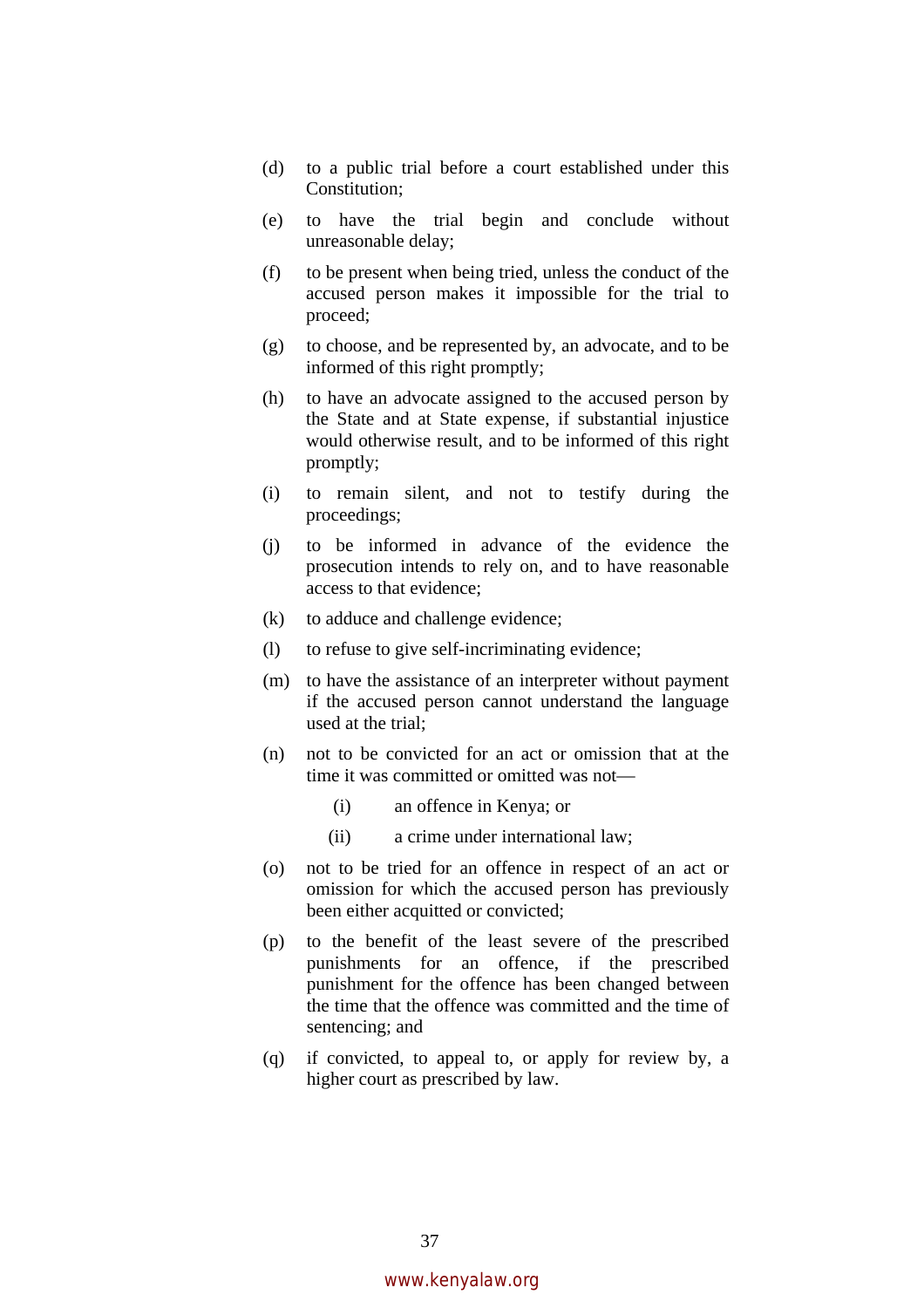- (3) If this Article requires information to be given to a person, the information shall be given in language that the person understands.
- (4) Evidence obtained in a manner that violates any right or fundamental freedom in the Bill of Rights shall be excluded if the admission of that evidence would render the trial unfair, or would otherwise be detrimental to the administration of justice.
- (5) An accused person—
	- (a) charged with an offence, other than an offence that the court may try by summary procedures, is entitled during the trial to a copy of the record of the proceedings of the trial on request; and
	- (b) has the right to a copy of the record of the proceedings within a reasonable period after they are concluded, in return for a reasonable fee as prescribed by law.
- (6) A person who is convicted of a criminal offence may petition the High Court for a new trial if––
	- (a) the person's appeal, if any, has been dismissed by the highest court to which the person is entitled to appeal, or the person did not appeal within the time allowed for appeal; and
	- (b) new and compelling evidence has become available.
- (7) In the interest of justice, a court may allow an intermediary to assist a complainant or an accused person to communicate with the court.
- (8) This Article does not prevent the exclusion of the press or other members of the public from any proceedings if the exclusion is necessary, in a free and democratic society, to protect witnesses or vulnerable persons, morality, public order or national security.
- (9) Parliament shall enact legislation providing for the protection, rights and welfare of victims of offences.

## **Rights of persons detained, held in custody or imprisoned**

**51.** (1) A person who is detained, held in custody or imprisoned under the law, retains all the rights and fundamental freedoms in the Bill of Rights, except to the extent that any particular right or a fundamental freedom is clearly incompatible with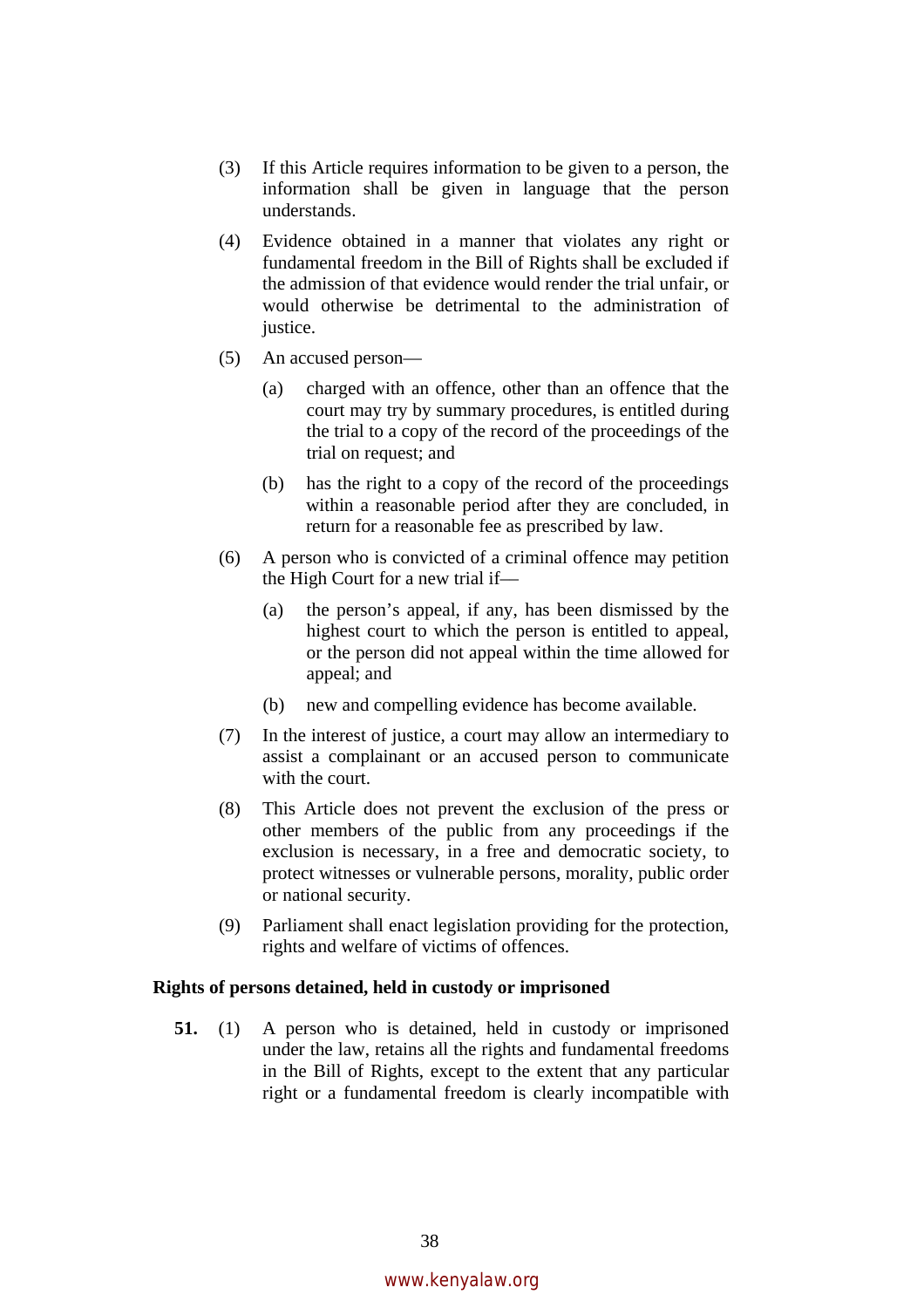the fact that the person is detained, held in custody or imprisoned.

- (2) A person who is detained or held in custody is entitled to petition for an order of *habeas corpus*.
- (3) Parliament shall enact legislation that––
	- (a) provides for the humane treatment of persons detained, held in custody or imprisoned; and
	- (b) takes into account the relevant international human rights instruments.

### **Part 3 – Specific application of rights**

## **Interpretation of this Part**

- **52.** (1) This Part elaborates certain rights to ensure greater certainty as to the application of those rights and fundamental freedoms to certain groups of persons.
	- (2) This Part shall not be construed as limiting or qualifying any right.

### **Children**

- **53.** (1) Every child has the right
	- (a) to a name and nationality from birth;
	- (b) to free and compulsory basic education;
	- (c) to basic nutrition, shelter and health care;
	- (d) to be protected from abuse, neglect, harmful cultural practices, all forms of violence, inhuman treatment and punishment, and hazardous or exploitative labour;
	- (e) to parental care and protection, which includes equal responsibility of the mother and father to provide for the child, whether they are married to each other or not; and
	- (f) not to be detained, except as a measure of last resort, and when detained, to be held –
		- (i) for the shortest appropriate period of time; and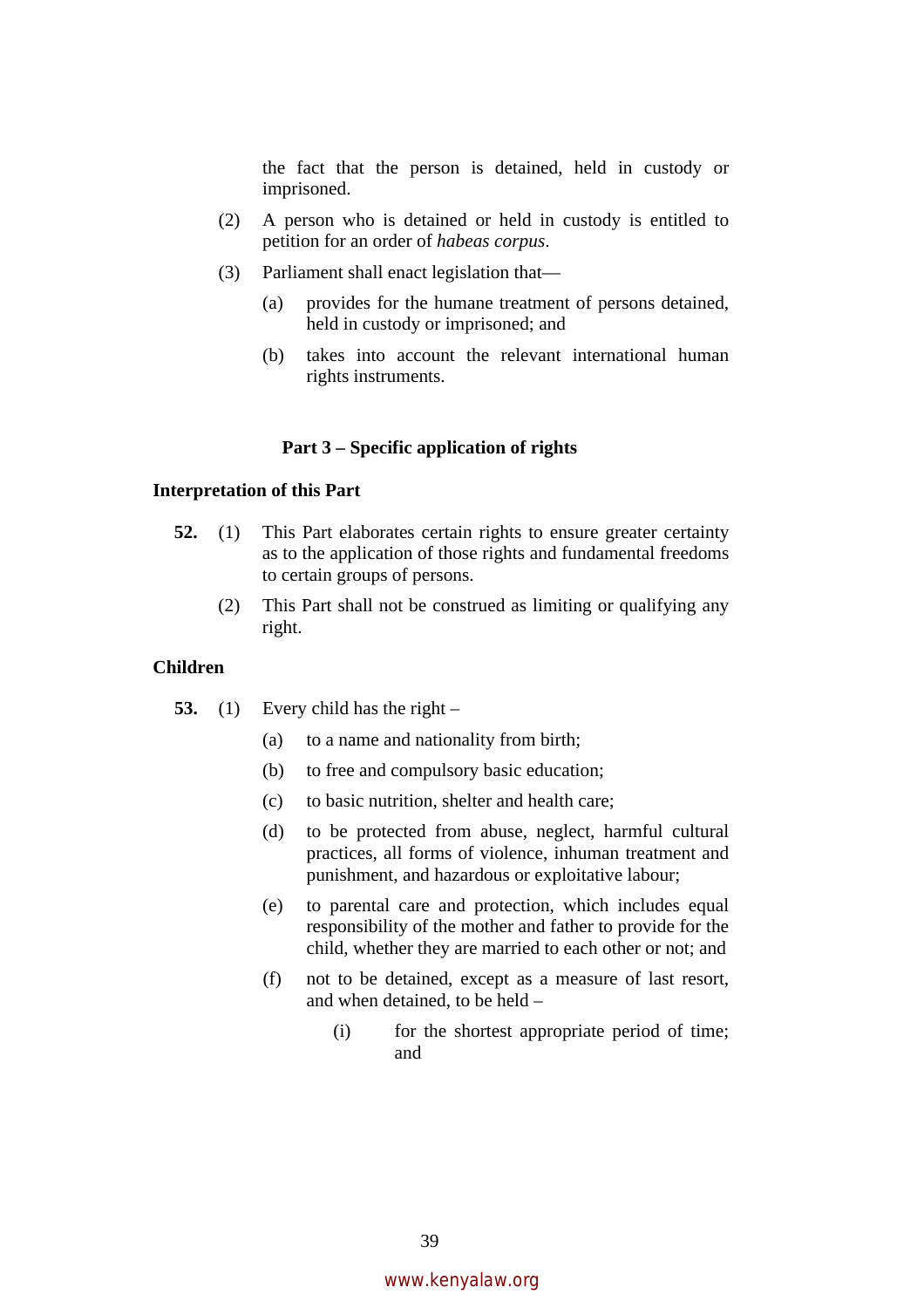- (ii) separate from adults and in conditions that take account of the child's sex and age.
- (2) A child's best interests are of paramount importance in every matter concerning the child.

## **Persons with disabilities**

- **54.** (1) A person with any disability is entitled—
	- (a) to be treated with dignity and respect and to be addressed and referred to in a manner that is not demeaning;
	- (b) to access educational institutions and facilities for persons with disabilities that are integrated into society to the extent compatible with the interests of the person;
	- (c) to reasonable access to all places, public transport and information;
	- (d) to use Sign language, Braille or other appropriate means of communication; and
	- (e) to access materials and devices to overcome constraints arising from the person's disability.
	- (2) The State shall ensure the progressive implementation of the principle that at least five percent of the members of the public in elective and appointive bodies are persons with disabilities.

### **Youth**

- **55.** The State shall take measures, including affirmative action programmes, to ensure that the youth—
	- (a) access relevant education and training;
	- (b) have opportunities to associate, be represented and participate in political, social, economic and other spheres of life;
	- (c) access employment; and
	- (d) are protected from harmful cultural practices and exploitation.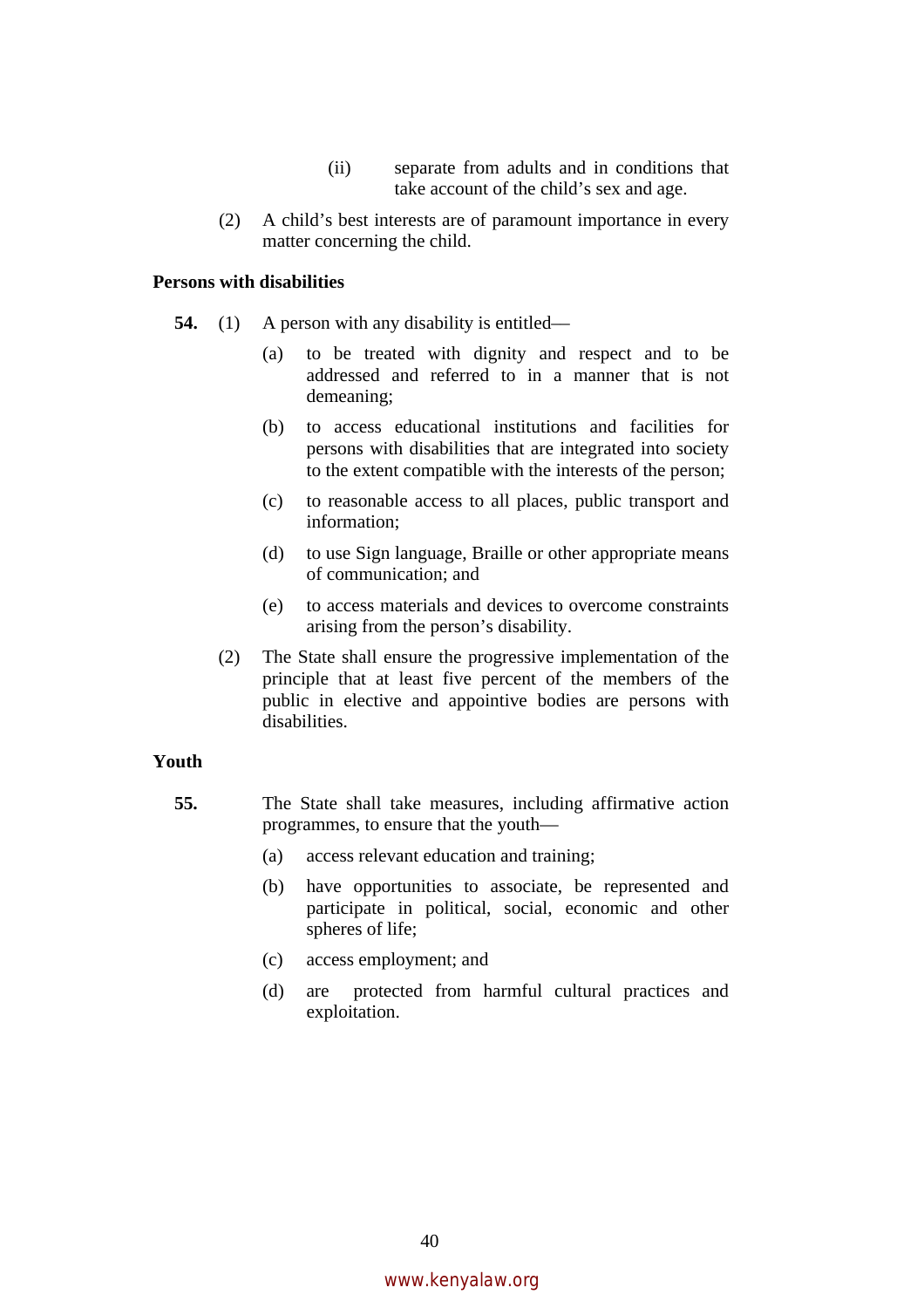### **Minorities and marginalised groups**

- **56.** The State shall put in place affirmative action programmes designed to ensure that minorities and marginalised groups—
	- (a) participate and are represented in governance and other spheres of life;
	- (b) are provided special opportunities in educational and economic fields;
	- (c) are provided special opportunities for access to employment;
	- (d) develop their cultural values, languages and practices; and
	- (e) have reasonable access to water, health services and infrastructure.

### **Older members of society**

–

- **57.** The State shall take measures to ensure the rights of older persons–
	- (a) to fully participate in the affairs of society;
	- (b) to pursue their personal development;
	- (c) to live in dignity and respect and be free from abuse; and
	- (d) to receive reasonable care and assistance from their family and the State.

## **Part 4 — State of emergency**

## **State of emergency**

- **58.** (1) A state of emergency may be declared only under Article 132  $(4)$  (d) and only when—
	- (a) the State is threatened by war, invasion, general insurrection, disorder, natural disaster or other public emergency; and
	- (b) the declaration is necessary to meet the circumstances for which the emergency is declared.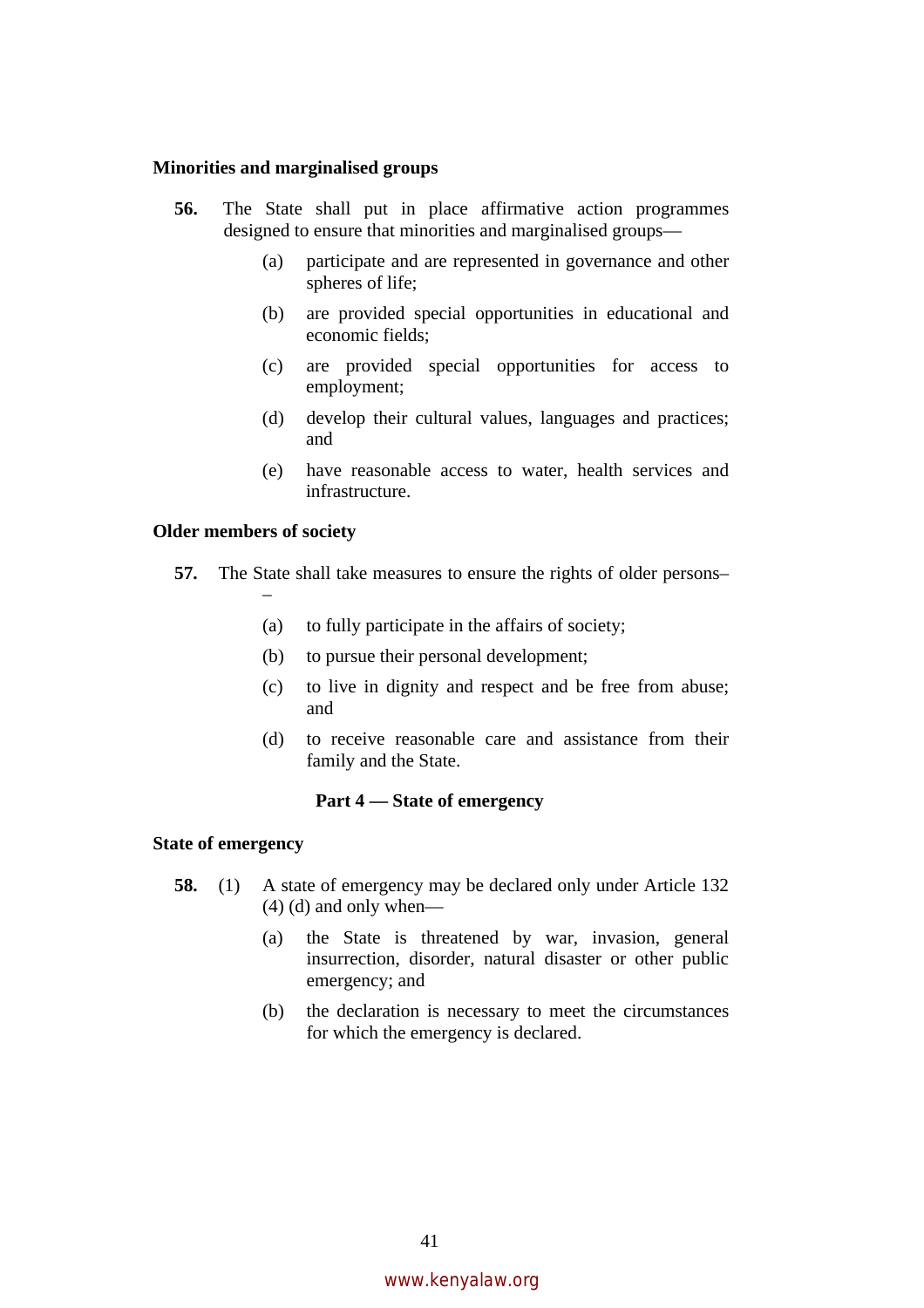- (2) A declaration of a state of emergency, and any legislation enacted or other action taken in consequence of the declaration, shall be effective only—
	- (a) prospectively; and
	- (b) for not longer than fourteen days from the date of the declaration, unless the National Assembly resolves to extend the declaration.
- (3) The National Assembly may extend a declaration of a state of emergency—
	- (a) by resolution adopted—
		- (i) following a public debate in the National Assembly; and
		- (ii) by the majorities specified in clause (4); and
	- (b) for not longer than two months at a time.
- (4) The first extension of the declaration of a state of emergency requires a supporting vote of at least two-thirds of all the members of the National Assembly, and any subsequent extension requires a supporting vote of at least three-quarters of all the members of the National Assembly.
- (5) The Supreme Court may decide on the validity of—
	- (a) a declaration of a state of emergency;
	- (b) any extension of a declaration of a state of emergency; and
	- (c) any legislation enacted, or other action taken, in consequence of a declaration of a state of emergency.
- (6) Any legislation enacted in consequence of a declaration of a state of emergency––
	- (a) may limit a right or fundamental freedom in the Bill of Rights only to the extent that—
		- (i) the limitation is strictly required by the emergency; and
		- (ii) the legislation is consistent with the Republic's obligations under international law applicable to a state of emergency; and
	- (b) shall not take effect until it is published in the *Gazette*.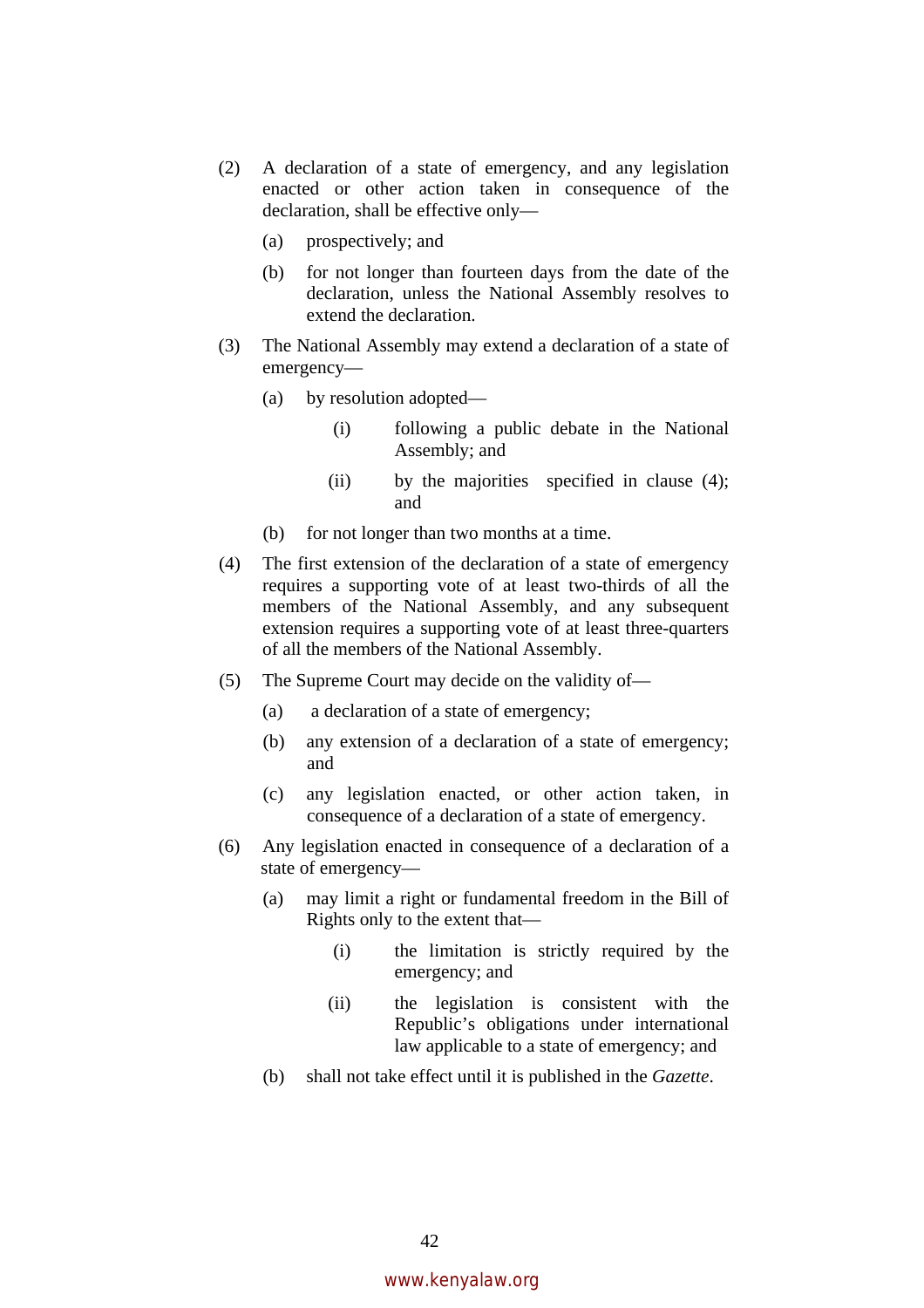(7) A declaration of a state of emergency, or legislation enacted or other action taken in consequence of any declaration, may not permit or authorise the indemnification of the State, or of any person, in respect of any unlawful act or omission.

## **Part 5 – Kenya National Human Rights and Equality Commission**

## **Kenya National Human Rights and Equality Commission**

- **59.** (1) There is established the Kenya National Human Rights and Equality Commission.
	- (2) The functions of the Commission are—
		- (a) to promote respect for human rights and develop a culture of human rights in the Republic;
		- (b) to promote gender equality and equity generally and to coordinate and facilitate gender mainstreaming in national development;
		- (c) to promote the protection, and observance of human rights in public and private institutions;
		- (d) to monitor, investigate and report on the observance of human rights in all spheres of life in the Republic, including observance by the national security organs;
		- (e) to receive and investigate complaints about alleged abuses of human rights and take steps to secure appropriate redress where human rights have been violated;
		- (f) on its own initiative or on the basis of complaints, to investigate or research a matter in respect of human rights, and make recommendations to improve the functioning of State organs;
		- (g) to act as the principal organ of the State in ensuring compliance with obligations under treaties and conventions relating to human rights;
		- (h) to investigate any conduct in state affairs, or any act or omission in public administration in any sphere of government, that is alleged or suspected to be prejudicial or improper or to result in any impropriety or prejudice;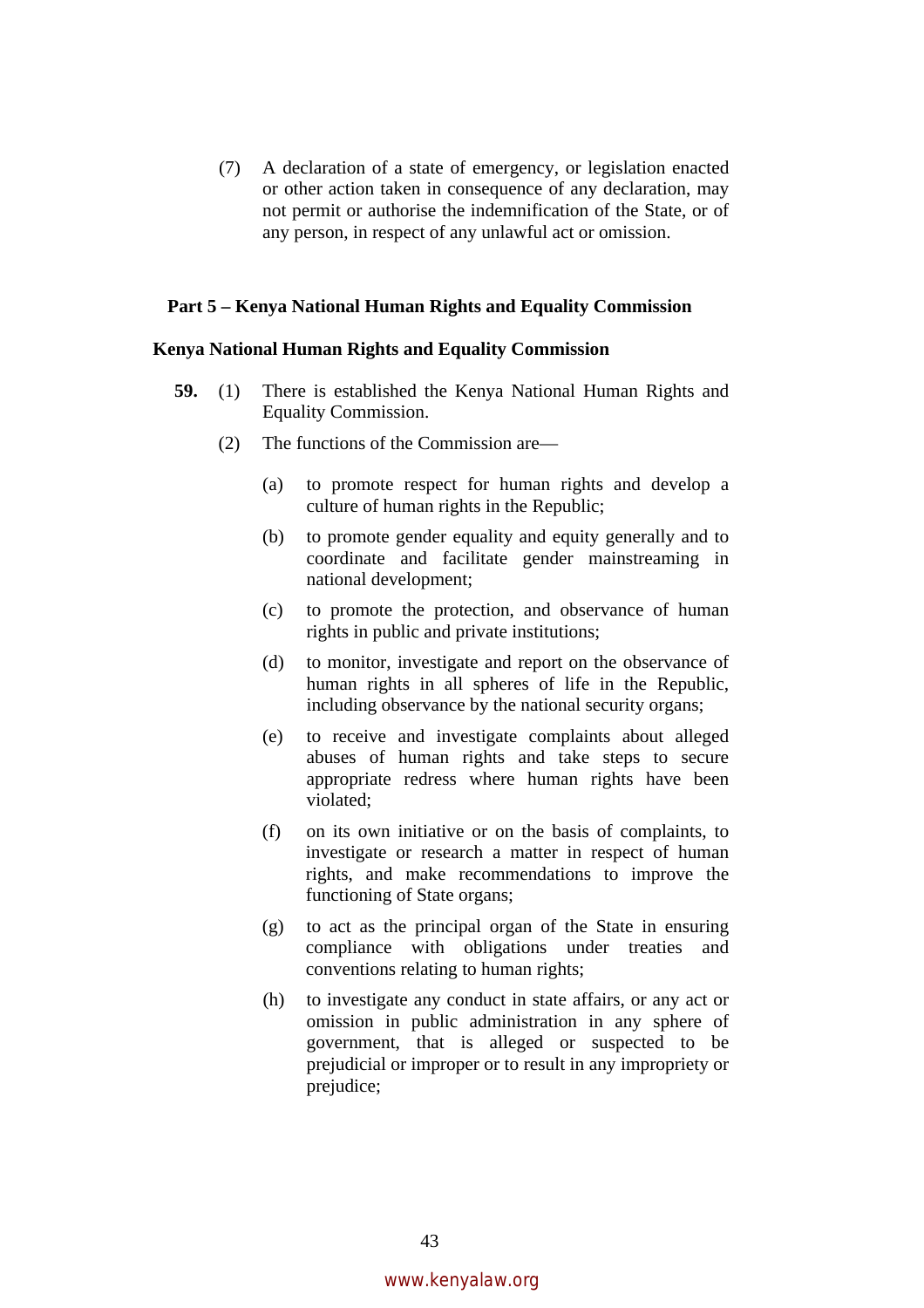- (i) to investigate complaints of abuse of power, unfair treatment, manifest injustice or unlawful, oppressive, unfair or unresponsive official conduct;
- (j) to report on complaints investigated under paragraphs (h) and (i) and take remedial action; and
- (k) to perform any other functions prescribed by legislation.
- (3) Every person has the right to complain to the Commission, alleging that a right or fundamental freedom in the Bill of Rights has been denied, violated or infringed, or is threatened.
- (4) Parliament shall enact legislation to give full effect to this Part, and any such legislation may restructure the Commission into two or more separate commissions.
- (5) If Parliament enacts legislation restructuring the Commission under clause (4)––
	- (a) that legislation shall assign each function of the Commission mentioned in this Article to one or the other of the successor commissions;
	- (b) each of the successor commissions shall have powers equivalent to the powers of the Commission under this Article; and
	- (c) each successor commission shall be a commission within the meaning of Chapter Fifteen, and shall have the status and powers of a commission under that Chapter.

# **CHAPTER FIVE**

## **LAND AND ENVIRONMENT**

# **Part 1—Land**

### **Principles of land policy**

- **60.** (1) Land in Kenya shall be held, used and managed in a manner that is equitable, efficient, productive and sustainable, and in accordance with the following principles—
	- (a) equitable access to land;
	- (b) security of land rights;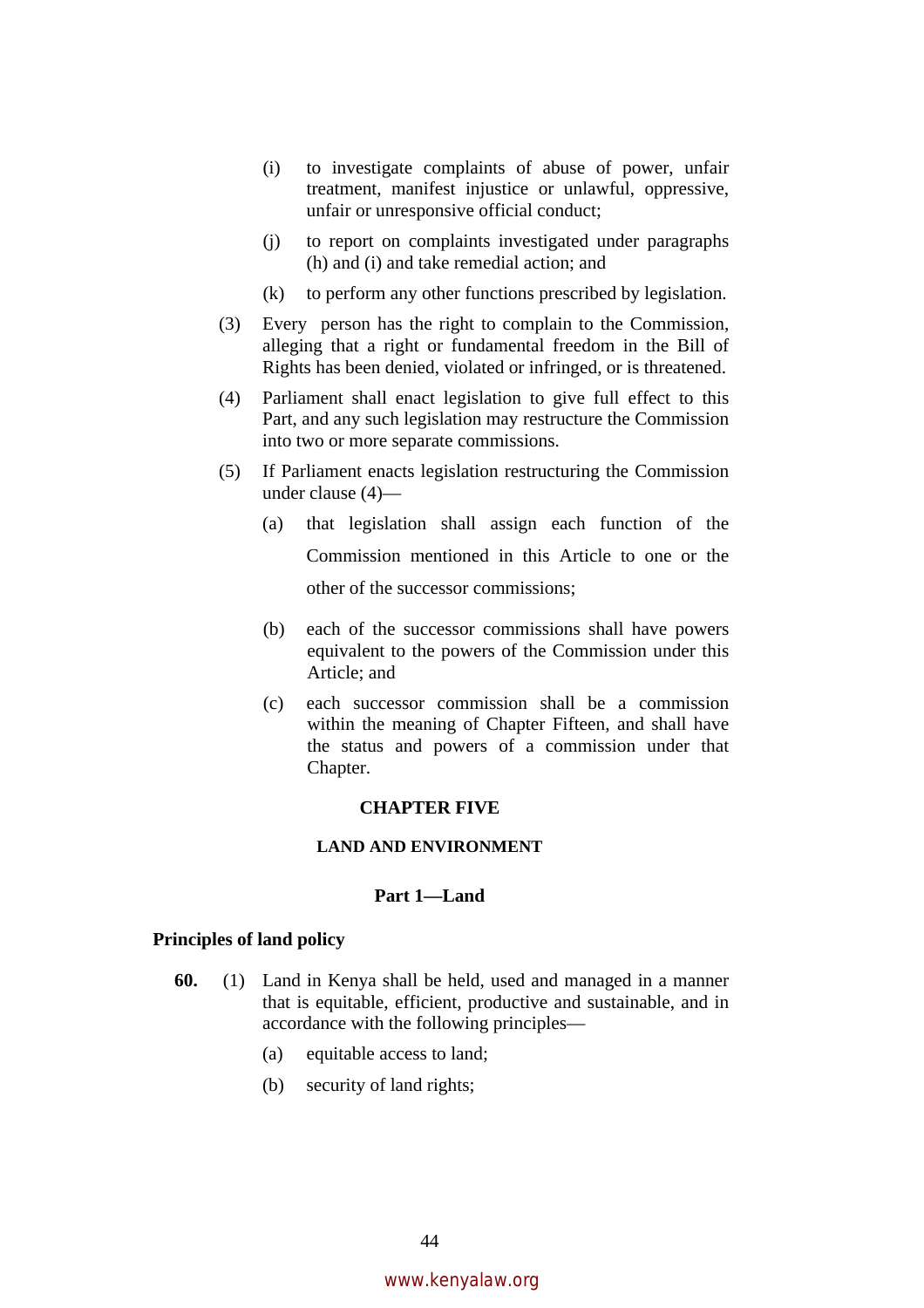- (c) sustainable and productive management of land resources;
- (d) transparent and cost effective administration of land;
- (e) sound conservation and protection of ecologically sensitive areas;
- (f) elimination of gender discrimination in law, customs and practices related to land and property in land; and
- (g) encouragement of communities to settle land disputes through recognised local community initiatives consistent with this Constitution.
- (2) These principles shall be implemented through a national land policy developed and reviewed regularly by the national government and through legislation.

### **Classification of land**

- **61.** (1)All land in Kenya belongs to the people of Kenya collectively as a nation, as communities and as individuals.
	- (2) Land in Kenya is classified as public, community or private.

### **Public land**

- **62.** (1) Public land is—
	- (a) land which at the effective date was unalienated government land as defined by an Act of Parliament in force at the effective date;
	- (b) land lawfully held, used or occupied by any State organ, except any such land that is occupied by the State organ as lessee under a private lease;
	- (c) land transferred to the State by way of sale, reversion or surrender;
	- (d) land in respect of which no individual or community ownership can be established by any legal process;
	- (e) land in respect of which no heir can be identified by any legal process;
	- (f) all minerals and mineral oils as defined by law;
	- (g) government forests other than forests to which Article 63(2)(d)(i) applies, government game reserves, water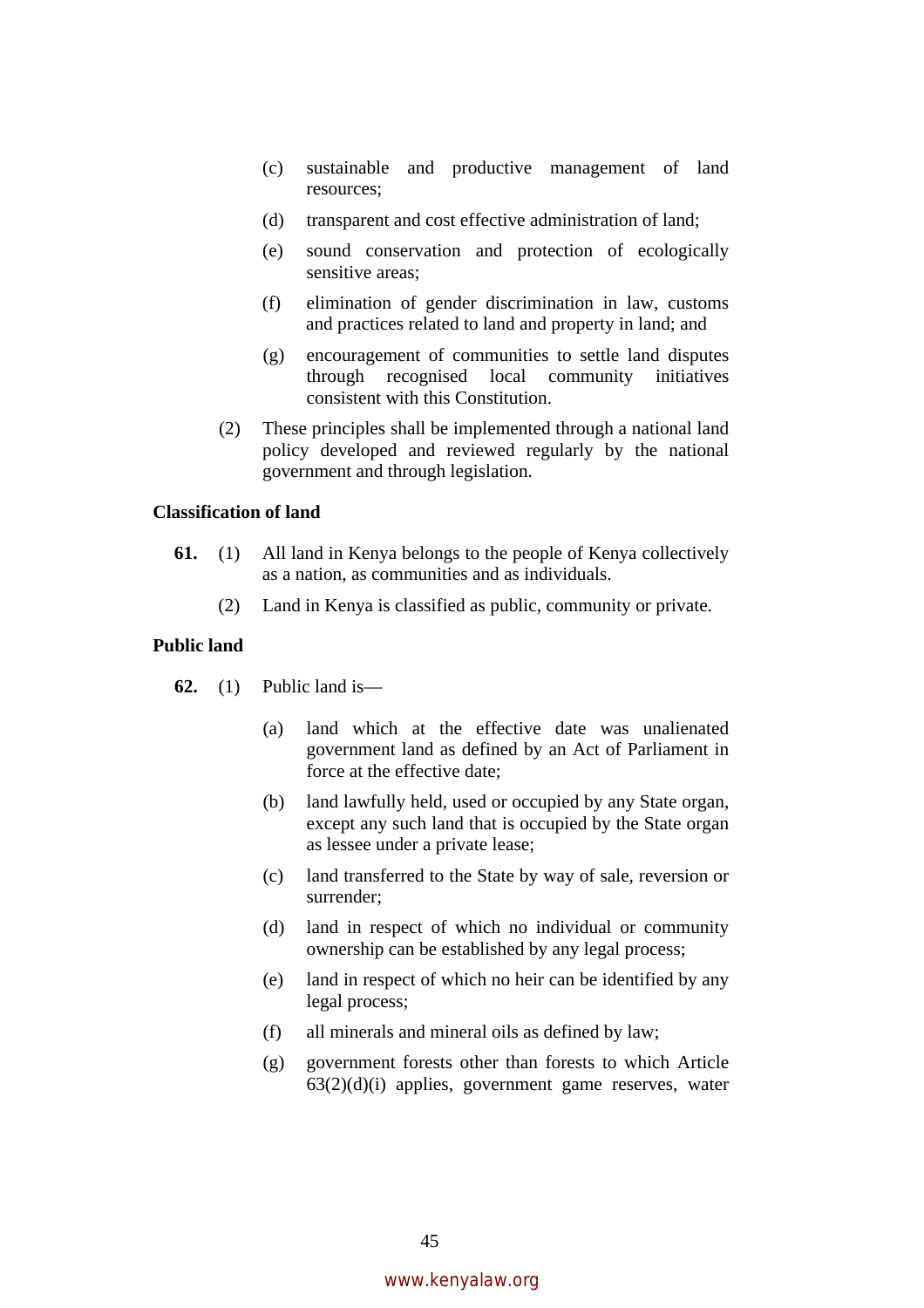catchment areas, national parks, government animal sanctuaries, and specially protected areas;

- (h) all roads and thoroughfares provided for by an Act of Parliament;
- (i) all rivers, lakes and other water bodies as defined by an Act of Parliament;
- (j) the territorial sea, the exclusive economic zone and the sea bed;
- (k) the continental shelf;
- (l) all land between the high and low water marks;
- (m) any land not classified as private or community land under this Constitution; and
- (n) any other land declared to be public land by an Act of Parliament—
	- (i) in force at the effective date; or
	- (ii) enacted after the effective date.
- (2) Public land shall vest in and be held by a county government in trust for the people resident in the county, and shall be administered on their behalf by the National Land Commission, if it is classified under—
	- (a) clause (1) (a), (c)**,** (d) or (e); and
	- (b) clause (1) (b), other than land held, used or occupied by a national State organ.
- (3) Public land classified under clause (1) (f) to (m) shall vest in and be held by the national government in trust for the people of Kenya and shall be administered on their behalf by the National Land Commission.
- (4) Public land shall not be disposed of or otherwise used except in terms of an Act of Parliament specifying the nature and terms of that disposal or use.

# **Community land**

- **63.** (1)Community land shall vest in and be held by communities identified on the basis of ethnicity, culture or similar community of interest.
	- (2) Community land consists of—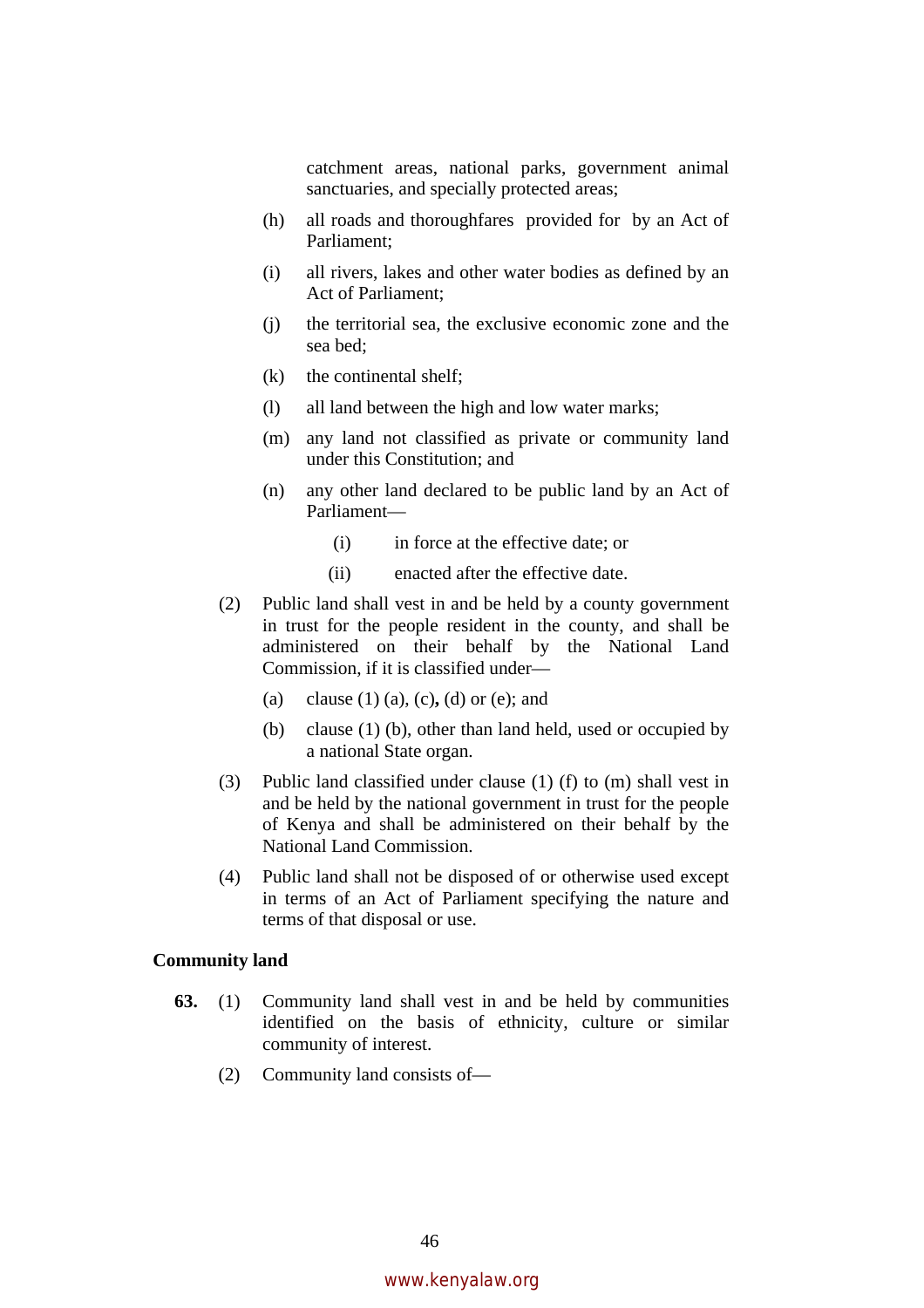- (a) land lawfully registered in the name of group representatives under the provisions of any law;
- (b) land lawfully transferred to a specific community by any process of law;
- (c) any other land declared to be community land by an Act of Parliament; and
- (d) land that is—
	- (i) lawfully held, managed or used by specific communities as community forests, grazing areas or shrines;
	- (ii) ancestral lands and lands traditionally occupied by hunter-gatherer communities; or
	- (iii) lawfully held as trust land by the county governments,

but not including any public land held in trust by the county government under Article 62 (2).

- (3) Any unregistered community land shall be held in trust by county governments on behalf of the communities for which it is held.
- (4) Community land shall not be disposed of or otherwise used except in terms of legislation specifying the nature and extent of the rights of members of each community individually and collectively.
- (5) Parliament shall enact legislation to give effect to this Article.

# **Private land**

**64.** Private land consists of —

- (a) registered land held by any person under any freehold tenure;
- (b) land held by any person under leasehold tenure; and
- (c) any other land declared private land under an Act of Parliament.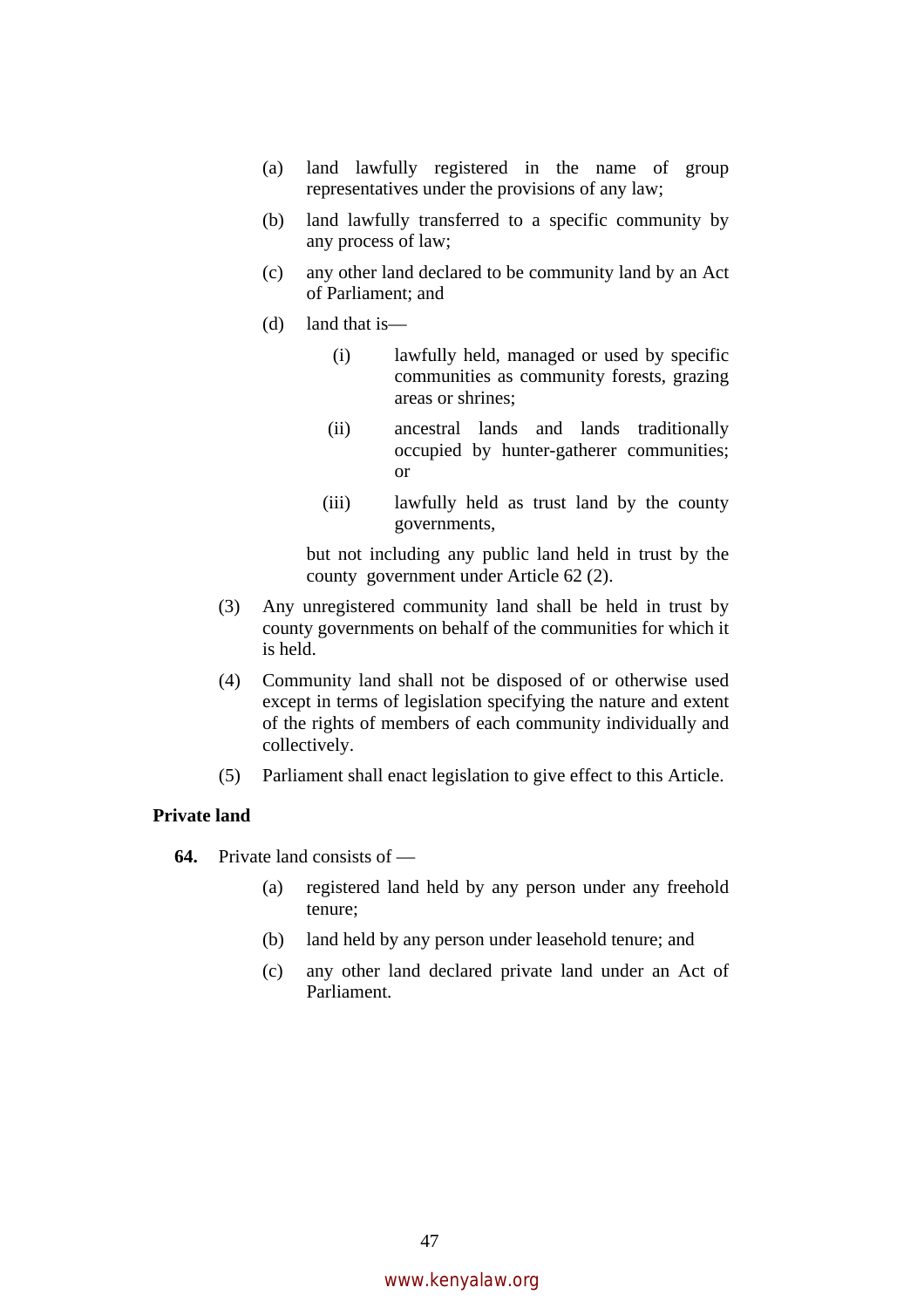# **Landholding by non-citizens**

- **65.** (1) A person who is not a citizen may hold land on the basis of leasehold tenure only, and any such lease, however granted, shall not exceed ninety-nine years.
	- (2) If a provision of any agreement, deed, conveyance or document of whatever nature purports to confer on a person who is not a citizen an interest in land greater than a ninetynine year lease, the provision shall be regarded as conferring on the person a ninety-nine year leasehold interest, and no more.
	- (3) For purposes of this Article
		- (a) a body corporate shall be regarded as a citizen only if the body corporate is wholly owned by one or more citizens; and
		- (b) property held in trust shall be regarded as being held by a citizen only if all of the beneficial interest of the trust is held by persons who are citizens.
	- (4) Parliament may enact legislation to make further provision for the operation of this Article.

## **Regulation of land use and property**

- **66.** (1) The State may regulate the use of any land, or any interest in or right over any land, in the interest of defence, public safety, public order, public morality, public health, or land use planning.
	- (2) Parliament shall enact legislation ensuring that investments in property benefit local communities and their economies.

## **National Land Commission**

- **67.** (1) There is established the National Land Commission.
	- (2) The functions of the National Land Commission are—
		- (a) to manage public land on behalf of the national and county governments;
		- (b) to recommend a national land policy to the national government;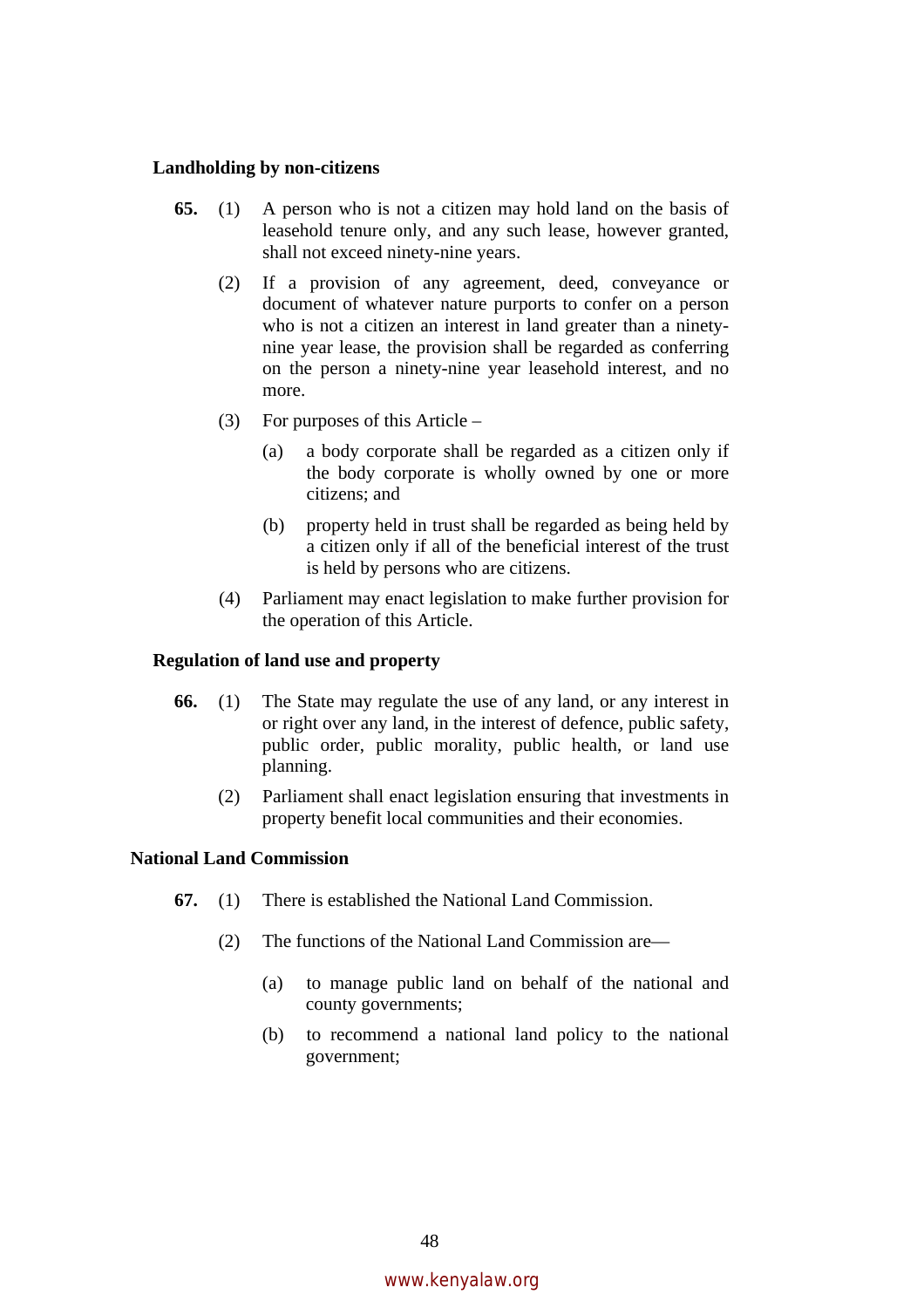- (c) to advise the national government on a comprehensive programme for the registration of title in land throughout Kenya;
- (d) to conduct research related to land and the use of natural resources, and make recommendations to appropriate authorities;
- (e) to initiate investigations, on its own initiative or on a complaint, into present or historical land injustices, and recommend appropriate redress;
- (f) to encourage the application of traditional dispute resolution mechanisms in land conflicts;
- (g) to assess tax on land and premiums on immovable property in any area designated by law; and
- (h) to monitor and have oversight responsibilities over land use planning throughout the country.
- (3) The National Land Commission may perform any other functions prescribed by national legislation.

# **Legislation on land**

**68.** Parliament shall—

- (a) revise, consolidate and rationalise existing land laws;
- (b) revise sectoral land use laws in accordance with the principles set out in Article 60 (1); and
- (c) enact legislation—
	- (i) to prescribe minimum and maximum land holding acreages in respect of private land;
	- (ii) to regulate the manner in which any land may be converted from one category to another;
	- (iii) to regulate the recognition and protection of matrimonial property and in particular the matrimonial home during and on the termination of marriage;
	- (iv) to protect, conserve and provide access to all public land;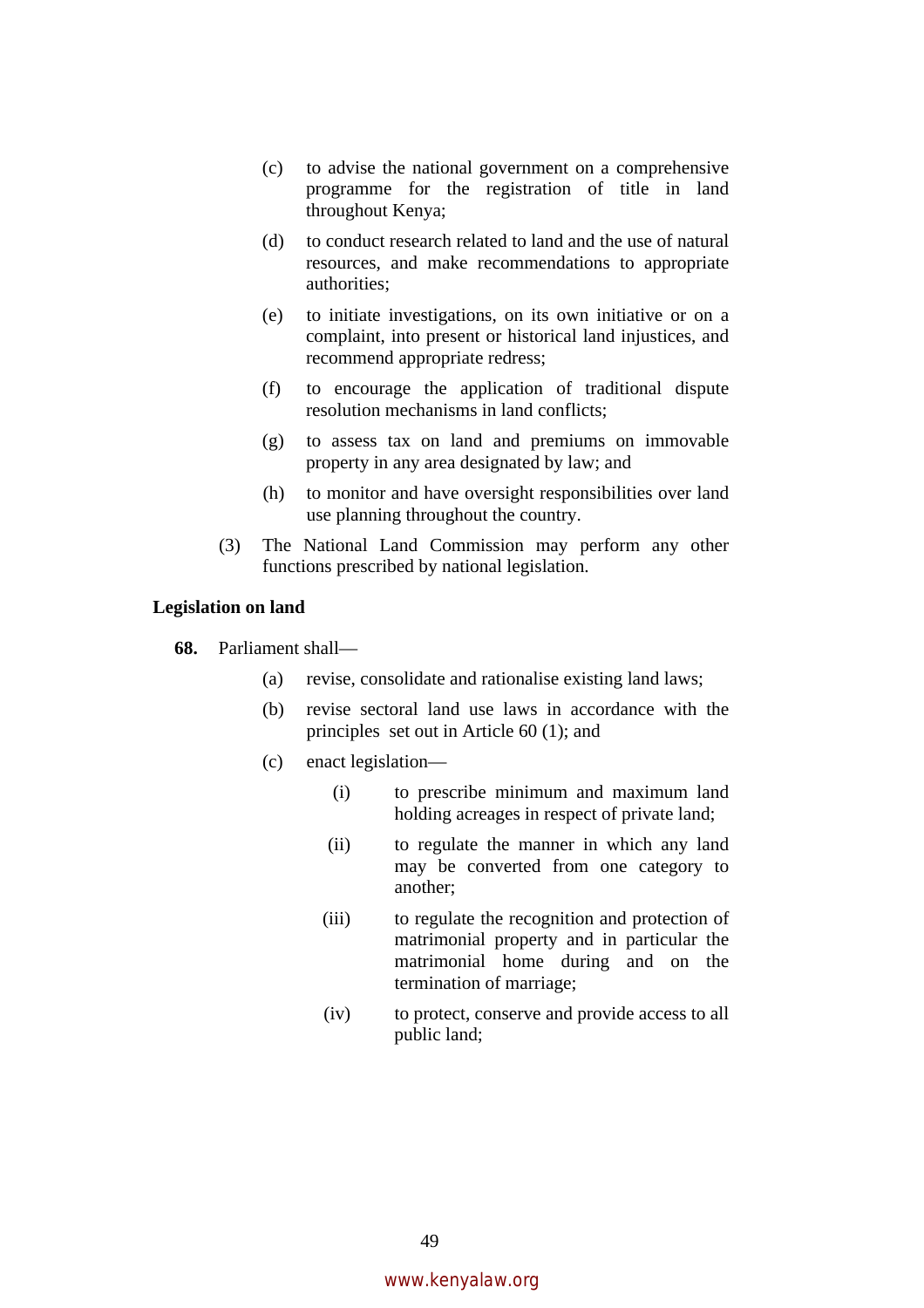- (v) to enable the review of all grants or dispositions of public land to establish their propriety or legality;
- (vi) to protect the dependants of deceased persons holding interests in any land, including the interests of spouses in actual occupation of land; and
- (vii) to provide for any other matter necessary to give effect to the provisions of this Chapter.

## **Part 2—Environment and natural resources**

### **Obligations in respect of the environment**

- **69.** (1) The State shall—
	- (a) ensure sustainable exploitation, utilisation, management and conservation of the environment and natural resources, and ensure the equitable sharing of the accruing benefits;
	- (b) work to achieve and maintain a tree cover of at least ten per cent of the land area of Kenya;
	- (c) protect and enhance intellectual property in, and indigenous knowledge of, biodiversity and the genetic resources of the communities;
	- (d) encourage public participation in the management, protection and conservation of the environment;
	- (e) protect genetic resources and biological diversity;
	- (f) establish systems of environmental impact assessment, environmental audit and monitoring of the environment;
	- (g) eliminate processes and activities that are likely to endanger the environment; and
	- (h) utilise the environment and natural resources for the benefit of the people of Kenya.
	- (2) Every person has a duty to cooperate with State organs and other persons to protect and conserve the environment and ensure ecologically sustainable development and use of natural resources.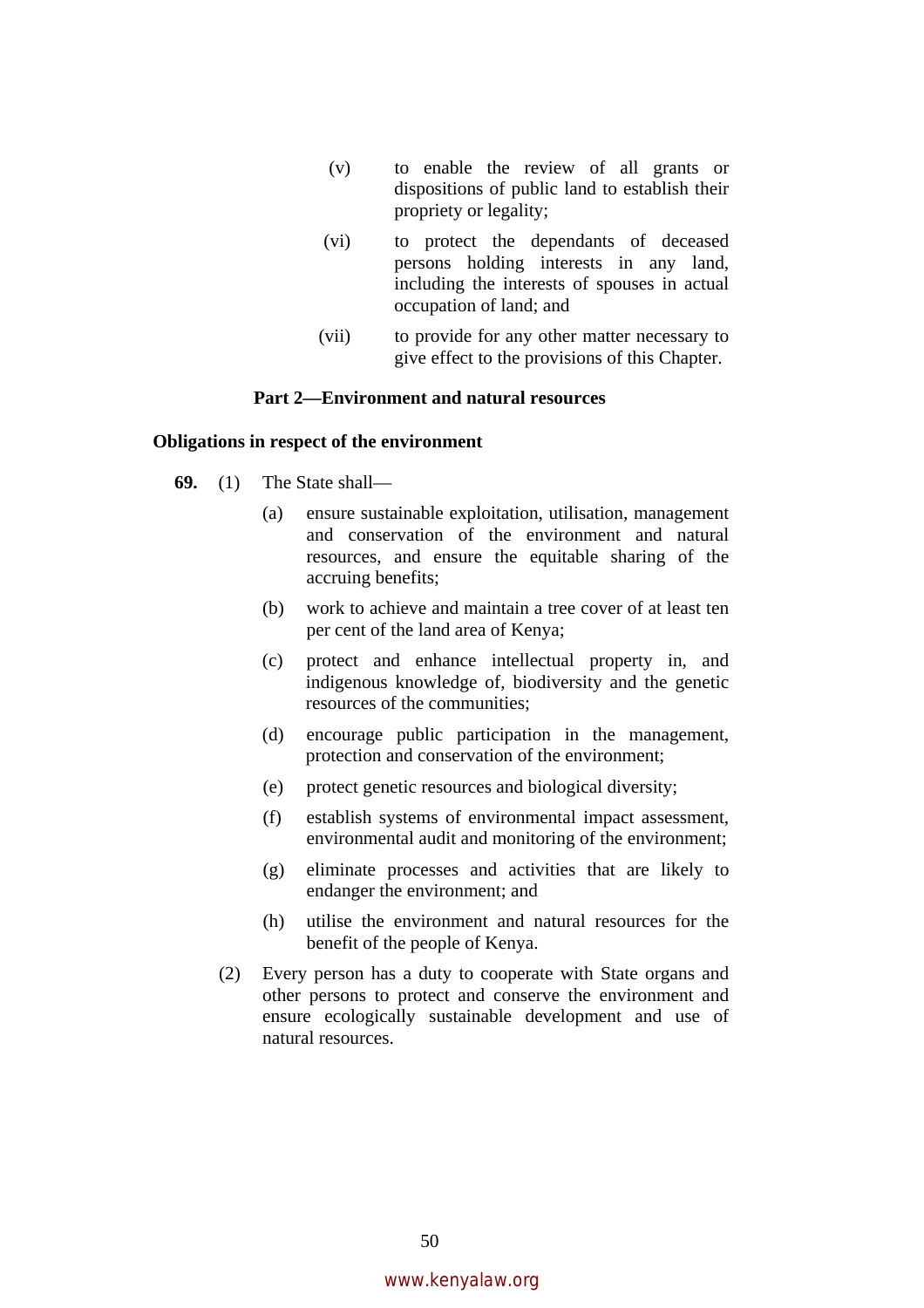# **Enforcement of environmental rights**

- **70.** (1) If a person alleges that a right to a clean and healthy environment recognised and protected under Article 42 has been, is being or is likely to be, denied, violated, infringed or threatened, the person may apply to a court for redress in addition to any other legal remedies that are available in respect to the same matter.
	- (2) On application under clause (1), the court may make any order, or give any directions, it considers appropriate––
		- (a) to prevent, stop or discontinue any act or omission that is harmful to the environment;
		- (b) to compel any public officer to take measures to prevent or discontinue any act or omission that is harmful to the environment; or
		- (c) to provide compensation for any victim of a violation of the right to a clean and healthy environment.
	- (3) For the purposes of this Article, an applicant does not have to demonstrate that any person has incurred loss or suffered injury.

### **Agreements relating to natural resources**

- **71.** (1) A transaction is subject to ratification by Parliament if it—
	- (a) involves the grant of a right or concession by or on behalf of any person, including the national government, to another person for the exploitation of any natural resource of Kenya; and
	- (b) is entered into on or after the effective date.
	- (2) Parliament shall enact legislation providing for the classes of transactions subject to ratification under clause (1).

## **Legislation relating to the environment**

**72.** Parliament shall enact legislation to give full effect to the provisions of this Part.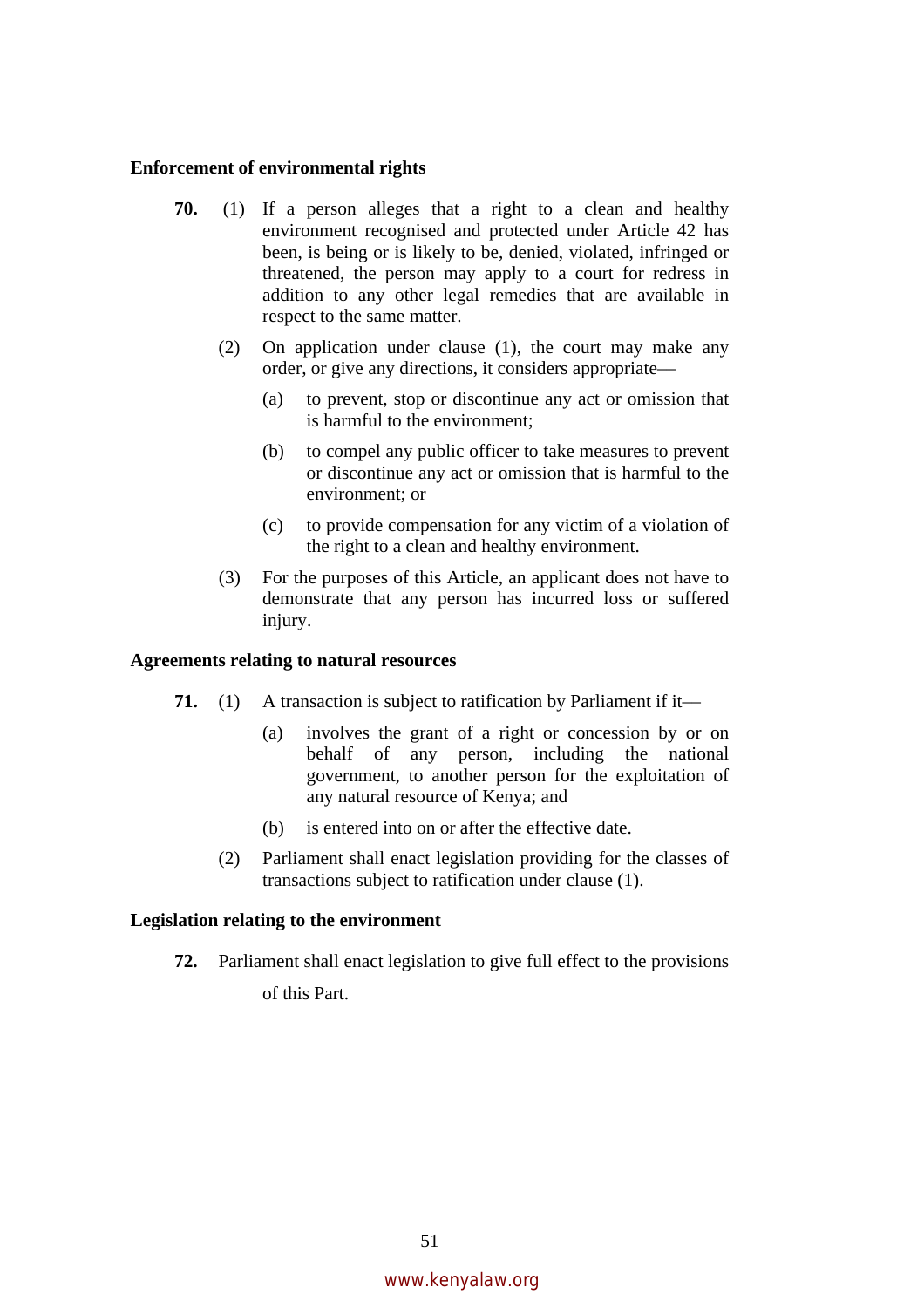## **CHAPTER SIX**

### **LEADERSHIP AND INTEGRITY**

### **Responsibilities of leadership**

- **73.** (1) Authority assigned to a State officer—
	- (a) is a public trust to be exercised in a manner that—
		- (i) is consistent with the purposes and objects of this Constitution;
		- (ii) demonstrates respect for the people;
		- (iii) brings honour to the nation and dignity to the office; and
		- (iv) promotes public confidence in the integrity of the office; and
	- (b) vests in the State officer the responsibility to serve the people, rather than the power to rule them.
	- (2) The guiding principles of leadership and integrity include—
		- (a) selection on the basis of personal integrity, competence and suitability, or election in free and fair elections;
		- (b) objectivity and impartiality in decision making, and in ensuring that decisions are not influenced by nepotism, favouritism, other improper motives or corrupt practices;
		- (c) selfless service based solely on the public interest, demonstrated by—
			- (i) honesty in the execution of public duties; and
			- (ii) the declaration of any personal interest that may conflict with public duties;
		- (d) accountability to the public for decisions and actions; and
		- (e) discipline and commitment in service to the people.

### **Oath of office of State officers**

**74.** Before assuming a State office, acting in a State office, or performing any functions of a State office, a person shall take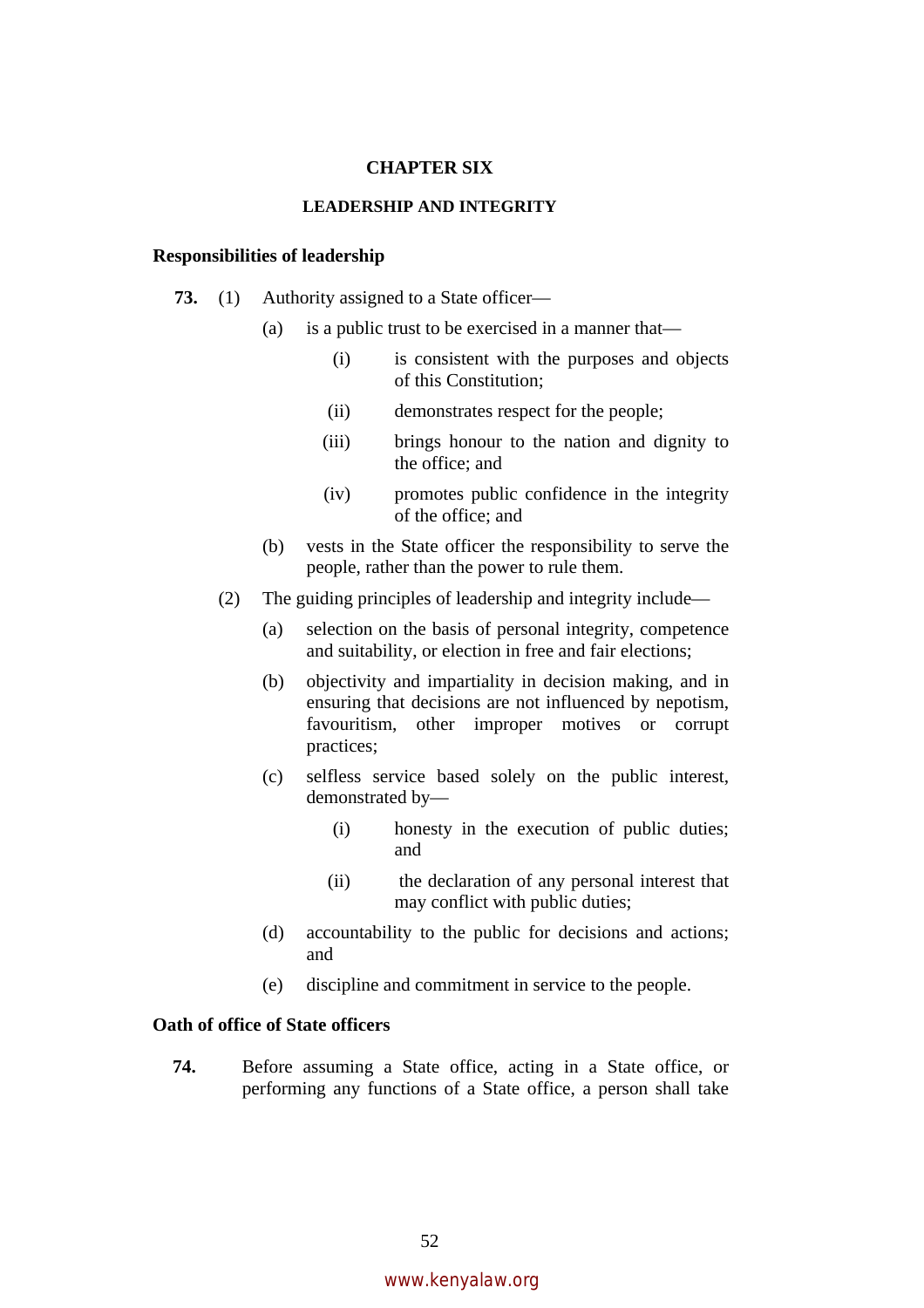and subscribe the oath or affirmation of office, in the manner and form prescribed by the Third Schedule or under an Act of Parliament.

# **Conduct of State officers**

- **75.** (1) A State officer shall behave, whether in public and official life, in private life, or in association with other persons, in a manner that avoids—
	- (a) any conflict between personal interests and public or official duties;
	- (b) compromising any public or official interest in favour of a personal interest; or
	- (c) demeaning the office the officer holds.
	- (2) A person who contravenes clause (1), or Article 76, 77 or 78  $(2)$ —
		- (a) shall be subject to the applicable disciplinary procedure for the relevant office; and
		- (b) may, in accordance with the disciplinary procedure referred to in paragraph (a), be dismissed or otherwise removed from office.
	- (3) A person who has been dismissed or otherwise removed from office for a contravention of the provisions mentioned in clause (2) is disqualified from holding any other State office.

# **Financial probity of State officers**

- **76.** (1)A gift or donation to a State officer on a public or official occasion is a gift or donation to the Republic and shall be delivered to the State unless exempted under an Act of Parliament.
	- (2) A State officer shall not—
		- (a) maintain a bank account outside Kenya except in accordance with an Act of Parliament; or
		- (b) seek or accept a personal loan or benefit in circumstances that compromise the integrity of the State officer.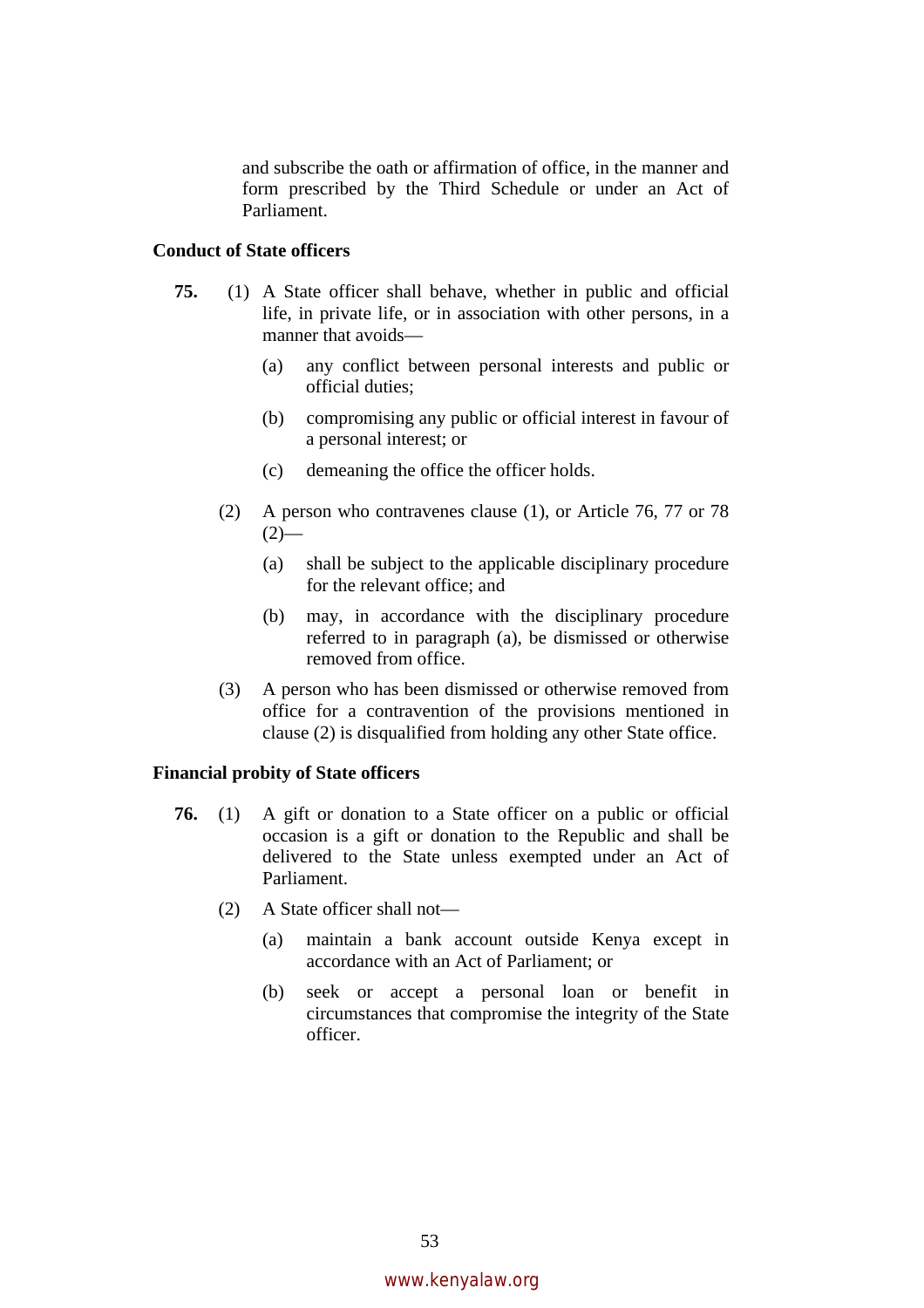## **Restriction on activities of State officers**

- **77.** (1) A full-time State officer shall not participate in any other gainful employment.
	- (2) Any appointed State officer shall not hold office in a political party.
	- (3) A retired State officer who is receiving a pension from public funds shall not hold more than two concurrent remunerative positions as chairperson, director or employee of—
		- (a) a company owned or controlled by the State; or
		- (b) a State organ.
	- (4) A retired State officer shall not receive remuneration from public funds other than as contemplated in clause (3).

### **Citizenship and leadership**

- **78.** (1) A person is not eligible for election or appointment to a State office unless the person is a citizen of Kenya.
	- (2) A State officer or a member of the defence forces shall not hold dual citizenship.
	- (3) Clauses (1) and (2) do not apply to—
		- (a) judges and members of commissions; or
		- (b) any person who has been made a citizen of another country by operation of that country's law, without ability to opt out.

### **Legislation to establish the ethics and anti-corruption commission**

**79.** Parliament shall enact legislation to establish an independent ethics and anti-corruption commission, which shall be and have the status and powers of a commission under Chapter Fifteen, for purposes of ensuring compliance with, and enforcement of, the provisions of this Chapter.

# **Legislation on leadership**

- **80.** Parliament shall enact legislation—
	- (a) establishing procedures and mechanisms for the effective administration of this Chapter;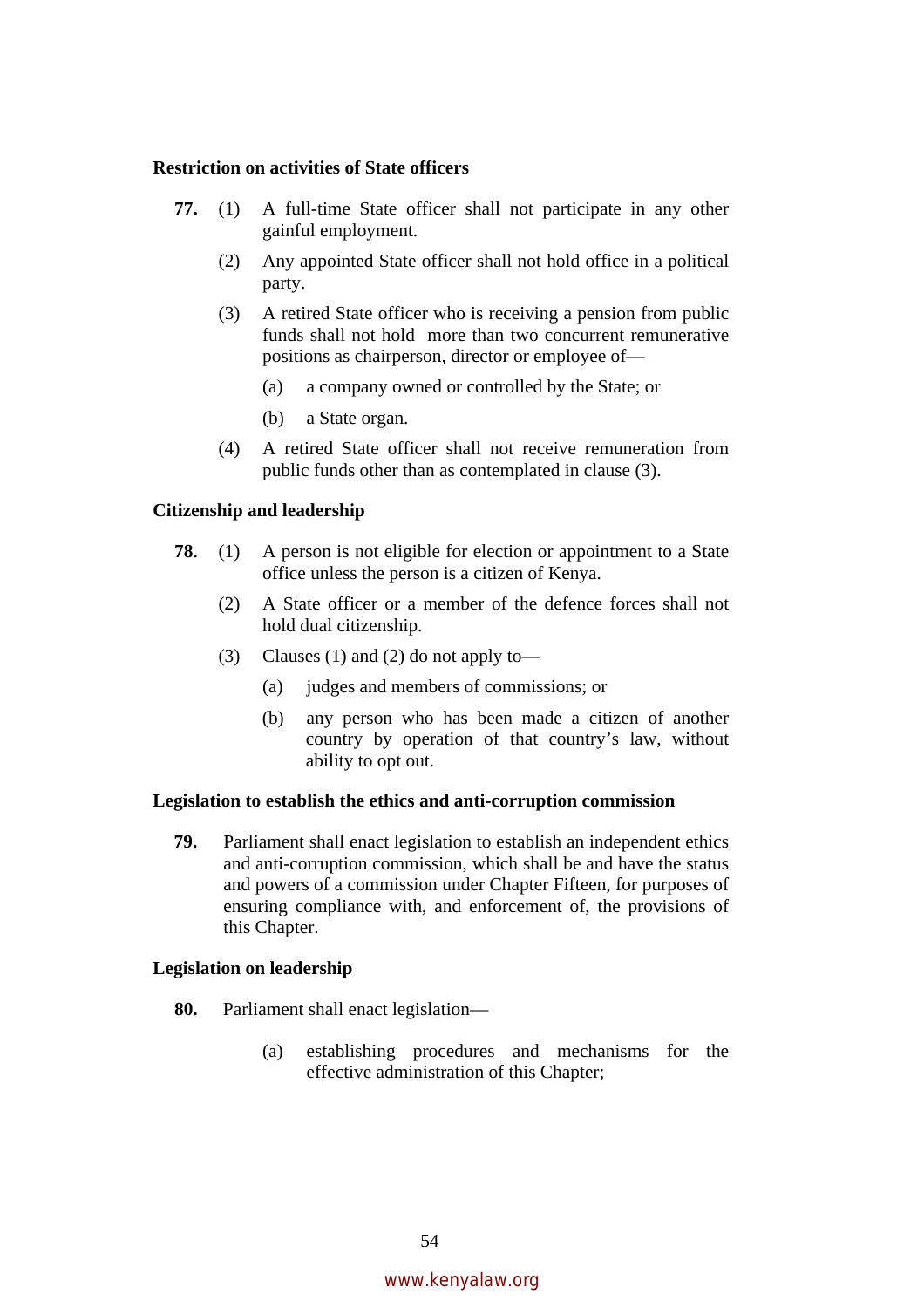- (b) prescribing the penalties, in addition to the penalties referred to in Article 75, that may be imposed for a contravention of this Chapter;
- (c) providing for the application of this Chapter, with the necessary modifications, to public officers; and
- (d) making any other provision necessary for ensuring the promotion of the principles of leadership and integrity mentioned in this Chapter, and the enforcement of this Chapter.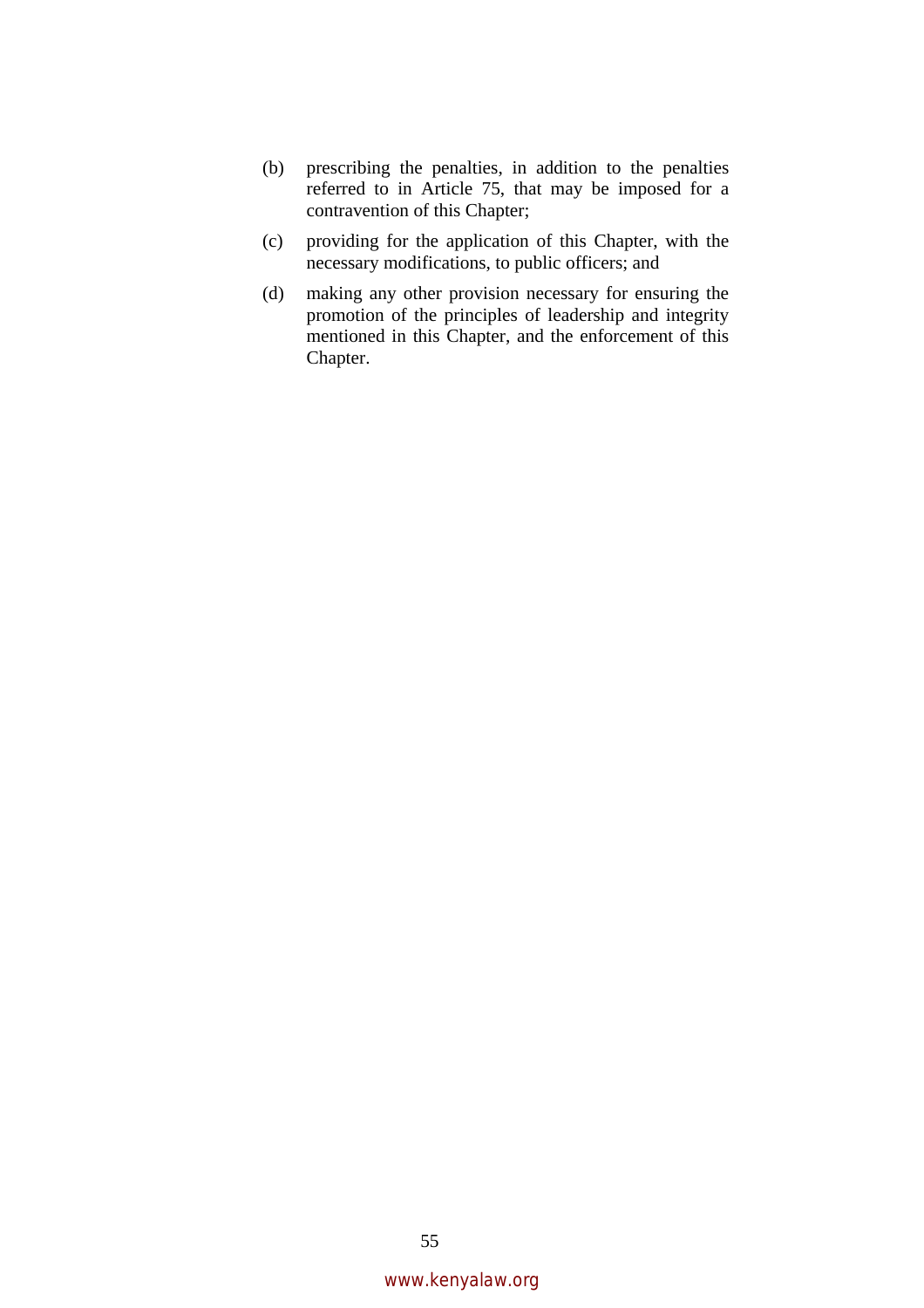# **CHAPTER SEVEN**

# **REPRESENTATION OF THE PEOPLE**

### **Part 1––Electoral system and process**

### **General principles for the electoral system**

- **81.** The electoral system shall comply with the following principles*––*
	- (a) freedom of citizens to exercise their political rights under Article 38;
	- (b) not more than two-thirds of the members of elective public bodies shall be of the same gender;
	- (c) fair representation of persons with disabilities;
	- (d) universal suffrage based on the aspiration for fair representation and equality of vote; and
	- (e) free and fair elections, which are—
		- (i) by secret ballot;
		- (ii) free from violence, intimidation, improper influence or corruption;
		- (iii) conducted by an independent body;
		- (iv) transparent; and
		- (v) administered in an impartial, neutral, efficient, accurate and accountable manner.

### **Legislation on elections**

- **82.** (1) Parliament shall enact legislation to provide for—
	- (a) the delimitation by the Independent Electoral and Boundaries Commission of electoral units for election of members of the National Assembly and county assemblies;
	- (b) the nomination of candidates;
	- (c) the continuous registration of citizens as voters;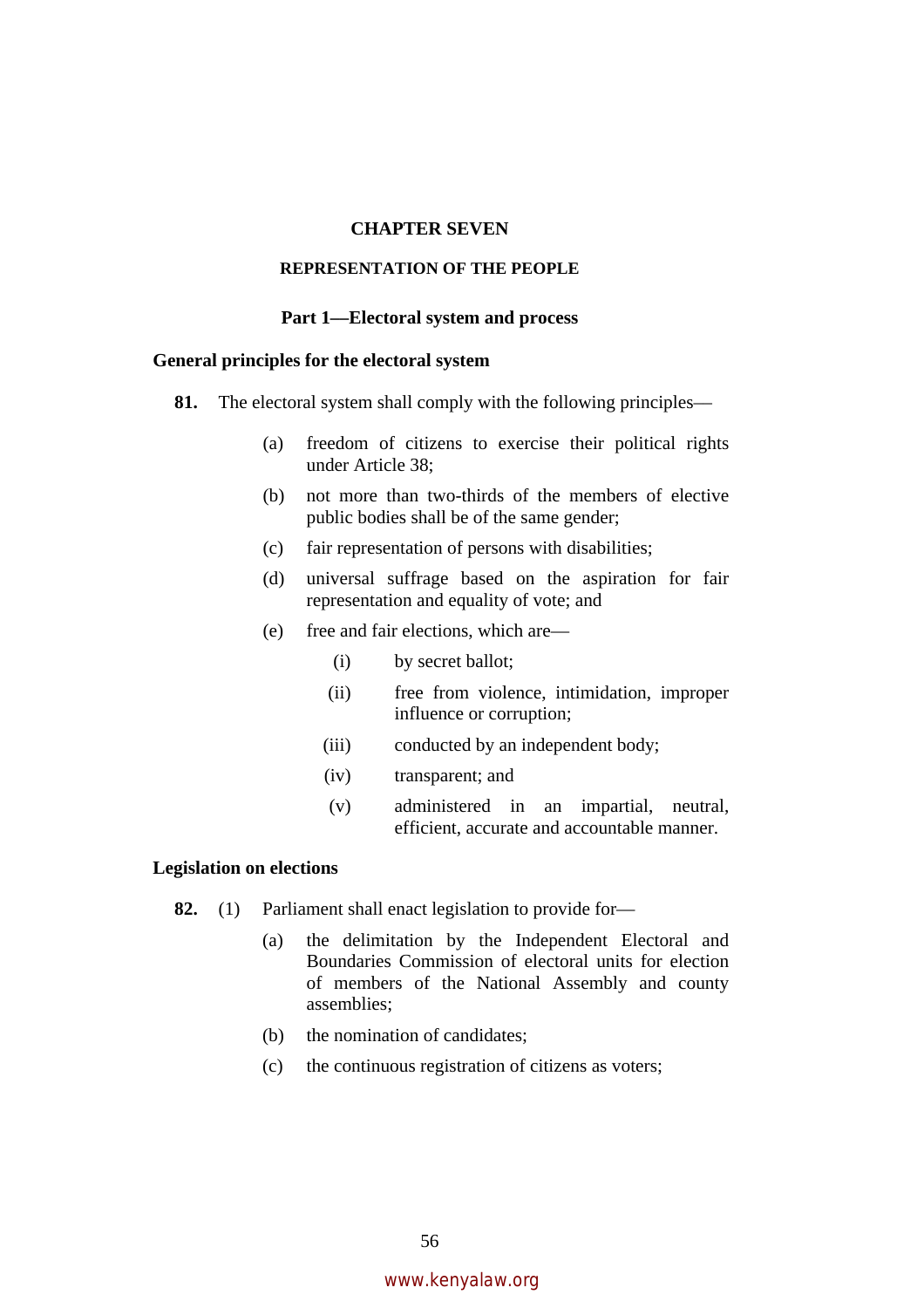- (d) the conduct of elections and referenda and the regulation and efficient supervision of elections and referenda, including the nomination of candidates for elections; and
- (e) the progressive registration of citizens residing outside Kenya, and the progressive realisation of their right to vote.
- (2) Legislation required by clause (1) (d) shall ensure that voting at every election is—
	- (a) simple;
	- (b) transparent; and
	- (c) takes into account the special needs of—
		- (i) persons with disabilities; and
		- (ii) other persons or groups with special needs.

## **Registration as a voter**

- **83.** (1) A person qualifies for registration as a voter at elections or referenda if the person—
	- (a) is an adult citizen;
	- (b) is not declared to be of unsound mind; and
	- (c) has not been convicted of an election offence during the preceding five years.
	- (2) A citizen who qualifies for registration as a voter shall be registered at only one registration centre.
	- (3) Administrative arrangements for the registration of voters and the conduct of elections shall be designed to facilitate, and shall not deny, an eligible citizen the right to vote or stand for election.

# **Candidates for election and political parties to comply with code of**

# **conduct**

**84.** In every election, all candidates and all political parties shall comply with the code of conduct prescribed by the Independent Electoral and Boundaries Commission.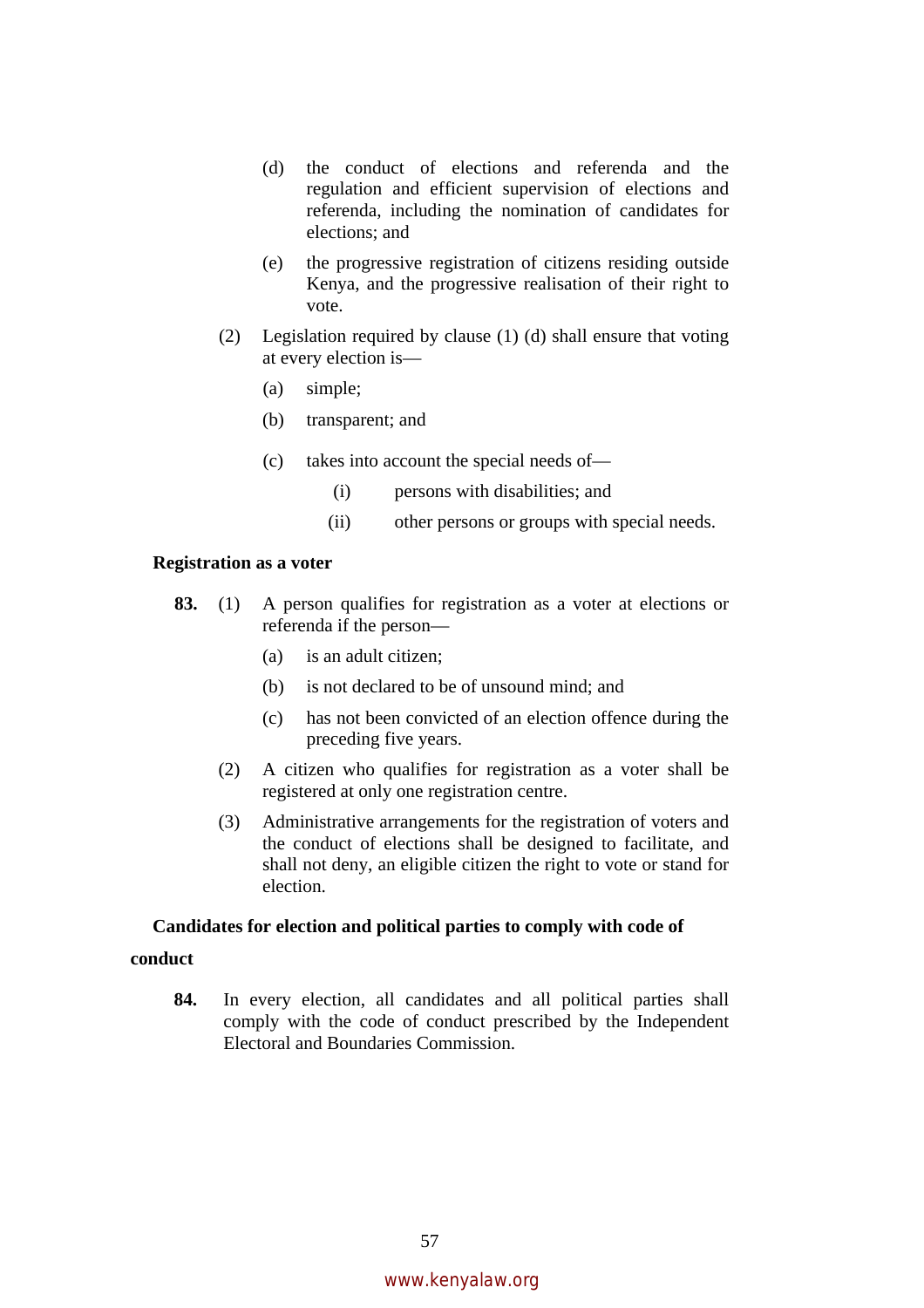## **Eligibility to stand as an independent candidate**

- **85.** Any person is eligible to stand as an independent candidate for election if the person –
	- (a) is not a member of a registered political party and has not been a member for at least three months immediately before the date of the election; and
	- (b) satisfies the requirements of—
		- (i) Article 99 (1) (c) (i) or (ii), in the case of a candidate for election to the National Assembly or the Senate, respectively; or
		- (ii) Article 193 (1) (c) (ii), in the case of a candidate for election to a county assembly.

# **Voting**

- **86.** At every election, the Independent Electoral and Boundaries Commission shall ensure that—
	- (a) whatever voting method is used, the system is simple, accurate, verifiable, secure, accountable and transparent;
	- (b) the votes cast are counted, tabulated and the results announced promptly by the presiding officer at each polling station;
	- (c) the results from the polling stations are openly and accurately collated and promptly announced by the returning officer; and
	- (d) appropriate structures and mechanisms to eliminate electoral malpractice are put in place, including the safekeeping of election materials.

## **Electoral disputes**

- **87.** (1) Parliament shall enact legislation to establish mechanisms for timely settling of electoral disputes.
	- (2) Petitions concerning an election, other than a presidential election, shall be filed within twenty-eight days after the declaration of the election results by the Independent Electoral and Boundaries Commission.
	- (3) Service of a petition may be direct or by advertisement in a newspaper with national circulation.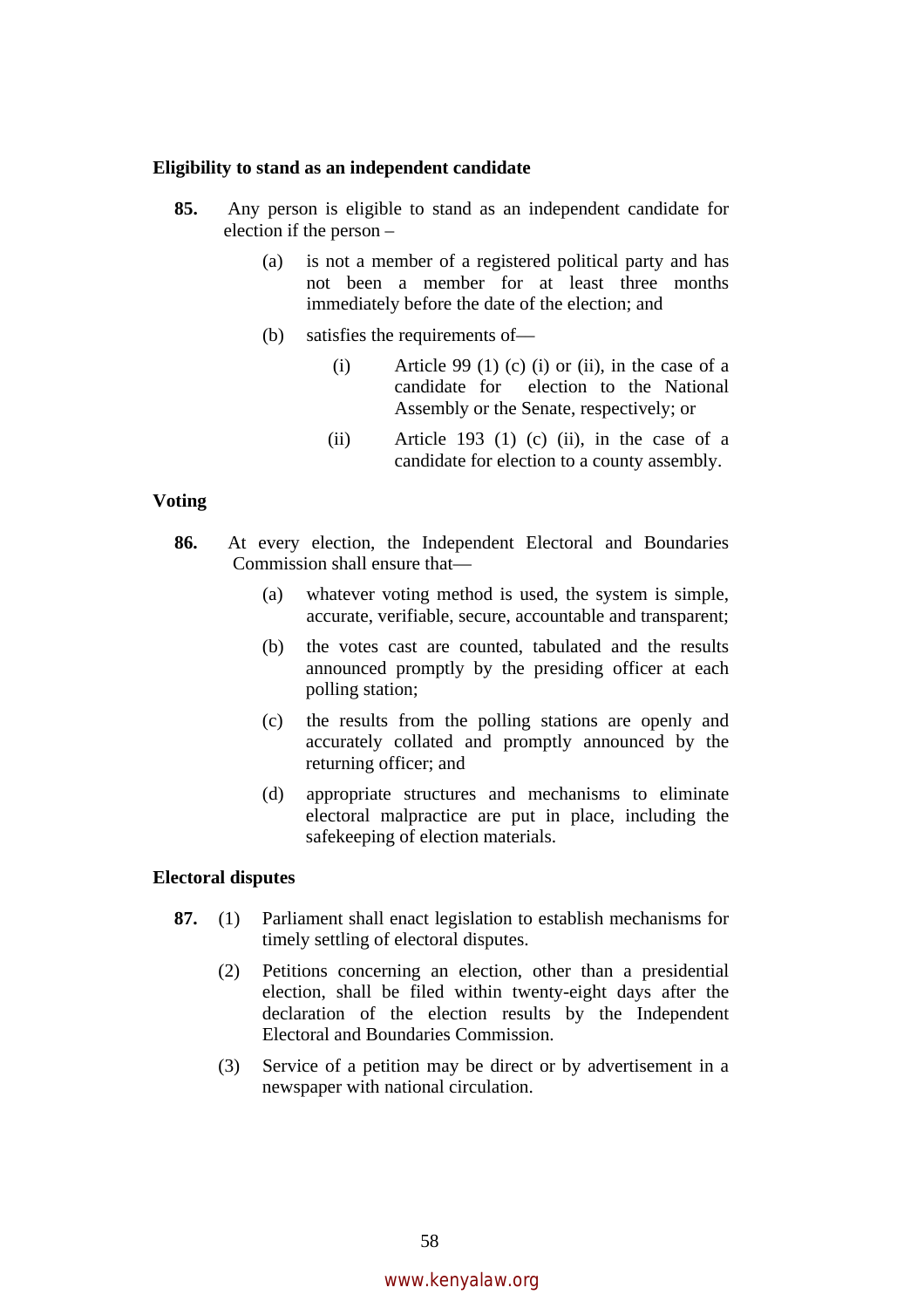# **Part 2—Independent Electoral and Boundaries Commission and delimitation of electoral units**

### **Independent Electoral and Boundaries Commission**

- **88.** (1) There is established the Independent Electoral and Boundaries Commission.
	- (2) A person is not eligible for appointment as a member of the Commission if the person—
		- (a) has, at any time within the preceding five years, held office, or stood for election as—
			- (i) a member of Parliament or of a county assembly; or
			- (ii) a member of the governing body of a political party; or
		- (b) holds any State office.
	- (3) A member of the Commission shall not hold another public office.
	- (4) The Commission is responsible for conducting or supervising referenda and elections to any elective body or office established by this Constitution, and any other elections as prescribed by an Act of Parliament and, in particular, for—
		- (a) the continuous registration of citizens as voters;
		- (b) the regular revision of the voters' roll;
		- (c) the delimitation of constituencies and wards;
		- (d) the regulation of the process by which parties nominate candidates for elections;
		- (e) the settlement of electoral disputes, including disputes relating to or arising from nominations but excluding election petitions and disputes subsequent to the declaration of election results;
		- (f) the registration of candidates for election;
		- (g) voter education;
		- (h) the facilitation of the observation, monitoring and evaluation of elections;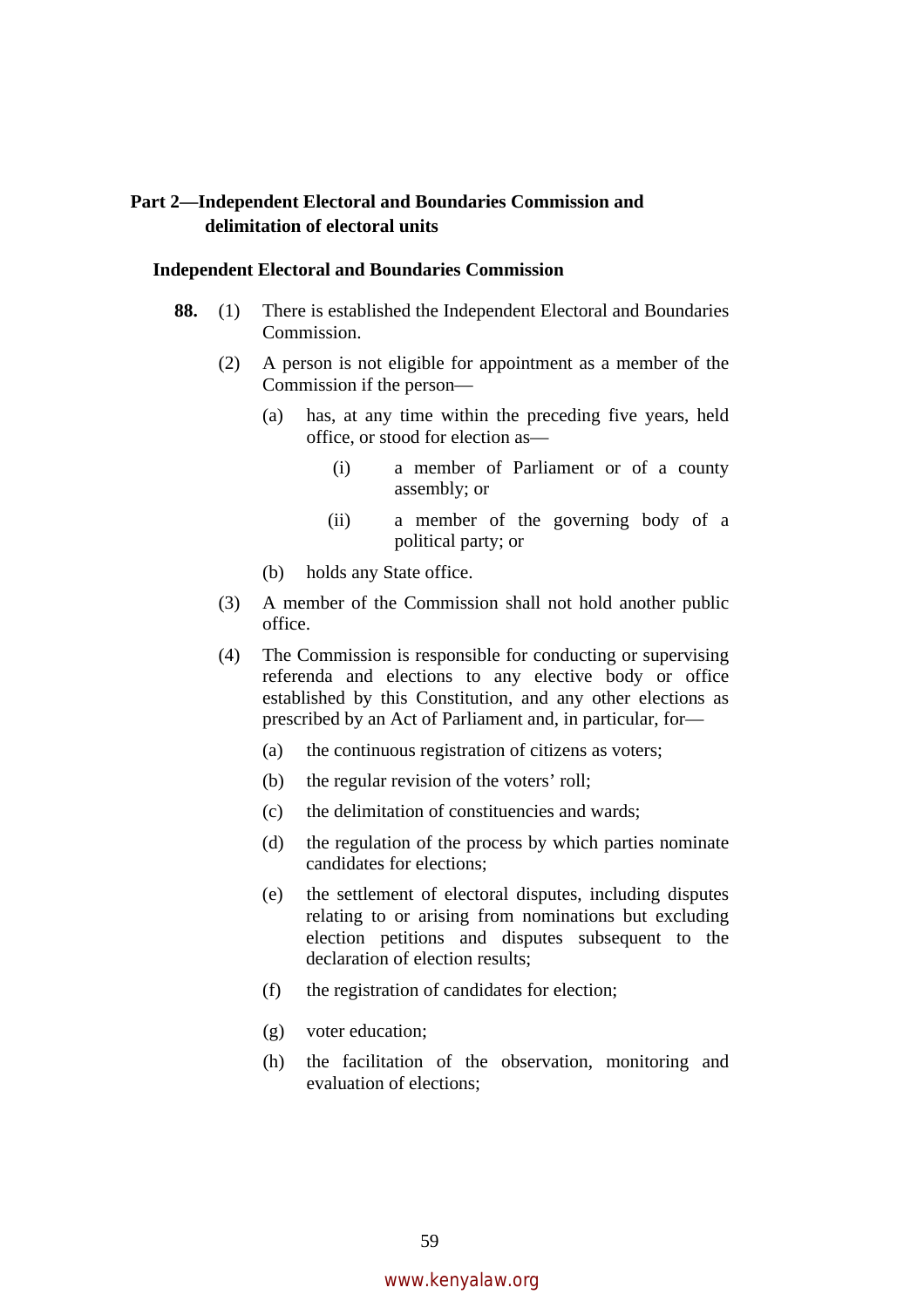- (i) the regulation of the amount of money that may be spent by or on behalf of a candidate or party in respect of any election;
- (j) the development of a code of conduct for candidates and parties contesting elections; and
- (k) the monitoring of compliance with the legislation required by Article 82 (1) (b) relating to nomination of candidates by parties.
- (5) The Commission shall exercise its powers and perform its functions in accordance with this Constitution and national legislation.

# **Delimitation of electoral units**

- **89.** (1) There shall be two hundred and ninety constituencies for the purposes of the election of the members of the National Assembly provided for in Article 97 (1) (a).
	- (2) The Independent Electoral and Boundaries Commission shall review the names and boundaries of constituencies at intervals of not less than eight years, and not more than twelve years, but any review shall be completed at least twelve months before a general election of members of Parliament.
	- (3) The Commission shall review the number, names and boundaries of wards periodically.
	- (4) If a general election is to be held within twelve months after the completion of a review by the Commission, the new boundaries shall not take effect for purposes of that election.
	- (5) The boundaries of each constituency shall be such that the number of inhabitants in the constituency is, as nearly as possible, equal to the population quota, but the number of inhabitants of a constituency may be greater or lesser than the population quota in the manner mentioned in clause (6) to take account of—
		- (a) geographical features and urban centres;
		- (b) community of interest, historical, economic and cultural ties; and
		- (c) means of communication.
	- (6) The number of inhabitants of a constituency or ward may be greater or lesser than the population quota by a margin of not more than—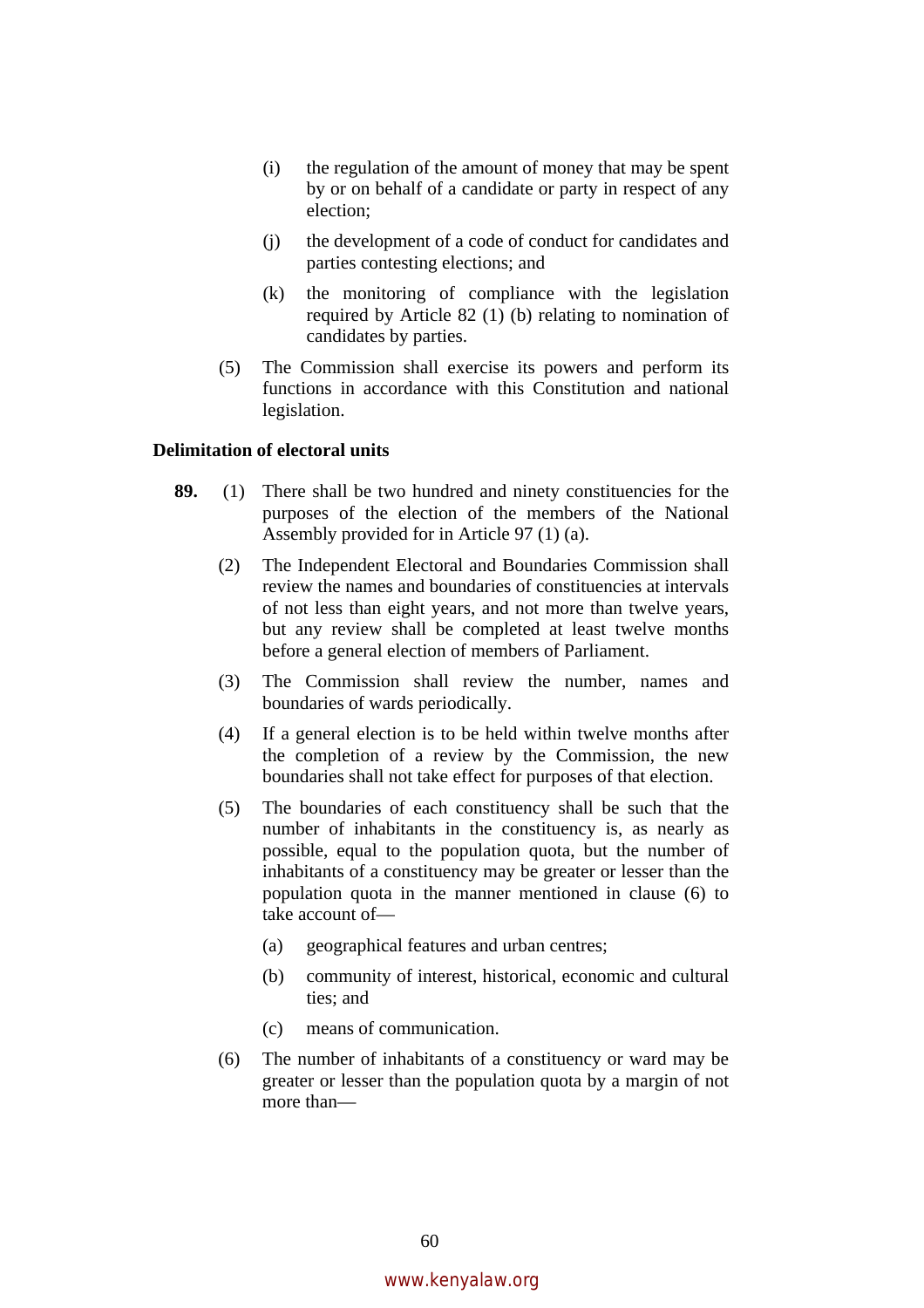- (a) forty per cent for cities and sparsely populated areas; and
- (b) thirty per cent for the other areas.
- (7) In reviewing constituency and ward boundaries the Commission shall––
	- (a) consult all interested parties; and
	- (b) progressively work towards ensuring that the number of inhabitants in each constituency and ward is, as nearly as possible, equal to the population quota.
- (8) If necessary, the Commission shall alter the names and boundaries of constituencies, and the number, names and boundaries of wards.
- (9) Subject to clauses  $(1)$ ,  $(2)$ ,  $(3)$  and  $(4)$ , the names and details of the boundaries of constituencies and wards determined by the Commission shall be published in the *Gazette*, and shall come into effect on the dissolution of Parliament first following their publication.
- (10) A person may apply to the High Court for review of a decision of the Commission made under this Article.
- (11) An application for the review of a decision made under this Article shall be filed within thirty days of the publication of the decision in the *Gazette* and shall be heard and determined within three months of the date on which it is filed.
- (12) For the purposes of this Article, "population quota" means the number obtained by dividing the number of inhabitants of Kenya by the number of constituencies or wards, as applicable, into which Kenya is divided under this Article.

# **Allocation of party list seats**

- **90.** (1) Elections for the seats in Parliament provided for under Articles  $97(1)$  (c) and  $98(1)$  (b), (c) and (d), and for the members of county assemblies under 177 (1) (b) and (c), shall be on the basis of proportional representation by use of party lists.
	- (2) The Independent Electoral and Boundaries Commission shall be responsible for the conduct and supervision of elections for seats provided for under clause (1) and shall ensure that—
		- (a) each political party participating in a general election nominates and submits a list of all the persons who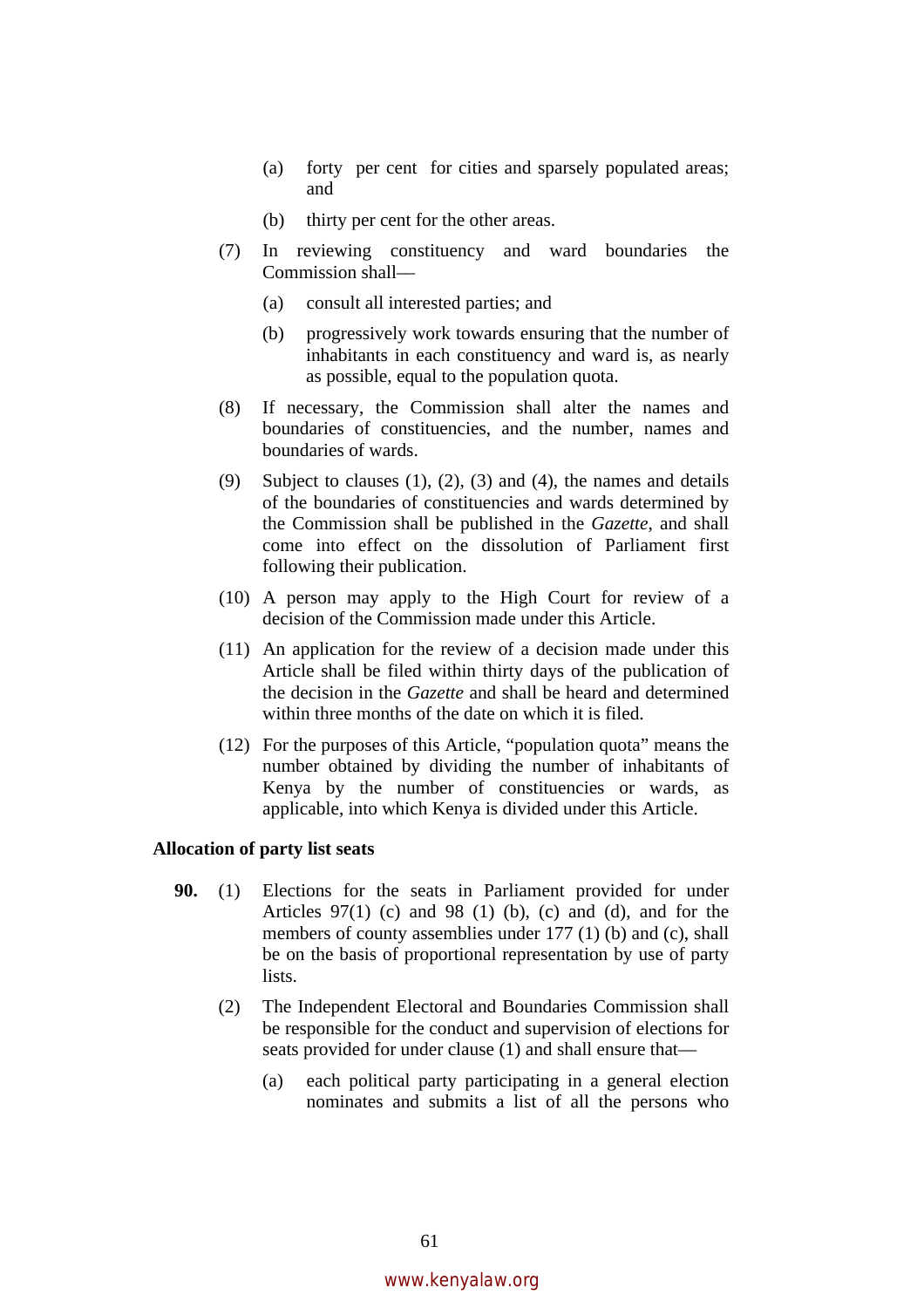would stand elected if the party were to be entitled to all the seats provided for under clause (1), within the time prescribed by national legislation;

- (b) except in the case of the seats provided for under Article 98 (1) (b), each party list comprises the appropriate number of qualified candidates and alternates between male and female candidates in the priority in which they are listed; and
- (c) except in the case of county assembly seats, each party list reflects the regional and ethnic diversity of the people of Kenya.
- (3) The seats mentioned in clause (1) shall be allocated to political parties in proportion to the total number of seats won by candidates of the political party at the general election.

# **Part 3—Political Parties**

## **Basic requirements for political parties**

- **91.** (1) Every political party shall—
	- (a) have a national character as prescribed by an Act of Parliament;
	- (b) have a democratically elected governing body;
	- (c) promote and uphold national unity;
	- (d) abide by the democratic principles of good governance, promote and practise democracy through regular, fair and free elections within the party;
	- (e) respect the right of all persons to participate in the political process, including minorities and marginalised groups;
	- (f) respect and promote human rights and fundamental freedoms, and gender equality and equity;
	- (g) promote the objects and principles of this Constitution and the rule of law; and
	- (h) subscribe to and observe the code of conduct for political parties.
	- (2) A political party shall not—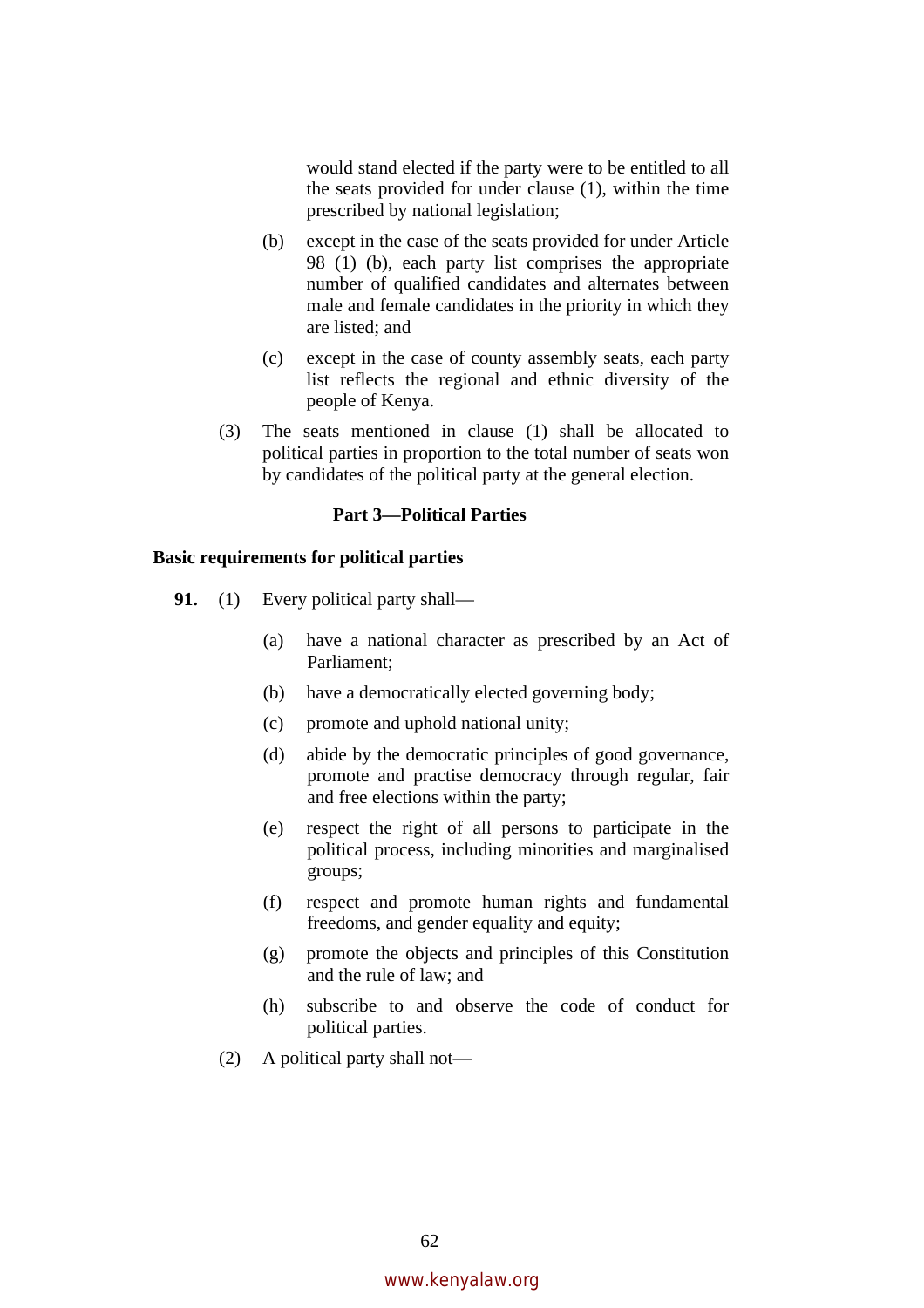- (a) be founded on a religious, linguistic, racial, ethnic, gender or regional basis or seek to engage in advocacy of hatred on any such basis;
- (b) engage in or encourage violence by, or intimidation of, its members, supporters, opponents or any other person;
- (c) establish or maintain a paramilitary force, militia or similar organisation;
- (d) engage in bribery or other forms of corruption; or
- (e) except as is provided under this Chapter or by an Act of Parliament, accept or use public resources to promote its interests or its candidates in elections.

## **Legislation on political parties**

- **92.** Parliament shall enact legislation to provide for—
	- (a) the reasonable and equitable allocation of airtime, by State-owned and other mentioned categories of broadcasting media, to political parties either generally or during election campaigns;
	- (b) the regulation of freedom to broadcast in order to ensure fair election campaigning;
	- (c) the regulation of political parties;
	- (d) the roles and functions of political parties;
	- (e) the registration and supervision of political parties;
	- (f) the establishment and management of a political parties fund;
	- (g) the accounts and audit of political parties;
	- (h) restrictions on the use of public resources to promote the interests of political parties; and
	- (i) any other matters necessary for the management of politcal parties.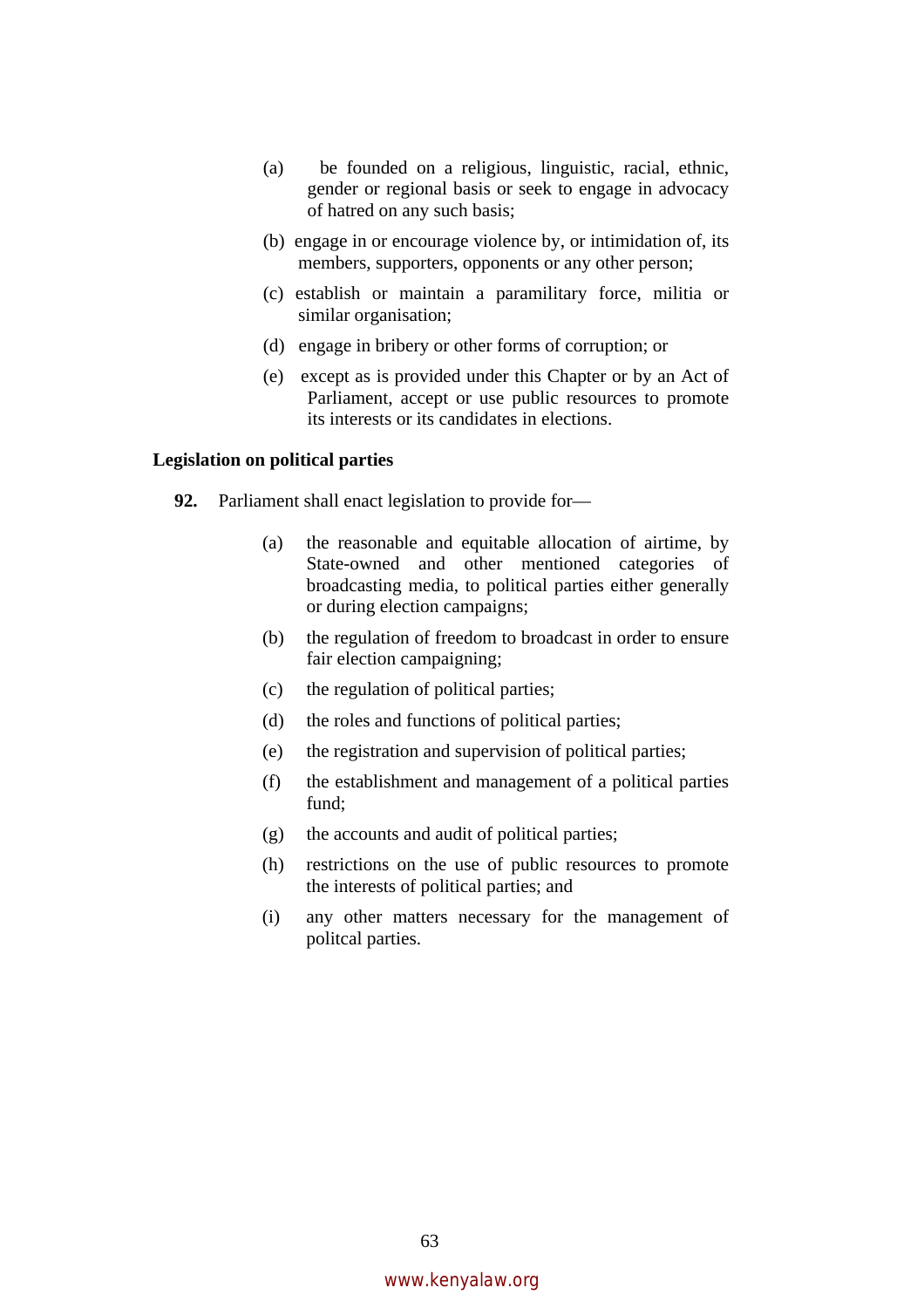## **CHAPTER EIGHT**

### **THE LEGISLATURE**

# **Part 1—Establishment and role of Parliament**

# **Establishment of Parliament**

- **93.** (1) There is established a Parliament of Kenya, which shall consist of the National Assembly and the Senate.
	- (2) The National Assembly and the Senate shall perform their respective functions in accordance with this Constitution.

# **Role of Parliament**

- **94.** (1) The legislative authority of the Republic is derived from the people and, at the national level, is vested in and exercised by Parliament.
	- (2) Parliament manifests the diversity of the nation, represents the will of the people, and exercises their sovereignty.
	- (3) Parliament may consider and pass amendments to this Constitution, and alter county boundaries as provided for in this Constitution.
	- (4) Parliament shall protect this Constitution and promote the democratic governance of the Republic.
	- (5) No person or body**,** other than Parliament**,** has the power to make provision having the force of law in Kenya except under authority conferred by this Constitution or by legislation.
	- (6) An Act of Parliament, or legislation of a county, that confers on any State organ, State officer or person the authority to make provision having the force of law in Kenya, as contemplated in clause (5), shall expressly specify the purpose and objectives for which that authority is conferred, the limits of the authority, the nature and scope of the law that may be made, and the principles and standards applicable to the law made under the authority.

# **Role of the National Assembly**

**95.** (1) The National Assembly represents the people of the constituencies and special interests in the National Assembly.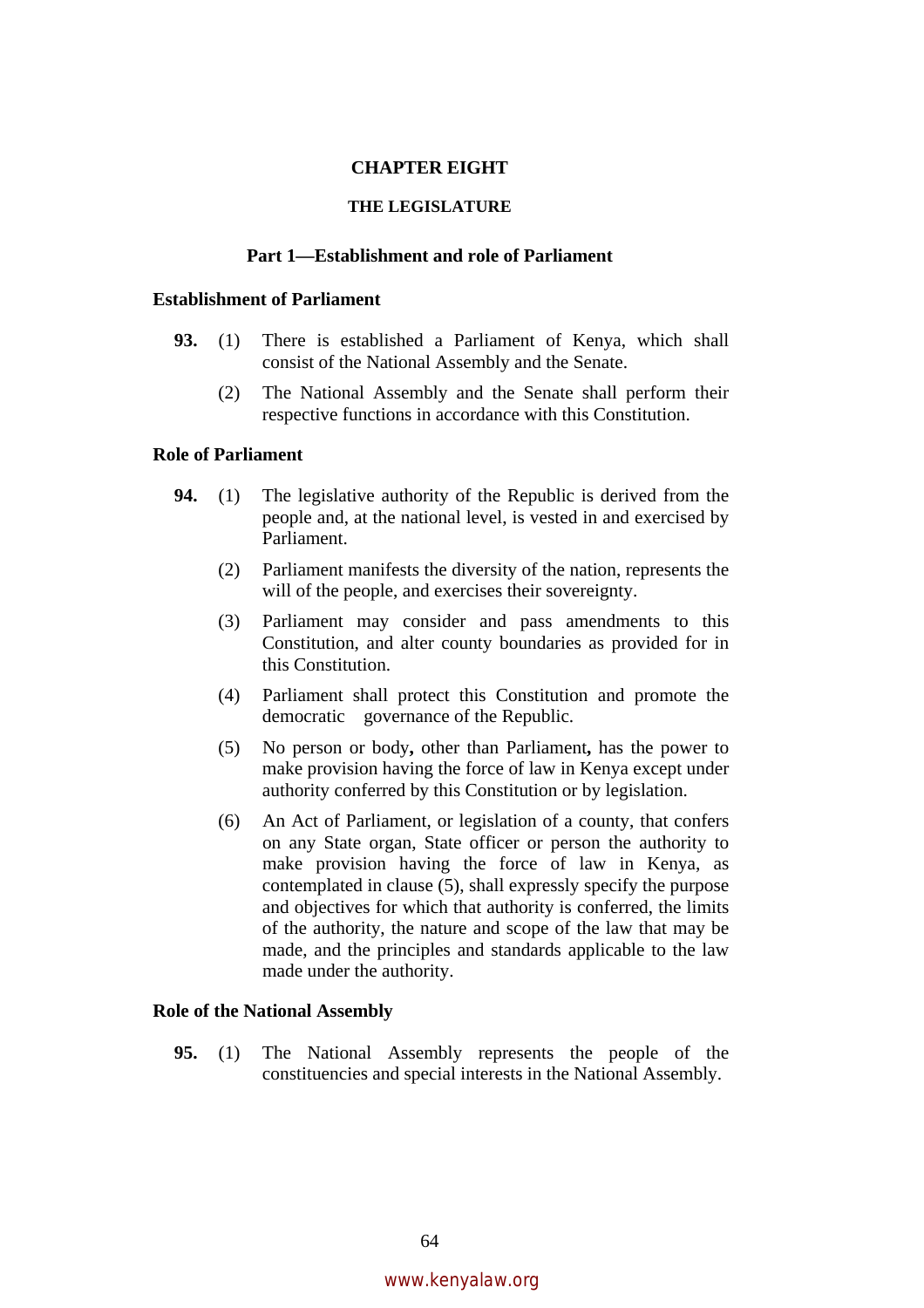- (2) The National Assembly deliberates on and resolves issues of concern to the people.
- (3) The National Assembly enacts legislation in accordance with Part 4 of this Chapter.
- (4) The National Assembly
	- (a) determines the allocation of national revenue between the levels of government, as provided in Part 4 of Chapter Twelve;
	- (b) appropriates funds for expenditure by the national government and other national State organs; and
	- (c) exercises oversight over national revenue and its expediture.
- (5) The National Assembly––
	- (a) reviews the conduct in office of the President, the Deputy President and other State officers and initiates the process of removing them from office; and
	- (b) exercises oversight of State organs.
- (6) The National Assembly approves declarations of war and extensions of states of emergency.

## **Role of the Senate**

- **96.** (1) The Senate represents the counties, and serves to protect the interests of the counties and their governments.
	- (2) The Senate participates in the law-making function of Parliament by considering, debating and approving Bills concerning counties, as provided in Articles 109 to 113.
	- (3) The Senate determines the allocation of national revenue among counties, as provided in Article 217, and exercises oversight over national revenue allocated to the county governments.
	- (4) The Senate participates in the oversight of State officers by considering and determining any resolution to remove the President or Deputy President from office in accordance with Article 145.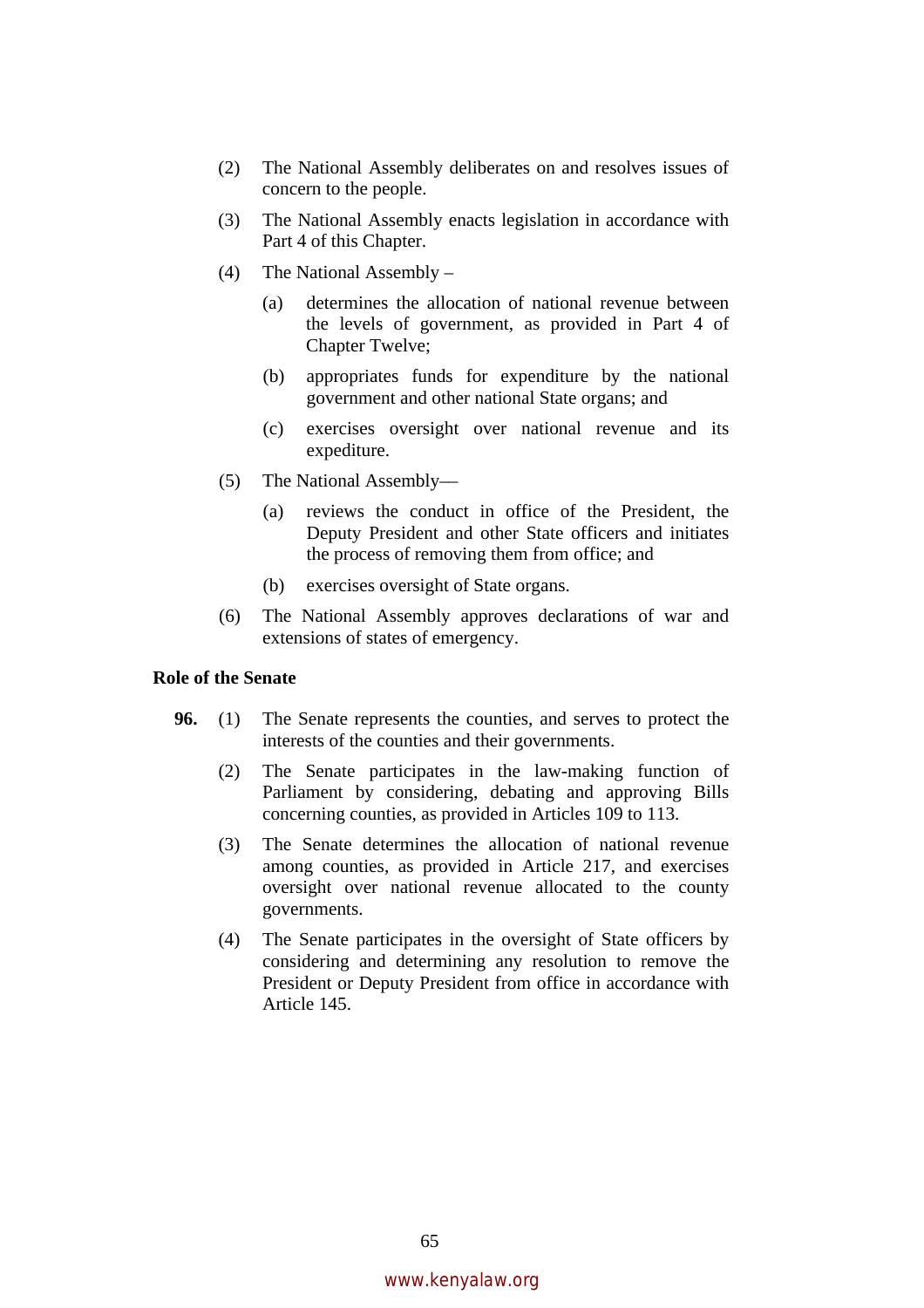# **Part 2—Composition and membership of Parliament**

### **Membership of the National Assembly**

- **97.** (1) The National Assembly consists of—
	- (a) two hundred and ninety members**,** each elected by the registered voters of single member constituencies;
	- (b) forty-seven women**,** each elected by the registered voters of the counties, each county constituting a single member constituency;
	- (c) twelve members nominated by parliamentary political parties according to their proportion of members of the National Assembly in accordance with Article 90, to represent special interests including the youth, persons with disabilities and workers; and
	- (d) the Speaker, who is an *ex officio* member.
	- (2) Nothing in this Article shall be construed as excluding any person from contesting an election under clause (1) (a).

#### **Membership of the Senate**

- **98.** (1) The Senate consists of—
	- (a) forty-seven members each elected by the registered voters of the counties, each county constituting a single member constituency;
	- (b) sixteen women members who shall be nominated by political parties according to their proportion of members of the Senate elected under clause (a) in accordance with Article 90;
	- (c) two members, being one man and one woman, representing the youth;
	- (d) two members, being one man and one woman, representing persons with disabilities; and
	- (e) the Speaker, who shall be an *ex officio* member**.**
	- (2) The members referred to in clause (1) (c) and (d) shall be elected in accordance with Article 90.
	- (3) Nothing in this Article shall be construed as excluding any person from contesting an election under clause (1) (a).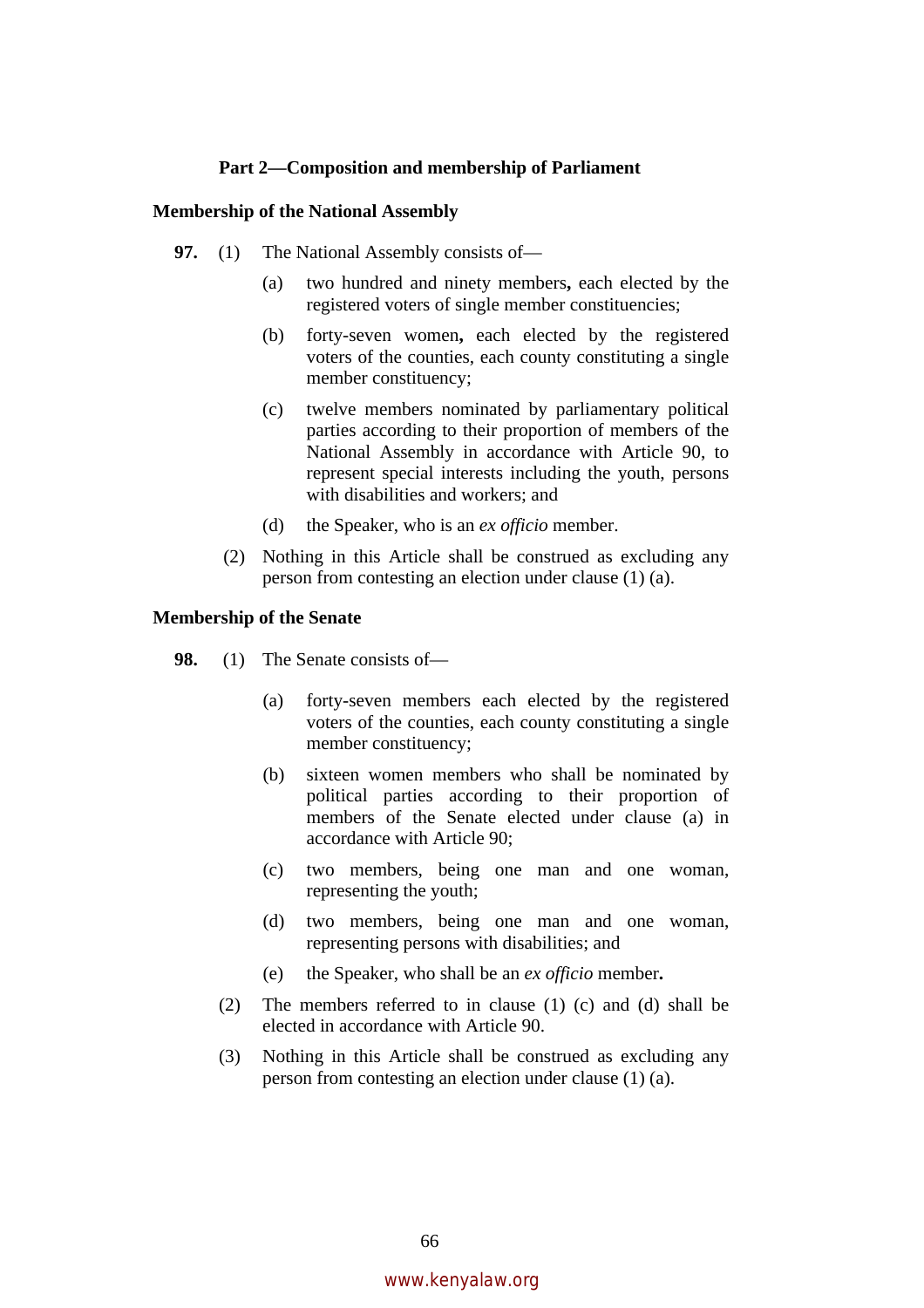## **Qualifications and disqualifications for election as member of**

# **Parliament**

- **99.** (1) Unless disqualified under clause (2), a person is eligible for election as a member of Parliament if the person—
	- (a) is registered as a voter;
	- (b) satisfies any educational, moral and ethical requirements prescribed by this Constitution or by an Act of Parliament; and
	- (c) is nominated by a political party, or is an independent candidate who is supported––
		- (i) in the case of election to the National Assembly, by at least one thousand registered voters in the constituency; or
		- (ii) in the case of election to the Senate, by at least two thousand registered voters in the county.
	- (2) A person is disqualified from being elected a member of Parliament if the person—
		- (a) is a State officer or other public officer, other than a member of Parliament;
		- (b) has, at any time within the five years immediately preceding the date of election, held office as a member of the Independent Electoral and Boundaries Commission;
		- (c) has not been a citizen of Kenya for at least the ten years immediately preceding the date of election;
		- (d) is a member of a county assembly;
		- (e) is of unsound mind;
		- (f) is an undischarged bankrupt;
		- (g) is subject to a sentence of imprisonment of at least six months, as at the date of registration as a candidate, or at the date of election; or
		- (h) is found**,** in accordance with any law**,** to have misused or abused a State office or public office or in any way to have contravened Chapter Six.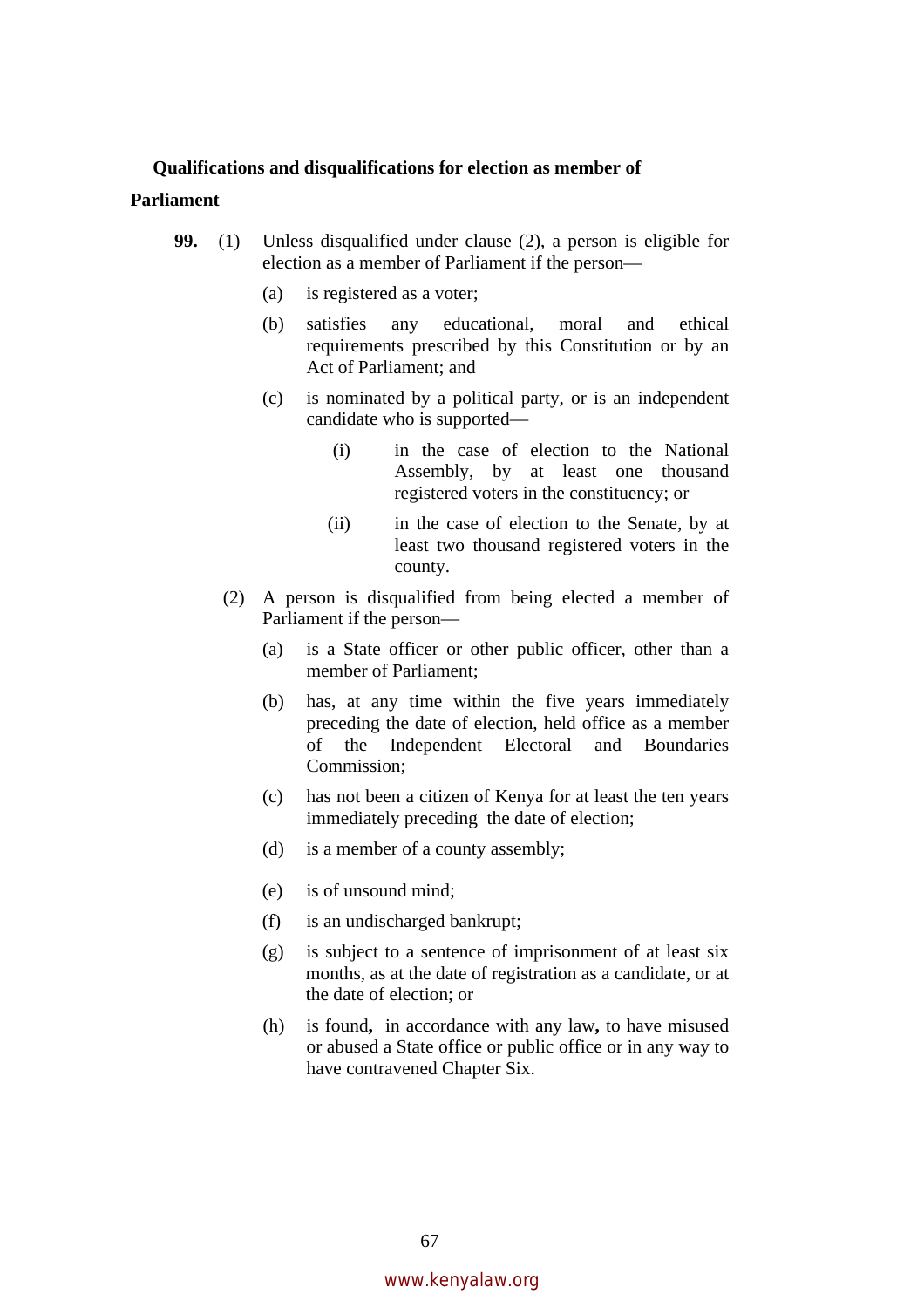(3) A person is not disqualified under clause (2) unless all possibility of appeal or review of the relevant sentence or decision has been exhausted.

### **Promotion of representation of marginalised groups**

- **100.** Parliament shall enact legislation to promote the representation in Parliament of—
	- (a) women;
	- (b) persons with disabilities;
	- (c) youth;
	- (d) ethnic and other minorities; and
	- (e) marginalised communities.

## **Election of members of Parliament**

- **101.** (1) A general election of members of Parliament shall be held on the second Tuesday in August in every fifth year.
	- (2) Whenever a vacancy occurs in the office of a member of the National Assembly under Article 97 (1) (c), or of the Senate under Article 98 (1) (b), (c) or (d), the respective Speaker shall, within twenty-one days of the occurrence of the vacancy, give notice in writing of the vacancy to—
		- (a) the Independent Electoral and Boundaries Commission; and
		- (b) the political party on whose party list the member was elected or nominated.
	- (3) A vacancy mentioned in clause (2) shall, subject to clause (5), be filled in the manner prescribed by an Act of Parliament within twenty-one days of the notification by the respective Speaker.
	- (4) Whenever a vacancy occurs in the office of a member of the National Assembly elected under Article 97 (1) (a) or (b), or of the Senate elected under Article 98 (1) (a)—
		- (a) the respective Speaker shall, within twenty-one days after the occurrence of the vacancy, give notice in writing of the vacancy to the Independent Electoral and Boundaries Commission; and
		- (b) a by-election shall be held within ninety days of the occurrence of the vacancy, subject to clause (5).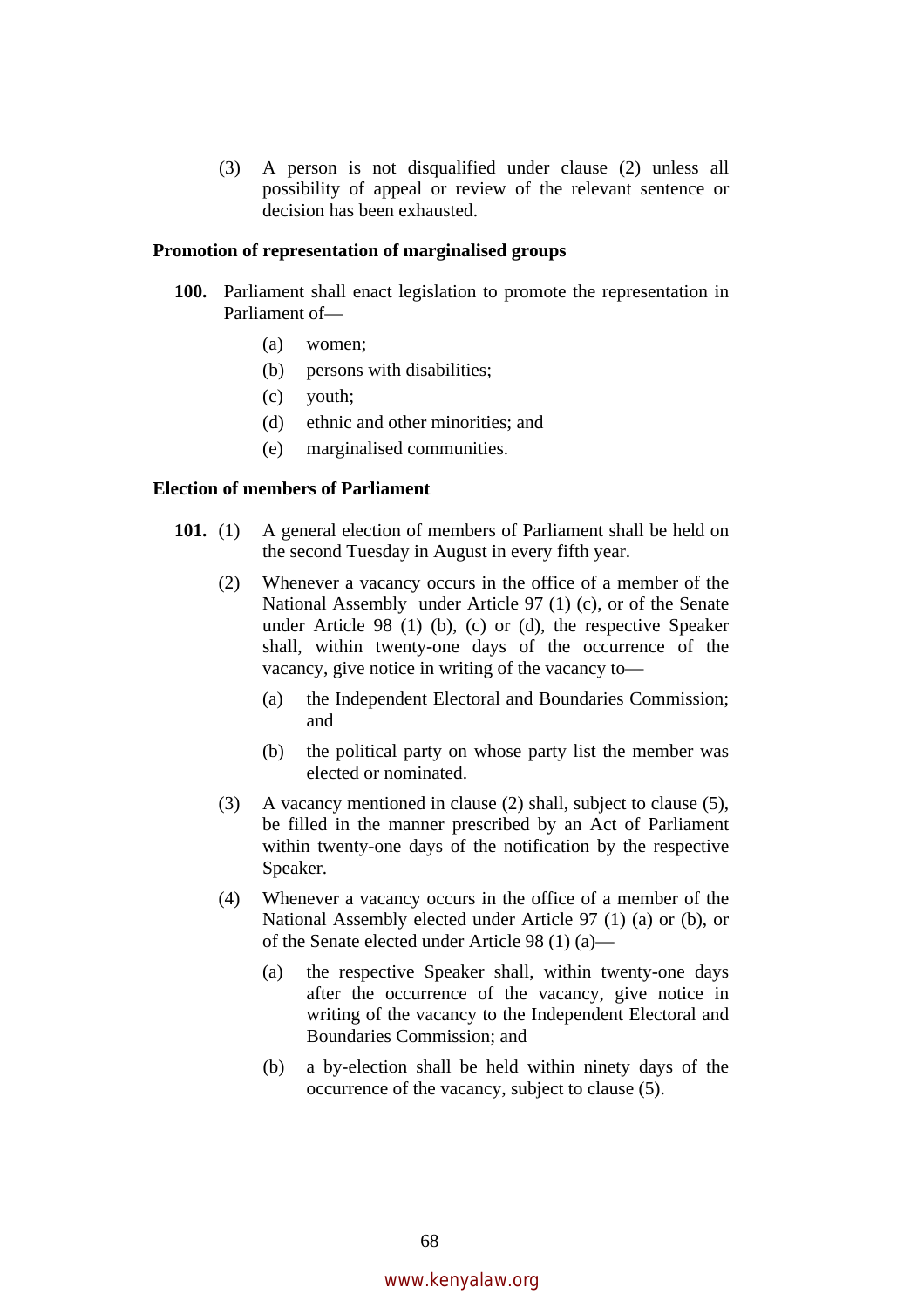(5) A vacancy referred to in clause (4) shall not be filled within the three months immediately before a general election.

# **Term of Parliament**

- **102.** (1) The term of each House of Parliament expires on the date of the next general election.
	- (2) When Kenya is at war, Parliament may, by resolution supported in each House by at least two-thirds of all the members of the House, from time to time extend the term of Parliament by not more than six months at a time.
	- (3) The term of Parliament shall not be extended under clause (2) for a total of more than twelve months.

## **Vacation of office of member of Parliament**

- **103.** (1) The office of a member of Parliament becomes vacant—
	- (a) if the member dies;
	- (b) if, during any session of Parliament, the member is absent from eight sittings of the relevant House without permission, in writing, from the Speaker, and is unable to offer a satisfactory explanation for the absence to the relevant committee;
	- (c) if the member is otherwise removed from office under this Constitution or legislation enacted under Article 80;
	- (d) if the member resigns from Parliament in writing to the Speaker;
	- (e) if, having been elected to Parliament––
		- (i) as a member of a political party, the member resigns from that party or is deemed to have resigned from the party as determined in accordance with the legislation contemplated in clause (2); or
		- (ii) as an independent candidate, the member joins a political party;
	- (f) at the end of the term of the relevant House; or
	- (g) if the member becomes disqualified for election to Parliament under Article 99 (2) (d) to (h).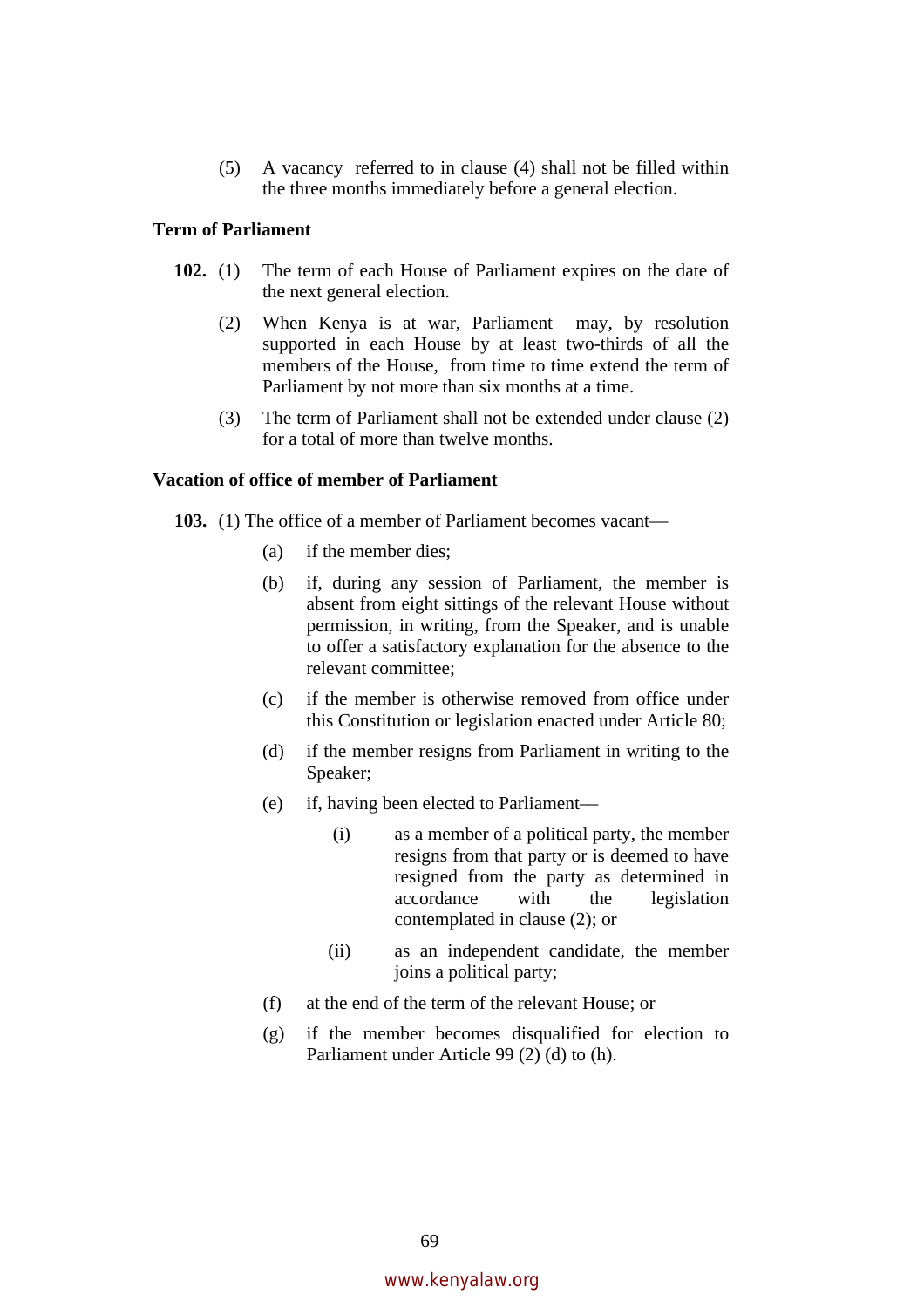(3) Parliament shall enact legislation providing for the circumstances under which a member of a political party shall be deemed, for the purposes of clause (1) (e), to have resigned from the party.

# **Right of recall**

- **104.** (1) The electorate under Articles 97 and 98 have the right to recall the member of Parliament representing their constituency before the end of the term of the relevant House of Parliament.
	- (2) Parliament shall enact legislation to provide for the grounds on which a member may be recalled and the procedure to be followed.

# **Determination of questions of membership**

- **105.** (1) The High Court shall hear and determine any question whether—
	- (a) a person has been validly elected as a member of Parliament; or
	- (b) the seat of a member has become vacant**.**
	- (2) A question under clause (1) shall be heard and determined within six months of the date of lodging the petition.
	- (3) Parliament shall enact legislation to give full effect to this Article.

# **Part 3—Offices of Parliament**

# **Speakers and Deputy Speakers of Parliament**

- **106.** (1) There shall be—
	- (a) a Speaker for each House of Parliament**,** who shall be elected by that House in accordance with the Standing Orders, from among persons who are qualified to be elected as members of Parliament but are not such members; and
	- (b) a Deputy Speaker for each House of Parliament, who shall be elected by that House in accordance with the Standing Orders, from among the members of that House.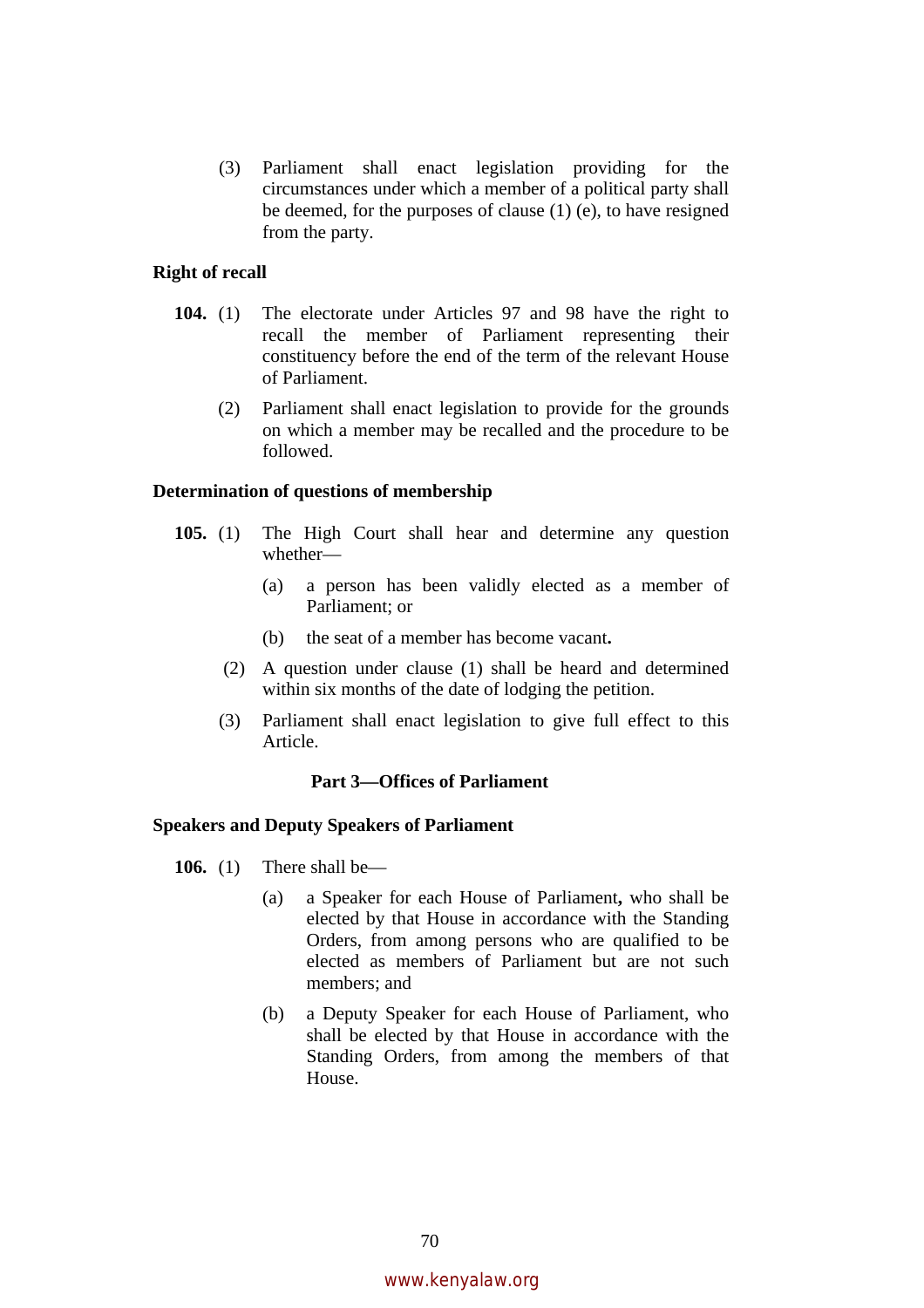- (2)The office of Speaker or Deputy Speaker shall become vacant—
	- (a) when a new House of Parliament first meets after an election;
	- (b) if the office holder, as a member of the relevant House, vacates office under Article 103;
	- (c) if the relevant House so resolves by resolution supported by the votes of at least two-thirds of its members; or
	- (d) if the office holder resigns from office in a letter addressed to the relevant House.

# **Presiding in Parliament**

- **107.** (1) At any sitting of a House of Parliament—
	- (a) the Speaker presides;
	- (b) in the absence of the Speaker, the Deputy Speaker presides; and
	- (c) in the absence of the Speaker and the Deputy Speaker, another member of the House elected by the House presides.
	- (2) At a joint sitting of the Houses of Parliament, the Speaker of the National Assembly shall preside, assisted by the Speaker of the Senate.

### **Party leaders**

- **108.** (1) There shall be a leader of the majority party and a leader of the minority party.
	- (2) The leader of the majority party shall be the person who is the leader in the National Assembly of the largest party or coalition of parties.
	- (3) The leader of the minority party shall be the person who is the leader in the National Assembly of the second largest party or coalition of parties.
	- (4) The following order of precedence shall be observed in the National Assembly*––*
		- (a) the Speaker of the National Assembly;
		- (b) the leader of the majority party; and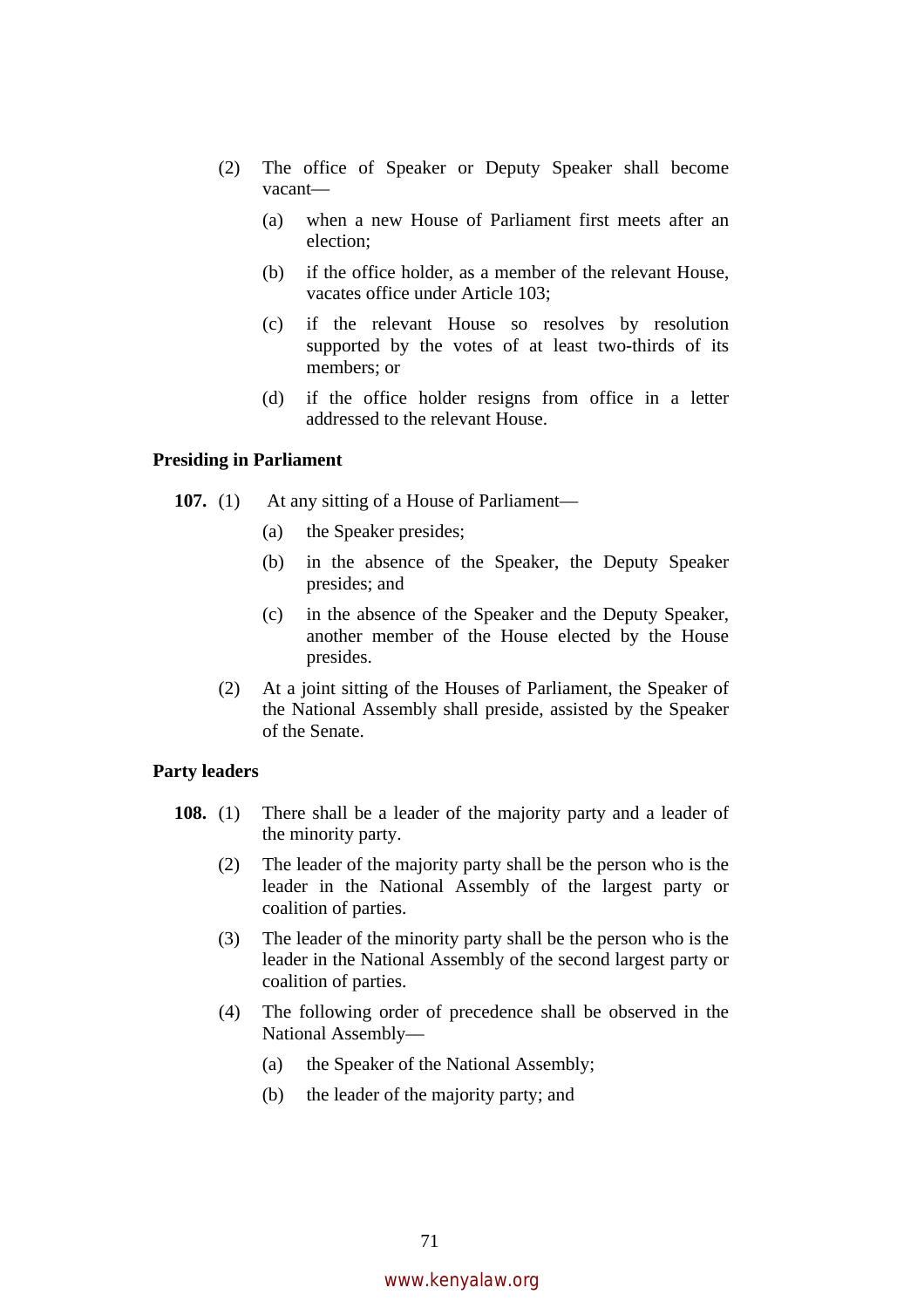(c) the leader of the minority party.

### **Part 4—Procedures for enacting legislation**

### **Exercise of legislative powers**

- **109.** (1) Parliament shall exercise its legislative power through Bills passed by Parliament and assented to by the President.
	- (2) Any Bill may originate in the National Assembly.
	- (3) A Bill not concerning county government is considered only in the National Assembly, and passed in accordance with Article 122 and the Standing Orders of the Assembly.
	- (4) A Bill concerning county government may originate in the National Assembly or the Senate, and is passed in accordance with Articles 110 to 113, Articles 122 and 123 and the Standing Orders of the Houses.
	- (5) A Bill may be introduced by any member or committee of the relevant House of Parliament, but a money Bill may be introduced only in the National Assembly in accordance with Article 114.

### **Bills concerning county government**

- **110.** (1) In this Constitution, "a Bill concerning county government" means––
	- (a) a Bill containing provisions affecting the functions and powers of the county governments set out in the Fourth Schedule;
	- (b) a Bill relating to the election of members of a county assembly or a county executive; and
	- (c) a Bill referred to in Chapter Twelve affecting the finances of county governments.
	- (2) A Bill concerning county governments is––
		- (a) a special Bill, which shall be considered under Article 111, if it––
			- (i) relates to the election of members of a county assembly or a county executive; or
			- (ii) is the annual County Allocation of Revenue Bill mentioned in Article 218; or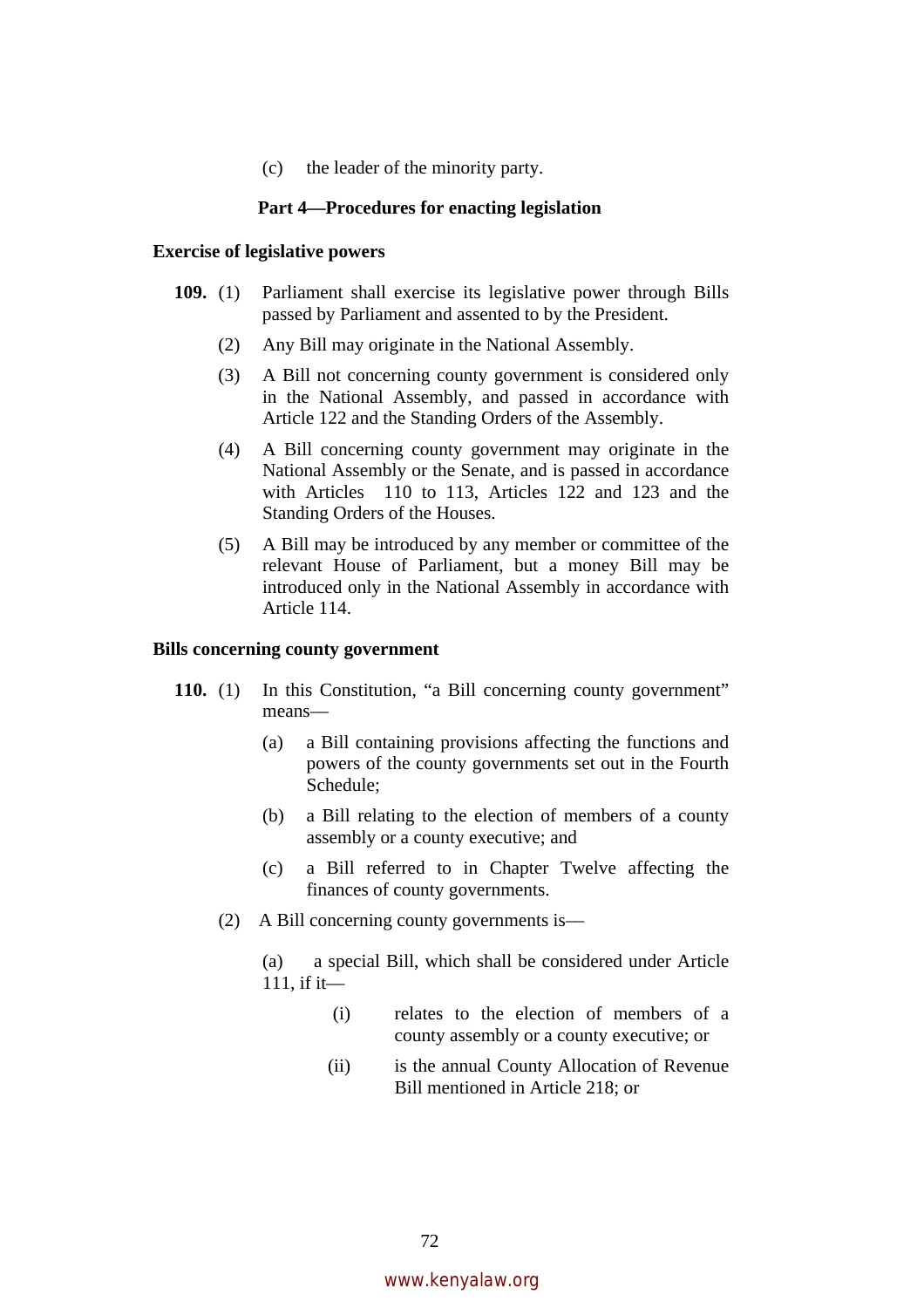- (b) an ordinary Bill, which shall be considered under Article 112, in any other case.
- (3) Before either House considers a Bill, the Speakers of the National Assembly and Senate shall jointly resolve any question as to whether it is a Bill concerning counties and, if it is, whether it is a special or an ordinary Bill.
- (4) When any Bill concerning county government has been passed by one House of Parliament, the Speaker of that House shall refer it to the Speaker of the other House.
- (5) If both Houses pass the Bill in the same form, the Speaker of the House in which the Bill originated shall, within seven days, refer the Bill to the President for assent.

### **Special Bills concerning county governments**

- **111.** (1) A special Bill concerning a county government shall proceed in the same manner as an ordinary Bill concerning county government, subject to clauses (2) and (3).
	- (2) The National Assembly may amend or veto a special Bill that has been passed by the Senate only by a resolution supported by at least two-thirds of the members of the Assembly.
	- (3) If a resolution in the National Assembly to amend or veto a special Bill fails to pass, the Speaker of the Assembly shall**,**  within seven days, refer the Bill, in the form adopted by the Senate, to the President for assent.

## **Ordinary Bills concerning county governments**

- **112.** (1) If one House passes an ordinary Bill concerning counties, and the second House –
	- (a) rejects the Bill, it shall be referred to a mediation committee appointed under Article 113; or
	- (b) passes the Bill in an amended form, it shall be referred back to the originating House for reconsideration.
	- (2) If, after the originating House has reconsidered a Bill referred back to it under clause (1) (b), that House––
		- (a) passes the Bill as amended, the Speaker of that House shall refer the Bill to the President within seven days for assent; or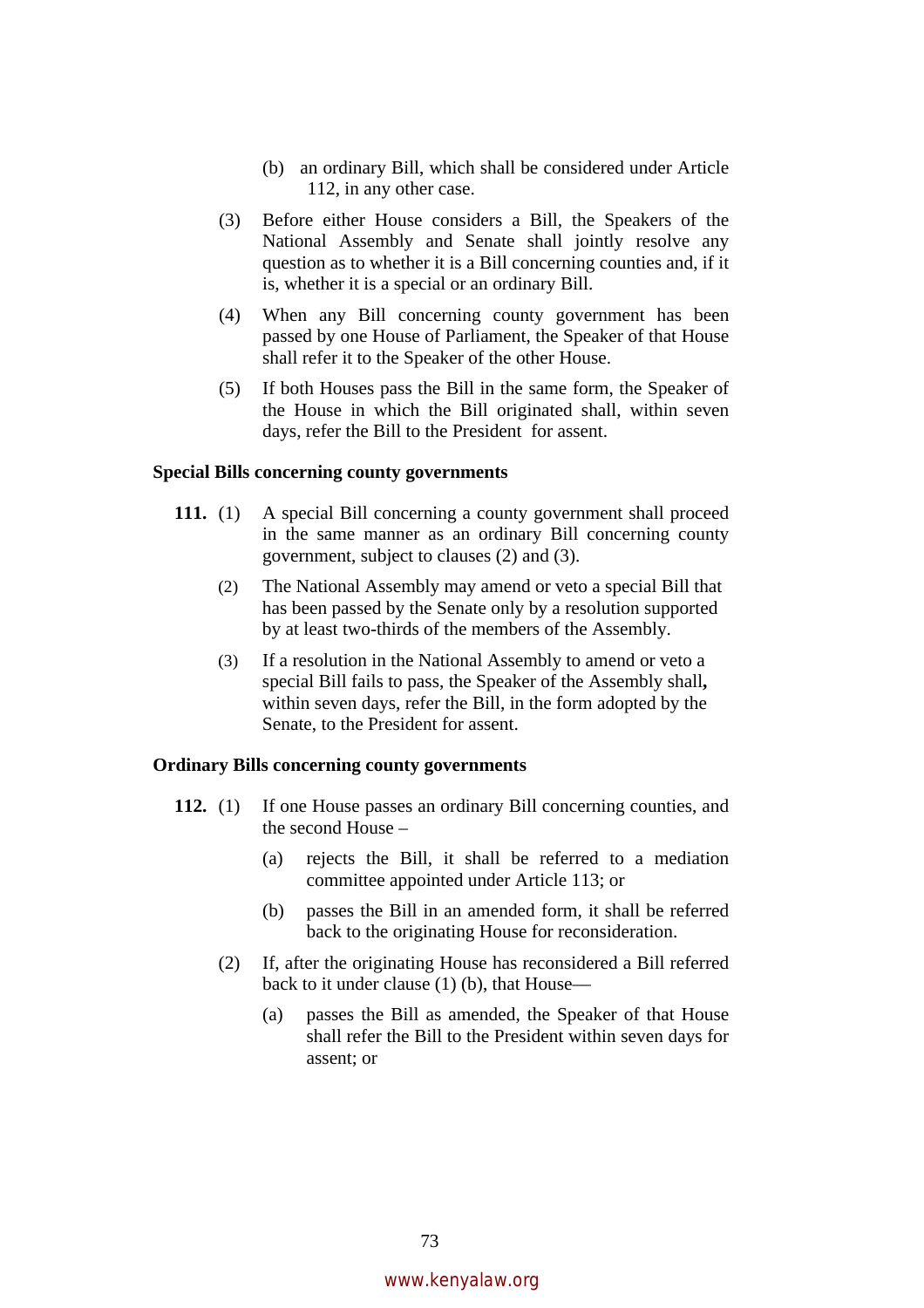(b) rejects the Bill as amended, the Bill shall be referred to a mediation committee under Article 113.

### **Mediation committees**

- **113.** (1) If a Bill is referred to a mediation committee under Article 112, the Speakers of both Houses shall appoint a mediation committee consisting of equal numbers of members of each House to attempt to develop a version of the Bill that both Houses will pass.
	- (2) If the mediation committee agrees on a version of the Bill, each House shall vote to approve or reject that version of the Bill.
	- (3) If both Houses approve the version of the Bill proposed by the mediation committee, the Speaker of the National Assembly shall refer the Bill to the President within seven days for assent.
	- (4) If the mediation committee fails to agree on a version of the Bill within thirty days, or if a version proposed by the committee is rejected by either House, the Bill is defeated.

## **Money Bills**

- **114.** (1) A money Bill may not deal with any matter other than those listed in the definition of " a money Bill" in clause (3).
	- (2) If, in the opinion of the Speaker of the National Assembly, a motion makes provision for a matter mentioned in the definition of "a money Bill", the Assembly may proceed only in accordance with the recommendation of the relevant Committee of the Assembly after taking into account the views of the Cabinet Secretary responsible for finance.
	- (3) In this Constitution, "a money Bill" means a Bill, other than a Bill specified in Article 218, that contains provisions dealing with—
		- (a) taxes;
		- (b) the imposition of charges on a public fund or the variation or repeal of any of those charges;
		- (c) the appropriation, receipt, custody, investment or issue of public money;
		- (d) the raising or guaranteeing of any loan or its repayment; or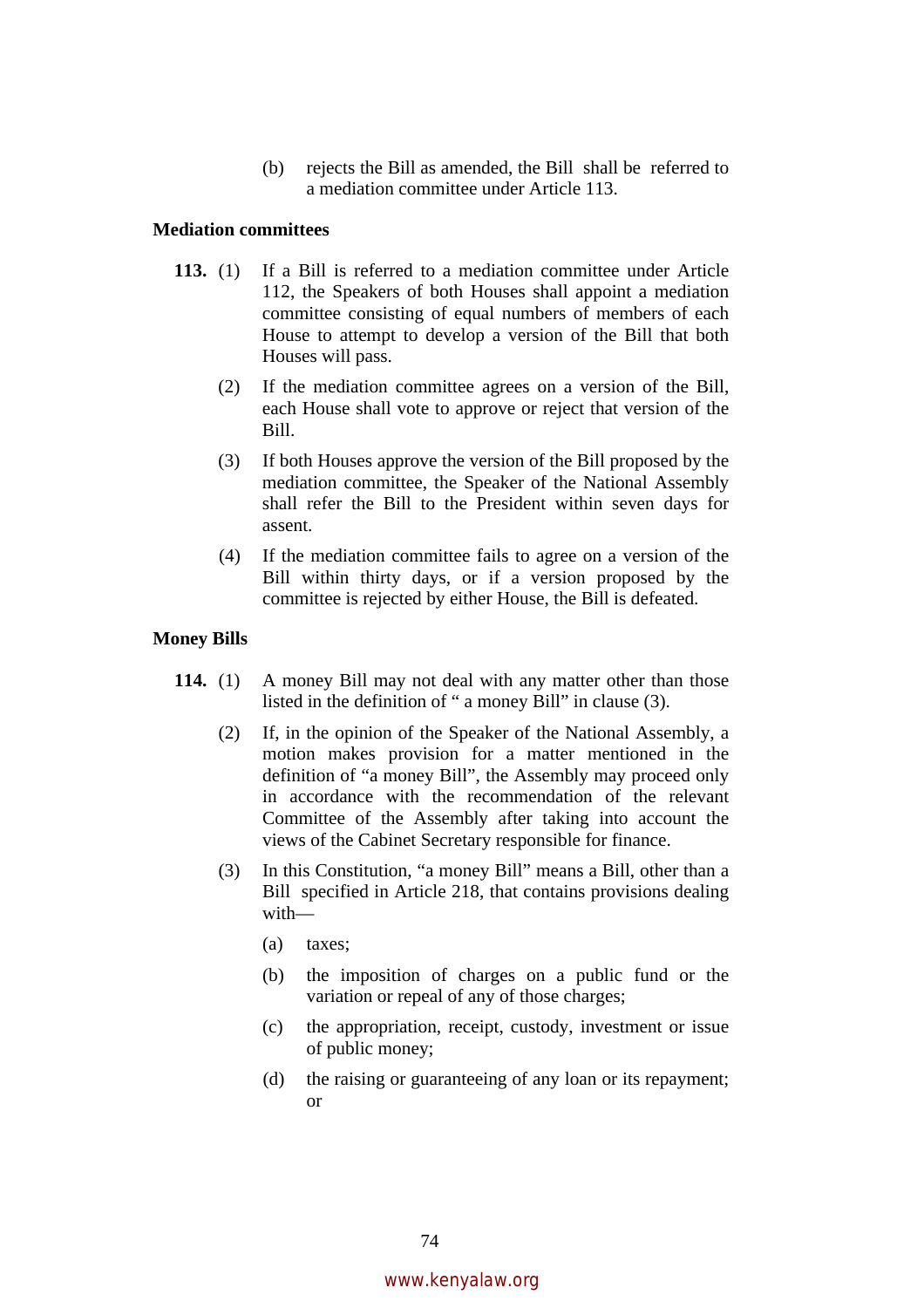- (e) matters incidental to any of those matters.
- (4) In clause (3), "tax", "public money", and "loan" do not include any tax, public money or loan raised by a county.

#### **Presidential assent and referral**

- **115.** (1) Within fourteen days after receipt of a Bill, the President shall—
	- (a) assent to the Bill; or
	- (b) refer the Bill back to Parliament for reconsideration by Parliament, noting any reservations that the President has concerning the Bill.
	- (2) If the President refers a Bill back for reconsideration, Parliament may, following the appropriate procedures under this Part -
		- (a) amend the Bill in light of the President's reservations; or
		- (b) pass the Bill a second time without amendment.
	- (3) If Parliament amendeds the Bill fully accommodating the President's reservations, the appropriate Speaker shall resubmit it to the President for assent.
	- (4) Parliament, after considering the President's reservations, may pass the Bill a second time, without amendment, or with amendments that do not fully accommodate the President's reservations, by a vote supported—
		- (a) by two-thirds of members of the National Assembly; and
		- (b) two-thirds of the delegations in the Senate, if it is a Bill that requires the approval of the Senate.
	- (5) If Parliament has passed a Bill under clause (4)—
		- (a) the appropriate Speaker shall within seven days resubmit it to the President; and
		- (b) the President shall within seven days assent to the Bill.
	- (6) If the President does not assent to a Bill or refer it back within the period prescribed in clause  $(1)$ , or assent to it under  $(5)(b)$ , the Bill shall be taken to have been assented to on the expiry of that period.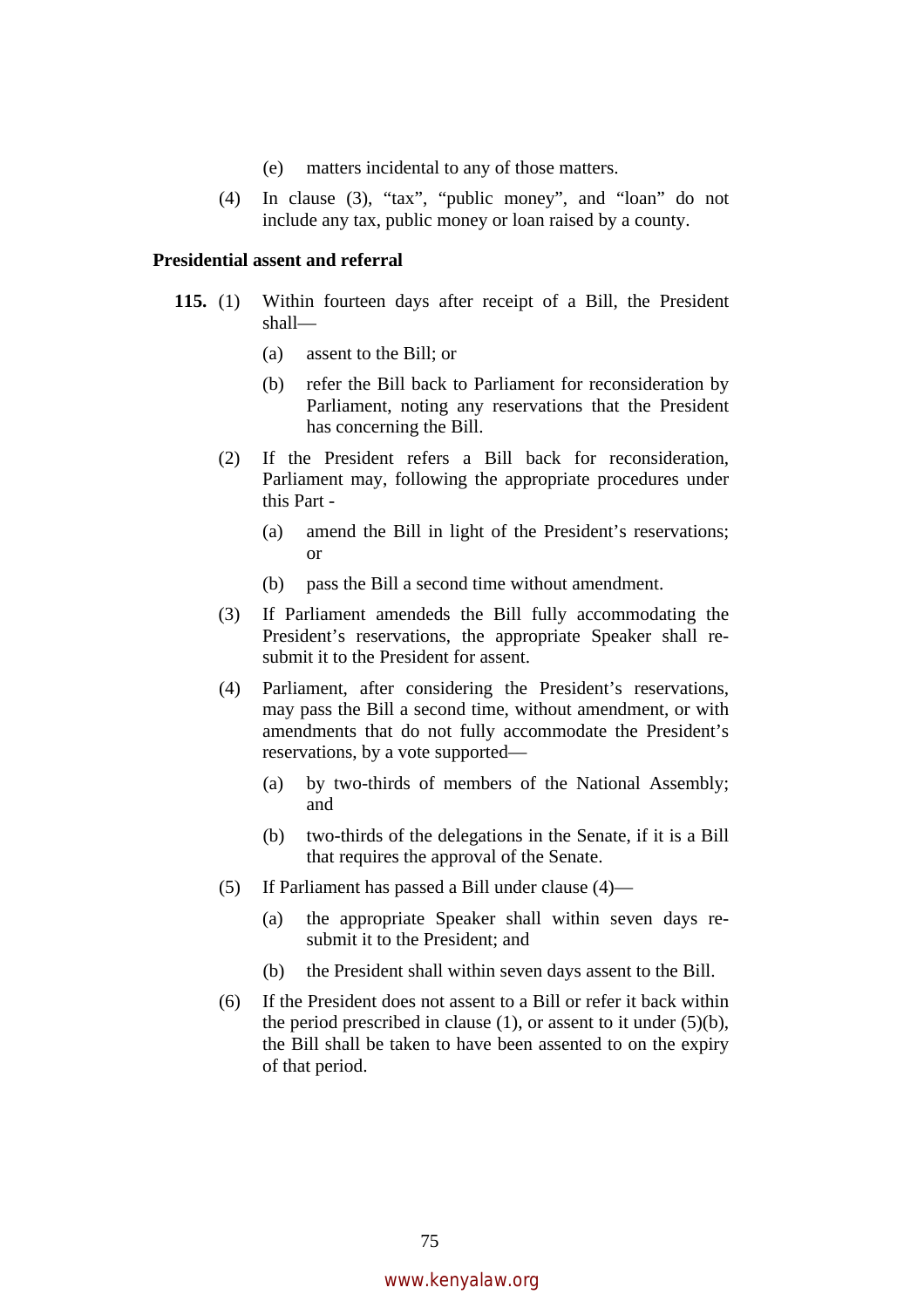## **Coming into force of laws**

- **116.** (1) A Bill passed by Parliament and assented to by the President shall be published in the *Gazette* as an Act of Parliament within seven days after-assent.
	- (2) Subject to clause (3), an Act of Parliament comes into force on the fourteenth day after its publication in the *Gazette*, unless the Act stipulates a different date on or time at which it will come into force.
	- (3) An Act of Parliament that confers a direct pecuniary interest on members of Parliament shall not come into force until after the next general election of members of Parliament.
	- (4) Clause (3) does not apply to an interest that members of Parliament have as members of the public.

## **Part 5—Parliament's general procedures and rules**

### **Powers, privileges and immunities**

- **117.** (1) There shall be freedom of speech and debate in Parliament.
	- (2) Parliament may, for the purpose of the orderly and effective discharge of the business of Parliament, provide for the powers, privileges and immunities of Parliament, its committees, the leader of the majority party, the leader of the minority party, the chairpersons of committees and members.

## **Public access and participation**

- **118.** (1)Parliament shall—
	- (a) conduct its business in an open manner, and its sittings and those of its committees shall be open to the public; and
	- (b) facilitate public participation and involvement in the legislative and other business of Parliament and its committees.
	- (2) Parliament may not exclude the public, or any media, from any sitting unless in exceptional circumstances the relevant Speaker has determined that there are justifiable reasons for the exclusion.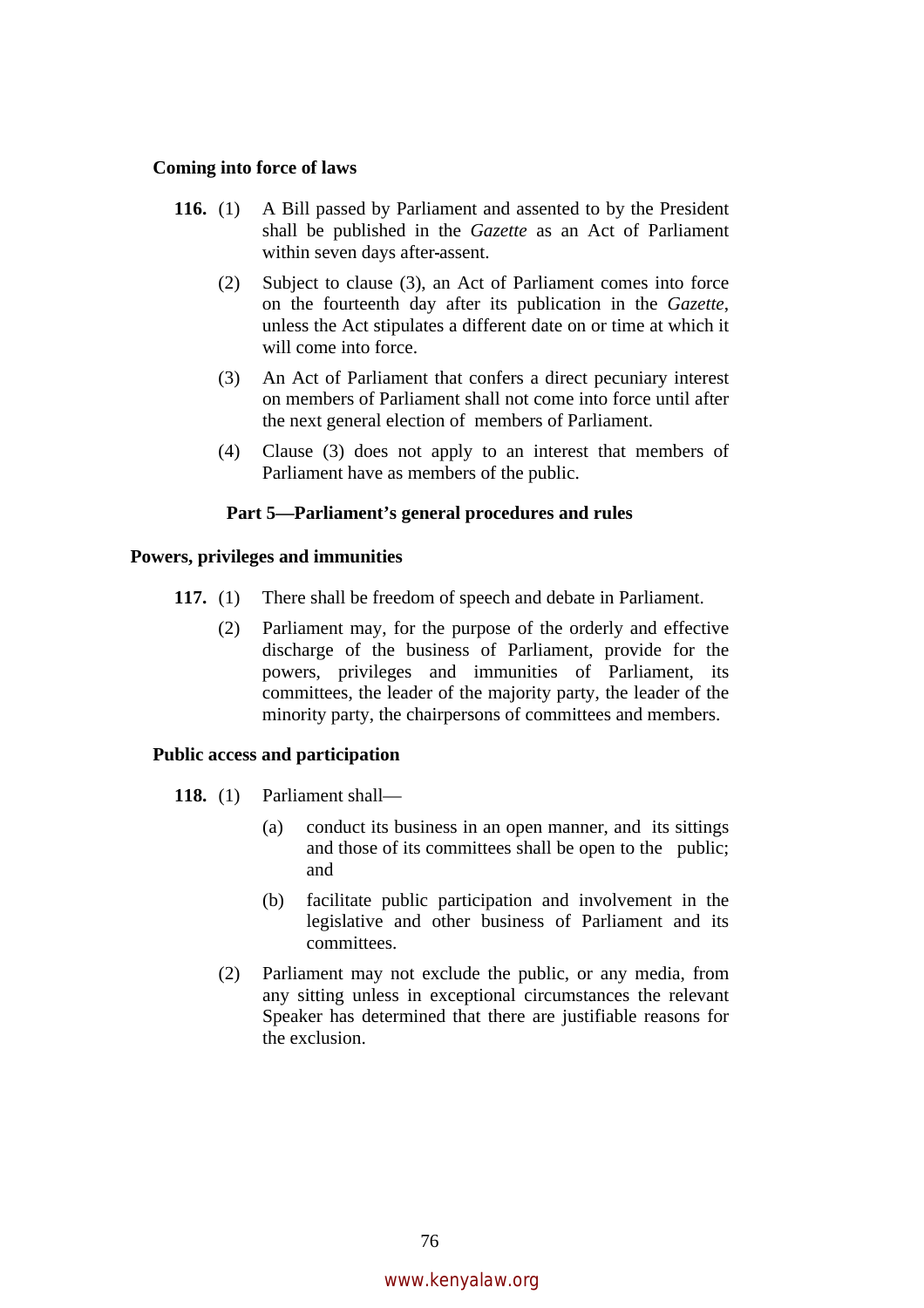## **Right to petition Parliament**

- **119.** (1) Every person has a right to petition Parliament to consider any matter within its authority, including to enact, amend or repeal any legislation.
	- (2) Parliament shall make provision for the procedure for the exercise of this right.

## **Official languages of Parliament**

- **120.** (1) The official languages of Parliament shall be Kiswahili, English and Kenyan Sign language, and the business of Parliament may be conducted in English, Kiswahili and Kenyan Sign language.
	- (2) In case of a conflict between different language versions of an Act of Parliament, the version signed by the President shall prevail.

## **Quorum**

- 121. The quorum of Parliament shall be—
	- (a) fifty members, in the case of the National Assembly; or
	- (b) fifteen members, in the case of the Senate.

### **Voting in Parliament**

- **122.** (1) Except as otherwise provided in this Constitution, any question proposed for decision in either House of Parliament shall be determined by a majority of the members in that House, present and voting.
	- (2) On a question proposed for decision in either House—
		- (a) the Speaker has no vote; and
		- (b) in the case of a tie, the question is lost.
	- (3) A member shall not vote on any question in which the member has a pecuniary interest.
	- (4) In reckoning the number of members of a House of Parliament for any purpose of voting in that House, the Speaker of that House shall not be counted as a member.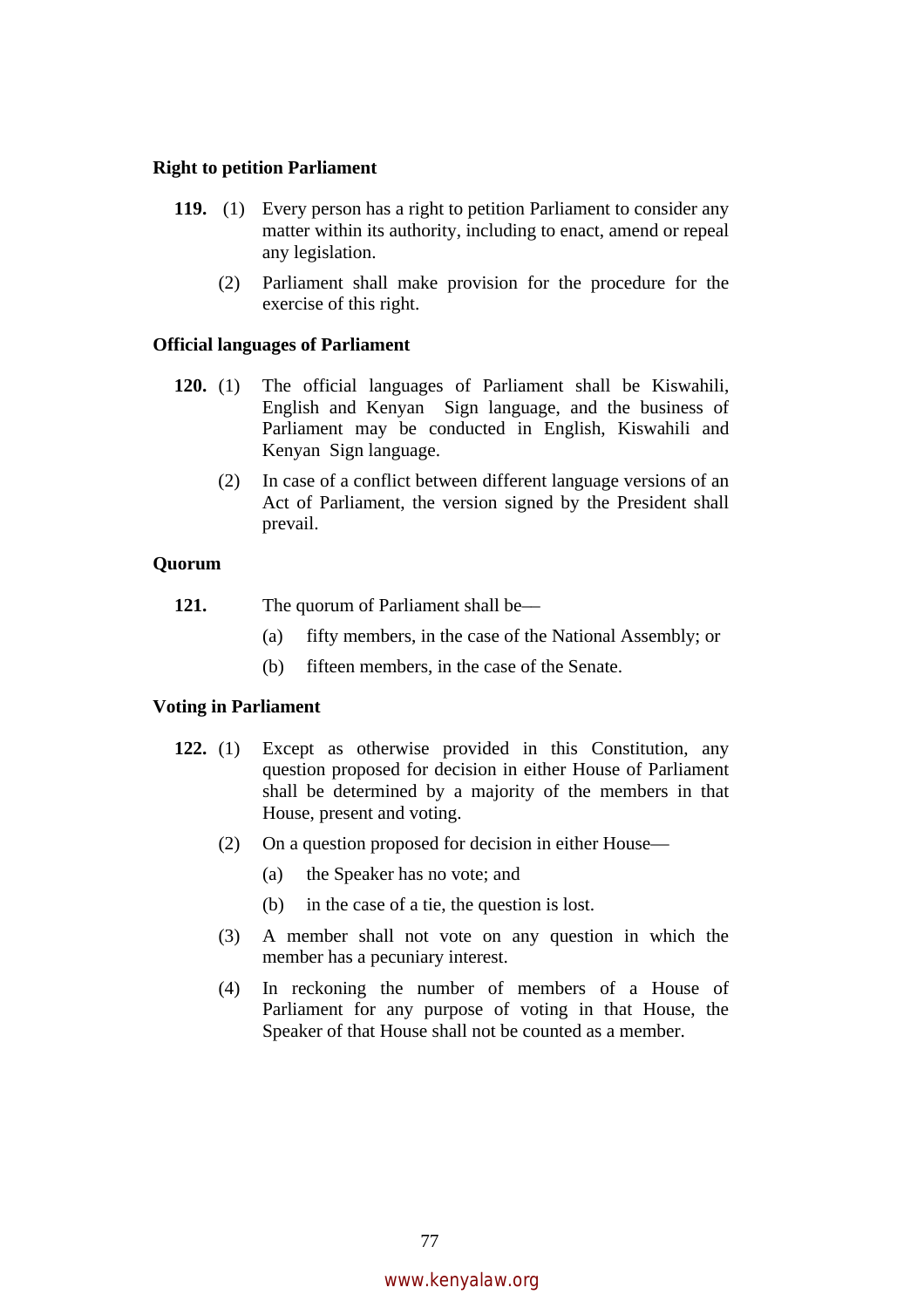## **Decisions of Senate**

- **123.** (1) On election, all the members of the Senate who were registered as voters in a particular county shall collectively constitute a single delegation for purposes of clause (4) and the member elected under Article 98 (1) (a) shall be the head of the delegation.
	- (2) When the Senate is to vote on any matter other than a Bill, the Speaker shall rule on whether the matter affects or does not affect counties.
	- (3) When the Senate votes on a matter that does not affect counties, each senator has one vote.
	- (4) Except as provided otherwise in this Constitution, in any matter in the Senate affecting counties—
		- (a) each county delegation shall have one vote to be cast on behalf of the county by the head of the county delegation or, in the absence of the head of the delegation, by another member of the delegation designated by the head of the delegation;
		- (b) the person who votes on behalf of a delegation shall determine whether or not to vote in support of, or against, the matter, after consulting the other members of the delegation; and
		- (c) the matter is carried only if it is supported by a majority of all the delegations.

## **Committees and Standing Orders**

- **124.** (1) Each House of Parliament may establish committees, and shall make Standing Orders for the orderly conduct of its proceedings, including the proceedings of its committees.
	- (2) Parliament may establish joint committees consisting of members of both Houses and may jointly regulate the procedure of those committees.
	- (3) The proceedings of either House are not invalid just because of—
		- (a) a vacancy in its membership; or
		- (b) the presence or participation of any person not entitled to be present at, or to participate in, the proceedings of the House.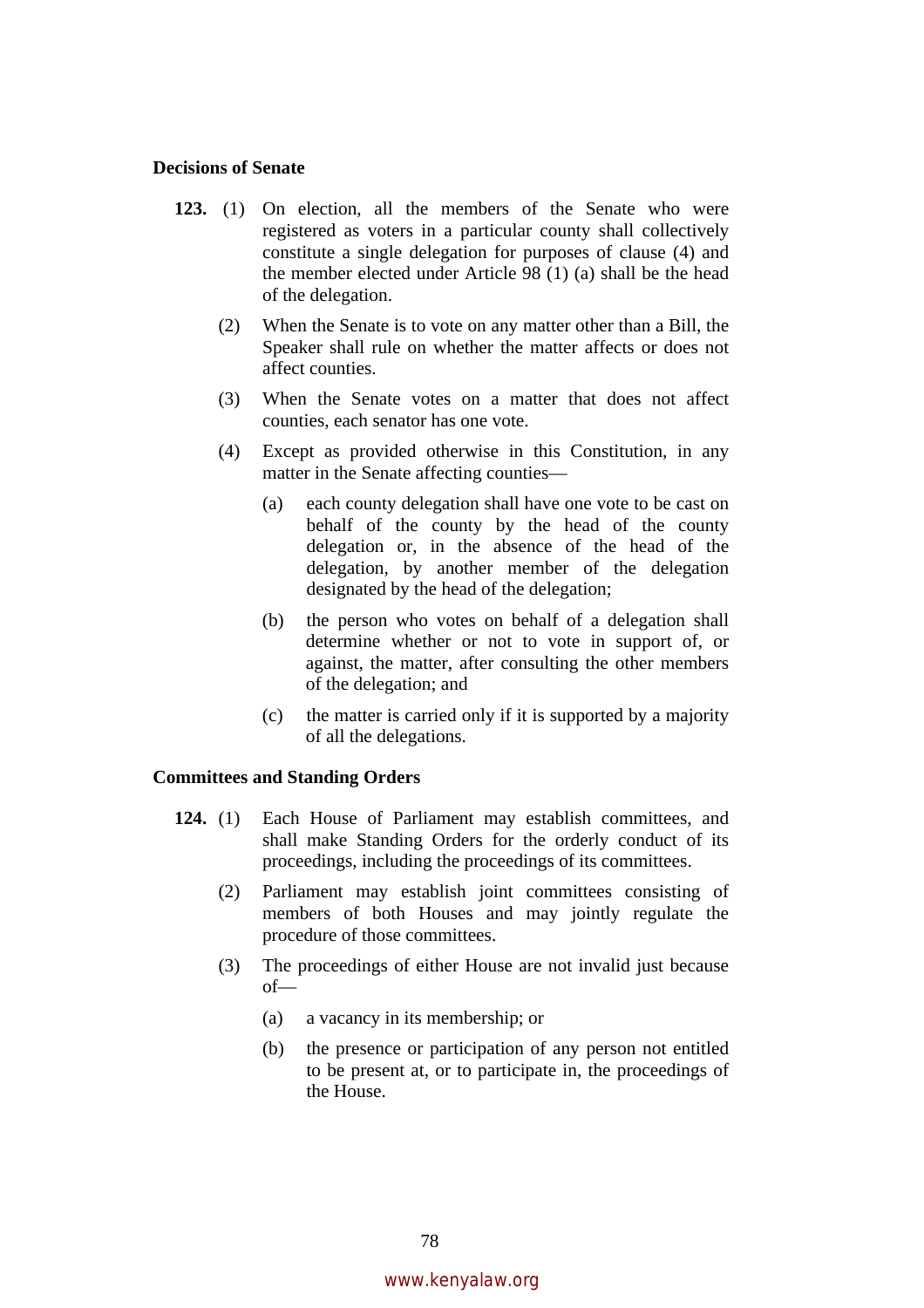- (4) When a House of Parliament considers any appointment for which its approval is required under this Constitution or an Act of Parliament––
	- (a) the appointment shall be considered by a committee of the relevant House;
	- (b) the committee's recommendation shall be tabled in the House for approval; and
	- (c) the proceedings of the committee and the House shall be open to the public.

## **Power to call for evidence**

- **125.** (1) Either House of Parliament, and any of its committees, has power to summon any person to appear before it for the purpose of giving evidence or providing information.
	- (2) For the purposes of clause (1), a House of Parliament and any of its committees has the same powers as the High Court -
		- (a) to enforce the attendance of witnesses and examine them on oath, affirmation or otherwise;
		- (b) to compel the production of documents; and
		- (c) to issue a commission or request to examine witnesses abroad.

### **Part 6—Miscellaneous**

### **Location of sittings of Parliament**

- **126.** (1) A sitting of either House may be held at any place within Kenya and may commence at any time that the House appoints.
	- (2) Whenever a new House is elected, the President, by notice in the *Gazette*, shall appoint the place and date for the first sitting of the new House, which shall be not more than thirty days after the election.

## **Parliamentary Service Commission**

- **127.** (1) There is established the Parliamentary Service Commission.
	- (2) The Commission consists of—
		- (a) the Speaker of the National Assembly, as chairperson;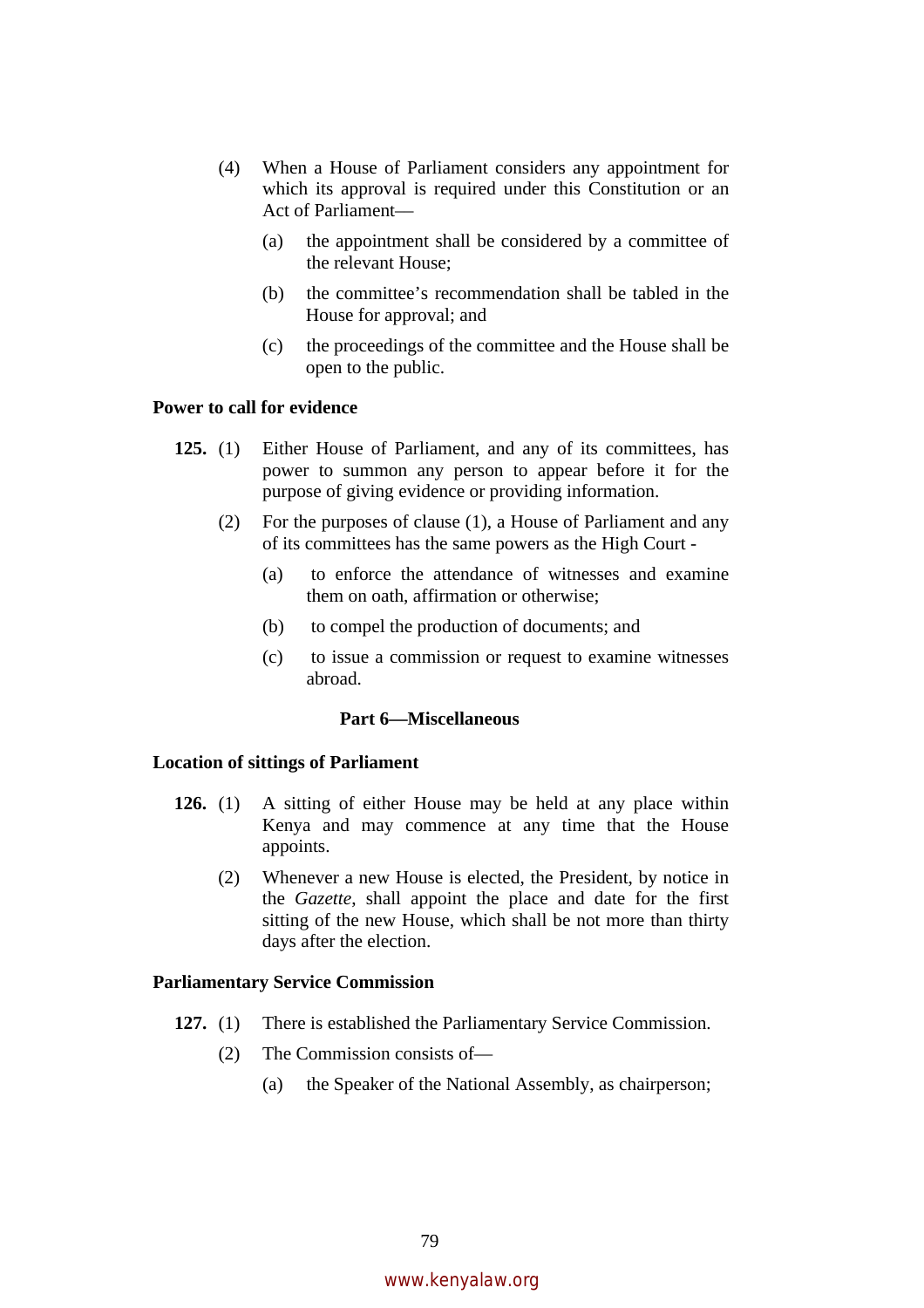- (b) a vice-chairperson elected by the Commission from the members appointed under paragraph (c);
- (c) seven members appointed by Parliament from among its members of whom—
	- (i) four shall be nominated equally from both Houses by the party or coalition of parties forming the national government, of whom at least two shall be women; and
	- (ii) three shall be nominated by the parties not forming the national government, at least one of whom shall be nominated from each House and at least one of whom shall be a woman; and
- (d) one man and one woman appointed by Parliament from among persons who are experienced in public affairs, but are not members of Parliament.
- (3) The Clerk of the Senate shall be the Secretary to the Commission.
- (4) A member of the Commission shall vacate office—
	- (a) if the person is a member of Parliament—
		- (i) at the end of the term of the House of which the person is a member; or
		- (ii) if the person ceases to be a member of Parliament; or
	- (b) if the person is an appointed member, on revocation of the person's appointment by Parliament.
- (5) Despite clause (4), when the term of a House of Parliament ends, a member of the Commission appointed under clause (2) (c) shall continue in office until a new member has been appointed in the member's place by the next House.
- (6) The Commission is responsible for—
	- (a) providing services and facilities to ensure the efficient and effective functioning of Parliament;
	- (b) constituting offices in the parliamentary service, and appointing and supervising office holders;
	- (c) preparing annual estimates of expenditure of the parliamentary service and submitting them to the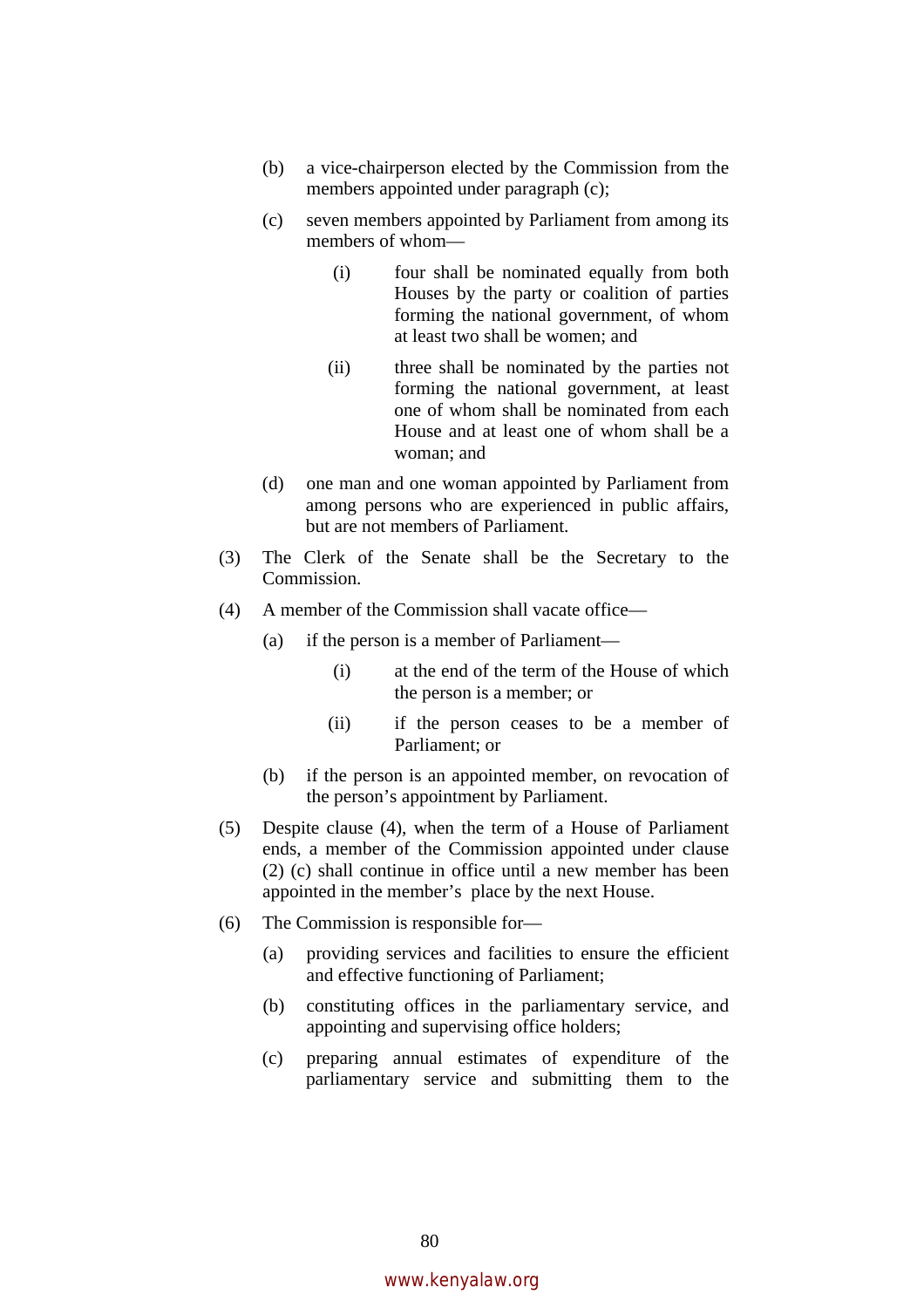National Assembly for approval, and exercising budgetary control over the service;

- (d) undertaking, singly or jointly with other relevant organisations, programmes to promote the ideals of parliamentary democracy; and
- (e) performing other functions—
	- (i) necessary for the well-being of the members and staff of Parliament; or
	- (ii) prescribed by national legislation.

## **Clerks and staff of Parliament**

- **128.** (1) There shall be a Clerk for each House of Parliament, appointed by the Parliamentary Service Commission with the approval of the relevant House.
	- (2) The offices of the Clerks and offices of members of the staff of the Clerks shall be offices in the Parliamentary Service.

### **CHAPTER NINE**

### **THE EXECUTIVE**

### **Part 1—Principles and Structure of the National Executive**

## **Principles of executive authority**

- **129.** (1) Executive authority derives from the people of Kenya and shall be exercised in accordance with this Constitution.
	- (2) Executive authority shall be exercised in a manner compatible with the principle of service to the people of Kenya, and for their well-being and benefit.

## **The National Executive**

- **130.** (1) The national executive of the Republic comprises the President, the Deputy President and the rest of the Cabinet.
	- (2) The composition of the national executive shall reflect the regional and ethnic diversity of the people of Kenya.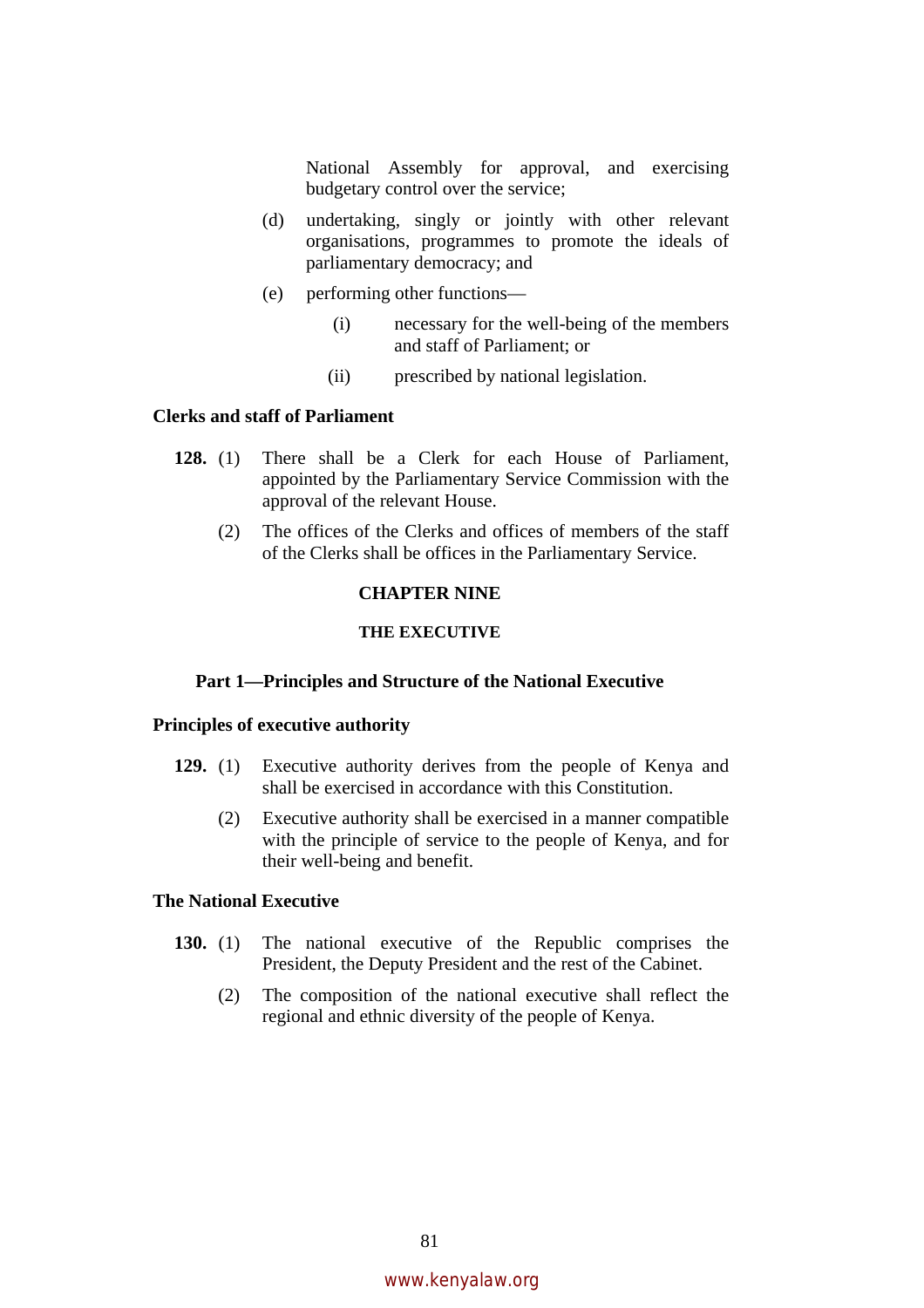# **Part 2—The President and Deputy President**

## **Authority of the President**

- **131.** (1) The President—
	- (a) is the Head of State and Government;
	- (b) exercises the executive authority of the Republic, with the assistance of the Deputy President and Cabinet Secretaries;
	- (c) is the Commander-in-Chief of the Kenya Defence Forces;
	- (d) is the chairperson of the National Security Council; and
	- (e) is a symbol of national unity.
	- (2) The President shall—
		- (a) respect, uphold and safeguard this Constitution;
		- (b) safeguard the sovereignty of the Republic;
		- (c) promote and enhance the unity of the nation;
		- (d) promote respect for the diversity of the people and communities of Kenya; and
		- (e) ensure the protection of human rights and fundamental freedoms and the rule of law.
	- (3) The President shall not hold any other State or public office.

### **Functions of the President**

- **132.** (1) The President shall—
	- (a) address the opening of each newly elected Parliament;
	- (b) address a special sitting of Parliament once every year and may address Parliament at any other time; and
	- (c) once every year—
		- (i) report, in an address to the nation, on all the measures taken and the progress achieved in the realisation of the national values, referred to in Article 10;
		- (ii) publish in the *Gazette* the details of the measures and progress under sub-paragraph  $(i)$ ; and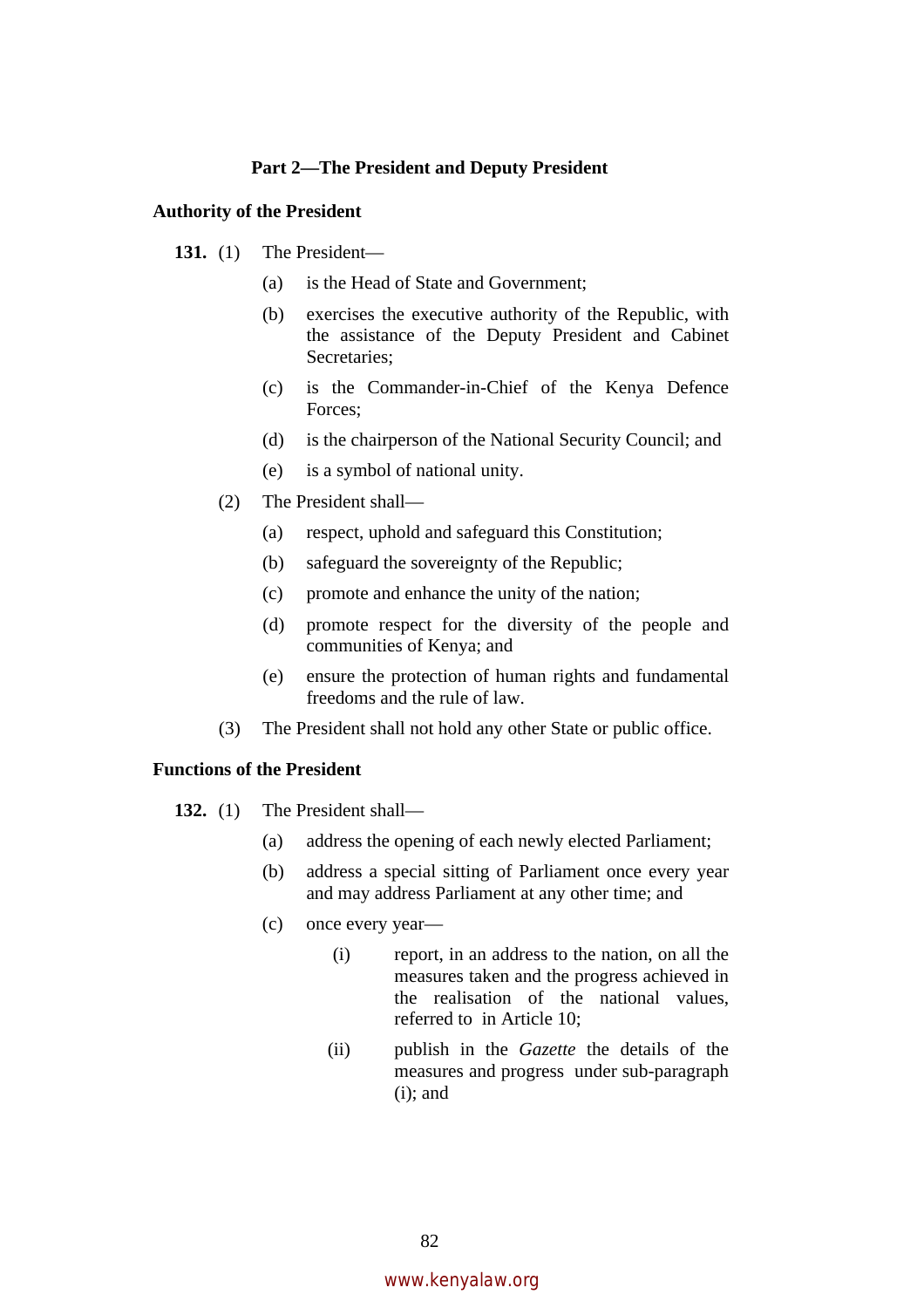- (iii) submit a report for debate to the National Assembly on the progress made in fulfilling the international obligations of the Republic.
- (2) The President shall nominate and, with the approval of the National Assembly, appoint, and may dismiss —
	- (a) the Cabinet Secretaries, in accordance with Article 152;
	- (b) the Attorney-General, in accordance with Article 156;
	- (c) the Secretary to the Cabinet in accordance with Article 154;
	- (d) Principal Secretaries in accordance with Article 155;
	- (e) high commissioners, ambassadors and diplomatic and consular representatives; and
	- (f) in accordance with this Constitution, any other State or public officer whom this Constitution requires or empowers the President to appoint or dismiss.
- (3) The President shall—
	- (a) chair Cabinet meetings;
	- (b) direct and co-ordinate the functions of ministries and government departments; and
	- (c) by a decision published in the *Gazette*, assign responsibility for the implementation and administration of any Act of Parliament to a Cabinet Secretary, to the extent not inconsistent with any Act of Parliament.
- (4) The President may—
	- (a) perform any other executive function provided for in this Constitution or in national legislation and, except as otherwise provided for in this Constitution, may establish an office in the public service in accordance with the recommendation of the Public Service Commission;
	- (b) receive foreign diplomatic and consular representatives;
	- (c) confer honours in the name of the people and the Republic;
	- (d) subject to Article 58,declare a state of emergency; and
	- (e) with the approval of Parliament, declare war.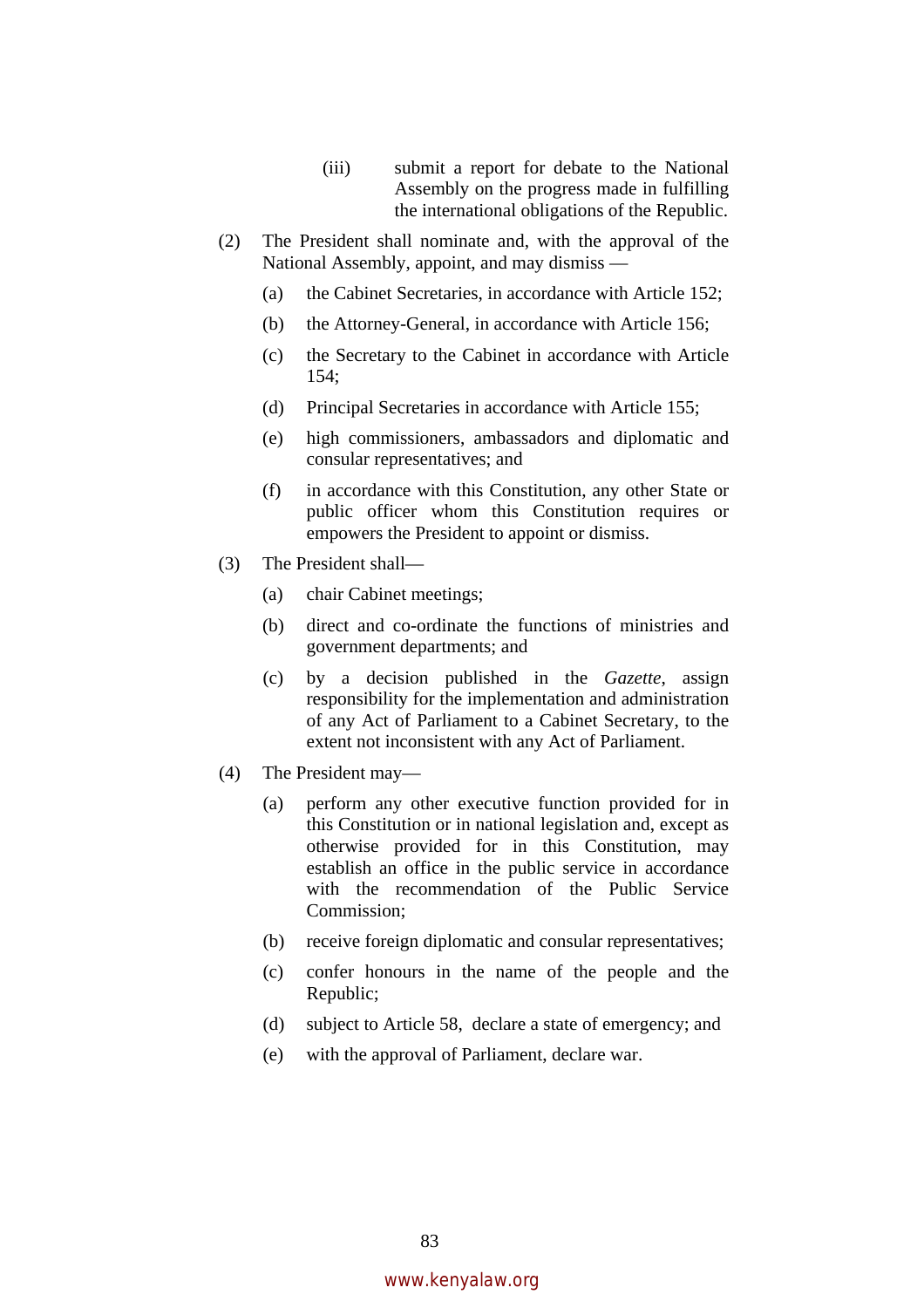(5) The President shall ensure that the international obligations of the Republic are fulfilled through the actions of the relevant Cabinet Secretaries.

## **Power of mercy**

- **133.** (1) On the petition of any person, the President may exercise a power of mercy in accordance with the advice of the Advisory Committee established under clause (2), by—
	- (a) granting a free or conditional pardon to a person convicted of an offence;
	- (b) postponing the carrying out of a punishment, either for a specified or indefinite period;
	- (c) substituting a less severe form of punishment; or
	- (d) remitting all or part of a punishment.
	- (2) There shall be an Advisory Committee on the Power of Mercy, comprising—
		- (a) the Attorney-General;
		- (b) the Cabinet Secretary responsible for correctional services; and
		- (c) at least five other members as prescribed by an Act of Parliament, none of whom may be a State officer or in public service.
	- (3) Parliament shall enact legislation to provide for—
		- (a) the tenure of the members of the Advisory Committee;
		- (b) the procedure of the Advisory Committee; and
		- (c) criteria that shall be applied by the Advisory Committee in formulating its advice.
	- (4) The Advisory Committee may take into account the views of the victims of the offence in respect of which it is considering making recommendations to the President*.*

### **Exercise of presidential powers during temporary incumbency**

**134.** (1) A person who holds the office of President or who is authorised in terms of this Constitution to exercise the powers of the President —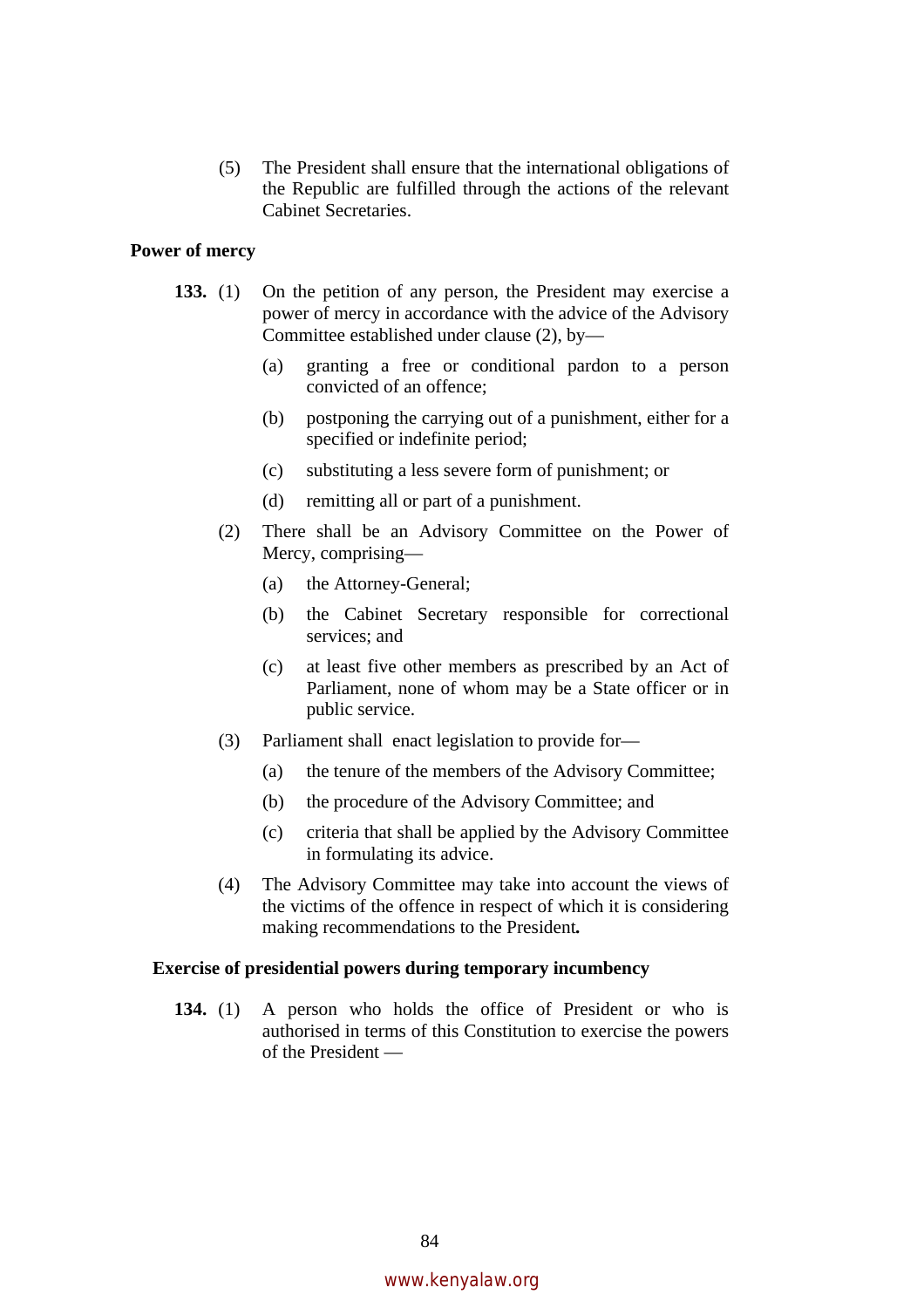- (a) during the period commencing on the date of the first vote in a presidential election, and ending when the newly elected President assumes office; or
- (b) while the President is absent or incapacitated, or at other times contemplated in Article 147 (3),

may not exercise the powers of the President specified in clause (2).

- (2) The powers referred to in clause (1) are—
	- (a) the nomination or appointment of the judges of the superior courts;
	- (b) the nomination or appointment of any other public officer whom this Constitution or legislation requires the President to appoint;
	- (c) the nomination or appointment or dismissal of Cabinet Secretaries and other State or Public officers:
	- (d) the nomination or appointment or dismissal of a high commissioner, ambassador, or diplomatic or consular representative;
	- (e) the power of mercy; and
	- (f) the authority to confer honours in the name of the people and the Republic.

### **Decisions of the President**

**135.** A decision of the President in the performance of any function of the President under this Constitution shall be in writing and shall bear the seal and signature of the President.

## **Election of the President**

- **136.** (1) The President shall be elected by registered voters in a national election conducted in accordance with this Constitution and any Act of Parliament regulating presidential elections.
	- (2) An election of the President shall be held–––
		- (a) on the same day as a general election of Members of Parliament, being the second Tuesday in August, in every fifth year; or
		- (b) in the circumstances contemplated in Article 146.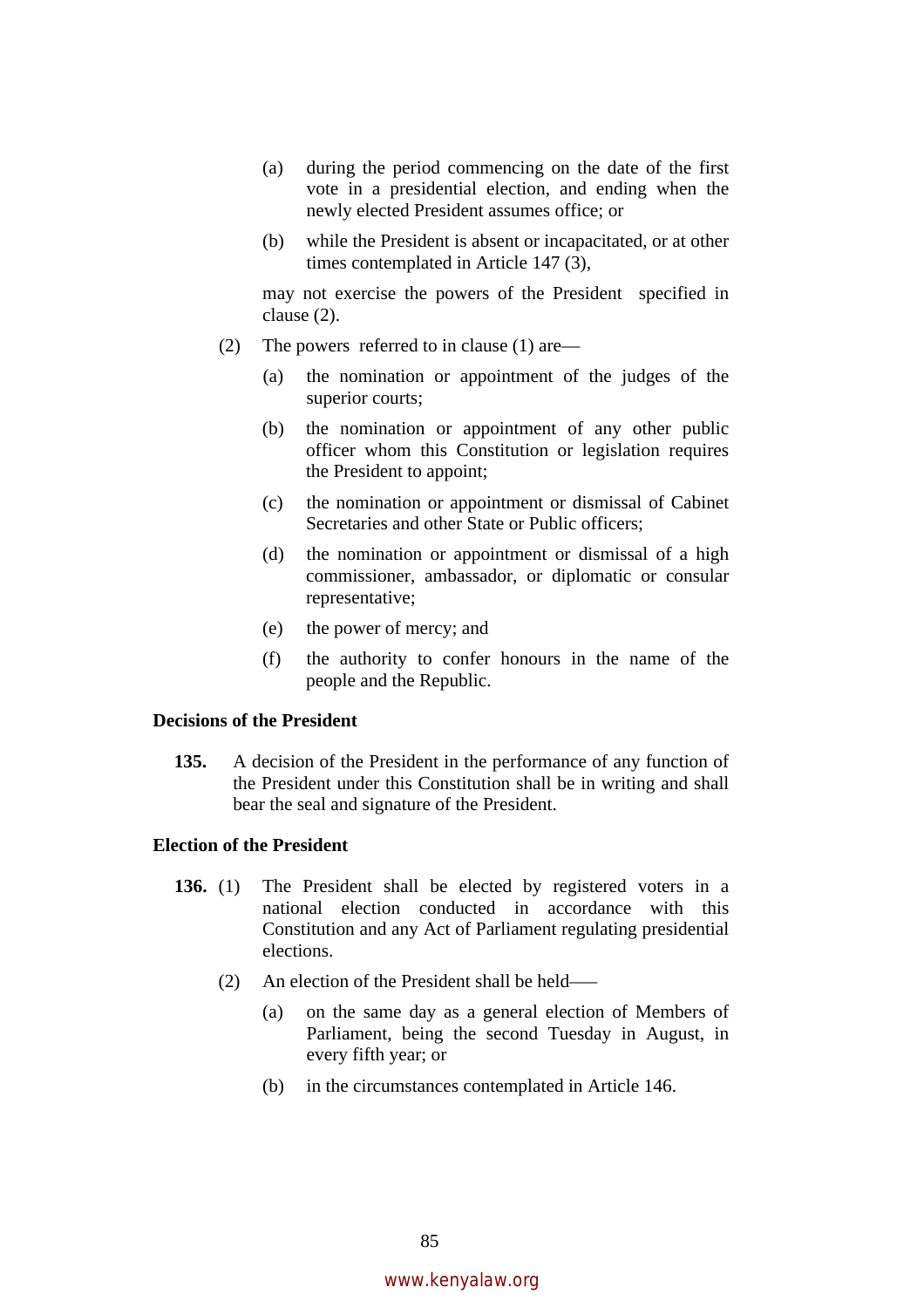### **Qualifications and disqualifications for election as President**

- **137.** (1) A person qualifies for nomination as a presidential candidate if the person—
	- (a) is a citizen by birth;
	- (b) is qualified to stand for election as a member of Parliament;
	- (c) is nominated by a political party, or is an independent candidate; and
	- (d) is nominated by not fewer than two thousand voters from each of a majority of the counties.
	- (2) A person is not qualified for nomination as a presidential candidate if the person—
		- (a) owes allegiance to a foreign state; or
		- (b) is a public officer, or is acting in any State or other public office.
	- (3) Clause (2) (b) shall not apply to—
		- (a) the President;
		- (b) the Deputy President; or
		- (c) a member of Parliament.

### **Procedure at presidential election**

- **138.** (1) If only one candidate for President is nominated, that candidate shall be declared elected.
	- (2) If two or more candidates for President are nominated, an election shall be held in each constituency.
	- (3) In a presidential election—
		- (a) all persons registered as voters for the purposes of parliamentary elections are entitled to vote;
		- (b) the poll shall be taken by secret ballot on the day specified in Article 101 (1) at the time, in the places and in the manner prescribed under an Act of Parliament; and
		- (c) after counting the votes in the polling stations, the Independent Electoral and Boundaries Commission shall tally and verify the count and declare the result.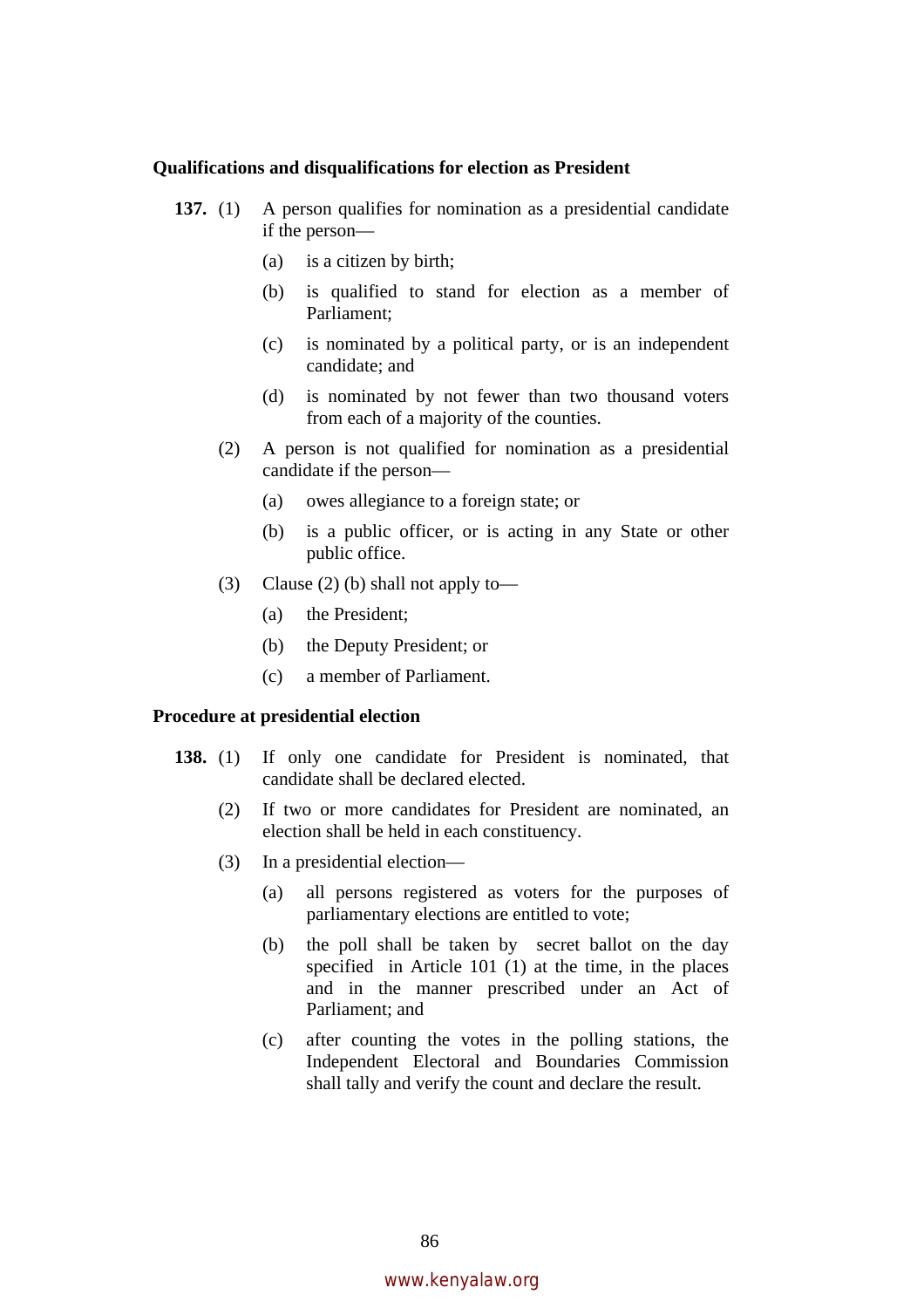- (4) A candidate shall be declared elected as President if the candidate receives—
	- (a) more than half of all the votes cast in the election; and
	- (b) at least twenty-five per cent of the votes cast in each of more than half of the counties.
- (5) If no candidate is elected, a fresh election shall be held within thirty days after the previous election and in that fresh election the only candidates shall be—
	- (a) the candidate, or the candidates, who received the greatest number of votes; and
	- (b) the candidate, or the candidates, who received the second greatest number of votes.
- (6) If more than one candidate receives the greatest number of votes, clause (5) (b) shall not apply and the only candidates in the fresh election shall be those contemplated in clause (5) (a).
- (7) The candidate who receives the most votes in the fresh election shall be declared elected as President.
- (8) A presidential election shall be cancelled and a new election held if—
	- (a) no person has been nominated as a candidate before the expiry of the period set for the delivery of nominations;
	- (b) a candidate for election as President or Deputy President dies on or before the scheduled election date; or
	- (c) a candidate who would have been entitled to be declared elected as President, dies before being declared elected as President.
- (9) A new presidential election under clause (8) shall be held within sixty days after the date set for the previous presidential election.
- (10) Within seven days after the presidential election, the chairperson of the Independent Electoral and Boundaries Commission shall—
	- (a) declare the result of the election; and
	- (b) deliver a written notification of the result to the Chief Justice and the incumbent President.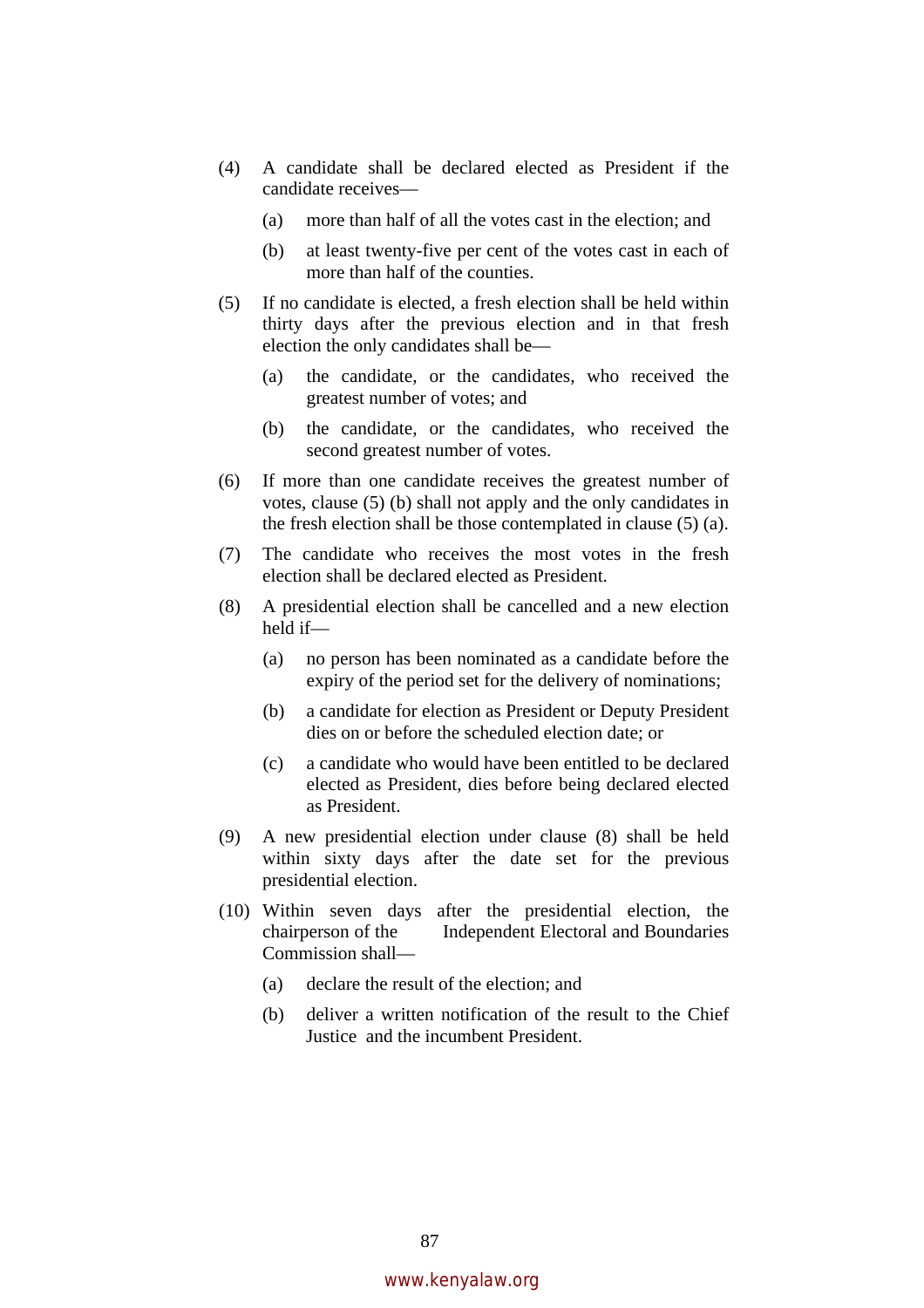### **Death before assuming office**

- **139.** (1) If a President-elect dies after being declared elected as President, but before assuming office––
	- (a) the Deputy President-elect shall be sworn in as acting President on the date on which the President-elect would otherwise have been sworn-in; and
	- (b) a fresh election to the office of President shall be held within sixty days after the death of the President-elect.
	- (2) If the Deputy President-elect dies before assuming office, the office of the Deputy President shall be declared vacant on the assumption of office by the person declared elected as the President.
	- (3) If both the persons declared elected as the President and the Deputy President die before assuming office––
		- (a) the Speaker of the National Assembly shall act as President from the date on which the President-elect would otherwise have been sworn-in; and
		- (b) a fresh presidential election shall be conducted within sixty days after the second death.

#### **Questions as to validity of presidential election**

- **140.** (1) A person may file a petition in the Supreme Court to challenge the election of the President-elect within seven days after the date of the declaration of the results of the presidential election.
	- (2) Within fourteen days after the filing of a petition under clause (1), the Supreme Court shall hear and determine the petition and its decision shall be final.
	- (3) If the Supreme Court determines the election of the Presidentelect to be invalid**,** a fresh election shall be held within sixty days after the determination.

### **Assumption of office of President**

- **141.** (1) The swearing in of the President-elect shall be in public before the Chief Justice, or, in the absence of the Chief Justice, the Deputy Chief Justice.
	- (2) The President-elect shall be sworn in on the first Tuesday following––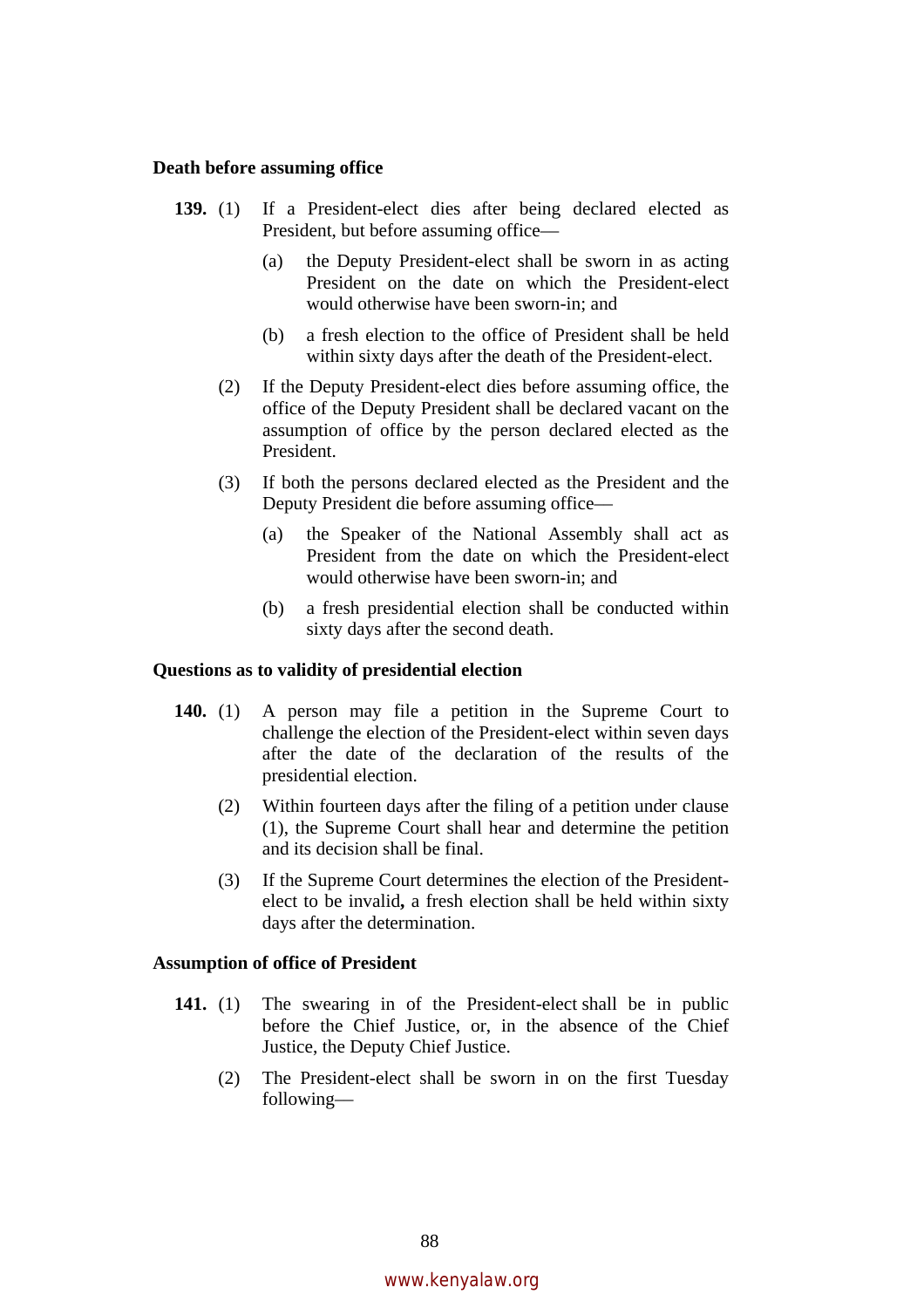- (a) the fourteenth day after the date of the declaration of the result of the presidential election, if no petition has been filed under Article 140; or
- (b) the seventh day following the date on which the court renders a decision declaring the election to be valid, if any petition has been filed under Article 140.
- (3) The President-elect assumes office by taking and subscribing the oath or affirmation of allegiance, and the oath or affirmation for the execution of the functions of office, as prescribed in the Third Schedule.
- (4) Parliament shall by legislation provide for the procedure and ceremony for the swearing-in of a President-elect.

## **Term of office of President**

- **142.** (1) The President shall hold office for a term beginning on the date on which the President was sworn in, and ending when the person next elected President in accordance with Article 136 (2) (a) is sworn in.
	- (2) A person shall not hold office as President for more than two terms.

### **Protection from legal proceedings**

- **143.** (1) Criminal proceedings shall not be instituted or continued in any court against the President or a person performing the functions of that office, during their tenure of office.
	- (2) Civil proceedings shall not be instituted in any court against the President or the person performing the functions of that office during their tenure of office in respect of anything done or not done in the exercise of their powers under this Constitution.
	- (3) Where provision is made in law limiting the time within which proceedings under clause (1) or (2) may be brought against a person, a period of time during which the person holds or performs the functions of the office of the President shall not be taken into account in calculating the period of time prescribed by that law.
	- (4) The immunity of the President under this Article shall not extend to a crime for which the President may be prosecuted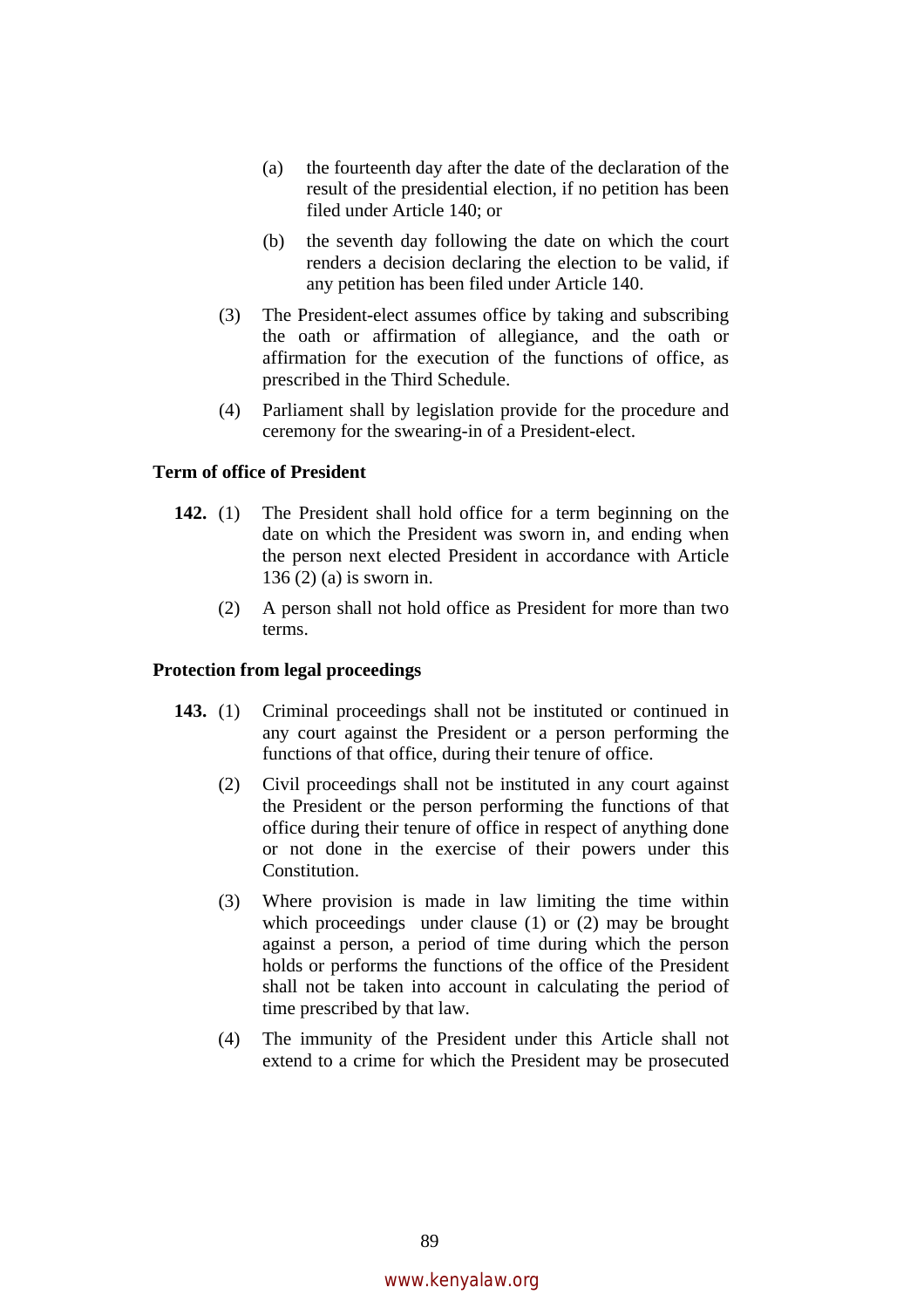under any treaty to which Kenya is party and which prohibits such immunity.

## **Removal of President on grounds of incapacity**

- 144. (1) A member of the National Assembly, supported by at least a quarter of all the members**,** may move a motion for the investigation of the President's physical or mental capacity to perform the functions of office.
	- (2) If a motion under clause (1) is supported by a majority of all the members of the National Assembly—
		- (a) the Speaker shall inform the Chief Justice of that resolution within two days; and
		- (b) the President shall continue to perform the functions of the office pending the outcome of the proceedings required by this Article.
	- (3) Within seven days after receiving notice of the resolution from the Speaker, the Chief Justice shall appoint a tribunal consisting of—
		- (a) three persons who are qualified to practise medicine under the laws of Kenya, nominated by the body which by law is responsible for regulating the professional practice of medicine;
		- (b) one advocate of the High Court nominated by the body which by law is responsible for regulating the professional practice of advocates; and
		- (c) one person nominated by the President.
	- (4) If the Chief Justice is unable to appoint a tribunal under clause (3), the Deputy Chief Justice shall appoint such a tribunal.
	- (5) If the President is unable to nominate the person required to be nominated under clause  $(3)(c)$ , the person shall be nominated by––
		- (a) a member of the family of the President; or
		- (b) if no such member is willing or able to make the nomination, by a close relative of the President.
	- (6) The tribunal shall inquire into the matter and, within fourteen days after the appointment, report to the Chief Justice and to the Speaker of the National Assembly.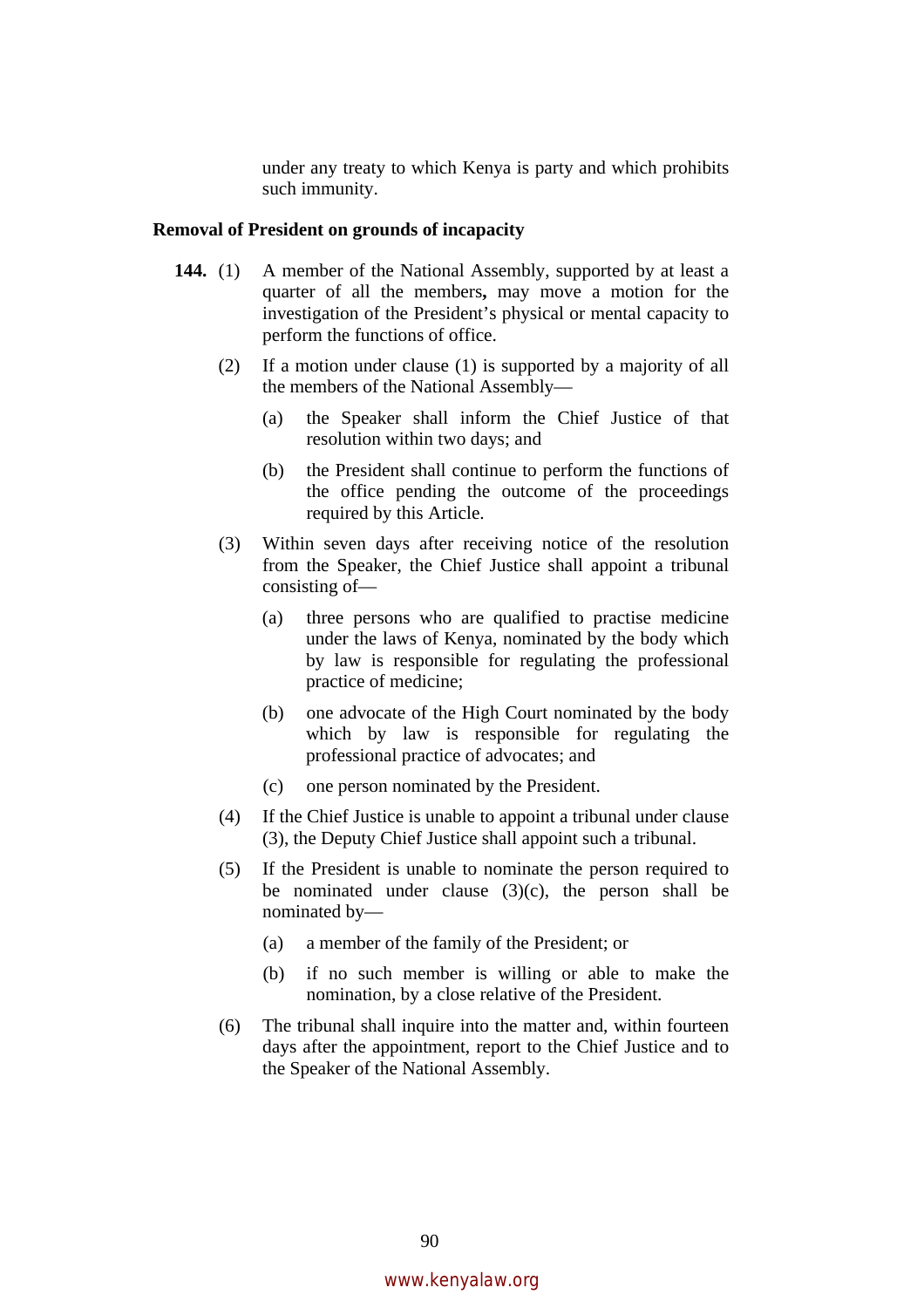- (7) The Speaker shall cause the report of the tribunal to be tabled before the National Assembly within seven days after receiving it.
- (8) The report of the tribunal shall be final and not subject to appeal and if the tribunal reports that the President is capable of performing the functions of the office, the Speaker of the National Assembly shall so announce in the National Assembly.
- (9) If the tribunal reports that the President is incapable of performing the functions of the office, the National Assembly shall vote on whether to ratify the report.
- (10) If a majority of all the members of the National Assembly vote in favour of ratifying the report, the President shall cease to hold office.

### **Removal of President by impeachment**

- **145.** (1) A member of the National Assembly, supported by at least a third of all the members, may move a motion for the impeachment of the President—
	- (a) on the ground of a gross violation of a provision of this Constitution or of any other law;
	- (b) where there are serious reasons for believing that the President has committed a crime under national or international law; or
	- (c) for gross misconduct.
	- (2) If a motion under clause (1) is supported by at least two-thirds of all the members of the National Assembly –
		- (a) the Speaker shall inform the Speaker of the Senate of that resolution within two days; and
		- (b) the President shall continue to perform the functions of the office pending the outcome of the proceedings required by this Article.
	- (3) Within seven days after receiving notice of a resolution from the Speaker of the National Assembly—
		- (a) the Speaker of the Senate shall convene a meeting of the Senate to hear charges against the President; and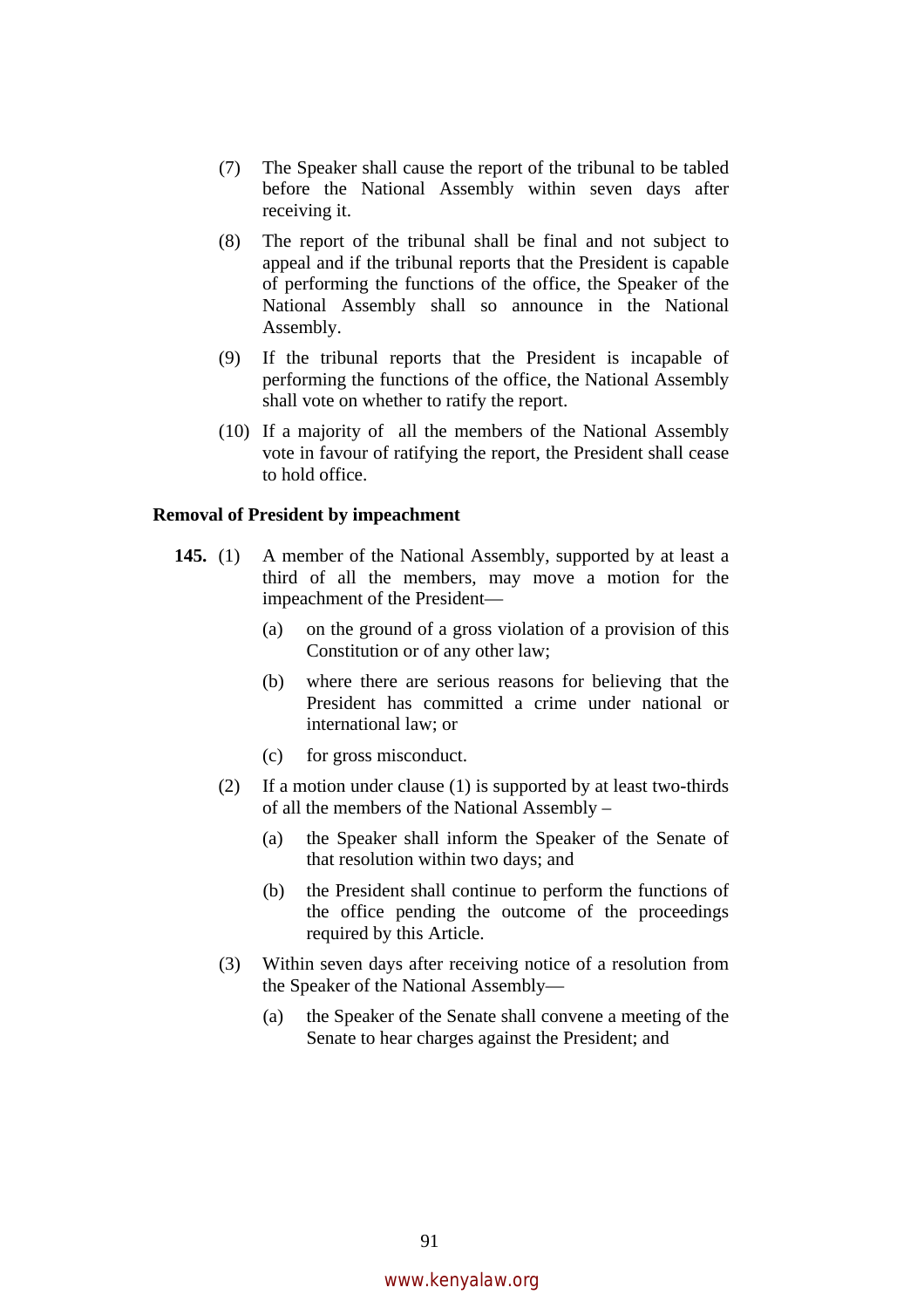- (b) the Senate, by resolution, may appoint a special committee comprising eleven of its members to investigate the matter.
- (4) A special committee appointed under clause (3) (b) shall
	- (a) investigate the matter; and
	- (b) report to the Senate within ten days whether it finds the particulars of the allegations against the President to have been substantiated.
- (5) The President shall have the right to appear and be represented before the special committee during its investigations.
- (6) If the special committee reports that the particulars of any allegation against the President –
	- (a) have not been substantiated, further proceedings shall not be taken under this Article in respect of that allegation; or
	- (b) have been substantiated, the Senate shall, after according the President an opportunity to be heard**,** vote on the impeachment charges.
- (7) If at least two-thirds of all the members of the Senate vote to uphold any impeachment charge, the President shall cease to hold office.

## **Vacancy in the office of President**

- **146.** (1) The office of President shall become vacant if the holder of the office—
	- (a) dies;
	- (b) resigns**,** in writing**,** addressed to the Speaker of the National Assembly; or
	- (c) otherwise ceases to hold office under Article 144 or 145 or under any other provision of this Constitution.
	- (2) When a vacancy occurs in the office of President
		- (a) the Deputy President shall assume office as President for the remainder of the term of the President; or
		- (b) if the office of Deputy President is vacant, or the Deputy President is unable to assume the office of President, the Speaker of the National Assembly shall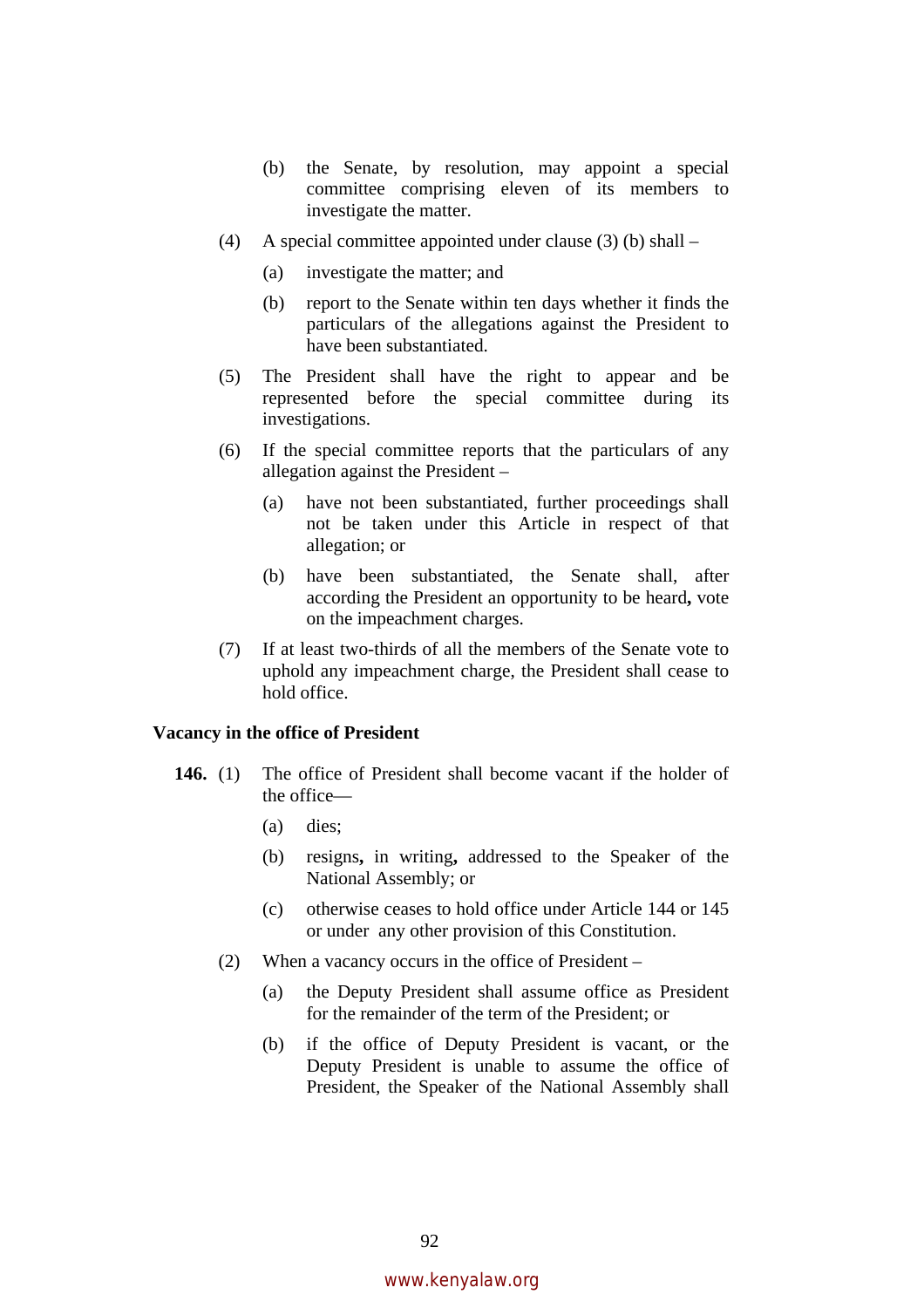act as President and an election to the office of President shall be held within sixty days after the vacancy arose in the office of President.

- (3) A person who assumes the office of President under clause (2) (a), or following an election required by clause (2) (b), shall, unless otherwise removed from office under this Constitution, hold office until a newly elected President is sworn in following the next regularly scheduled election under Article  $136(2)(a)$ .
- (4) If the Deputy President assumes office as President under clause (2) (a), or a person is elected to the office of President under clause (2) (b), the Deputy President, or the person elected, shall be deemed for the purposes of Article 142 (2)—
	- (a) to have served a full term as President if, at the date on which the person assumed office, more than two and a half years remain before the date of the next regularly scheduled election under Article 136 (2)(a); or
	- (b) not to have served a term of office as President, in any other case.

### **Functions of the Deputy President**

- **147.** (1) The Deputy President shall be the principal assistant of the President and shall deputise for the President in the execution of the President's functions.
	- (2) The Deputy President shall perform the functions conferred by this Constitution and any other functions of the President as the President may assign.
	- (3) Subject to Article 134, when the President is absent or is temporarily incapacitated, and during any other period that the President decides, the Deputy President shall act as the President.
	- (4) The Deputy President shall not hold any other State or public office.

### **Election and swearing in of Deputy President**

**148.** (1) Each candidate in a presidential election shall nominate a person who is qualified for nomination for election as President, as a candidate for Deputy President.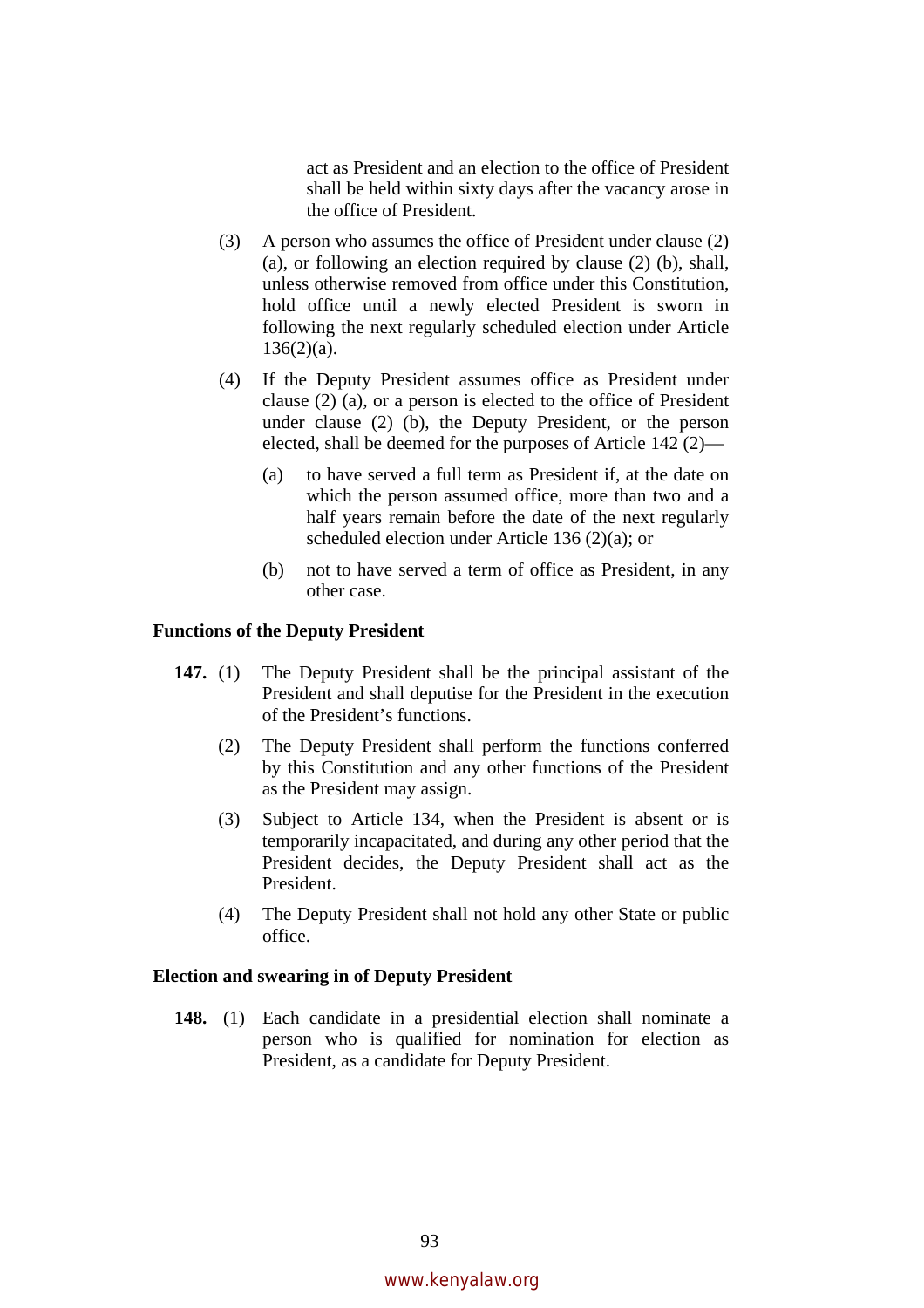- (2) For the purposes of clause (1), there shall be no separate nomination process for the Deputy President and Article 137 (1) (d) shall not apply to a candidate for Deputy President.
- (3) The Independent Electoral and Boundaries Commission shall declare the candidate nominated by the person who is elected as the President to be elected as the Deputy President.
- (4) The swearing in of the Deputy President-elect shall be before the Chief Justice or**,** in the absence of the Chief Justice, the Deputy Chief Justice and in public.
- (5) The Deputy President-elect assumes office by taking and subscribing—
	- (a) the oath or affirmation of allegiance; and
	- (b) the oath or affirmation for the execution of the functions of office,

as prescribed in the Third Schedule.

- (6) The term of office of the Deputy President shall run from the date of the swearing in of the Deputy President, and shall end—
	- (a) when the person next elected President at an election under Article 136 (2)(a) is sworn in;
	- (b) on the Deputy President assuming the office of President; or
	- (c) on resignation, death or removal from office of the Deputy President.
- (7) The Deputy President may resign from office at any time by notice**,** in writing**,** addressed to the President and the resignation shall take effect on the date and at the time specified in the notice, if any, or if a date is not specified, at noon on the day after the notice is delivered.
- (8) A person shall not hold office as Deputy President for more than two terms.

### **Vacancy in the office of Deputy President**

**149.** (1) Within fourteen days after a vacancy in the office of Deputy President arises, the President shall nominate a person to fill the vacancy, and the National Assembly shall vote on the nomination within sixty days after receiving it.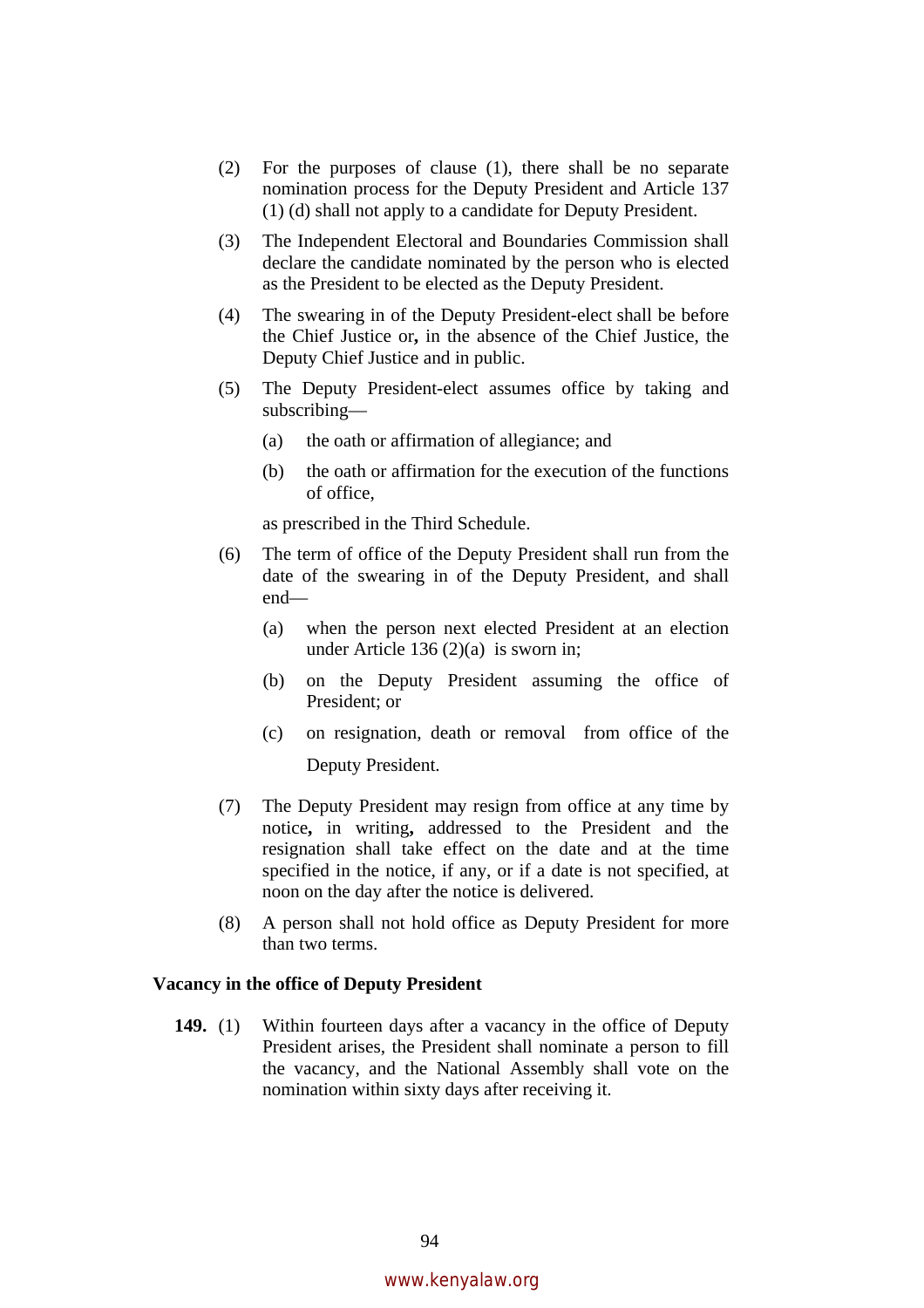- (2) If a person assumes office as Deputy President under clause (1), then, for the purposes of Article 148 (8), the person shall be deemed—
	- (a) to have served a full term as Deputy President if, at the date on which the person assumed office, more than two and a half years remain before the date of the next regularly scheduled election under Article 136 (2) (a); or
	- (b) not to have served a term of office as Deputy President, in any other case.

## **Removal of Deputy President**

- **150.** (1) The Deputy President may be removed from office—
	- (a) on the ground of physical or mental incapacity to perform the functions of the office; or
	- (b) on impeachment—
		- (i) on the ground of a gross violation of a provision of this Constitution or any other law;
		- (ii) where there are serious reasons to believe that the Deputy President has committed a crime under national or international law; or
		- (iii) for gross misconduct.
	- (2)The provisions of Articles 144 and 145 relating to the removal of the President shall apply, with the necessary modifications, to the removal of the Deputy President.

### **Remuneration and benefits of President and Deputy President**

- **151.** (1) The remuneration and benefits payable to the President and the Deputy President shall be a charge on the Consolidated Fund.
	- (2) The remuneration, benefits and privileges of the President and Deputy President shall not be varied to their disadvantage while in office.
	- (3) The retirement benefits payable to a former President and a former Deputy President, the facilities available to and the privileges enjoyed by them**,** shall not be varied to their disadvantage during their lifetime.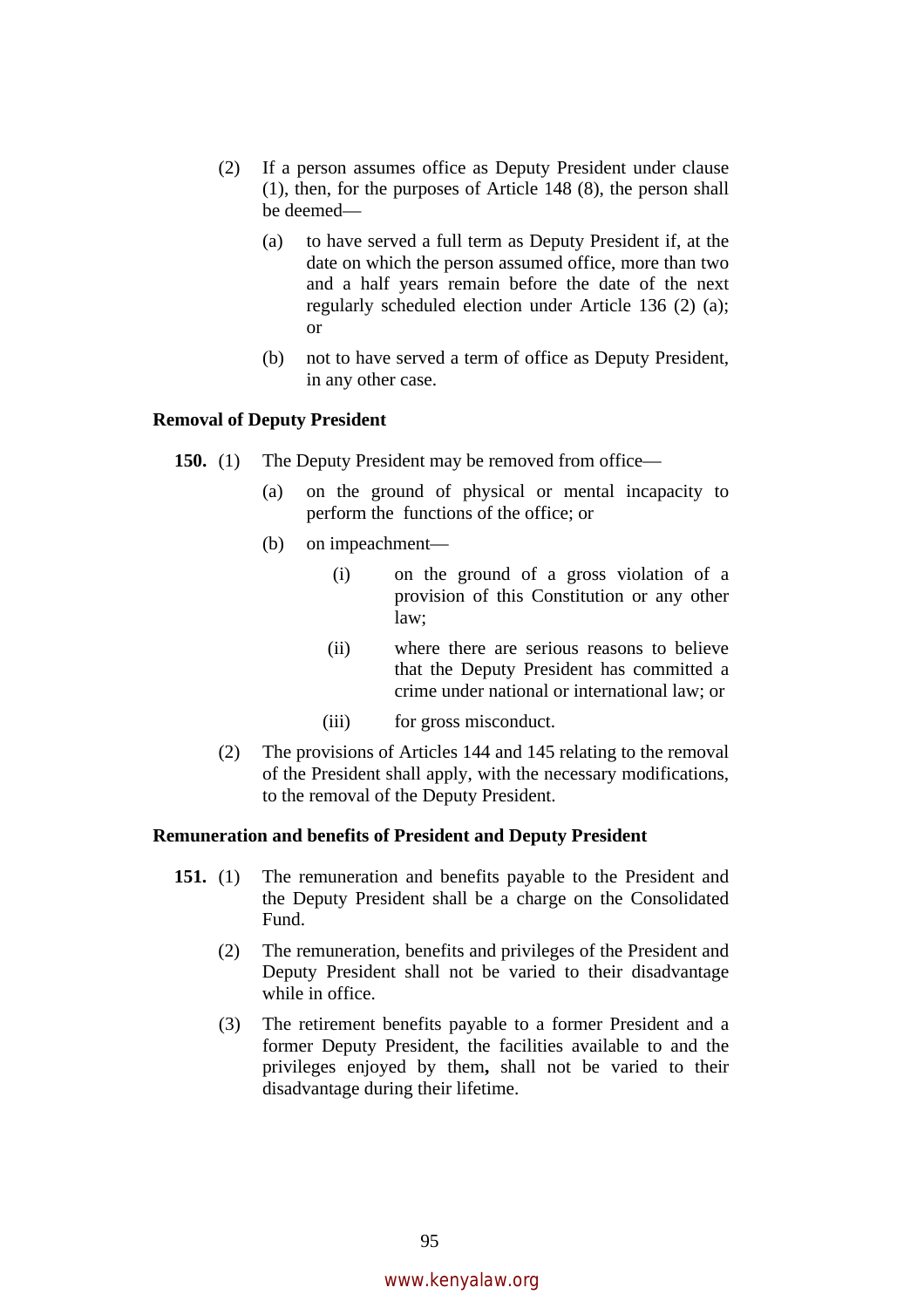## **Part 3 – The Cabinet**

### **Cabinet**

**152.** (1) The Cabinet consists of—

- (a) the President;
- (b) the Deputy President;
- (c) the Attorney-General; and
- (d) not fewer than fourteen and not more than twenty-two Cabinet Secretaries.
- (2) The President shall nominate and, with the approval of the National Assembly, appoint Cabinet Secretaries.
- (3) A Cabinet Secretary shall not be a Member of Parliament.
- (4) Each person appointed as a Cabinet Secretary—
	- (a) assumes office by swearing or affirming faithfulness to the people and the Republic of Kenya and obedience to this Constitution, before the President and in accordance with the Third Schedule; and
	- (b) may resign by delivering a written statement of resignation to the President.
- (5) The President––
	- (a) may re-assign a Cabinet Secretary;
	- (b) may dismiss a Cabinet Secretary; and
	- (c) shall dismiss a Cabinet Secretary if required to do so by a resolution adopted under clauses (6) to (10).
- (6) A member of the National Assembly, supported by at least one-quarter of all the members of the Assembly, may propose a motion requiring the President to dismiss a Cabinet Secretary—
	- (a) on the ground of a gross violation of a provision of this Constitution or of any other law;
	- (b) where there are serious reasons for believing that the Cabinet Secretary has committed a crime under national or international law; or
	- (c) for gross misconduct.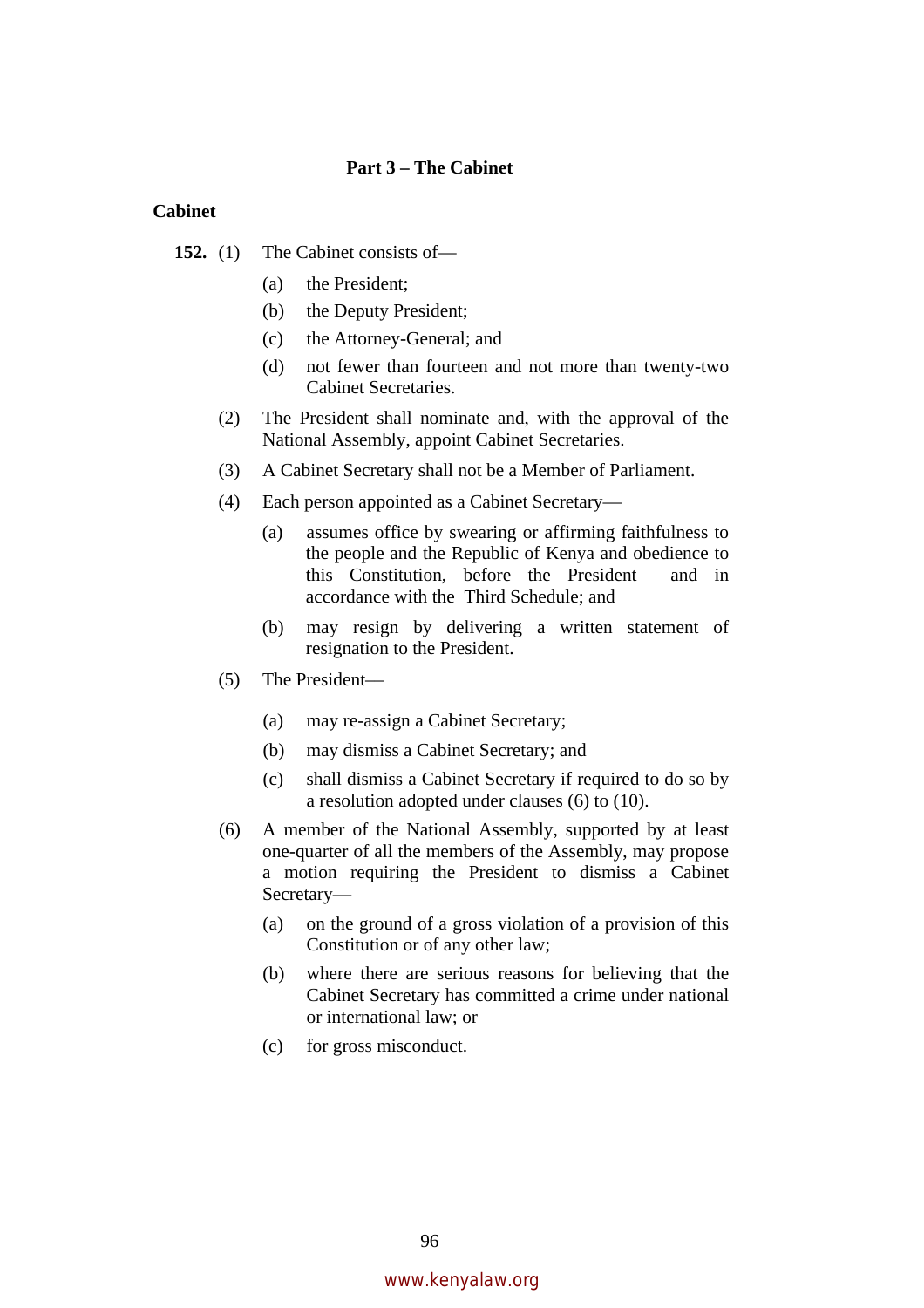- (7) If a motion under clause (6) is supported by at least one-third of the members of the National Assembly—
	- (a) the Assembly shall appoint a select committee comprising eleven of its members to investigate the matter; and
	- (b) the select committee shall**,** within ten days, report to the Assembly whether it finds the allegations against the Cabinet Secretary to be substantiated.
- (8) The Cabinet Secretary has the right to appear and be represented before the select committee during its investigations.
- (9) If the select committee reports that it finds the allegations––
	- (a) unsubstantiated, no further proceedings shall be taken; or
	- (b) substantiated, the National Assembly shall––
		- (i) afford the Cabinet Secretary an opportunity to be heard; and
		- (ii) vote whether to approve the resolution requiring the Cabinet Secretary to be dismissed.
- (10) If a resolution under clause (9) (b) (ii) requiring the President to dismiss a Cabinet Secretary is supported by a majority of the members of the National Assembly––
	- (a) the Speaker shall promptly deliver the resolution to the President; and
	- (b) the President shall dismiss the Cabinet Secretary.

### **Decisions, responsibility and accountability of the Cabinet**

- **153.** (1) A decision by the Cabinet shall be in writing.
	- (2) Cabinet Secretaries are accountable individually, and collectively, to the President for the exercise of their powers and the performance of their functions.
	- (3) A Cabinet Secretary shall attend before a committee of the National Assembly, or the Senate, when required by the committee, and answer any question concerning a matter for which the Cabinet Secretary is responsible.
	- (4) Cabinet Secretaries shall
		- (a) act in accordance with this Constitution; and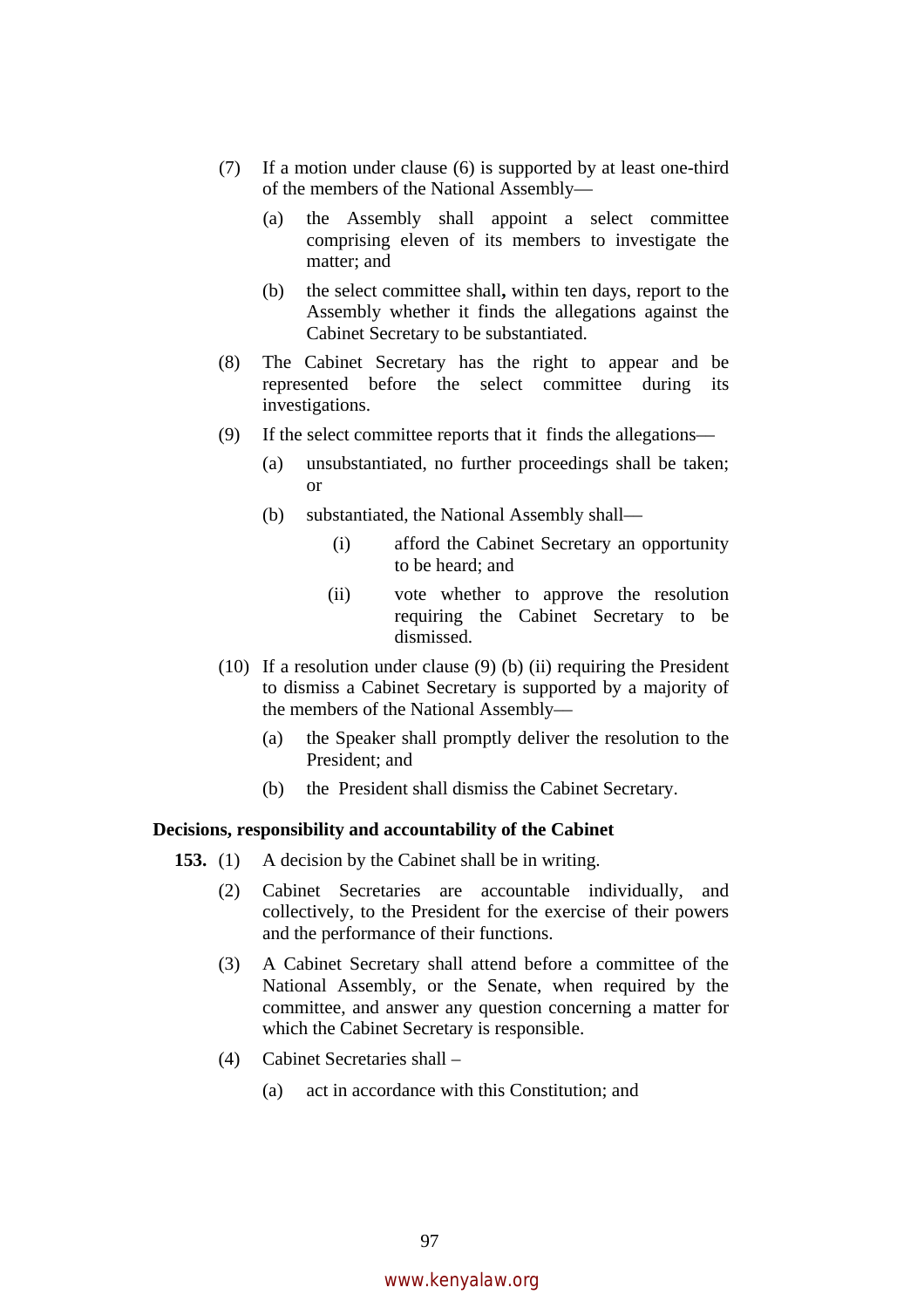(b) provide Parliament with full and regular reports concerning matters under their control.

#### **Secretary to the Cabinet**

- **154.** (1) There is established the office of Secretary to the Cabinet, which is an office in the public service.
	- (2) The Secretary to the Cabinet shall—
		- (a) be nominated and, with the approval of the National Assembly, appointed by the President; and
		- (b) may be dismissed by the President.
	- (3) The Secretary to the Cabinet shall—
		- (a) have charge of the Cabinet office;
		- (b) be responsible, subject to the directions of the Cabinet, for arranging the business, and keeping the minutes, of the Cabinet;
		- (c) convey the decisions of the Cabinet to the appropriate persons or authorities; and
		- (d) have other functions as directed by the Cabinet.
	- (4) The Secretary to the Cabinet may resign from office by giving notice**,** in writing**,** to the President.

### **Principal Secretaries**

- **155.** (1) There is established the office of Principal Secretary, which is an office in the public service.
	- (2) Each State department shall be under the administration of a Principal Secretary.
	- (3) The President shall—
		- (a) nominate a person for appointment as Principal Secretary from among persons recommended by the Public Service Commission; and
		- (b) with the approval of the National Assembly, appoint Principal Secretaries.
	- (4) The President may re-assign a Principal Secretary.
	- (5) A Principal Secretary may resign from office by giving notice, in writing, to the President.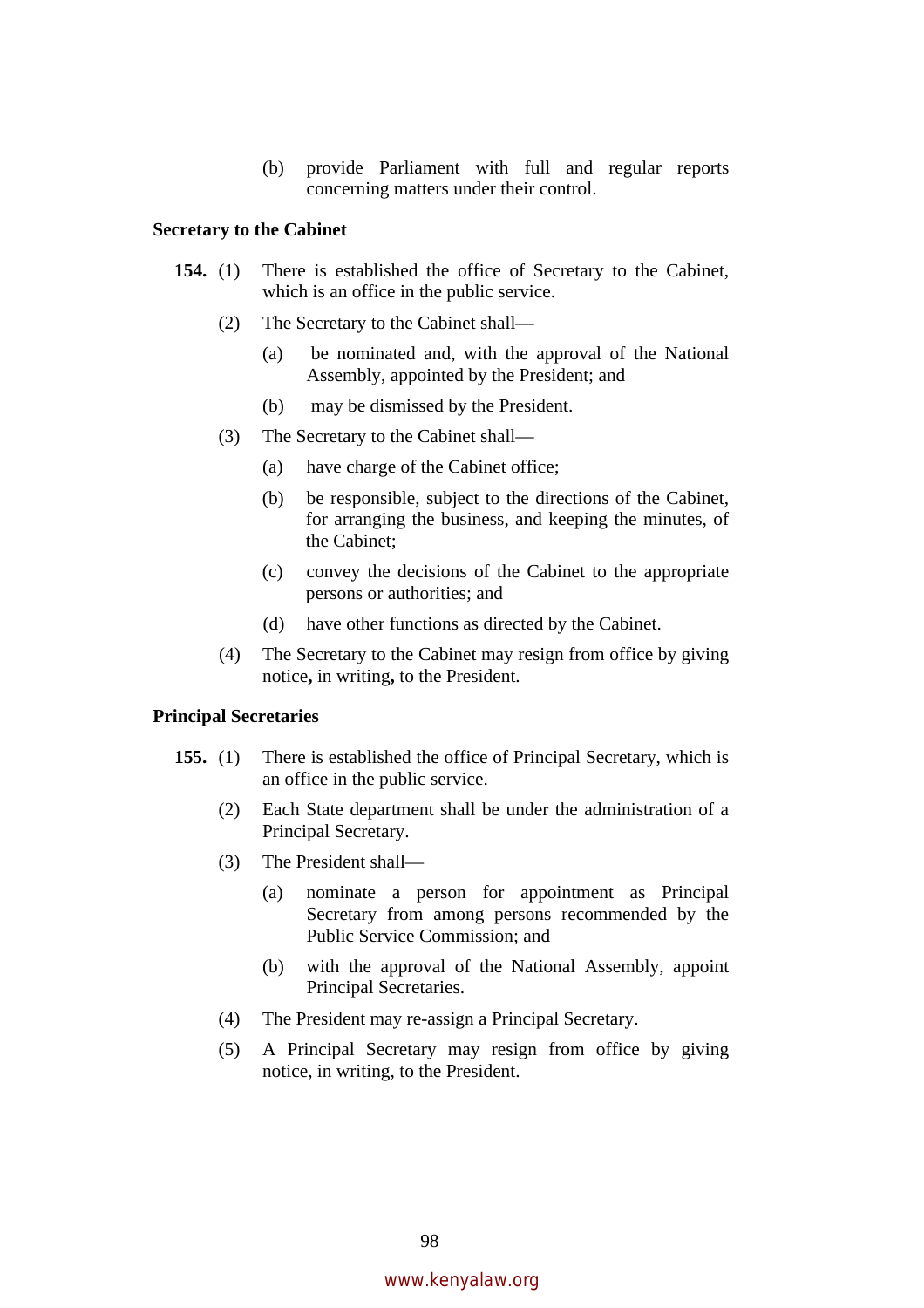## **Part 4—Other offices**

### **Attorney-General**

- **156.** (1) There is established the office of Attorney-General.
	- (2) The Attorney-General shall be nominated by the President and, with the approval of the National Assembly, appointed by the President.
	- (3) The qualifications for appointment as Attorney-General are the same as for appointment to the office of Chief Justice.
	- (4) The Attorney-General—
		- (a) is the principal legal adviser to the Government;
		- (b) shall represent the national government in court or in any other legal proceedings to which the national government is a party, other than criminal proceedings; and
		- (c) shall perform any other functions conferred on the office by an Act of Parliament or by the President.
	- (5) The Attorney-General shall have authority, with the leave of the court, to appear as a friend of the court in any civil proceedings to which the Government is not a party.
	- (6) The Attorney-General shall promote, protect and uphold the rule of law and defend the public interest.
	- (7) The powers of the Attorney-General may be exercised in person or by subordinate officers acting in accordance with general or special instructions.

# **Director of Public Prosecutions**

- **157.** (1) There is established the office of Director of Public Prosecutions.
	- (2) The Director of Public Prosecutions shall be nominated and, with the approval of the National Assembly, appointed by the President.
	- (3) The qualifications for appointment as Director of Public Prosecutions are the same as for the appointment as a judge of the High Court.
	- (4) The Director of Public Prosecutions shall have power to direct the Inspector-General of the National Police Service to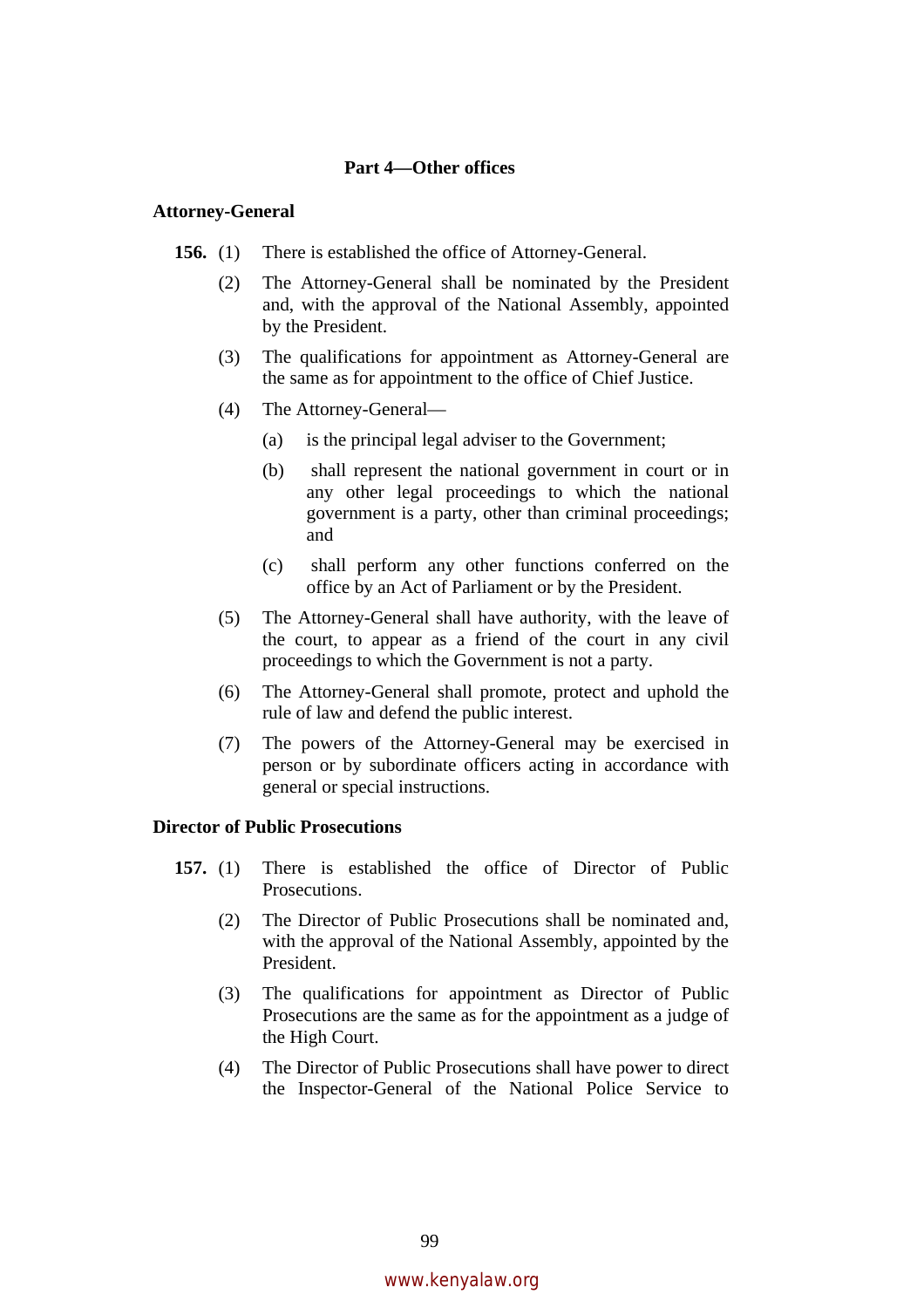investigate any information or allegation of criminal conduct and the Inspector-General shall comply with any such direction.

- (5) The Director of Public Prosecutions shall hold office for a term of eight years and shall not be eligible for reappointment.
- (6) The Director of Public Prosecutions shall exercise State powers of prosecution and may—
	- (a) institute and undertake criminal proceedings against any person before any court (other than a court martial) in respect of any offence alleged to have been committed;
	- (b) take over and continue any criminal proceedings commenced in any court (other than a court martial) that have been instituted or undertaken by another person or authority, with the permission of the person or authority; and
	- (c) subject to clause (7) and (8), discontinue at any stage before judgment is delivered any criminal proceedings instituted by the Director of Public Prosecutions or taken over by the Director of Public Prosecutions under paragraph (b).
- (7) If the discontinuance of any proceedings under clause (6) (c) takes place after the close of the prosecution's case, the defendant shall be acquitted.
- (8) The Director of Public Prosecutions may not discontinue a prosecution without the permission of the court.
- (9) The powers of the Director of Public Prosecutions may be exercised in person or by subordinate officers acting in accordance with general or special instructions.
- (10) The Director of Public Prosecutions shall not require the consent of any person or authority for the commencement of criminal proceedings and in the exercise of his or her powers or functions, shall not be under the direction or control of any person or authority.
- (11) In exercising the powers conferred by this Article, the Director of Public Prosecutions shall have regard to the public interest, the interests of the administration of justice and the need to prevent and avoid abuse of the legal process.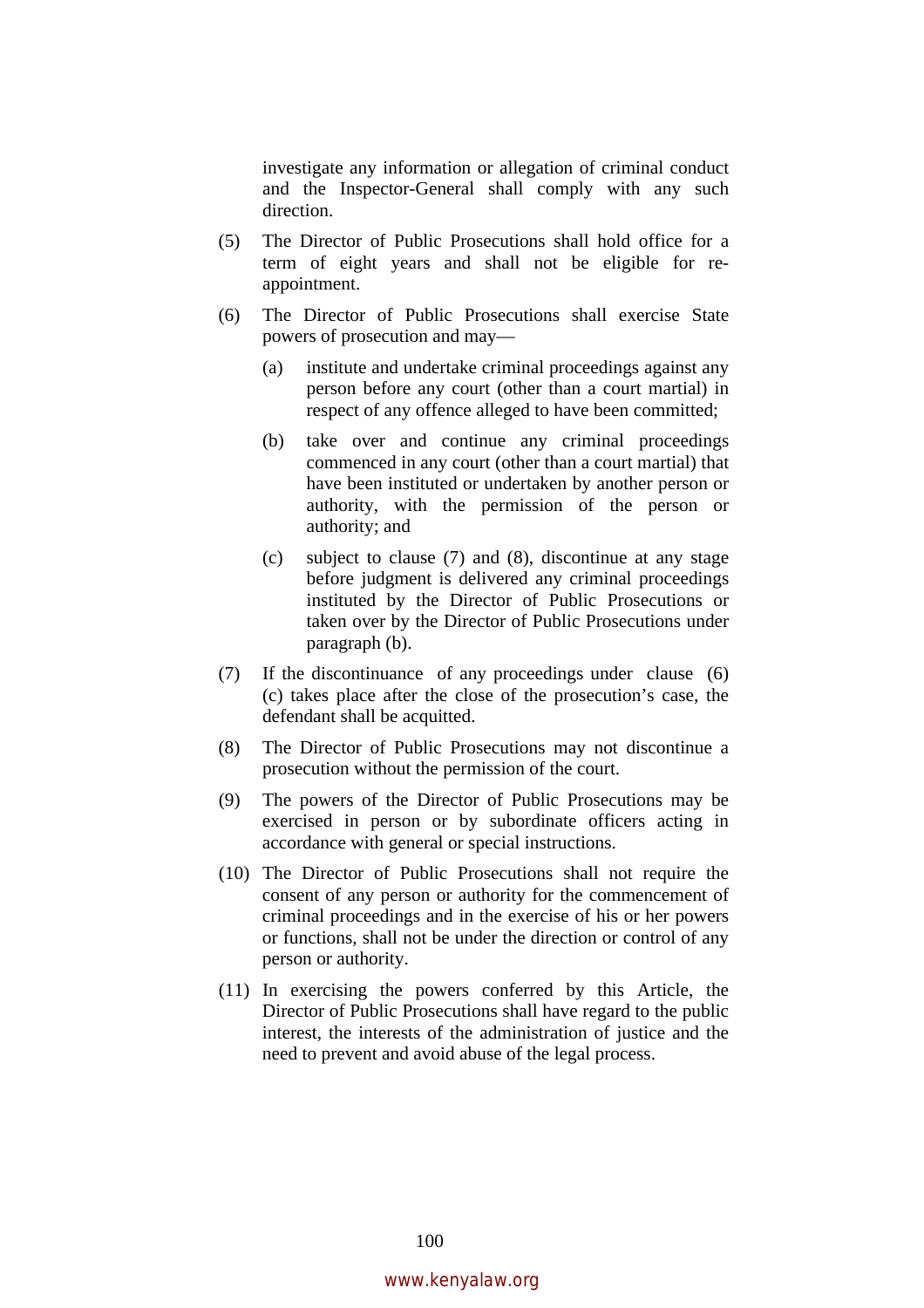(12) Parliament may enact legislation conferring powers of prosecution on authorities other than the Director of Public **Prosecutions** 

#### **Removal and resignation of Director of Public Prosecutions**

- **158.** (1) The Director of Public Prosecutions may be removed from office only on the grounds of—
	- (a) inability to perform the functions of office arising from mental or physical incapacity;
	- (b) non-compliance with Chapter Six;
	- (c) bankruptcy;
	- (d) incompetence; or
	- (e) gross misconduct or misbehaviour.
	- (2) A person desiring the removal of the Director of Public Prosecutions may present a petition to the Public Service Commission which, shall be in writing, setting out the alleged facts constituting the grounds for the removal of the Director.
	- (3) The Public Service Commission shall consider the petition and, if it is satisfied that it discloses the existence of a ground under clause (1), it shall send the petition to the President.
	- (4) On receipt and examination of the petition, the President shall**,** within fourteen days, suspend the Director of Public Prosecutions from office pending action by the President in accordance with clause (5) and shall, acting in accordance with the advice of the Public Service Commission, appoint a tribunal consisting of—
		- (a) four members from among persons who hold or have held office as a judge of a superior court, or who are qualified to be appointed as such;
		- (b) one advocate of at least fifteen years' standing nominated by the statutory body responsible for the professional regulation of advocates; and
		- (c) two other persons with experience in public affairs.
	- (5) The tribunal shall inquire into the matter expeditiously and report on the facts and make recommendations to the President, who shall act in accordance with the recommendations of the tribunal.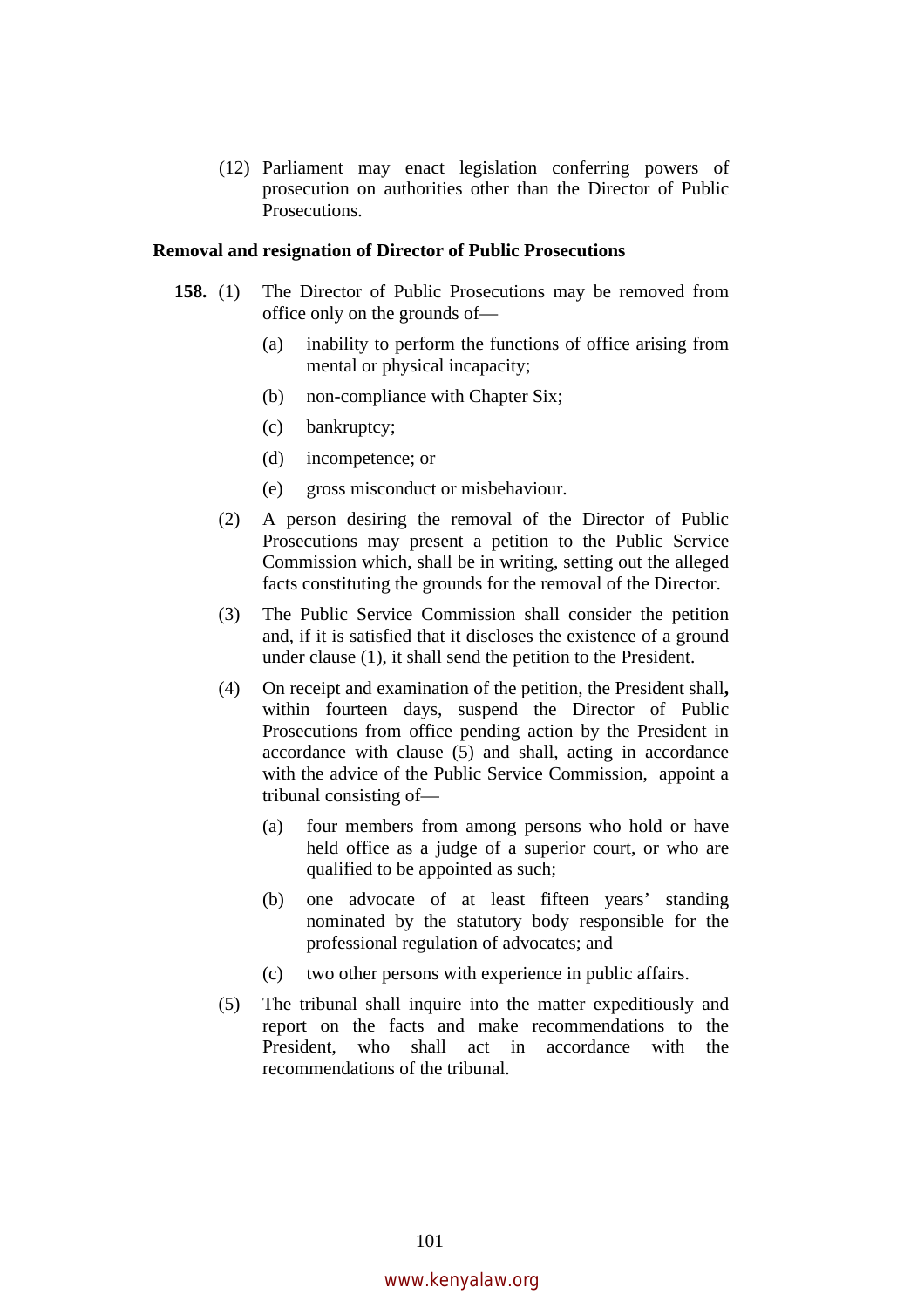- (6) A Director of Public Prosecutions who is suspended from office under clause (4) shall be entitled to half of their remuneration until removed from, or reinstated in, office.
- (7) A tribunal appointed under clause (4) shall elect a chairperson from among its members.
- (8) A tribunal appointed under clause (4) shall be responsible for the regulation of its proceedings.
- (9) The Director of Public Prosecutions may resign from office by giving notice, in writing, to the President.

# **CHAPTER TEN**

#### **JUDICIARY**

#### **Part 1—Judicial authority and legal system**

### **Judicial authority**

- **159.** (1) Judicial authority is derived from the people and vests in, and shall be exercised by, the courts and tribunals established by or under this Constitution.
	- (2) In exercising judicial authority, the courts and tribunals shall be guided by the following principles—
		- (a) justice shall be done to all**,** irrespective of status;
		- (b) justice shall not be delayed;
		- (c) alternative forms of dispute resolution including reconciliation, mediation, arbitration and traditional dispute resolution mechanisms shall be promoted, subject to clause (3);
		- (d) justice shall be administered without undue regard to procedural technicalities; and
		- (e) the purpose and principles of this Constitution shall be protected and promoted.
	- (3) Traditional dispute resolution mechanisms shall not be used in a way that—
		- (a) contravenes the Bill of Rights;
		- (b) is repugnant to justice and morality or results in outcomes that are repugnant to justice or morality; or
		- (c) is inconsistent with this Constitution or any written law*.*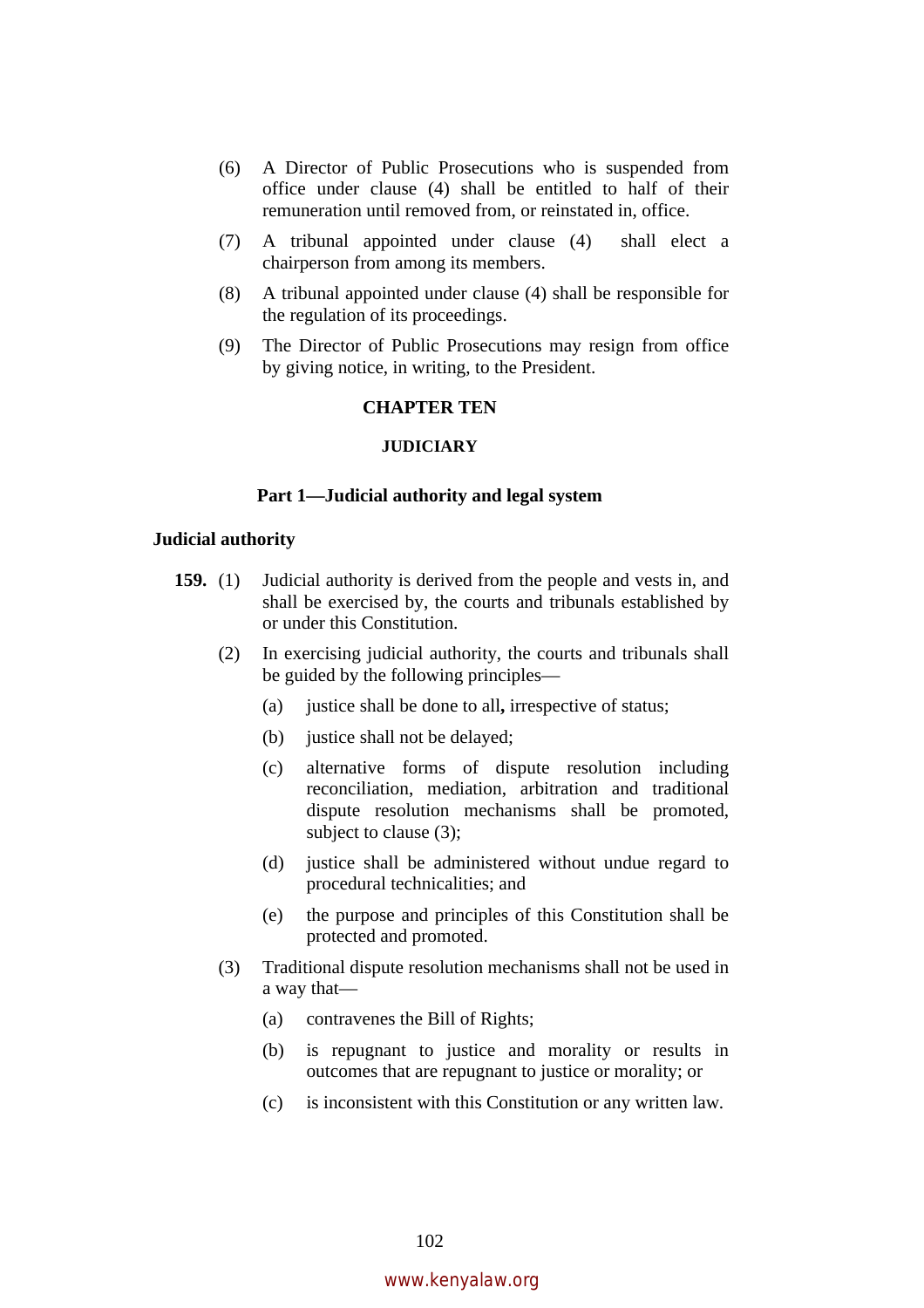## **Independence of the Judiciary**

- **160.** (1) In the exercise of judicial authority, the Judiciary, as constituted by Article 161, shall be subject only to this Constitution and the law and shall not be subject to the control or direction of any person or authority.
	- (2) The office of a judge of a superior court shall not be abolished while there is a substantive holder of the office.
	- (3) The remuneration and benefits payable to or in respect of judges shall be a charge on the Consolidated Fund.
	- (4) Subject to Article 168(6), the remuneration and benefits payable to, or in respect of, a judge shall not be varied to the disadvantage of that judge, and the retirement benefits of a retired judge shall not be varied to the disadvantage of the retired judge during the lifetime of that retired judge.
	- (5) A member of the Judiciary is not liable in an action or suit in respect of anything done or omitted to be done in good faith in the lawful performance of a judicial function.

## **Judicial offices and officers**

- **161.** (1) The Judiciary consists of the judges of the superior courts, magistrates, other judicial officers and staff.
	- (2) There is established the office of––
		- (a) Chief Justice, who shall be the Head of the Judiciary;
		- (b) Deputy Chief Justice, who shall be the Deputy Head of the Judiciary; and
		- (c) Chief Registrar of the Judiciary, who shall be the chief administrator and accounting officer of the Judiciary.
	- (3) The Judicial Service Commission may establish other offices of registrar as may be necessary.

## **System of courts**

- **162.** (1) The superior courts are the Supreme Court, the Court of Appeal, the High Court and the courts mentioned in clause (2).
	- (2) Parliament shall establish courts with the status of the High Court to hear and determine disputes relating to—
		- (a) employment and labour relations; and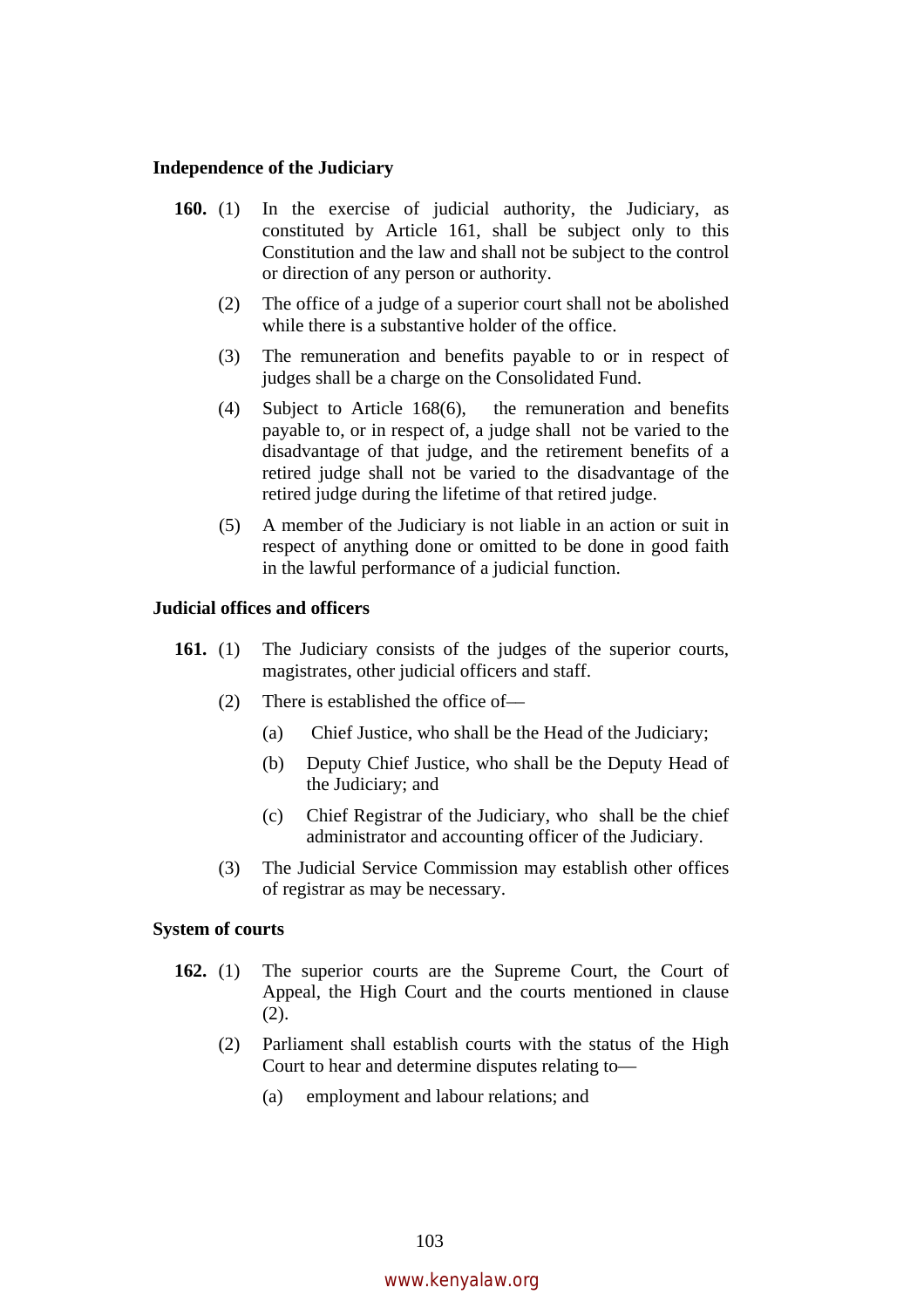- (b) the environment and the use and occupation of, and title to, land.
- (3) Parliament shall determine the jurisdiction and functions of the courts contemplated in clause (2).
- (4) The subordinate courts are the courts established under Article 169, or by Parliament in accordance with that Article.

## **Part 2—Superior Courts**

#### **Supreme Court**

- **163.** (1) There is established the Supreme Court, which shall consists of—
	- (a) the Chief Justice, who shall be the president of the court;
	- (b) the Deputy Chief Justice, who shall—
		- (i) deputise for the Chief Justice; and
		- (ii) be the vice-president of the court; and
	- (c) five other judges.
	- (2) The Supreme Court shall be properly constituted for the purposes of its proceedings if it is composed of five judges.
	- (3) The Supreme Court shall have—
		- (a) exclusive original jurisdiction to hear and determine disputes relating to the elections to the office of President arising under Article 140; and
		- (b) subject to clause (4) and (5), appellate jurisdiction to hear and determine appeals from—
			- (i) the Court of Appeal; and
			- (ii) any other court or tribunal as prescribed by national legislation.
	- (4) Appeals shall lie from the Court of Appeal to the Supreme Court—
		- (a) as of right in any case involving the interpretation or application of this Constitution; and
		- (b) in any other case in which the Supreme Court, or the Court of Appeal, certifies that a matter of general public importance is involved, subject to clause (5).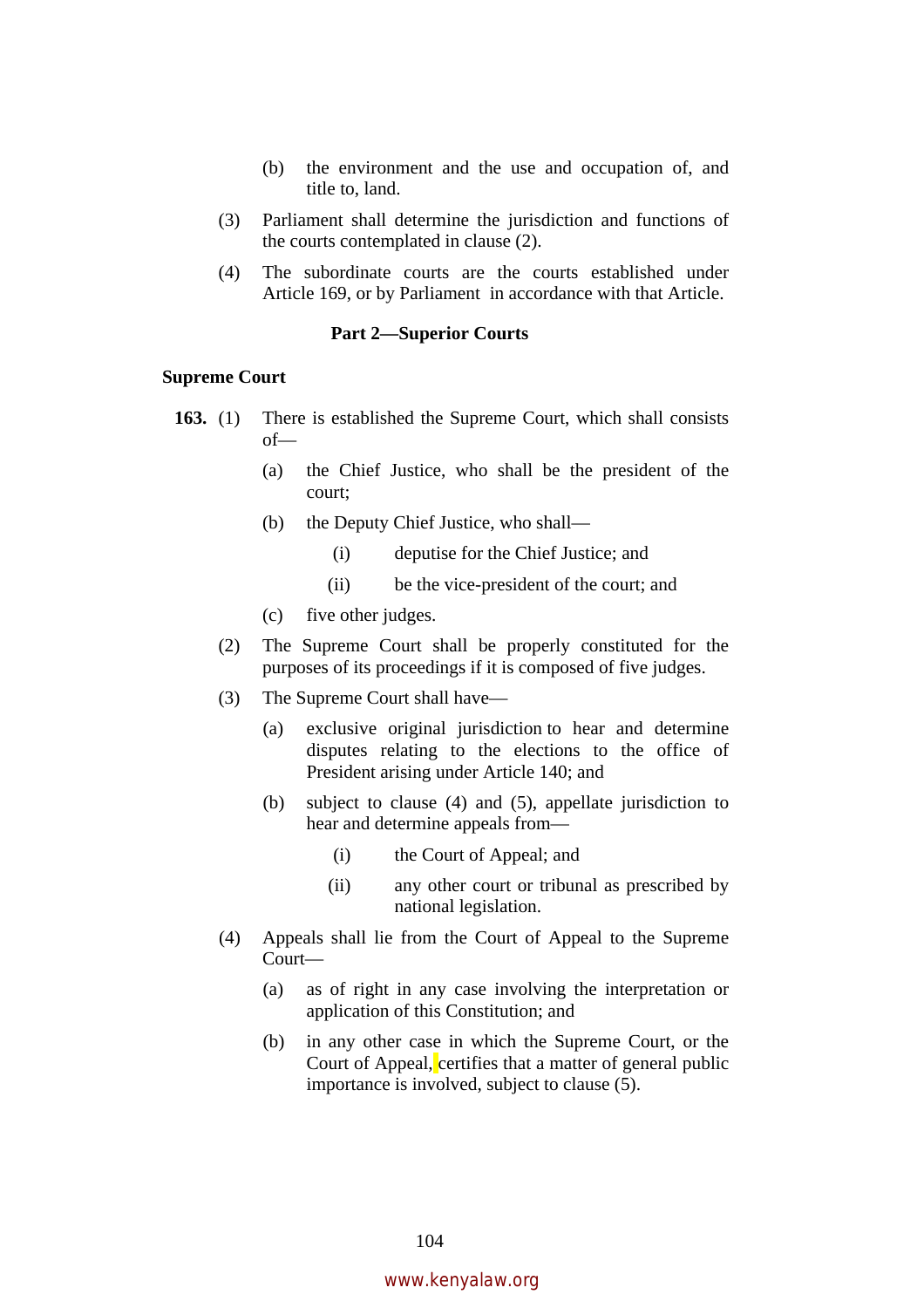- (5) A certification by the Court of Appeal under clause (4) (b) may be reviewed by the Supreme Court, and either affirmed, varied or overturned.
- (6) The Supreme Court may give an advisory opinion at the request of the national government, any State organ, or any county government with respect to any matter concerning county government.
- (7) All courts, other than the Supreme Court, are bound by the decisions of the Supreme Court.
- (8) The Supreme Court shall make rules for the exercise of its jurisdiction.
- (9) An Act of Parliament may make further provision for the operation of the Supreme Court.

## **Court of Appeal**

- **164.** (1) There is established the Court of Appeal, which
	- (a) shall consist of the number of judges, being not fewer than twelve, as may be prescribed by an Act of Parliament; and
	- (b) shall be organised and administered in the manner prescribed by an Act of Parliament.
	- (2) There shall be a president of the Court of Appeal who shall be elected by the judges of the Court of Appeal from among themselves.
	- (3) The Court of Appeal has jurisdiction to hear appeals from—
		- (a) the High Court; and
		- (b) any other court or tribunal as prescribed by an Act of Parliament.

## **High Court**

- **165.** (1) There is established the High Court, which—
	- (a) shall consist of the number of judges prescribed by an Act of Parliament; and
	- (b) shall be organised and administered in the manner prescribed by an Act of Parliament.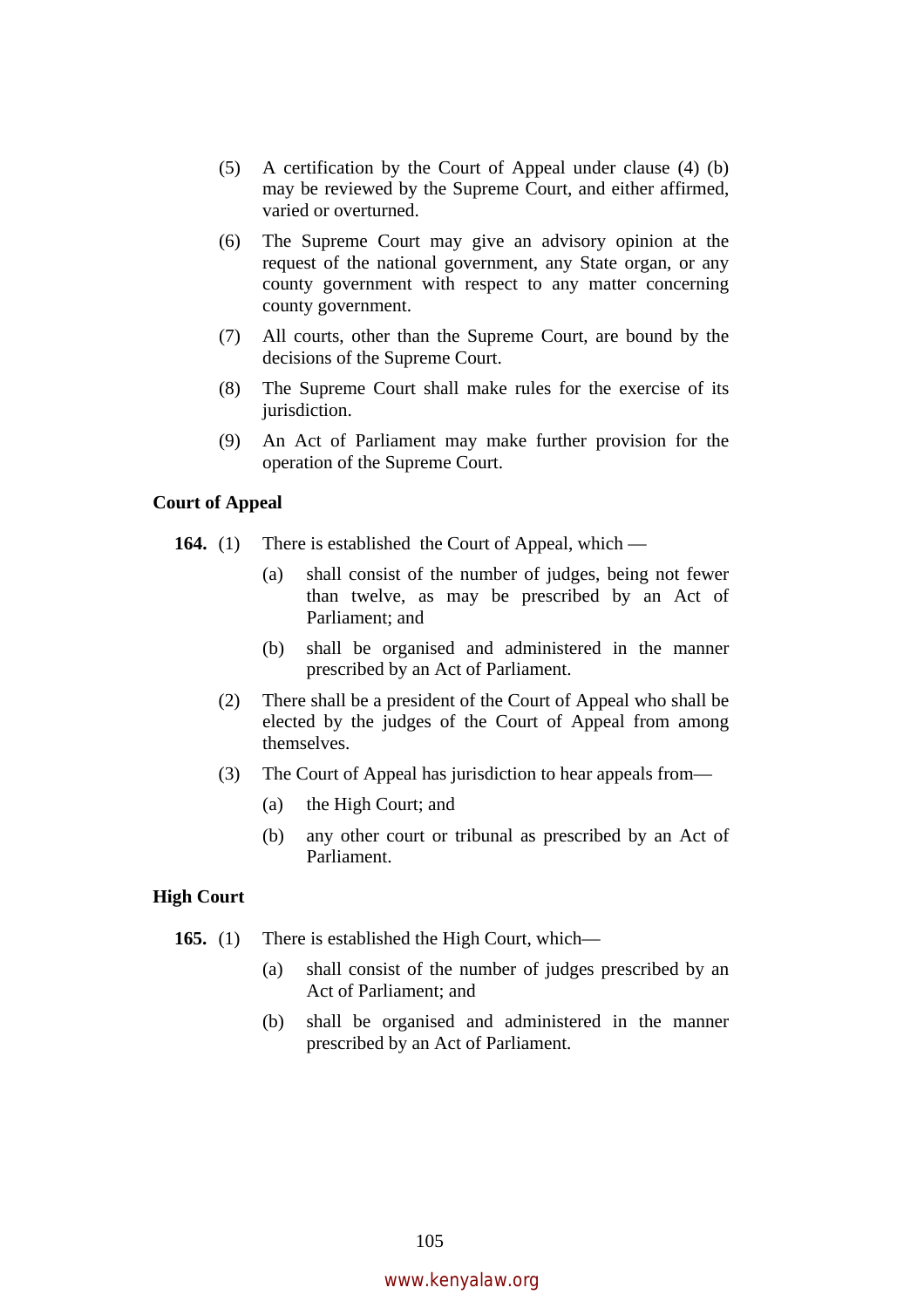- (2) There shall be a Principal Judge of the High Court, who shall be elected by the judges of the High Court from among themselves.
- (3) Subject to clause (5), the High Court shall have
	- (a) unlimited original jurisdiction in criminal and civil matters;
	- (b) jurisdiction to determine the question whether a right or fundamental freedom in the Bill of Rights has been denied, violated, infringed or threatened;
	- (c) jurisdiction to hear an appeal from a decision of a tribunal appointed under this Constitution to consider the removal of a person from office, other than a tribunal appointed under Article 144;
	- (d) jurisdiction to hear any question respecting the interpretation of this Constitution including the determination of—
		- (i) the question whether any law is inconsistent with or in contravention of this Constitution:
		- (ii) the question whether anything said to be done under the authority of this Constitution or of any law is inconsistent with, or in contravention of, this Constitution;
		- (iii) any matter relating to constitutional powers of State organs in respect of county governments and any matter relating to the constitutional relationship between the levels of government; and
		- (iv) a question relating to conflict of laws under Article 191**;** and
	- (e) any other jurisdiction, original or appellate, conferred on it by legislation.
- (4) Any matter certified by the court as raising a substantial question of law under clause (3) (b) or (d) shall be heard by an uneven number of judges, being not less than three, assigned by the Chief Justice.
- (5) The High Court shall not have jurisdiction in respect of matters—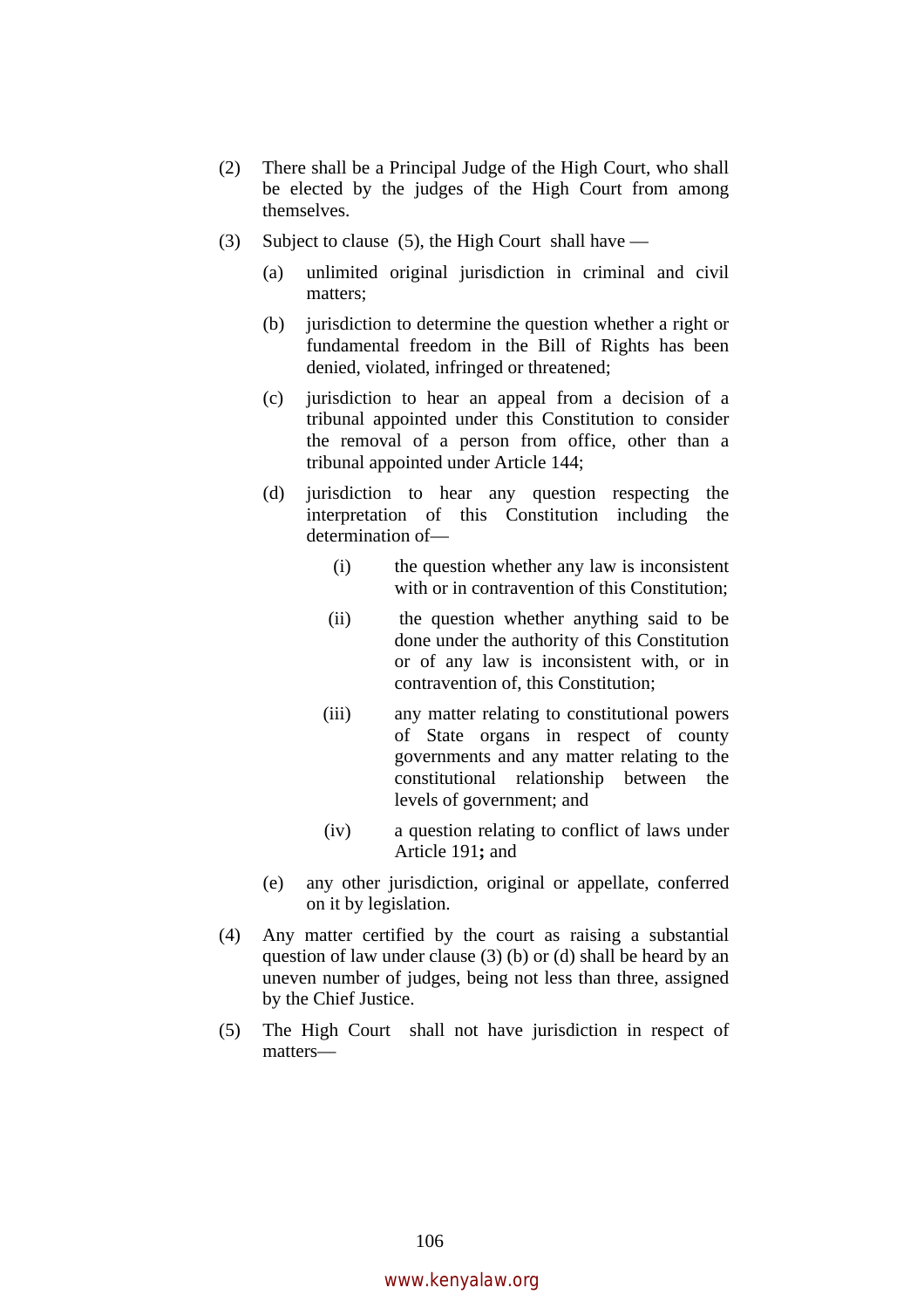- (a) reserved for the exclusive jurisdiction of the Supreme Court under this Constitution; or
- (b) falling within the jurisdiction of the courts contemplated in Article 162 (2).
- (6) The High Court has supervisory jurisdiction over the subordinate courts and over any person, body or authority exercising a judicial or quasi-judicial function, but not over a superior court.
- (7) For the purposes of clause (6), the High Court may call for the record of any proceedings before any subordinate court or person, body or authority referred to in clause (6), and may make any order or give any direction it considers appropriate to ensure the fair administration of justice.

## **Appointment of Chief Justice, Deputy Chief Justice and other judges**

- 166. (1) The President shall appoint—
	- (a) the Chief Justice and the Deputy Chief Justice, in accordance with the recommendation of the Judicial Service Commission, and subject to the approval of the National Assembly; and
	- (b) all other judges, in accordance with the recommendation of the Judicial Service Commission.
	- (2) Each judge of a superior court shall be appointed from among persons who—
		- (a) hold a law degree from a recognised university, or are advocates of the High Court of Kenya, or possess an equivalent qualification in a common-law jurisdiction;
		- (b) possess the experience required under clause (3) to (6) as applicable, irrespective of whether that experience was gained in Kenya or in another Commonwealth common-law jurisdiction; and
		- (c) have a high moral character, integrity and impartiality.
	- (3) The Chief Justice and other judges of the Supreme Court shall be appointed from among persons who have—
		- (a) at least fifteen years experience as a superior court judge; or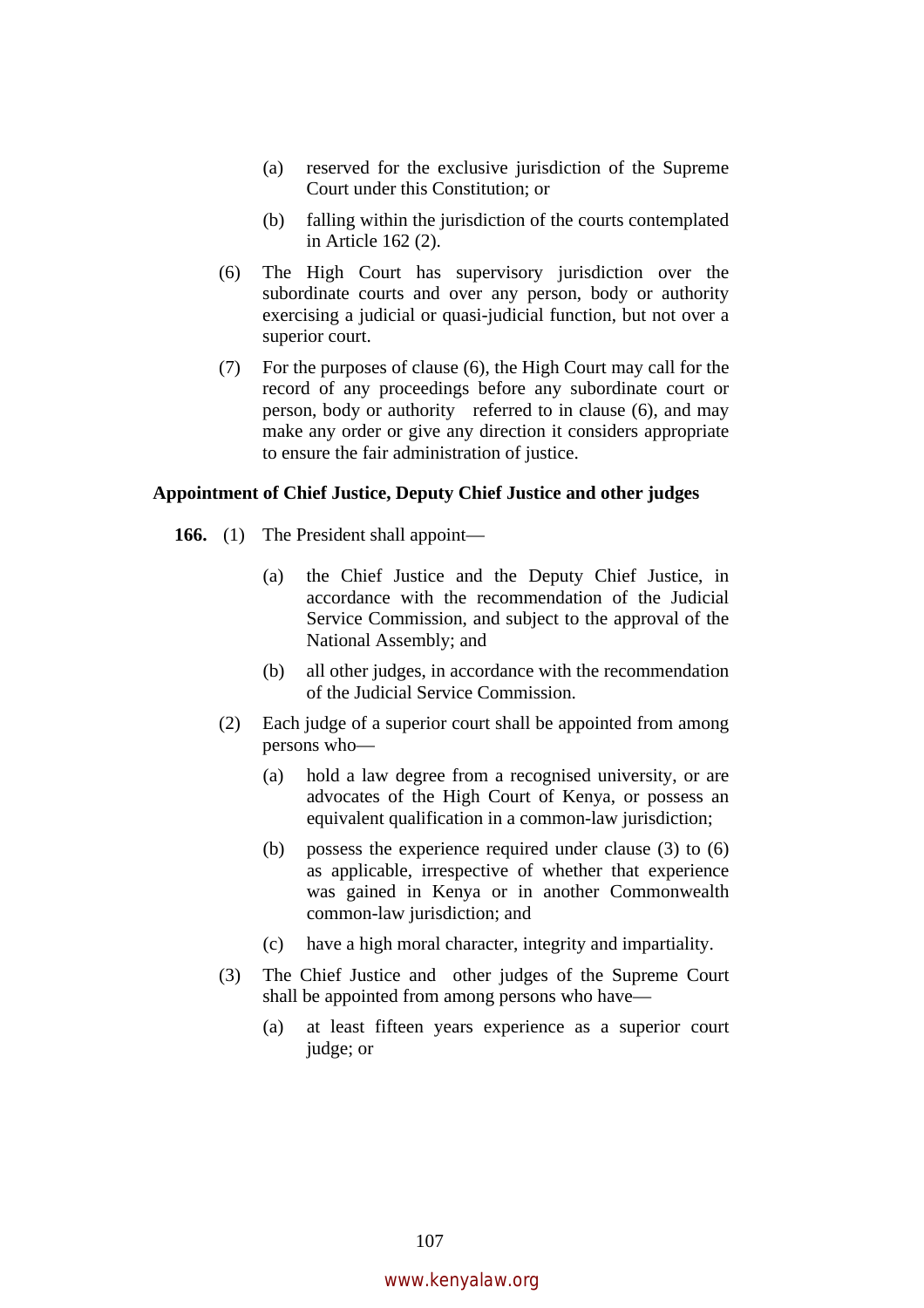- (b) at least fifteen years' experience as a distinguished academic, judicial officer, legal practitioner or such experience in other relevant legal field; or
- (c) held the qualifications mentioned in paragraphs (a) and (b) for a period amounting, in the aggregate, to fifteen years;
- (4) Each judge of the Court of Appeal shall be appointed from among persons who have—
	- (a) at least ten years' experience as a superior court judge; or
	- (b) at least ten years' experience as a distinguished academic or legal practitioner or such experience in other relevant legal field; or
	- (c) held the qualifications mentioned in paragraphs (a) and (b) for a period amounting, in the aggregate, to ten years.
- (5) Each judge of the High Court shall be appointed from among persons who have—
	- (a) at least ten years' experience as a superior court judge or professionally qualified magistrate; or
	- (b) at least ten years' experience as a distinguished academic or legal practitioner or such experience in other relevant legal field; or
	- (c) held the qualifications specified in paragraphs (a) and (b) for a period amounting, in the aggregate, to ten years.

### **Tenure of office of the Chief Justice and other judges**

- **167.** (1) A judge shall retire from office on attaining the age of seventy years, but may elect to retire at any time after attaining the age of sixty-five years.
	- (2) The Chief Justice shall hold office for a maximum of ten years or until retiring under clause (1), whichever is the earlier.
	- (3) If the Chief Justice's term of office expires before the Chief Justice retires under clause (1), the Chief Justice may continue in office as a judge of the Supreme Court.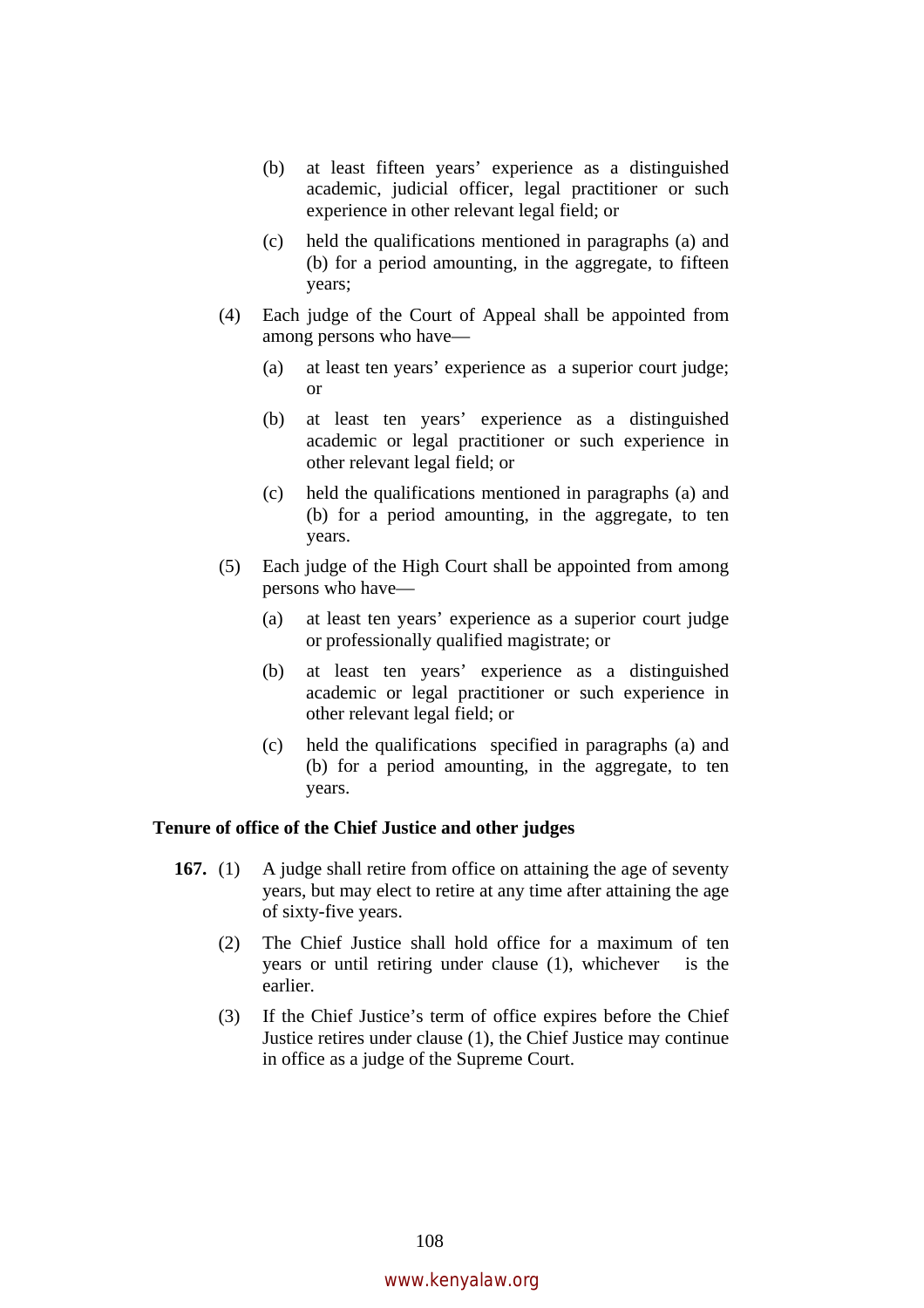- (4) If, on the expiry of the term of office of a Chief Justice, the Chief Justice opts to remain on the Supreme Court under clause (3), the next person appointed as Chief Justice may be selected in accordance with Article 166 (1)**,** even though that appointment may result in there being more than the maximum permitted number of Supreme Court judges holding office.
- (5) The Chief Justice and any other judge may resign from office by giving notice**,** in writing**,** to the President.

## **Removal from office**

- 168. (1) A judge of a superior court may be removed from office only on the grounds of—
	- (a) inability to perform the functions of office arising from mental or physical incapacity;
	- (b) a breach of a code of conduct prescribed for judges of the superior courts by an Act of Parliament;
	- (c) bankruptcy;
	- (d) incompetence; or
	- (e) gross misconduct or misbehaviour.
	- (2) The removal of a judge may be initiated only by the Judicial Service Commission acting on its own motion**,** or on the petition of any person to the Judicial Service Commission.
	- (3) A petition by a person to the Judicial Service Commission under clause (2) shall be in writing, setting out the alleged facts constituting the grounds for the judges removal.
	- (4) The Judicial Service Commission shall consider the petition and, if it is satisfied that the petition discloses a ground for removal under clause (1), send the petition to the President.
	- (5) The President shall, within fourteen days after receiving the petition, suspend the judge from office and, acting in accordance with the recommendation of the Judicial Service Commission—
		- (a) in the case of the Chief Justice, appoint a tribunal consisting of—
			- (i) the Speaker of the National Assembly, as chairperson;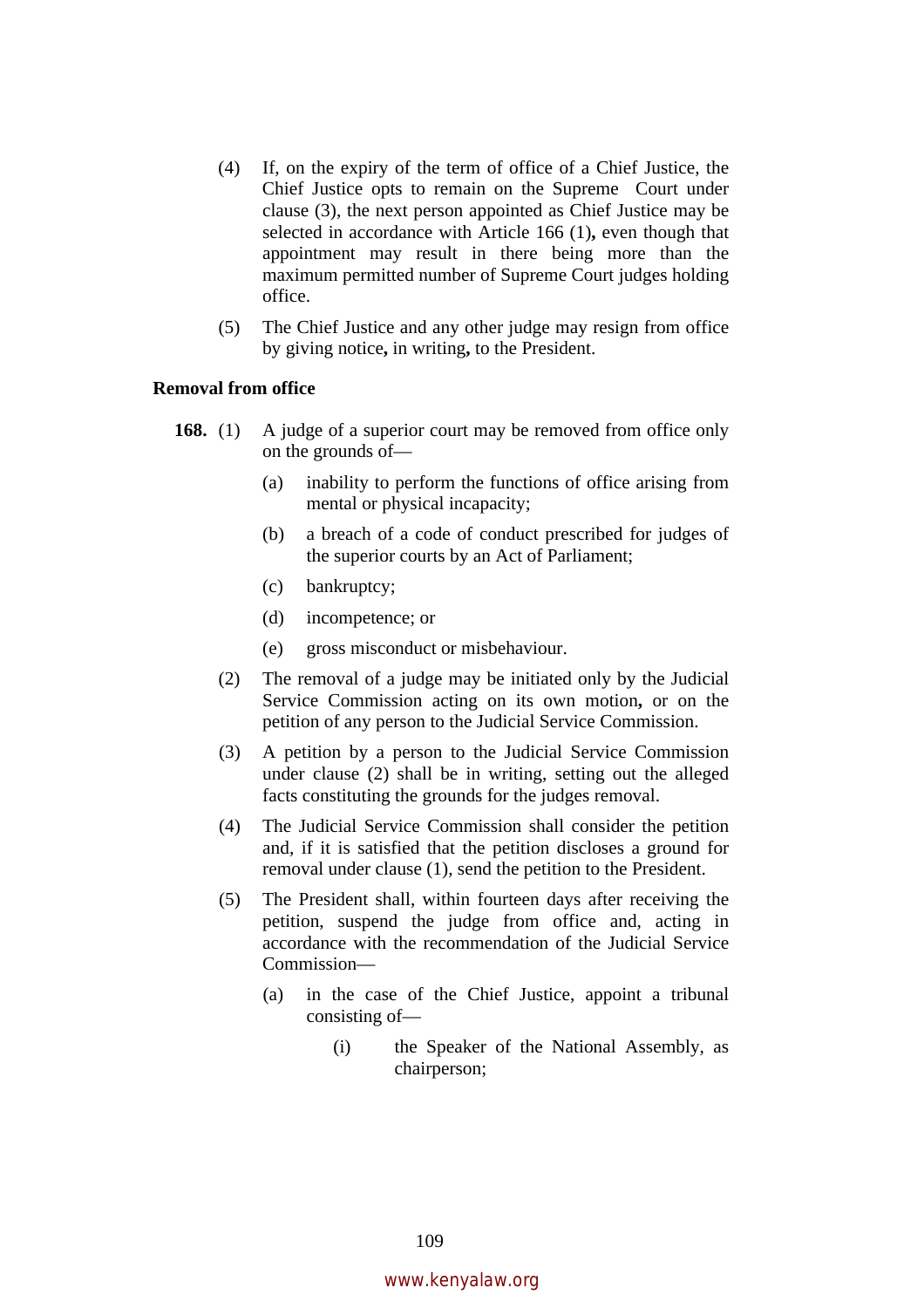- (ii) three superior court judges from commonlaw jurisdictions;
- (iii) one advocate of fifteen years standing; and
- (iv) two other persons with experience in public affairs; or
- (b) in the case of a judge other than the Chief Justice, appoint a tribunal consisting of—
	- (i) a chairperson and three other members from among persons who hold or have held office as a judge of a superior court, or who are qualified to be appointed as such but who, in either case, have not been members of the Judicial Service Commission at any time within the immediately preceding three years;
	- (ii) one advocate of fifteen years standing; and
	- (iii) two other persons with experience in public affairs.
- (6) Despite Article 160 (4), the remuneration and benefits payable to a judge who is suspended from office under clause (5) shall be adjusted to one half until such time as the judge is removed from, or reinstated in, office.
- (7) A tribunal appointed under clause (5) shall—
	- (a) be responsible for the regulation of its proceedings, subject to any legislation contemplated in clause (10); and
	- (b) inquire into the matter expeditiously and report on the facts and make binding recommendations to the President.
- (8) A judge who is aggrieved by a decision of the tribunal under this Article may appeal against the decision to the Supreme Court, within ten days after the tribunal makes its recommendations.
- (9) The President shall act in accordance with the recommendations made by the tribunal on the later of –
	- (a) the expiry of the time allowed for an appeal under clause (8), if no such appeal is taken; or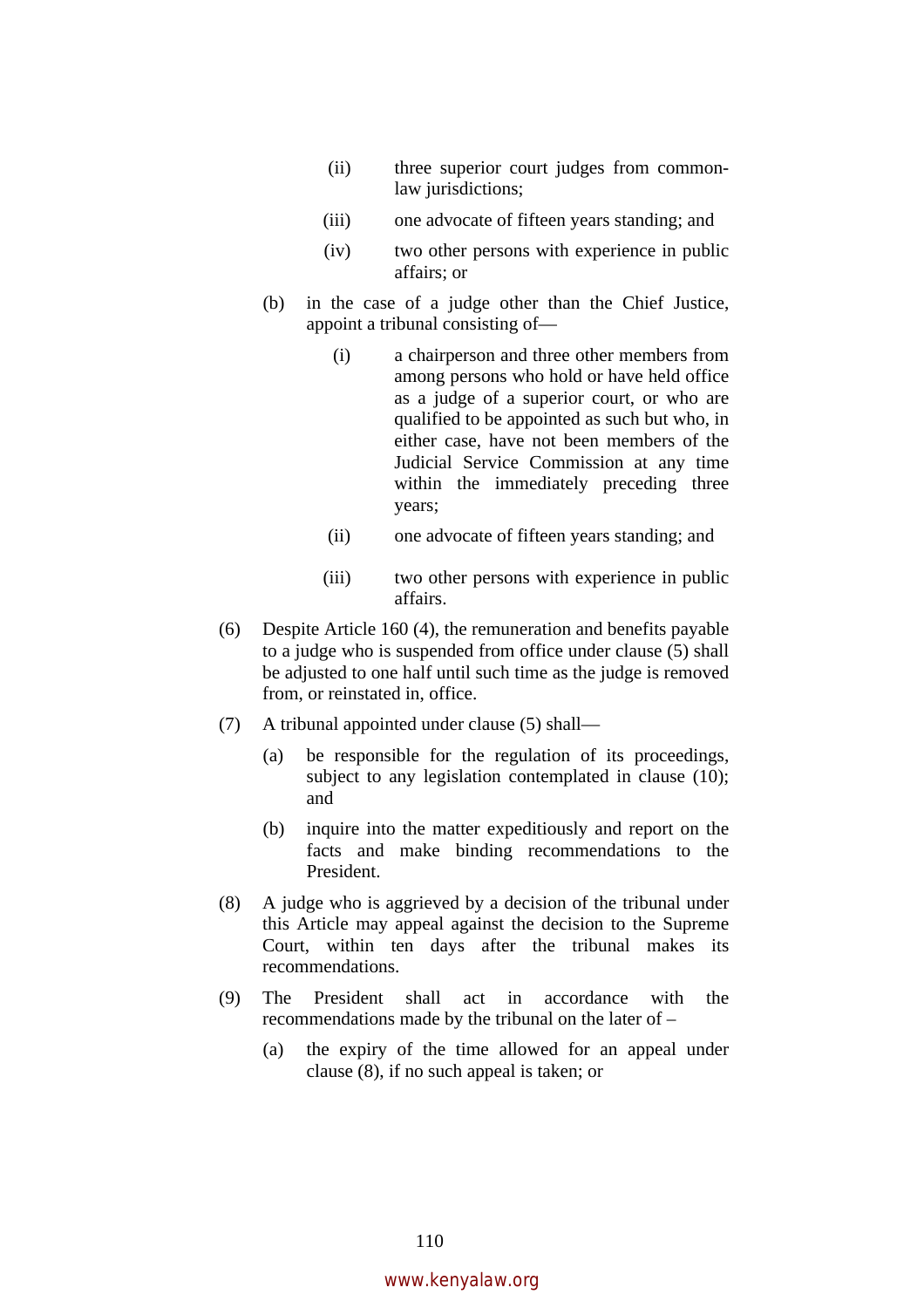- (b) the completion of all rights of appeal in any proceedings allowed for under clause (8), if such an appeal is taken and the final order in the matter affirms the tribunal's recommendations.
- (10) Parliament shall enact legislation providing for the procedure of a tribunal appointed under this Article.

## **Part 3—Subordinate courts**

## **Subordinate courts**

- **169.** (1) The subordinate courts are—
	- (a) the Magistrates courts;
	- (b) the Kadhis' courts;
	- (c) the Courts Martial; and
	- (d) any other court or local tribunal as may be established by an Act of Parliament, other than the courts established as required by Article 162(2).
	- (2) Parliament shall enact legislation conferring jurisdiction, functions and powers on the courts established under clause (1).

### **Kadhis' Courts**

- **170.** (1) There shall be a Chief Kadhi and such number, being not fewer than three, of other Kadhis as may be prescribed under an Act of Parliament.
	- (2) A person shall not be qualified to be appointed to hold or act in the office of Kadhi unless the person—
		- (a) professes the Muslim religion; and
		- (b) possesses such knowledge of the Muslim law applicable to any sects of Muslims as qualifies the person, in the opinion of the Judicial Service Commission, to hold a Kadhi's court.
	- (3) Parliament shall establish Kadhis' courts, each of which shall have the jurisdiction and powers conferred on it by legislation, subject to clause (5).
	- (4) The Chief Kadhi and the other Kadhis, or the Chief Kadhi and such of the other Kadhis (not being fewer than three in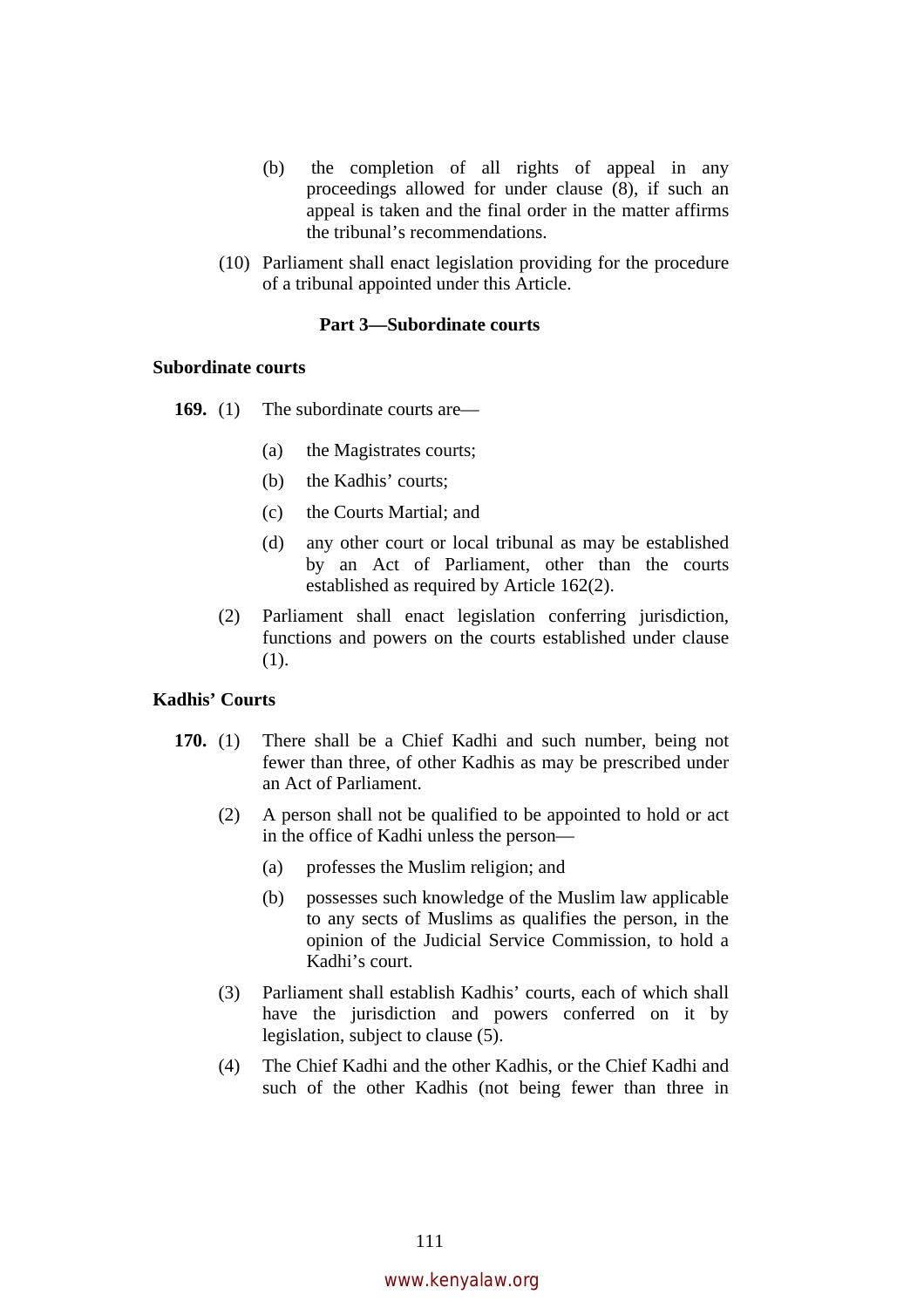number) as may be prescribed under an Act of Parliament, shall each be empowered to hold a Kadhi's court having jurisdiction within Kenya.

(5) The jurisdiction of a Kadhis' court shall be limited to the determination of questions of Muslim law relating to personal status, marriage, divorce or inheritance in proceedings in which all the parties profess the Muslim religion and submit to the jurisdiction of the Kadhi's courts.

# **Part 4—Judicial Service Commission**

## **Establishment of the Judicial Service Commission**

- **171.** (1) There is established the Judicial Service Commission.
	- (2) The Commission shall consist of
		- (a) the Chief Justice, who shall be the chairperson of the Commission;
		- (b) one Supreme Court judge elected by the judges of the Supreme Court;
		- (c) one Court of Appeal judge elected by the judges of the Court of Appeal;
		- (d) one High Court judge and one magistrate, one a woman and one a man, elected by the members of the association of judges and magistrates;
		- (e) the Attorney-General;
		- (f) two advocates, one a woman and one a man, each of whom has at least fifteen years' experience, elected by the members of the statutory body responsible for the professional regulation of advocates;
		- (g) one person nominated by the Public Service Commission; and
		- (h) one woman and one man to represent the public, not being lawyers, appointed by the President with the approval of the National Assembly.
	- (3) The Chief Registrar of the Judiciary shall be the Secretary to the Commission.
	- (4) Members of the Commission, apart from the Chief Justice and the Attorney-General, shall hold office, provided that they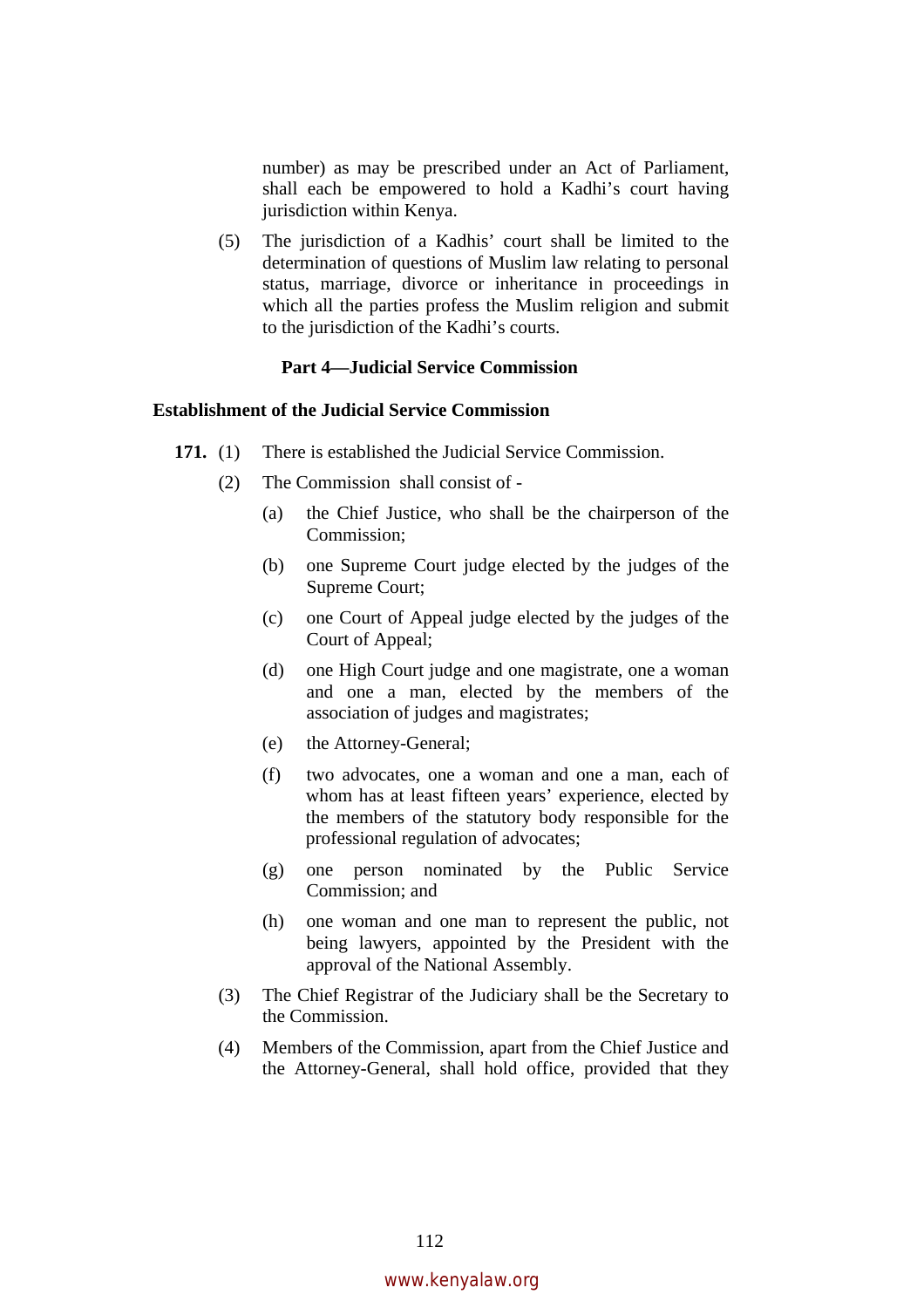remain qualified, for a term of five years and shall be eligible to be nominated for one further term of five years.

# **Functions of the Judicial Service Commission**

- **172.** (1) The Judicial Service Commission shall promote and facilitate the independence and accountability of the judiciary and the efficient, effective and transparent administration of justice and shall—
	- (a) recommend to the President persons for appointment as judges;
	- (b) review and make recommendations on the conditions of service of—
		- (i) judges and judicial officers, other than their remuneration; and
		- (ii) the staff of the Judiciary;
	- (c) appoint, receive complaints against, investigate and remove from office or otherwise discipline registrars, magistrates, other judicial officers and other staff of the Judiciary, in the manner prescribed by an Act of Parliament;
	- (d) prepare and implement programmes for the continuing education and training of judges and judicial officers; and
	- (e) advise the national government on improving the efficiency of the administration of justice.
	- (2) In the performance of its functions, the Commission shall be guided by the following—
		- (a) competitiveness and transparent processes of appointment of judicial officers and other staff of the judiciary; and
		- (b) the promotion of gender equality.

## **Judiciary Fund**

**173.** (1) There is established a fund to be known as the Judiciary Fund which shall be administered by the Chief Registrar of the Judiciary.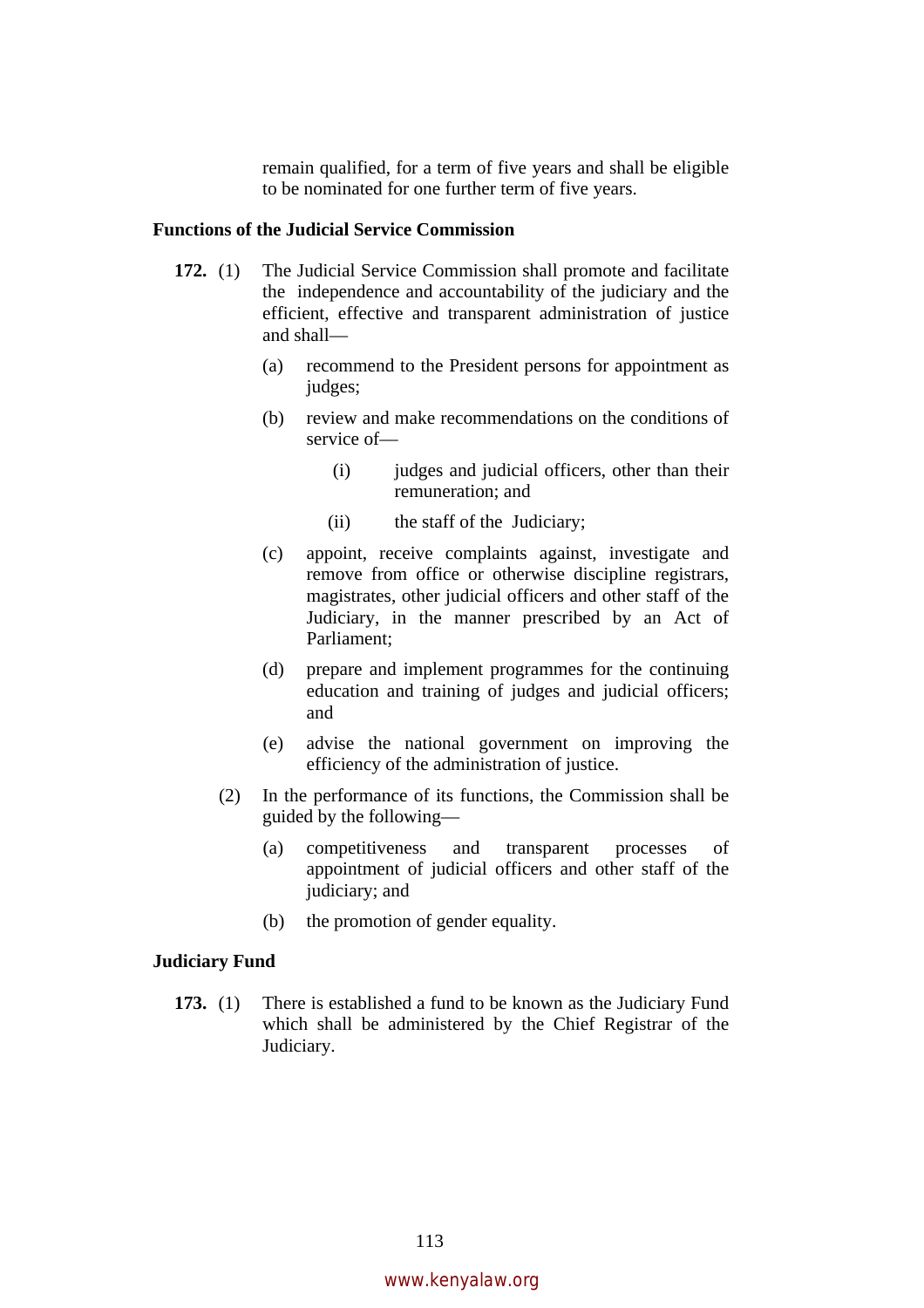- (2) The Fund shall be used for administrative expenses of the Judiciary and such other purposes as may be necessary for the discharge of the functions of the Judiciary.
- (3) Each financial year, the Chief Registrar shall prepare estimates of expenditure for the following year, and submit them to the National Assembly for approval.
- (4) On approval of the estimates by the National Assembly, the expenditure of the Judiciary shall be a charge on the Consolidated Fund and the funds shall be paid directly into the Judicary Fund.
- (5) Parliament shall enact legislation to provide for the regulation of the Fund.

# **CHAPTER ELEVEN**

### **DEVOLVED GOVERNMENT**

## **Part 1—Objects and principles of devolved government**

# **Objects of devolution**

- **174.** The objects of the devolution of government are—
	- (a) to promote democratic and accountable exercise of power;
	- (b) to foster national unity by recognising diversity;
	- (c) to give powers of self-governance to the people and enhance the participation of the people in the exercise of the powers of the State and in making decisions affecting them;
	- (d) to recognise the right of communities to manage their own affairs and to further their development;
	- (e) to protect and promote the interests and rights of minorities and marginalised communities;
	- (f) to promote social and economic development and the provision of proximate, easily accessible services throughout Kenya;
	- (g) to ensure equitable sharing of national and local resources throughout Kenya;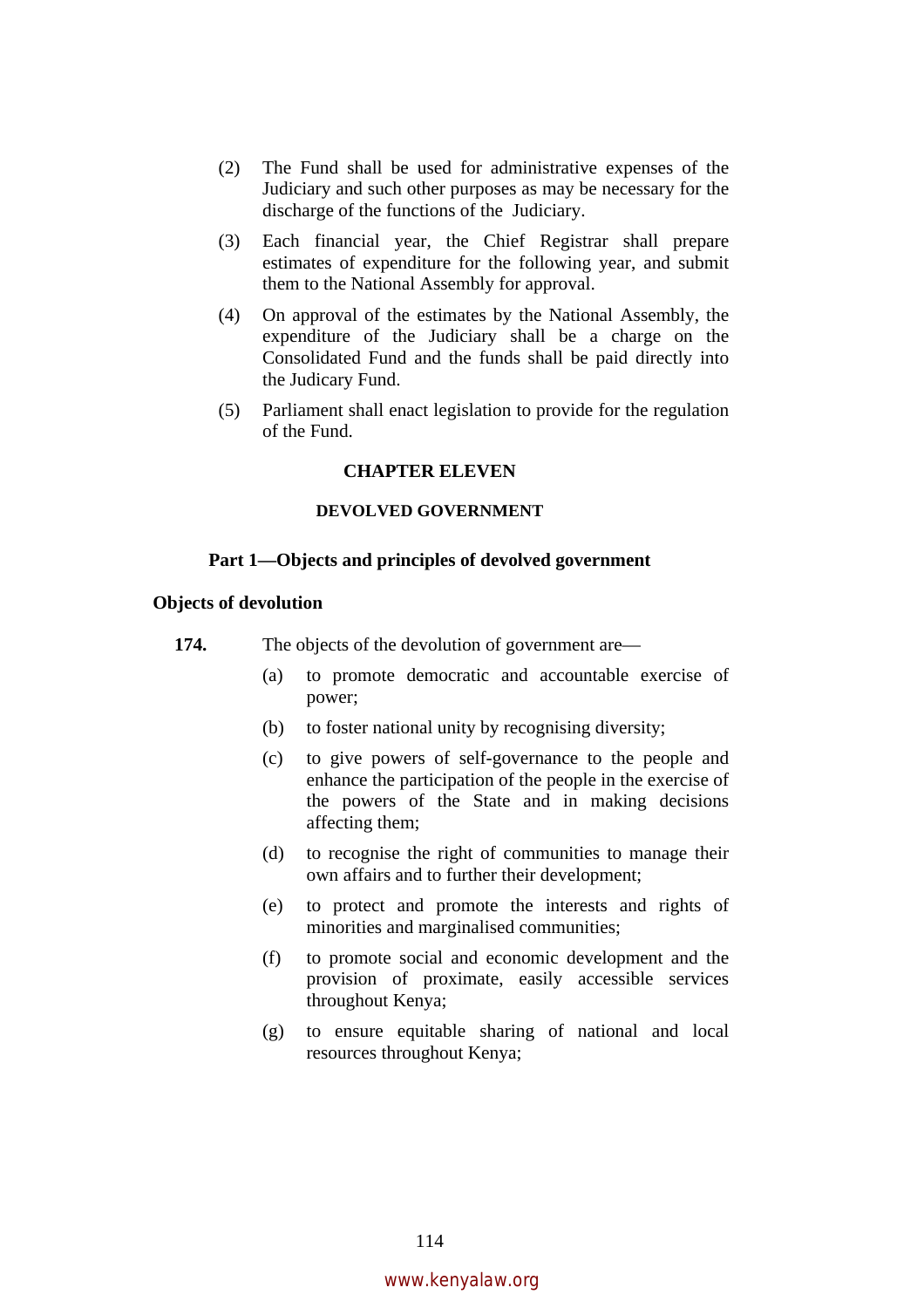- (h) to facilitate the decentralisation of State organs, their functions and services, from the capital of Kenya; and
- (i) to enhance checks and balances and the separation of powers.

## **Principles of devolved government**

- **175.** County governments established under this Constitution shall reflect the following principles––
	- (a) county governments shall be based on democratic principles and the separation of powers;
	- (b) county governments shall have reliable sources of revenue to enable them to govern and deliver services effectively; and
	- (c) no more than two-thirds of the members of representative bodies in each county government shall be of the same gender.

# **Part 2—County governments**

### **County governments**

- **176.** (1) There shall be a county government for each county, consisting of a county assembly and a county executive.
	- (2) Every county government shall decentralise its functions and the provision of its services to the extent that it is efficient and practicable to do so.

### **Membership of county assembly**

- **177.** (1) A county assembly consists of—
	- (a) members elected by the registered voters of the wards, each ward constituting a single member constituency**,**  on the same day as a general election of Members of Parliament, being the second Tuesday in August, in every fifth year;
	- (b) the number of special seat members necessary to ensure that no more than two-thirds of the membership of the assembly are of the same gender;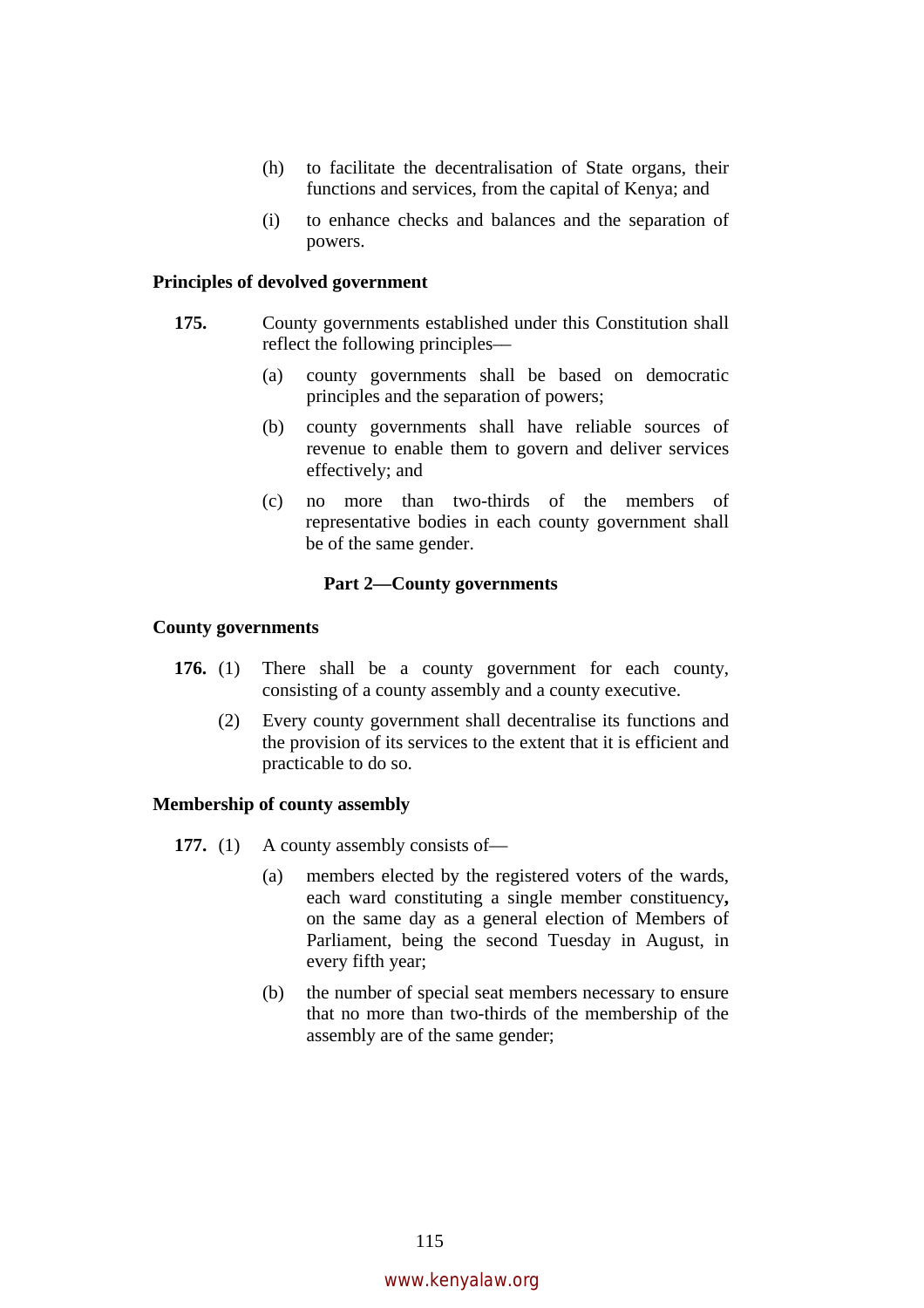- (c) the number of members of marginalised groups, including persons with disabilities and the youth, prescribed by an Act of Parliament; and
- (d) the Speaker, who is an *ex officio* member.
- (2) The members contemplated in clause (1) (b) and (c) shall**,** in each case**,** be nominated by political parties in proportion to the seats received in that election in that county by each political party under paragraph (a) in accordance with Article 90.
- (3) The filling of special seats under clause (1) (b) shall be determined after declaration of elected members from each ward.
- (4) A county assembly is elected for a term of five years.

## **Speaker of a county assembly**

- **178.** (1) Each county assembly shall have a speaker elected by the county assembly from among persons who are not members of the assembly.
	- (2) A sitting of the county assembly shall be presided over by—
		- (a) the speaker of the assembly; or
		- (b) in the absence of the speaker, another member of the assembly elected by the assembly.
	- (3) Parliament shall enact legislation providing for the election and removal from office of speakers of the county assemblies.

# **County executive committees**

- **179.** (1) The executive authority of the county is vested in, and exercised by**,** a county executive committee.
	- (2) The county executive committee consists of—
		- (a) the county governor and the deputy county governor; and
		- (b) members appointed by the county governor, with the approval of the assembly, from among persons who are not members of the assembly.
	- (3) The number of members appointed under clause (2) (b) shall not exceed—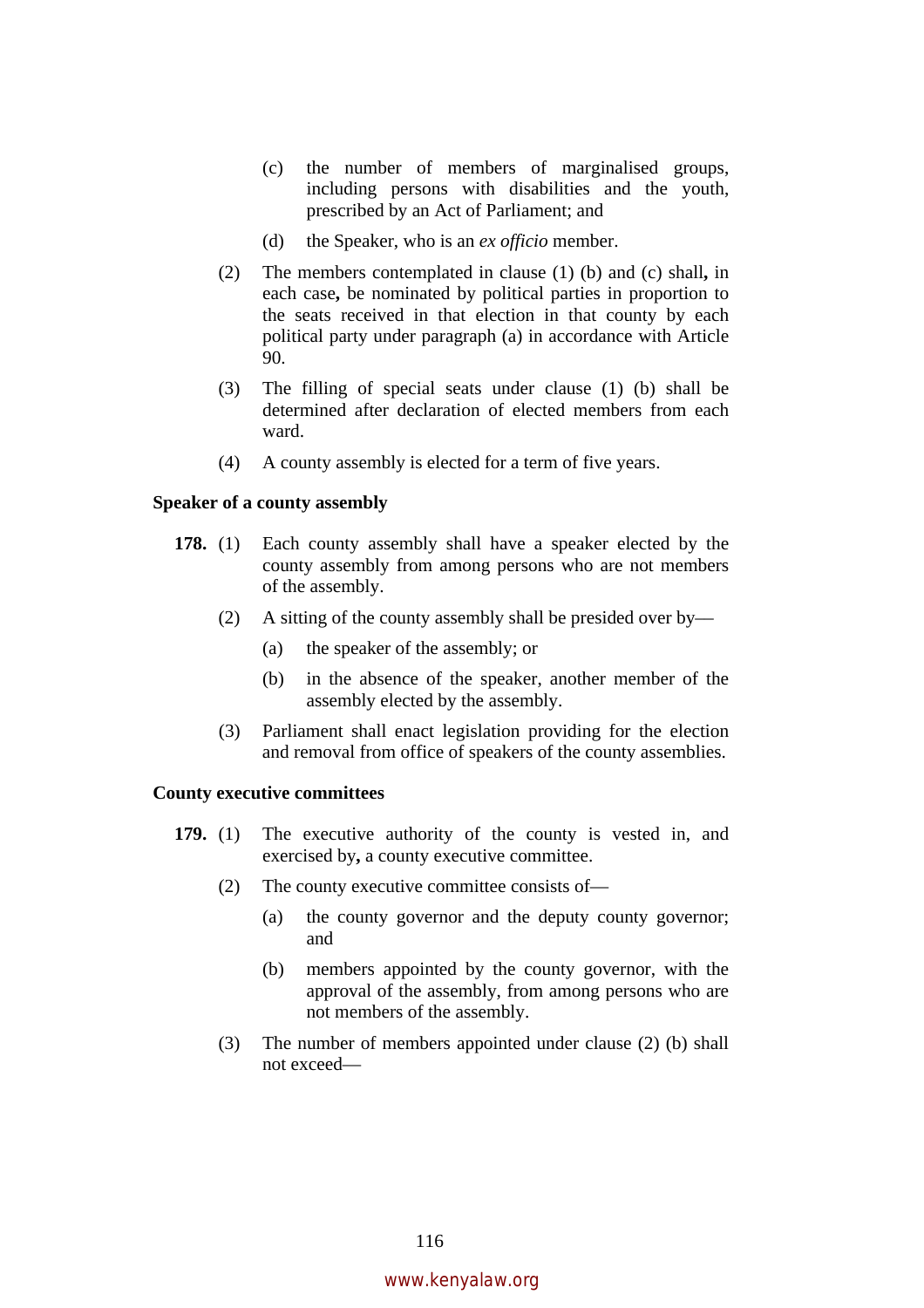- (a) one-third of the number of members of the county assembly, if the assembly has less than thirty members; or
- (b) ten, if the assembly has thirty or more members.
- (4) The county governor and the deputy county governor are the chief executive and deputy chief executive of the county**,** respectively.
- (5) When the county governor is absent, the deputy county governor shall act as the county governor.
- (6) Members of a county executive committee are accountable to the county governor for the performance of their functions and exercise of their powers.
- (7) If a vacancy arises in the office of the county governor, the members of the county executive committee appointed under clause (2) (b) cease to hold office.

## **Election of county governor and deputy county governor**

- **180.** (1) The county governor shall be directly elected by the voters registered in the county, on the same day as a general election of Members of Parliament, being the second Tuesday in August, in every fifth year.
	- (2) To be eligible for election as county governor, a person must be eligible for election as a member of the county assembly.
	- (3) If only one candidate for county governor is nominated, that candidate shall be declared elected.
	- (4) If two or more candidates are nominated, an election shall be held in the county and the candidate who receives the greatest number of votes shall be declared elected.
	- (5) Each candidate for election as county governor shall nominate a person who is qualified for nomination for election as county governor as a candidate for deputy governor.
	- (6) The Independent Electoral and Boundaries Commission shall not conduct a separate election for the deputy governor but shall declare the candidate nominated by the person who is elected county governor to have been elected as the deputy governor.
	- (7) A person shall not hold office––
		- (a) as a county governor for more than two terms; or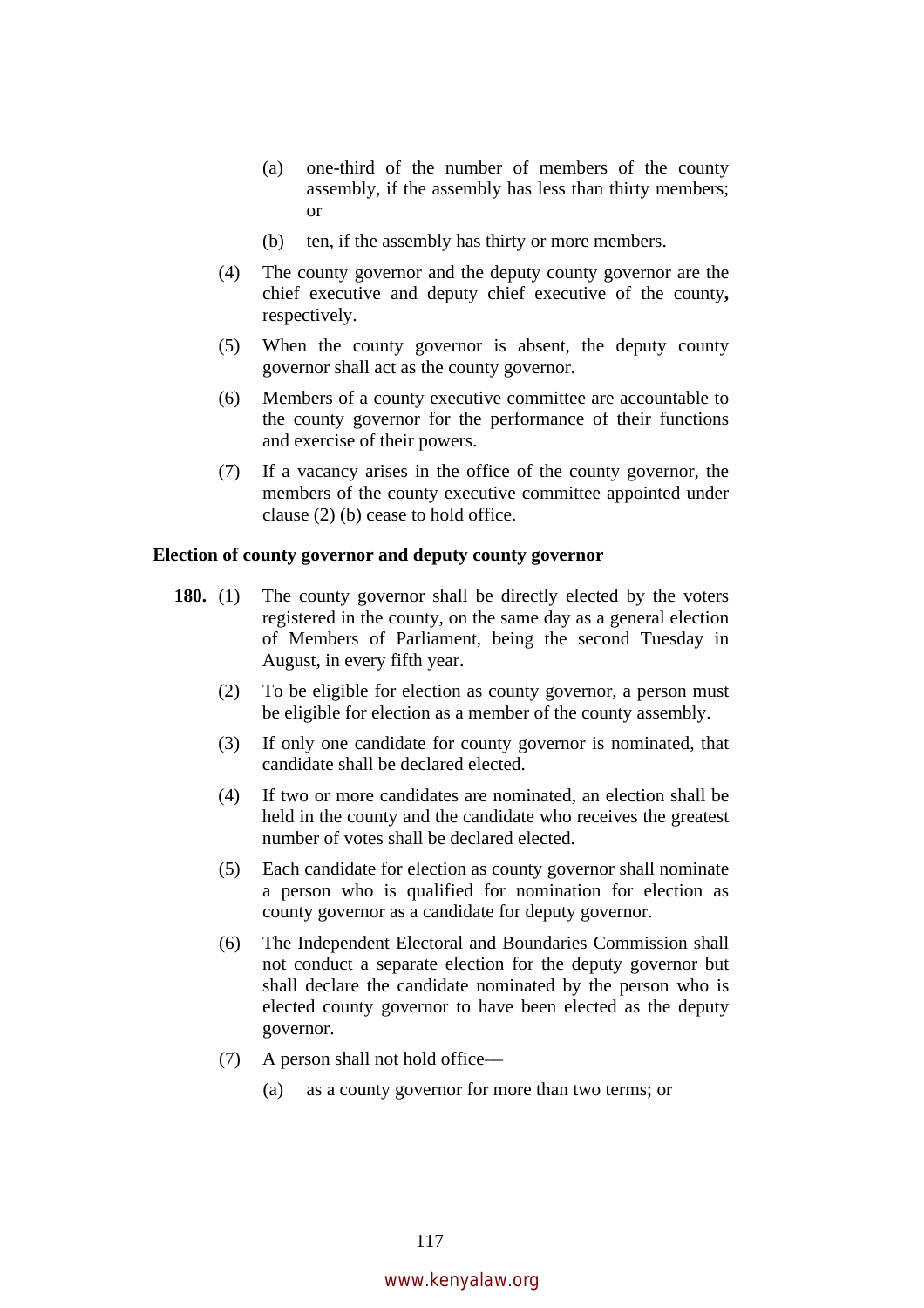- (b) as a deputy county governor for more than two terms.
- (8) For the purposes of clause (7), a person who has assumed the office of county governor shall be deemed to have served a full term, subject only to Article 182 (3) (b).

## **Removal of a county governor**

- 181. (1) A county governor may be removed from office on any of the following grounds––
	- (a) gross violation of this Constitution or any other law;
	- (b) where there are serious reasons for believing that the county governor has committed a crime under national or international law;
	- (c) abuse of office or gross misconduct; or
	- (d) physical or mental incapacity to perform the functions of office of county governor.
	- (2) Parliament shall enact legislation providing for the procedure of removal of a county governor on any of the grounds mentioned in clause (1).

#### **Vacancy in the office of county governor**

- **182.** (1) The office of the county governor shall become vacant if the holder of the office—
	- (a) dies;
	- (b) resigns**,** in writing**,** addressed to the speaker of the county assembly;
	- (c) ceases to be eligible to be elected county governor under Article 180(2);
	- (d) is convicted of an offence punishable by imprisonment for at least twelve months; or
	- (e) is removed from office under this Constitution.
	- (2) If a vacancy occurs in the office of county governor, the deputy county governor shall assume office as county governor for the remainder of the term of the county governor.
	- (3) If a person assumes office as county governor under clause (2)**,** the person shall be deemed for the purposes of Article  $180(7)$ —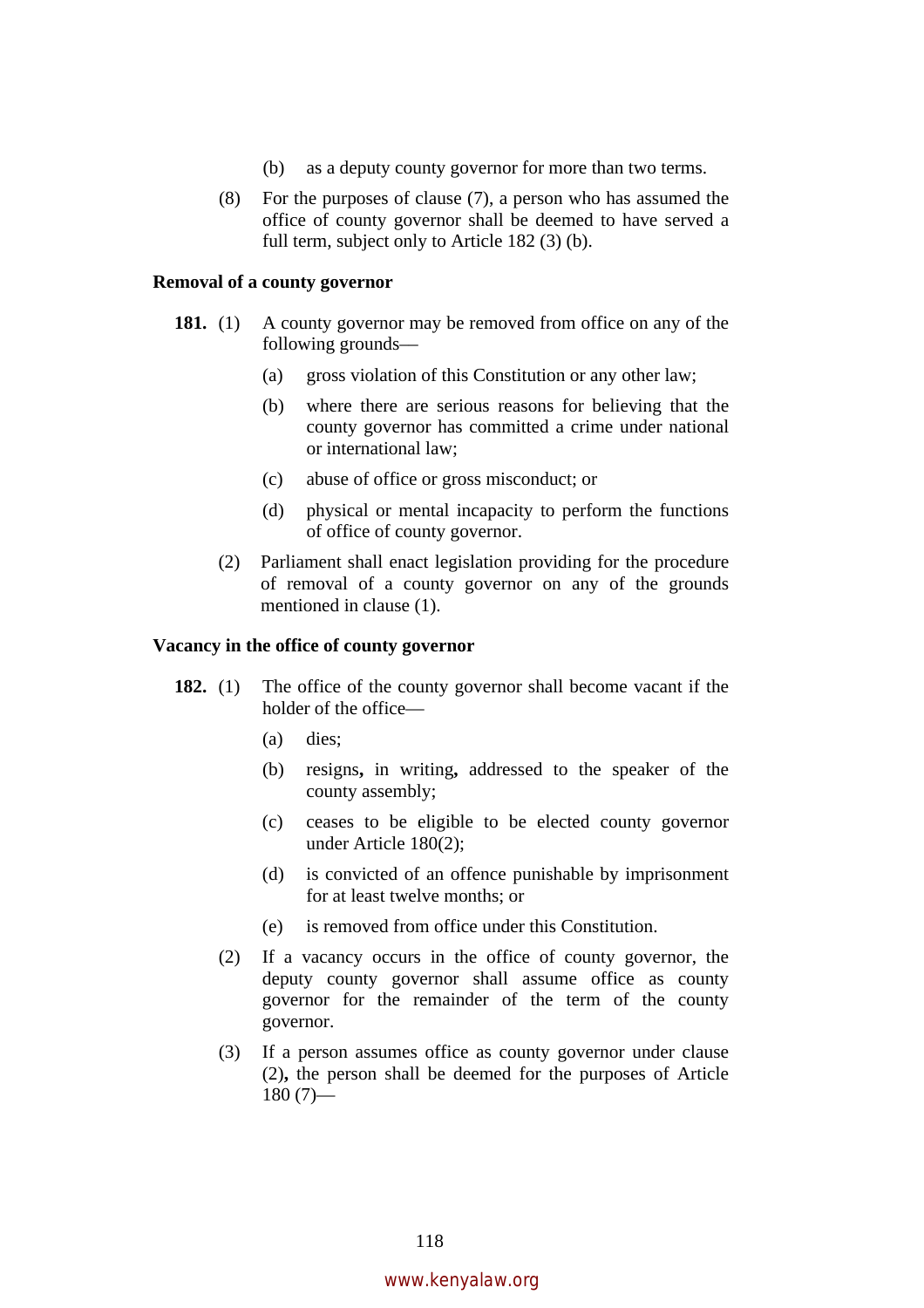- (a) to have served a full term as county governor if, at the date on which the person assumed office, more than two and a half years remain before the date of the next regularly scheduled election under Article 180 (1); or
- (b) not to have served a term of office as county governor, in any other case.
- (4) If a vacancy occurs in the office of county governor and that of deputy county governor**,** or if the deputy county governor is unable to act, the speaker of the county assembly shall act as county governor.
- (5) If a vacancy occurs in the circumstances contemplated by clause (4), an election to the office of county governor shall be held within sixty days after the speaker assumes the office of county governor.
- (6) A person who assumes the office of county governor under this Article shall, unless otherwise removed from office under this Constitution, hold office until the newly elected county governor assumes office following the next election held under Article 180 (1).

## **Functions of county executive committees**

- **183.** (1) A county executive committee shall—
	- (a) implement county legislation;
	- (b) implement, within the county, national legislation to the extent that the legislation so requires;
	- (c) manage and coordinate the functions of the county administration and its departments; and
	- (d) perform any other functions conferred on it by this Constitution or national legislation.
	- (2) A county executive committee may prepare proposed legislation for consideration by the county assembly.
	- (3) The county executive committee shall provide the county assembly with full and regular reports on matters relating to the county.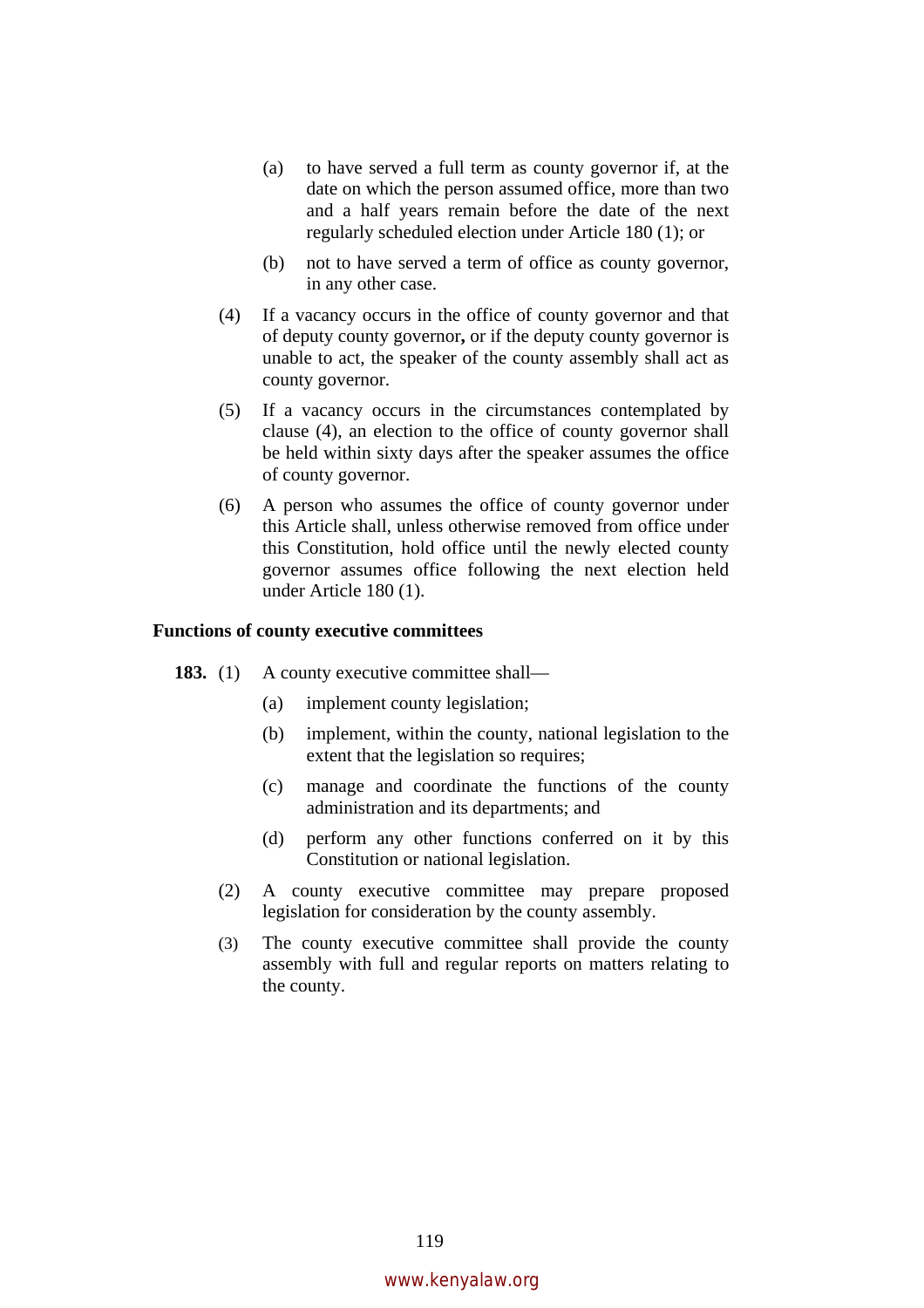# **Urban areas and cities**

- **184.** (1) National legislation shall provide for the governance and management of urban areas and cities and shall, in particular—
	- (a) establish criteria for classifying areas as urban areas and cities,
	- (b) establish the principles of governance and management of urban areas and cities; and
	- (c) provide for participation by residents in the governance of urban areas and cities.
	- (2) National legislation contemplated in clause (1) may include mechanisms for identifying different categories of urban areas and cities, and for their governance.

# **Legislative authority of county assemblies**

- **185.** (1) The legislative authority of a county is vested in, and exercised by, its county assembly.
	- (2) A county assembly may make any laws that are necessary for, or incidental to, the effective performance of the functions and exercise of the powers of the county government under the Fourth Schedule.
	- (3) A county assembly, while respecting the principle of the separation of powers, may exercise oversight over the county executive committee and any other county executive organs.
	- (4) A county assembly may receive and approve plans and policies for—
		- (a) the management and exploitation of the county's resources; and
		- (b) the development and management of its infrastructure and institutions.

# **Part 3—Functions and powers of county governments**

## **Respective functions and powers of national and county governments**

**186.** (1) Except as otherwise provided by this Constitution, the functions and powers of the national government and the county governments, respectively, are as set out in the Fourth Schedule.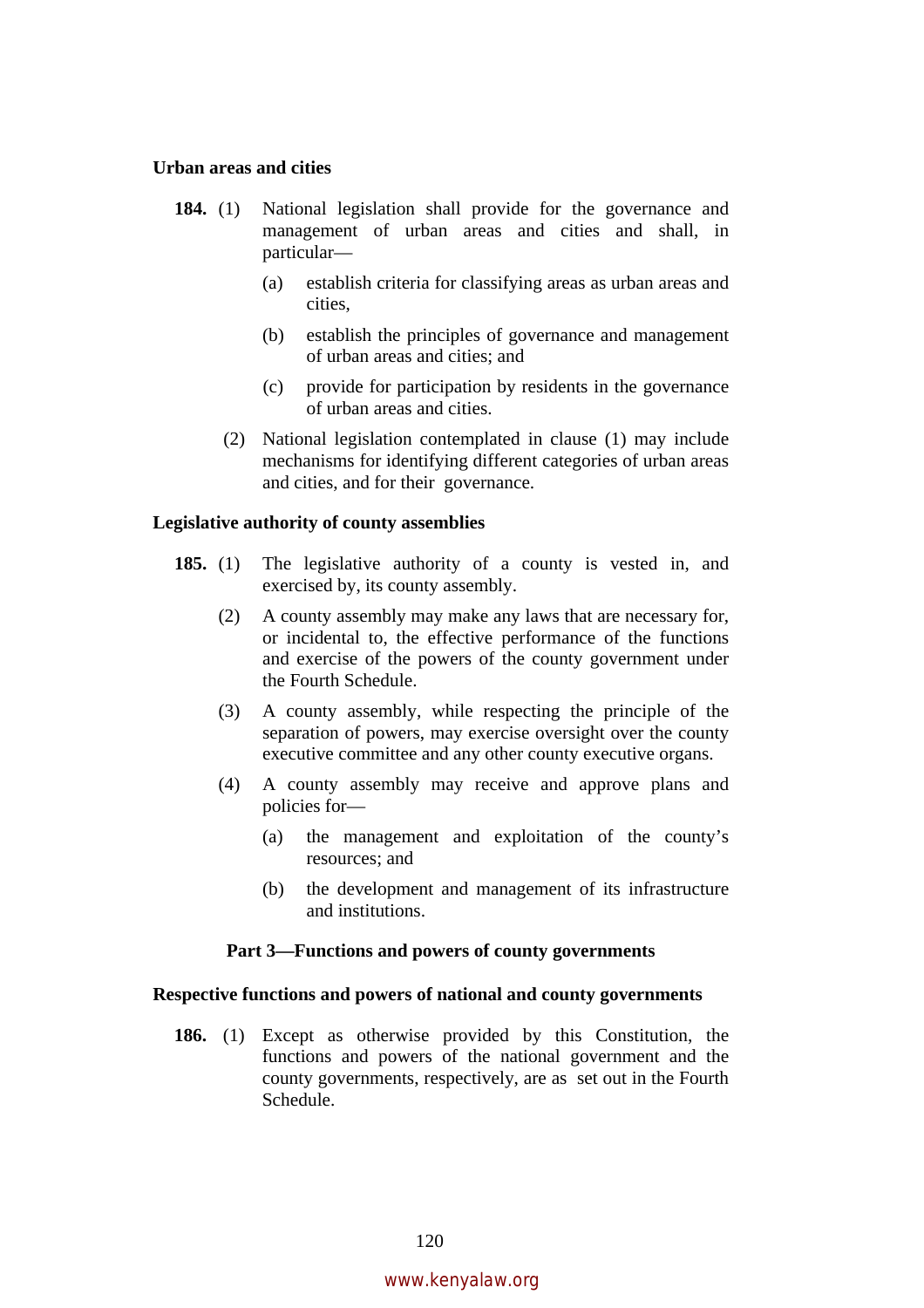- (2) A function or power that is conferred on more than one level of government is a function or power within the concurrent jurisdiction of each of those levels of government.
- (3) A function or power not assigned by this Constitution or national legislation to a county is a function or power of the national government.
- (4) For greater certainty, Parliament may legislate for the Republic on any matter.

## **Transfer of functions and powers between levels of government**

- **187.** (1) A function or power of government at one level may be transferred to a government at the other level by agreement between the governments if—
	- (a) the function or power would be more effectively performed or exercised by the receiving government; and
	- (b) the transfer of the function or power is not prohibited by the legislation under which it is to be performed or exercised.
	- (2) If a function or power is transferred from a government at one level to a government at the other level—
		- (a) arrangements shall be put in place to ensure that the resources necessary for the performance of the function or exercise of the power are transferred; and
		- (b) constitutional responsibility for the performance of the function or exercise of the power shall remain with the government to which it is assigned by the Fourth Schedule.

## **Part 4—The boundaries of counties**

# **Boundaries of counties**

- **188. (1)** The boundaries of a county may be altered only by a resolution––
	- (a) recommended by an independent commission set up for that purpose by Parliament; and
	- (b) passed by––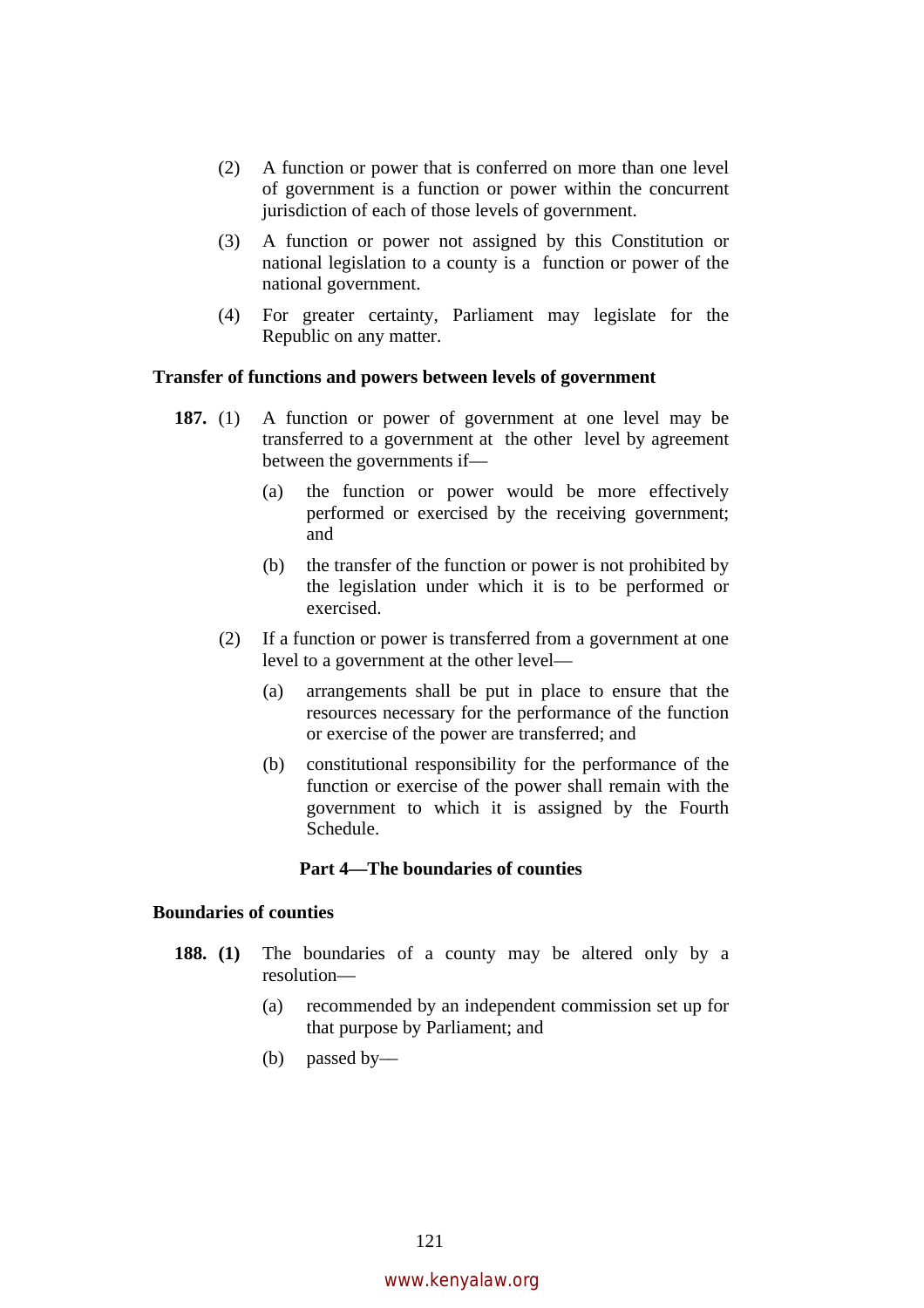- (i) the National Assembly**,** with the support of at least two-thirds of all of the members of the Assembly; and
- (ii) the Senate**,** with the support of at least twothirds of all of the county delegations.
- (2) The boundaries of a county may be altered to take into account—
	- (a) population density and demographic trends;
	- (b) physical and human infrastructure;
	- (c) historical and cultural ties;
	- (d) the cost of administration;
	- (e) the views of the communities affected;
	- (f) the objects of devolution of government; and
	- (g) geographical features.

# **Part 5—Relationships between governments**

## **Cooperation between national and county governments**

- **189.** (1) Government at either level shall—
	- (a) perform its functions, and exercise its powers, in a manner that respects the functional and institutional integrity of government at the other level, and respects the constitutional status and institutions of government at the other level and, in the case of county government, within the county level;
	- (b) assist, support and consult and, as appropriate, implement the legislation of the other level of government; and
	- (c) liaise with government at the other level for the purpose of exchanging information, coordinating policies and administration and enhancing capacity.
	- (2) Government at each level, and different governments at the county level, shall co-operate in the performance of functions and exercise of powers and, for that purpose, may set up joint committees and joint authorities.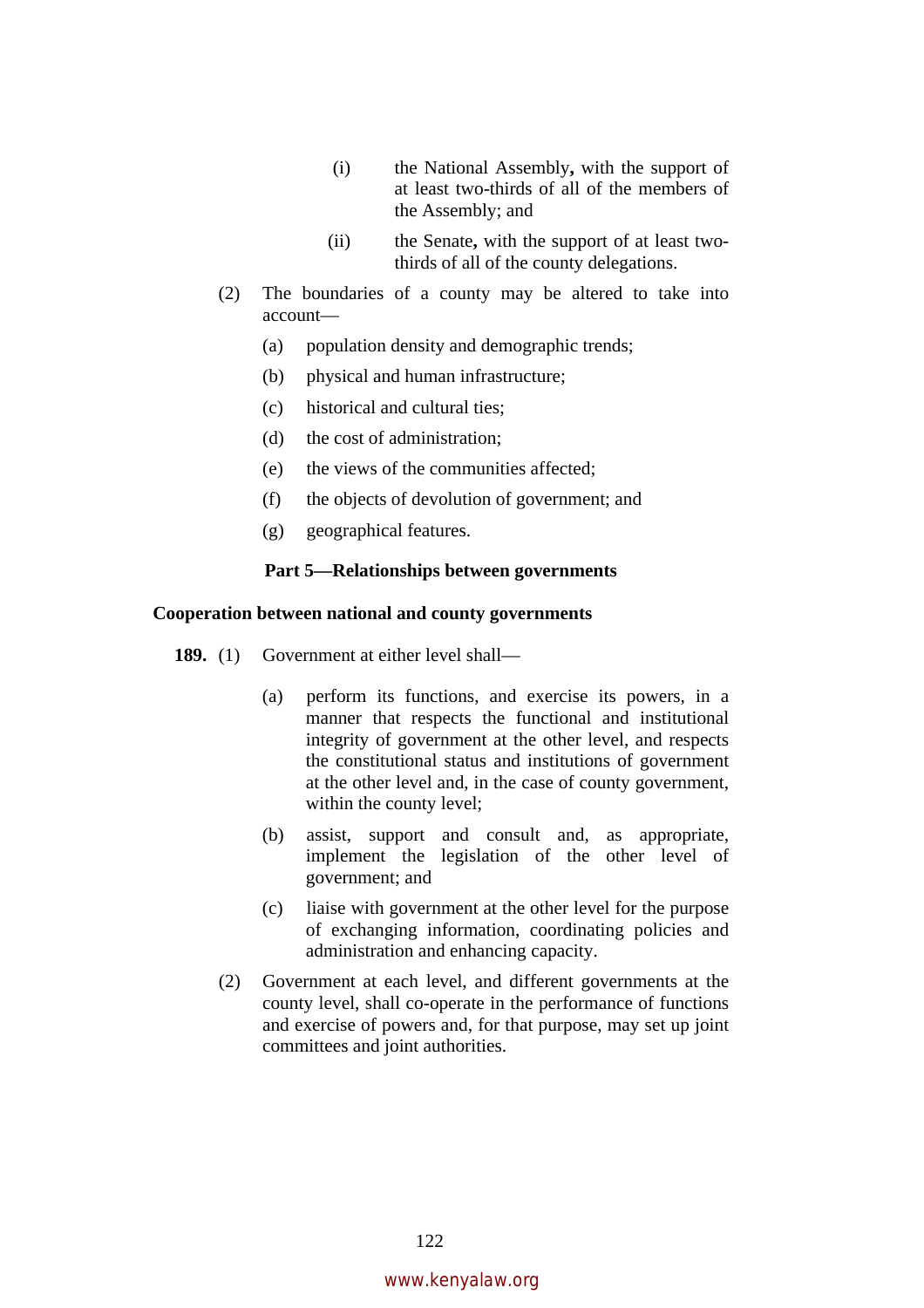- (3) In any dispute between governments, the governments shall make every reasonable effort to settle the dispute, including by means of procedures provided under national legislation.
- (4) National legislation shall provide procedures for settling intergovernmental disputes by alternative dispute resolution mechanisms, including negotiation, mediation and arbitration.

## **Support for county governments**

- **190.** (1) Parliament shall by legislation ensure that county governments have adequate support to enable them to perform their functions.
	- (2) County governments shall operate financial management systems that comply with any requirements prescribed by national legislation.
	- (3) Parliament shall**,** by legislation**,** provide for intervention by the national government if a county government—
		- (a) is unable to perform its functions; or
		- (b) does not operate a financial management system that complies with the requirements prescribed by national legislation.
	- (4) Legislation under clause (3) may, in particular, authorise the national government—
		- (a) to take appropriate steps to ensure that the county government's functions are performed and that it operates a financial management system that complies with the prescribed requirements; and
		- (b) if necessary, to assume responsibility for the relevant functions.
	- (5) The legislation under clause (3) shall
		- (a) require notice to be given to a county government of any measures that the national government intends to take;
		- (b) permit the national government to take only measures that are necessary;
		- (c) require the national government, when it intervenes, to take measures that will assist the county government to resume full responsibility for its functions; and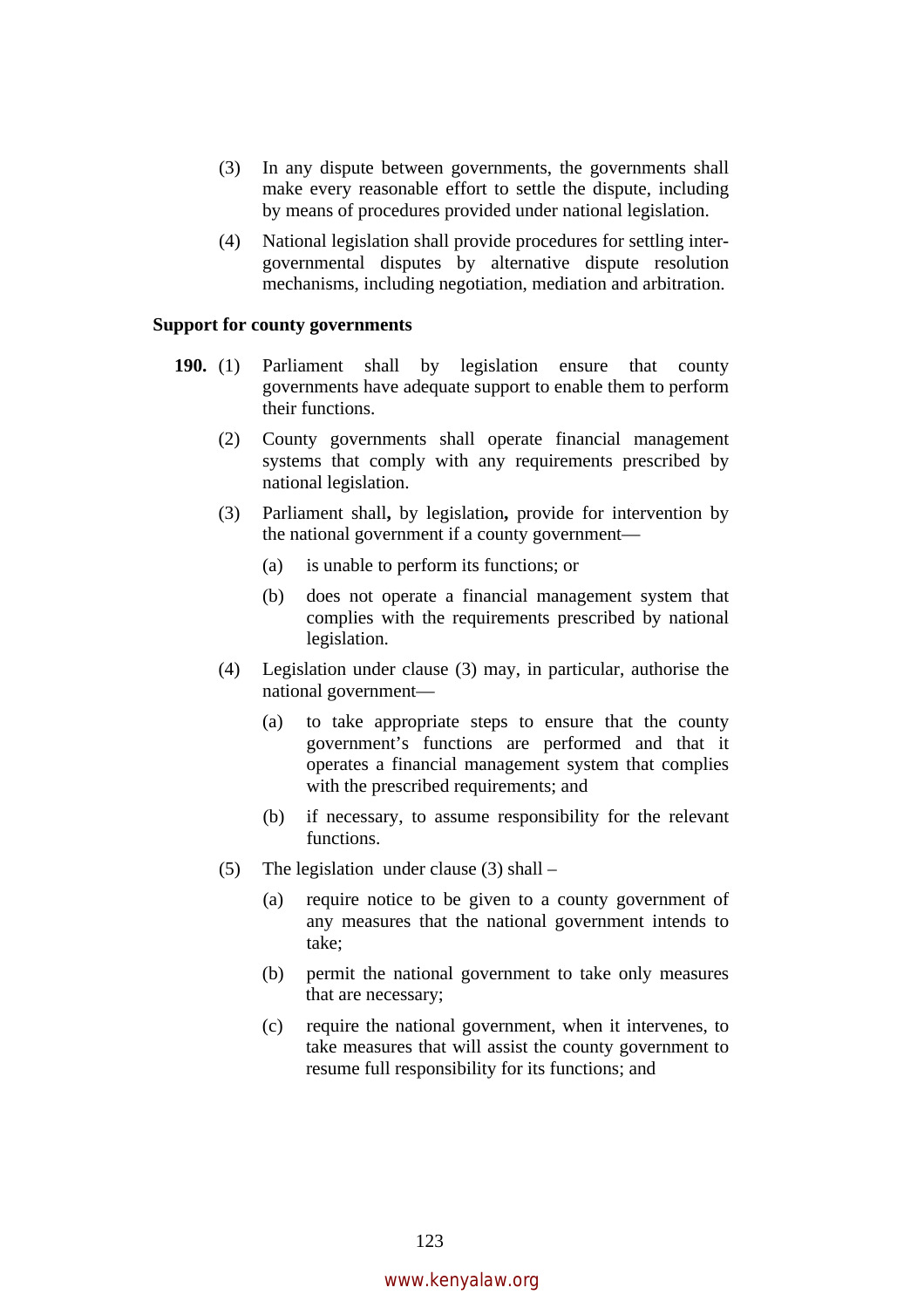(d) provide for a process by which the Senate may bring the intervention by the national government to an end.

# **Conflict of laws**

–

- **191.** (1) This Article applies to conflicts between national and county legislation in respect of matters falling within the concurrent jurisdiction of both levels of government.
	- (2) National legislation prevails over county legislation if—
		- (a) the national legislation applies uniformly throughout Kenya and any of the conditions specified in clause (3) is satisfied; or
		- (b) the national legislation is aimed at preventing unreasonable action by a county that—
			- (i) is prejudicial to the economic, health or security interests of Kenya or another county; or
			- (ii) impedes the implementation of national economic policy.
	- (3) The following are the conditions referred to in clause (2) (a)–
		- (a) the national legislation provides for a matter that cannot be regulated effectively by legislation enacted by the individual counties;
		- (b) the national legislation provides for a matter that, to be dealt with effectively, requires uniformity across the nation, and the national legislation provides that uniformity by establishing—
			- (i) norms and standards; or
			- (ii) national policies; or
		- (c) the national legislation is necessary for—
			- (i) the maintenance of national security;
			- (ii) the maintenance of economic unity;
			- (iii) the protection of the common market in respect of the mobility of goods, services, capital and labour;
			- (iv) the promotion of economic activities across county boundaries;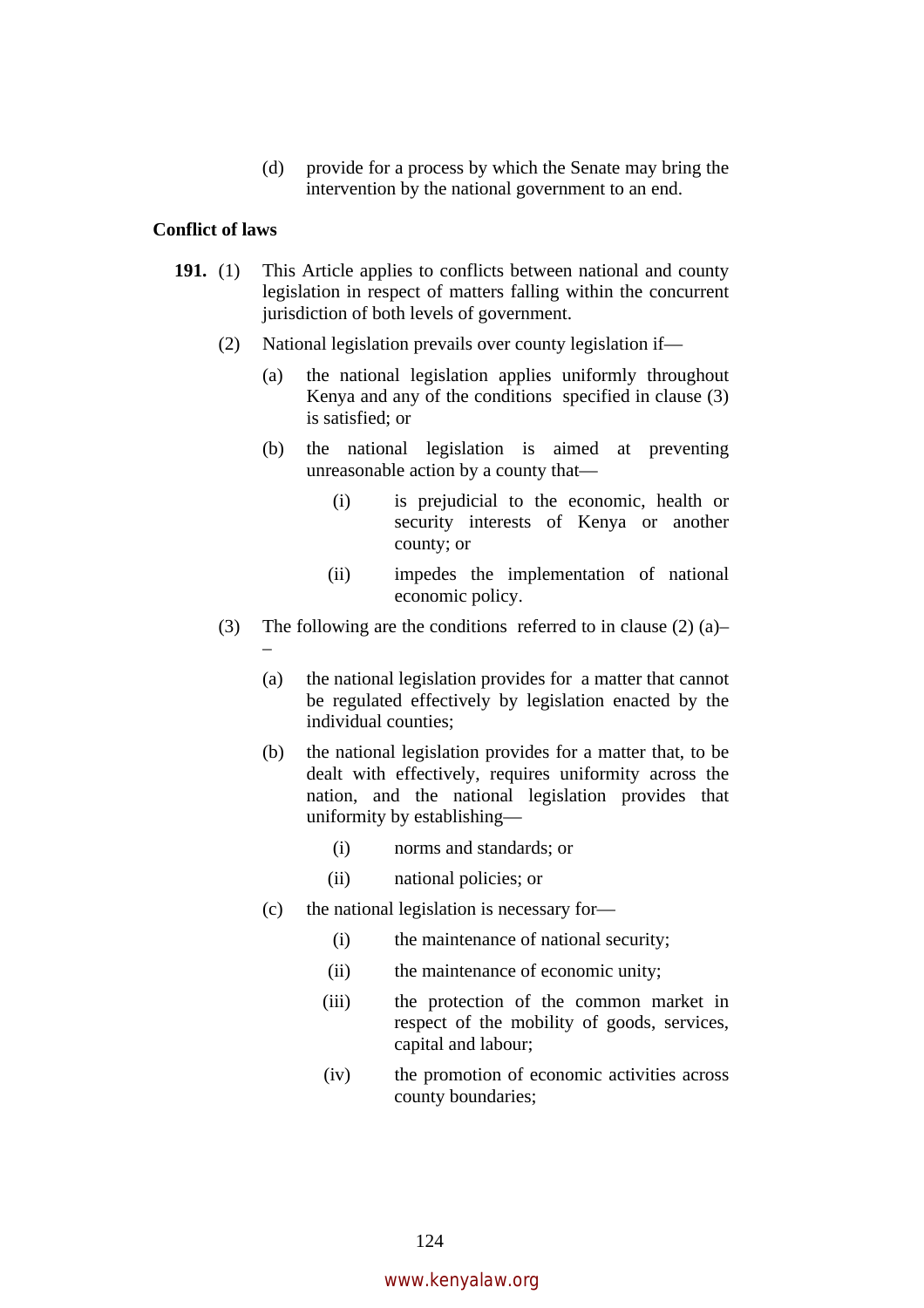- (v) the promotion of equal opportunity or equal access to government services; or
- (vi) the protection of the environment.
- (4) County legislation prevails over national legislation if neither of the circumstances contemplated in clause (2) apply.
- (5) In considering an apparent conflict between legislation of different levels of government, a court shall prefer a reasonable interpretation of the legislation that avoids a conflict to an alternative interpretation that results in conflict.
- (6) A decision by a court that a provision of legislation of one level of government prevails over a provision of legislation of another level of government does not invalidate the other provision, but the other provision is inoperative to the extent of the inconsistency.

# **Part 6—Suspension of county governments**

## **Suspension of a county government**

- **192.** (1) The President may suspend a county government—
	- (a) in an emergency arising out of internal conflict or war; or
	- (b) in any other exceptional circumstances.
	- (2) A county government shall not be suspended under clause (1) (b) unless an independent commission of inquiry has investigated allegations against the county government, the President is satisfied that the allegations are justified and the Senate has authorised the suspension.
	- (3) During a suspension under this Article, arrangements shall be made for the performance of the functions of a county government in accordance with an Act of Parliament.
	- (4) The Senate may at any time terminate the suspension.
	- (5) A suspension under this Article shall not extend beyond a period of ninety days.
	- (6) On the expiry of the period provided for under clause (5), elections for the relevant county government shall be held.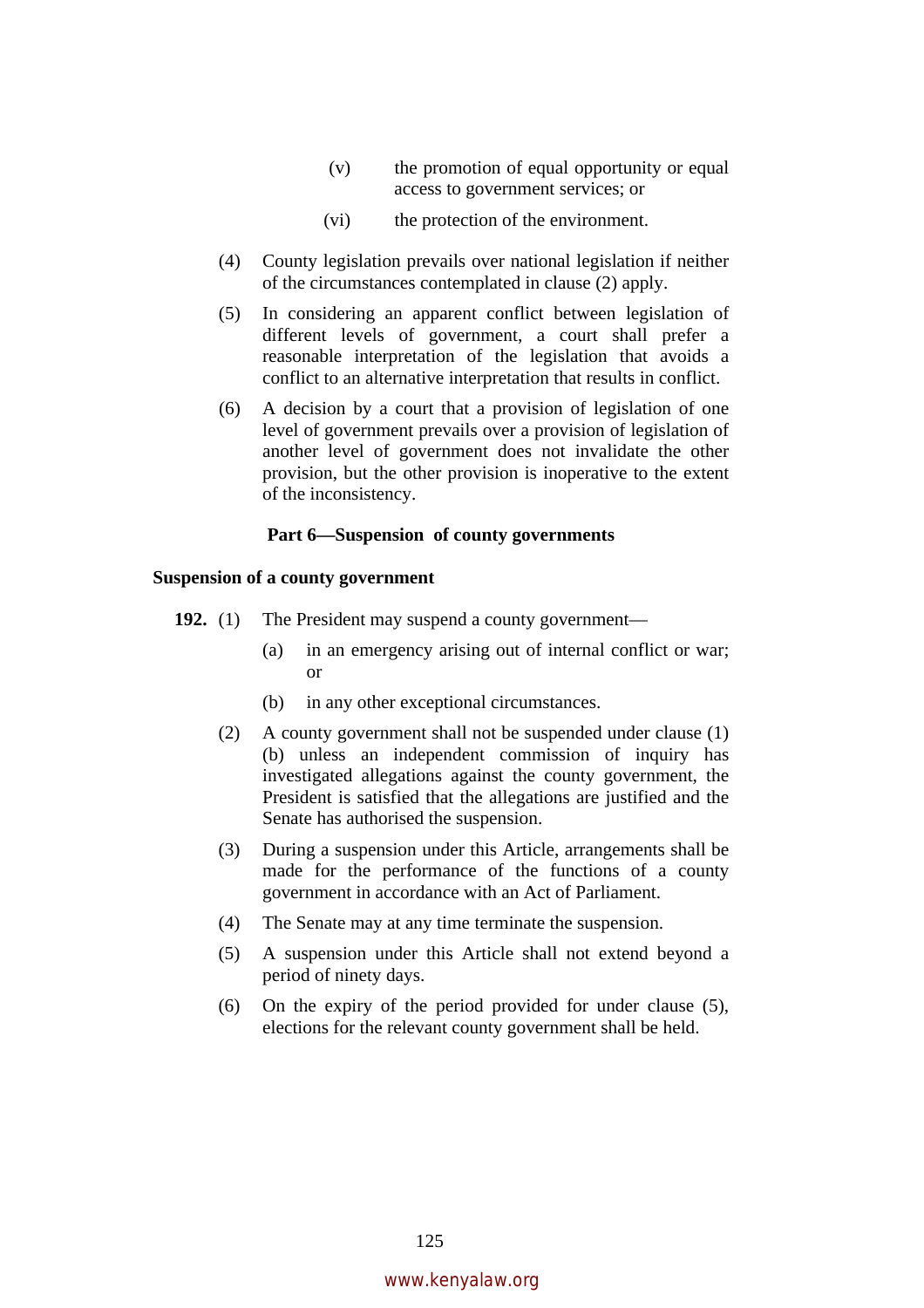# **Part 7—General**

## **Qualifications for election as member of county assembly**

- **193.** (1) Unless disqualified under clause (2), a person is eligible for election as a member of a county assembly if the person—
	- (a) is registered as a voter;
	- (b) satisfies any educational, moral and ethical requirements prescribed by this Constitution or an Act of Parliament; and
	- (c) is either—
		- (i) nominated by a political party; or
		- (ii) an independent candidate supported by at least five hundred registered voters in the ward concerned.
	- (2) A person is disqualified from being elected a member of a county assembly if the person—
		- (a) is a State officer or other public officer, other than a member of the county assembly;
		- (b) has, at any time within the five years immediately before the date of election, held office as a member of the Independent Electoral and Boundaries Commission;
		- (c) has not been a citizen of Kenya for at least the ten years immediately preceding the date of election;
		- (d) is of unsound mind;
		- (e) is an undischarged bankrupt;
		- (f) is serving a sentence of imprisonment of at least six months; or
		- (g) has been found**,** in accordance with any law**,** to have misused or abused a State office or public office or to have contravened Chapter Six.
	- (3) A person is not disqualified under clause (2) unless all possibility of appeal or review of the relevant sentence or decision has been exhausted.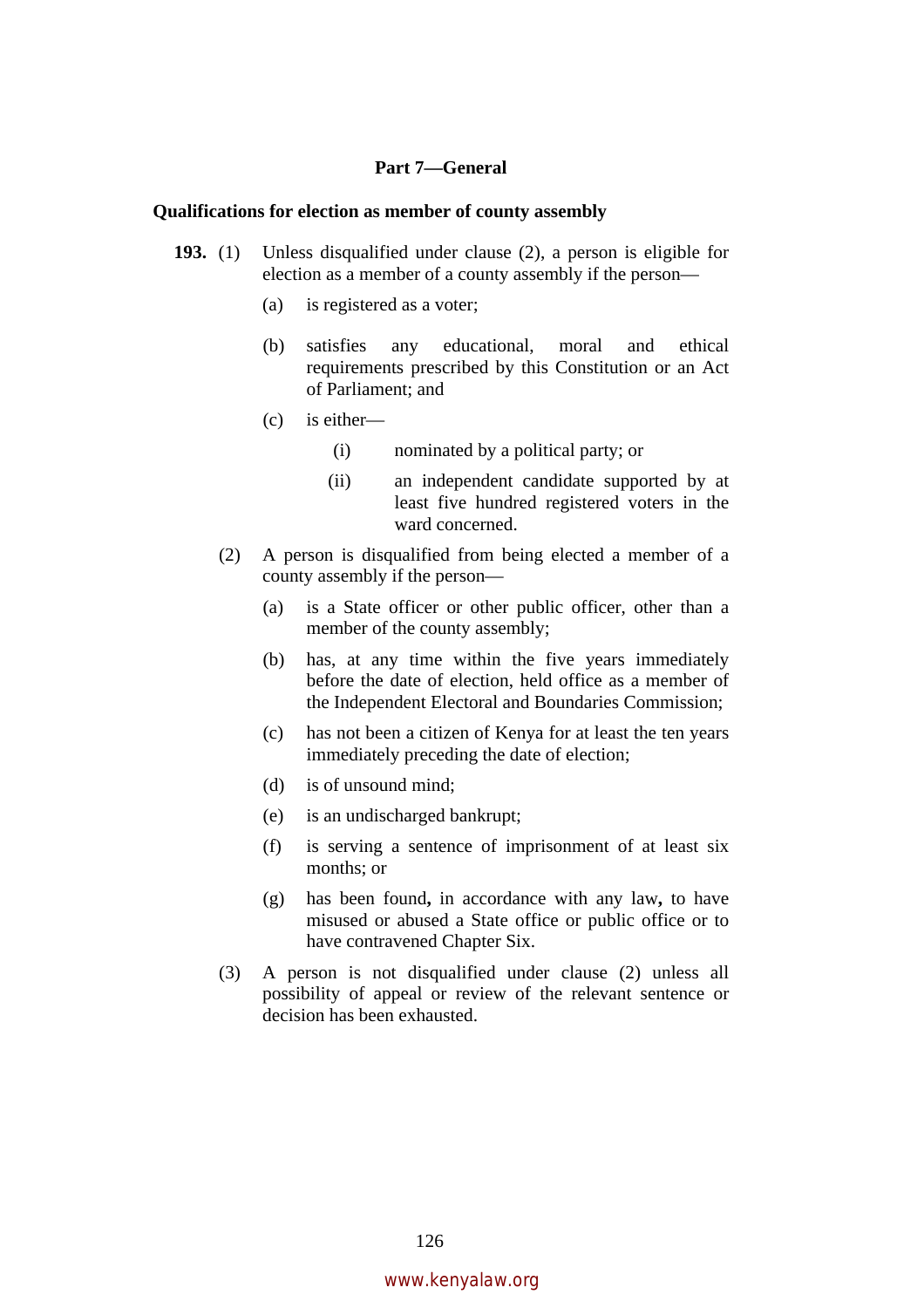## **Vacation of office of member of county assembly**

- **194.** (1) The office of a member of a county assembly becomes vacant—
	- (a) if the member dies;
	- (b) if the member is absent from eight sittings of the assembly without permission, in writing, of the speaker of the assembly, and is unable to offer satisfactory explanation for the absence;
	- (c) if the member is removed from office under this Constitution or legislation enacted under Article 80;
	- (d) if the member resigns in writing addressed to the speaker of the assembly;
	- (e) if, having been elected to the assembly––
		- (i) as a member of a political party, the member resigns from the party, or is deemed to have resigned from the party as determined in accordance with the legislation contemplated in clause (2); or
		- (ii) as an independent candidate, the member joins a political party**;**
	- (f) at the end of the term of the assembly; or
	- (g) if the member becomes disqualified for election on grounds specified in Article 193 (2).
	- (2) Parliament shall enact legislation providing for the circumstances under which a member of a political party shall be deemed, for the purposes of clause (1) (e), to have resigned from the party.

### **County assembly power to summon witnesses**

- **195.** (1) A county assembly or any of its committees has power to summon any person to appear before it for the purpose of giving evidence or providing information.
	- (2) For the purposes of clause (1), an assembly has the same powers as the High Court to—
		- (a) enforce the attendance of witnesses and examining them on oath, affirmation or otherwise;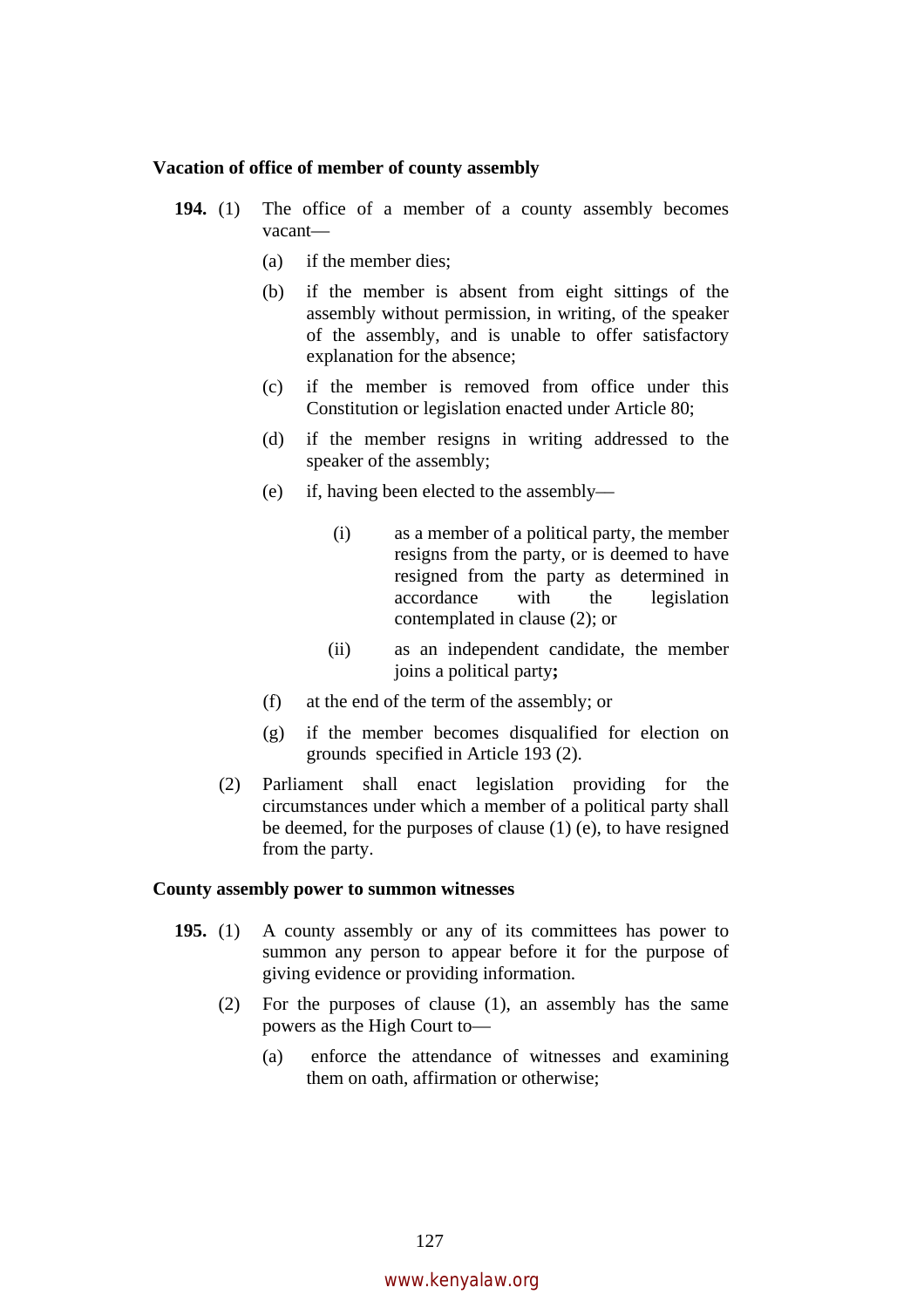- (b) compel the production of documents; and
- (c) issue a commission or request to examine witnesses abroad.

# **Public participation and county assembly powers, privileges and immunities**

- **196.** (1)A county assembly shall—
	- (a) conduct its business in an open manner, and hold its sittings and those of its committees, in public; and
	- (b) facilitate public participation and involvement in the legislative and other business of the assembly and its committees.
	- (2) A county assembly may not exclude the public, or any media, from any sitting unless in exceptional circumstances the speaker has determined that there are justifiable reasons for doing so.
	- (3) Parliament shall enact legislation providing for the powers, privileges and immunities of county assemblies, their committees and members.

# **County assembly gender balance and diversity**

- **197.** (1) Not more than two-thirds of the members of any county assembly or county executive committee shall be of the same gender.
	- (2) Parliament shall enact legislation to—
		- (a) ensure that the community and cultural diversity of a county is reflected in its county assembly and county executive committee; and
		- (b) prescribe mechanisms to protect minorities within counties.

## **County government during transition**

**198.** While an election is being held to constitute a county assembly under this Chapter, the executive committee of the county, as last constituted remains competent to perform administrative functions until a new executive committee is constituted after the election.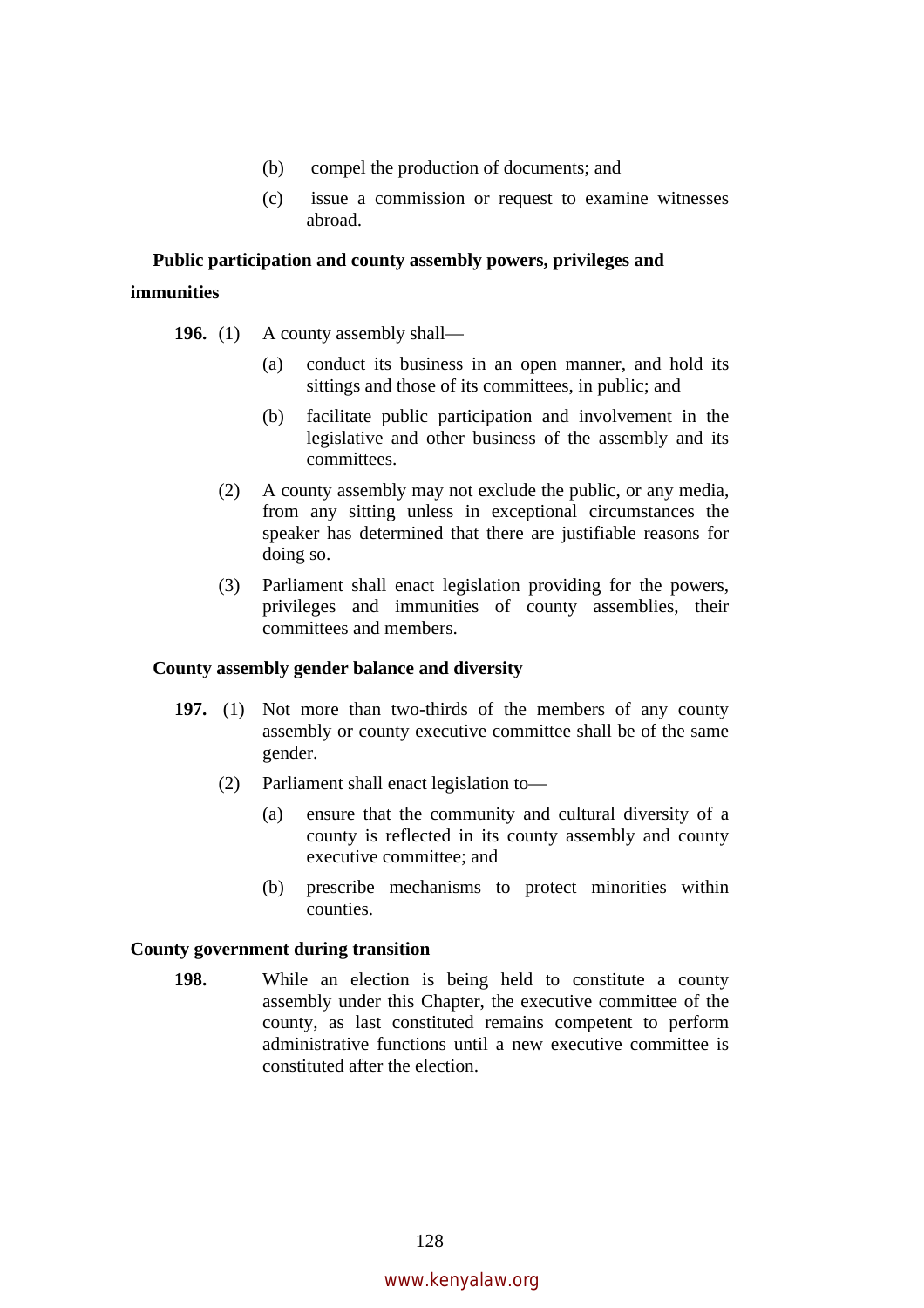# **Publication of county legislation**

- **199.** (1) County legislation does not take effect unless published in the *Gazette*.
	- (2) National and county legislation may prescribe additional requirements in respect of the publication of county legislation.

# **Legislation on Chapter**

- **200.** (1) Parliament shall enact legislation providing for all matters necessary or convenient to give effect to this Chapter.
	- (2) In particular, provision may be made with respect to—
		- (a) the governance of the capital city, other cities and urban areas;
		- (b) the transfer of functions and powers by one level of government to another, including the transfer of legislative powers from the national government to county governments;
		- (c) the manner of election or appointment of persons to, and their removal from, offices in county governments, including the qualifications of voters and candidates;
		- (d) the procedure of assemblies and executive committees including the chairing and frequency of meetings, quorums and voting; and
		- (e) the suspension of assemblies and executive committees.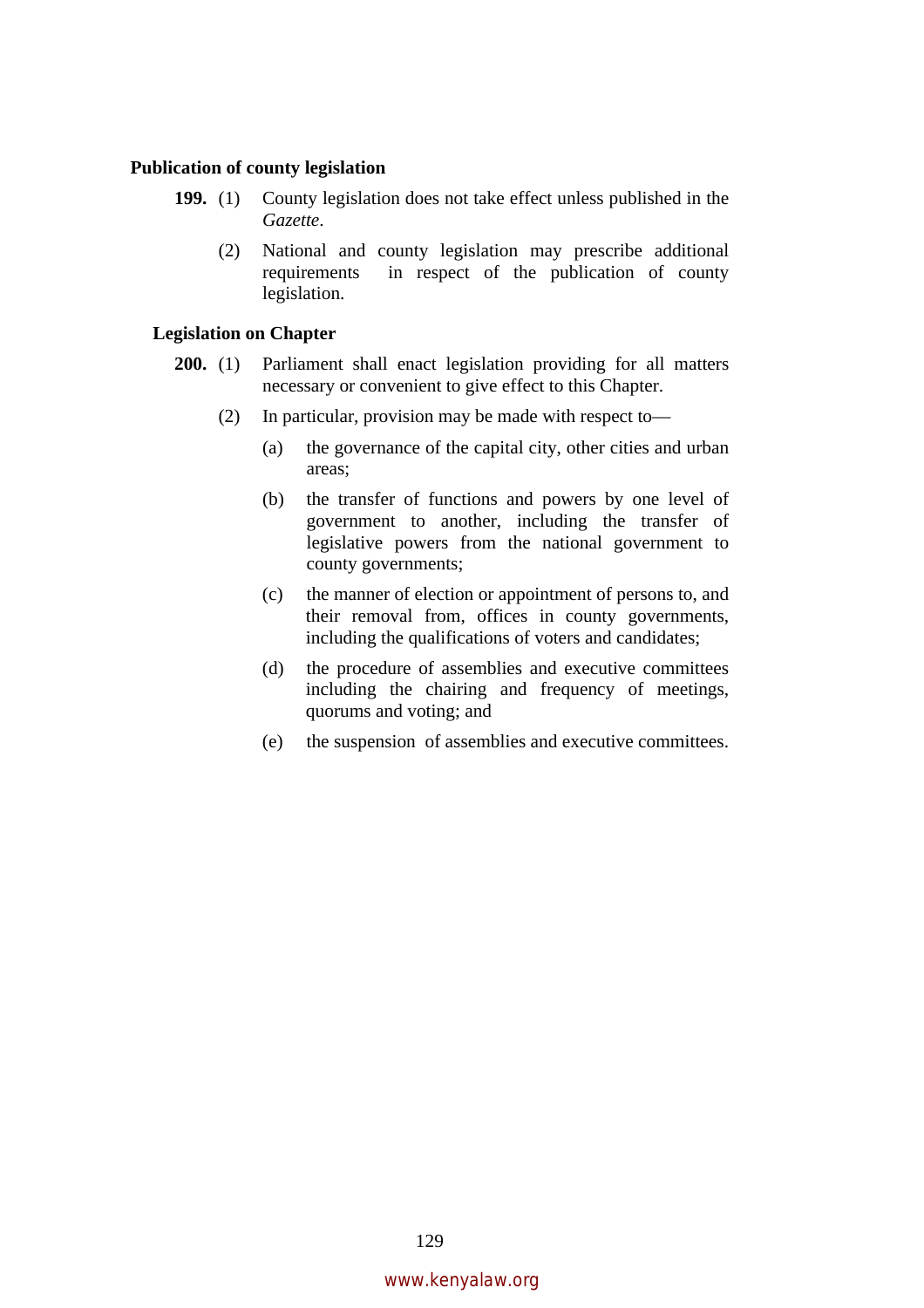## **CHAPTER TWELVE**

# **PUBLIC FINANCE**

### **Part I—Principles and framework of public finance**

### **Principles of public finance**

- **201.** The following principles shall guide all aspects of public finance in the Republic—
	- (a) there shall be openness and accountability, including public participation in financial matters;
	- (b) the public finance system shall promote an equitable society, and in particular—
		- (i) the burden of taxation shall be shared fairly;
		- (ii) revenue raised nationally shall be shared equitably among national and county governments; and
		- (iii) expenditure shall promote the equitable development of the country, including by making special provision for marginalised groups and areas;
	- (c) the burdens and benefits of the use of resources and public borrowing shall be shared equitably between present and future generations;
	- (d) public money shall be used in a prudent and responsible way; and
	- (e) financial management shall be responsible, and fiscal reporting shall be clear.

## **Equitable sharing of national revenue**

- **202.** (1) Revenue raised nationally shall be shared equitably among the national and county governments.
	- (2) County governments may be given additional allocations from the national government's share of the revenue, either conditionally or unconditionally.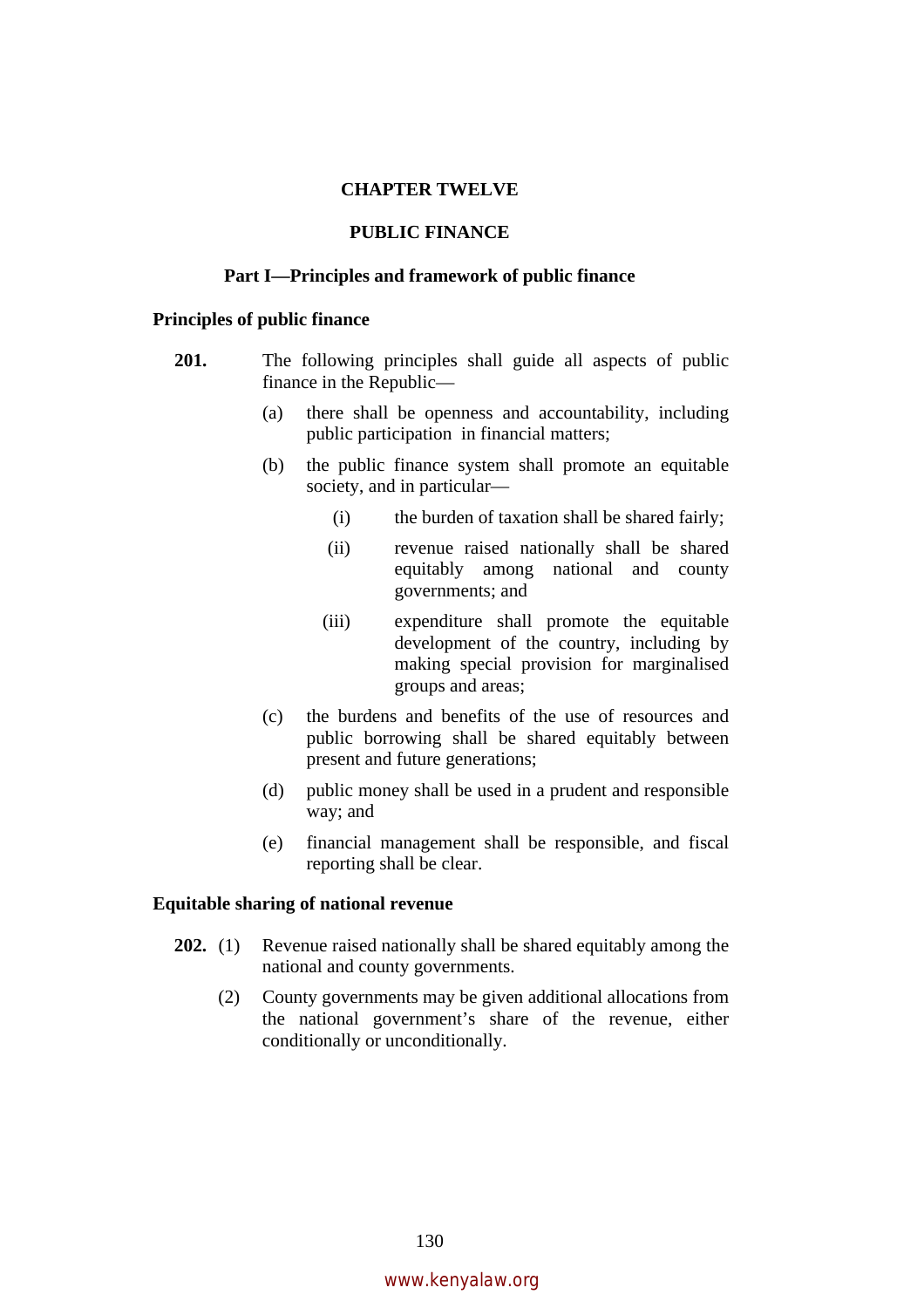### **Equitable share and other financial laws**

- **203.** (1) The following criteria shall be taken into account in determining the equitable shares provided for under Article 202 and in all national legislation concerning county government enacted in terms of this Chapter—
	- (a) the national interest;
	- (b) any provision that must be made in respect of the public debt and other national obligations;
	- (c) the needs of the national government, determined by objective criteria;
	- (d) the need to ensure that county governments are able to perform the functions allocated to them;
	- (e) the fiscal capacity and efficiency of county governments;
	- (f) developmental and other needs of counties;
	- (g) economic disparities within and among counties and the need to remedy them;
	- (h) the need for affirmative action in respect of disadvantaged areas and groups;
	- (i) the need for economic optimisation of each county and to provide incentives for each county to optimise its capacity to raise revenue;
	- (j) the desirability of stable and predictable allocations of revenue; and
	- (k) the need for flexibility in responding to emergencies and other temporary needs, based on similar objective criteria.
	- (2) For every financial year, the equitable share of the revenue raised nationally that is allocated to county governments shall be not less than fifteen per cent of all revenue collected by the national government.
	- (3) The amount referred to in clause (2) shall be calculated on the basis of the most recent audited accounts of revenue received, as approved by the National Assembly.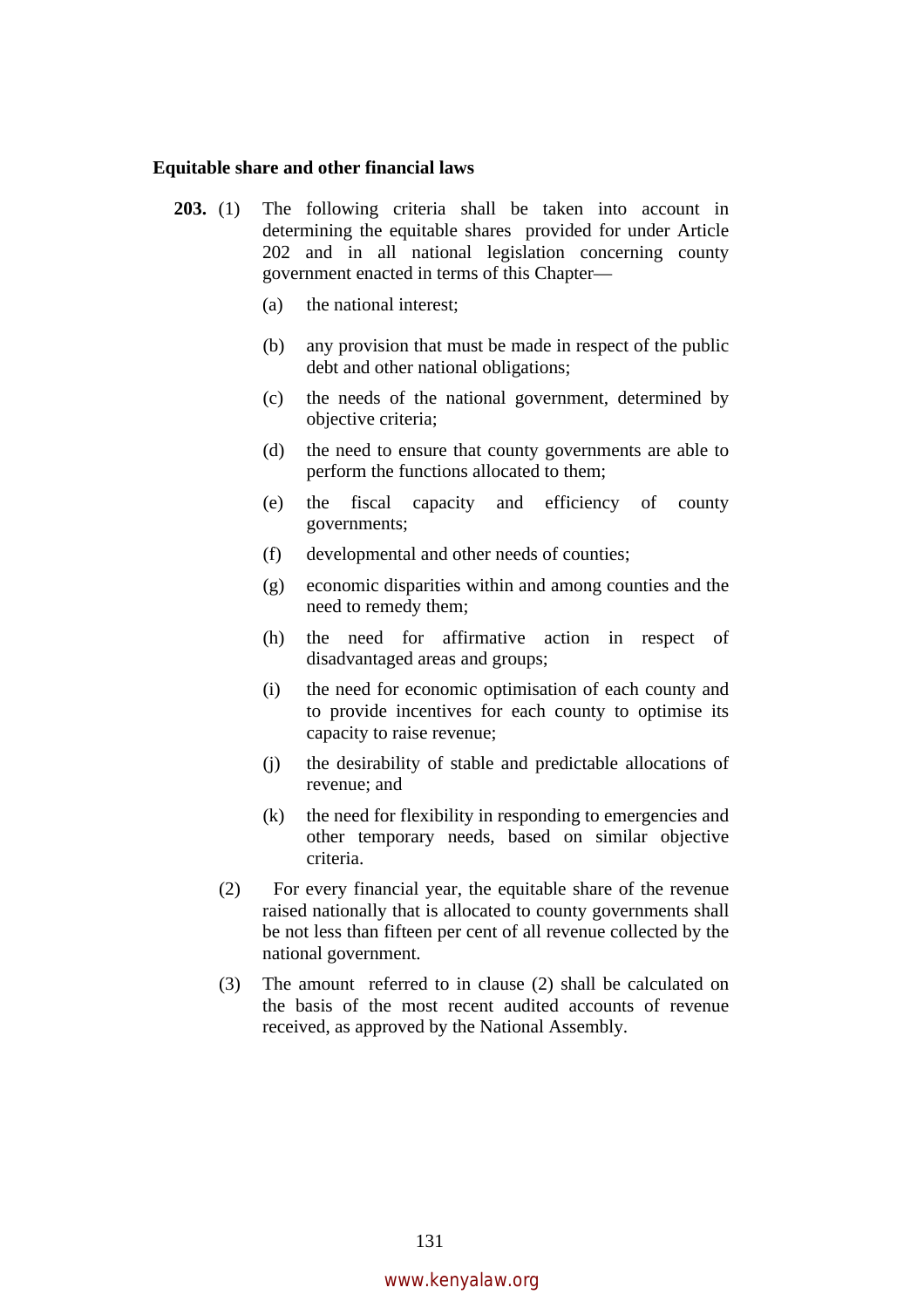## **Equalisation Fund**

- **204.** (1) There is established an Equalisation Fund into which shall be paid one half per cent of all the revenue collected by the national government each year calculated on the basis of the most recent audited accounts of revenue received, as approved by the National Assembly.
	- (2) The national government shall use the Equalisation Fund only to provide basic services including water, roads, health facilities and electricity to marginalised areas to the extent necessary to bring the quality of those services in those areas to the level generally enjoyed by the rest of the nation, so far as possible.
	- (3) The national government may use the Equalisation Fund––
		- (a) only to the extent that the expenditure of those funds has been approved in an Appropriation Bill enacted by Parliament; and
		- (b) either directly**,** or indirectly through conditional grants to counties in which marginalised communities exist.
	- (4) The Commission on Revenue Allocation shall be consulted and its recommendations considered before Parliament passes any Bill appropriating money out of the Equalisation Fund.
	- (5) Any unexpended money in the Equalisation Fund at the end of a particular financial year shall remain in that Fund for use in accordance with clauses (2) and (3) during any subsequent financial year.
	- (6) This Article lapses twenty years after the effective date, subject to clause (7).
	- (7) Parliament may enact legislation suspending the effect of clause (6) for a further fixed period of years, subject to clause (8).
	- (8) Legislation under clause (7) shall be supported by more than half of all the members of the National Assembly, and more than half of all the county delegations in the Senate.
	- (9) Money shall not be withdrawn from the Equalisation Fund unless the Controller of Budget has approved the withdrawal.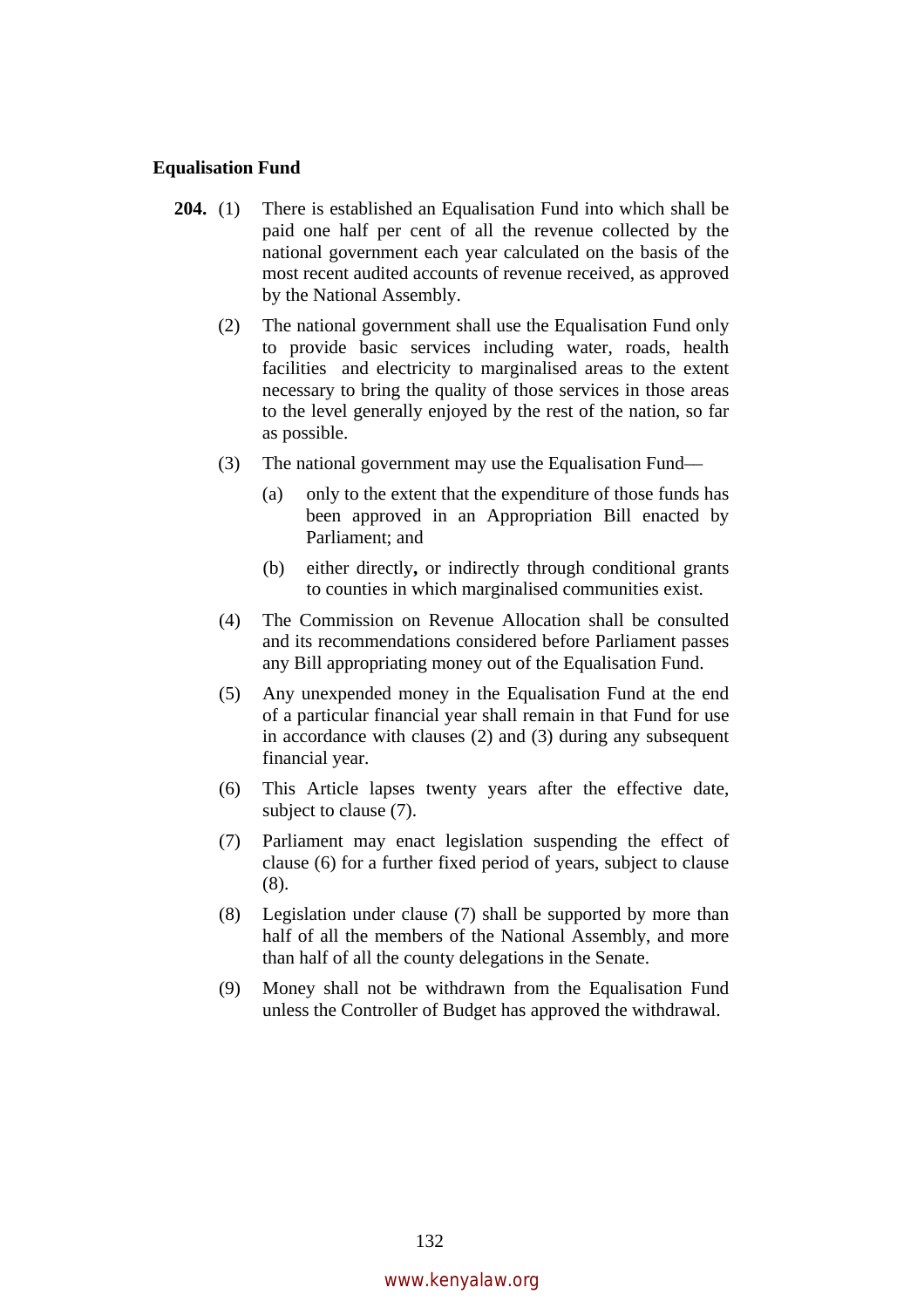# **Consultation on financial legislation affecting counties**

- **205.** (1) When a Bill that includes provisions dealing with the sharing of revenue, or any financial matter concerning county governments is published, the Commission on Revenue Allocation shall consider those provisions and may make recommendations to the National Assembly and the Senate.
	- (2) Any recommendations made by the Commission shall be tabled in Parliament, and each House shall consider the recommendations before voting on the Bill.

# **Part 2—Other public funds**

# **Consolidated Fund and other public funds**

- **206.** (1) There is established the Consolidated Fund into which shall be paid all money raised or received by or on behalf of the national government, except money that—
	- (a) is reasonably excluded from the Fund by an Act of Parliament and payable into another public fund established for a specific purpose; or
	- (b) may, under an Act of Parliament, be retained by the State organ that received it for the purpose of defraying the expenses of the State organ.
	- (2) Money may be withdrawn from the Consolidated Fund only—
		- (a) in accordance with an appropriation by an Act of Parliament;
		- (b) in accordance with Article 222 or 223; or
		- (c) as a charge against the Fund as authorised by this Constitution or an Act of Parliament.
	- (3) Money shall not be withdrawn from any national public fund other than the Consolidated Fund, unless the withdrawal of the money has been authorised by an Act of Parliament.
	- (4) Money shall not be withdrawn from the Consolidated Fund unless the Controller of Budget has approved the withdrawal.

# **Revenue Funds for county governments**

**207.** (1) There shall be established a Revenue Fund for each county government, into which shall be paid all money raised or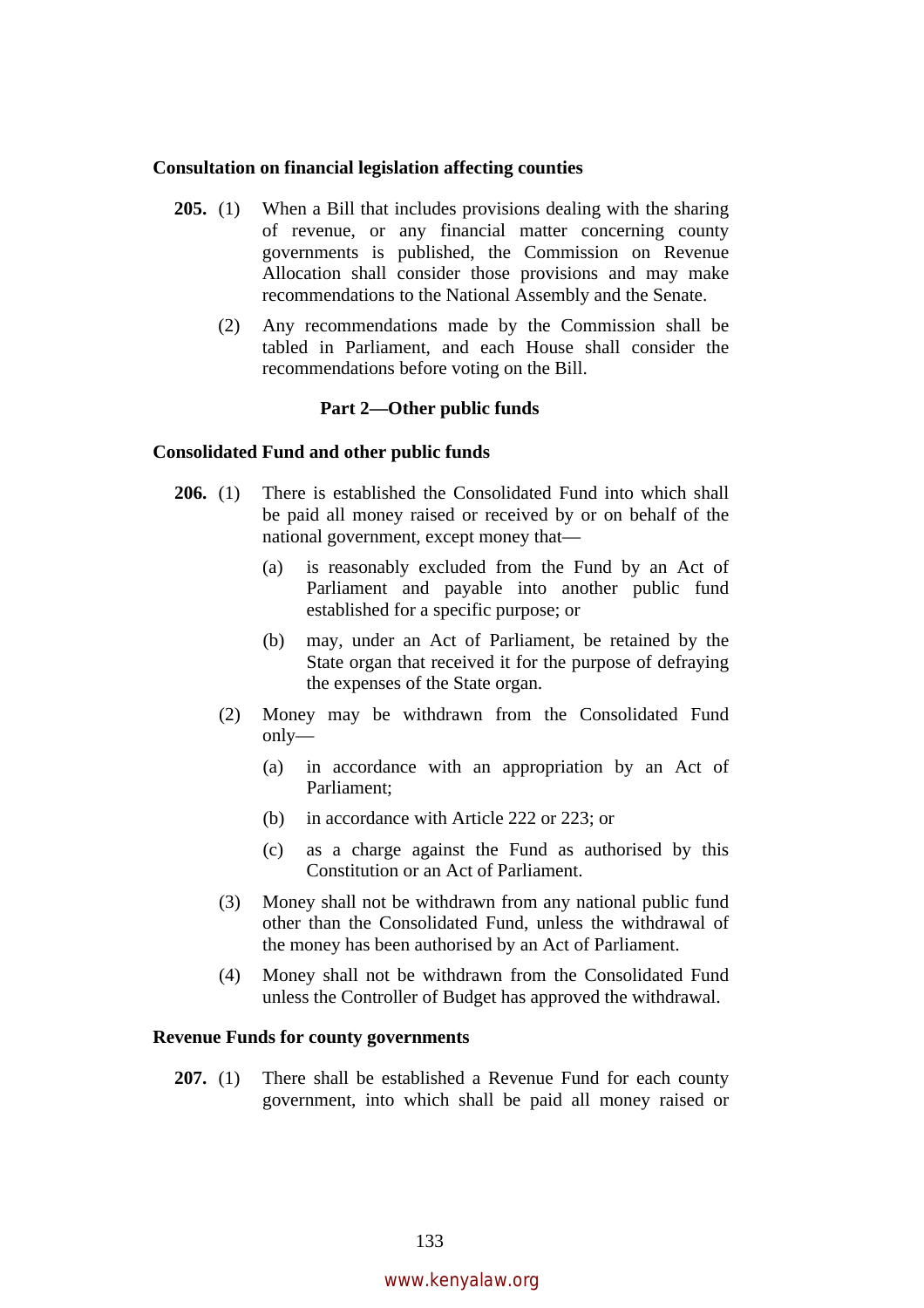received by or on behalf of the county government, except money reasonably excluded by an Act of Parliament.

- (2) Money may be withdrawn from the Revenue Fund of a county government only—
	- (a) as a charge against the Revenue Fund that is provided for by an Act of Parliament or by legislation of the county; or
	- (b) as authorised by an appropriation by legislation of the county.
- (3) Money shall not be withdrawn from a Revenue Fund unless the Controller of Budget has approved the withdrawal.
- (4) An Act of Parliament may—
	- (a) make further provision for the withdrawal of funds from a county Revenue Fund; and
	- (b) provide for the establishment of other funds by counties and the management of those funds.

# **Contingencies Fund**

- 208. (1) There is established a Contingencies Fund, the operation of which shall be in accordance with an Act of Parliament.
	- (2) An Act of Parliament shall provide for advances from the Contingencies Fund if the Cabinet Secretary responsible for finance is satisfied that there is an urgent and unforeseen need for expenditure for which there is no other authority.

### **Part 3—Revenue-raising powers and the public debt**

# **Power to impose taxes and charges**

- **209.** (1) Only the national government may impose
	- (a) income tax;
	- (b) value-added tax;
	- (c) customs duties and other duties on import and export goods; and
	- (d) excise tax.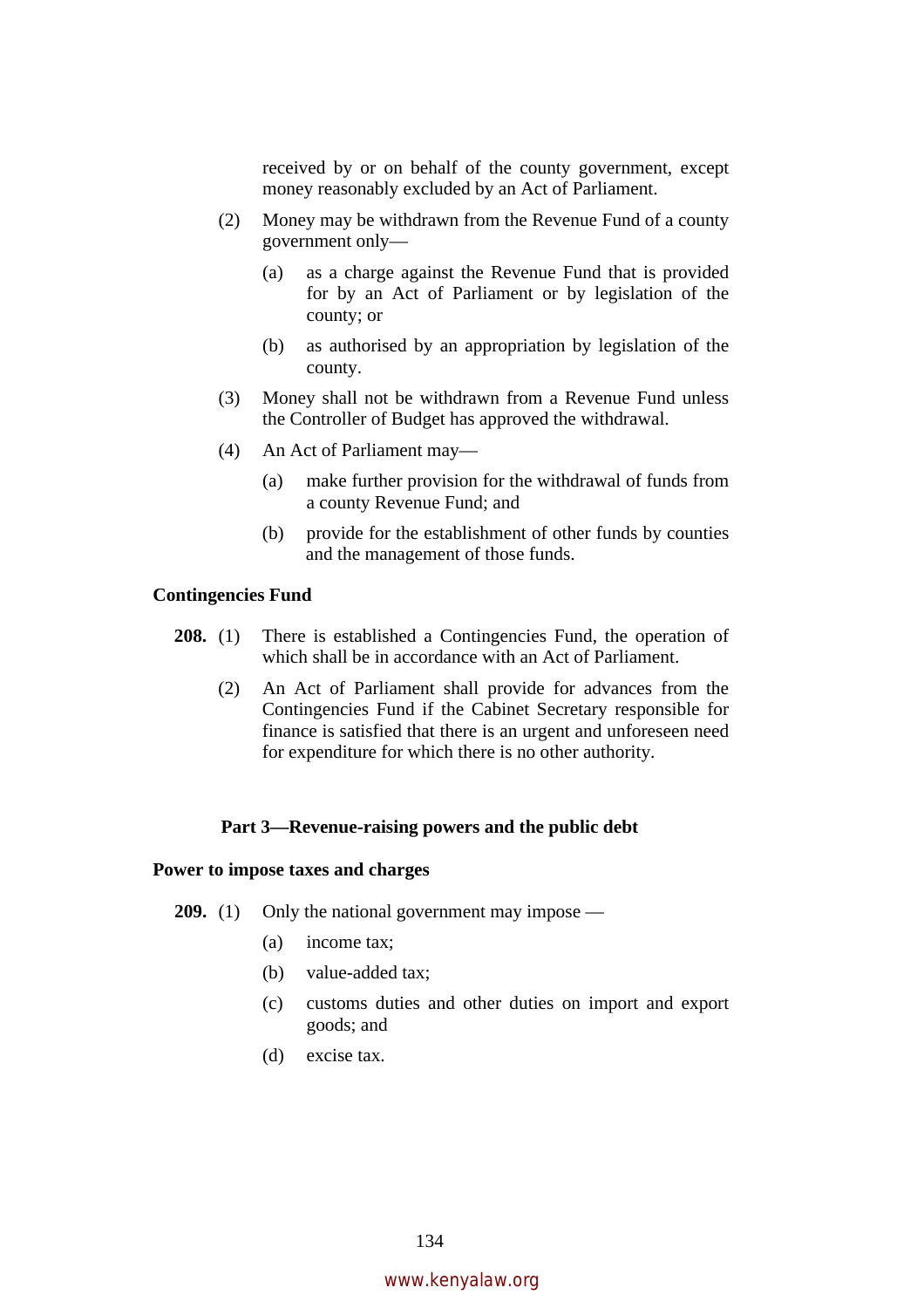- (2) An Act of Parliament may authorise the national government to impose any other tax or duty, except a tax specified in clause  $(3)$  (a) or (b).
- (3) A county may impose—
	- (a) property rates;
	- (b) entertainment taxes; and
	- (c) any other tax that it is authorised to impose by an Act of Parliament.
- (4) The national and county governments may impose charges for the services they provide.
- (5) The taxation and other revenue-raising powers of a county shall not be exercised in a way that prejudices national economic policies, economic activities across county boundaries or the national mobility of goods, services, capital or labour.

# **Imposition of tax**

- **210.** (1) No tax or licensing fee may be imposed, waived or varied except as provided by legislation.
	- (2) If legislation permits the waiver of any tax or licensing fee—
		- (a) a public record of each waiver shall be maintained together with the reason for the waiver; and
		- (b) each waiver, and the reason for it, shall be reported to the Auditor-General.
	- (3) No law may exclude or authorise the exclusion of a State officer from payment of tax by reason of—
		- (a) the office held by that State officer; or
		- (b) the nature of the work of the State officer.

# **Borrowing by national government**

- **211.** (1) Parliament may, by legislation
	- (a) prescribe the terms on which the national government may borrow; and
	- (b) impose reporting requirements.
	- (2) Within seven days after either House of Parliament so requests by resolution, the Cabinet Secretary responsible for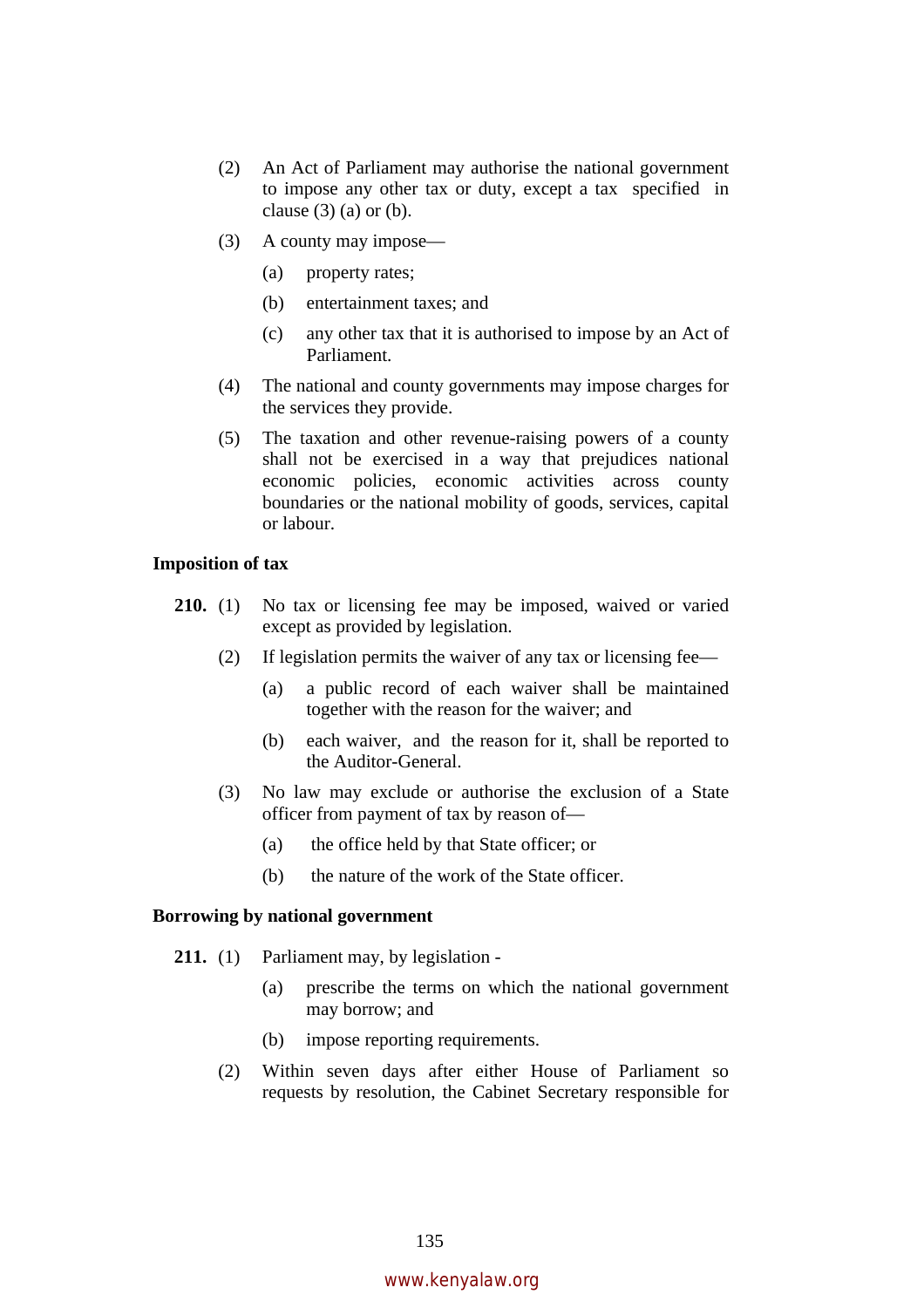finance shall present to the relevant committee, information concerning any particular loan or guarantee, including all information necessary to show—

- (a) the extent of the total indebtedness by way of principal and accumulated interest;
- (b) the use made or to be made of the proceeds of the loan;
- (c) the provision made for servicing or repayment of the loan; and
- (d) the progress made in the repayment of the loan.

### **Borrowing by counties**

- **212.** A county government may borrow only—
	- (a) if the national government guarantees the loan; and
	- (b) with the approval of the county government's assembly.

### **Loan guarantees by national government**

- **213.** (1) An Act of Parliament shall prescribe terms and conditions under which the national government may guarantee loans.
	- (2) Within two months after the end of each financial year, the national government shall publish a report on the guarantees that it gave during that year.

## **Public debt**

- **214.** (1) The public debt is a charge on the Consolidated Fund, but an Act of Parliament may provide for charging all or part of the public debt to other public funds.
	- (2) For the purposes of this Article, "the public debt" means all financial obligations attendant to loans raised or guaranteed and securities issued or guaranteed by the national government.

## **Part 4—Revenue allocation**

## **Commission on Revenue Allocation**

- **215.** (1) There is established the Commission on Revenue Allocation.
	- (2) The Commission shall consist of the following persons appointed by the President—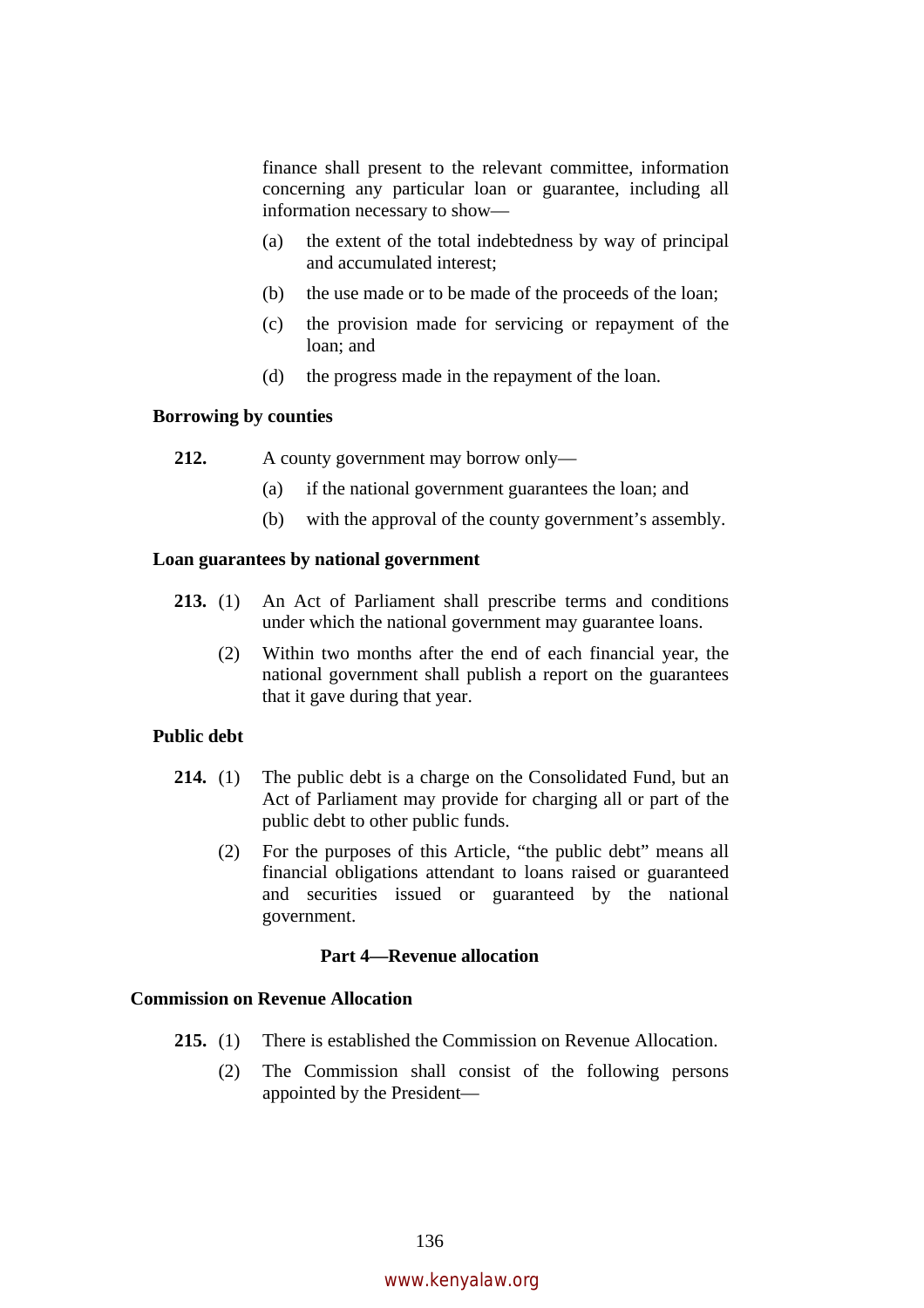- (a) a chairperson, who shall be nominated by the President and approved by the National Assembly;
- (b) two persons nominated by the political parties represented in the National Assembly according to their proportion of members in the Assembly;
- (c) five persons nominated by the political parties represented in the Senate according to their proportion of members in the Senate; and
- (d) the Principal Secretary in the Ministry responsible for finance.
- (3) The persons nominated under clause (2) shall not be members of Parliament.
- (4) To be qualified to be a member of the Commission under clause (2) (a), (b) or (c), a person shall have extensive professional experience in financial and economic matters.

# **Functions of the Commission on Revenue Allocation**

–

- **216.** (1) The principal function of the Commission on Revenue Allocation is to make recommendations concerning the basis for the equitable sharing of revenue raised by the national government––
	- (a) between the national and county governments; and
	- (b) among the county governments.
	- (2) The Commission shall also make recommendations on other matters concerning the financing of, and financial management by, county governments, as required by this Constitution and national legislation.
	- (3) In formulating recommendations, the Commission shall seek–
		- (a) to promote and give effect to the criteria mentioned in Article 203 (1);
		- (b) when appropriate, to define and enhance the revenue sources of the national and county governments; and
		- (c) to encourage fiscal responsibility.
	- (4) The Comission shall determine, publish and regularly review a policy in which it sets out the criteria by which to identify the marginalised areas for purposes of Article 204 (2).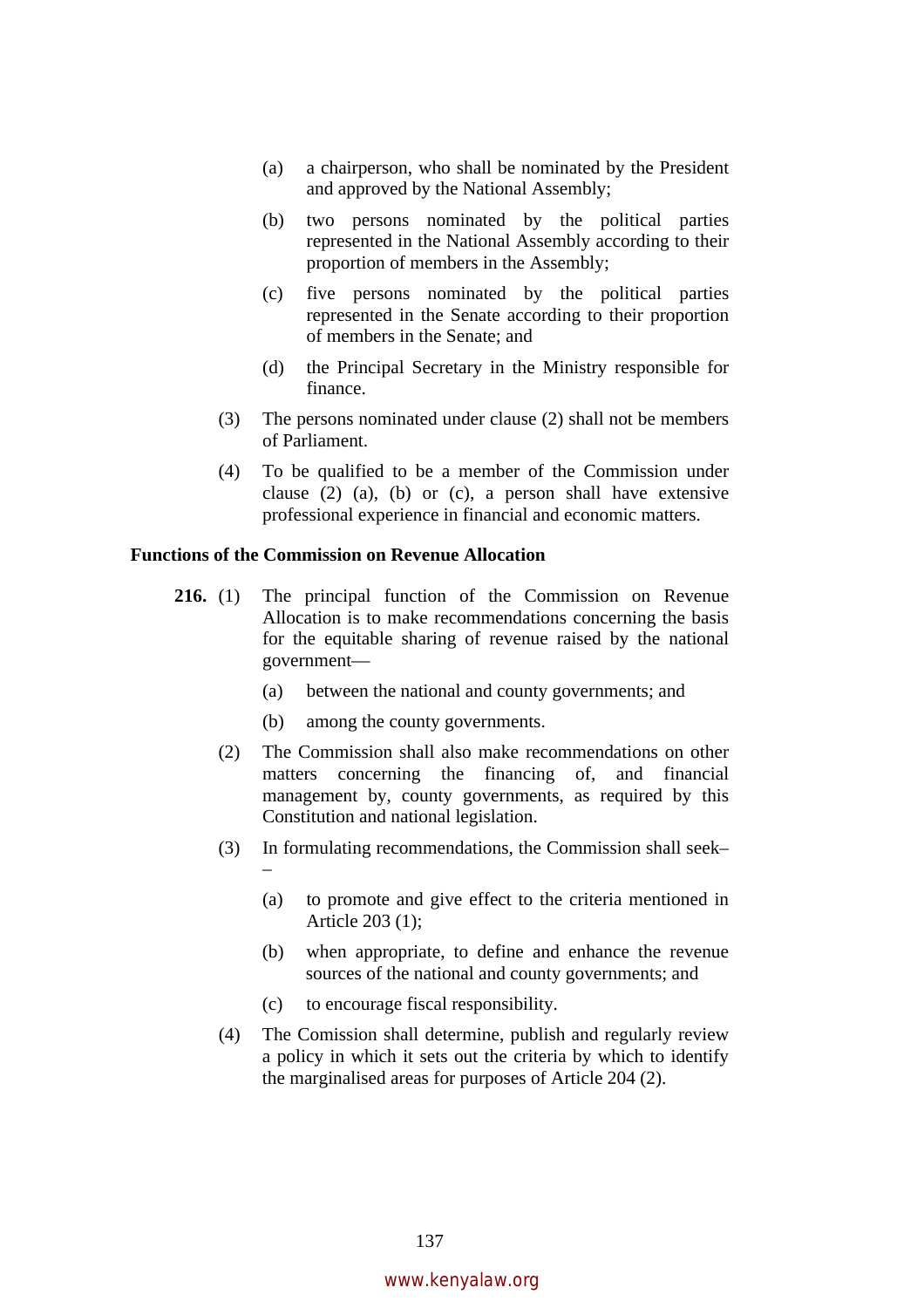(5) The Commission shall submit its recommendations to the Senate, the National Assembly, the national executive, county assemblies and county executives.

# **Division of revenue**

- **217.** (1) Once every five years, the Senate shall**,** by resolution, determine the basis for allocating among the counties the share of national revenue that is annually allocated to the county level of government.
	- (2) In determining the basis of revenue sharing under clause (1), the Senate shall—
		- (a) take the criteria in Article 203 (1) into account;
		- (b) request and consider recommendations from the Commission on Revenue Allocation;
		- (c) consult the county governors, the Cabinet Secretary responsible for finance and any organisation of county governments; and
		- (d) invite the public, including professional bodies, to make submissions to it on the matter.
	- (3) Within ten days after the Senate adopts a resolution under clause (1), the Speaker of the Senate shall refer the resolution to the Speaker of the National Assembly.
	- (4) Within sixty days after the Senate's resolution is referred under clause (3), the National Assembly may consider the resolution, and vote to approve it, with or without amendments, or to reject it.
	- (5) If the National Assembly––

–

- (a) does not vote on the resolution within sixty days, the resolution shall be regarded as having been approved by the National Assembly without amendment; or
- (b) votes on the resolution, the resolution shall have been–
	- (i) amended only if at least two-thirds of the members of the Assembly vote in support of an amendment;
	- (ii) rejected only if at least two-thirds of the members of the Assembly vote against it,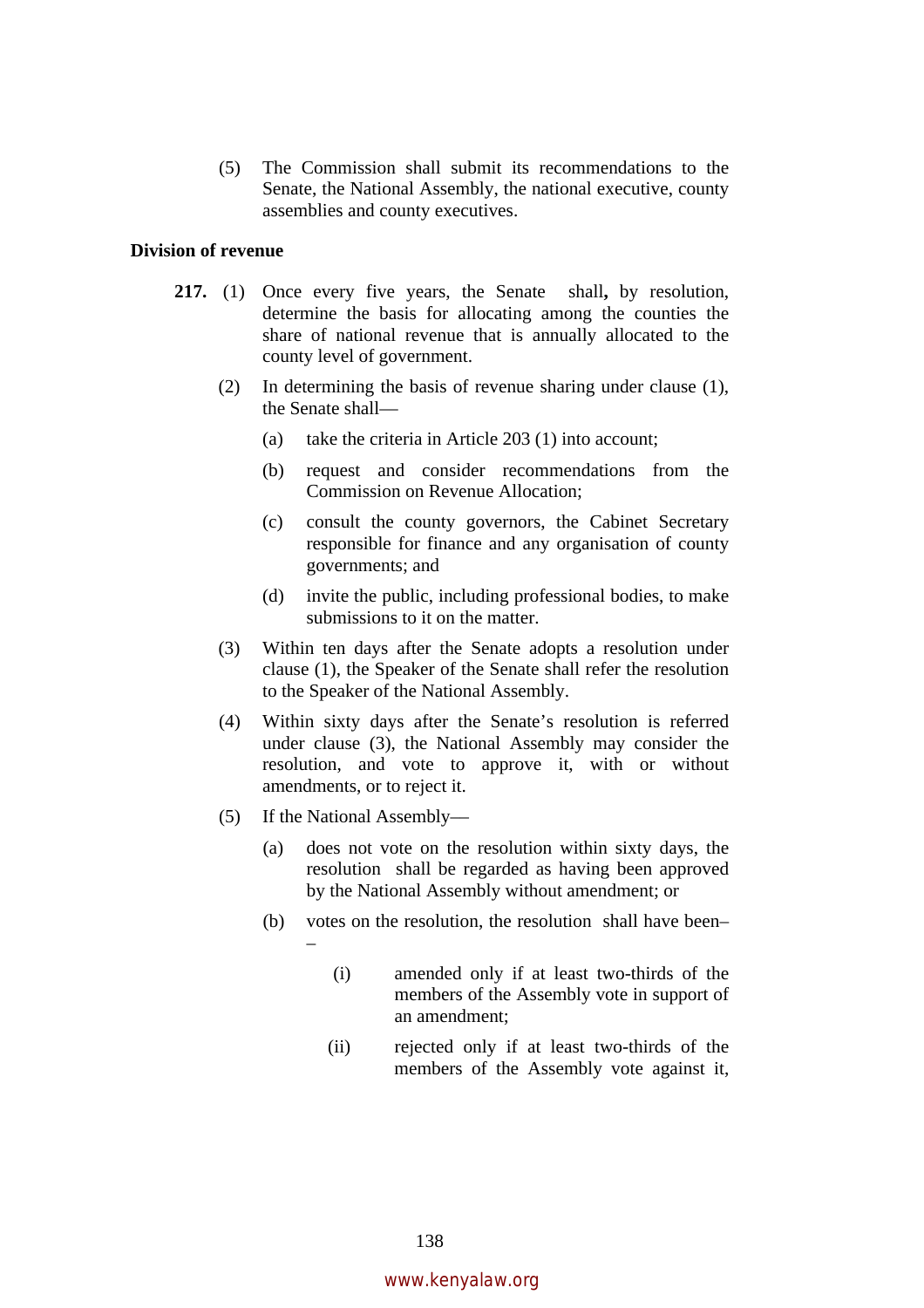irrespective whether it has first been amended by the Assembly; or

- (iii) approved, in any other case.
- (6) If the National Assembly approves an amended version of the resolution, or rejects the resolution, the Senate, at its option, may either –
	- (a) adopt a new resolution under clause (1), in which case the provisions of this clause and clause (4) and (5) apply afresh; or
	- (b) request that the matter be referred to a joint committee of the two Houses of Parliament for mediation under Article 113, applied with the necessary modifications.
- (7) A resolution under this Article that is approved under clause (5) shall be binding until a subsequent resolution has been approved.
- (8) Despite clause (1), the Senate may, by resolution supported by at least two-thirds of its members, amend a resolution at any time after it has been approved.
- (9) Clauses (2) to (8), with the necessary modifications, apply to a resolution under clause (8).

## **Annual Division and Allocation of Revenue Bills**

- **218.** (1) At least two months before the end of each financial year, there shall be introduced in Parliament—
	- (a) a Division of Revenue Bill, which shall divide revenue raised by the national government among the national and county levels of government in accordance with this Constitution; and
	- (b) a County Allocation of Revenue Bill, which shall divide among the counties the revenue allocated to the county level of government on the basis determined in accordance with the resolution in force under Article 217.
	- (2) Each Bill required by clause (1) shall be accompanied by a memorandum setting out––

(a) an explanation of revenue allocation as proposed by the Bill;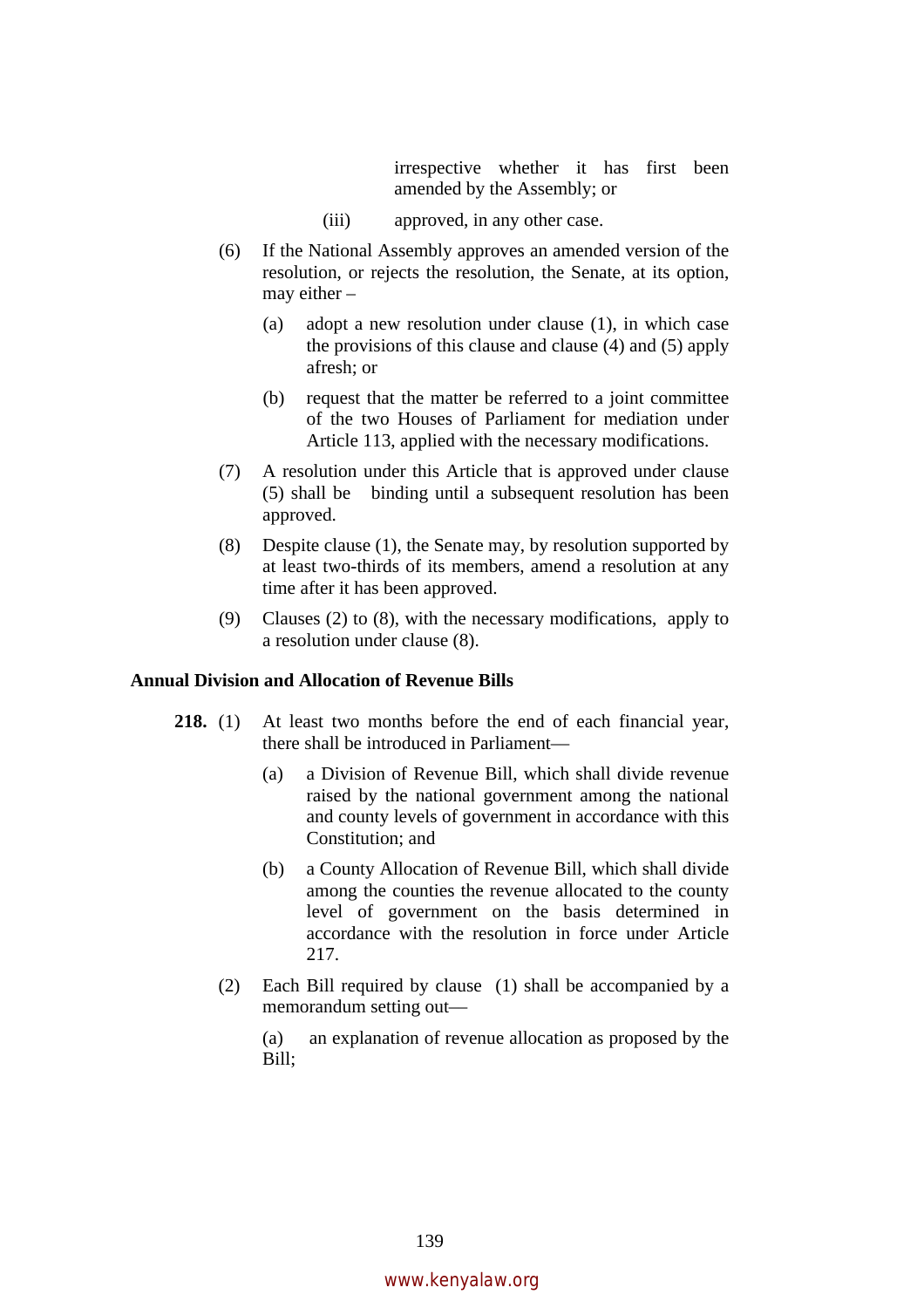- (b) an evaluation of the Bill in relation to the criteria mentioned in Article 203 (1); and
- (c) a summary of any significant deviation from the Commission on Revenue Allocation's recommendations, with an explanation for each such deviation.

## **Transfer of equitable share**

**219.** A county's share of revenue raised by the national government shall be transferred to the county without undue delay and without deduction, except when the transfer has been stopped under Article 225.

## **Part 5—Budgets and spending**

### **Form, content and timing of budgets**

- **220.** (1) Budgets of the national and county governments shall contain—
	- (a) estimates of revenue and expenditure, differentiating between recurrent and development expenditure;
	- (b) proposals for financing any anticipated deficit for the period to which they apply; and
	- (c) proposals regarding borrowing and other forms of public liability that will increase public debt during the following year.
	- (2) National legislation shall prescribe—
		- (a) the structure of the development plans and budgets of counties;
		- (b) when the plans and budgets of the counties shall be tabled in the county assemblies; and
		- (c) the form and manner of consultation between the national government and county governments in the process of preparing plans and budgets.

# **Budget estimates and annual Appropriation Bill**

**221.** (1)At least two months before the end of each financial year, the Cabinet Secretary responsible for finance shall submit to the National Assembly estimates of the revenue and expenditure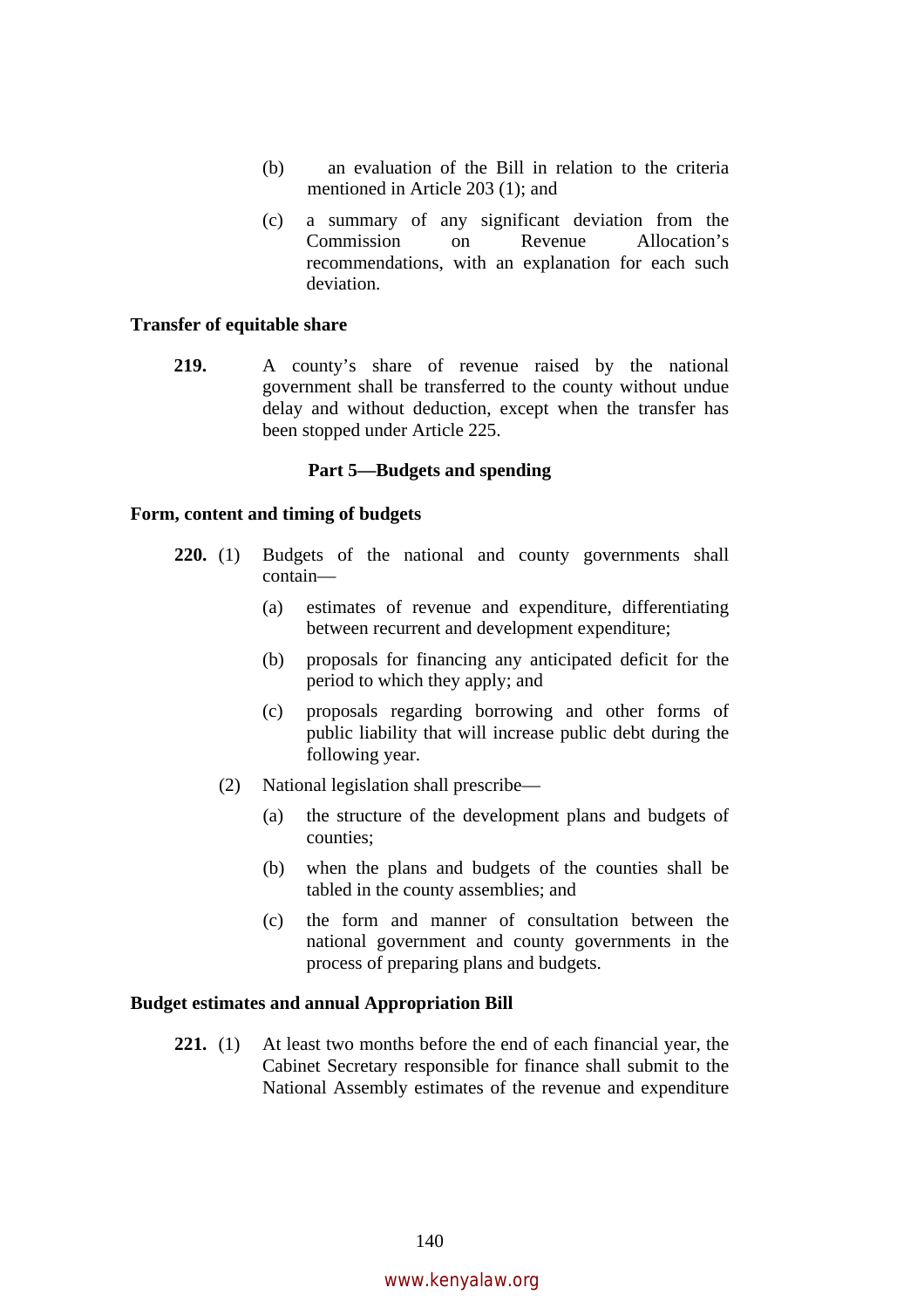of the national government for the next financial year to be tabled in the National Assembly.

- (2) The estimates mentioned in clause  $(1)$  shall—
	- (a) include estimates for expenditure from the Equalisation Fund; and
	- (b) be in the form, and according to the procedure, prescribed by an Act of Parliament.
- (3) The National Assembly shall consider the estimates submitted under clause (1) together with the estimates submitted by the Parliamentary Service Commission and the Chief Registrar of the Judiciary under Articles 127 and 173 respectively.
- (4) Before the National Assembly considers the estimates of revenue and expenditure, a committee of the Assembly shall discuss and review the estimates and make recommendations to the Assembly.
- (5) In discussing and reviewing the estimates, the committee shall seek representations from the public and the recommendations shall be taken into account when the committee makes its recommendations to the National Assembly.
- (6) When the estimates of national government expenditure, and the estimates of expenditure for the Judiciary and Parliament have been approved by the National Assembly, they shall be included in an Appropriation Bill, which shall be introduced into the National Assembly to authorise the withdrawal from the Consolidated Fund of the money needed for the expenditure, and for the appropriation of that money for the purposes mentioned in the Bill.
- (7) The Appropriation Bill mentioned in clause (6) shall not include expenditures that are charged on the Consolidated Fund by this Constitution or an Act of Parliament.

### **Expenditure before annual budget is passed**

- **222.** (1) If the Appropriation Act for a financial year has not been assented to, or is not likely to be assented to, by the beginning of that financial year, the National Assembly may authorise the withdrawal of money from the Consolidated Fund.
	- (2) Money withdrawn under clause (1) shall—
		- (a) be for the purpose of meeting expenditure necessary to carry on the services of the national government during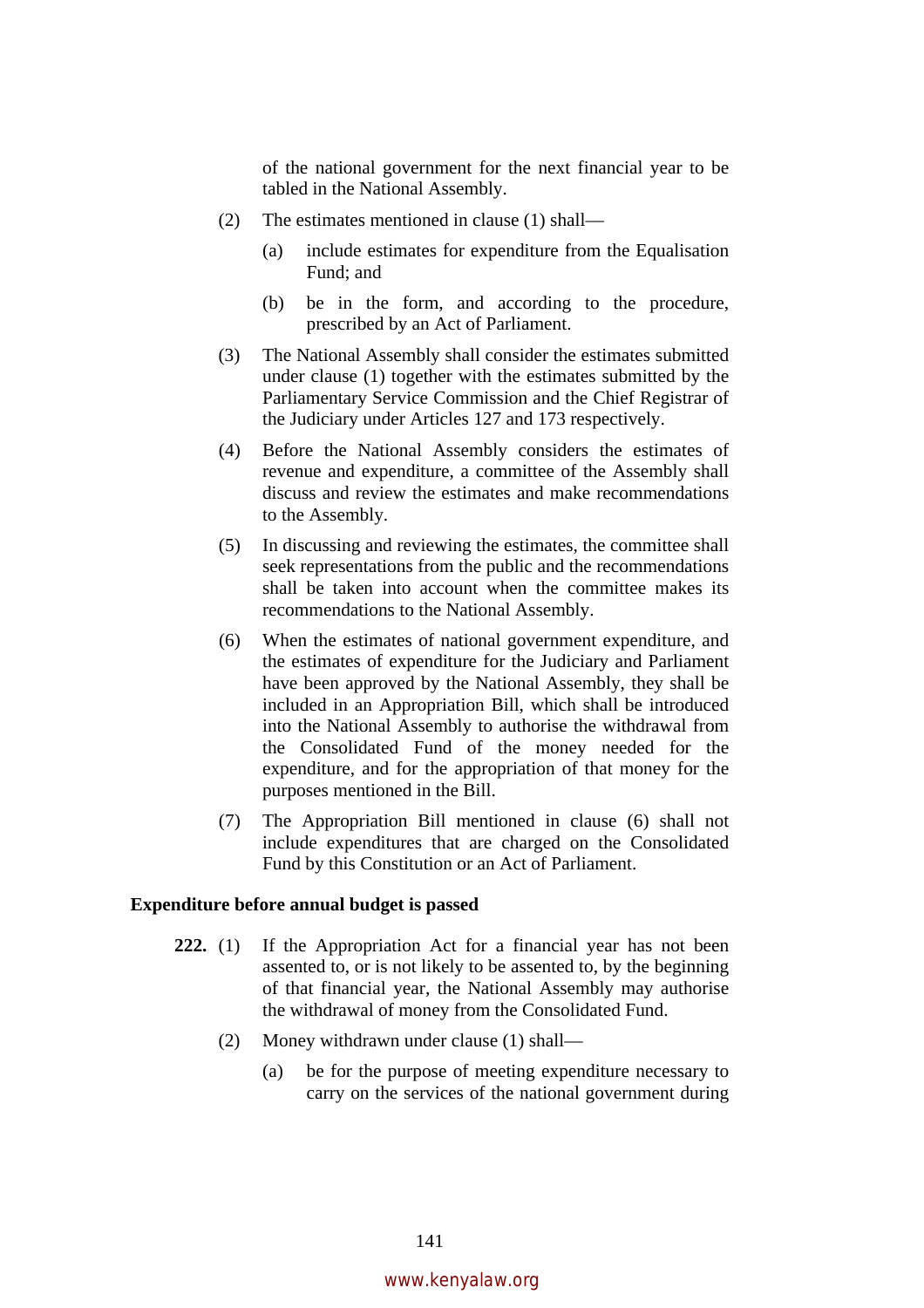that year until such time as the Appropriation Act is assented to;

- (b) not exceed in total one-half of the amount included in the estimates of expenditure for that year that have been tabled in the National Assembly; and
- (c) be included, under separate votes for the several services in respect of which they were withdrawn, in the Appropriation Act.

## **Supplementary appropriation**

- **223.** (1) Subject to clauses (2) to (4), the national government may spend money that has not been appropriated if –
	- (a) the amount appropriated for any purpose under the Appropriation Act is insufficient or a need has arisen for expenditure for a purpose for which no amount has been appropriated by that Act; or
	- (b) money has been withdrawn from the Contingencies Fund.
	- (2) The approval of Parliament for any spending under this Article shall be sought within two months after the first withdrawal of the money, subject to clause (3).
	- (3) If Parliament is not sitting during the time contemplated in clause (2), or is sitting but adjourns before the approval has been sought, the approval shall be sought within two weeks after it next sits.
	- (4) When the National Assembly has approved spending under clause (2), an appropriation Bill shall be introduced for the appropriation of the money spent.
	- (5) In any particular financial year, the national government may not spend under this Article more than ten per cent of the sum appropriated by Parliament for that financial year unless, in special circumstances, Parliament has approved a higher percentage.

## **County appropriation Bills**

**224.** On the basis of the Division of Revenue Bill passed by Parliament under Article 218, each county government shall prepare and adopt its own annual budget and appropriation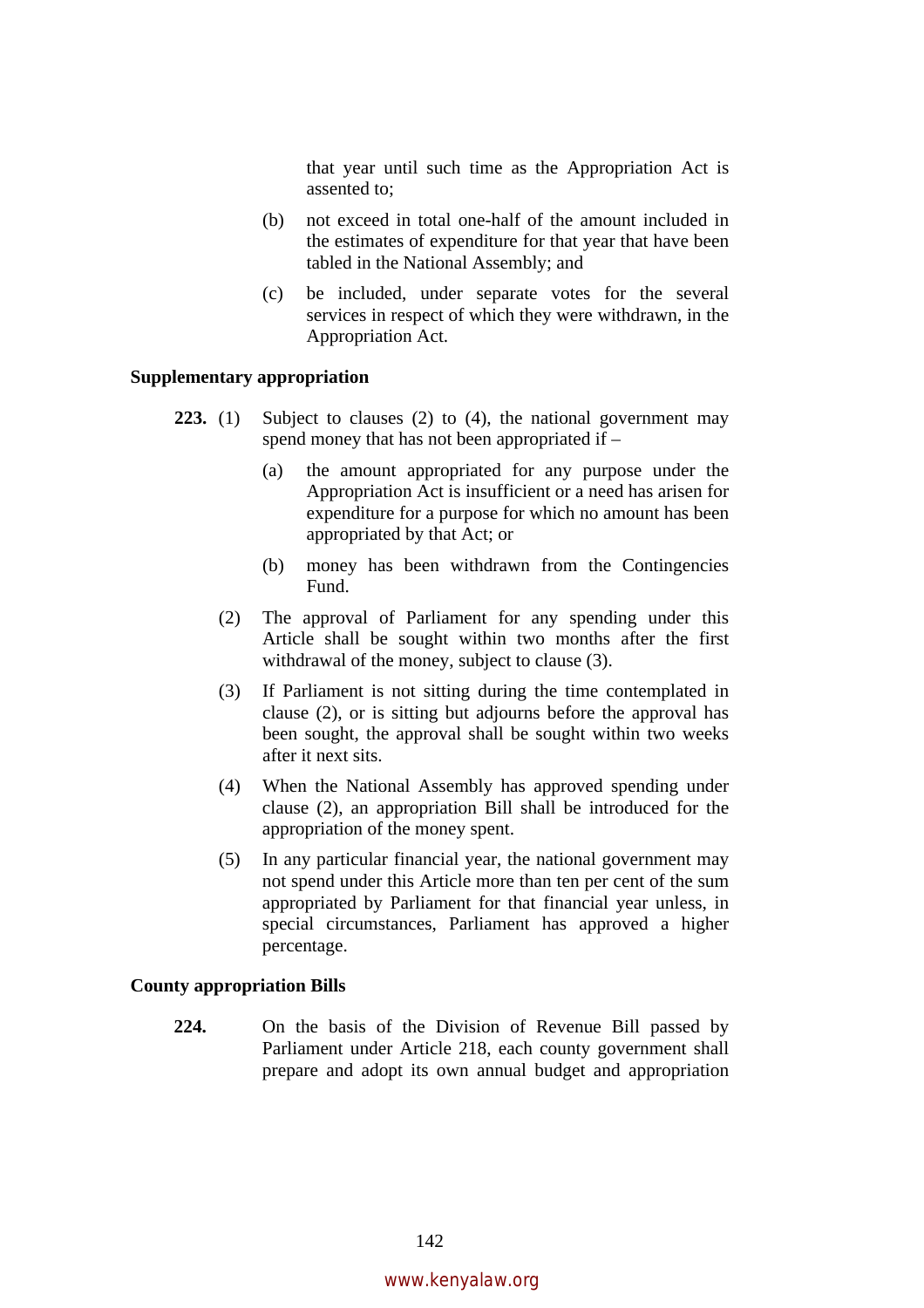Bill in the form, and according to the procedure, prescribed in an Act of Parliament.

# **Part 6—Control of public money**

## **Financial control**

- **225.** (1) An Act of Parliament shall provide for the establishment, functions and responsibilities of the national Treasury.
	- (2) Parliament shall enact legislation to ensure both expenditure control and transparency in all governments and establish mechanisms to ensure their implementation.
	- (3) Legislation under clause (2) may authorise the Cabinet Secretary responsible for finance to stop the transfer of funds to a State organ or any other public entity—
		- (a) only for a serious material breach or persistent material breaches of the measures established under that legislation; and
		- (b) subject to the requirements of clauses (4) to (7).
	- (4) A decision to stop the transfer of funds under clause (3) may not stop the transfer of more than fifty per cent of funds due to a county government.
	- (5) A decision to stop the transfer of funds as contemplated in clause (3)—
		- (a) shall not stop the transfer of funds for more than sixty days; and
		- (b) may be enforced immediately, but will lapse retrospectively unless, within thirty days after the date of the decision, Parliament approves it by resolution passed by both Houses.
	- (6) Parliament may renew a decision to stop the transfer of funds but for no more than sixty days at a time.
	- (7) Parliament may not approve or renew a decision to stop the transfer of funds unless—
		- (a) the Controller of Budget has presented a report on the matter to Parliament; and
		- (b) the public entity has been given an opportunity to answer the allegations against it, and to state its case, before the relevant parliamentary committee.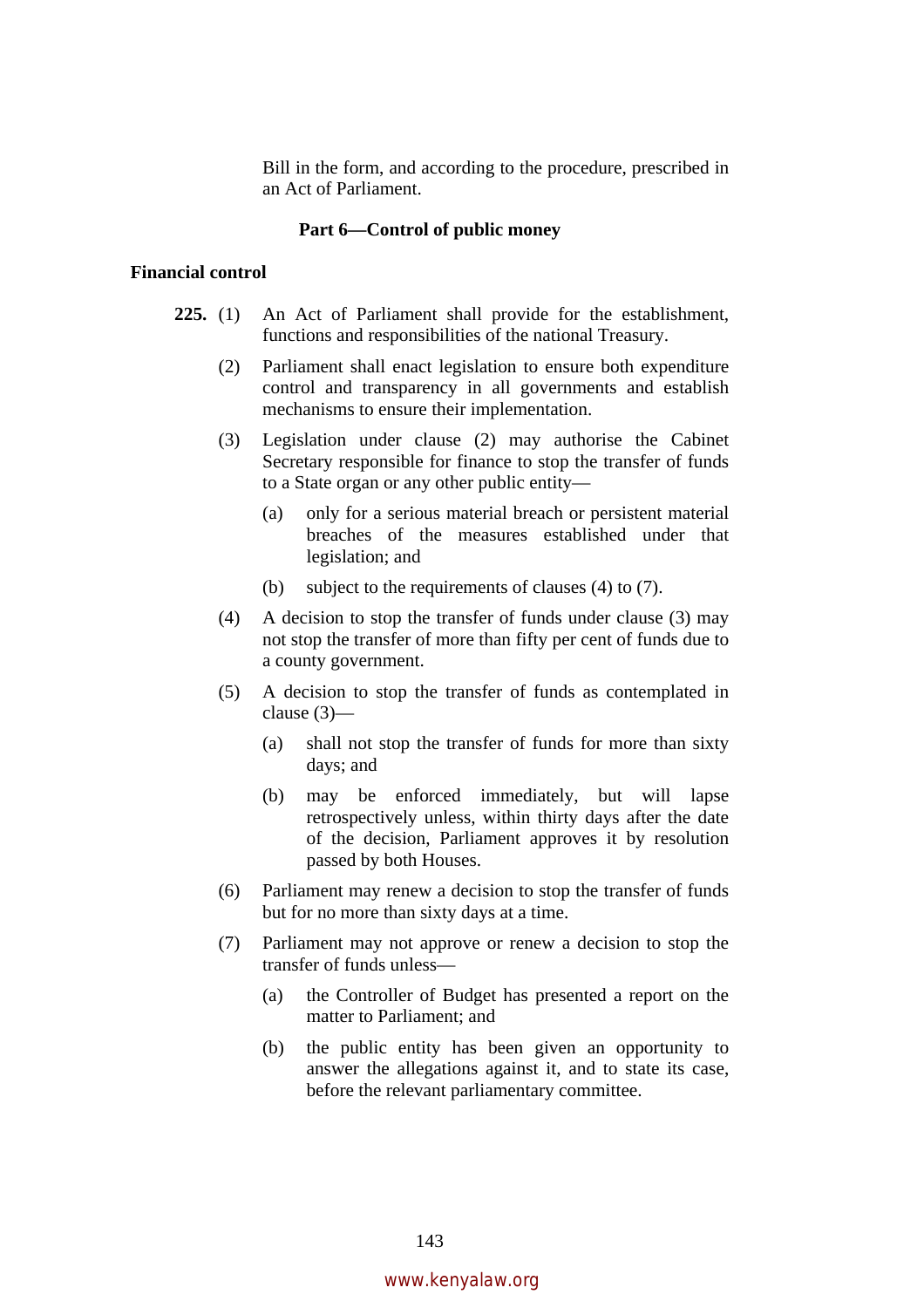## **Accounts and audit of public entities**

- **226.** (1) An Act of Parliament shall provide for—
	- (a) the keeping of financial records and the auditing of accounts of all governments and other public entities, and prescribe other measures for securing efficient and transparent fiscal management; and
	- (b) the designation of an accounting officer in every public entity at the national and county level of government.
	- (2) The accounting officer of a national public entity is accountable to the National Assembly for its financial management, and the accounting officer of a county public entity is accountable to the county assembly for its financial management.
	- (3) Subject to clause (4), the accounts of all governments and State organs shall be audited by the Auditor-General.
	- (4) The accounts of the office of the Auditor-General shall be audited and reported on by a professionally qualified accountant appointed by the National Assembly.
	- (5) If the holder of a public office, including a political office, directs or approves the use of public funds contrary to law or instructions, the person is liable for any loss arising from that use and shall make good the loss, whether the person remains the holder of the office or not.

## **Procurement of public goods and services**

- **227.** (1) When a State organ or any other public entity contracts for goods or services, it shall do so in accordance with a system that is fair, equitable, transparent, competitive and costeffective.
	- (2) An Act of Parliament shall prescribe a framework within which policies relating to procurement and asset disposal shall be implemented and may provide for all or any of the following—
		- (a) categories of preference in the allocation of contracts;
		- (b) the protection or advancement of persons, categories of persons or groups previously disadvantaged by unfair competition or discrimination;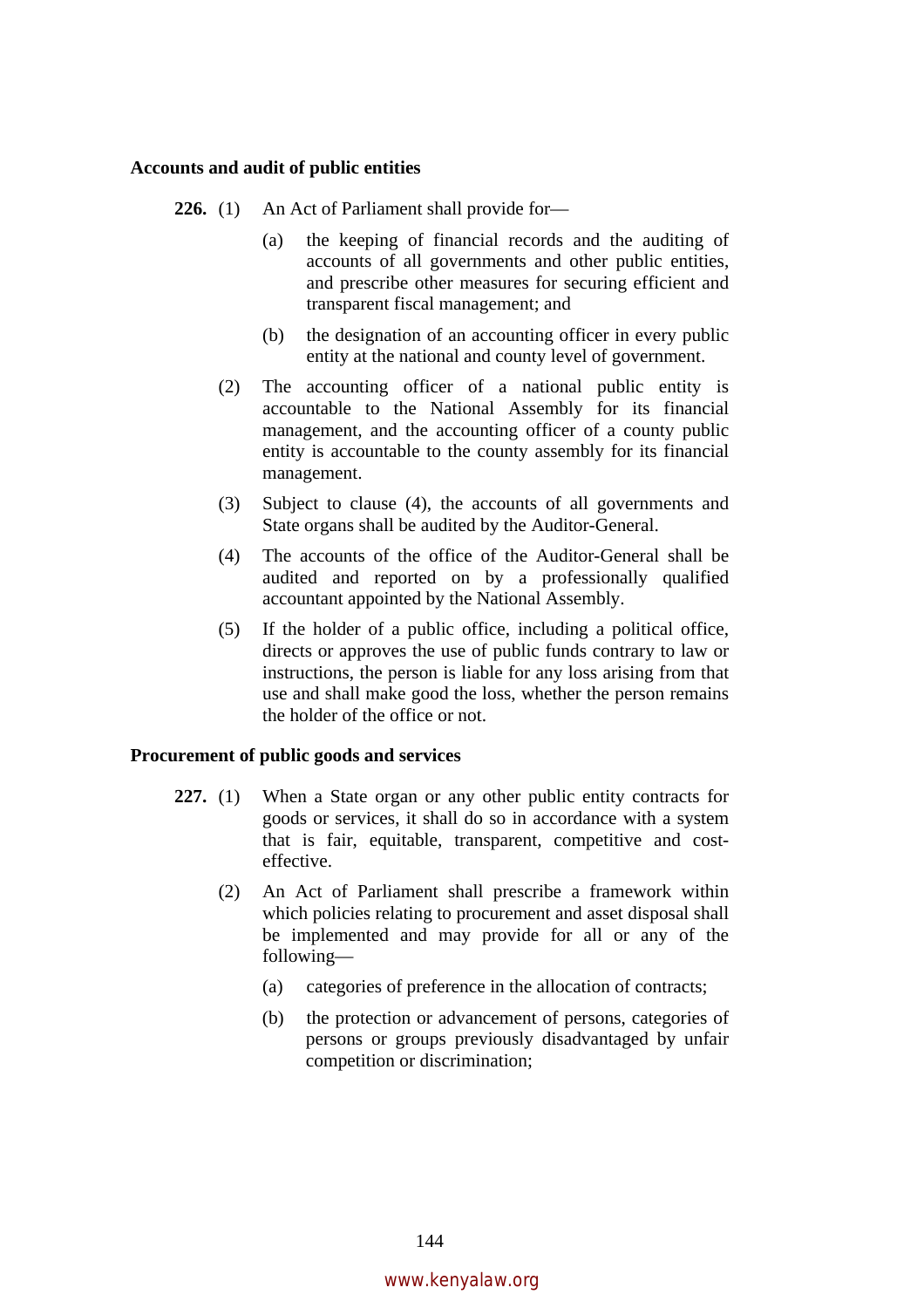- (c) sanctions against contractors that have not performed according to professionally regulated procedures, contractual agreements or legislation; and
- (d) sanctions against persons who have defaulted on their tax obligations, or have been guilty of corrupt practices or serious violations of fair employment laws and practices.

## **Part 6— Financial officers and institutions**

## **Controller of Budget**

- **228.** (1) There shall be a Controller of Budget who shall be nominated by the President and, with the approval of the National Assembly, appointed by the President.
	- (2) To be qualified to be the Controller, a person shall have extensive knowledge of public finance or at least ten years experience in auditing public finance management.
	- (3) The Controller shall, subject to Article 251, hold office for a term of eight years and shall not be eligible for reappointment.
	- (4) The Controller of Budget shall oversee the implementation of the budgets of the national and county governments by authorising withdrawals from public funds under Articles 204, 206 and 207.
	- (5) The Controller shall not approve any withdrawal from a public fund unless satisfied that the withdrawal is authorised by law.
	- (6) Every four months, the Controller shall submit to each House of Parliament a report on the implementation of the budgets of the national and county governments.

### **Auditor-General**

- **229.** (1) There shall be an Auditor-General who shall be nominated by the President and, with the approval of the National Assembly, appointed by the President.
	- (2) To be qualified to be the Auditor-General, a person shall have extensive knowledge of public finance or at least ten years experience in auditing or public finance management.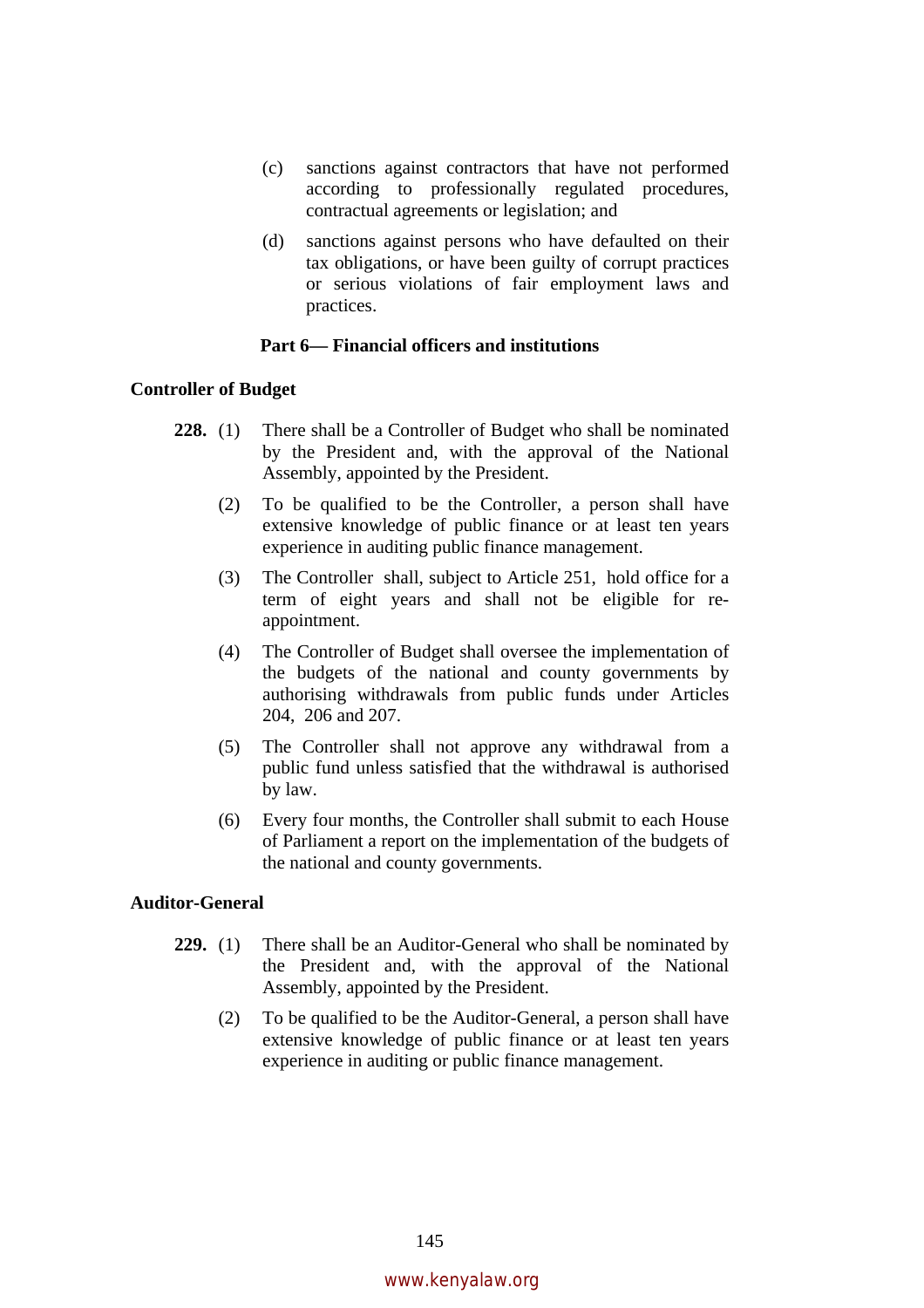- (3) The Auditor-General holds office, subject to Article 251, for a term of eight years and shall not be eligible for reappointment.
- (4) Within six months after the end of each financial year, the Auditor-General shall audit and report, in respect of that financial year, on—
	- (a) the accounts of the national and county governments;
	- (b) the accounts of all funds and authorities of the national and county governments;
	- (c) the accounts of all courts;
	- (d) the accounts of every commission and independent office established by this Constitution;
	- (e) the accounts of the National Assembly, the Senate and the county assemblies;
	- (f) the accounts of political parties funded from public funds;
	- (g) the public debt; and
	- (h) the accounts of any other entity that legislation requires the Auditor-General to audit.
- (5) The Auditor-General may audit and report on the accounts of any entity that is funded from public funds.
- (6) An audit report shall confirm whether or not public money has been applied lawfully and in an effective way.
- (7) Audit reports shall be submitted to Parliament or the relevant county assembly.
- (8) Within three months after receiving an audit report, Parliament or the county assembly shall debate and consider the report and take appropriate action.

## **Salaries and Remuneration Commission**

## **230. (1) There is established the Salaries and Remuneration Commission.**

- (2) The Salaries and Remuneration Commission consists of the following persons appointed by the President—
	- (a) a chairperson;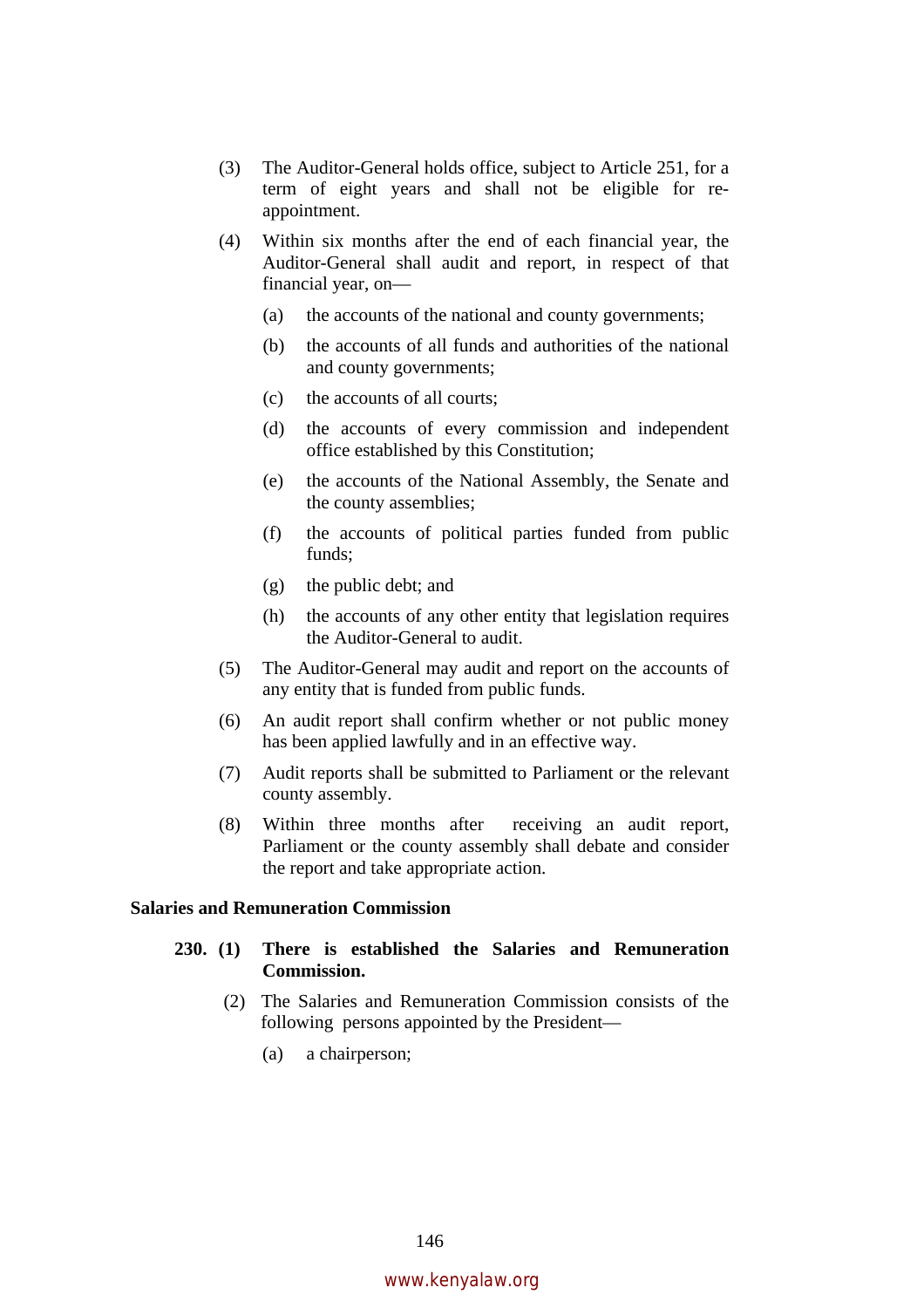- (b) one person each nominated by the following bodies from among persons who are not members or employees of those bodies—
	- (i) the Parliamentary Service Commission;
	- (ii) the Public Service Commission;
	- (iii) the Judicial Service Commission;
	- (iv) the Teachers Service Commission;
	- (v) the National Police Service Commission;
	- (vi) the Defence Council; and
	- (vii) the Senate, on behalf of the county governments;
- **(c)** one person each nominated by—
	- (i) an umbrella body representing trade unions;
	- (ii) an umbrella body representing employers; and
	- (iii) a joint forum of professional bodies as provided by legislation;
- (d) one person each nominated by—
	- (i) the Cabinet Secretary responsible for finance; and
	- (ii) the Attorney-General; and
- (e) one person who has experience in the management of human resources in the public service, nominated by the Cabinet Secretary responsible for public service.
- (3) The Commissioners under clause (1) (d) and (e) shall have no vote.
- (4) The powers and functions of the Salaries and Remuneration Commission shall be to —
	- (a) set and regularly review the remuneration and benefits of all State officers; and
	- (b) advise the national and county governments on the remuneration and benefits of all other public officers.
- (5) In performing its functions, the Commission shall take the following principles into account—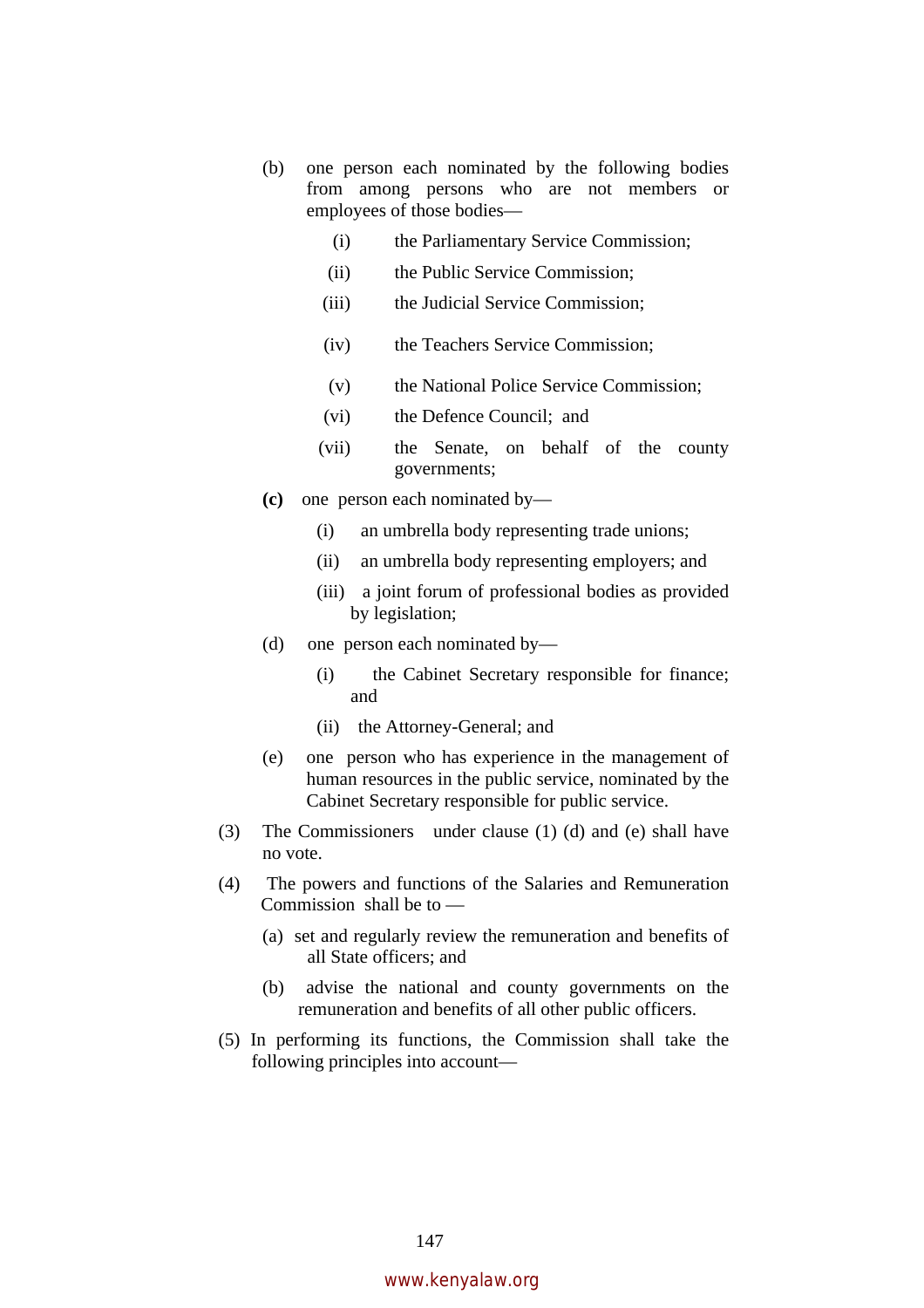- (a) the need to ensure that the total public compensation bill is fiscally sustainable;
- (b) the need to ensure that the public services are able to attract and retain the skills required to execute their functions;
- (c) the need to recognise productivity and performance; and
- (d) transparency and fairness.

### **Central Bank of Kenya**

- **231.** (1) There is established the Central Bank of Kenya.
	- (2) The Central Bank of Kenya shall be responsible for formulating monetary policy, promoting price stability, issuing currency and performing other functions conferred on it by an Act of Parliament.
	- (3) The Central Bank of Kenya shall not be under the direction or control of any person or authority in the exercise of its powers or in the performance of its functions.
	- (4) Notes and coins issued by the Central Bank of Kenya may bear images that depict or symbolise Kenya or an aspect of Kenya but shall not bear the portrait of any individual.
	- (5) An Act of Parliament shall provide for the composition, powers, functions and operations of the Central Bank of Kenya.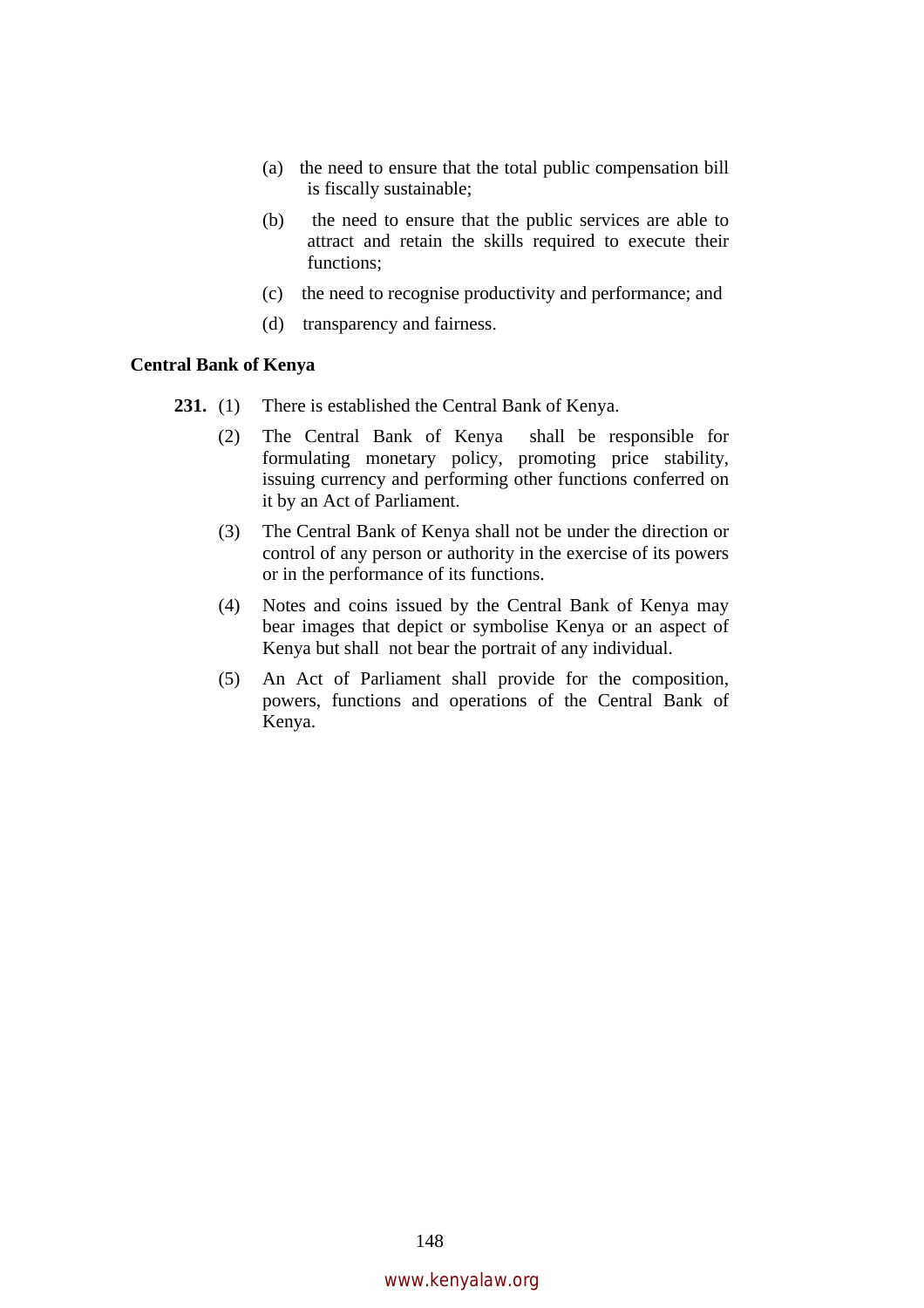#### **CHAPTER THIRTEEN**

## **THE PUBLIC SERVICE**

### **Part 1—Values and principles of public service**

#### **Values and principles of public service**

- **232.** (1) The values and principles of public service include—
	- (a) high standards of professional ethics;
	- (b) efficient, effective and economic use of resources;
	- (c) responsive, prompt, effective, impartial and equitable provision of services;
	- (d) involvement of the people in the process of policy making;
	- (e) accountability for administrative acts;
	- (f) transparency and provision to the public of timely, accurate information;
	- (g) subject to paragraphs (h) and (i), fair competition and merit as the basis of appointments and promotions;
	- (h) representation of Kenya's diverse communities; and
	- (i) affording adequate and equal opportunities for appointment, training and advancement, at all levels of the public service, of––
		- (i) men and women;
		- (ii) the members of all ethnic groups; and
		- (iii) persons with disabilities.
	- (2) The values and principles of public service apply to public service in—
		- (a) all State organs in both levels of government; and
		- (b) all State corporations.
	- (3) Parliament shall enact legislation to give full effect to this Article.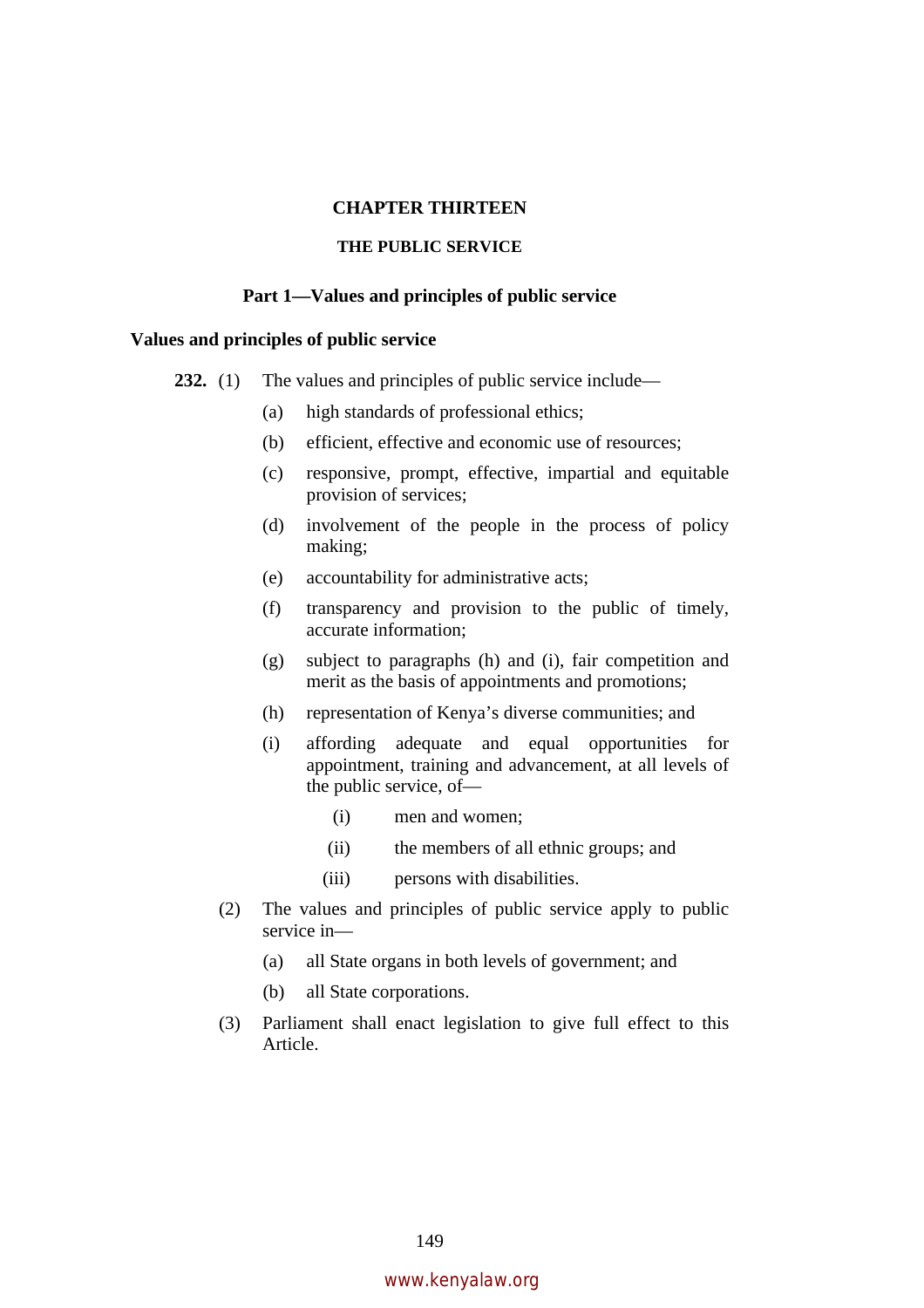## **Part 2— The Public Service Commission**

### **The Public Service Commission**

- **233.** (1) There is established the Public Service Commission.
	- (2) The Public Service Commission consists of a chairperson, a vice chairperson and seven other members appointed by the President with the approval of the National Assembly.
	- (3) Subject to clause (4), a person is not eligible for appointment as a member of the Commission if the person––
		- (a) has, at any time within the preceding five years, held office, or stood for election as—
			- (i) a member of Parliament or of a county assembly; or
			- (ii) a member of the governing body of a political party; or
		- (b) holds any State office;
		- (c) is, or has at any time been, a candidate for election as a member of Parliament or of a county assembly; or
		- (d) is, or has at any time been, the holder of an office in any political organisation that sponsors or otherwise supports, or has at any time sponsored or otherwise supported, a candidate for election as a member of Parliament or of a county assembly.
	- (4) Clause (3) (c) and (d) cease to apply to a person after two general elections for Parliament have been held since the person ceased to be such a candidate or office holder.
	- (5) There shall be a secretary to the Commission.
	- (6) The secretary––
		- (a) is the chief executive of the Commission; and
		- (b) shall be appointed by the Commission for a term of five years, and is eligible for re-appointment once.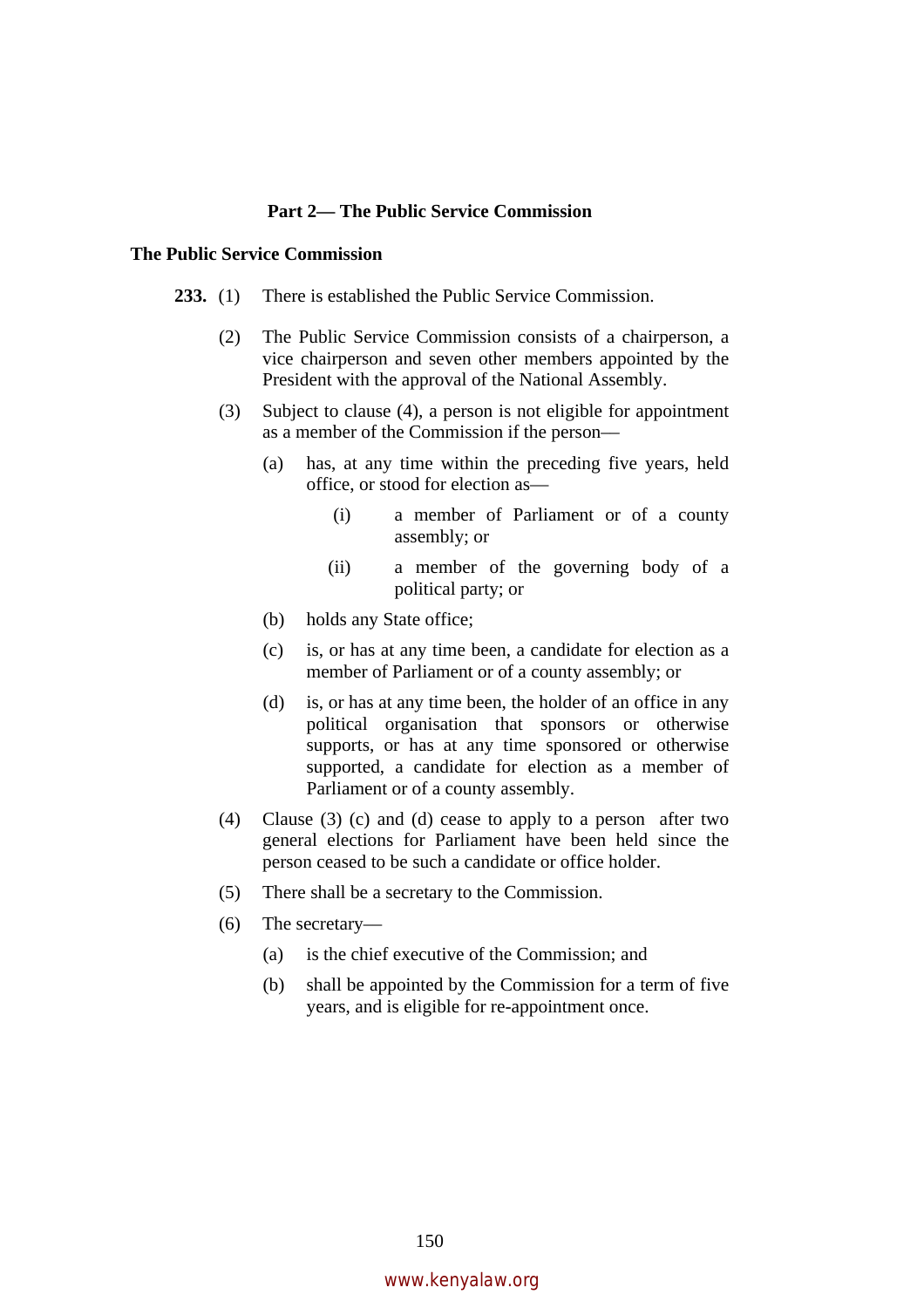#### **Functions and powers of the Public Service Commission**

- **234.** (1) The functions and powers of the Commission are as set out in this Article.
	- (2) The Commission shall—
		- (a) subject to this Constitution and legislation––
			- (i) establish and abolish offices in the public service; and
			- (ii) appoint persons to hold or act in those offices, and to confirm appointments;
		- (b) exercise disciplinary control over and remove persons holding or acting in those offices;
		- (c) promote the values and principles mentioned in Articles 10 and 232 throughout the public service;
		- (d) investigate, monitor and evaluate the organisation, administration and personnel practices of the public service;
		- (e) ensure that the public service is efficient and effective;
		- (f) develop human resources in the public service;
		- (g) review and make recommendations to the national government in respect of conditions of service, code of conduct and qualifications of officers in the public service;
		- (h) evaluate and report to the President and Parliament on the extent to which the values and principles mentioned in Articles 10 and 232 are complied with in the public service;
		- (i) hear and determine appeals in respect of county governments' public service; and
		- (j) perform any other functions and exercise any other powers conferred by national legislation.
	- (3) Clauses (1) and (2) shall not apply to any of the following offices in the public service––
		- (a) State offices;
		- (b) an office of high commissioner, ambassador or other diplomatic or consular representative of the Republic;
		- (c) an office or position subject to––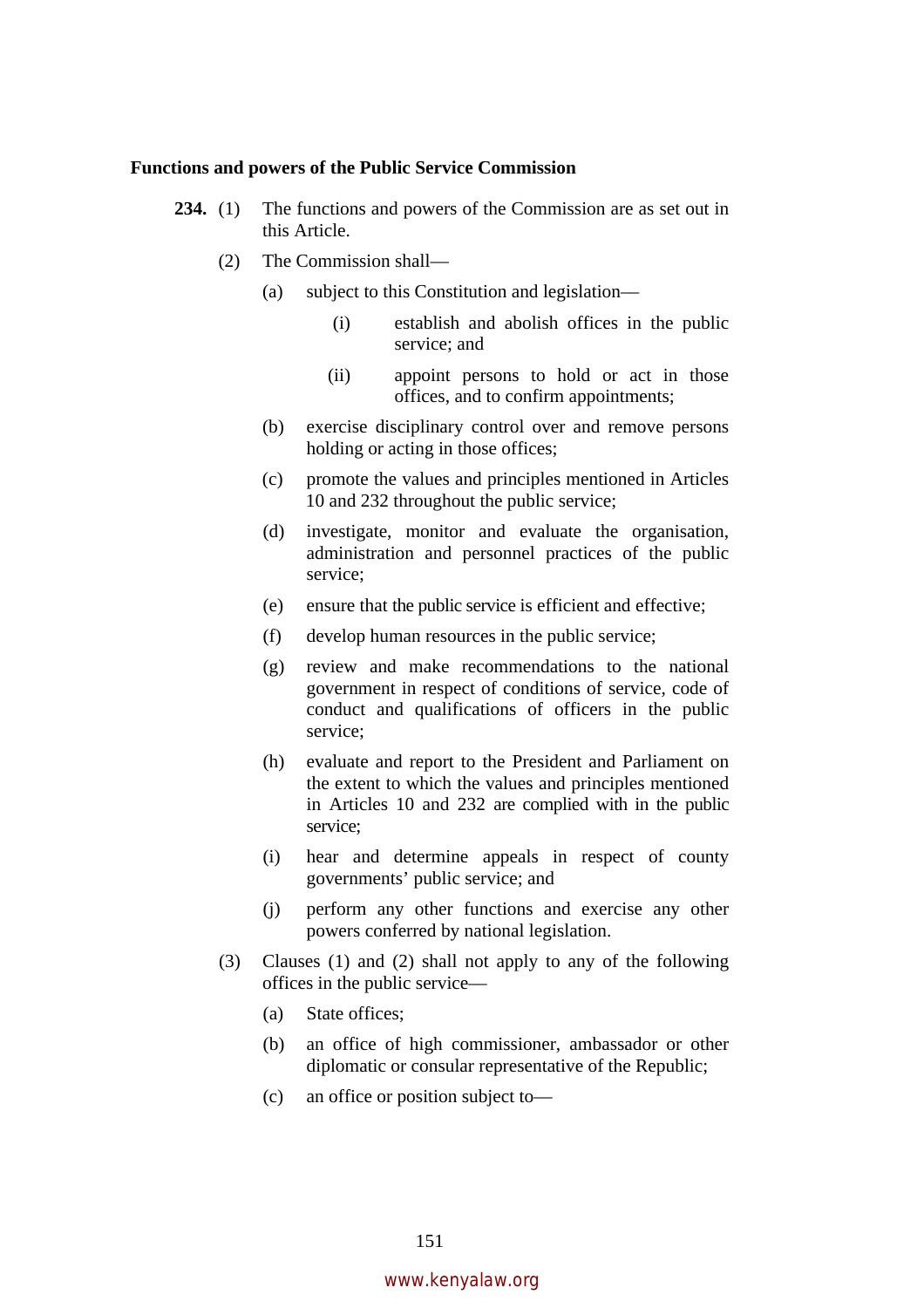- (i) the Parliamentary Service Commission;
- (ii) the Judicial Service Commission;
- (iii) the Teachers Service Commission;
- (iv) the National Police Service Commission; or
- (b) an office in the service of a county government, except as contemplated in clause (2)(i).
- (4) The Commission shall not appoint a person under clause (2) to hold or act in any office on the personal staff of the President or a retired President, except with the consent of the President or retired President.
- (5) The Commission may delegate, in writing, with or without conditions, any of its functions and powers under this Article to any one or more of its members, or to any officer, body or authority in the public service.

## **Staffing of county governments**

- **235.** (1) A county government is responsible, within a framework of uniform norms and standards prescribed by an Act of Parliament**,** for––
	- (a) establishing and abolishing offices in its public service;
	- (b) appointing persons to hold or act in those offices, and confirming appointments; and
	- (c) exercising disciplinary control over and removing persons holding or acting in those offices.
	- (2) Clause (1) shall not apply to any office or position subject to the Teachers Service Commission.

## **Protection of public officers**

- **236.** A public officer shall not be—
	- (a) victimised or discriminated against for having performed the functions of office in accordance with this Constitution or any other law; or
	- (b) dismissed, removed from office, demoted in rank or otherwise subjected to disciplinary action without due process of law.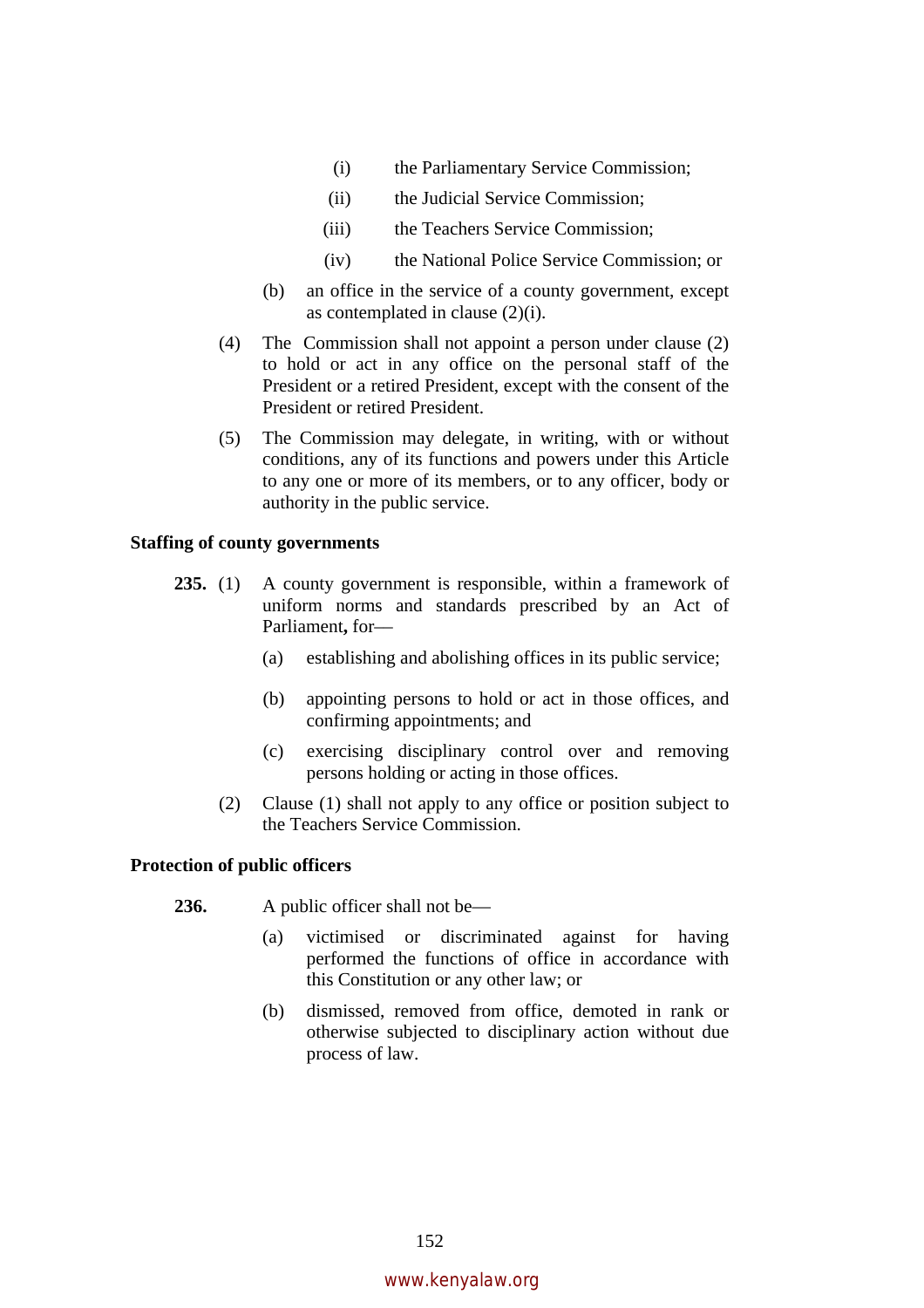## **Part 3—Teachers Service Commission**

### **Teachers Service Commission**

- **237.** (1) There is established the Teachers Service Commission.
	- (2) The functions of the Commission are—
		- (a) to register trained teachers;
		- (b) to recruit and employ registered teachers;
		- (c) to assign teachers employed by the Commission for service in any public school or institution;
		- (d) to promote and transfer teachers;
		- (e) to exercise disciplinary control over teachers; and
		- (f) to terminate the employment of teachers.
	- (3) The Commission shall––
		- (a) review the standards of education and training of persons entering the teaching service;
		- (b) review the demand for and the supply of teachers; and
		- (c) advise the national government on matters relating to the teaching profession.

## **CHAPTER FOURTEEN**

## **NATIONAL SECURITY**

#### **Part 1—National Security Organs**

## **Principles of national security**

- **238.** (1) National security is the protection against internal and external threats to Kenya's territorial integrity and sovereignty, its people, their rights, freedoms, property, peace, stability and prosperity, and other national interests.
	- (2) The national security of Kenya shall be promoted and guaranteed in accordance with the following principles*––*
		- (a) national security is subject to the authority of this Constitution and Parliament;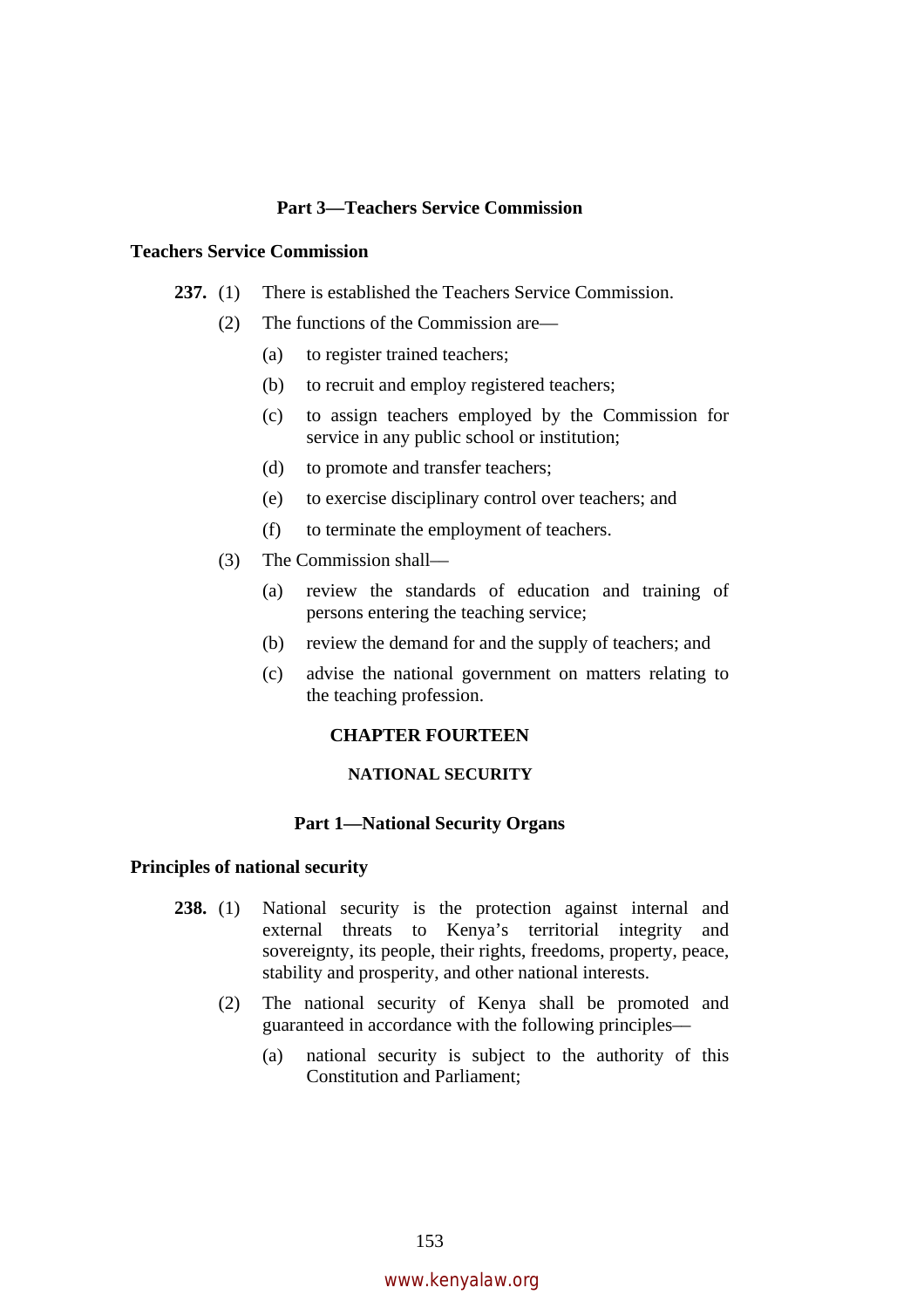- (b) national security shall be pursued in compliance with the law and with the utmost respect for the rule of law, democracy, human rights and fundamental freedoms;
- (c) in performing their functions and exercising their powers, national security organs shall respect the diverse culture of the communities within Kenya; and
- (d) recruitment by the national security organs shall reflect the diversity of the Kenyan people in equitable proportions.

#### **National security organs**

- **239.** (1) The national security organs are—
	- (a) the Kenya Defence Forces;
	- (b) the National Intelligence Service; and
	- (c) the National Police Service.
	- (2) The primary object of the national security organs and security system is to promote and guarantee national security in accordance with the principles mentioned in Article 238 (2).
	- (3) In performing their functions and exercising their powers, the national security organs and every member of the national security organs shall not—
		- (a) act in a partisan manner;
		- (b) further any interest of a political party or cause; or
		- (c) prejudice a political interest or political cause that is legitimate under this Constitution.
	- (4) A person shall not establish a military, paramilitary, or similar organisation that purports to promote and guarantee national security, except as provided for by this Constitution or an Act of Parliament.
	- (5) The national security organs are subordinate to civilian authority.
	- (6) Parliament shall enact legislation to provide for the functions, organisation and administration of the national security organs.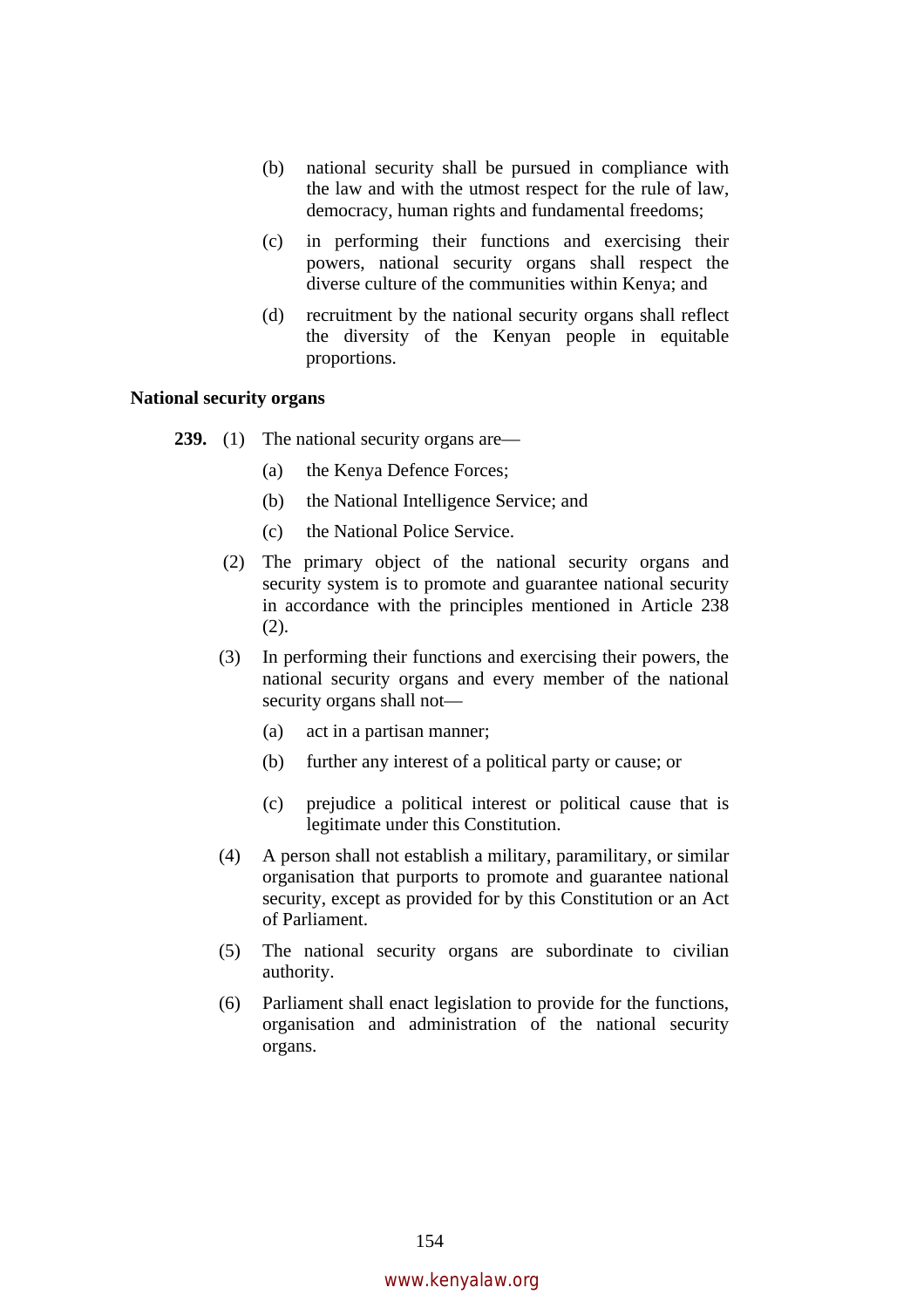### **Establishment of the National Security Council**

- **240.** (1) There is established a National Security Council.
	- (2) The Council consists of—
		- (a) the President;
		- (b) the Deputy President;
		- (c) the Cabinet Secretary responsible for defence;
		- (d) the Cabinet Secretary responsible for foreign affairs;
		- (e) the Cabinet Secretary responsible for internal security;
		- (f) the Attorney-General;
		- (g) the Chief of Kenya Defence Forces;
		- (h) the Director-General of the National Intelligence Service; and
		- (i) the Inspector-General of the National Police Service.
	- (3) The Council shall exercise supervisory control over national security organs and perform any other functions prescribed by national legislation.
	- (4) The President shall preside at meetings of the Council.
	- (5) The Council shall appoint its secretary.
	- (6) The Council shall—
		- (a) integrate the domestic, foreign and military policies relating to national security in order to enable the national security organs to co-operate and function effectively; and
		- (b) assess and appraise the objectives, commitments and risks to the Republic in respect of actual and potential national security capabilities.
	- (7) The Council shall report annually to Parliament on the state of the security of Kenya.
	- (8) The Council may, with the approval of Parliament—
		- (a) deploy national forces outside Kenya for—
			- (i) regional or international peace support operations; or
			- (ii) other support operations; and
		- (b) approve the deployment of foreign forces in Kenya.

## www.kenyalaw.org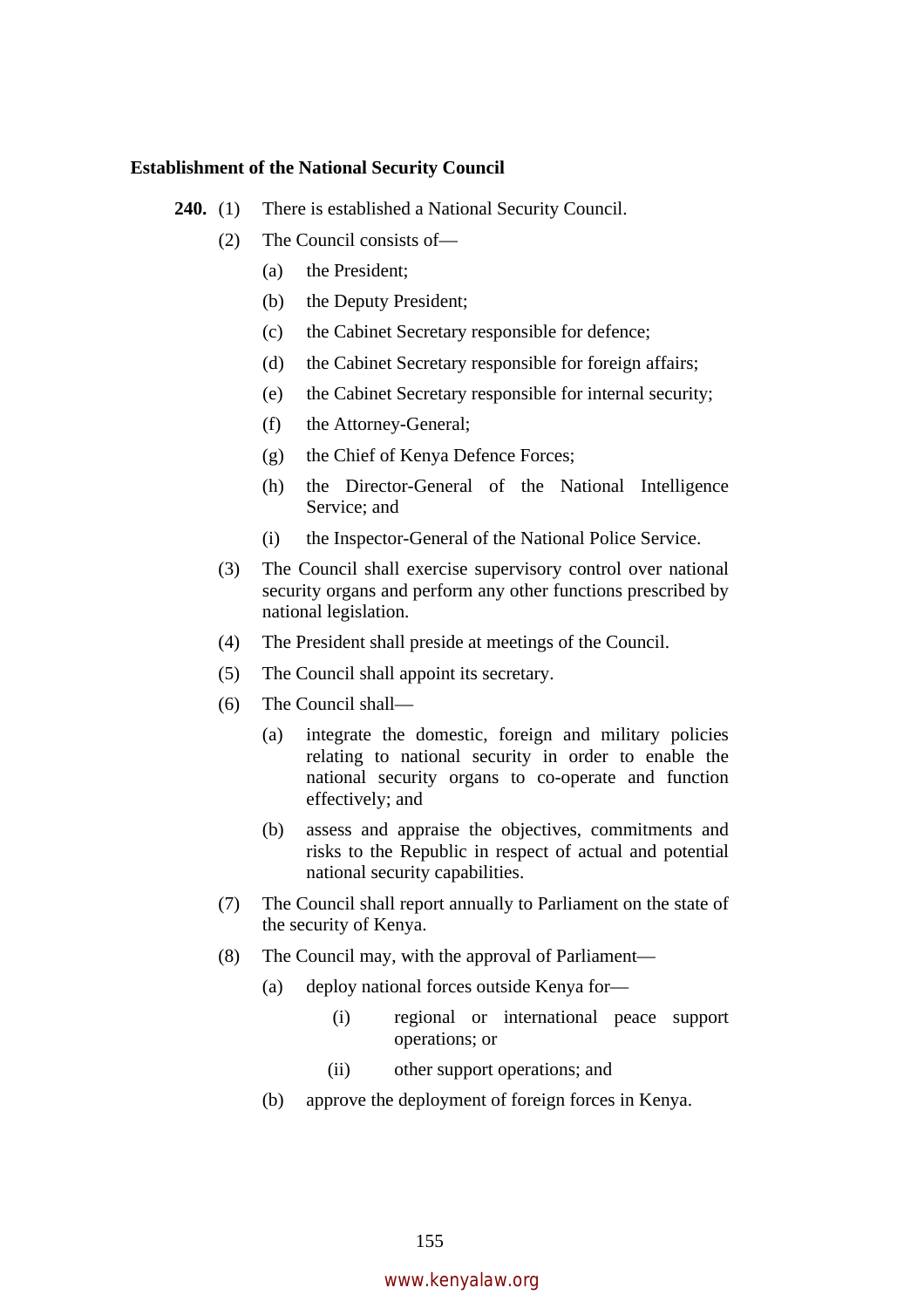### **Part 2—The Kenya Defence Forces**

#### **Establishment of Defence Forces and Defence Council**

- **241.** (1) There are established the Kenya Defence Forces.
	- (2) The Defence Forces consist of—
		- (a) the Kenya Army;
		- (b) the Kenya Air Force; and
		- (c) the Kenya Navy.
	- (3) The Defence Forces—
		- (a) are responsible for the defence and protection of the sovereignty and territorial integrity of the Republic;
		- (b) shall assist and cooperate with other authorities in situations of emergency or disaster, and report to the National Assembly whenever deployed in such circumstances; and
		- (c) may be deployed to restore peace in any part of Kenya affected by unrest or instability only with the approval of the National Assembly.
	- (4) The composition of the command of the Defence Forces shall reflect the regional and ethnic diversity of the people of Kenya.
	- (5) There is established a Defence Council.
	- (6) The Council consist of—
		- (a) the Cabinet Secretary responsible for defence, who is the chairperson;
		- (b) the Chief of the Kenya Defence Forces;
		- (c) the three commanders of the defence forces; and
		- (d) the Principal Secretary in the Ministry responsible for defence.
	- (7) The Council––
		- (a) is responsible for the overall policy, control, and supervision of the Kenya Defence Forces; and
		- (b) perform**s** any other functions prescribed by national legislation.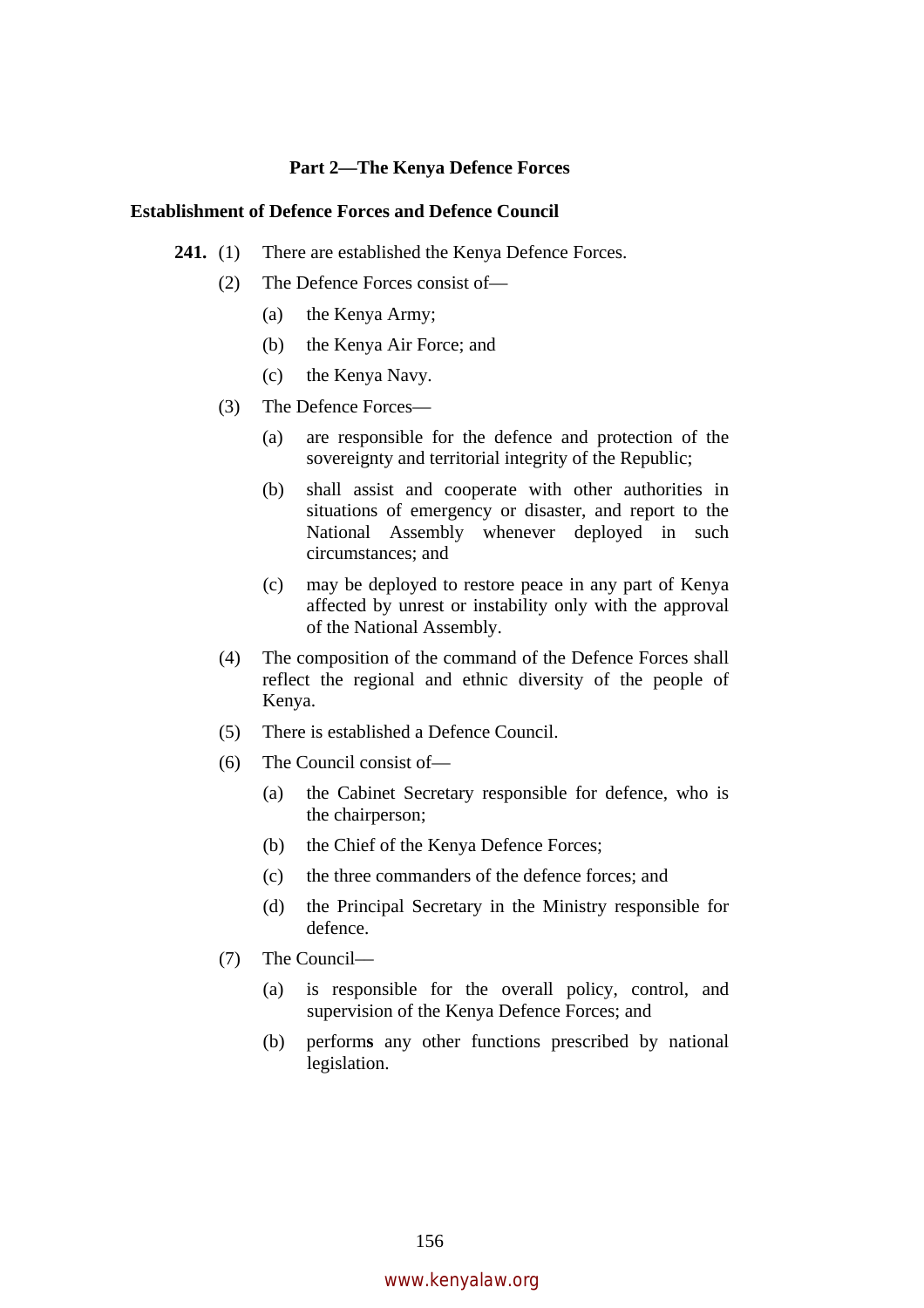## **Part 3—The National Intelligence Service**

### **Establishment of National Intelligence Service**

- **242.** (1) There is established the National Intelligence Service.
	- (2) The National Intelligence Service––
		- (a) is responsible for security intelligence and counter intelligence to enhance national security in accordance with this Constitution; and
		- (b) performs any other functions prescribed by national legislation.

## **Part 4—The National Police Service**

## **Establishment of the National Police Service**

- **243.** (1) There is established the National Police Service.
	- (2) The National Police Service consists of—
		- (a) the Kenya Police Service; and
		- (b) the Administration Police Service**.**
	- (3) The National Police Service is a national service and shall function throughout Kenya.
	- (4) Parliament shall enact legislation to give full effect to this Article.

#### **Objects and functions of the National Police Service**

- **244.** The National Police Service shall—
	- (a) strive for the highest standards of professionalism and discipline among its members;
	- (b) prevent corruption and promote and practice transparency and accountability;
	- (c) comply with constitutional standards of human rights and fundamental freedoms;
	- (d) train staff to the highest possible standards of competence and integrity and to respect human rights and fundamental freedoms and dignity; and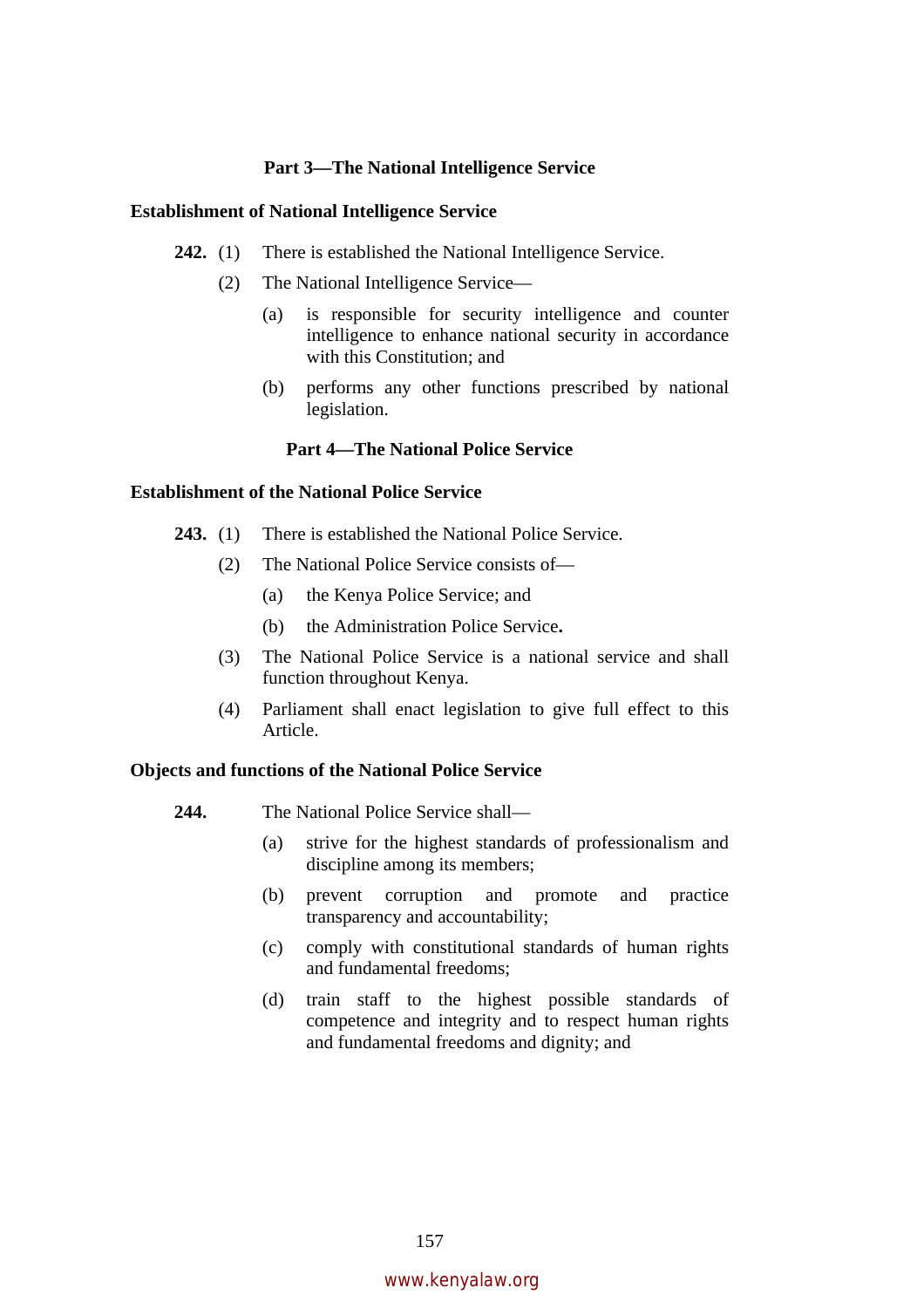(e) foster and promote relationships with the broader society.

## **Command of the National Police Service**

- **245.** (1) There is established the office of the Inspector-General of the National Police Service.
	- (2) The Inspector-General––
		- (a) is appointed by the President with the approval of Parliament; and
		- (b) shall exercise independent command over the National Police Service, and perform any other functions prescribed by national legislation.
	- (3) The Kenya Police Service and the Administration Police Service shall each be headed by a Deputy Inspector-General appointed by the President in accordance with the recommendation of the National Police Service Commission.
	- (4) The Cabinet secretary responsible for police services may lawfully give a direction to the Inspector-General with respect to any matter of policy for the National Police Service, but no person may give a direction to the Inspector-General with respect to—
		- (a) the investigation of any particular offence or offences;
		- (b) the enforcement of the law against any particular person or persons; or
		- (c) the employment, assignment, promotion, suspension or dismissal of any member of the National Police Service.
	- (5) Any direction given to the Inspector-General by the Cabinet secretary responsible for police services under clause (4), or any direction given to the Inspector-General by the Director of Public Prosecutions under Article 157(4), shall be in writing.
	- (6) The Inspector-General shall be appointed for a single fouryear term, and is not eligible for re-appointment.
	- (7) The Inspector-General may be removed from office by the President only on the grounds of —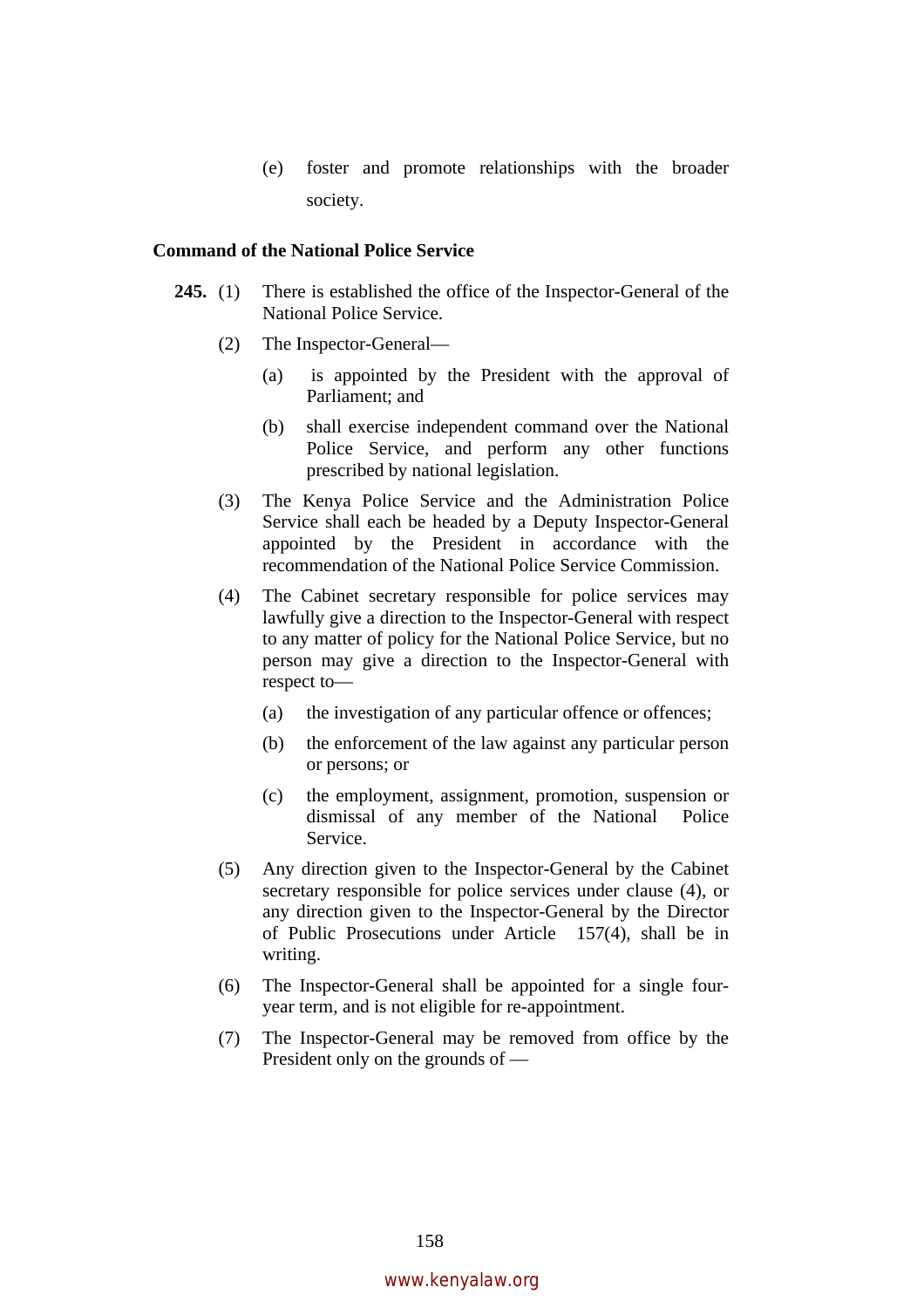- (a) serious violation of this Constitution or any other law, including a contravention of Chapter Six;
- (b) gross misconduct whether in the performance of the office holder's functions or otherwise;
- (c) physical or mental incapacity to perform the functions of office;
- (d) incompetence;
- (e) bankruptcy; or
- (f) any other just cause.
- (8) Parliament shall enact legislation to give full effect to this Article.

#### **National Police Service Commission**

- **246.** (1) There is established the National Police Service Commission.
	- (2) The Commission consists of—
		- (a) the following persons, each appointed by the President—
			- (i) a person who is qualified to be appointed as a High Court Judge;
			- (ii) two retired senior police officers; and
			- (iii) three persons of integrity who have served the public with distinction;
		- (b) the Inspector-General of the National Police Service; and
		- (c) both Deputy Inspectors-General of the National Police Service.
	- (3) The Commission shall—
		- (a) recruit and appoint persons to hold or act in offices in the service, confirm appointments, and determine promotions and transfers within the National Police Service;
		- (b) observing due process, exercise disciplinary control over and remove persons holding or acting in offices within the Service; and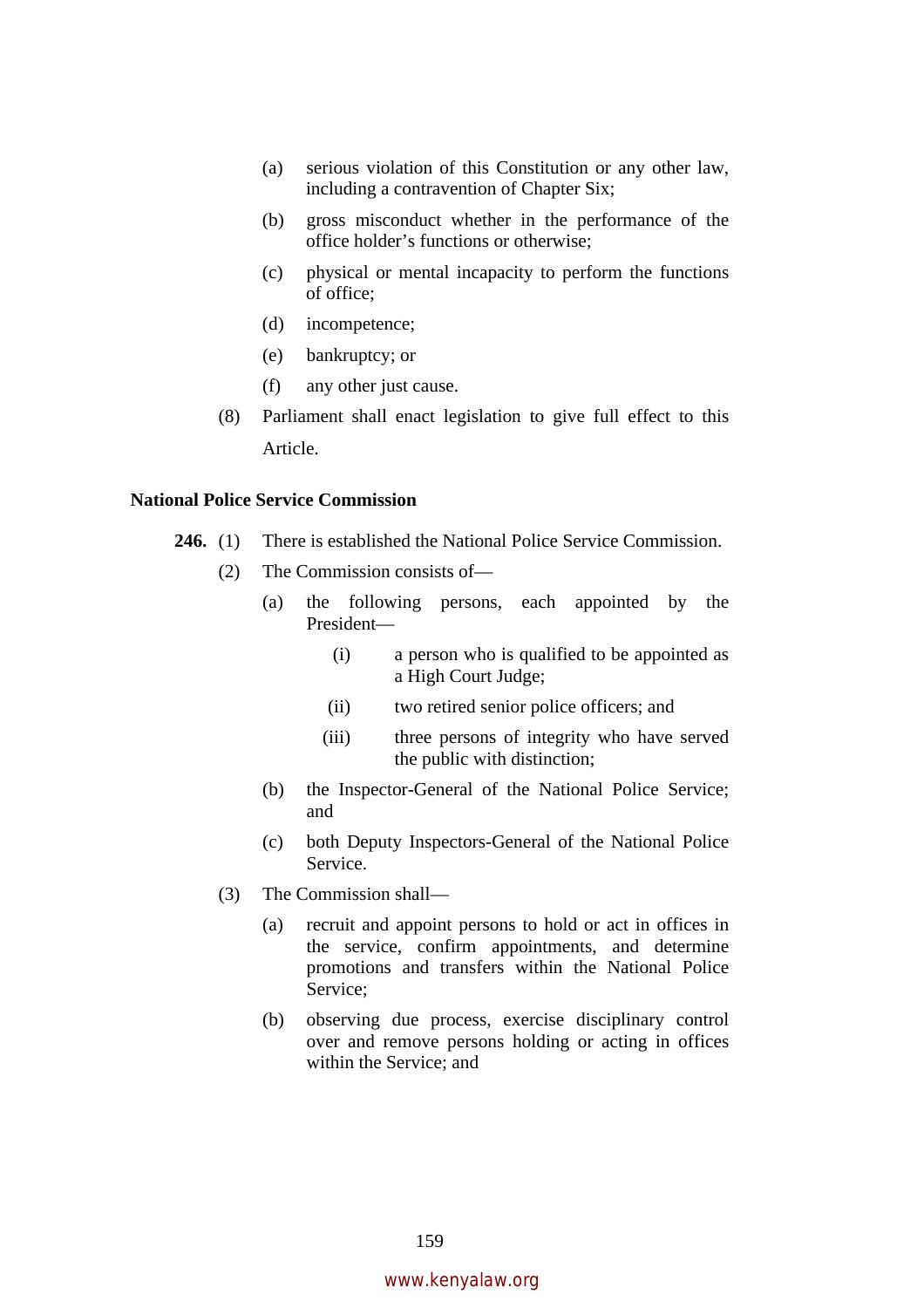- (c) perform any other functions prescribed by national legislation.
- (4) The composition of the National Police Service shall reflect the regional and ethnic diversity of the people of Kenya.

### **Other police services**

**247.** Parliament may enact legislation establishing other police services under the supervision of the National Police Service and the command of the Inspector-General of the Service.

#### **CHAPTER FIFTEEN**

#### **COMMISSIONS AND INDEPENDENT OFFICES**

#### **Application of Chapter**

- 248. (1) This Chapter applies to the commissions specified in clause (2) and the independent offices specified in clause (3), except to the extent that this Constitution provides otherwise.
	- (2) The commissions are—
		- (a) the Kenya National Human Rights and Equality Commission;
		- (b) the National Land Commission;
		- (c) the Independent Electoral and Boundaries Commission;
		- (d) the Parliamentary Service Commission**;**
		- (e) the Judicial Service Commission;
		- (f) the Commission on Revenue Allocation;
		- (g) the Public Service Commission;
		- (h) the Salaries and Remuneration Commission;
		- (i) the Teachers Service Commission; and
		- (j) the National Police Service Commission.
	- (3) The independent offices are—
		- (a) the Auditor-General; and
		- (b) the Controller of Budget.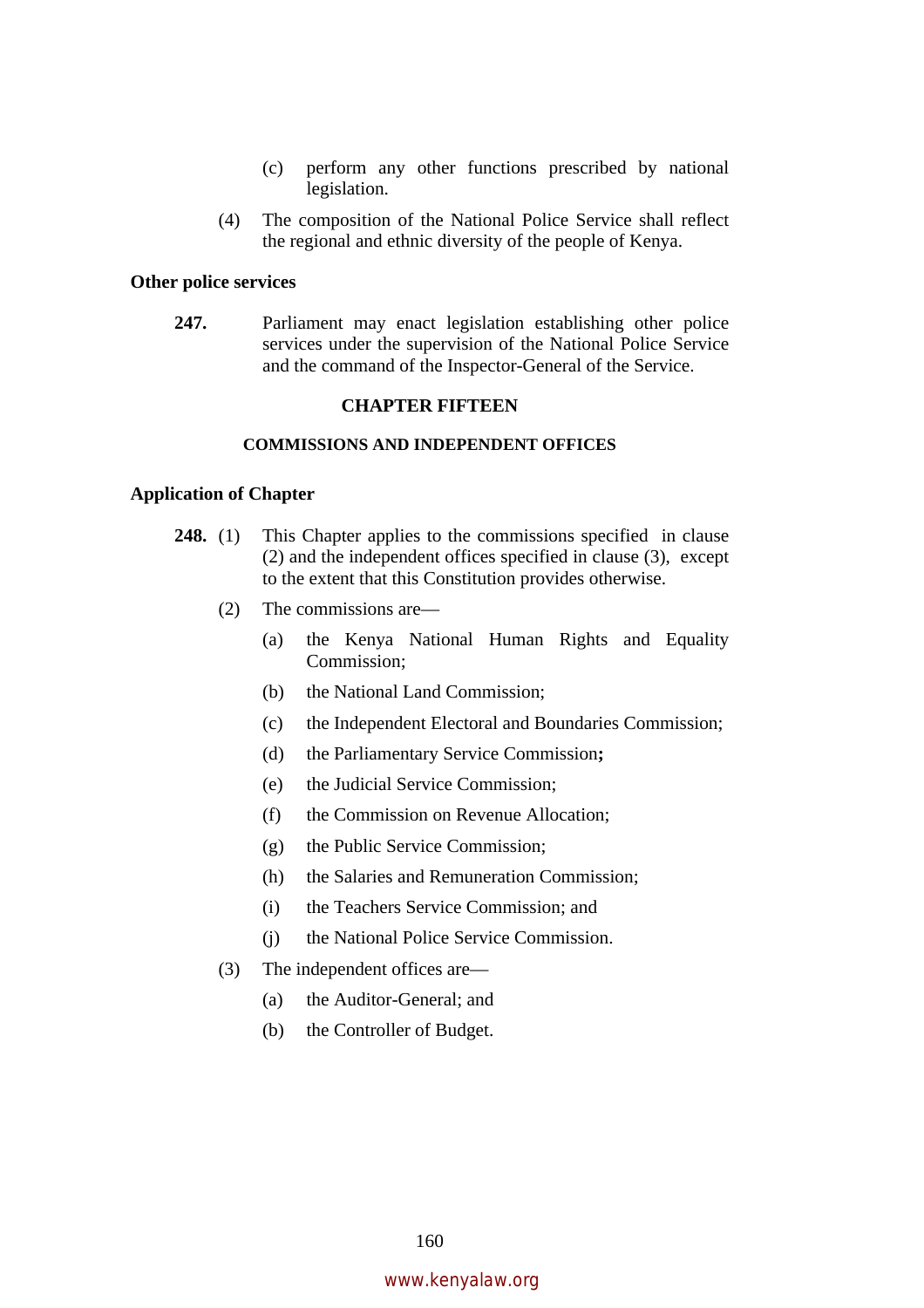### **Objects, authority and funding of commissions and independent offices**

- **249.** (1) The objects of the commissions and the independent offices are to—
	- (a) protect the sovereignty of the people;
	- (b) secure the observance by all State organs of democratic values and principles; and
	- (c) promote constitutionalism.
	- (2) The commissions and the holders of independent offices—
		- (a) are subject only to this Constitution and the law; and
		- (b) are independent and not subject to direction or control by any person or authority.
	- (3) Parliament shall allocate adequate funds to enable each commission and independent office to perform its functions and the budget of each commission and independent office shall be a separate vote.

#### **Composition, appointment and terms of office**

- **250.** (1) Each commission shall consist of at least three, but not more than nine, members.
	- (2) The chairperson and each member of a commission, and the holder of an independent office, shall be—
		- (a) identified and recommended for appointment in a manner prescribed by national legislation;
		- (b) approved by the National Assembly; and
		- (c) appointed by the President.
	- (3) To be appointed, a person shall have the specific qualifications required by this Constitution or national legislation.
	- (4) Appointments to commissions and independent offices shall take into account the national values mentioned in Article 10, and the principle that the composition of the commissions and offices, taken as a whole, shall reflect the regional and ethnic diversity of the people of Kenya.
	- (5) A member of a commission may serve on a part-time basis.
	- (6) A member of a commission, or the holder of an independent office—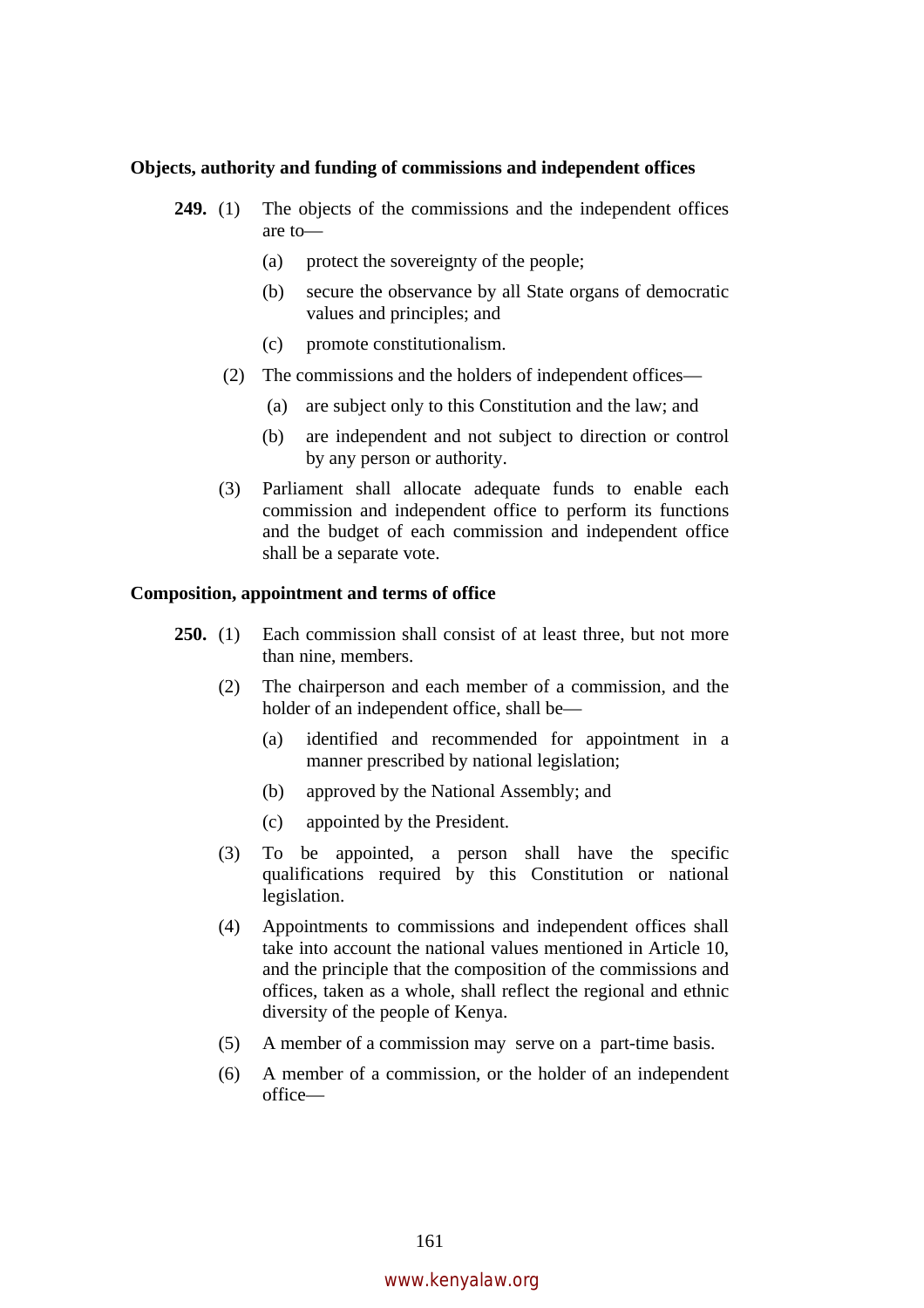- (a) unless *ex officio*, shall be appointed for a single term of six years and is not eligible for re-appointment; and
- (b) unless *ex officio* or part-time, shall not hold any other office or employment for profit, whether public or private.
- (7) The remuneration and benefits payable to or in respect of a commissioner or the holder of an independent office shall be a charge on the Consolidated Fund.
- (8) The remuneration and benefits payable to, or in respect of, a commissioner or the holder of an indepenedent office shall not be varied to the disadvantage of that commissioner or holder of an independent office.
- (9) A member of a commission, or the holder of an independent office, is not liable for anything done in good faith in the performance of a function of office.
- (10) The members of a commission shall elect a vice-chairperson from among themselves—
	- (a) at the first sitting of the commission; and
	- (b) whenever it is necessary to fill a vacancy in the office of the vice-chairperson.
- (11) The chairperson and vice-chairperson of a commission shall not be of the same gender.
- (12) There shall be a Secretary to each commission who shall be—
	- (a) appointed by the commission; and
	- (b) the chief executive officer of the commission.

#### **Removal from office**

- **251.** (1) A member of a commission (other than an *ex officio* member), or the holder of an independent office, may be removed from office only for—
	- (a) serious violation of this Constitution or any other law, including a contravention of Chapter Six;
	- (b) gross misconduct, whether in the performance of the member's or office holder's functions or otherwise;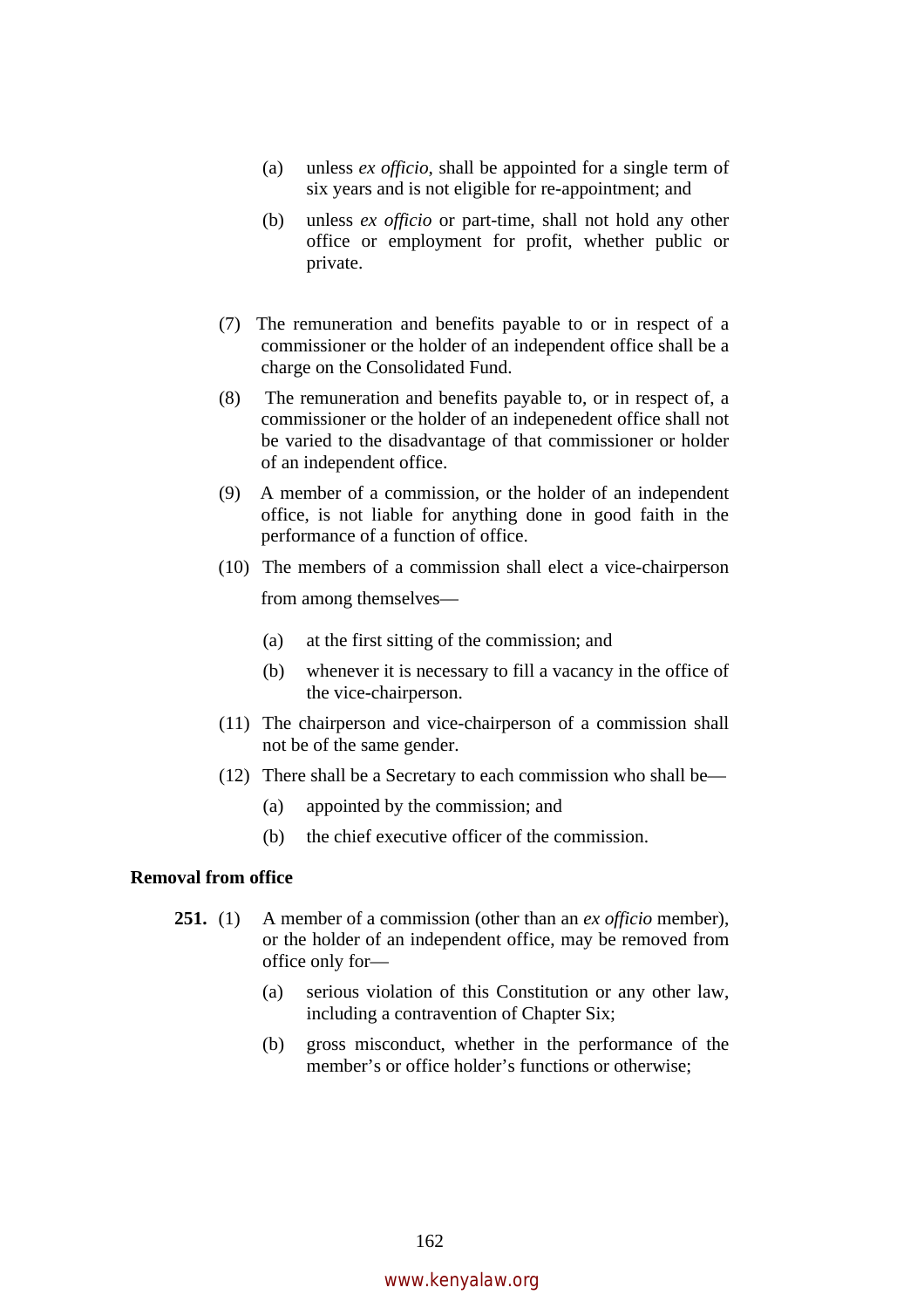- (c) physical or mental incapacity to perform the functions of office;
- (d) incompetence; or
- (e) bankruptcy.
- (2) A person desiring the removal of a member of a commission or of a holder of an independent office on any ground specified in clause (1) may present a petition to the National Assembly setting out the alleged facts constituting that ground.
- (3) The National Assembly shall consider the petition and, if it is satisfied that it discloses a ground under clause (1), shall send the petition to the President.
- (4) On receiving a petition under clause (3), the President—
	- (a) may suspend the member or office holder pending the outcome of the complaint; and
	- (b) shall appoint a tribunal in accordance with clause (5).
- (5) The tribunal shall consist of—
	- (a) a person who holds or has held office as a judge of a superior court, who shall be the chairperson;
	- (b) at least two persons who are qualified to be appointed as High Court judges; and
	- (c) one other member who is qualified to assess the facts in respect of the particular ground for removal.
- (6) The tribunal shall investigate the matter expeditiously, report on the facts and make a binding recommendation to the President, who shall act in accordance with the recommendation within thirty days.
- (7) A person suspended under this Article is entitled to continue to receive one-half of the remuneration and benefits of the office while suspended.

## **General functions and powers**

- **252.** (1) Each commission, and each holder of an independent office—
	- (a) may conduct investigations on its own initiative or on a complaint made by a member of the public;
	- (b) has the powers necessary for conciliation, mediation and negotiation;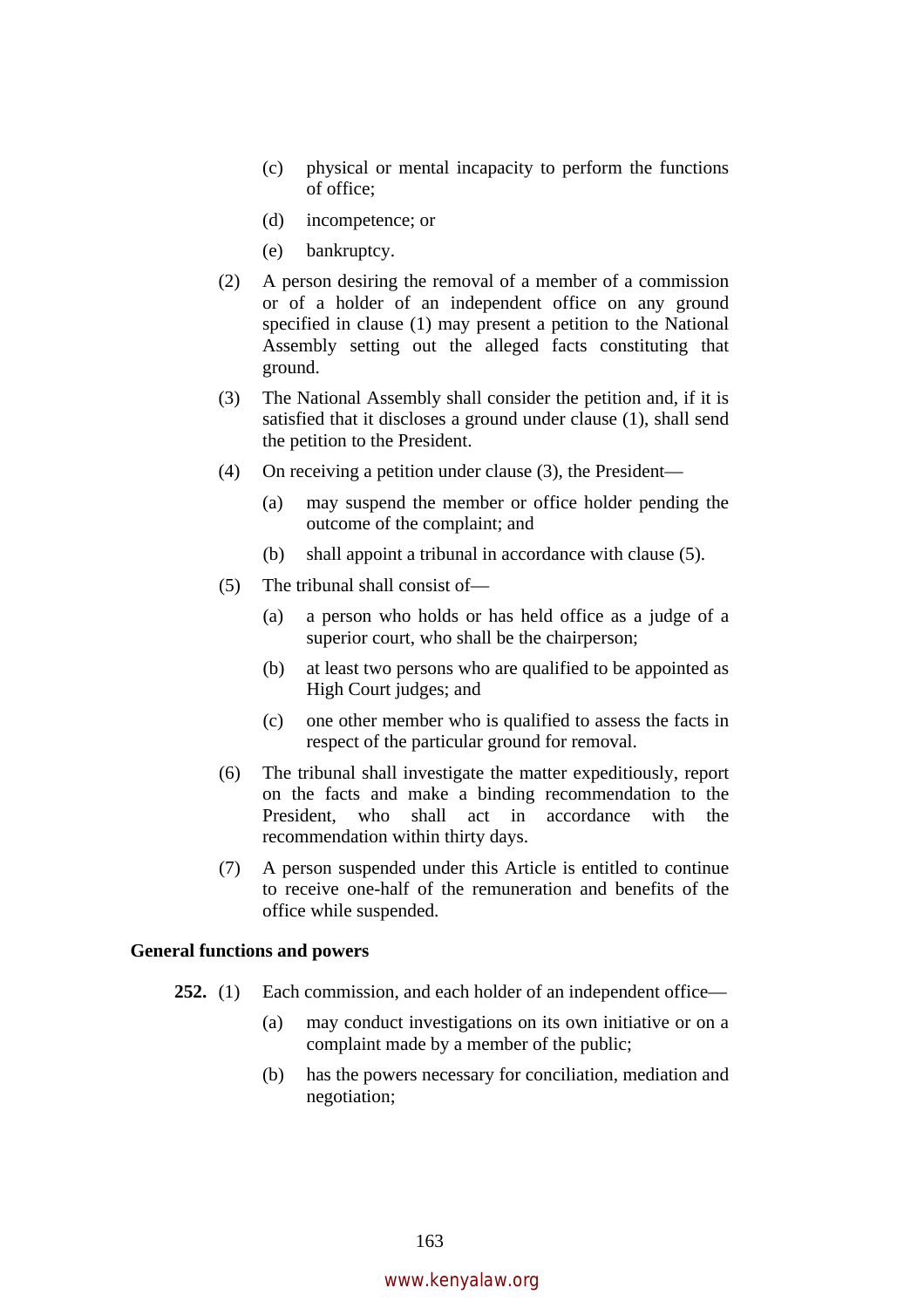- (c) shall recruit its own staff; and
- (d) may perform any functions and exercise any powers prescribed by legislation, in addition to the functions and powers conferred by this Constitution.
- (2) A complaint to a commission or the holder of an independent office may be made by any person entitled to institute court proceedings under Article 22 (1) and (2).
- (3) The following commissions and independent offices have the power to issue a summons to a witness to assist for the purposes of its investigations—
	- (a) the Kenya National Human Rights and Equality Commission;
	- (b) the Judicial Service Commission;
	- (c) the National Land Commission; and
	- (d) the Auditor-General.

### **Incorporation of commissions and independent offices**

- **253.** Each commission and each independent office—
	- (a) is a body corporate with perpetual succession and a seal; and
	- (b) is capable of suing and being sued in its corporate name.

### **Reporting by commissions and independent offices**

- **254.** (1) As soon as practicable after the end of each financial year, each commission, and each holder of an independent office, shall submit a report to the President and to Parliament.
	- (2) At any time, the President, the National Assembly or the Senate may require a commission or holder of an independent office to submit a report on a particular issue.
	- (3) Every report required from a commisssion or holder of an independent office under this Article shall be published and publicised.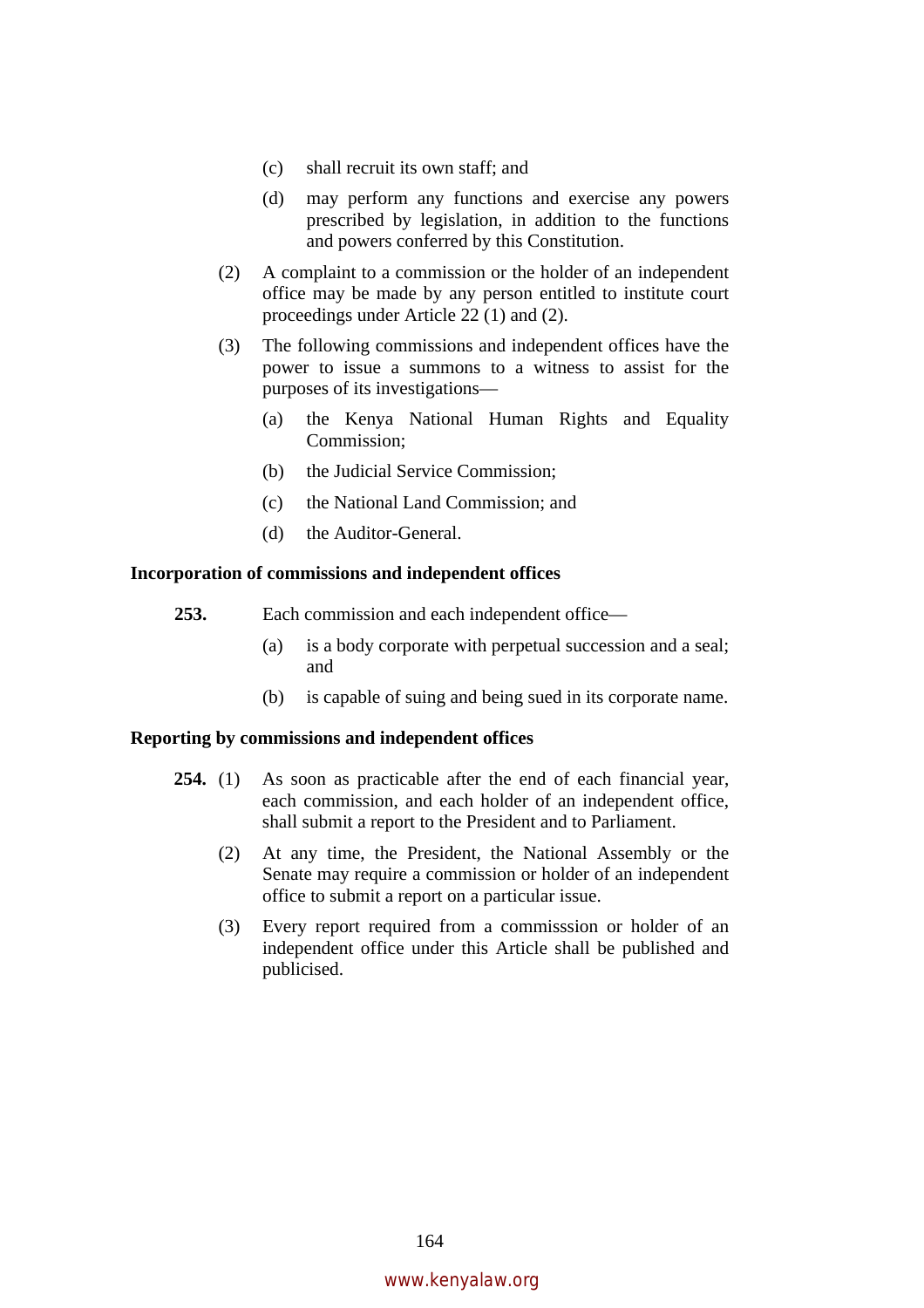#### **CHAPTER SIXTEEN**

## **AMENDMENT OF THIS CONSTITUTION**

### **Amendment of this Constitution**

- **255.** (1) A proposed amendment to this Constitution shall be enacted in accordance with Article 256 or 257, and approved in accordance with clause (2) by a referendum, if the amendment relates to any of the following matters*––*
	- (a) the supremacy of this Constitution;
	- (b) the territory of Kenya;
	- (c) the sovereignty of the people;
	- (d) the national values and principles of governance mentioned in Article 10 (2) (a) to (d);
	- (e) the Bill of Rights;
	- (f) the term of office of the President;
	- (g) the independence of the Judiciary and the commissions and independent offices to which Chapter Fifteen applies;
	- (h) the functions of Parliament;
	- (i) the objects, principles and structure of devolved government; or
	- (j) the provisions of this Chapter.
	- (2) A proposed amendment shall be approved by a referendum under clause (1) if––
		- (a) at least twenty per cent of the registered voters in each of at least half of the counties vote in the referendum; and
		- (b) the amendment is supported by a simple majority of the citizens voting in the referendum.
	- (3) An amendment to this Constitution that does not relate to a matter mentioned in clause (1) shall be enacted either—
		- (a) by Parliament, in accordance with Article 256; or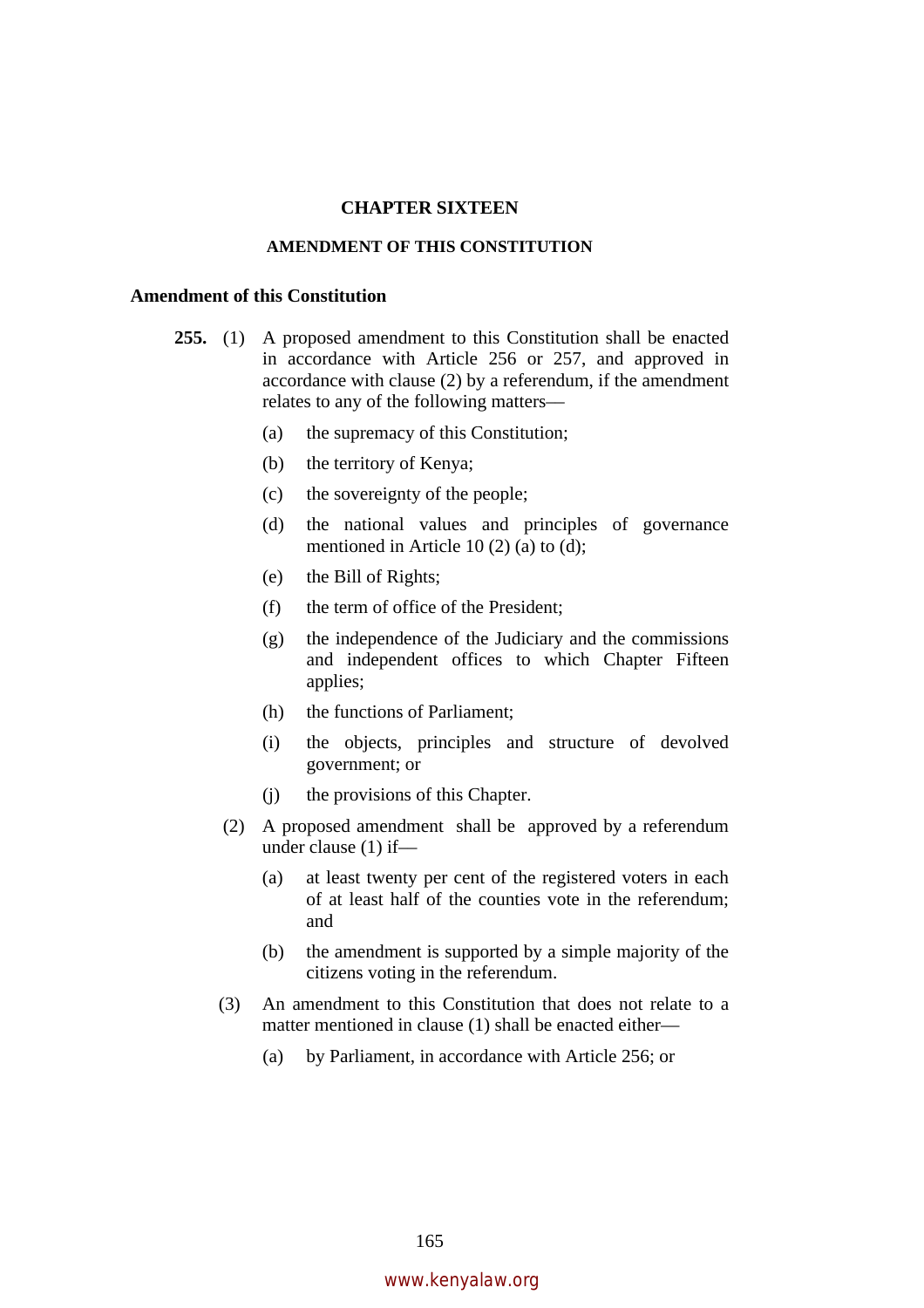(b) by the people and Parliament, in accordance with Article 257.

#### **Amendment by parliamentary initiative**

- **256.** (1) A Bill to amend this Constitution—
	- (a) may be introduced in either House of Parliament;
	- (b) may not address any other matter apart from consequential amendments to legislation arising from the Bill;
	- (c) shall not be called for second reading in either House within ninety days after the first reading of the Bill in that House; and
	- (d) shall have been passed by Parliament when each House of Parliament has passed the Bill, in both its second and third readings, by not less than two-thirds of all the members of that House.
	- (2) Parliament shall publicise any Bill to amend this Constitution, and facilitate public discussion about the Bill.
	- (3) After Parliament passes a Bill to amend this Constitution, the Speakers of the two Houses of Parliament shall jointly submit to the President—
		- (a) the Bill, for assent and publication; and
		- (b) a certificate that the Bill has been passed by Parliament in accordance with this Article.
	- (4) Subject to clause (5), the President shall assent to the Bill and cause it to be published within thirty days after the Bill is enacted by Parliament.
	- (5) If a Bill to amend this Constitution proposes an amendment relating to a matter mentioned in Article 255 (1)—
		- (a) the President shall**,** before assenting to the Bill, request the Independent Electoral and Boundaries Commission to conduct, within ninety days, a national referendum for approval of the Bill; and
		- (b) within thirty days after the chairperson of the Independent Electoral and Boundaries Commission has certified to the President that the Bill has been approved in accordance with Article 255 (2), the President shall assent to the Bill and cause it to be published.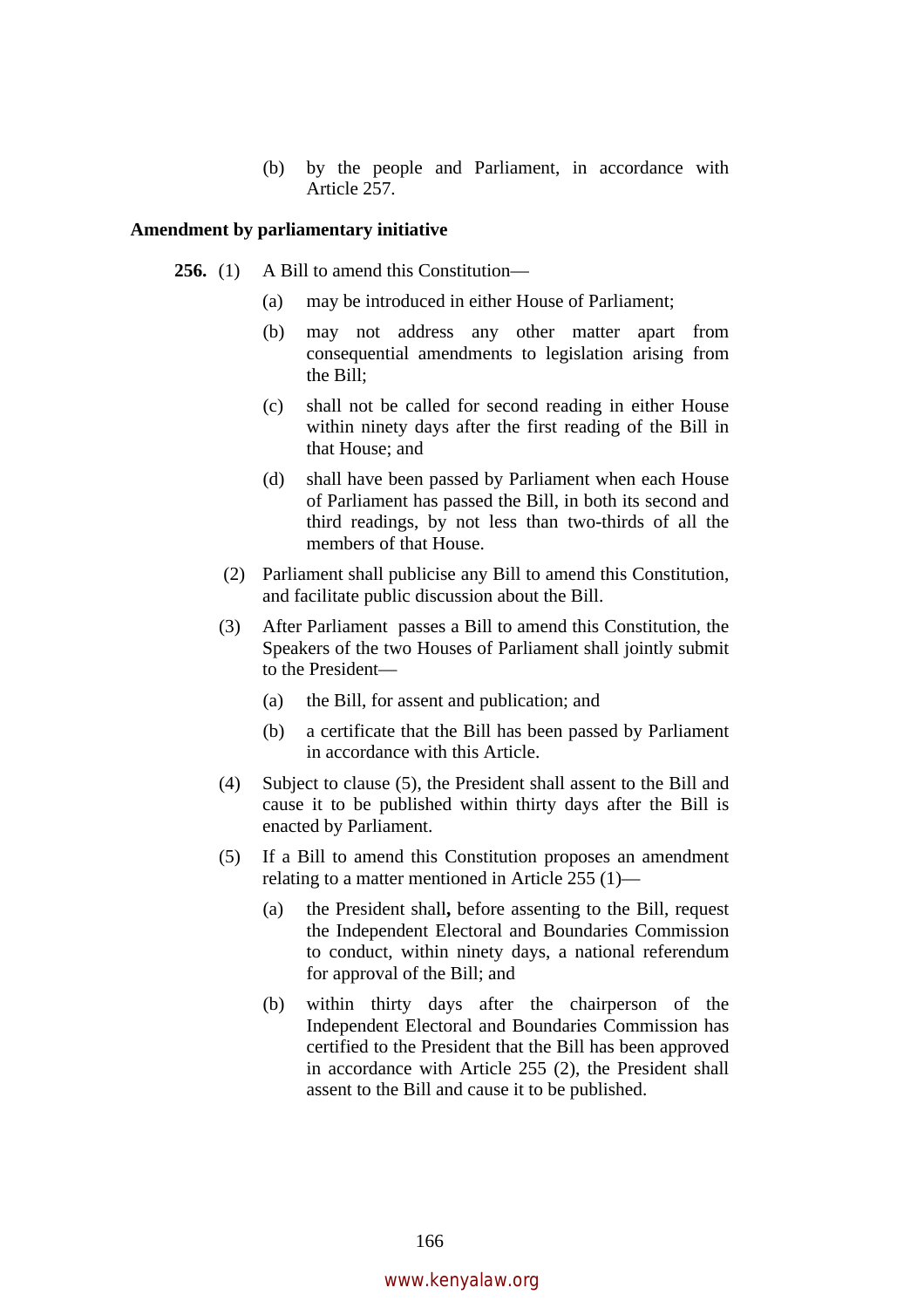### **Amendment by popular initiative**

- **257.** (1) An amendment to this Constitution may be proposed by a popular initiative signed by at least one million registered voters.
	- (2) A popular initiative for an amendment to this Constitution may be in the form of a general suggestion or a formulated draft Bill.
	- (3) If a popular initiative is in the form of a general suggestion, the promoters of that popular initiative shall formulate it into a draft Bill.
	- (4) The promoters of a popular initiative shall deliver the draft Bill and the supporting signatures to the Independent Electoral and Boundaries Commission, which shall verify that the initiative is supported by at least one million registered voters.
	- (5) If the Independent Electoral and Boundaries Commission is satisfied that the initiative meets the requirements of this Article, the Commission shall submit the draft Bill to each county assembly for consideration within three months after the date it was submitted by the Commission.
	- (6) If a county assembly approves the draft Bill within three months after the date it was submitted by the Commission, the speaker of the county assembly shall deliver a copy of the draft Bill jointly to the Speakers of the two Houses of Parliament, with a certificate that the county assembly has approved it.
	- (7) If a draft Bill has been approved by a majority of the county assemblies, it shall be introduced in Parliament without delay.
	- (8) A Bill under this Article is passed by Parliament if supported by a majority of the members of each House.
	- (9) If Parliament passes the Bill, it shall be submitted to the President for assent in accordance with Articles 256 (4) and (5).
	- (10) If either House of Parliament fails to pass the Bill, or the Bill relates to a matter mentioned in 255 (1), the proposed amendment shall be submitted to the people in a referendum.
	- (11) Article 255 (2) applies, with any necessary modifications, to a referendum under clause (10**)**.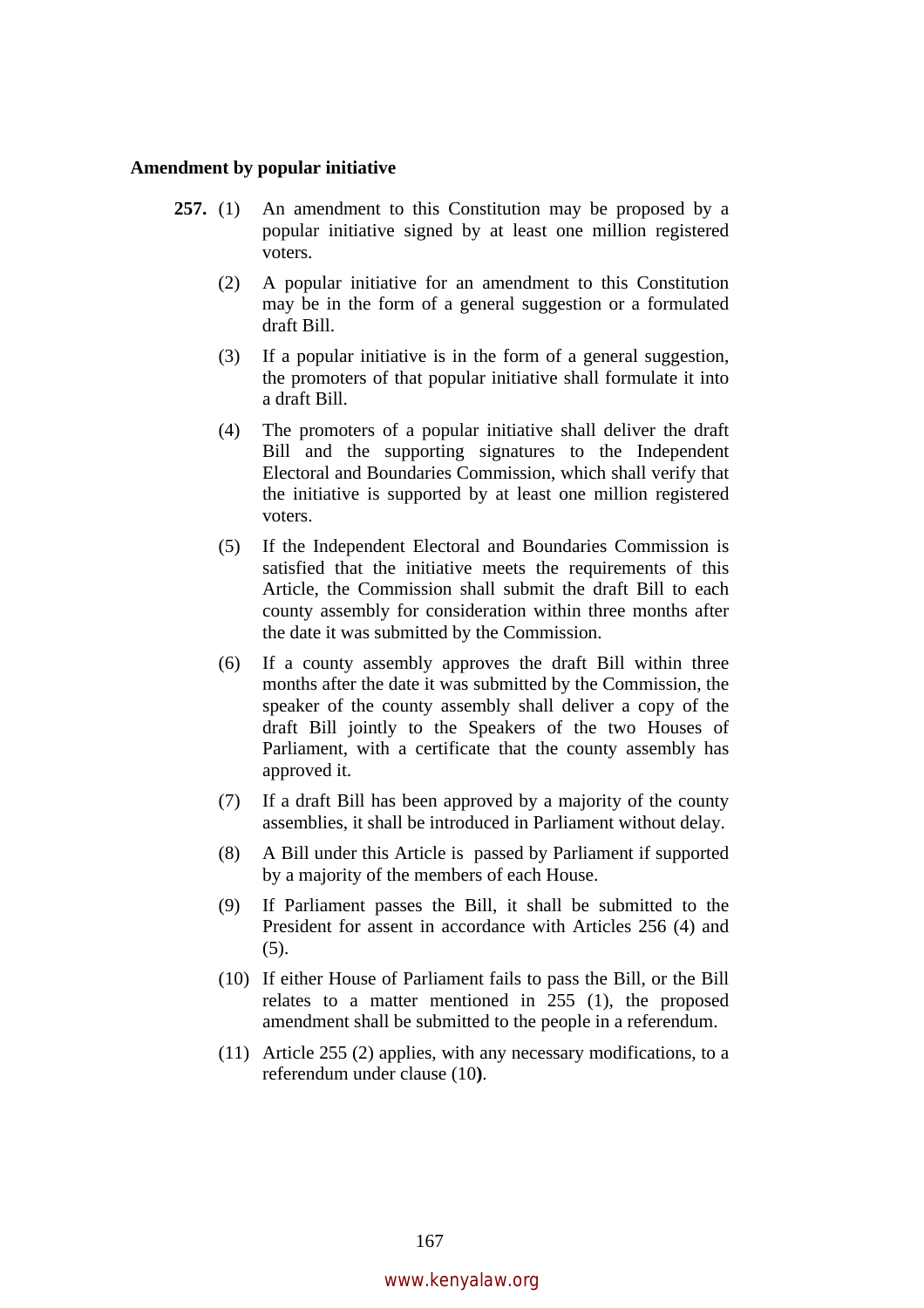#### **CHAPTER SEVENTEEN**

### **GENERAL PROVISIONS**

### **Enforcement of this Constitution**

- **258.** (1) Every person has the right to institute court proceedings, claiming that this Constitution has been contravened, or is threatened with contravention.
	- (2) In addition to a person acting in their own interest, court proceedings under clause (1) may be instituted by—
		- (a) a person acting on behalf of another person who cannot act in their own name;
		- (b) a person acting as a member of, or in the interest of, a group or class of persons;
		- (c) a person acting in the public interest; or
		- (d) an association acting in the interest of one or more of its members.

### **Construing this Constitution**

- **259.** (1) This Constitution shall be interpreted in a manner that—
	- (a) promotes its purposes, values and principles;
	- (b) advances the rule of law, and the human rights and fundamental freedoms in the Bill of Rights;
	- (c) permits the development of the law; and
	- (d) contributes to good governance.
	- (2) If there is a conflict between different language versions of this Constitution, the English language version prevails.
	- (3) Every provision of this Constitution shall be construed according to the doctrine of interpretation that the law is always speaking and, therefore, among other things—
		- (a) a function or power conferred by this Constitution on an office may be performed or exercised as occasion requires, by the person holding the office;
		- (b) any reference in this Constitution to a State or other public office or officer, or a person holding such an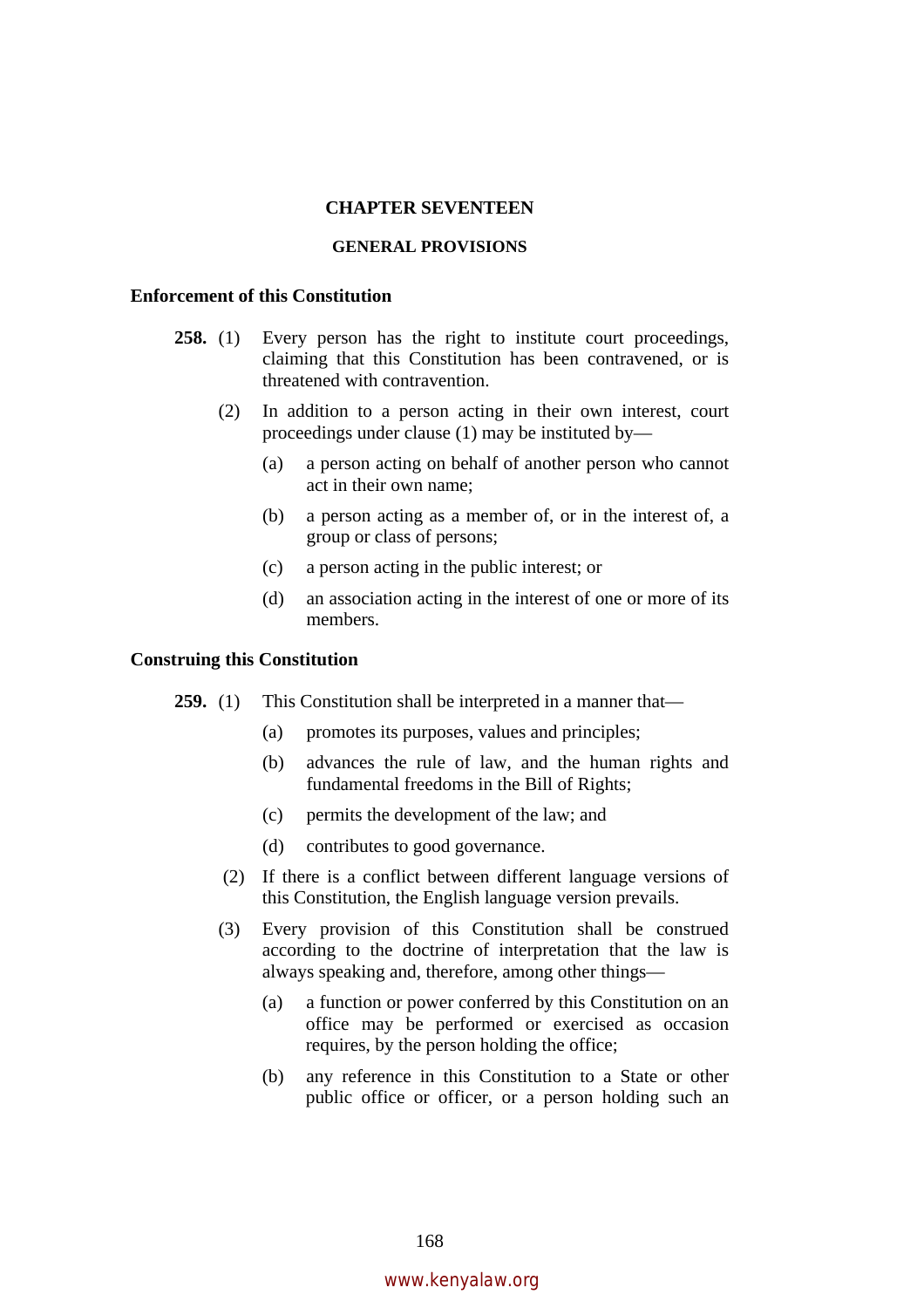office, includes a reference to the person acting in or otherwise performing the functions of the office at any particular time;

- (c) a reference in this Constitution to an office, State organ or locality named in this Constitution shall be read with any formal alteration necessary to make it applicable in the circumstances; and
- (d) a reference in this Constitution to an office, body or organisation is, if the office, body or organisation has ceased to exist, a reference to its successor or to the equivalent office, body or organisation.
- (4) In this Constitution, unless the context otherwise requires—
	- (a) if a word or expression is defined in this Constitution, any grammatical variation or cognate expression of the word or expression has a corresponding meaning, read with the changes required by the context; and
	- (b) the word "includes" means "includes, but is not limited to".
- (5) In calculating time between two events for any purpose under this Constitution, if the time is expressed—
	- (a) as days, the day on which the first event occurs shall be excluded, and the day by which the last event may occur shall be included;
	- (b) as months, the time period ends at the beginning of the day in the relevant month—
		- (i) that has the same number as the date on which the period began, if that month has a corresponding date; or
		- (ii) that is the last day of that month, in any other case; or
	- (c) as years, the period of time ends at the beginning of the date of the relevant year that corresponds to the date on which the period began.
- (6) If a period of time prescribed by this Constitution for any purpose is six days or less, Sundays and public holidays shall not count when calculating the time.
- (7) If, in any particular circumstances, the period of time prescribed by this Constitution ends on a Sunday or a public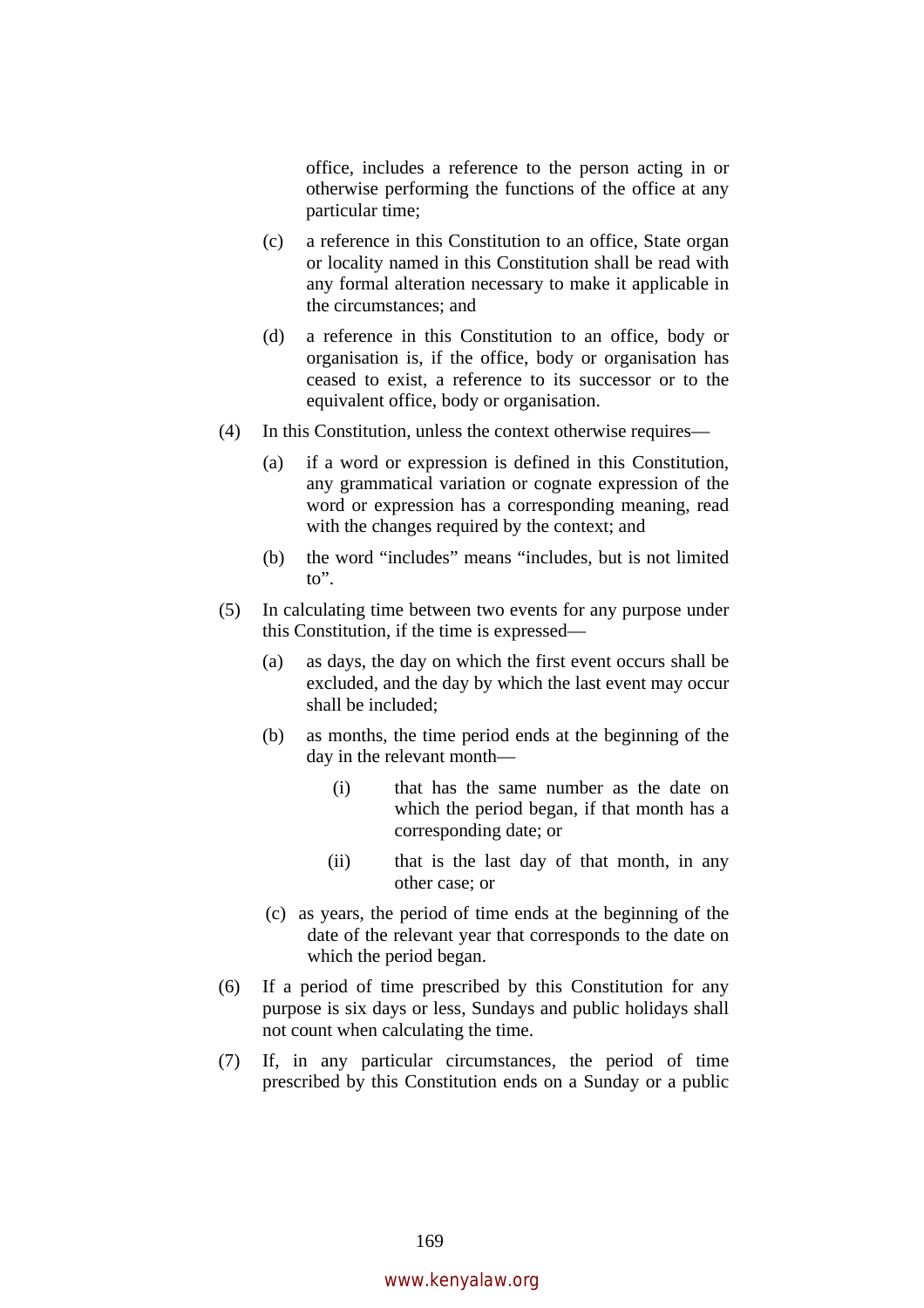holiday, the period extends to the first subsequent day that is not a Sunday or public holiday.

- (8) If a particular time is not prescribed by this Constitution for performing a required act, the act shall be done without unreasonable delay, and as often as occasion arises.
- (9) If any person or State organ has authority under this Constitution to extend a period of time prescribed by this Constitution, the authority may be exercised either before or after the end of the period, unless a contrary intention is expressly mentioned in the provision conferring the authority.
- (10) Except to the extent that this Constitution provides otherwise, if a person has vacated an office established under this Constitution, the person may, if qualified, again be appointed, elected or otherwise selected to hold the office in accordance with this Constitution.
- (11) If a function or power conferred on a person under this Constitution is exercisable by the person only on the advice or recommendation, with the approval or consent of, or on consultation with, another person, the function may be performed or the power exercised only on that advice, recommendation, with that approval or consent, or after that consultation, except to the extent that this Constitution provides otherwise.

### **Interpretation**

260. In this Constitution, unless the context requires otherwise—

"adult" means an individual who has attained the age of eighteen years;

"affirmative action" includes any measure designed to overcome or ameliorate an inequity or the systemic denial or infringement of a right or fundamental freedom;

"child" means an individual who has not attained the age of eighteen years;

"contravene" includes fail to comply with;

"county legislation" means a law made by a county government or under under authority conferred by a county Assembly;

"disability" includes any physical, sensory, mental, psychological or other impairment, condition or illness that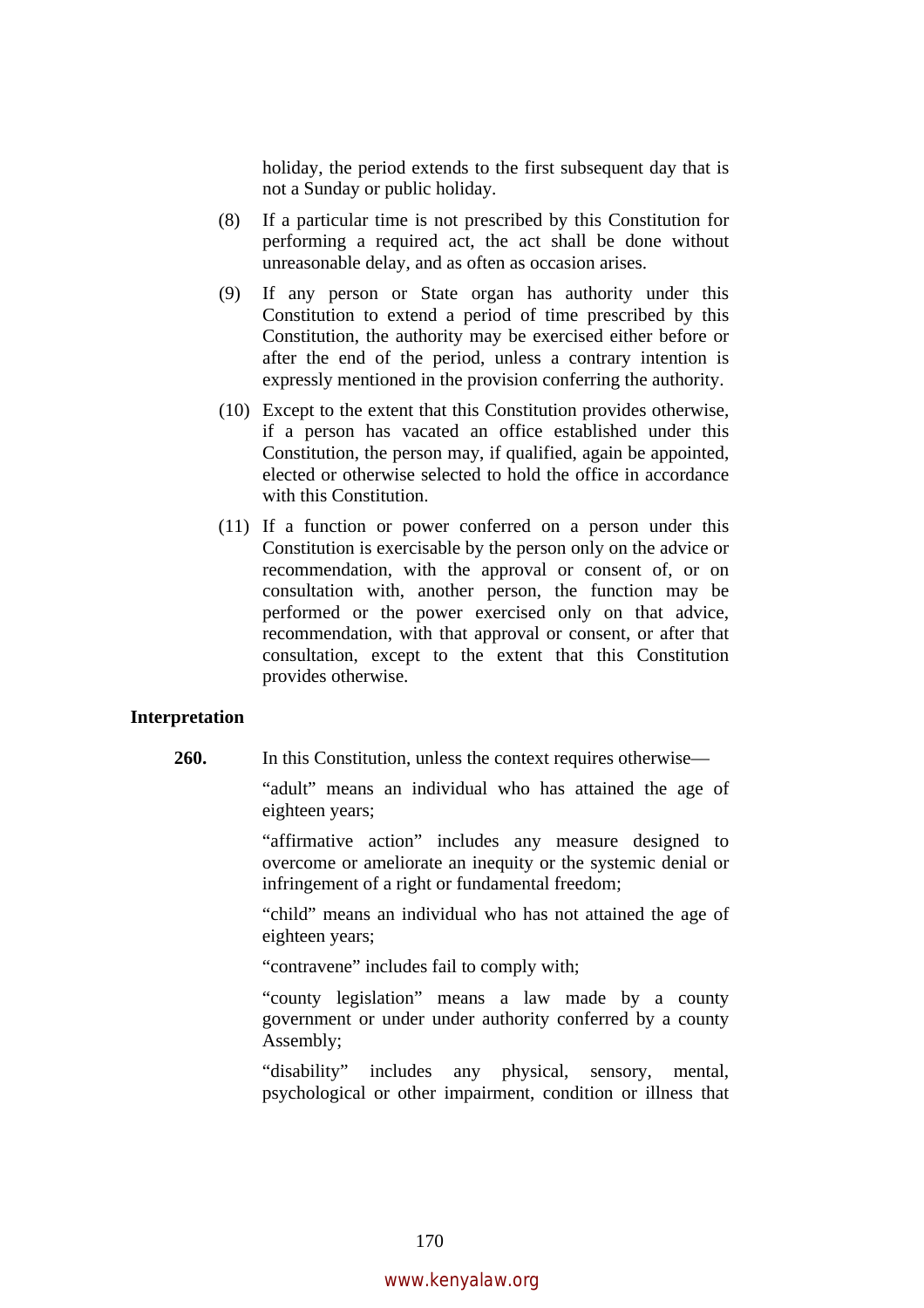has, or is perceived by significant sectors of the community to have, a substantial or long-term effect on an individual's ability to carry out ordinary day-to-day activities;

"document" includes––

- (a) any publication, or any matter written, expressed, or inscribed on any substance by means of letters, figures or marks, or by more than one of those means, that is intended to be used or may be used for the purpose of recording that matter; and
- (b) electronic files;

"effective date" means the date that this Constitution came into force;

"fail" includes refuse;

"financial year" means the period of twelve months ending on the thirtieth day of June or other day prescribed by national legislation, but the initial financial year of any entity is the period of time from its coming into existence until the immediately following thirtieth day of June, or other day prescribed by national legislation;

"*Gazette*" means the *Kenya Gazette* published by authority of the national government, or a supplement to the *Kenya Gazette*;

"guarantee" means any absolute or conditional promise, commitment or undertaking by the national government to partially or completely re-pay any loan to a county government or any person;

"judicial officer" means a registrar, deputy registrar, magistrate, Kadhi or the presiding officer of a court established under Article 169 (1) (d);

"land" includes—

- (a) the surface of the earth and the subsurface rock;
- (b) any body of water on or under the surface;
- (c) marine waters in the territorial sea and exclusive economic zone;
- (d) natural resources completely contained on or under the surface; and
- (e) the air space above the surface;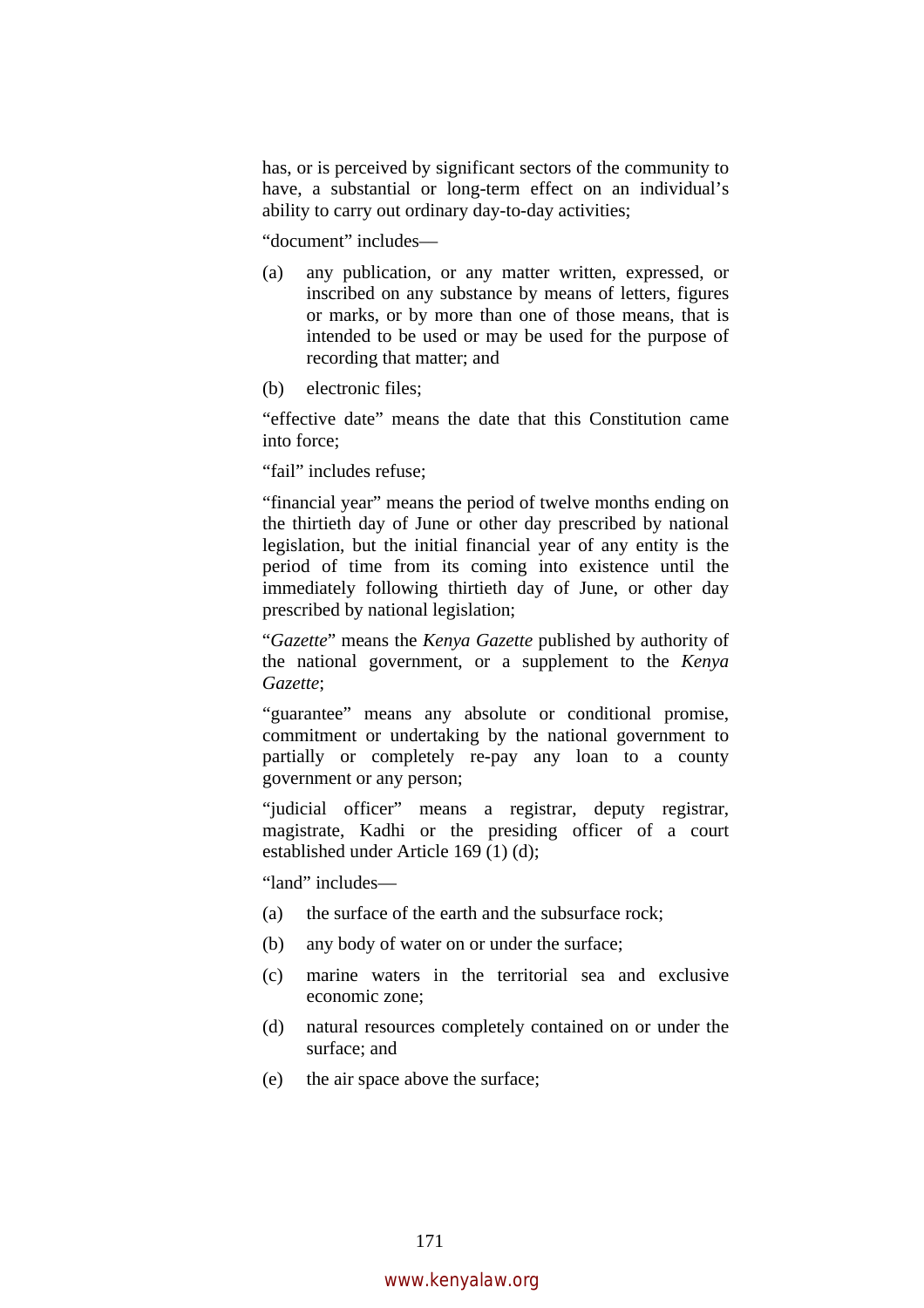"legislation" includes––

- (a) an Act of Parliament, or a law made under authority conferred by an Act of Parliament; or
- (b) a law made by an assembly of a county government, or under authority conferred by such a law;

"loan" includes any form of borrowing, lending or deferred payment in respect of which money from a public fund may be used, or is required to be used, for payment or repayment;

"marginalised community" means—

- (a) a community that, because of its relatively small population or for any other reason, has been unable to fully participate in the integrated social and economic life of Kenya as a whole;
- (b) a traditional community that, out of a need or desire to preserve its unique culture and identity from assimilation, has remained outside the integrated social and economic life of Kenya as a whole;
- (c) an indigenous community that has retained and maintained a traditional lifestyle and livelihood based on a hunter or gatherer economy; or
- (d) pastoral persons and communities, whether they are—
	- (i) nomadic; or
	- (ii) a settled community that, because of its relative geographic isolation, has experienced only marginal participation in the integrated social and economic life of Kenya as a whole;

"marginalised group" means a group of people who, because of laws or practices before, on, or after the effective date, were or are disadvantaged by discrimination on one or more of the grounds in Article 27 (4);

"national legislation" means an Act of Parliament, or a law made under authority conferred by an Act of Parliament;

"natural resources" means the physical non-human factors and components, whether renewable or non-renewable, including—

- (a) sunlight;
- (b) surface and groundwater;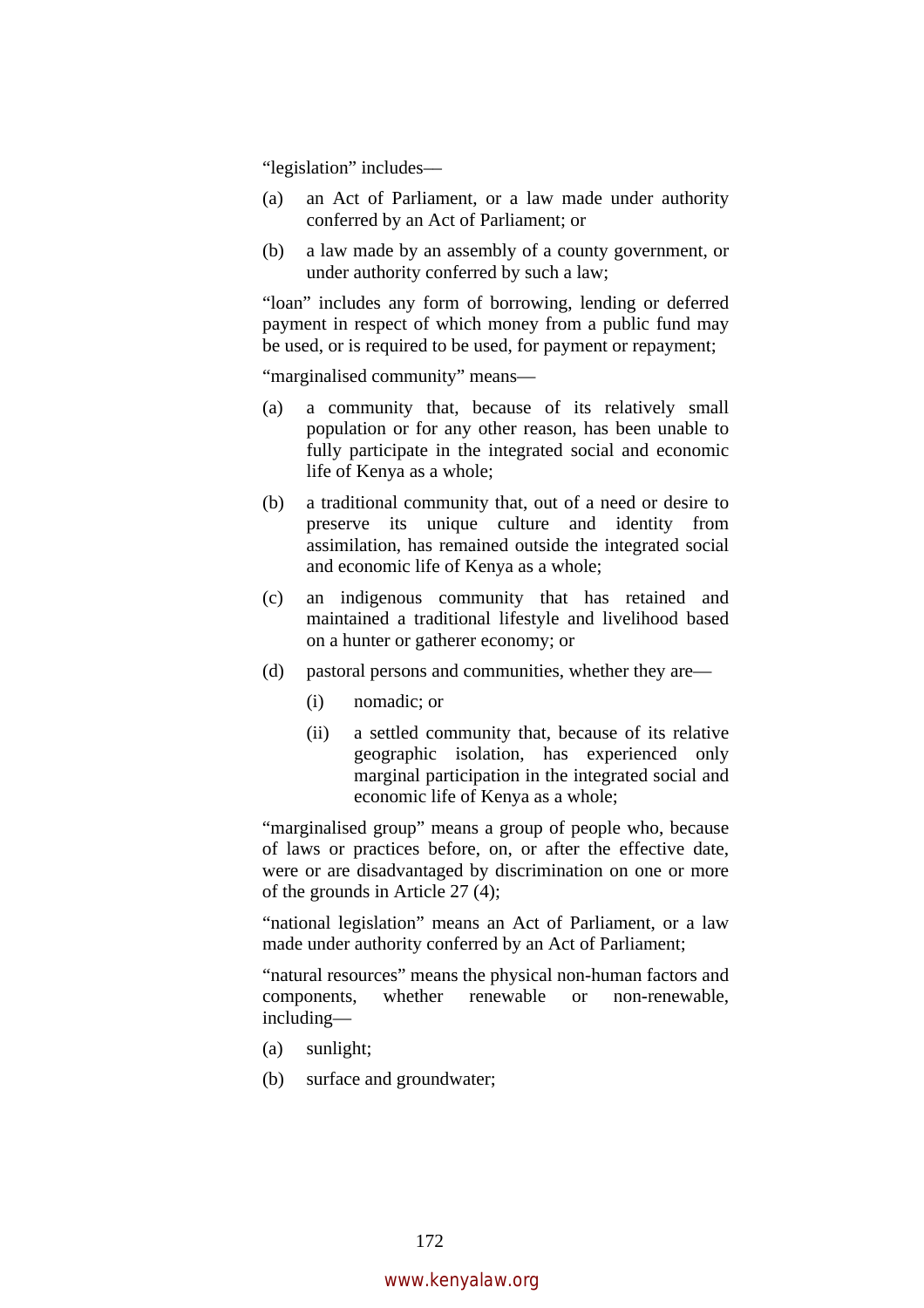- (c) forests, biodiversity and genetic resources; and
- (d) rocks, minerals, fossil fuels and other sources of energy;

"older member of society" means a person who has attained the age of sixty years;

"person" includes a company, association or other body of persons whether incorporated or unincorporated;

"political party" means an association contemplated in Part 3 of Chapter Seven;

"property" includes any vested or contingent right to, or interest in or arising from—

- (a) land, or permanent fixtures on, or improvements to, land;
- (b) goods or personal property;
- (c) intellectual property; or
- (d) money, choses in action or negotiable instruments;

"public officer" means—

- (a) any State officer; or
- (b) any person, other that a State Officer, who holds a public office;

"public office" means an office in the national government, a county government or the public service, if the remuneration and benefits of the office are payable directly from the Consolidated Fund or directly out of money provided by Parliament;

"public service" means the collectivity of all individuals, other than State officers, performing a function within a State organ;

"Republic" means the Republic of Kenya;

"State", when used as a noun, means the collectivity of offices, organs and other entities comprising the government of the Republic under this Constitution;

"State office" means any of the following offices*––*

- (a) President;
- (b) Deputy President;
- (c) Cabinet Secretary;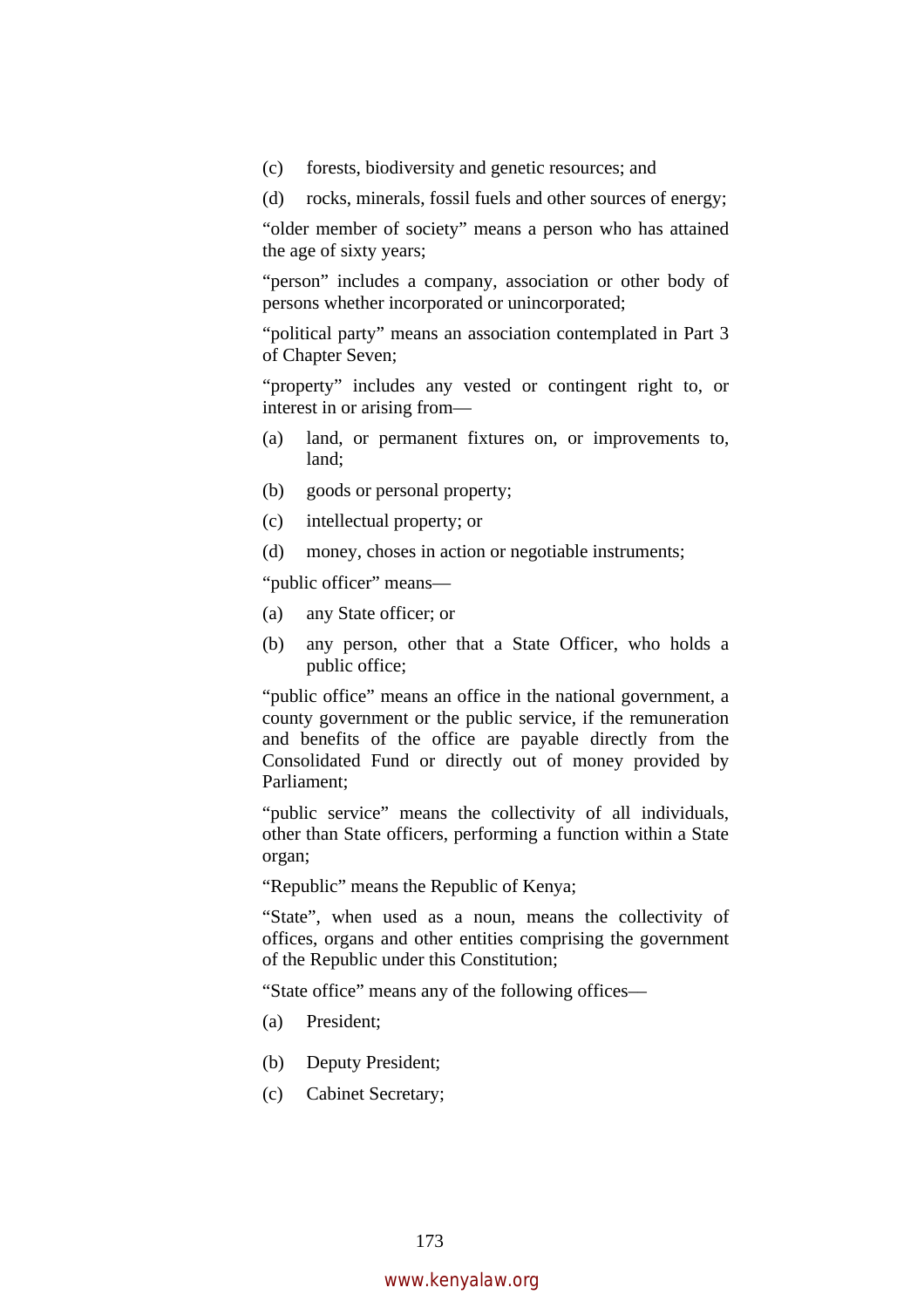- (d) Member of Parliament;
- (e) Judges and Magistrates;
- (f) member of a commission to which Chapter Fifteen applies;
- (g) holder of an independent office to which Chapter Fifteen applies;
- (h) member of a county assembly, governor or deputy governor of a county, or other member of the executive committee of a county government;
- (i) Attorney-General;
- (j) Director of Public Prosecutions;
- (k) Secretary to the Cabinet;
- (l) Principal Secretary;
- (m) Chief of the Kenya Defence Forces;
- (n) commander of a service of the Kenya Defence Forces;
- (o) Director-General of the National Intelligence Service;
- (p) Inspector-General, and the Deputy Inspectors-General, of the National Police Service; or
- (q) an office established and designated as a State office by national legislation;

"State officer" means a person holding a State office;

"State organ" means a commission, office, agency or other body established under this Constitution;

"writing" includes printing, photography, lithography, typewriting, Braille, and any other means of representing or reproducing words in a visible form; and

"youth" means the collectivity of all individuals in the Republic who—

- (a) have attained the age of eighteen years; but
- (b) have not attained the age of thirty-five years.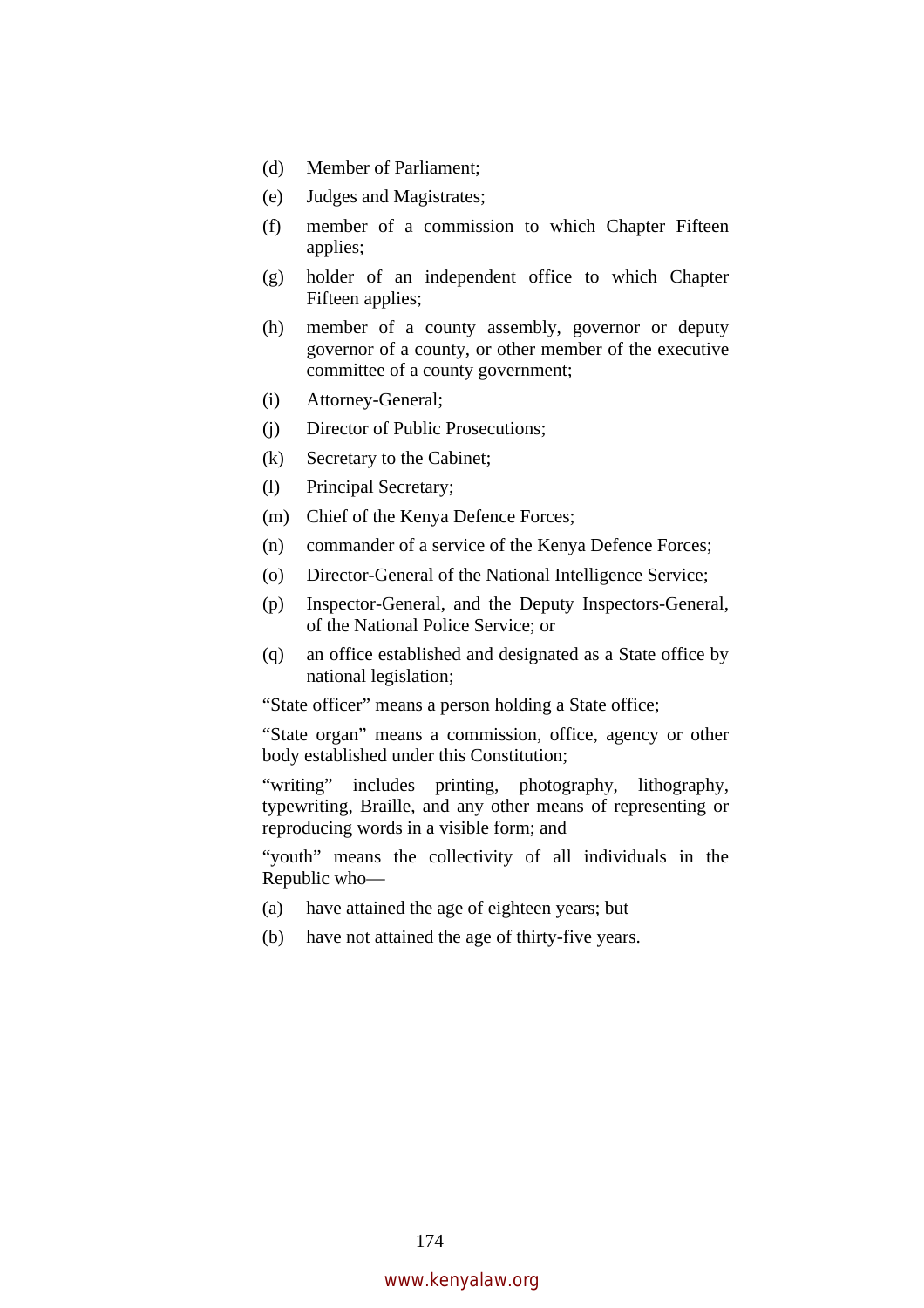### **CHAPTER EIGHTEEN**

#### **TRANSITIONAL AND CONSEQUENTIAL PROVISIONS**

#### **Consequential legislation**

- **261.** (1) Parliament shall enact any legislation required by this Constitution to be enacted to govern a particular matter within the period specified in the Fifth Schedule, commencing on the effective date.
	- (2) Despite clause (1), the National Assembly may, by resolution supported by the votes of at least two-thirds of all the members of the National Assembly, extend the period prescribed in respect of any particular matter under clause (1), by a period not exceeding one year.
	- (3) The power of the National Assembly contemplated under clause (2), may be exercised—
		- (a) only once in respect of any particular matter; and
		- (b) only in exceptional circumstances to be certified by the Speaker of the National Assembly.
	- (4) For the purposes of clause (1), the Attorney-General**,** in consultation with the Commission for the Implementation of the Constitution, shall prepare the relevant Bills for tabling before Parliament, as soon as reasonably practicable, to enable Parliament to enact the legislation within the period specified.
	- (5) If Parliament fails to enact any particular legislation within the specified time, any person may petition the High Court on the matter.
	- (6) The High Court in determining a petition under clause (5) may—
		- (a) make a declaratory order on the matter; and
		- (b) transmit an order directing Parliament and the Attorney-General to take steps to ensure that the required legislation is enacted, within the period specified in the order, and to report the progress to the Chief Justice.
	- (7) If Parliament fails to enact legislation in accordance with an order under clause (6) (b), the Chief Justice shall advise the President to dissolve Parliament and the President shall dissolve Parliament.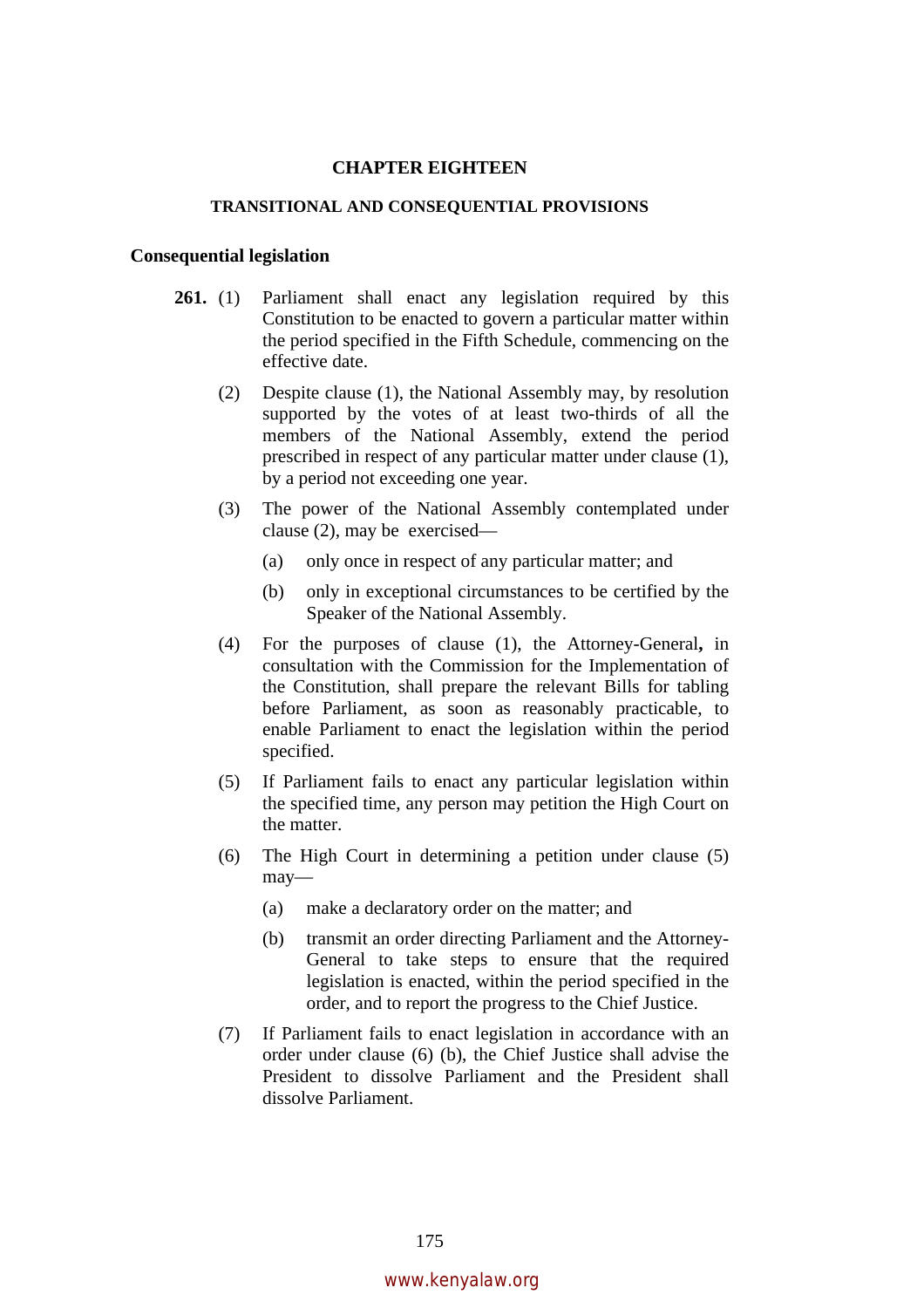- (8) If Parliament has been dissolved under clause (7), the new Parliament shall enact the required legislation within the periods mentioned in the Fifth Schedule beginning with the date of commencement of the term of the new Parliament.
- (9) If the new Parliament fails to enact legislation in accordance with clause (8), the provisions of clauses (1) to (8) shall apply afresh.

## **Transitional and consequential provisions**

**262.** The transitional and consequential provisions set out in the Sixth Schedule shall take effect on the effective date.

## **Effective Date**

**263.** This Constitution shall come into force on its promulgation by the President or on the expiry of a period of fourteen days from the date of the publication in the *Gazette* of the final result of the referendum ratifying this Constitution, whichever is the earlier.

## **Repeal of previous constitution**

**264.** The Constitution in force immediately before the effective date shall stand repealed on the effective date, subject to the Sixth Schedule.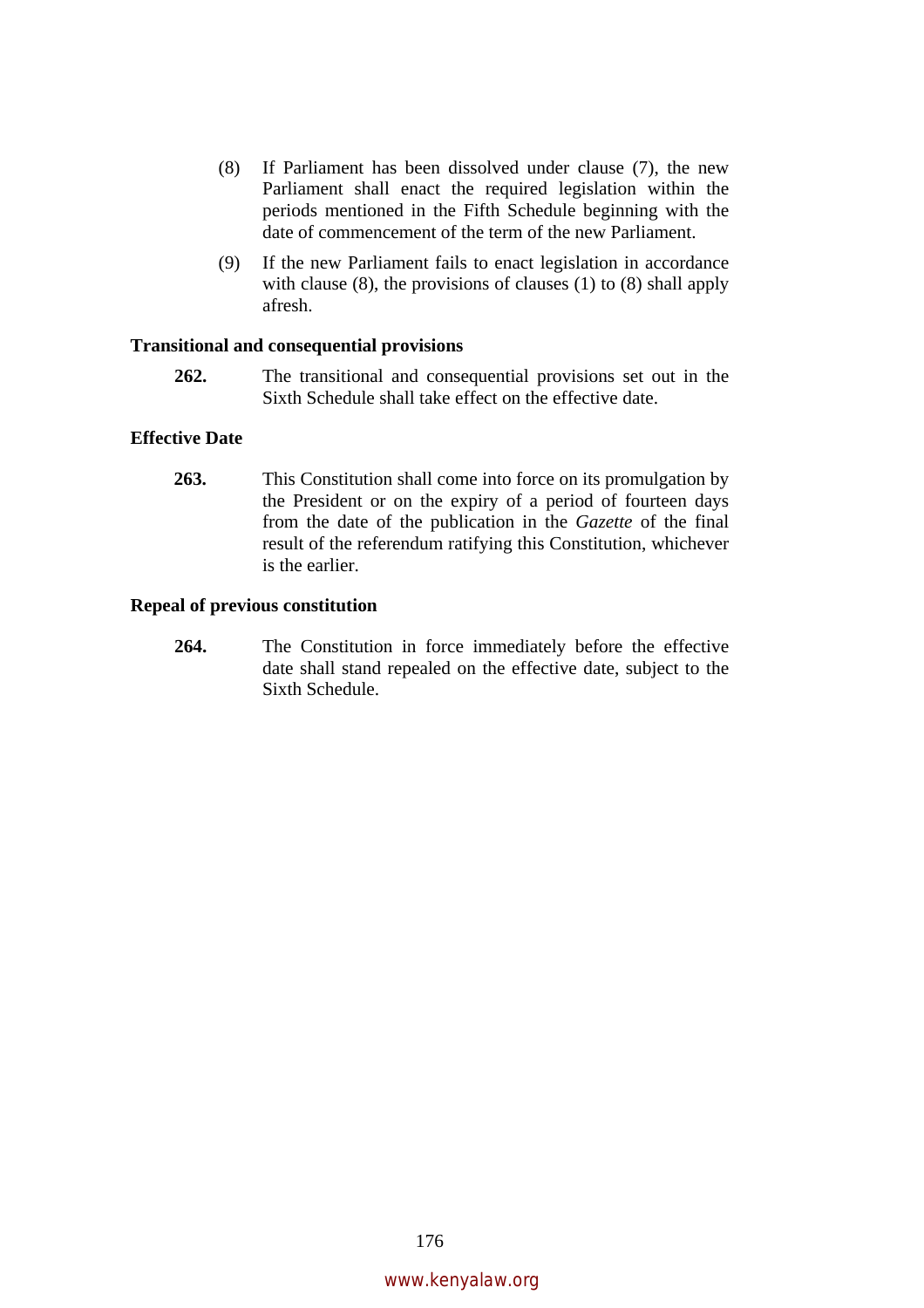## **FIRST SCHEDULE**

*(Article 6 (1))* 

## **COUNTIES**

- 1. Mombasa
- 2. Kwale
- 3. Kilifi
- 4. Tana River
- 5. Lamu
- 6. Taita/Taveta
- 7. Garissa
- 8. Wajir
- 9. Mandera
- 10. Marsabit
- 11. Isiolo
- 12. Meru
- 13. Tharaka-Nithi
- 14. Embu
- 15. Kitui
- 16. Machakos
- 17. Makueni
- 18. Nyandarua
- 19. Nyeri
- 20. Kirinyaga
- 21. Murang'a
- 22. Kiambu
- 23. Turkana
- 24. West Pokot
- 25. Samburu
- 26. Trans Nzoia
- 27. Uasin Gishu
- 28. Elgeyo/Marakwet
- 29. Nandi
- 30. Baringo
- 31. Laikipia
- 32. Nakuru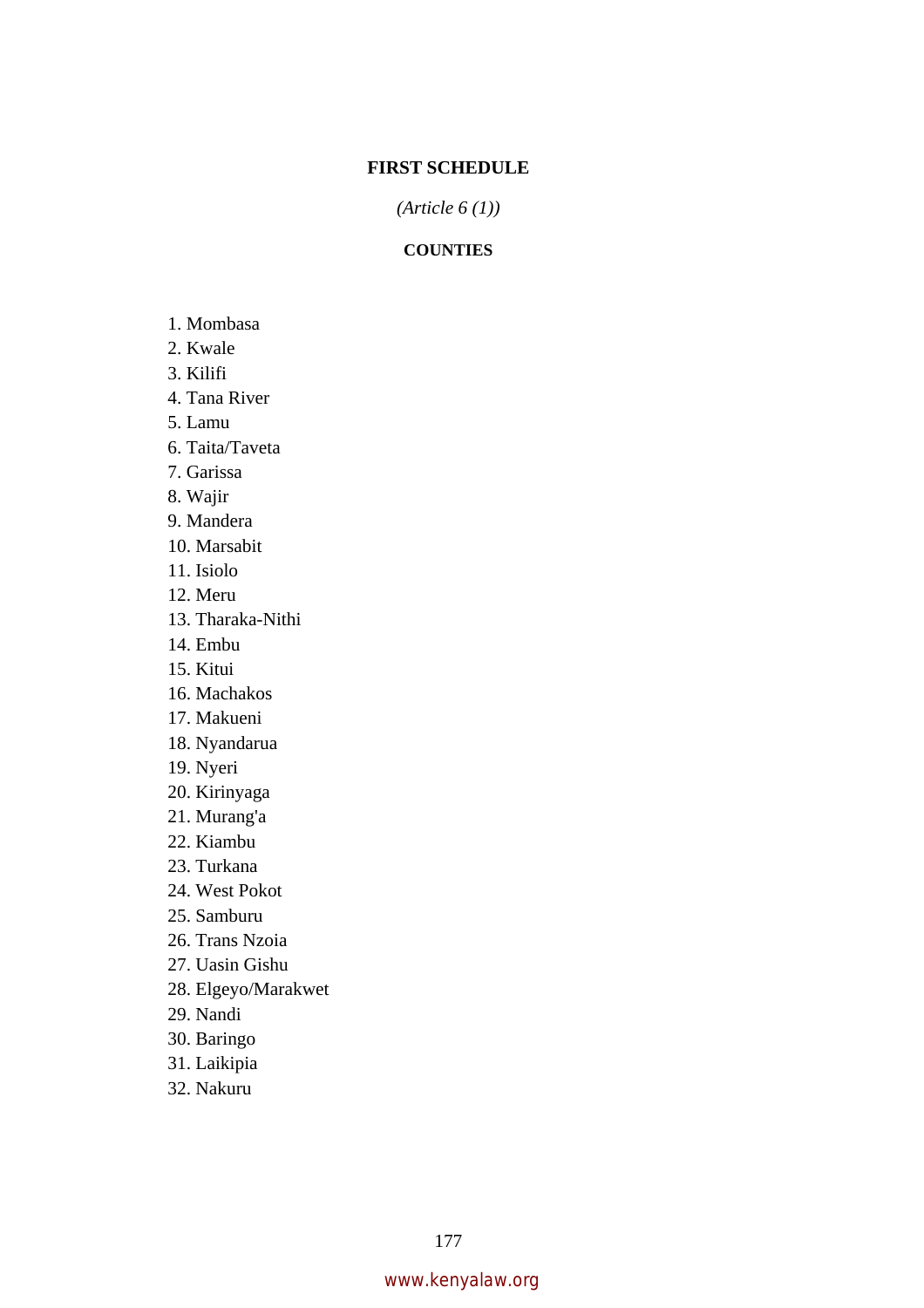- 33. Narok
- 34. Kajiado
- 35. Kericho
- 36. Bomet
- 37. Kakamega
- 38. Vihiga
- 39. Bungoma
- 40. Busia
- 41. Siaya
- 42. Kisumu
- 43. Homa Bay
- 44. Migori
- 45. Kisii
- 46. Nyamira
- 47. Nairobi City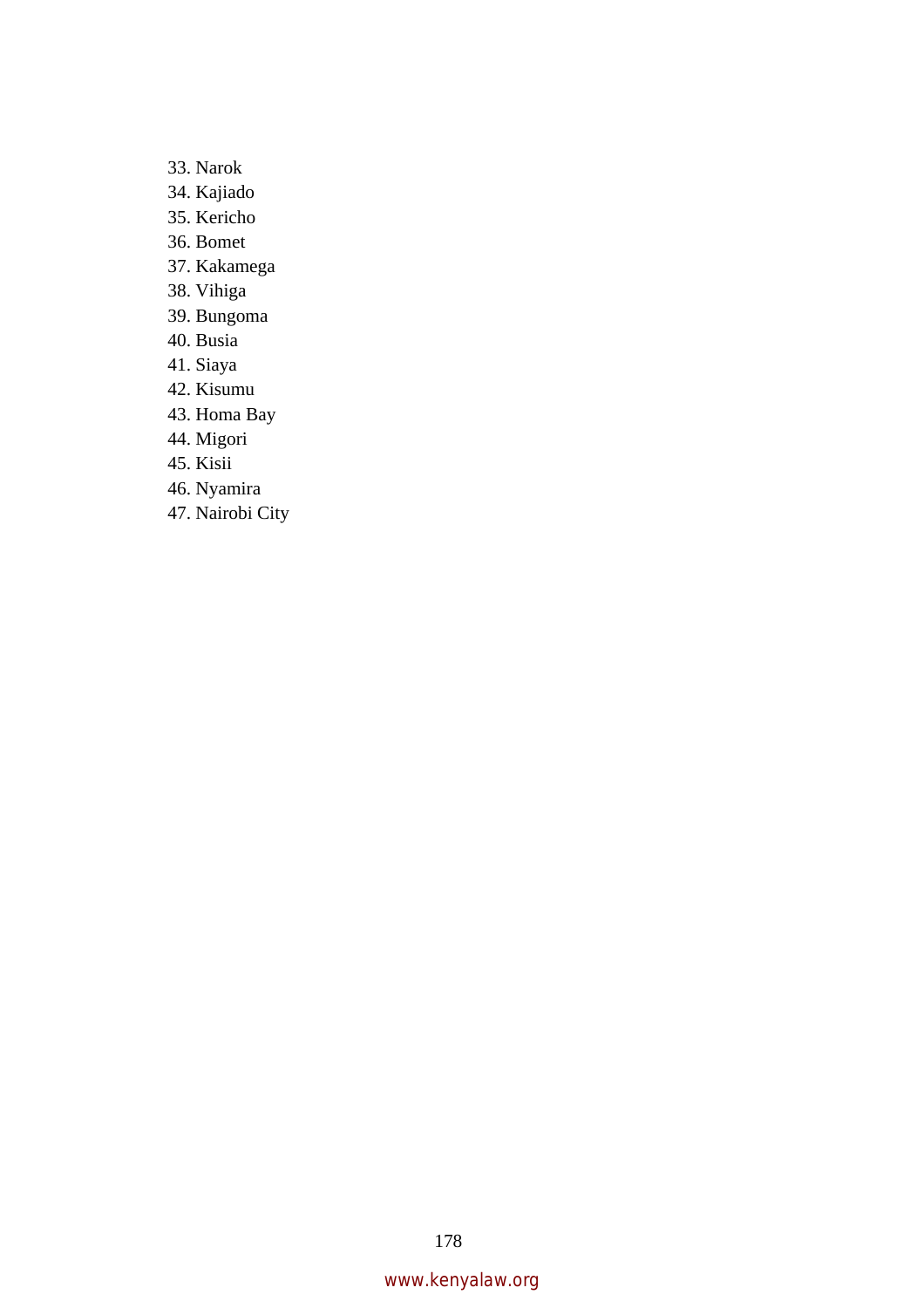## **SECOND SCHEDULE**

*(Article 9 (2))* 

## **NATIONAL SYMBOLS**

# **(a) The National Flag**



*Note––* All dimensions given do not necessarily represent any particular measurement and are merely proportional.

## **Description***––*

Three major strips of equal width coloured from top to bottom black, red and green and separated by narrow white strips, with a symmetrical shield and white spears superimposed centrally.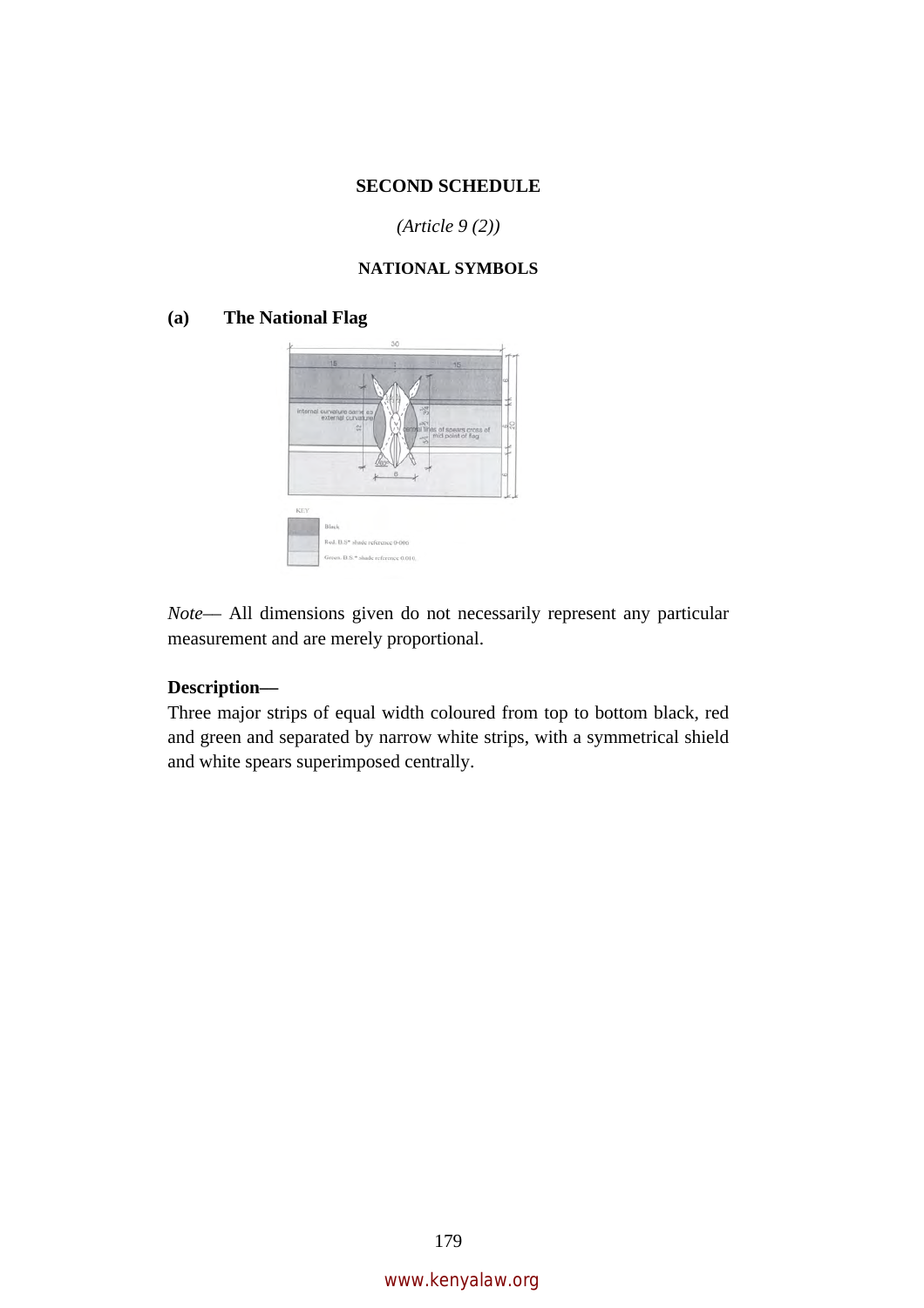## **(b) The National Anthem**

| Ee Mungu nguvu yetu                          | O God of all creation                                       |
|----------------------------------------------|-------------------------------------------------------------|
| Ilete baraka kwetu.                          | Bless this our land and nation.                             |
| Haki iwe ngao na mlinzi<br>Natukae na undugu | Justice be our shield and defender<br>May we dwell in unity |
| Amani na uhuru                               | Peace and liberty                                           |
| Raha tupate na ustawi                        | within<br>found<br>Plenty<br>be<br>$_{OIII}$                |
|                                              | <b>borders</b>                                              |

## **2** 2

Amkeni ndugu zetu Let one and all arise Tufanye sote bidii With hearts both strong and true.

Nasi tujitoe kwa nguvu Service be our earnest endeavour, Nchi yetu ya Kenya, And our Homeland of Kenya

Tunayoipenda Heritage of splendour, Tuwe tayari kuilinda. Firm may we stand to defend.

## **3 3**

Natujenge taifa letu Let all with one accord Ee, ndio wajibu wetu In common bond united,

Tuungane mikono And the glory of Kenya

Kenya istahili heshima Build this our nation together

Kila siku tuwe na shukrani. Fill every heart with thanksgiving

Pamoja kazini The fruit of our labour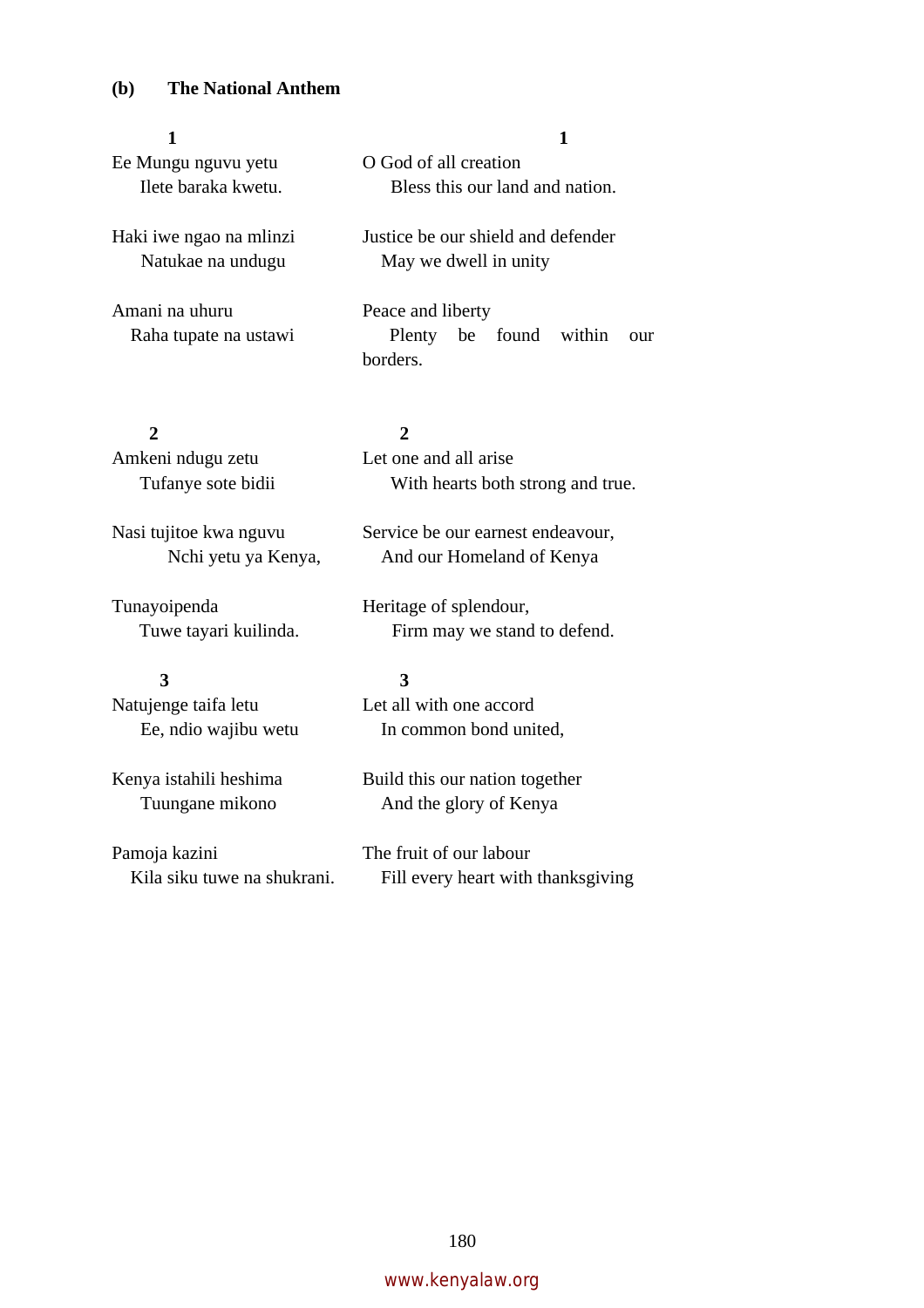**(c) The Coat of Arms** 



**(d) The Public Seal** 

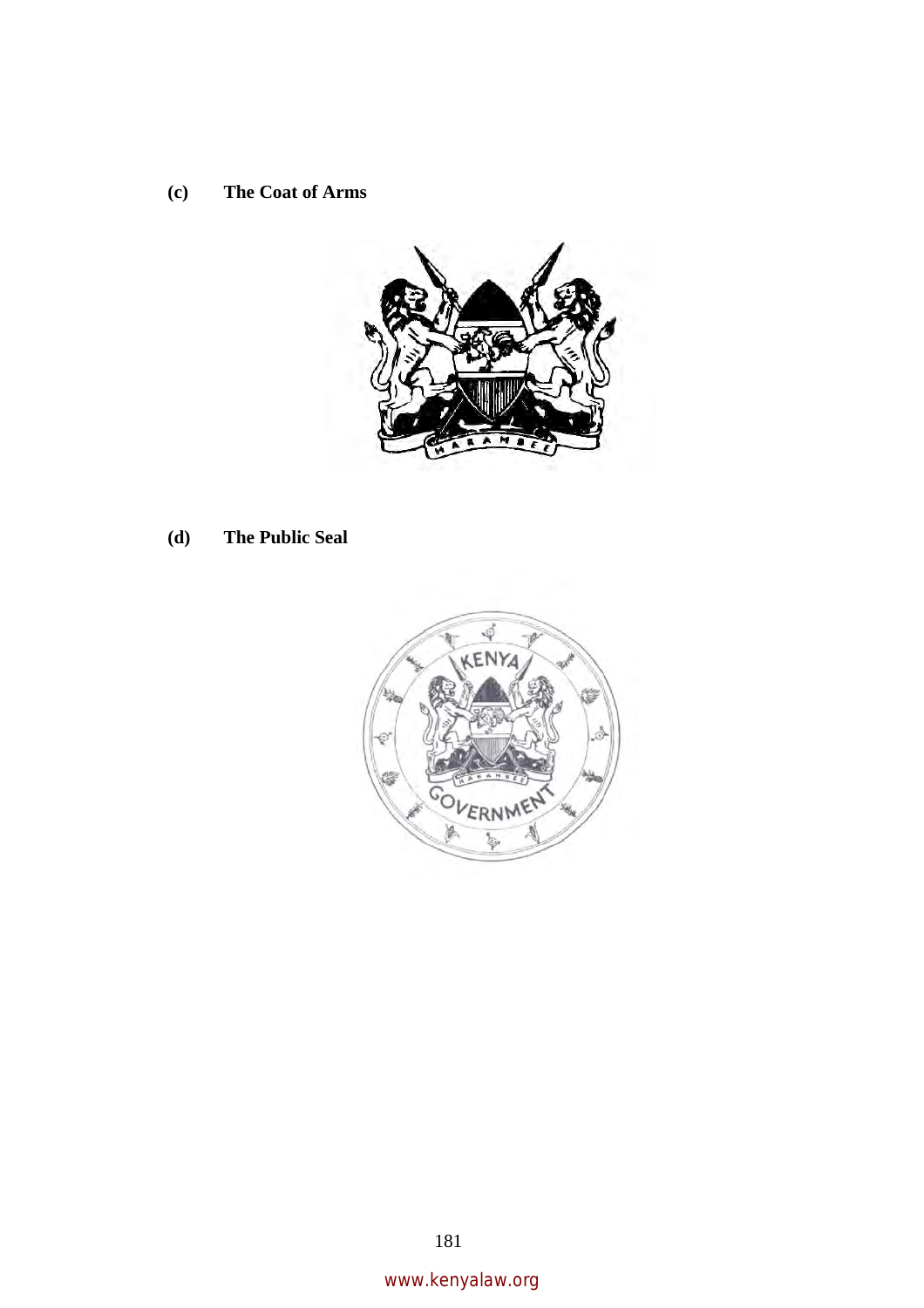#### **THIRD SCHEDULE**

*(Articles 74, 141 (3), 148 (5) and 152(4))* 

# **NATIONAL OATHS AND AFFIRMATIONS**

# **OATH OR SOLEMN AFFIRMATION OF ALLEGIANCE OF THE PRESIDENT/ACTING PRESIDENT AND THE DEPUTY PRESIDENT**

I, ……………. , in full realisation of the high calling I assume as President/Acting President/ Deputy President of the Republic of Kenya, do swear/solemnly affirm that I will be faithful and bear true allegiance to the Republic of Kenya; that I will obey, preserve, protect and defend this Constitution of Kenya, as by law established, and all other laws of the Republic; and that I will protect and uphold the sovereignty, integrity and dignity of the people of Kenya. (In the case of an oath*––* So help me God.)

# **OATH OR SOLEMN AFFIRMATION OF DUE EXECUTION OF OFFICE FOR THE PRESIDENT/ACTING PRESIDENT**

I, ……………… , swear/solemnly affirm that I will truly and diligently serve the people and the Republic of Kenya in the office of the President/ Acting President of the Republic of Kenya; that I will diligently discharge my duties and perform my functions in the Office of President/Acting President of the Republic of Kenya; and I will do justice to all in accordance with this Constitution, as by law established, and the laws of Kenya, without fear, favour, affection or ill-will. (In the case of an oath*––* So help me God.)

# **OATH OR SOLEMN AFFIRMATION OF DUE EXECUTION OF OFFICE FOR THE DEPUTY PRESIDENT**

I, ……………… , do swear/solemnly affirm that I will always truly and diligently serve the people and the Republic of Kenya in the office of the Deputy President of the Republic of Kenya; that I will diligently discharge my duties and perform my functions in the said office, to the best of my judgment; that I will at all times, when so required, faithfully and truly give my counsel and advice to the President of the Republic of Kenya; that I will do justice to all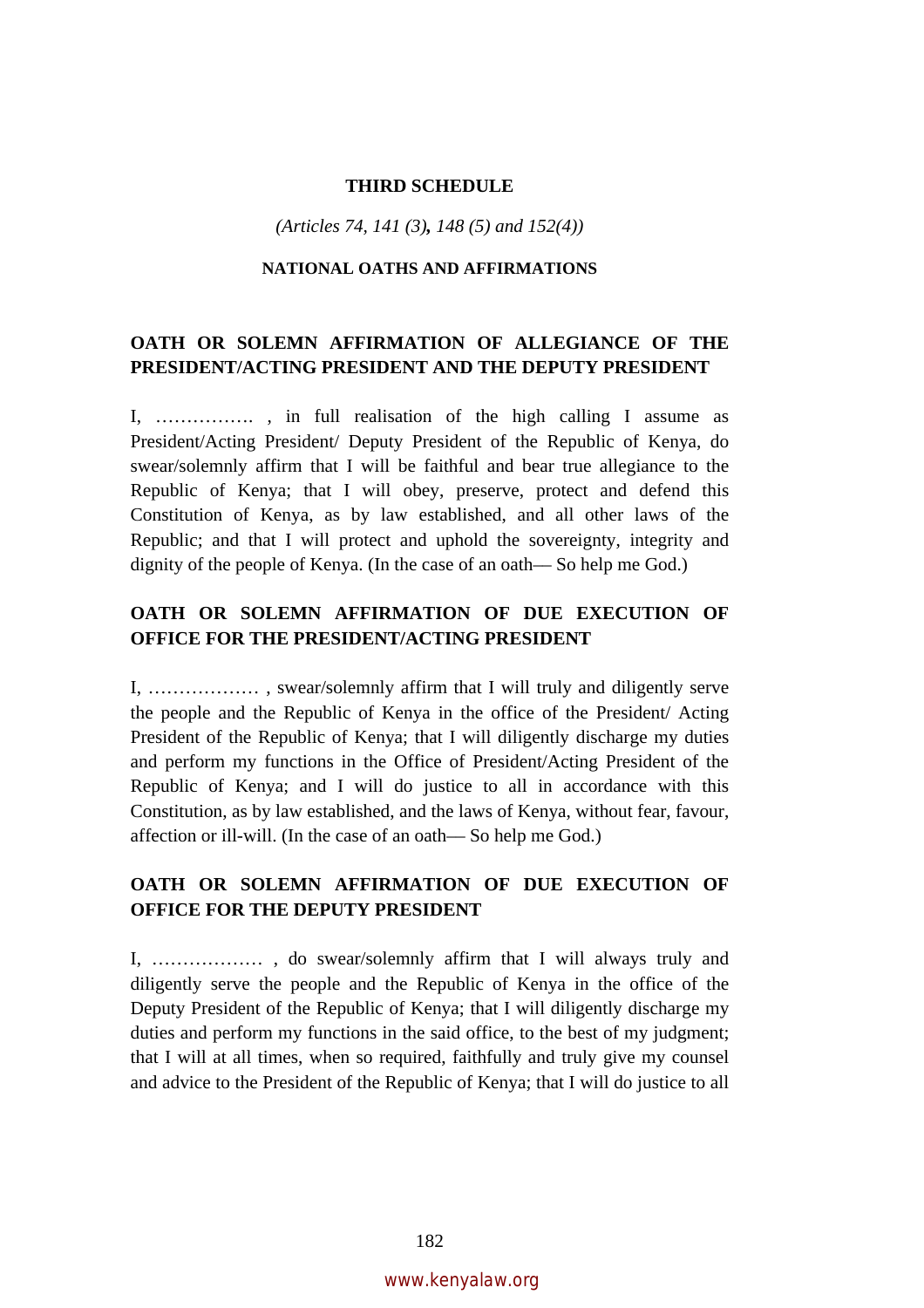without fear, favour, affection or ill-will; and that I will not directly or indirectly reveal such matters as shall come to my knowledge in the discharge of my duties and committed to my secrecy. (In the case of an oath*––* So help me God.)

# **OATH OR SOLEMN AFFIRMATION OF DUE EXECUTION OF OFFICE FOR A CABINET SECRETARY**

I, …………………, being appointed a Cabinet Secretary of Kenya, do swear/solemnly affirm that I will at all times be faithful to the Republic of Kenya; that I will obey, respect and uphold this Constitution of Kenya and all other laws of the Republic; that I will well and truly serve the people and the Republic of Kenya in the Office of a Cabinet Secretary; that I undertake to hold my office as Cabinet Secretary with honour and dignity; that I will be a true and faithful counsellor to the Presidentfor the good management of the public affairs of the Republic of Kenya; that I will not divulge directly or indirectly such matters as shall come to my knowledge in the discharge of my duties and committed to my secrecy except as may be required for the due discharge of my duties as Cabinet Secretary; and that I will perform the functions of my office conscientiously and to the best of my ability. (In the case of an oath*––* So help me God.).

# **OATH OR SOLEMN AFFIRMATION OF DUE EXECUTION OF OFFICE FOR SECRETARY TO THE CABINET/ A PRINCIPAL SECRETARY**

I, ……………………, being called on to exercise the functions of Secretary to the Cabinet /a Principal Secretary, do swear/solemnly affirm that, except with the authority of the President, I will not directly or indirectly reveal the nature or contents of any business, proceedings or document of the Cabinet committed to my secrecy, except as may be required for the due discharge of my duties as Secretary to the Cabinet /such Principal Secretary. (In the case of an oath*––* So help me God.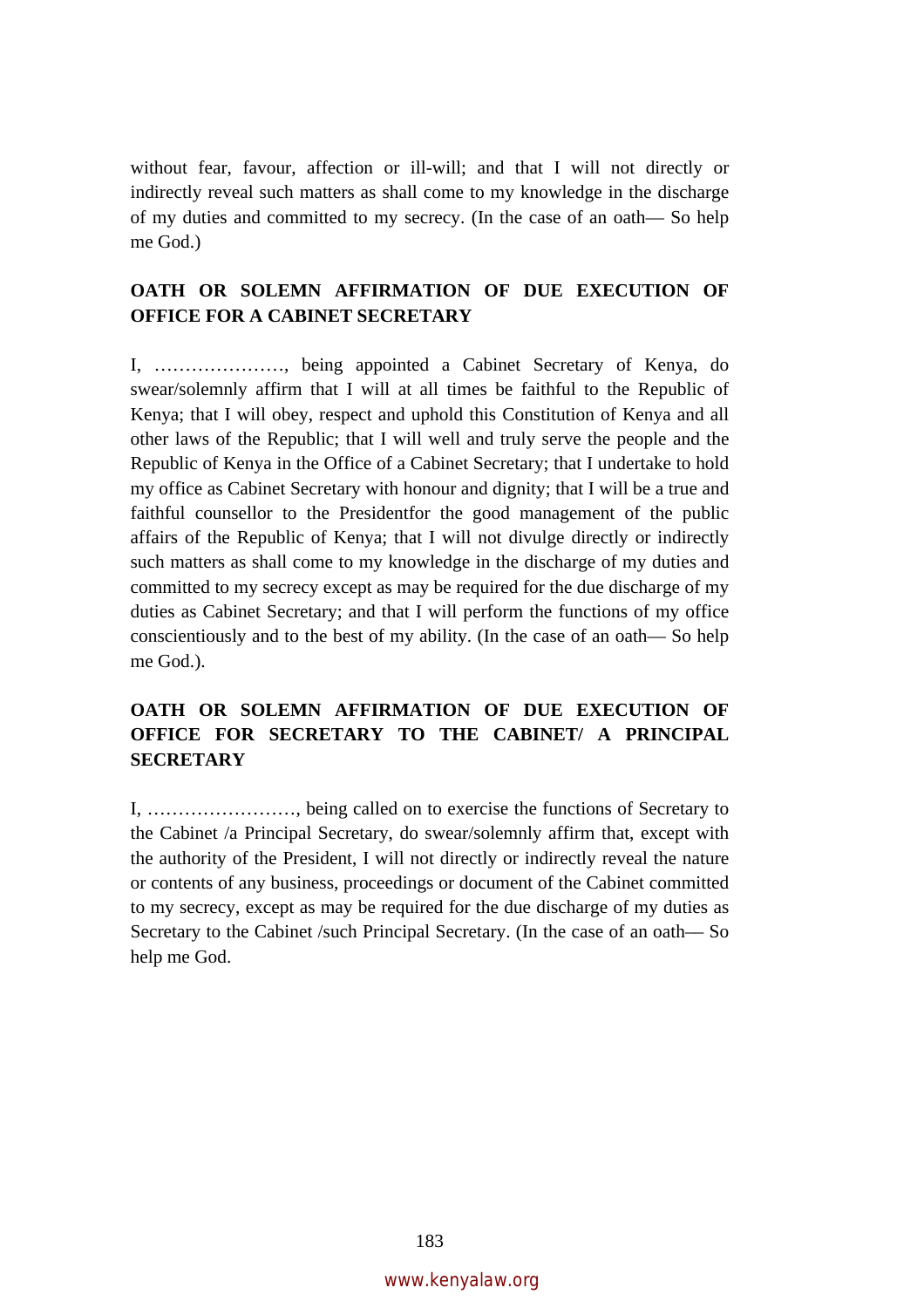# **OATHS FOR THE CHIEF JUSTICE /PRESIDENT OF THE SUPREME COURT, JUDGES OF THE SUPREME COURT, JUDGES OF THE COURT OF APPEAL AND JUDGES OF THE HIGH COURT.**

I, ……………………, (The Chief Justice /President of the Supreme Court, a judge of the Supreme Court, a judge of the Court of Appeal, a judge of the High Court) do (swear in the name of the Almighty God)/(solemnly affirm) to diligently serve the people and the Republic of Kenya and to impartially do Justice in accordance with this Constitution as by law established, and the laws and customs of the Republic, without any fear, favour, bias, affection, ill-will, prejudice or any political, religious or other influence. In the exercise of the judicial functions entrusted to me, I will at all times, and to the best of my knowledge and ability, protect, administer and defend this Constitution with a view to upholding the dignity and the respect for the judiciary and the judicial system of Kenya and promoting fairness, independence, competence and integrity within it. (So help me God.)

# **OATH /AFFIRMATION OF MEMBER OF PARLIAMENT (SENATE/ NATIONAL ASSEMBLY)**

I,……………………, having been elected a member of the Senate /National Assembly do swear (in the name of the Almighty God) (solemnly affirm) that I will bear true faith and allegiance to the People and the Republic of Kenya; that I will obey, respect, uphold, preserve, protect and defend this Constitution of the Republic of Kenya; and that I will faithfully and conscientiously discharge the duties of a member of Parliament. (So help me God).

# **OATH FOR SPEAKER/DEPUTY SPEAKER OF THE SENATE/NATIONAL ASSEMBLY**

I,……………, having been elected as Speaker/Deputy Speaker of the Senate/ National Assembly do swear (in the name of the Almighty God) (solemnly affirm) that I will bear true faith and allegiance to the people and the Republic of Kenya; that I will faithfully and conscientiously discharge my duties as Speaker/Deputy Speaker of the Senate/National Assembly; that I will obey, respect, uphold, preserve, protect and defend this Constitution of the Republic of Kenya; and that I will do right to all manner of persons in accordance with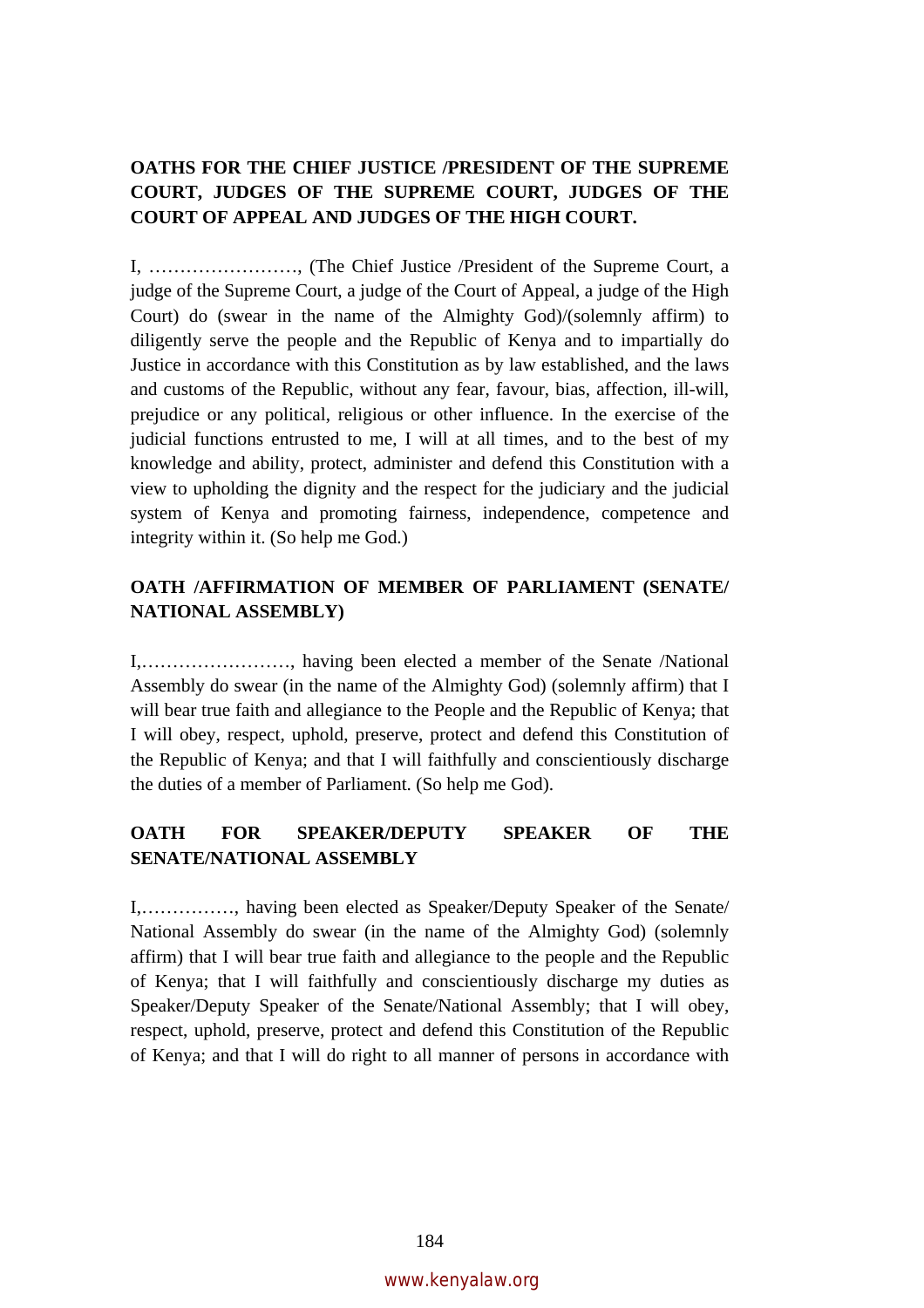this Constitution of Kenya and the laws and conventions of Parliament without fear or favour, affection or ill will (So help me God).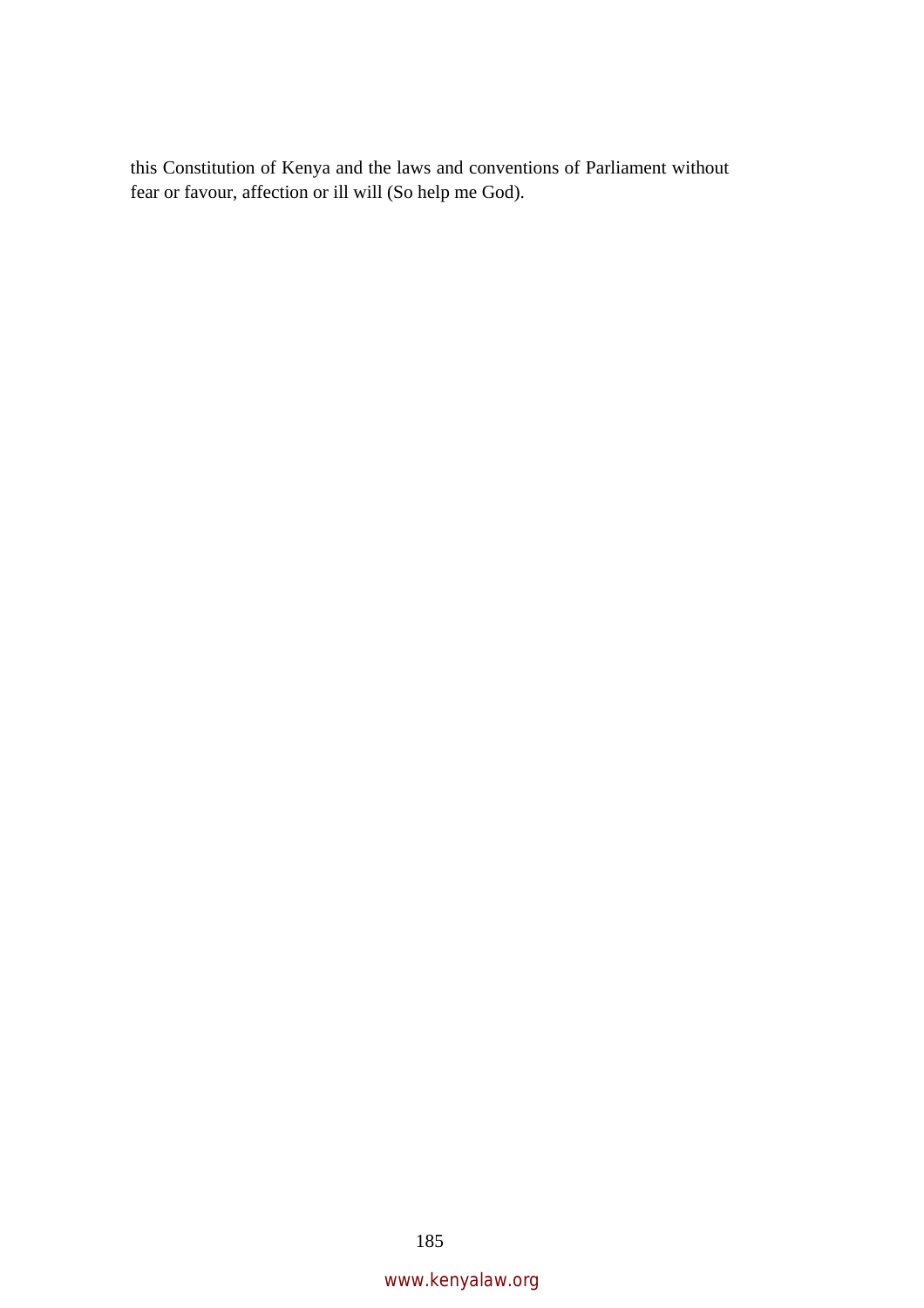# **FOURTH SCHEDULE**

 *(Article 185(2),186(1) and 187(2))*

# **DISTRIBUTION OF FUNCTIONS BETWEEN THE NATIONAL GOVERNMENT AND THE COUNTY GOVERNMENTS**

# **Part 1 – National Government**

- 1. Foreign affairs, foreign policy and international trade.
- 2. The use of international waters and water resources.
- 3. Immigration and citizenship.
- 4. The relationship between religion and state.
- 5. Language policy and the promotion of official and local languages.
- 6. National defence and the use of the national defence services.
- 7. Police services, including—
	- (a) the setting of standards of recruitment, training of police and use of police services;
	- (b) criminal law; and
	- (c) correctional services.
- 8. Courts.
- 9. National economic policy and planning.
- 10. Monetary policy, currency, banking (including central banking), the incorporation and regulation of banking, insurance and financial corporations.
- 11. National statistics and data on population, the economy and society generally.
- 12. Intellectual property rights.
- 13. Labour standards.
- 14. Consumer protection, including standards for social security and professional pension plans.
- 15. Education policy, standards, curricula, examinations and the granting of university charters.
- 16. Universities, tertiary educational institutions and other institutions of research and higher learning and primary schools , special education, secondary schools and special education institutions.
- 17. Promotion of sports and sports education.
- 18. Transport and communications, including, in particular—
	- (a) road traffic;
	- (b) the construction and operation of national trunk roads;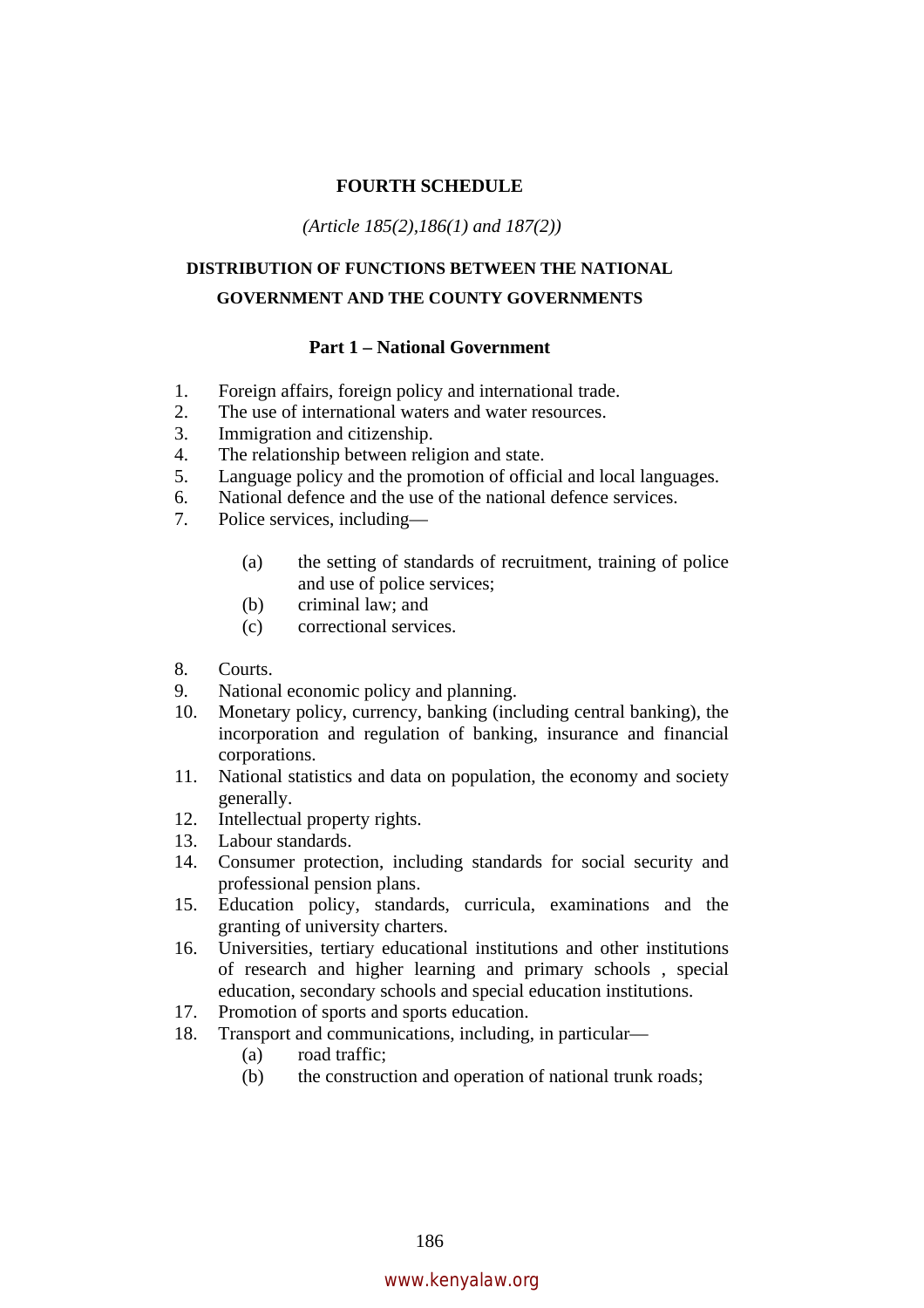- (c) standards for the construction and maintenance of other roads by counties;
- (d) railways;
- (e) pipelines;
- (f) marine navigation;
- (g) civil aviation;
- (h) space travel;
- (i) postal services;
- (j) telecommunications; and
- (k) radio and television broadcasting.
- 19. National public works.
- 20. Housing policy.
- 21. General principles of land planning and the co-ordination of planning by the counties.
- 22. Protection of the environment and natural resources with a view to establishing a durable and sustainable system of development, including, in particular—
	- (a) fishing, hunting and gathering;
	- (b) protection of animals and wildlife;
	- (c) water protection, securing sufficient residual water, hydraulic engineering and the safety of dams; and
	- (d) energy policy.
- 23. National referral health facilities.
- 24. Disaster management.
- 25. Ancient and historical monuments of national importance.
- 26. National elections.
- 28. Health policy.
- 29. Agricultural policy.
- 30. Veterinary policy.
- 31. Energy policy including electricity and gas reticulation and energy regulation.
- 32. Capacity building and technical assistance to the counties.
- 33. Public investment.
- 34. National betting, casinos and other forms of gambling.
- 35. Tourism policy and development.

# **Part 2—County Governments**

The functions and powers of the county are—

- 1. Agriculture, including—
	- (a) crop and animal husbandry;
	- (b) livestock sale yards;
	- (c) county abattoirs;
	- (d) plant and animal disease control; and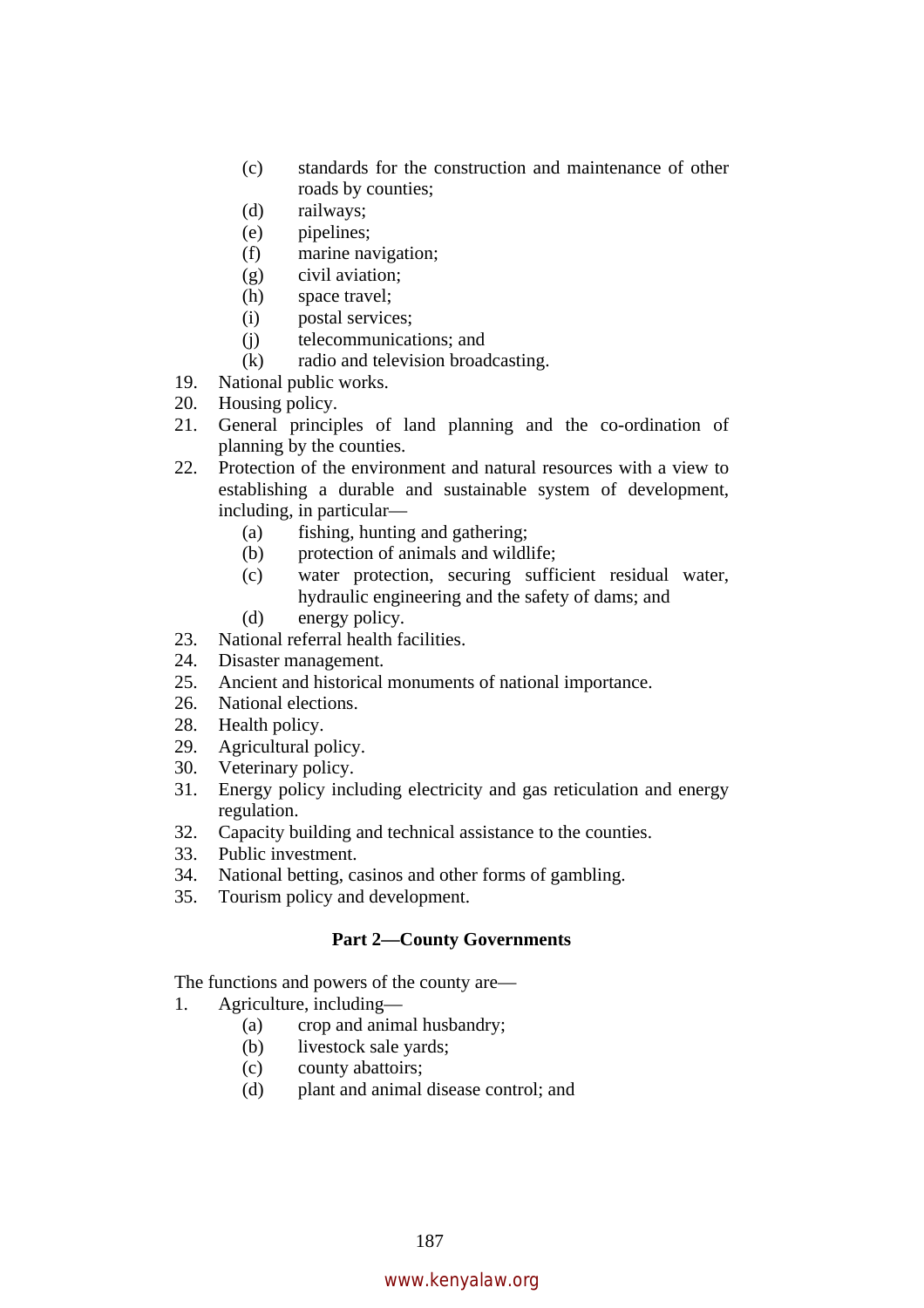- (e) fisheries.
- 2. County health services, including, in particular—
	- (a) county health facilities and pharmacies;
	- (b) ambulance services;
	- (c) promotion of primary health care;
	- (d) licensing and control of undertakings that sell food to the public;
	- (e) veterinary services (excluding regulation of the profession);
	- (f) cemeteries, funeral parlours and crematoria; and
	- (g) refuse removal, refuse dumps and solid waste disposal.
- 3. Control of air pollution, noise pollution, other public nuisances and outdoor advertising.
- 4. Cultural activities, public entertainment and public amenities, including—
	- (a) betting, casinos and other forms of gambling;
	- (b) racing;
	- (c) liquor licensing;
	- (d) cinemas;
	- (e) video shows and hiring;
	- (f) libraries;
	- (g) museums;
	- (h) sports and cultural activities and facilities; and
	- (i) county parks, beaches and recreation facilities.
- 5. County transport, including—
	- (a) county roads;
	- (b) street lighting;
	- (c) traffic and parking;
	- (d) public road transport; and
	- (e) ferries and harbours, excluding the regulation of international and national shipping and matters related thereto.
- 6. Animal control and welfare, including—
	- (a) licensing of dogs; and
	- (b) facilities for the accommodation, care and burial of animals.
- 7. Trade development and regulation, including—
	- (a) markets;
	- (b) trade licences (excluding regulation of professions);
	- (c) fair trading practices;
	- (d) local tourism; and
	- (e) cooperative societies.
- 8. County planning and development, including—
	- (a) statistics;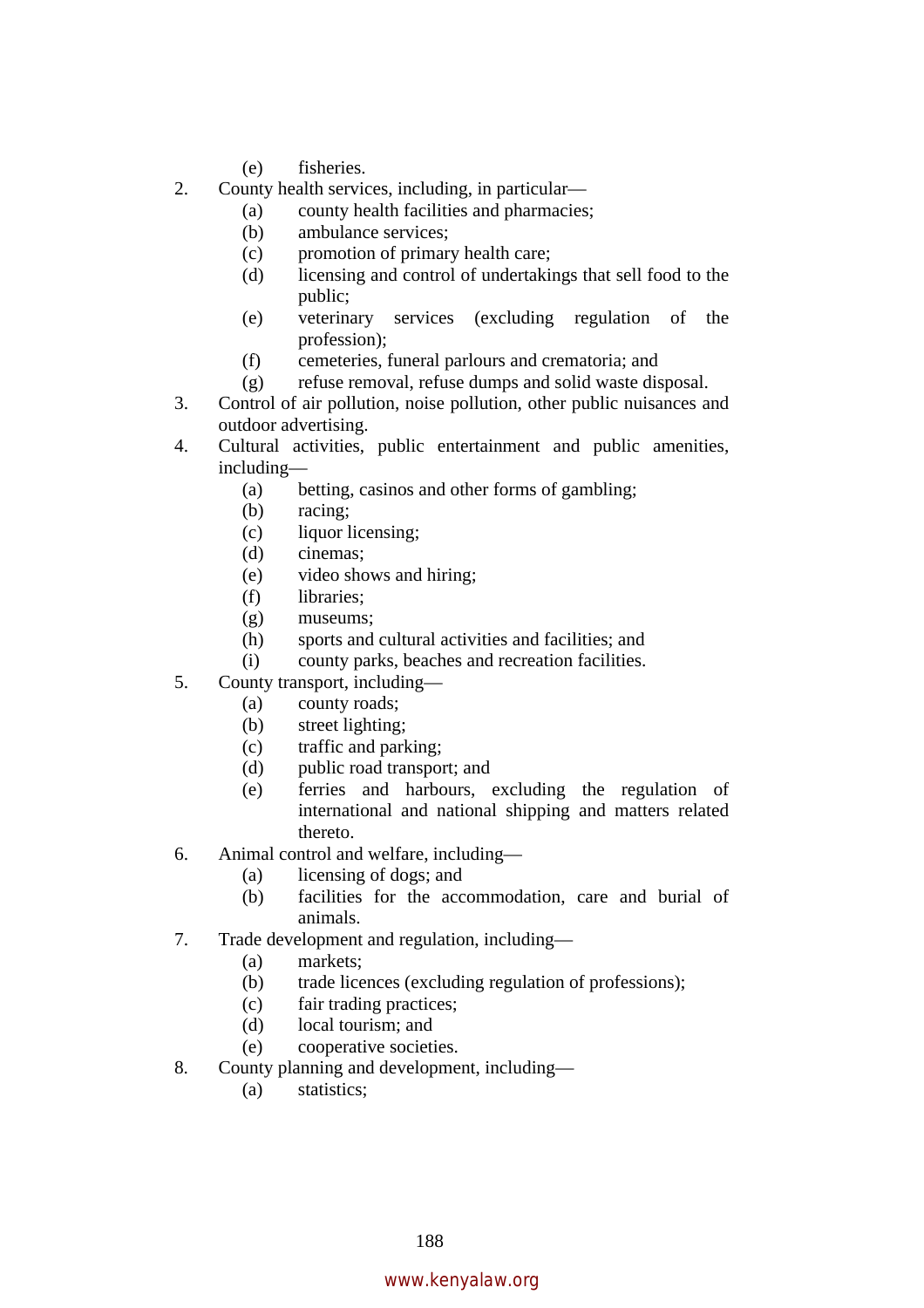- (b) land survey and mapping;
- (c) boundaries and fencing;
- (d) housing; and
- (e) electricity and gas reticulation and energy regulation.
- 9. Pre-primary education, village polytechnics, homecraft centres and childcare facilities.
- 10. Implementation of specific national government policies on natural resources and environmental conservation, including—
	- (a) soil and water conservation; and
	- (b) forestry.
- 11. County public works and services, including—
	- (a) storm water management systems in built-up areas; and
	- (b) water and sanitation services.
- 12. Fire fighting services and disaster management.
- 13. Control of drugs and pornography.
- 14. Ensuring and coordinating the participation of communities and locations in governance at the local level and assisting communities and locations to develop the administrative capacity for the effective exercise of the functions and powers and participation in governance at the local level.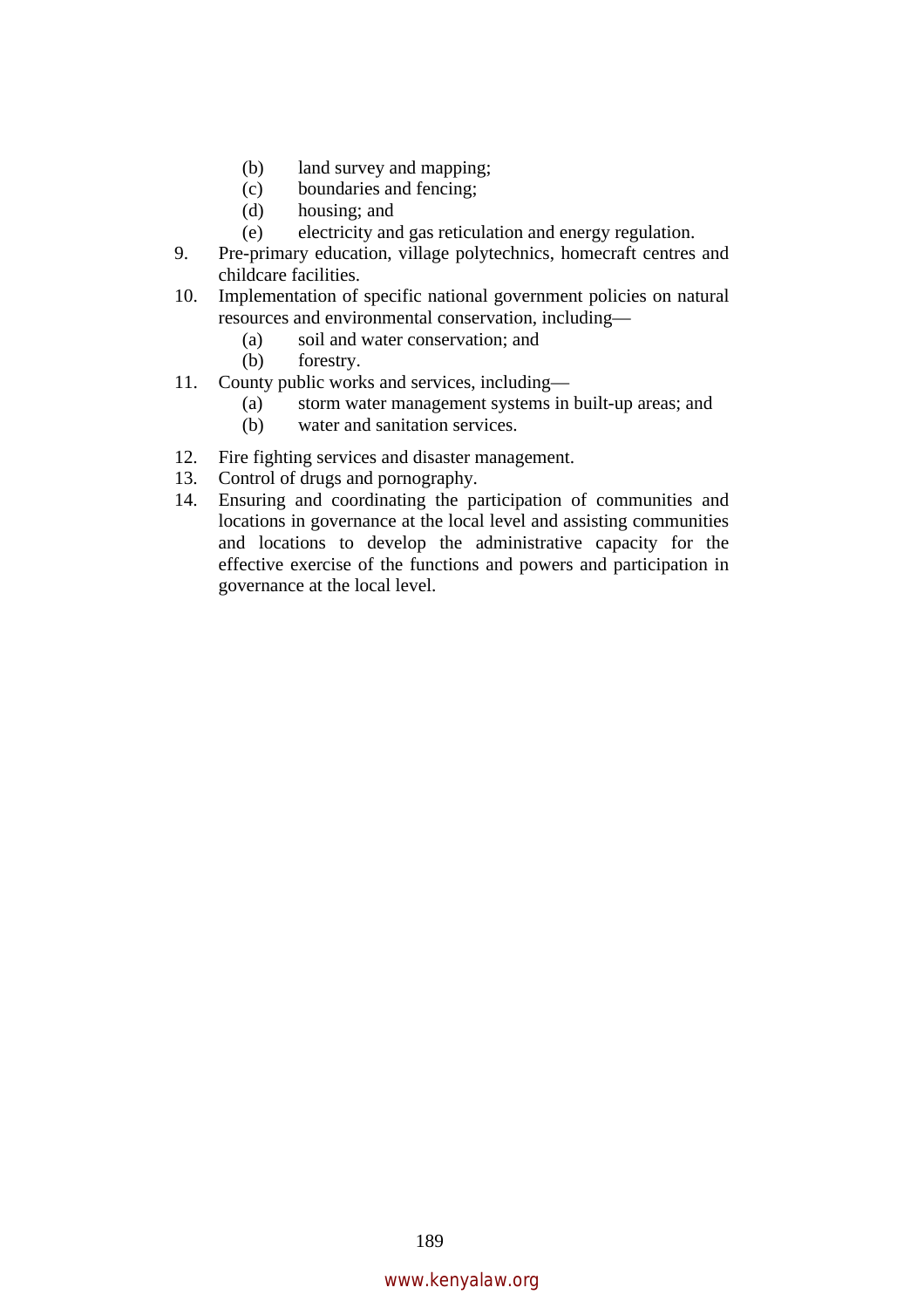# FIFTH SCHEDULE

# *(Article 261 (1))*

# **LEGISLATION TO BE ENACTED BY PARLIAMENT**

| <b>CHAPTER AND ARTICLE</b>                                    | <b>TIME SPECIFICATION</b> |
|---------------------------------------------------------------|---------------------------|
|                                                               |                           |
| <b>CHAPTER TWO-REPUBLIC</b>                                   |                           |
| Legislation in respect of culture (Article 11                 | Five years                |
| (3))                                                          |                           |
| <b>CHAPTER THREE-- CITIZENSHIP</b>                            |                           |
| Legislation on citizenship (Article 18)                       | One year                  |
| <b>CHAPTER</b><br><b>FOUR-THE</b><br><b>BILL</b><br><b>OF</b> |                           |
| <b>RIGHTS</b>                                                 |                           |
| Freedom of the media (Article 34)                             | Three years               |
| Family (Article 45)                                           | Five years                |
| Consumer protection (Article 46)                              | Four years                |
| Fair administrative action (Article 47)                       | Four years                |
| Fair hearing (Article 50)                                     | Four years                |
| Rights of persons detained, held in custody                   | Four years                |
| or detained (Article 51)                                      |                           |
| Kenya National Human Rights and Equality                      | One year                  |
| Commission (Article 59)                                       |                           |
| <b>FIVE-LAND</b><br><b>CHAPTER</b><br><b>AND</b>              |                           |
| <b>ENVIRONMENT</b>                                            |                           |
| Community land (Article 63)                                   | Five years                |
| Regulation of land use and property (Article                  | Five years                |
| 66)                                                           |                           |
| Legislation on land (Article 68)                              | 18 months                 |
| Agreements relating to natural resources                      | Five years                |
| (Article 71)                                                  |                           |
| Legislation regarding environment (Article                    | Four years                |
| 72)                                                           |                           |
| <b>CHAPTER SIX-LEADERSHIP AND</b>                             |                           |
| <b>INTEGRITY</b>                                              |                           |
| Ethics and anti-corruption commission                         | One year                  |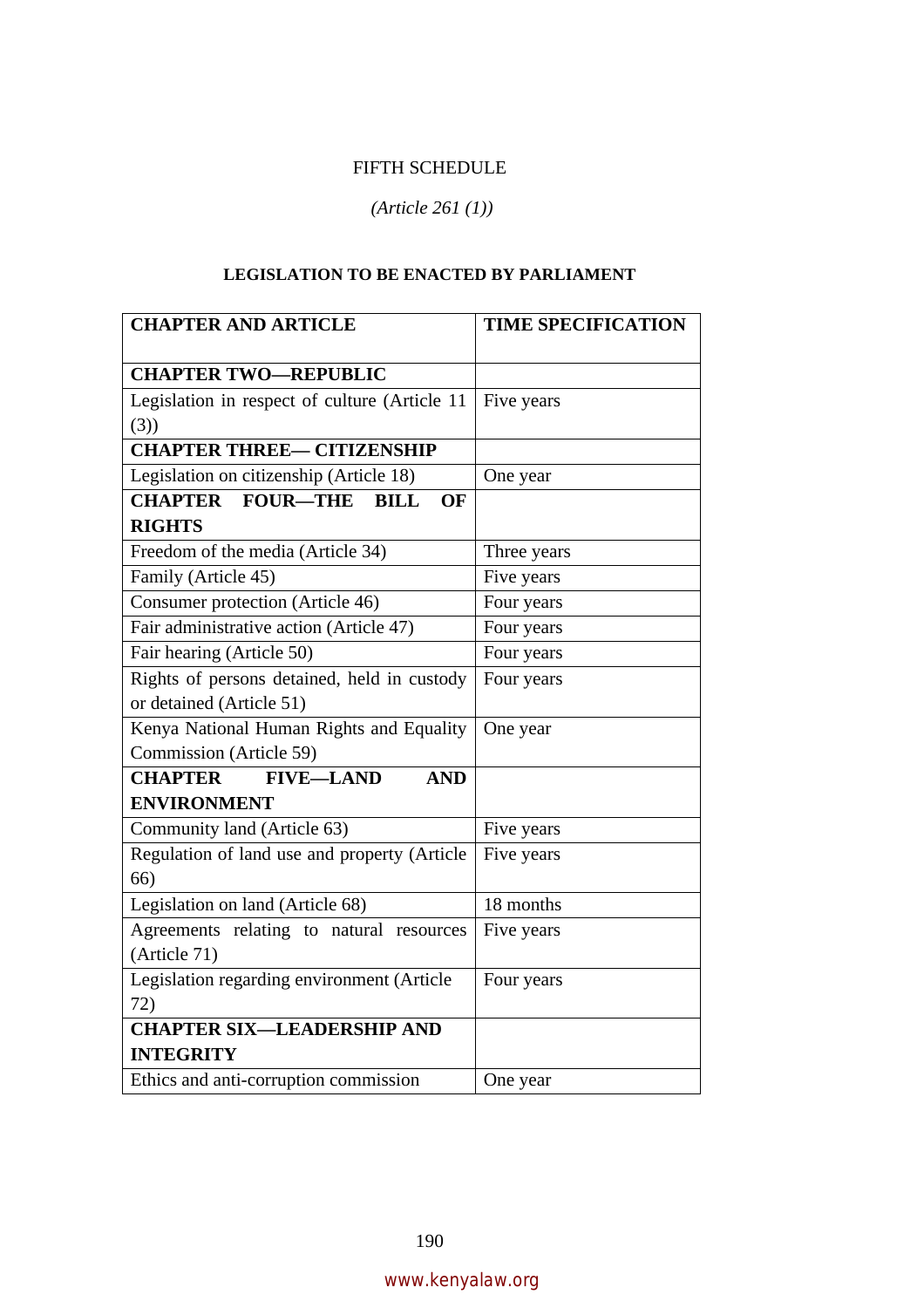| <b>CHAPTER AND ARTICLE</b>                      | <b>TIME SPECIFICATION</b> |
|-------------------------------------------------|---------------------------|
| (Article 79)                                    |                           |
| Legislation on leadership (Article 80)          | Two years                 |
| <b>CHAPTER</b><br><b>SEVEN-</b>                 |                           |
| <b>REPRESENTATION OF THE PEOPLE</b>             |                           |
| Legislation on elections (Article 82)           | One year                  |
| Electoral disputes (Article 87)                 | One year                  |
| Independent Electoral<br>and Boundaries         | One year                  |
| Commission (Article 88)                         |                           |
| Legislation on political parties (Article 92)   | One year                  |
| <b>CHAPTER</b><br><b>EIGHT-THE</b>              |                           |
| <b>LEGISLATURE</b>                              |                           |
| Promotion of representation of marginalised     | Five years                |
| groups (Article 100)                            |                           |
| Vacation of office of member of Parliament      | One year                  |
| (Article 103)                                   |                           |
| Right of recall (Article 104)                   | Two years                 |
| Determination of questions of membership        | Two years                 |
| of Parliament (Article 105)                     |                           |
| Right to petition Parliament (Article 119)      | Two years                 |
| <b>CHAPTER NINE-EXECUTIVE</b>                   |                           |
| Power of mercy (Article 133)                    | One year                  |
| Assumption of office of president (Article      | Two years                 |
| 141)                                            |                           |
| <b>CHAPTER TEN-JUDICIARY</b>                    |                           |
| System of courts (Article 162)                  | One year                  |
| Removal from office (Article 168)               | One year                  |
| Judiciary Fund (Article 173)                    | Two years                 |
| Vetting of judges and magistrates (Sixth        | One year                  |
| schedule, Section 23)                           |                           |
| <b>CHAPTER</b><br><b>ELEVEN-DEVOLVED</b>        |                           |
| <b>GOVERNMENT</b>                               |                           |
| Speaker of a county assembly (Article 178)      | One year                  |
| Urban areas and cities (Article 183)            | One year                  |
| Support for county governments (Article<br>190) | Three years               |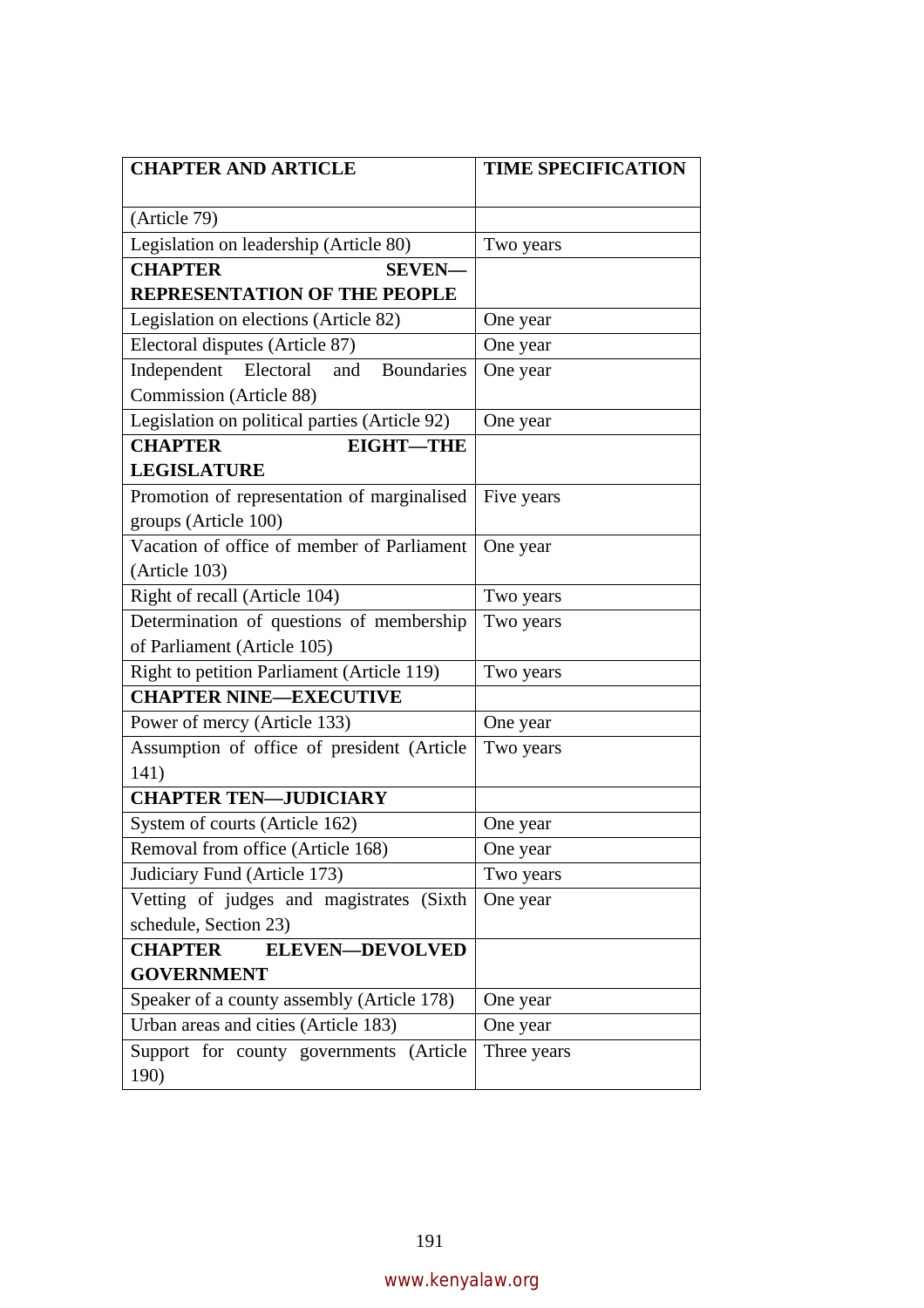| <b>CHAPTER AND ARTICLE</b>                    | <b>TIME SPECIFICATION</b> |
|-----------------------------------------------|---------------------------|
|                                               |                           |
| Removal of a county governor (Article 181)    | 18 months                 |
| Vacation of office of member of county        | 18 months                 |
| assembly (Article 194)                        |                           |
| Public participation and county assembly      | Three years               |
| powers, privileges and immunities (Article    |                           |
| 196)                                          |                           |
| County assembly gender balance<br>and         | Three years               |
| diversity (Article 197)                       |                           |
| Legislation to effect Chapter eleven (Article | 18 months                 |
| 200 and Sixth Schedule, section 15) and       |                           |
| <b>TWELVE-PUBLIC</b><br><b>CHAPTER</b>        |                           |
| <b>FINANCE</b>                                |                           |
| Revenue Funds for county governments          | 18 months                 |
| (Article 207)                                 |                           |
| Contingencies Fund (Article 208)              | One year                  |
| Loan guarantees by national government        | One year                  |
| (Article 213)                                 |                           |
| Financial control (Article 225)               | Two years                 |
| Accounts and audit of public entities         | Four years                |
| (Article 226)                                 |                           |
| Procurement of public goods and services      | Four years                |
| (Article 227)                                 |                           |
| <b>CHAPTER</b><br><b>THIRTEEN-PUBLIC</b>      |                           |
| <b>SERVICE</b>                                |                           |
| Values and principles of public service       | Four years                |
| (Article 232)                                 |                           |
| <b>CHAPTER FOURTEEN-NATIONAL</b>              |                           |
| <b>SECURITY</b>                               |                           |
| National security organs (Article 239)        | Two years                 |
| Command of the National Police Service        | Two years                 |
| (Article 245)                                 |                           |
| <b>GENERAL</b>                                |                           |
| Any other legislation required by this        | Five years                |
| Constitution                                  |                           |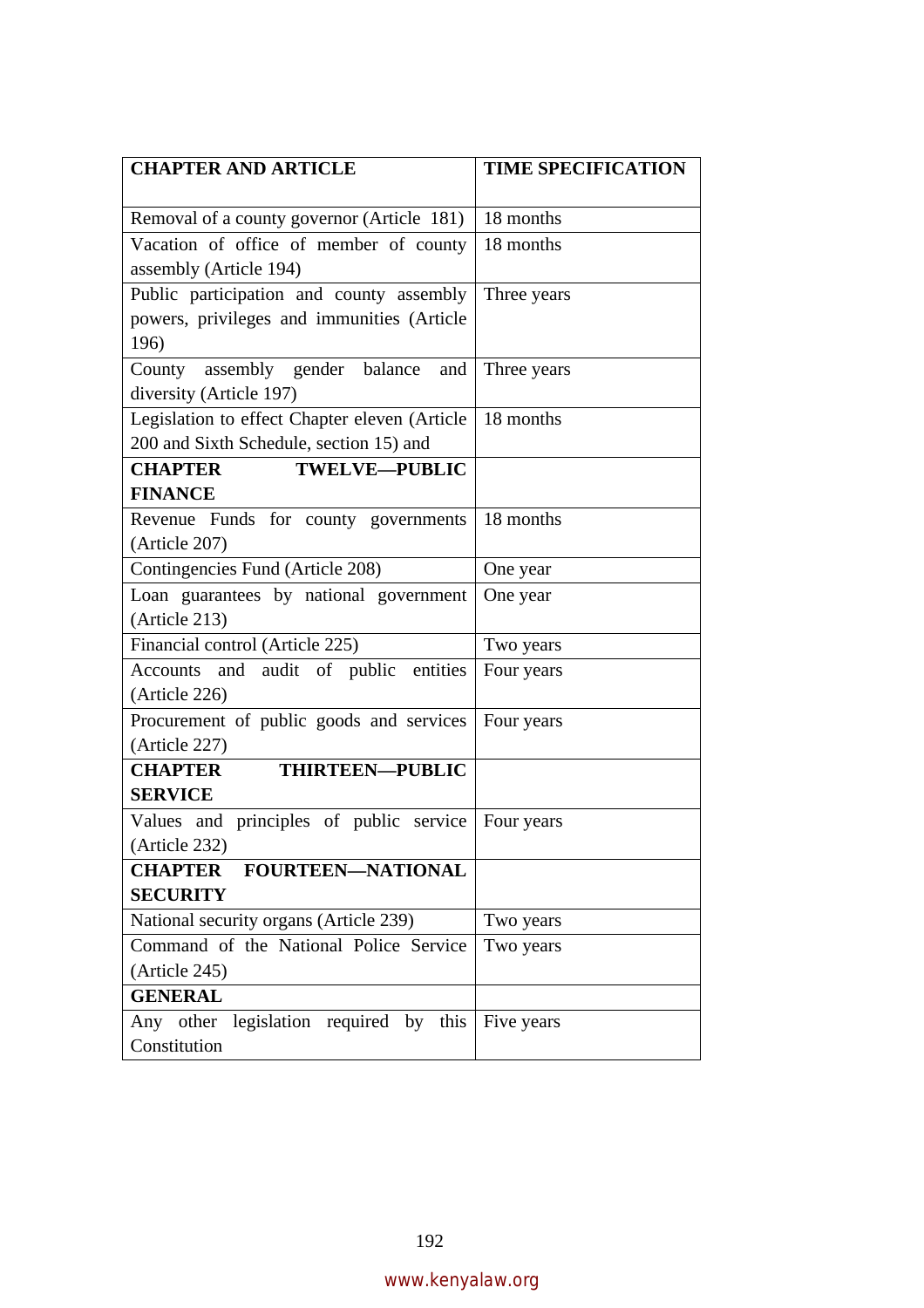### **SIXTH SCHEDULE**

#### *(Article 262)*

### **TRANSITIONAL AND CONSEQUENTIAL PROVISIONS**

#### **Part 1—General**

#### **Interpretation**

- 1. In this Schedule, unless the context requires otherwise—
	- (a) "Boundaries Commission" means Interim Independent Boundaries Commission;
	- (b) "Electoral Commission" means Interim Independent Electoral Commission;
	- (c) "former Constitution" means the Constitution in force before this Constitution came into force.

#### **Suspension of provisions of this Constitution**

- **2.** (1) The following provisions of this Constitution are suspended until the final announcement of all the results of the first elections for Parliament under this Constitution––
	- (a) Chapter Seven, except that the provisions of the Chapter shall apply to the first general elections under this Constitution.
	- (b) Chapter Eight, except that the provisions of the Chapter relating to the election of the National Assembly and the Senate shall apply to the first general elections under this Constitution; and
	- (c) Articles 129 to 155 of Chapter Nine, except that the provisions of the Chapter relating to the election of the President shall apply to the first general elections under this Constitution.
	- (2) The provisions of this Constitution relating to devolved government, including Article 187, are suspended until the date of the first elections for county assemblies and governors held under this Constitution.
	- (3) Despite subsection (2)—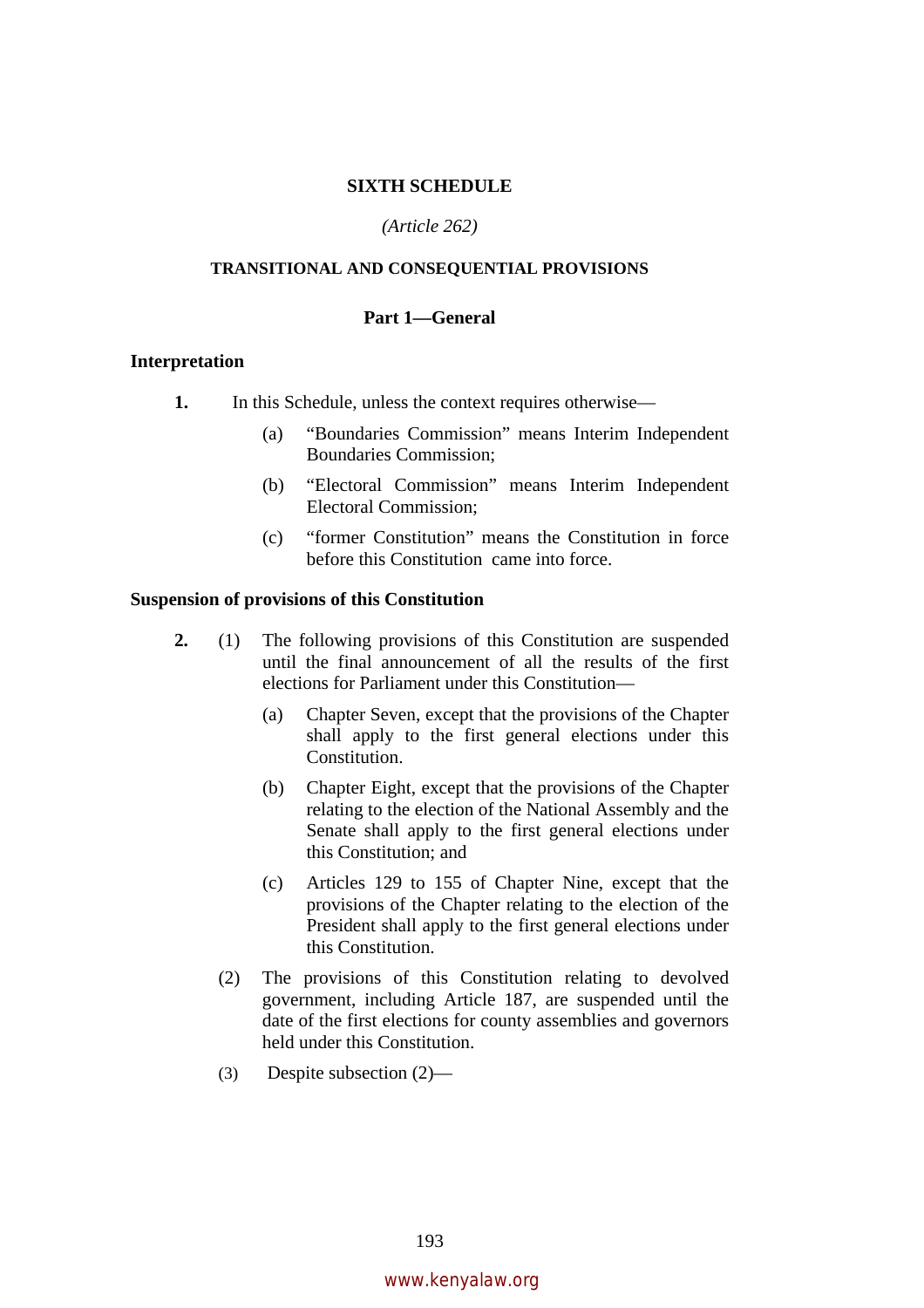- (a) elections for county assemblies and governors shall be held in accordance with Articles 177 and 180 of this Constitution; and
- (b) the laws relating to devolved government, required by this Schedule and Chapters Eleven and Twelve of this Constitution, shall be enacted within the period stipulated in the Fifth Schedule.
- (4) Article 62 (2) and (3) is suspended until the National Land Commission is established.

## **Extension of application of provisions of the former constitution**

- **3.** (1) Until Parliament passes the Act anticipated in Articles 15 and 18, section 93 of the former Constitution continues to apply.
	- (2) Sections 30 to 40, 43 to 46 and 48 to 58 of the former Constitution, the provisions of the former Constitution concerning the executive, and the National Accord and Reconciliation Act, shall continue to operate until the first general elections held under this Constitution, but the provisions of this Constitution concerning the system of elections, eligibility for election and the electoral process shall apply to that election.
	- (3) Until the National Police Service Commission mentioned in Article 246 is established, section 108(2) of the former Constitution applies to appointments, discipline and the removal of persons from office in the National Police Service.

# **Parliamentary Select Committee**

- **4.** There shall be a select committee of Parliament to be known as the Constitutional Implementation Oversight Committee which shall be responsible for overseeing the implementation of this Constitution and which, among other things –
	- (a) shall receive regular reports from the Commission on the Implementation of the Constitution on the implementation of this Constitution including reports concerning—
		- (i) the preparation of the legislation required by this Constitution and any challenges in that regard;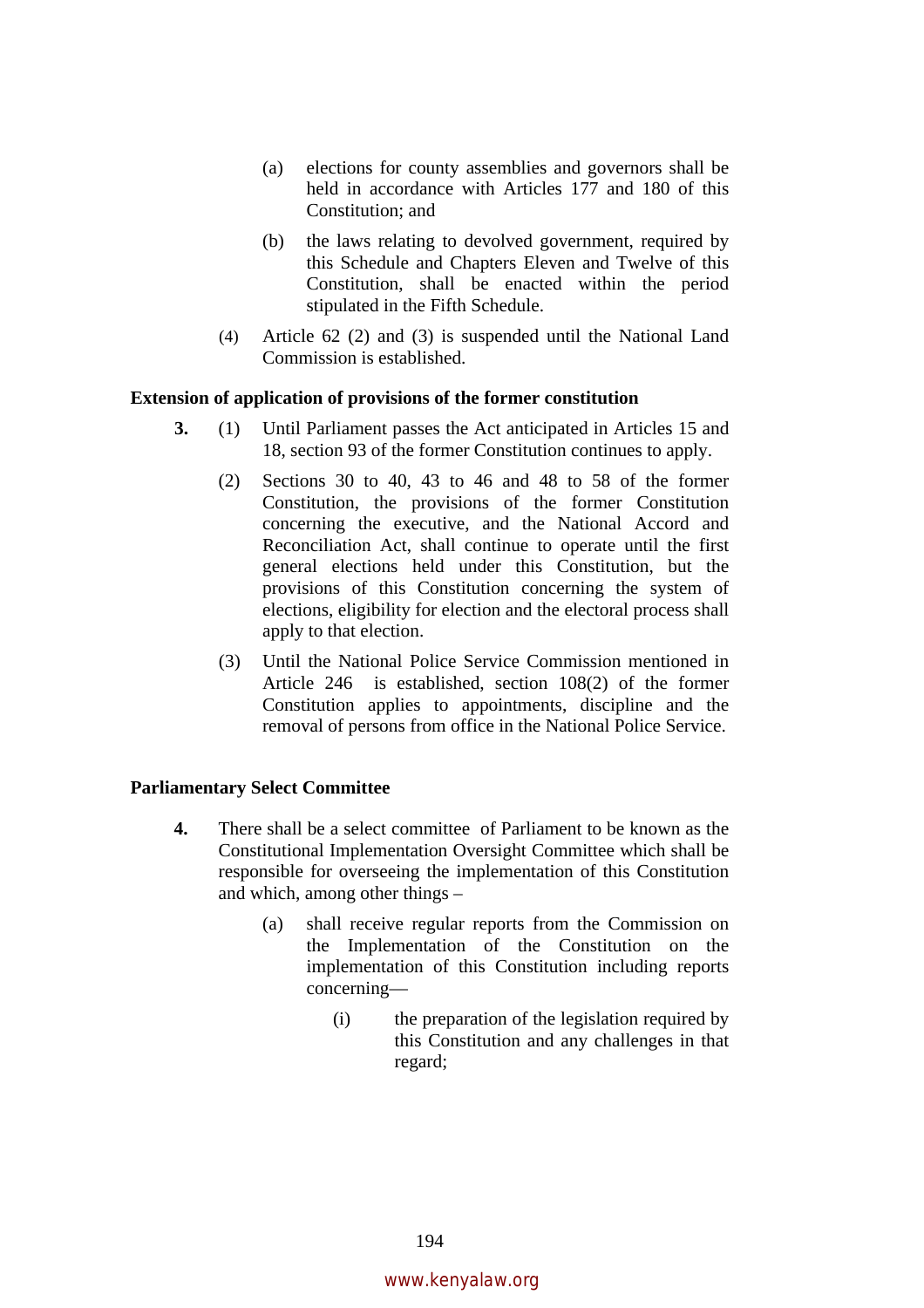- (ii) the process of establishing the new commissions;
- (iii) the process of establishing the infrastructure necessary for the proper operation of each county including progress on locating offices and assemblies and establishment and transfers of staff;
- (iv) the devolution of powers and functions to the counties under the legislation contemplated in section 15 of this Schedule; and
- (v) any impediments to the process of implementing this Constitution;
- (b) coordinate with the Attorney-General, the Commission on the Implementation of the Constitution and relevant parliamentary committees to ensure the timely introduction and passage of the legislation required by this Constitution; and
- (c) take appropriate action on the reports including addressing any problems in the implementation of this **Constitution**

# **Commission for the Implementation of the Constitution**

- **5.** (1) There is established the Commission for the Implementation of the Constitution.
	- (2) The Commission consists of—
		- (a) a chairperson; and
		- (b) eight other members.
	- (3) The members of the Commission shall—
		- (a) include persons with experience in public administration, human rights and government; and
		- (b) not include any person who served as a member of the Committee of Experts appointed under the Constitution of Kenya Review Act, 2008.
	- (4) Articles 248 to 254 apply to the Commission.
	- (5) After the Commission on Revenue Allocation has been established, the Commission for the Implementation of the Constitution shall send a notice of its meetings to that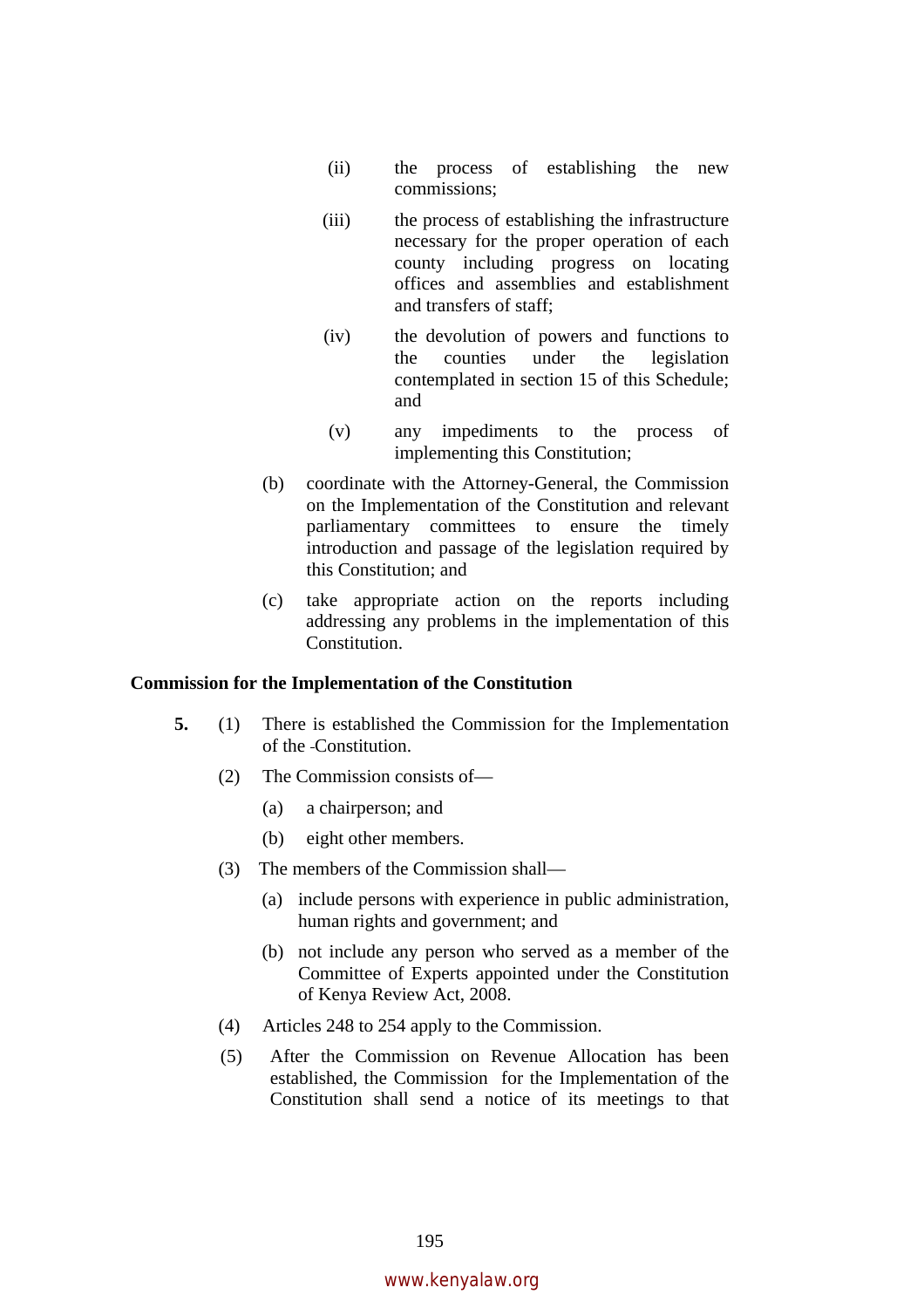Commission, and a member of the Commission on Revenue Allocation shall be permitted to attend and participate in any such meeting, but shall not vote.

- (6) The functions of the Commission shall be to—
	- (a) monitor, facilitate and oversee the development of legislation and administrative procedures required to implement this Constitution;
	- (b) co-ordinate with the Attorney-General and the Kenya Law Reform Commission in preparing**,** for tabling in Parliament, the legislation required to implement this Constitution;
	- (c) report regularly to the Constitutional Implementation Oversight Committee on—
		- (i) progress in the implementation of this Constitution; and
		- (ii) any impediments to its implementation; and
	- (d) work with each constitutional commission to ensure that the letter and spirit of this Constitution is respected.
- (7) The Commission for the Implementation of the Constitution shall stand dissolved five years after it is established or at the full implementation of this Constitution as determined by Parliament, whichever is sooner, but the National Assembly may, by resolution, extend its life.

# **Part 2—Existing obligations, laws and rights**

#### **Rights, duties and obligations of the State**

**6.** Except to the extent that this Constitution expressly provides to the contrary, all rights and obligations, however arising, of the Government or the Republic and subsisting immediately before the effective date shall continue as rights and obligations of the national government or the Republic under this Constitution.

### **Existing laws**

- **7.** (1) All law in force immediately before the effective date continues in force and shall be construed with the alterations, adaptations, qualifications and exceptions necessary to bring it into conformity with this Constitution.
	- (2) If, with respect to any particular matter -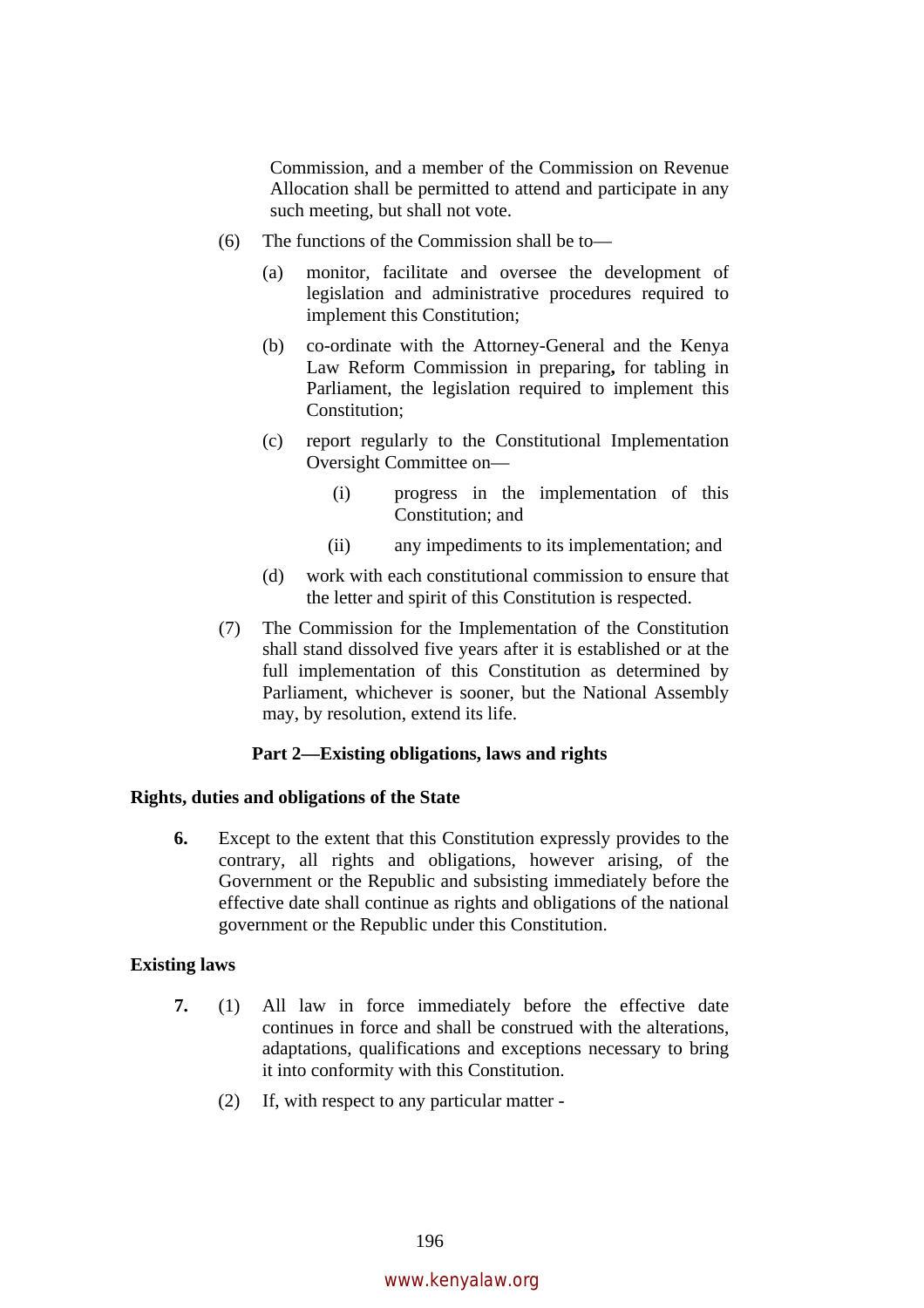- (a) a law that was in effect immediately before the effective date assigns responsibility for that matter to a particular State organ or public officer; and
- (b) a provision of this Constitution that is in effect assigns responsibility for that matter to a different State organ or public officer,

the provisions of this Constitution prevail to the extent of the conflict.

## **Existing land holdings and agreements relating to natural resources**

- **8.** (1) On the effective date, any freehold interest in land in Kenya held by a person who is not a citizen shall revert to the Republic of Kenya to be held on behalf of the people of Kenya, and the State shall grant to the person a ninety-nine year lease at a peppercorn rent.
	- (2) On the effective date, any other interest in land in Kenya greater than a ninety-nine year lease held by a person who is not a citizen shall be converted to a ninety-nine year lease.
	- (3) The provisions of Article 71 shall not take effect until the legislation contemplated under that Article is enacted.

## **Part 3—National government**

#### **Elections and by-elections**

- **9.** (1) The first elections for the President, the National Assembly, the Senate, county assemblies and county governors under this Constitution shall be held at the same time, within sixty days after the dissolution of the National Assembly at the end of its term.
	- (2) Despite subsection (1), if the coalition established under the National Accord is dissolved and general elections are held before 2012, elections for the first county assemblies and governors shall be held during 2012.

#### **National Assembly**

**10.** The National Assembly existing immediately before the effective date shall continue as the National Assembly for the purposes of this Constitution for its unexpired term.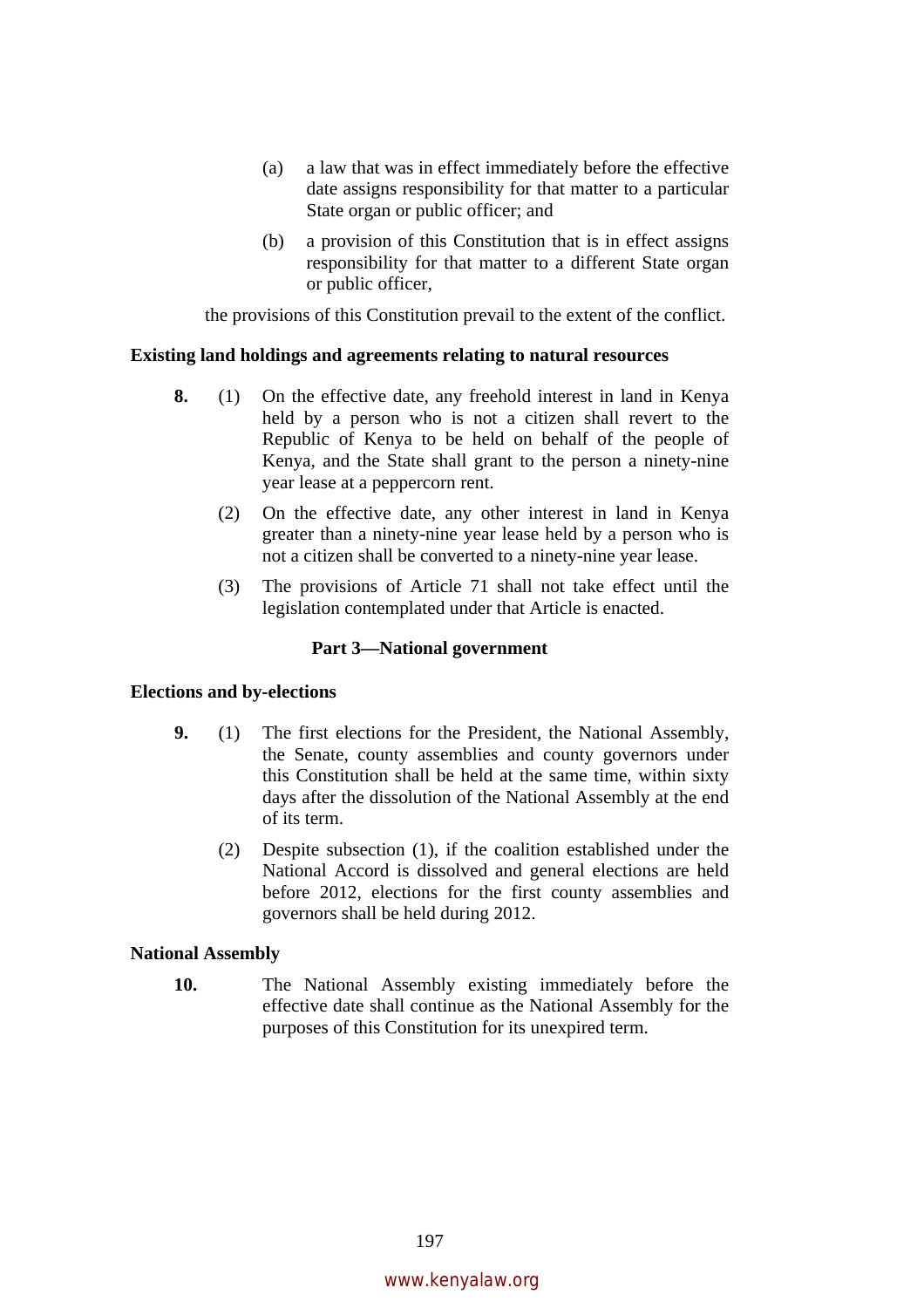### **The Senate**

- **11.** (1) Until the first Senate has been elected under this Constitution—
	- (a) the functions of the Senate shall be exercised by the National Assembly; and
	- (b) any function or power that is required to be performed or exercised by both Houses, acting jointly or one after the other, shall be performed or exercised by the National Assembly.
	- (2) Any function or power of the Senate shall, if performed or exercised by the National Assembly before the date contemplated in subsection (1), be deemed to have been duly performed or exercised by the Senate.

## **The Executive**

- **12.** (1) The persons occupying the offices of President and Prime Minister immediately before the effective date shall continue to serve as President and Prime Minister respectively, in accordance with the former Constitution and the National Accord and Reconciliation Act, 2008 until the first general elections held under this Constitution, unless they vacate office in terms of the former Constitution and the Accord.
	- (2) The persons occupying the offices of Vice-President and Deputy Prime Minister or holding a position in the Cabinet or as an Assistant Minister immediately before the effective date shall continue to serve in accordance with the former Constitution until the first general elections held under this Constitution unless they vacate or are removed from office in accordance with the former Constitution and the National Accord and Reconciliation Act.
	- (3) A person who was elected President before the effective date is not eligible to stand for election as President under this Constitution.

### **Oath of allegiance to this Constitution**

**13.** On the effective date, the President and any State officer or other person who had, before the effective date, taken and subscribed an oath or affirmation of office under the former Constitution, or who is required to take and subscribe an oath or affirmation of office under this Constitution, shall take and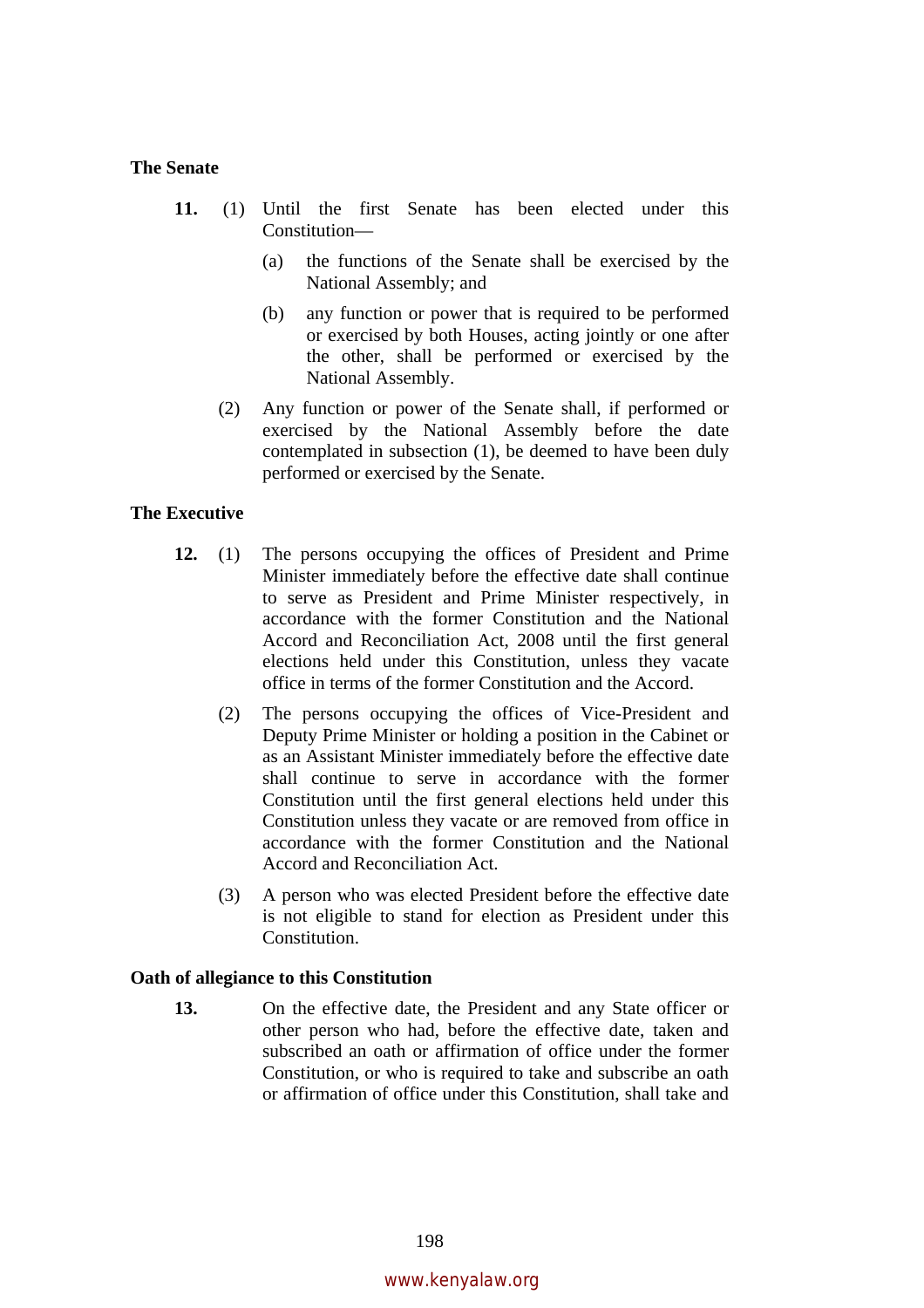subscribe the appropriate oath or affirmation under this Constitution.

### **Part 4—Devolved Government**

#### **Operation of provisions relating to devolved government**

- **14.** (1) The laws contemplated in section 2 (3) (b) and section 15 may be enacted only after the Commission on the Implementation of the Constitution and, if it has been established, the Commission on Revenue Allocation, have been consulted and any recommendations of the Commissions have been considered by Parliament.
	- (2) The Commissions shall be given at least thirty days to consider legislation under subsection (1).
	- (3) Subsections (1) and (2) lapse when the Commission on the Implementation of the Constitution is dissolved.

### **Provision for devolution of functions to be made by Act of Parliament**

- **15.** (1) Parliament shall, by legislation, make provision for the phased transfer, over a period of not more than three years from the date of the first election of county assemblies, from the national government to county governments of the functions assigned to them under Article 185.
	- (2) The legislation mentioned in subsection (1) shall—
		- (a) provide for the way in which the national government shall—
			- (i) facilitate the devolution of power;
			- (ii) assist county governments in building their capacity to govern effectively and provide the services for which they are responsible; and
			- (iii) support county governments;
		- (b) establish criteria that must be met before particular functions are devolved to county governments to ensure that those governments are not given functions which they cannot perform;
		- (c) permit the asymmetrical devolution of powers to ensure that functions are devolved promptly to counties that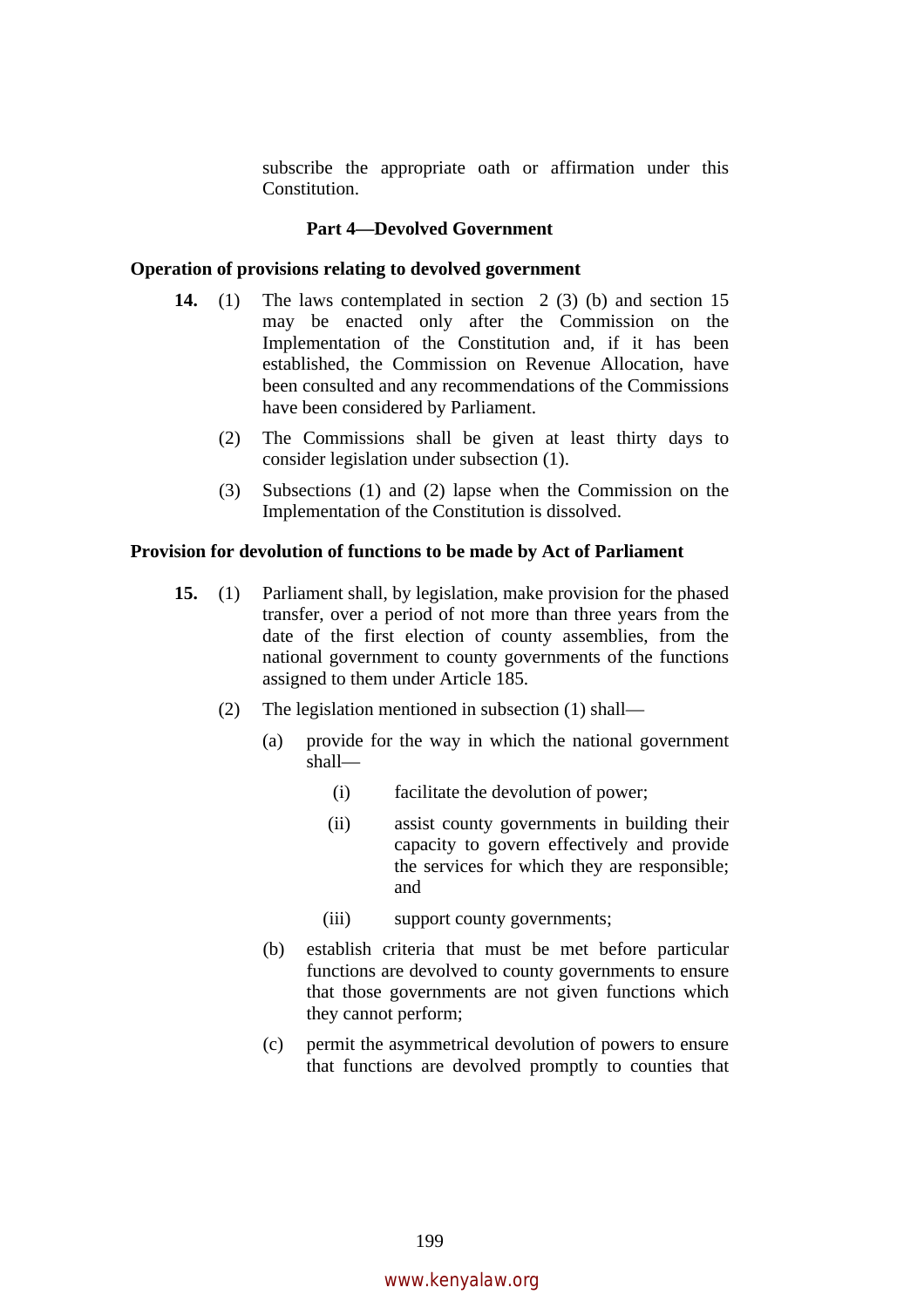have the capacity to perform them but that no county is given functions it cannot perform; and

(d) provide mechanisms that ensure that the Commission on the Implementation of the Constitution can perform its role in monitoring the implementation of the system of devolved government effectively.

#### **Division of revenue**

**16.** Despite Article 217 (1), the first and second determinations of the basis of the division of revenue among the counties shall be made at three year intervals, rather than every five years as provided in that Article.

#### **Provincial Administration**

**17.** Within five years after the effective date, the national government shall restructure the system of administration commonly known as the provincial administration to accord with and respect the system of devolved government established under this Constitution.

#### **Local Authorities**

**18.** All local authorities established under the Local Government Act (Cap. 265) existing immediately before the effective date shall continue to exist subject to any law that might be enacted.

#### **Part 5 – Administration of Justice**

#### **Rules for the enforcement of the Bill of Rights**

**19.** Until the Chief Justice makes the rules contemplated by Article 22, the Rules for the enforcement of the fundamental rights and freedoms under section 84(6) of the former Constitution shall continue in force with the alterations, adaptations, qualifications and exceptions as may be necessary to bring them into conformity with Article 22.

#### **The Judicial Service Commission**

**20.** (1) The Judicial Service Commission shall be appointed within sixty days after the effective date and the Commission shall be deemed to be properly constituted under this Constitution despite the fact that there may be a vacancy in its membership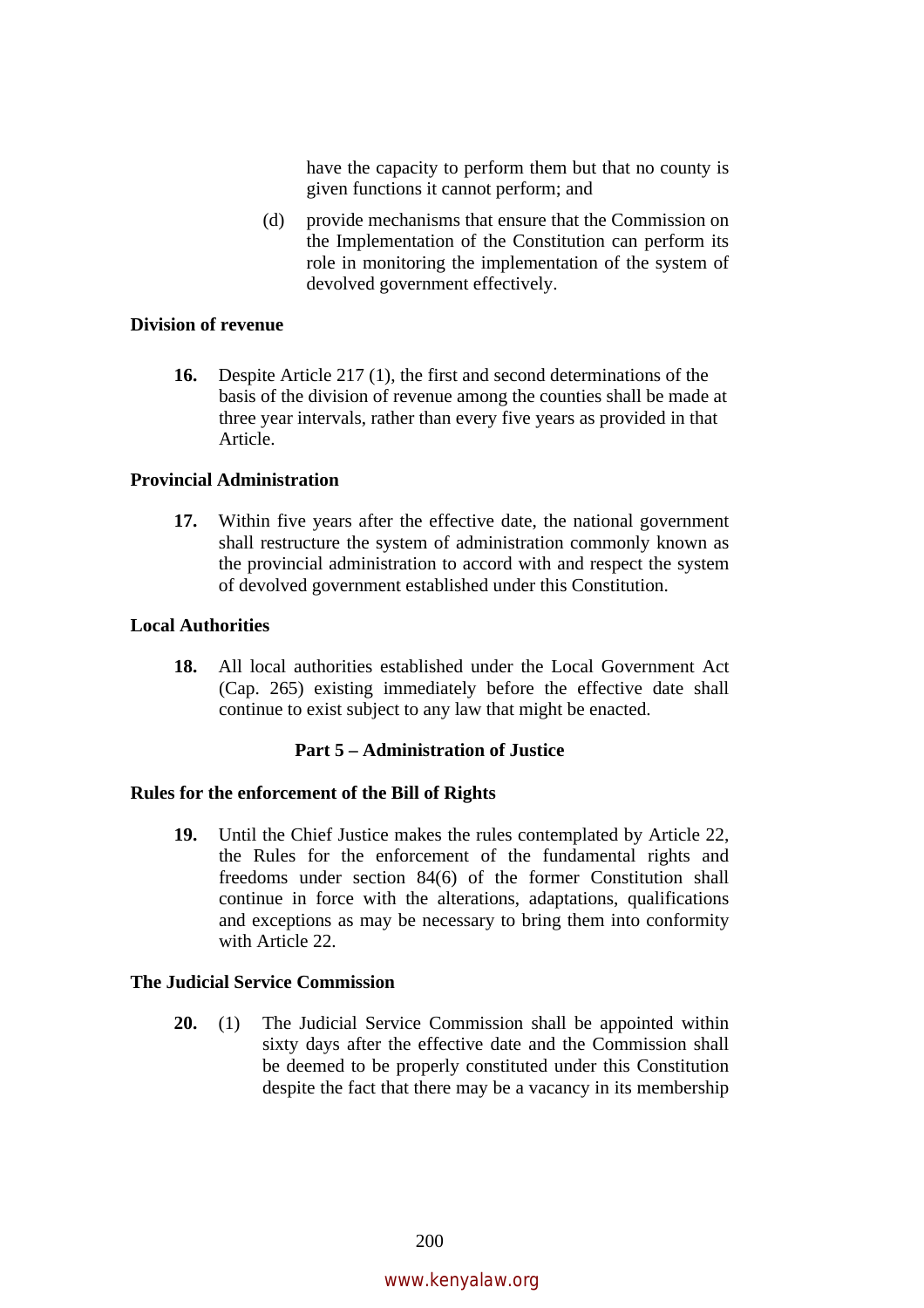because of any of the bodies nominating or electing members have not done so.

- (2) Despite subsection (1), the Judicial Service Commission may not perform its functions unless five members have been appointed.
- (3) To ensure continuity in the operation of the Judicial Service Commission, despite Article 171 (4), when the Commission is first constituted the following members shall be appointed to serve for three years only—
	- (a) the Court of Appeal judge appointed under Article 171 (4) (c);
	- (b) the High Court judge appointed under Article 171 (4) (d);
	- (c) one of the advocates appointed under Article 171 (4) (f), to be identified by the statutory body responsible for the professional regulation of advocates; and
	- (d) one of the members appointed by the President under Article 171 (4) (h), to be identified by the President.
- (4) Until the Public Service Commission contemplated in Article 233 is established, a person nominated by the Public Service Commission established under section 106 of the former Constitution shall serve on the Judicial Service Commission but, when the new Public Service Commission is established, the person shall cease to be a member of the Judicial Service Commission and the new Public Service Commission shall nominate a person to serve on the Judicial Service Commission.

# **Establishment of the Supreme Court**

- **21.** (1)The establishment of, and appointment of judges to, the Supreme Court shall be completed within one year after the effective date.
	- (2) Until the Supreme Court is established, the Court of Appeal shall have jurisdiction over matters assigned to the Supreme Court.

#### **Judicial proceedings and pending matters**

**22.** All judicial proceedings pending before any court shall continue to be heard and shall be determined by the same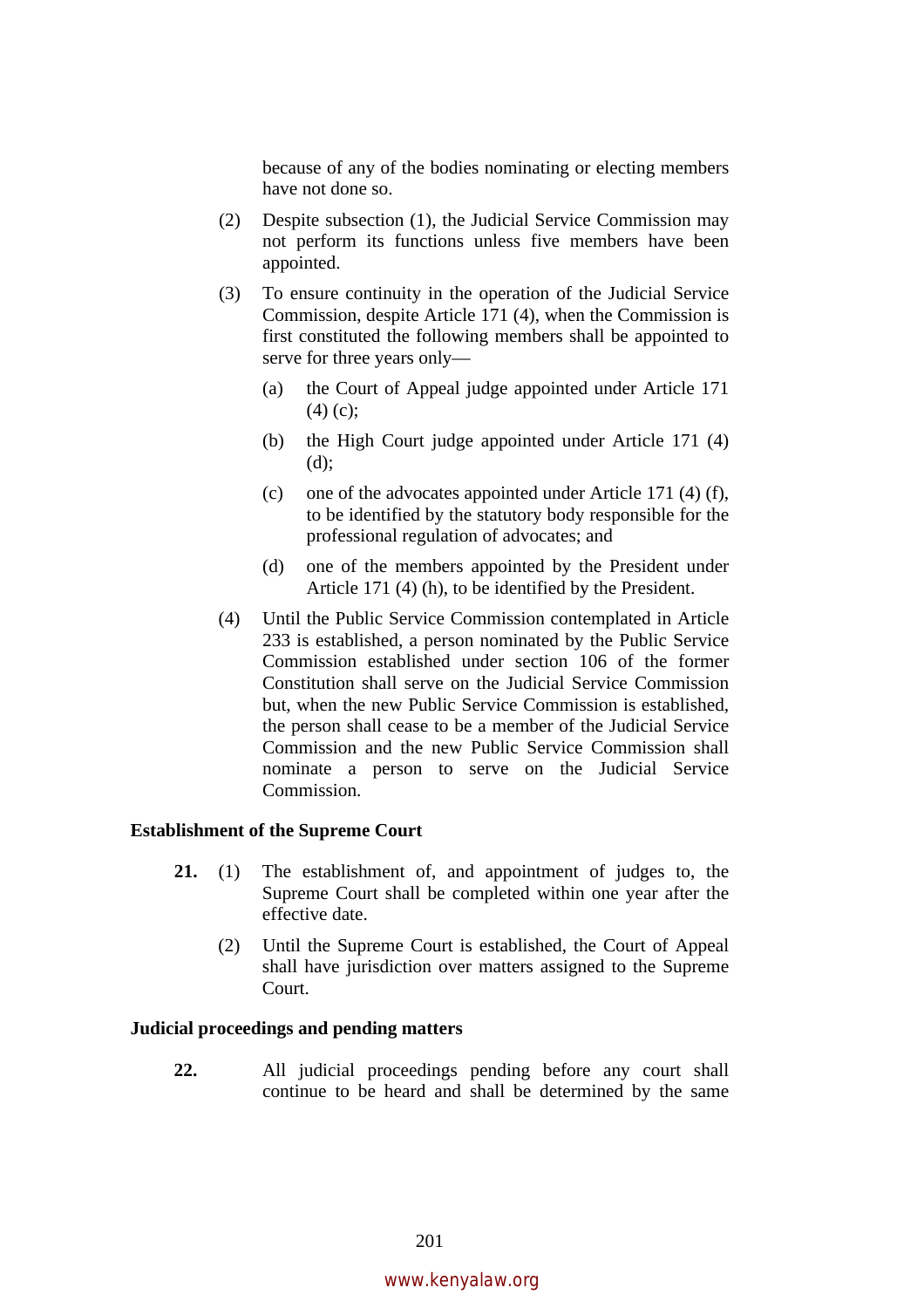court or a corresponding court established under this Constitution or as directed by the Chief Justice or the Registrar of the High Court.

### **Judges**

- **23.** (1) Within one year after the effective date, Parliament shall enact legislation, which shall operate despite Article 160, 167 and 168, establishing mechanisms and procedures for vetting, within a timeframe to be determined in the legislation, the suitability of all judges and magistrates who were in office on the effective date to continue to serve in accordance with the values and principles set out in Articles 10 and 159.
	- (2) A removal, or a process leading to the removal, of a judge, from office by virtue of the operation of legislation contemplated under subsection (1) shall not be subject to question in, or review by, any court.

# **Chief Justice**

- **24.** (1) The Chief Justice in office immediately before the effective date shall, within six months after the effective date, vacate office and may choose either—
	- (a) to retire from the judiciary; or
	- (b) subject to the process of vetting under section 23, to continue to serve on the Court of Appeal.
	- (2) A new Chief Justice shall be appointed by the President, subject to the National Accord and Reconciliation Act, and after consultation with the Prime Minister and with the approval of the National Assembly.
	- (3) Subsection (2) also applies if there are further vacancies in the office of Chief Justice before the first general elections under this Constitution.

#### **Part 6 – Commissions and Offices**

#### **Constitutional Commissions**

**25.** (1) The Commission on the Implementation of the Constitution and the Commission on Revenue Allocation shall be constituted within ninety days after the effective date.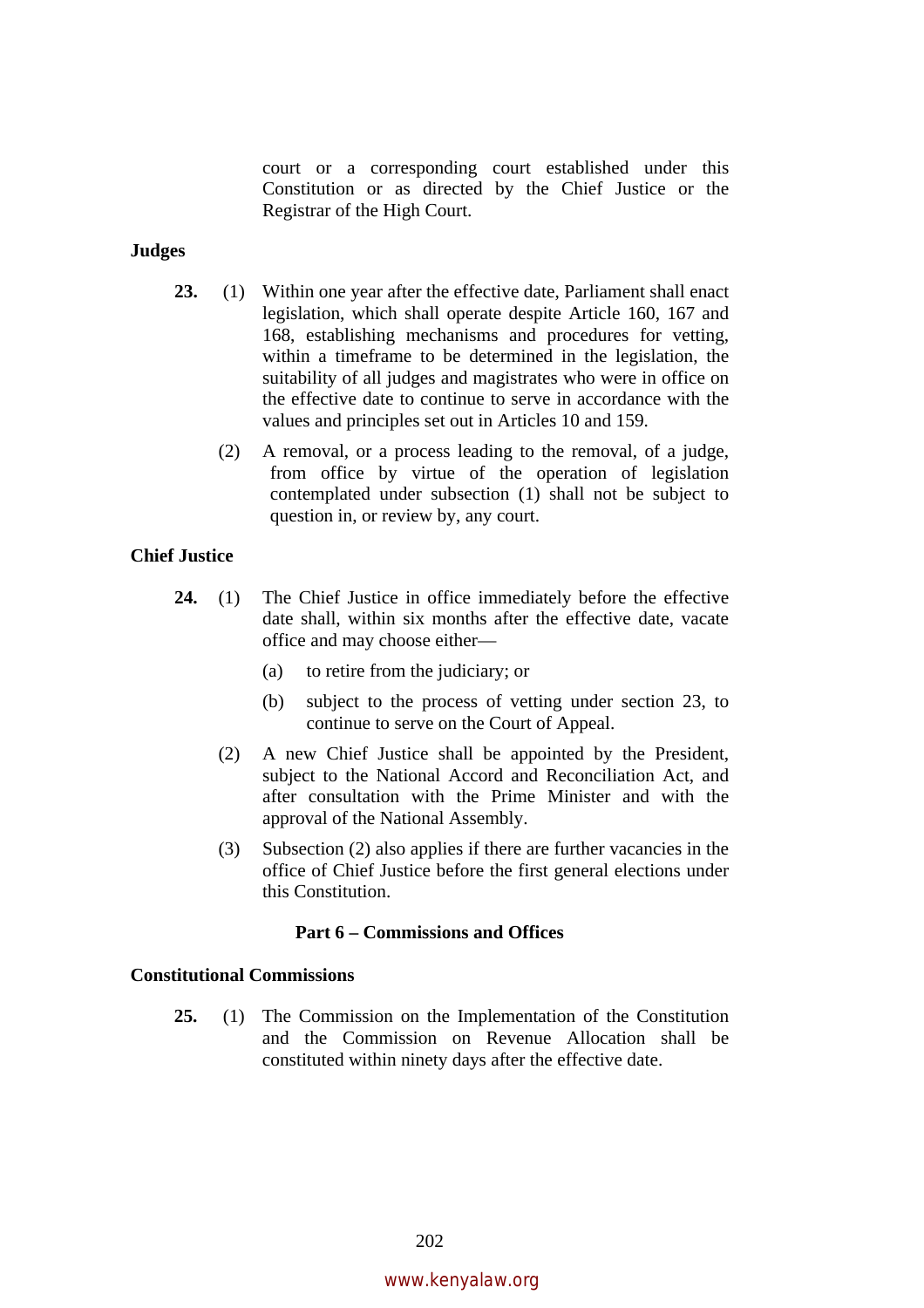- (2) The Salaries and Remuneration Commission shall be constituted within nine months after the effective date.
- (3) Until the legislation anticipated in Article 250 is in force, the persons appointed as members or as chairperson of the Salaries and Remuneration Commission shall be appointed by the President, subject to the National Accord and Reconciliation Act, and after consultation with the Prime Minister and with the approval of the National Assembly.

#### **The Kenya National Human Rights and Equality Commission**

- **26.** (1) The commissioners of the Kenya National Commission on Human Rights appointed under the Kenya National Commission on Human Rights Act, 2002 (No. 9 of 2002) and the commissioners of the National Commission on Gender and Development, appointed under the National Commission on Gender and Development Act, 2003 (No. 13 of 2003) other than the Permanent Secretaries and the Attorney-General or a representative of the Attorney-General, shall become members of the Kenya National Human Rights and Equality Commission for their unexpired term but each shall retain the terms of service as at the effective date.
	- (2) The chairperson of the Kenya National Commission on Human Rights shall be the chairperson of the Kenya National Human Rights and Equality Commission for the unexpired term of that chairperson**,** and the chairperson of the National Commission on Gender and Development shall be the Vice-Chairperson of the Kenya National Human Rights and Equality Commission for that chairperson's unexpired term.

#### **The Interim Independent Boundaries Commission**

- **27.** (1) The Boundaries Commission established under the former Constitution shall continue to function as constituted under that Constitution and in terms of sections 41B and 41C but—
	- (a) it shall not determine the boundaries of the counties established under this Constitution;
	- (b) it shall determine the boundaries of constituencies and wards using the criteria mentioned in this Constitution; and
	- (c) members of the Commission shall be subject to Chapter Seven of this Constitution.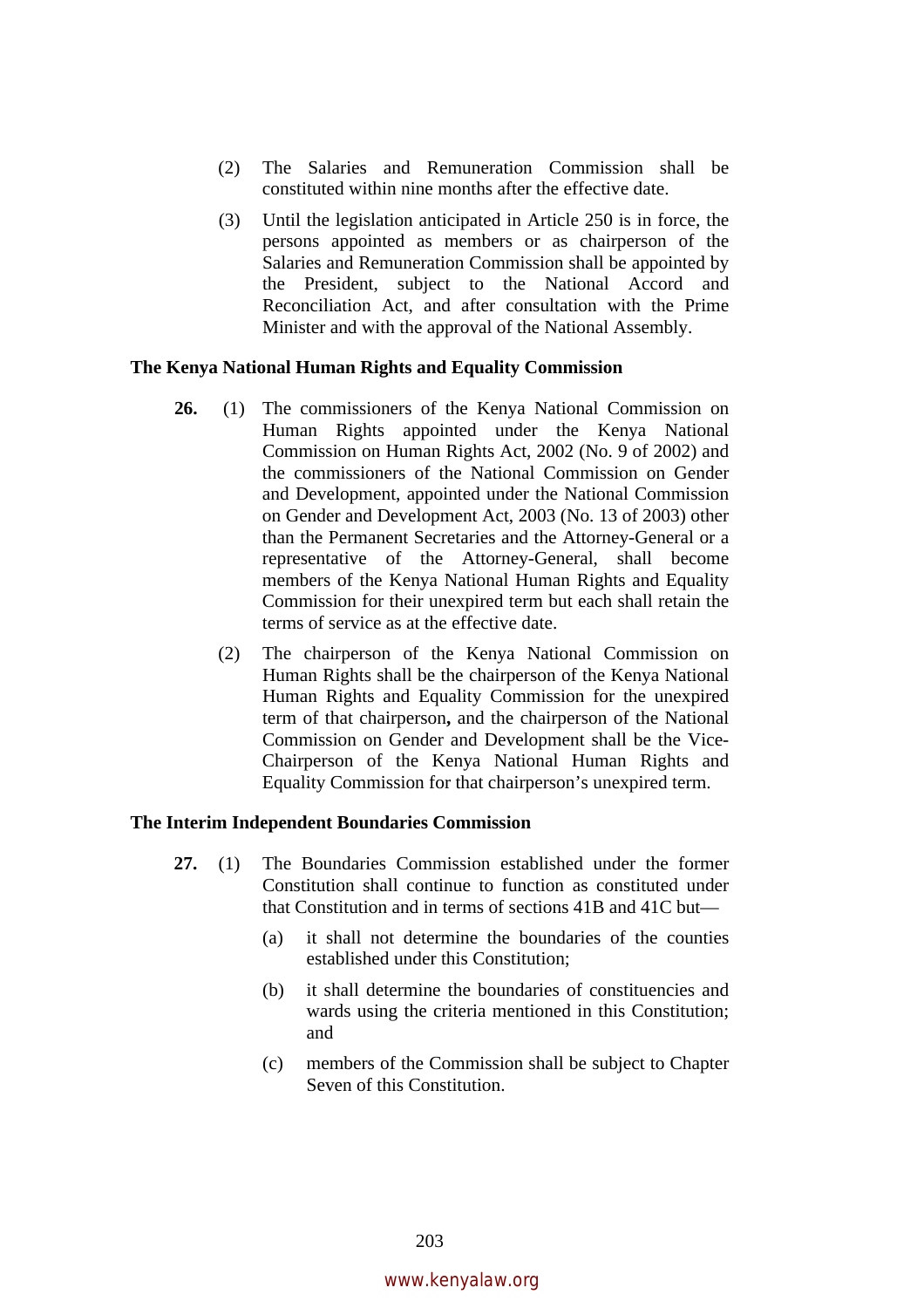- (3) The requirement in Article 89(2) that a review of constituency and ward boundaries shall be completed at least twelve months before a general election does not apply to the review of boundaries preceding the first elections under this Constitution.
- (4) The Boundaries Commission shall ensure that the first review of constituencies undertaken in terms of this Constitution shall not result in the loss of a constituency existing on the effective date.

# **The Interim Independent Electoral Commission and Independent Electoral and Boundaries Commission**

- **28.** (1) The Interim Independent Electoral Commission established under section 41 of the former Constitution shall continue in office in terms of the former Constitution for its unexpired term or until the Independent Electoral and Boundaries Commission established under this Constitution is established, whichever is later.
	- (2) When members of the Independent Electoral and Boundaries Commission are selected, regard shall be had to the need for continuity and the retention of expertise and experience.

# **New appointments**

- **29.** (1) The process of appointment of persons to fill vacancies arising in consequence of the coming into force of this Constitution shall begin on the effective date and be finalised within one year.
	- (2) Unless this Schedule prescribes otherwise, when this Constitution requires an appointment to be made by the President with the approval of the National Assembly, until after the first elections under this Constitution, the President shall, subject to the National Accord and Reconciliation Act, appoint a person after consultation with the Prime Minister and with the approval of the National Assembly.

# **Part 6—Miscellaneous matters**

# **Citizenship by birth**

**30.** A Kenyan citizen is a citizen by birth if that citizen—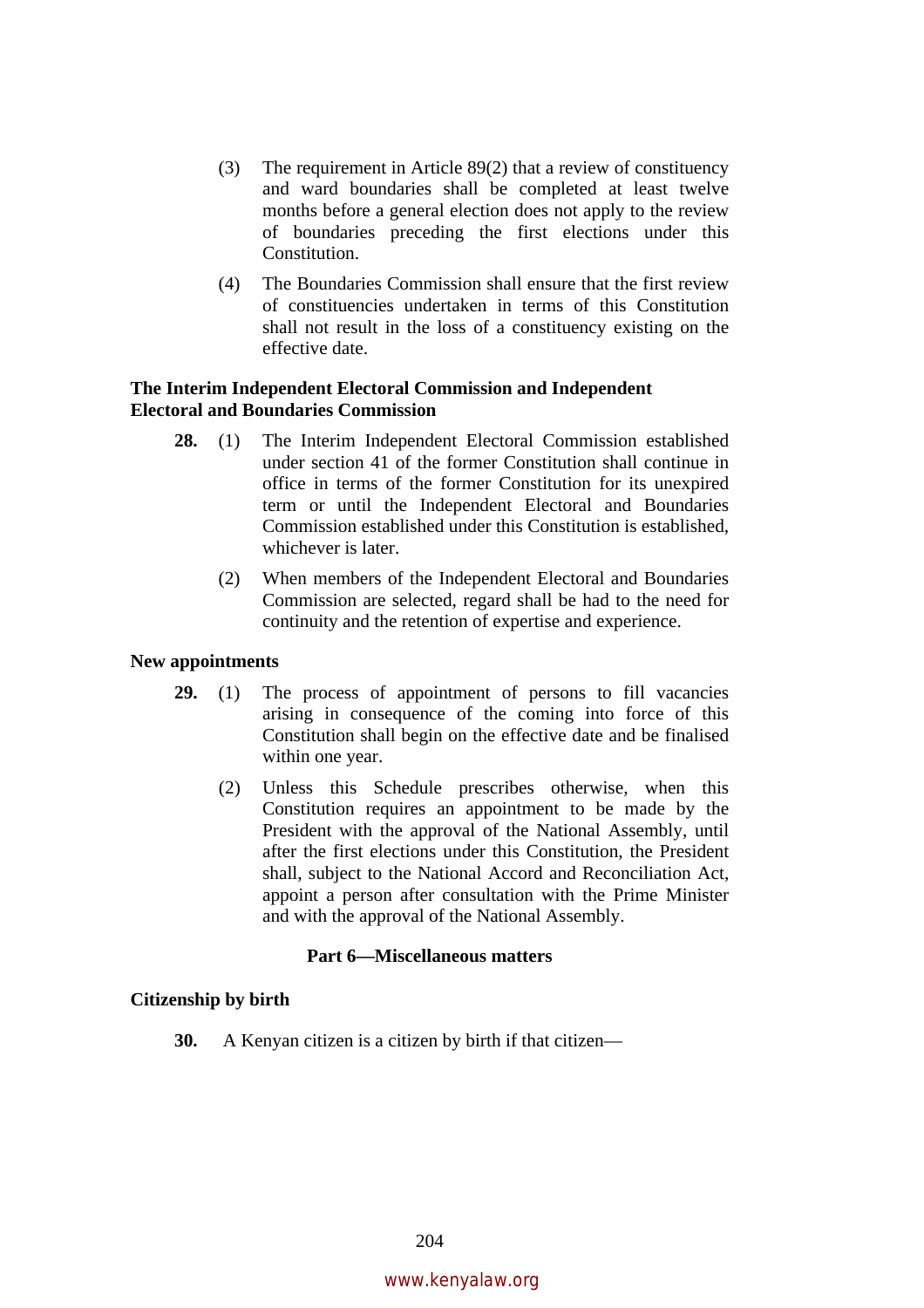- (1) acquired citizenship under Article 87 or 88 (1) of the former Constitution; or
- (2) would have acquired citizenship if Article 87 (2) read as follows:

"Every person who, having been born outside Kenya, is on 11th December, 1963 a citizen of the United Kingdom and Colonies or a British protected person shall, if his father or mother becomes, or would but for his or her death have become, a citizen of Kenya by virtue of subsection (1), become a citizen of Kenya on 12th December, 1963."

#### **Existing offices**

- **31.** (1) Unless this Schedule provides otherwise, a person who immediately before the effective date, held or was acting in an office established by the former Constitution shall on the effective date continue to hold or act in that office under this Constitution for the unexpired period, if any**,** of the term of the person.
	- (2) Subject to subsection (7) and section 24, a person who immediately before the effective date held or was acting in a public office established by law, so far as is consistent with this Constitution, shall continue to hold or act in that office as if appointed to that position under this Constitution.
	- (3) The provisions of this section shall not affect the powers conferred on any person or authority under this Constitution or legislation to abolish offices or remove persons from an office contemplated in subsection (2).
	- (4) If a person has vacated an office that the person held before the effective date, and that office is retained or established under this Constitution, the person may, if qualified, again be appointed, elected, or otherwise selected to hold that office in accordance with the provisions of this Constitution, except to the extent that this Constitution expressly provides otherwise.
	- (5) The functions of the Director of Public Prosecutions shall be performed by the Attorney-General until a Director of Public Prosecutions is appointed under this Constitution.
	- (6) The functions of the Controller of Budget shall be performed by the Auditor-General until a Controller of Budget is appointed under this Constitution.